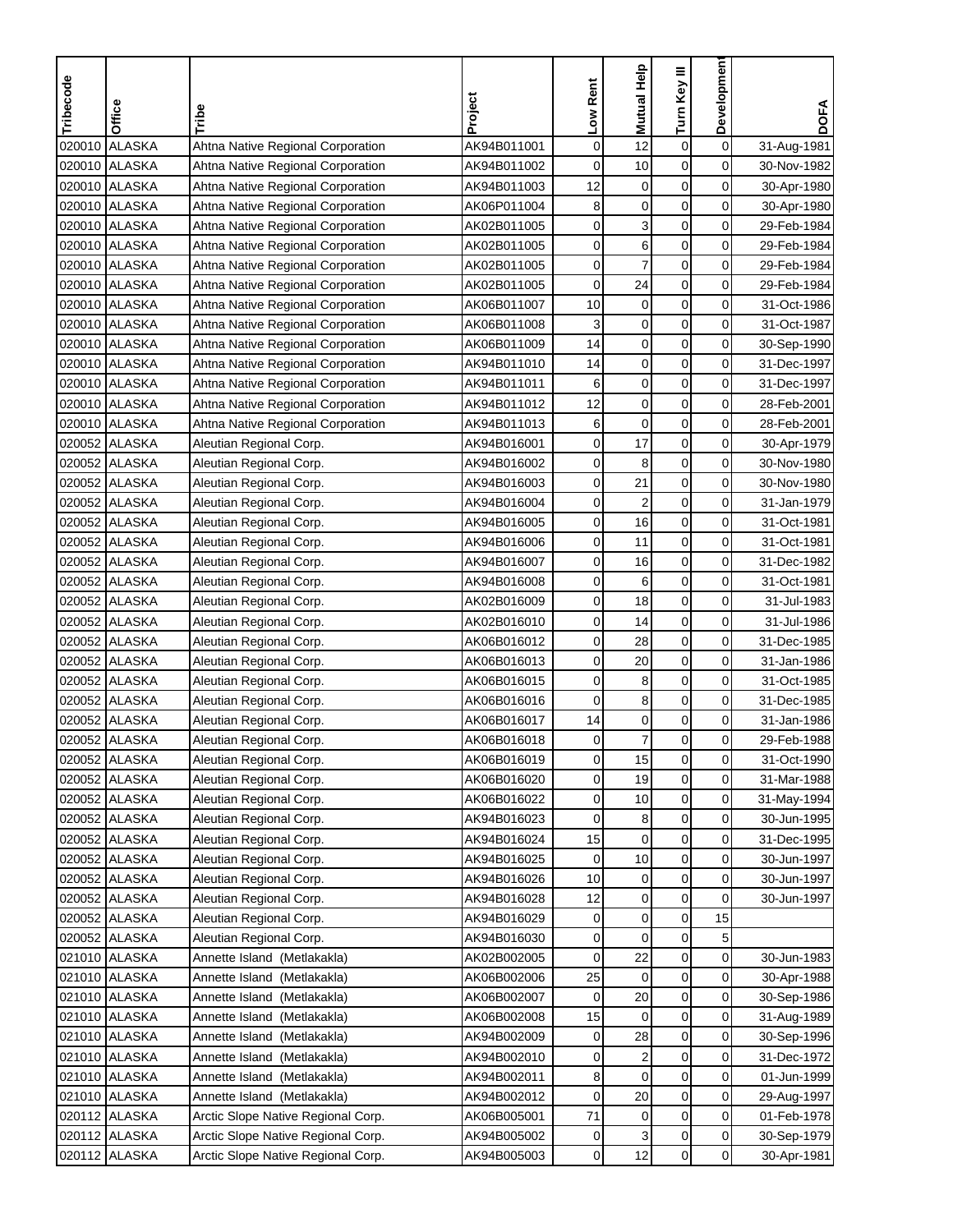| Tribecode | Office                | Tribe                                      | Project     | Low Rent    | Mutual Help             | Turn Key III | Developmen              | <b>DOFA</b> |
|-----------|-----------------------|--------------------------------------------|-------------|-------------|-------------------------|--------------|-------------------------|-------------|
|           |                       |                                            |             |             |                         |              |                         |             |
| 020112    | <b>ALASKA</b>         | Arctic Slope Native Regional Corp.         | AK94B005004 | 0           | 22                      | 0            | $\mathbf 0$             | 30-Sep-1979 |
|           | 020112 ALASKA         | Arctic Slope Native Regional Corp.         | AK94B005005 | 0           | 6                       | 0            | $\mathbf 0$             | 30-Sep-1979 |
|           | 020112 ALASKA         | Arctic Slope Native Regional Corp.         | AK94B005006 | 0           | 10                      | 0            | 0                       | 30-Sep-1979 |
|           | 020112 ALASKA         | Arctic Slope Native Regional Corp.         | AK94B005007 | 0           | 3                       | 0            | $\mathbf 0$             | 31-Mar-1980 |
| 020112    | <b>ALASKA</b>         | Arctic Slope Native Regional Corp.         | AK02B005008 | 0           | 10                      | 0            | 0                       | 31-Jul-1981 |
| 020112    | <b>ALASKA</b>         | Arctic Slope Native Regional Corp.         | AK02B005009 | 0           | 9                       | 0            | 0                       | 31-Jul-1981 |
| 020112    | ALASKA                | Arctic Slope Native Regional Corp.         | AK02B005010 | 0           | 15                      | 0            | 0                       | 31-Jul-1981 |
|           | 020112 ALASKA         | Arctic Slope Native Regional Corp.         | AK02B005011 | 0           | 6                       | 0            | 0                       | 31-Jul-1981 |
|           | 020112 ALASKA         | Arctic Slope Native Regional Corp.         | AK02B005012 | 0           | 4                       | 0            | $\mathbf 0$             | 31-Dec-1983 |
|           | 020112 ALASKA         | Arctic Slope Native Regional Corp.         | AK02B005013 | 0           | 21                      | 0            | 0                       | 31-Dec-1983 |
|           | 020112 ALASKA         | Arctic Slope Native Regional Corp.         | AK06B005014 | 0           | 25                      | 0            | 0                       | 30-Jun-1984 |
|           | 020112 ALASKA         | Arctic Slope Native Regional Corp.         | AK06B005015 | 0           | 11                      | 0            | 0                       | 30-Jun-1984 |
|           | 020112 ALASKA         | Arctic Slope Native Regional Corp.         | AK06B005016 | 0           | 17                      | 0            | $\mathbf 0$             | 30-Jun-1984 |
| 020112    | <b>ALASKA</b>         | Arctic Slope Native Regional Corp.         | AK06B005017 | 0           | 8                       | $\mathsf 0$  | $\mathbf 0$             | 30-Jun-1984 |
| 020112    | ALASKA                | Arctic Slope Native Regional Corp.         | AK06B005018 | 0           | 9                       | 0            | 0                       | 31-Dec-1984 |
|           | 020112 ALASKA         | Arctic Slope Native Regional Corp.         | AK06B005019 | 0           | 16                      | 0            | 0                       | 31-Dec-1984 |
|           | 020112 ALASKA         | Arctic Slope Native Regional Corp.         | AK06B005021 | 0           | 8                       | 0            | $\mathbf 0$             | 31-Dec-1984 |
|           | 020112 ALASKA         | Arctic Slope Native Regional Corp.         | AK06B005023 | 0           | 3                       | 0            | 0                       | 31-Dec-1985 |
|           | 020112 ALASKA         | Arctic Slope Native Regional Corp.         | AK06B005024 | 0           | 8                       | 0            | 0                       | 31-Dec-1985 |
|           | 020112 ALASKA         | Arctic Slope Native Regional Corp.         | AK06B005025 | 0           | 16                      | 0            | 0                       | 31-Dec-1985 |
|           | 020112 ALASKA         | Arctic Slope Native Regional Corp.         | AK06B005026 | 0           | 11                      | 0            | 0                       | 31-Mar-1986 |
| 020112    | <b>ALASKA</b>         | Arctic Slope Native Regional Corp.         | AK06B005027 | 0           | 4                       | 0            | 0                       | 31-Dec-1985 |
| 020112    | <b>ALASKA</b>         | Arctic Slope Native Regional Corp.         | AK06B005028 | 0           | 8                       | 0            | 0                       | 30-Sep-1986 |
|           | 020112 ALASKA         | Arctic Slope Native Regional Corp.         | AK06B005029 | 0           | 5                       | 0            | 0                       | 31-Dec-1985 |
|           | 020112 ALASKA         | Arctic Slope Native Regional Corp.         | AK06B005030 | 0           | 12                      | 0            | 0                       | 30-Jul-1992 |
|           | 020112 ALASKA         | Arctic Slope Native Regional Corp.         | AK06B005031 | 0           | 7                       | 0            | $\mathbf 0$             | 30-Nov-1988 |
|           | 020112 ALASKA         | Arctic Slope Native Regional Corp.         | AK06B005033 | 0           | 5                       | 0            | $\mathbf 0$             | 30-Sep-1987 |
|           | 020112 ALASKA         | Arctic Slope Native Regional Corp.         | AK06B005034 | 0           | 10                      | 0            | 0                       | 31-Jul-1991 |
|           | 020112 ALASKA         | Arctic Slope Native Regional Corp.         | AK06B005036 | 0           | 4                       | 0            | 0                       | 30-Jul-1992 |
| 020112    | <b>ALASKA</b>         | Arctic Slope Native Regional Corp.         | AK94B005037 | 0           | 20                      | $\mathbf 0$  | $\mathbf 0$             | 31-Jul-1997 |
| 020112    | <b>ALASKA</b>         | Arctic Slope Native Regional Corp.         | AK94B005038 | 0           | 18                      | 0            | $\boldsymbol{2}$        | 31-Mar-1999 |
|           | 020112 <b>JALASKA</b> | Arctic Slope Native Regional Corp.         | AK94B005039 | 19          | 0                       | $\mathbf 0$  | $\overline{0}$          | 31-Jan-2000 |
|           | 020112 ALASKA         | Arctic Slope Native Regional Corp.         | AK94B005040 | 17          | 0                       | $\mathbf 0$  | $\mathbf 0$             | 31-Jan-2000 |
|           | 020112 ALASKA         | Arctic Slope Native Regional Corp.         | AK94B005041 | 0           | 17                      | 0            | 0                       | 31-Mar-1999 |
|           | 020112 ALASKA         | Arctic Slope Native Regional Corp.         | AK94B005042 | 0           | $\pmb{0}$               | $\pmb{0}$    | $\overline{\mathbf{c}}$ |             |
|           | 020112 ALASKA         | Arctic Slope Native Regional Corp.         | AK94B005042 | 0           | 0                       | 0            | 2                       |             |
|           | 020112 ALASKA         | Arctic Slope Native Regional Corp.         | AK94B005042 | 0           | $\pmb{0}$               | 0            | $\overline{\mathbf{c}}$ |             |
|           | 020112 ALASKA         | Arctic Slope Native Regional Corp.         | AK94B005042 | 0           | 0                       | 0            | $\boldsymbol{2}$        |             |
|           | 020112 ALASKA         | Arctic Slope Native Regional Corp.         | AK94B005042 | 0           | 0                       | 0            | $\boldsymbol{2}$        |             |
|           | 020112 ALASKA         | Arctic Slope Native Regional Corp.         | AK94B005042 | 0           | 0                       | 0            | 3                       |             |
|           | 020112 ALASKA         | Arctic Slope Native Regional Corp.         | AK94B005042 | 0           | $\mathbf 0$             | $\pmb{0}$    | 3                       |             |
|           | 021484 ALASKA         | <b>Baranof Island Regional Corporation</b> | AK06B017001 | 0           | 29                      | 0            | $\pmb{0}$               | 30-Sep-1987 |
|           | 021484 ALASKA         | <b>Baranof Island Regional Corporation</b> | AK06B017002 | 0           | 9                       | $\pmb{0}$    | $\mathbf 0$             | 31-May-1989 |
|           | 021484 ALASKA         | Baranof Island Regional Corporation        | AK94B017003 | 20          | 0                       | 0            | $\overline{0}$          | 30-Jun-1996 |
|           | 021484 ALASKA         | Baranof Island Regional Corporation        | AK94B017004 | 0           | 25                      | 0            | 0                       | 30-Jun-1996 |
|           | 021484 ALASKA         | Baranof Island Regional Corporation        | AK94B017005 | 0           | 4                       | 0            | 14                      | 01-Sep-1999 |
|           | 020166 ALASKA         | Bering Straits Native Regional Corp.       | AK94B008002 | 0           | $\overline{\mathbf{c}}$ | 0            | 0                       | 31-Oct-1976 |
|           | 020166 ALASKA         | Bering Straits Native Regional Corp.       | AK94B008003 | 0           | 1                       | 0            | $\mathbf 0$             | 31-Oct-1976 |
|           | 020166 ALASKA         | Bering Straits Native Regional Corp.       | AK94B008004 | 0           | 1                       | $\pmb{0}$    | 0                       | 31-Oct-1976 |
|           | 020166 ALASKA         | Bering Straits Native Regional Corp.       | AK94B008006 | 0           | 7                       | 0            | 0                       | 31-Mar-1977 |
|           | 020166 ALASKA         | Bering Straits Native Regional Corp.       | AK94B008007 | 0           | 3                       | 0            | $\pmb{0}$               | 30-Nov-1976 |
|           | 020166 ALASKA         | Bering Straits Native Regional Corp.       | AK94B008008 | $\mathbf 0$ | 4                       | 0            | $\mathbf 0$             | 31-Dec-1976 |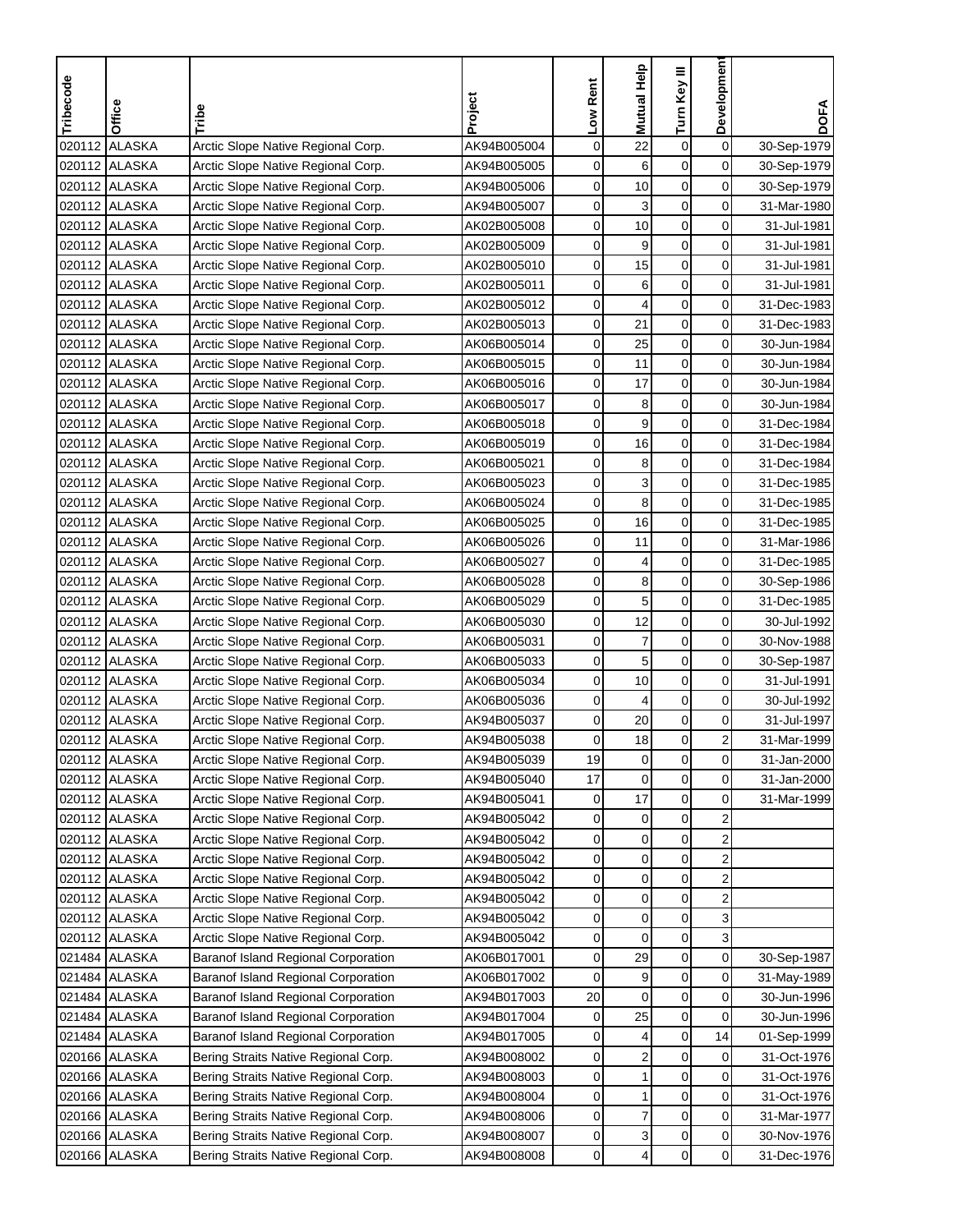| Mutual Help<br>Turn Key III<br>Tribecode<br>Low Rent<br>Project<br>Office<br>Tribe                                | Developmen<br><b>DOFA</b>              |
|-------------------------------------------------------------------------------------------------------------------|----------------------------------------|
|                                                                                                                   |                                        |
| <b>ALASKA</b><br>AK06P008009<br>18<br>0<br>0<br>020166<br>Bering Straits Native Regional Corp.                    | $\mathbf 0$<br>31-Mar-1978             |
| 0<br>0<br>020166 ALASKA<br>19<br>Bering Straits Native Regional Corp.<br>AK94B008010                              | 0<br>31-Mar-1978                       |
| 0<br>0<br>020166 ALASKA<br>20<br>Bering Straits Native Regional Corp.<br>AK02B008011                              | 0<br>30-Sep-1979                       |
| 0<br>0<br>30<br>020166 ALASKA<br>Bering Straits Native Regional Corp.<br>AK02B008012                              | 0<br>30-Sep-1979                       |
| 0<br>0<br>25<br>020166<br><b>ALASKA</b><br>Bering Straits Native Regional Corp.<br>AK94B008013                    | 0<br>30-Sep-1979                       |
| $\boldsymbol{0}$<br>0<br>ALASKA<br>21<br>020166<br>Bering Straits Native Regional Corp.<br>AK94B008014            | 0<br>30-Sep-1980                       |
| 0<br>020166 ALASKA<br>0<br>28<br>Bering Straits Native Regional Corp.<br>AK94B008015                              | 0<br>31-Oct-1980                       |
| 7<br>020166 ALASKA<br>0<br>0<br>AK94B008016<br>Bering Straits Native Regional Corp.                               | 0<br>30-Sep-1980                       |
| 0<br>0<br>020166 ALASKA<br>AK02B008018<br>16<br>Bering Straits Native Regional Corp.                              | $\mathbf 0$<br>30-Sep-1982             |
| 0<br>18<br>0<br>020166 ALASKA<br>Bering Straits Native Regional Corp.<br>AK02B008019                              | 0<br>31-Jan-1983                       |
| 0<br>020166 ALASKA<br>0<br>Bering Straits Native Regional Corp.<br>AK02B008021<br>14                              | $\mathbf 0$<br>30-Sep-1982             |
| 0<br>0<br>020166 ALASKA<br>16<br>Bering Straits Native Regional Corp.<br>AK02B008022                              | 0<br>31-Oct-1982                       |
| 0<br>0<br>020166 ALASKA<br>15<br>Bering Straits Native Regional Corp.<br>AK06B008023                              | 0<br>28-Feb-1991                       |
| $\boldsymbol{0}$<br>020166 ALASKA<br>0<br>20<br>Bering Straits Native Regional Corp.<br>AK06B008024               | $\mathbf 0$<br>30-Nov-1988             |
| 0<br>020166 ALASKA<br>0<br>13<br>Bering Straits Native Regional Corp.<br>AK06B008028                              | 0<br>29-Feb-1992                       |
| 0<br>20<br>0<br>020166 ALASKA<br>Bering Straits Native Regional Corp.<br>AK06B008029                              | 0<br>31-Dec-1992                       |
| 0<br>15<br>0<br>020166 ALASKA<br>Bering Straits Native Regional Corp.<br>AK06B008030                              | $\overline{0}$<br>31-Mar-1991          |
| 0<br>10<br>0<br>020166 ALASKA<br>Bering Straits Native Regional Corp.<br>AK06B008031                              | 0<br>31-Mar-1991                       |
| 0<br>0<br>020166 ALASKA<br>10<br>Bering Straits Native Regional Corp.<br>AK06B008032                              | 0<br>28-Feb-1991                       |
| 0<br>0<br>020166 ALASKA<br>11<br>Bering Straits Native Regional Corp.<br>AK94B008034                              | 0<br>31-Aug-1993                       |
| 0<br>0<br>020166 ALASKA<br>19<br>Bering Straits Native Regional Corp.<br>AK94B008035                              | 0<br>31-Oct-1992                       |
| 0<br>0<br>23<br>020166 ALASKA<br>Bering Straits Native Regional Corp.<br>AK94B008036                              | 0<br>30-Nov-1995                       |
| 0<br>0<br>020166 ALASKA<br>16<br>AK94B008037<br>Bering Straits Native Regional Corp.                              | 0<br>30-Nov-1995                       |
| 0<br>020166 ALASKA<br>0<br>20<br>AK94B008038<br>Bering Straits Native Regional Corp.                              | 0<br>31-Jan-1997                       |
| 0<br>20<br>0<br>020166 ALASKA<br>Bering Straits Native Regional Corp.<br>AK94B008039                              | 0<br>31-Oct-1996                       |
| 0<br>0<br>020166 ALASKA<br>AK94B008040<br>20<br>Bering Straits Native Regional Corp.                              | $\mathbf 0$<br>31-Aug-1997             |
| 0<br>19<br>0<br>020166 ALASKA<br>Bering Straits Native Regional Corp.<br>AK94B008041                              | $\mathbf 0$<br>31-Aug-1997             |
| 28<br>0<br>020166 ALASKA<br>0<br>Bering Straits Native Regional Corp.<br>AK94B008042                              | $\mathbf 0$<br>31-Oct-1999             |
| 0<br>20<br>0<br>020166 ALASKA<br>Bering Straits Native Regional Corp.<br>AK94B008043                              | 0<br>31-Dec-1999                       |
| 0<br>0<br>8<br>020166 ALASKA<br>Bering Straits Native Regional Corp.<br>AK94B008046                               | $\overline{\mathbf{c}}$<br>30-Sep-1999 |
| 18<br>0<br>0<br>020166<br><b>ALASKA</b><br>Bering Straits Native Regional Corp.<br>AK94B008047                    | $\mathbf 0$<br>31-Jan-2000             |
| 020189 ALASKA<br>Bristol Bay Native Regional Corp.<br>AK94B010003<br>$\mathbf{0}$<br>5<br>$\mathbf 0$             | $\overline{0}$<br>30-Sep-1979          |
| 6<br>0<br>$\mathbf 0$<br>020189 ALASKA<br>Bristol Bay Native Regional Corp.<br>AK94B010004                        | $\mathbf 0$<br>31-Oct-1979             |
| 0<br>020189 ALASKA<br>Bristol Bay Native Regional Corp.<br>AK94B010006<br>0<br>11                                 | 0<br>30-Sep-1979                       |
| 7<br>$\pmb{0}$<br>020189 ALASKA<br>AK94B010007<br>0<br>Bristol Bay Native Regional Corp.                          | $\mathbf 0$<br>31-Aug-1983             |
| 020189 ALASKA<br>Bristol Bay Native Regional Corp.<br>0<br>0<br>AK94B010009<br>4                                  | $\mathbf 0$<br>31-Aug-1983             |
| 0<br>1<br>0<br>020189 ALASKA<br>Bristol Bay Native Regional Corp.<br>AK94B010010                                  | 0<br>31-Aug-1983                       |
| 15<br>0<br>0<br>020189<br><b>ALASKA</b><br>Bristol Bay Native Regional Corp.<br>AK02P010011                       | $\mathbf 0$<br>31-Dec-1982             |
| $\pmb{0}$<br><b>ALASKA</b><br>2<br>020189<br>Bristol Bay Native Regional Corp.<br>AK02B010012<br>0                | $\pmb{0}$<br>31-Aug-1983               |
| 3<br>0<br><b>ALASKA</b><br>Bristol Bay Native Regional Corp.<br>AK02B010013<br>0<br>020189                        | 0<br>29-Feb-1984                       |
| 4<br>0<br>020189<br><b>ALASKA</b><br>Bristol Bay Native Regional Corp.<br>AK02B010013<br>0                        | 0<br>29-Feb-1984                       |
| 0<br>4<br>0<br>020189 ALASKA<br>Bristol Bay Native Regional Corp.<br>AK02B010013                                  | 0<br>29-Feb-1984                       |
| $\overline{7}$<br>$\pmb{0}$<br>020189 ALASKA<br>Bristol Bay Native Regional Corp.<br>AK02B010013<br>0             | $\mathbf 0$<br>29-Feb-1984             |
| 020189 ALASKA<br>Bristol Bay Native Regional Corp.<br>AK06B010018<br>0<br>0<br>14                                 | $\mathbf 0$<br>29-Nov-1985             |
| 0<br>020189 ALASKA<br>Bristol Bay Native Regional Corp.<br>0<br>AK06B010020<br>24                                 | 0<br>30-Jun-1988                       |
| 0<br>12<br>0<br>020189 ALASKA<br>Bristol Bay Native Regional Corp.<br>AK06B010022                                 | $\mathbf 0$<br>30-Sep-1986             |
| 0<br>020189<br><b>ALASKA</b><br>Bristol Bay Native Regional Corp.<br>AK06B010023<br>15<br>0                       | $\pmb{0}$<br>31-May-1986               |
| 19<br>0<br><b>ALASKA</b><br>0<br>020189<br>Bristol Bay Native Regional Corp.<br>AK06B010024                       | $\mathbf 0$<br>31-Dec-1992             |
| 0<br>020189<br><b>ALASKA</b><br>Bristol Bay Native Regional Corp.<br>AK06B010025<br>0<br>15                       | 0<br>30-Nov-1988                       |
| 0<br>020189<br><b>ALASKA</b><br>AK06B010026<br>0<br>11<br>Bristol Bay Native Regional Corp.                       | 0<br>30-Jan-1990                       |
| 020189<br>AK06B010027<br>0<br>0<br><b>ALASKA</b><br>Bristol Bay Native Regional Corp.<br>11                       | $\pmb{0}$<br>30-Nov-1989               |
| $\mathbf 0$<br>$\overline{7}$<br>0<br>020189<br><b>ALASKA</b><br>AK06B010028<br>Bristol Bay Native Regional Corp. | $\mathbf 0$<br>30-Dec-1995             |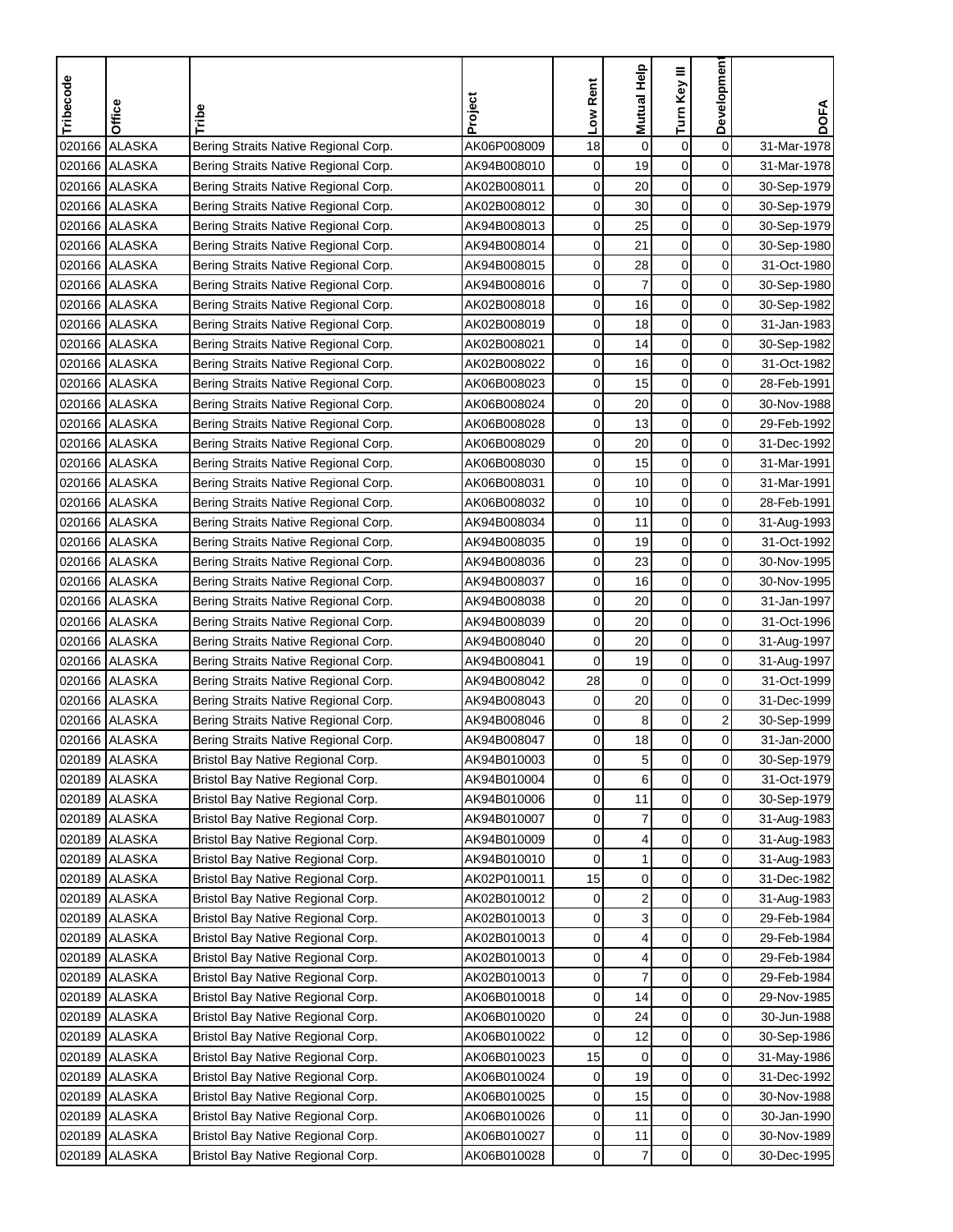| Tribecode | Office        | Tribe                               | Project     | Low Rent     | Mutual Help             | Turn Key III     | Developmen     | <b>DOFA</b> |
|-----------|---------------|-------------------------------------|-------------|--------------|-------------------------|------------------|----------------|-------------|
|           |               |                                     |             |              |                         |                  |                |             |
| 020189    | <b>ALASKA</b> | Bristol Bay Native Regional Corp.   | AK06B010029 | 0            | 20                      | 0                | $\mathbf 0$    | 30-Nov-1995 |
| 020189    | <b>ALASKA</b> | Bristol Bay Native Regional Corp.   | AK06B010030 | 0            | 16                      | 0                | 0              | 30-Jun-1995 |
| 020189    | <b>ALASKA</b> | Bristol Bay Native Regional Corp.   | AK06B010033 | 0            | 5                       | 0                | 0              | 31-Dec-1992 |
| 020189    | <b>ALASKA</b> | Bristol Bay Native Regional Corp.   | AK06B010034 | 0            | 14                      | 0                | $\mathbf 0$    | 31-Dec-1992 |
| 020189    | <b>ALASKA</b> | Bristol Bay Native Regional Corp.   | AK94B010035 | 0            | 13                      | $\mathsf 0$      | 0              | 30-Nov-1995 |
| 020189    | <b>ALASKA</b> | Bristol Bay Native Regional Corp.   | AK94B010037 | 0            | 8                       | $\boldsymbol{0}$ | 0              | 31-Mar-1998 |
| 020189    | <b>ALASKA</b> | Bristol Bay Native Regional Corp.   | AK94B010038 | 4            | $\mathbf 0$             | 0                | $\mathbf 0$    | 31-May-1998 |
| 020189    | <b>ALASKA</b> | Bristol Bay Native Regional Corp.   | AK94B010039 | 4            | 0                       | 0                | 0              | 31-Mar-1998 |
| 020189    | <b>ALASKA</b> | Bristol Bay Native Regional Corp.   | AK94B010040 | 0            | 4                       | 0                | $\mathbf 0$    | 31-Mar-1998 |
|           | 020189 ALASKA | Bristol Bay Native Regional Corp.   | AK94B010041 | 8            | $\mathbf 0$             | 0                | 0              | 31-Dec-1998 |
| 020189    | <b>ALASKA</b> | Bristol Bay Native Regional Corp.   | AK94B010042 | 0            | 16                      | $\mathbf 0$      | 0              | 31-Mar-1998 |
|           | 020189 ALASKA | Bristol Bay Native Regional Corp.   | AK94B010043 | 0            | 12                      | $\mathbf 0$      | 0              | 01-Jan-2000 |
| 020189    | <b>ALASKA</b> | Bristol Bay Native Regional Corp.   | AK94B010044 | 6            | 0                       | $\mathbf 0$      | $\mathbf 0$    | 01-Jan-2000 |
| 020200    | <b>ALASKA</b> | Calista Native Regional Corporation | AK94B009002 | 0            | 1                       | $\pmb{0}$        | $\mathbf 0$    | 30-Sep-1976 |
| 020200    | <b>ALASKA</b> | Calista Native Regional Corporation | AK94B009003 | 0            | 1                       | $\mathbf 0$      | 0              | 30-Sep-1976 |
|           | 020200 ALASKA | Calista Native Regional Corporation | AK94B009004 | 0            | 4                       | 0                | 0              | 31-Mar-1979 |
|           | 020200 ALASKA | Calista Native Regional Corporation | AK94B009005 | 0            | 8                       | 0                | $\mathbf 0$    | 28-Feb-1979 |
|           | 020200 ALASKA | Calista Native Regional Corporation | AK94B009006 | 0            | 3                       | $\mathbf 0$      | 0              | 31-Dec-1978 |
|           | 020200 ALASKA | Calista Native Regional Corporation | AK94B009007 | 0            | 5                       | $\mathbf 0$      | 0              | 31-Jan-1980 |
|           | 020200 ALASKA | Calista Native Regional Corporation | AK94B009008 | 0            | 3                       | $\mathbf 0$      | 0              | 30-Apr-1980 |
|           | 020200 ALASKA | Calista Native Regional Corporation | AK94B009009 | 0            | 1                       | $\mathbf 0$      | 0              | 31-Mar-1980 |
| 020200    | <b>ALASKA</b> | Calista Native Regional Corporation | AK02B009010 | 0            | 1                       | $\pmb{0}$        | 0              | 31-Oct-1981 |
| 020200    | <b>ALASKA</b> | Calista Native Regional Corporation | AK02B009011 | 0            | 26                      | $\mathbf 0$      | 0              | 31-Aug-1983 |
| 020200    | ALASKA        | Calista Native Regional Corporation | AK02B009012 | 0            | 1                       | 0                | 0              | 31-Oct-1981 |
|           | 020200 ALASKA | Calista Native Regional Corporation | AK02B009015 | 0            | 3                       | 0                | 0              | 30-Sep-1981 |
|           | 020200 ALASKA | Calista Native Regional Corporation | AK02B009016 | 0            | $\overline{7}$          | 0                | $\mathbf 0$    | 31-Oct-1981 |
|           | 020200 ALASKA | Calista Native Regional Corporation | AK02B009017 | 0            | 25                      | $\mathbf 0$      | $\mathbf 0$    | 30-Sep-1984 |
|           | 020200 ALASKA | Calista Native Regional Corporation | AK94B009018 | 0            | 4                       | 0                | $\mathbf 0$    | 31-Oct-1981 |
|           | 020200 ALASKA | Calista Native Regional Corporation | AK02B009019 | 0            | 9                       | $\mathbf 0$      | 0              | 30-Sep-1981 |
| 020200    | <b>ALASKA</b> | Calista Native Regional Corporation | AK02B009020 | 0            | 11                      | $\pmb{0}$        | $\pmb{0}$      | 31-Oct-1986 |
| 020200    | <b>ALASKA</b> | Calista Native Regional Corporation | AK02B009024 | 0            | 9                       | $\mathbf 0$      | 0              | 31-Oct-1986 |
|           | 020200 ALASKA | Calista Native Regional Corporation | AK02B009025 | $\mathbf{0}$ | 20                      | 0                | $\mathbf{0}$   | 31-Oct-1983 |
|           | 020200 ALASKA | Calista Native Regional Corporation | AK02B009026 | 0            | 15                      | $\boldsymbol{0}$ | $\mathbf 0$    | 31-Oct-1984 |
|           | 020200 ALASKA | Calista Native Regional Corporation | AK02B009028 | 0            | 9                       | 0                | 0              | 30-Apr-1984 |
|           | 020200 ALASKA | Calista Native Regional Corporation | AK02B009029 | 0            | 25                      | $\pmb{0}$        | $\mathbf 0$    | 30-May-1985 |
|           | 020200 ALASKA | Calista Native Regional Corporation | AK02B009030 | 0            | 23                      | 0                | $\overline{0}$ | 30-May-1984 |
|           | 020200 ALASKA | Calista Native Regional Corporation | AK02B009031 | 0            | 24                      | $\mathbf 0$      | 0              | 30-Nov-1986 |
|           | 020200 ALASKA | Calista Native Regional Corporation | AK02B009032 | 0            | 1                       | 0                | 0              | 31-Oct-1981 |
| 020200    | <b>ALASKA</b> | Calista Native Regional Corporation | AK02B009033 | 0            | 3                       | $\pmb{0}$        | $\pmb{0}$      | 31-Oct-1981 |
| 020200    | <b>ALASKA</b> | Calista Native Regional Corporation | AK02B009034 | 0            | $\boldsymbol{2}$        | $\pmb{0}$        | 0              | 31-Oct-1981 |
|           | 020200 ALASKA | Calista Native Regional Corporation | AK02B009035 | 0            | $\overline{\mathbf{c}}$ | $\mathbf 0$      | 0              | 30-Sep-1981 |
|           | 020200 ALASKA | Calista Native Regional Corporation | AK02B009037 | 0            | 5                       | 0                | $\mathbf 0$    | 31-Oct-1981 |
|           | 020200 ALASKA | Calista Native Regional Corporation | AK02B009038 | 0            | 3                       | 0                | $\mathbf 0$    | 30-Sep-1981 |
|           | 020200 ALASKA | Calista Native Regional Corporation | AK02B009039 | 0            | 8                       | 0                | $\mathbf 0$    | 31-Mar-1982 |
|           | 020200 ALASKA | Calista Native Regional Corporation | AK02B009040 | 0            | 25                      | 0                | 0              | 30-Apr-1982 |
|           | 020200 ALASKA | Calista Native Regional Corporation | AK02B009041 | 0            | $\mathbf{3}$            | 0                | 0              | 30-Apr-1982 |
| 020200    | <b>ALASKA</b> | Calista Native Regional Corporation | AK06B009042 | 0            | 15                      | $\pmb{0}$        | 0              | 31-Oct-1986 |
| 020200    | <b>ALASKA</b> | Calista Native Regional Corporation | AK02B009043 | 0            | 11                      | 0                | $\mathbf 0$    | 31-Aug-1983 |
| 020200    | <b>ALASKA</b> | Calista Native Regional Corporation | AK06B009044 | 0            | 23                      | $\pmb{0}$        | 0              | 30-Nov-1986 |
| 020200    | <b>ALASKA</b> | Calista Native Regional Corporation | AK06B009045 | 0            | 14                      | 0                | 0              | 30-Nov-1986 |
| 020200    | <b>ALASKA</b> | Calista Native Regional Corporation | AK06B009046 | 0            | 17                      | 0                | $\mathbf 0$    | 30-Nov-1986 |
|           | 020200 ALASKA | Calista Native Regional Corporation | AK06B009047 | $\mathbf 0$  | 25                      | 0                | $\mathbf 0$    | 31-Dec-1983 |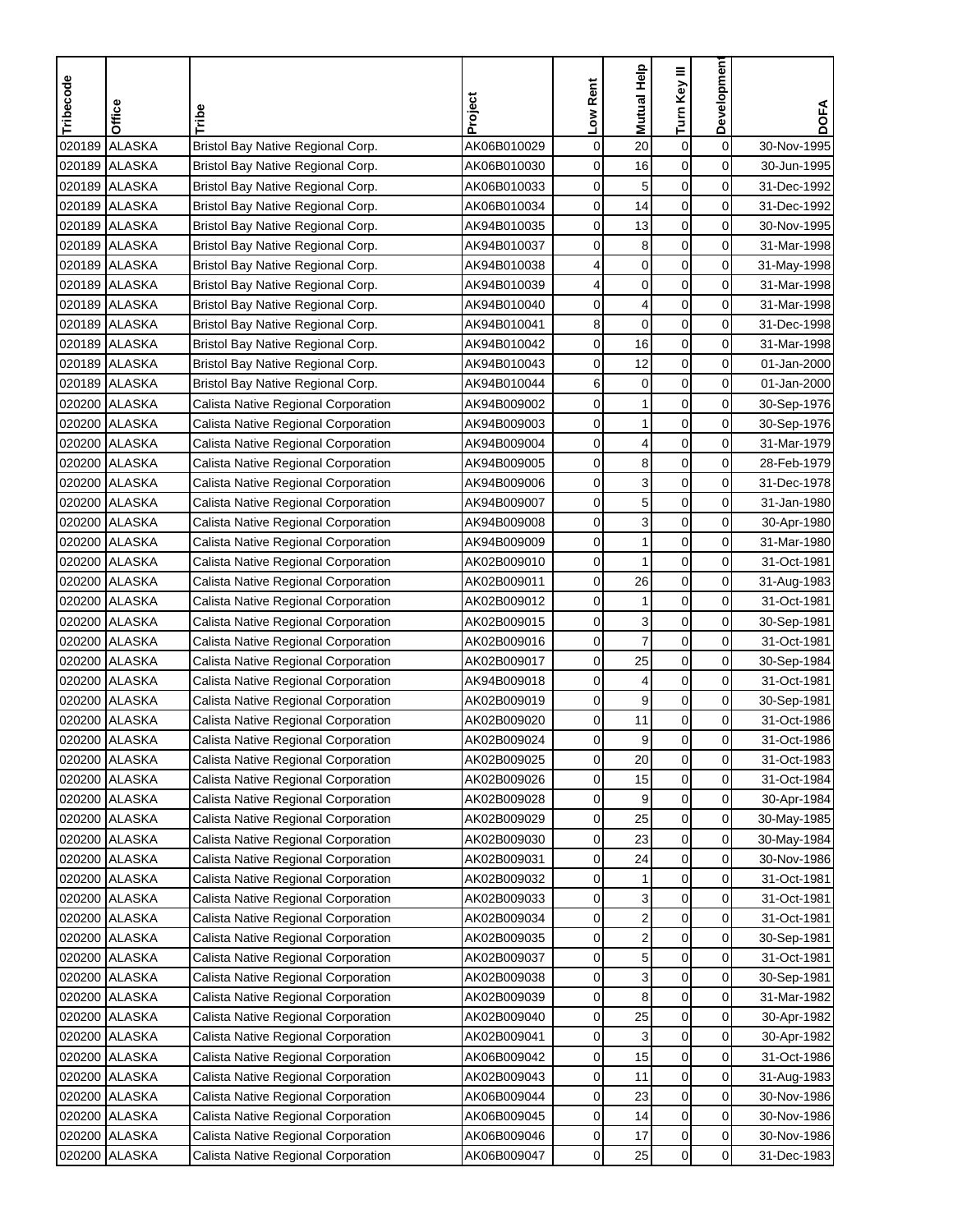| Tribecode | Office          | Tribe                                  | Project     | Low Rent | Mutual Help    | Turn Key III     | Development    | <b>DOFA</b> |
|-----------|-----------------|----------------------------------------|-------------|----------|----------------|------------------|----------------|-------------|
|           |                 |                                        |             |          |                |                  |                |             |
| 020200    | <b>ALASKA</b>   | Calista Native Regional Corporation    | AK06B009054 | 0        | 11             | 0                | $\pmb{0}$      | 31-Oct-1984 |
| 020200    | <b>ALASKA</b>   | Calista Native Regional Corporation    | AK06B009056 | 0        | 6              | 0                | 0              | 31-Oct-1986 |
| 020200    | <b>ALASKA</b>   | Calista Native Regional Corporation    | AK06B009059 | 0        | 13             | $\mathbf 0$      | 0              | 30-Dec-1987 |
| 020200    | <b>ALASKA</b>   | Calista Native Regional Corporation    | AK06B009060 | 0        | 15             | 0                | $\mathbf 0$    | 30-Dec-1987 |
| 020200    | <b>ALASKA</b>   | Calista Native Regional Corporation    | AK06P00961  | 20       | $\mathbf 0$    | $\boldsymbol{0}$ | 0              | 31-Oct-1988 |
| 020200    | <b>ALASKA</b>   | Calista Native Regional Corporation    | AK06B009062 | 0        | 25             | $\pmb{0}$        | 0              | 28-Feb-1989 |
| 020200    | <b>ALASKA</b>   | Calista Native Regional Corporation    | AK06B009063 | 0        | 21             | 0                | 0              | 31-Dec-1988 |
|           | 020200 ALASKA   | Calista Native Regional Corporation    | AK06B009064 | 0        | 16             | 0                | 0              | 28-Feb-1989 |
| 020200    | <b>ALASKA</b>   | Calista Native Regional Corporation    | AK06B009065 | 0        | 16             | 0                | $\mathbf 0$    | 31-May-1989 |
|           | 020200 ALASKA   | Calista Native Regional Corporation    | AK06B009067 | 0        | 5              | 0                | $\mathbf 0$    | 28-Feb-1989 |
|           | 020200 ALASKA   | Calista Native Regional Corporation    | AK06B009068 | 0        | 15             | 0                | 0              | 31-Aug-1991 |
|           | 020200 ALASKA   | Calista Native Regional Corporation    | AK06B009069 | 12       | 0              | 0                | $\mathbf 0$    | 30-Nov-1992 |
| 020200    | <b>ALASKA</b>   | Calista Native Regional Corporation    | AK06B009070 | 0        | 24             | $\mathsf 0$      | $\mathbf 0$    | 31-Mar-1991 |
| 020200    | <b>ALASKA</b>   | Calista Native Regional Corporation    | AK06B009072 | 0        | 22             | 0                | $\mathbf 0$    | 31-Jul-1994 |
| 020200    | <b>ALASKA</b>   | Calista Native Regional Corporation    | AK06B009073 | 0        | $\overline{7}$ | 0                | $\mathbf 0$    | 31-Jan-1994 |
|           | 020200 ALASKA   | Calista Native Regional Corporation    | AK06B009074 | 0        | 6              | 0                | 0              | 31-Mar-1991 |
| 020200    | <b>ALASKA</b>   | Calista Native Regional Corporation    | AK06B009075 | 0        | 9              | 0                | $\mathbf 0$    | 31-Jan-1992 |
|           | 020200 ALASKA   | Calista Native Regional Corporation    | AK06B009076 | 0        | 20             | 0                | 0              | 31-Jul-1991 |
|           | 020200 ALASKA   | Calista Native Regional Corporation    | AK94B009083 | 0        | 16             | 0                | $\mathbf 0$    | 31-Dec-1992 |
|           | 020200 ALASKA   | Calista Native Regional Corporation    | AK94B009084 | 0        | 9              | 0                | 0              | 30-Nov-1992 |
| 020200    | <b>ALASKA</b>   | Calista Native Regional Corporation    | AK94B009085 | 0        | $\overline{7}$ | 0                | 0              | 28-Feb-1994 |
| 020200    | <b>ALASKA</b>   | Calista Native Regional Corporation    | AK94B009086 | 0        | 9              | $\pmb{0}$        | 0              | 28-Feb-1994 |
| 020200    | ALASKA          | Calista Native Regional Corporation    | AK94B009087 | 0        | 21             | $\mathbf 0$      | 0              | 30-May-1995 |
| 020200    | <b>ALASKA</b>   | Calista Native Regional Corporation    | AK94B009088 | 0        | 12             | 0                | 0              | 30-May-1995 |
|           | 020200 ALASKA   | Calista Native Regional Corporation    | AK94B009089 | 0        | 28             | 0                | $\mathbf 0$    | 30-Jun-1995 |
|           | 020200 ALASKA   | Calista Native Regional Corporation    | AK94B009090 | 0        | 25             | 0                | 0              | 30-Apr-1995 |
|           | 020200 ALASKA   | Calista Native Regional Corporation    | AK94B009093 | 0        | 35             | 0                | 0              | 30-Sep-1997 |
|           | 020200 ALASKA   | Calista Native Regional Corporation    | AK94B009094 | 0        | 30             | 0                | 0              | 31-Dec-1996 |
|           | 020200 ALASKA   | Calista Native Regional Corporation    | AK94B009095 | 0        | 9              | 0                | 0              | 30-Jun-1997 |
| 020200    | <b>ALASKA</b>   | Calista Native Regional Corporation    | AK94B009096 | 0        | 23             | $\mathbf 0$      | $\mathbf 0$    | 31-Jul-1997 |
| 020200    | <b>ALASKA</b>   | Calista Native Regional Corporation    | AK94B009097 | 0        | 20             | $\boldsymbol{0}$ | $\mathbf 0$    | 31-Jan-1998 |
|           | 020200   ALASKA | Calista Native Regional Corporation    | AK94B009098 | 0        | 19             | 0                | 1 <sub>l</sub> | 31-Dec-1999 |
|           | 020200 ALASKA   | Calista Native Regional Corporation    | AK94B009099 | 0        | 18             | 0                | $\overline{c}$ | 30-Nov-1999 |
|           | 020200 ALASKA   | Calista Native Regional Corporation    | AK94B009102 | 0        | 18             | 0                | $\overline{a}$ | 31-Dec-1999 |
|           | 020200 ALASKA   | Calista Native Regional Corporation    | AK94B009103 | 0        | 20             | 0                | $\mathbf 0$    | 31-Jul-2000 |
|           | 020280 ALASKA   | Chugach Native Regional Corporation    | AK94B015003 | 0        | 20             | 0                | $\overline{0}$ | 28-Feb-1983 |
|           | 020280 ALASKA   | Chugach Native Regional Corporation    | AK94B015004 | 0        | 31             | 0                | $\overline{0}$ | 31-Jan-1983 |
| 020280    | <b>ALASKA</b>   | Chugach Native Regional Corporation    | AK02B015005 | 0        | 18             | $\pmb{0}$        | 0              | 31-Dec-1982 |
|           | 020280 ALASKA   | Chugach Native Regional Corporation    | AK02B015006 | 0        | 25             | 0                | $\mathbf 0$    | 30-May-1984 |
|           | 020280 ALASKA   | Chugach Native Regional Corporation    | AK06B015007 | 0        | 21             | 0                | 0              | 31-Aug-1984 |
|           | 020280 ALASKA   | Chugach Native Regional Corporation    | AK02P015008 | 23       | 0              | 0                | 0              | 31-Jan-1984 |
|           | 020280 ALASKA   | Chugach Native Regional Corporation    | AK06B015011 | 0        | 19             | 0                | $\mathbf 0$    | 31-Oct-1986 |
|           | 020280 ALASKA   | Chugach Native Regional Corporation    | AK02B015016 | 0        | 18             | 0                | $\mathbf 0$    | 30-May-1984 |
|           | 020280 ALASKA   | Chugach Native Regional Corporation    | AK94B015017 | 20       | 0              | 0                | $\mathbf 0$    | 31-Mar-1994 |
|           | 020280 ALASKA   | Chugach Native Regional Corporation    | AK94B015018 | 0        | 15             | 0                | 0              | 30-Jun-1998 |
| 020280    | <b>ALASKA</b>   | Chugach Native Regional Corporation    | AK94B015019 |          | 0              | 0                | 0              | 30-Apr-1997 |
| 020280    | ALASKA          | Chugach Native Regional Corporation    | AK94B015020 | 19       | $\pmb{0}$      | 0                | $\pmb{0}$      | 30-Sep-1999 |
| 020280    | <b>ALASKA</b>   | Chugach Native Regional Corporation    | AK94B015021 | 15       | 0              | 0                | $\mathbf 0$    | 30-Aug-2000 |
|           | 020320 ALASKA   | Cook Inlet Native Regional Corporation | AK94B012001 | 0        | 14             | 0                | 0              | 31-Aug-1979 |
| 020320    | <b>ALASKA</b>   | Cook Inlet Native Regional Corporation | AK94B012004 | 0        | 1              | 0                | $\pmb{0}$      | 31-Jan-1981 |
|           | 020320 ALASKA   | Cook Inlet Native Regional Corporation | AK06P012006 | 18       | $\pmb{0}$      | 0                | $\pmb{0}$      | 31-Dec-1979 |
| 020320    | <b>ALASKA</b>   | Cook Inlet Native Regional Corporation | AK02B012007 | 0        | 4              | 0                | $\mathbf 0$    | 30-Apr-1980 |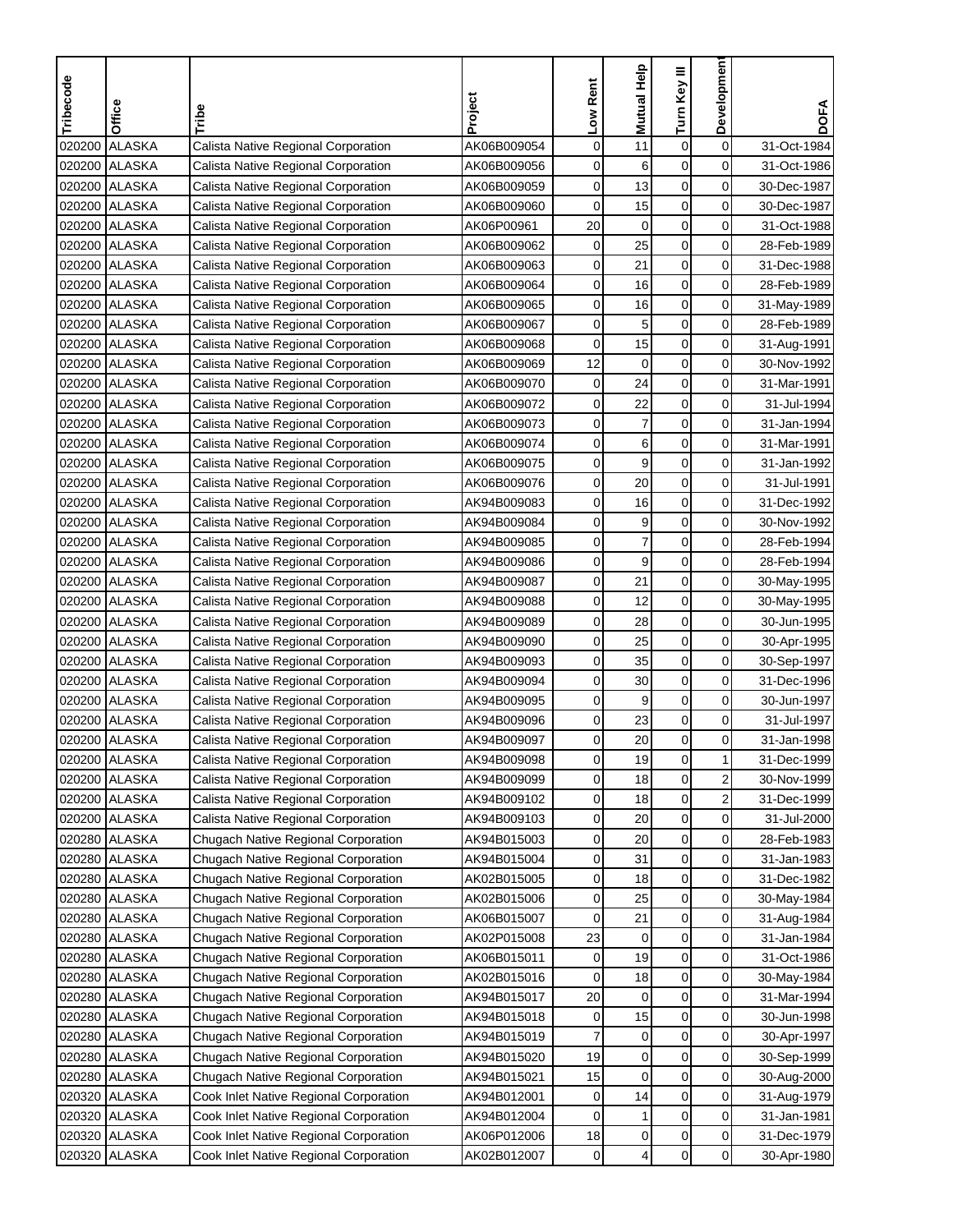| <b>ALASKA</b><br>Cook Inlet Native Regional Corporation<br>0<br>8<br>$\boldsymbol{0}$<br>0<br>020320<br>AK02B012009<br>30-Nov-1980<br><b>ALASKA</b><br>$\mathbf 0$<br>5<br>$\mathbf 0$<br>0<br>020320<br>AK02B012010<br>Cook Inlet Native Regional Corporation<br>31-Jan-1981<br>$\mathbf 0$<br>$\mathbf 0$<br>0<br>020320 ALASKA<br>Cook Inlet Native Regional Corporation<br>AK02B012012<br>10<br>28-Feb-1983<br>$\mathbf 0$<br>020320 ALASKA<br>24<br>$\mathbf 0$<br>0<br>Cook Inlet Native Regional Corporation<br>AK02B012012<br>28-Feb-1983<br>$\mathbf 0$<br>$\pmb{0}$<br>60<br>0<br>020320 ALASKA<br>Cook Inlet Native Regional Corporation<br>AK02B012013<br>30-Jun-1984<br>$\mathbf 0$<br><b>ALASKA</b><br>$\mathbf 0$<br>1<br>0<br>020320<br>Cook Inlet Native Regional Corporation<br>AK02B012015<br>31-Dec-1984<br>$\pmb{0}$<br>$\boldsymbol{0}$<br>0<br>60<br>020320 ALASKA<br>Cook Inlet Native Regional Corporation<br>AK06B012017<br>31-Oct-1984<br>$\mathbf 1$<br>$\mathbf 0$<br>0<br>0<br>020320 ALASKA<br>Cook Inlet Native Regional Corporation<br>AK06B012018<br>30-Nov-1985<br>$\overline{7}$<br>0<br>020320 ALASKA<br>0<br>0<br>Cook Inlet Native Regional Corporation<br>AK06B012019<br>30-Nov-1985<br>$\overline{\mathbf{c}}$<br>0<br>$\pmb{0}$<br>0<br>020320 ALASKA<br>AK06B012022<br>Cook Inlet Native Regional Corporation<br>31-Jan-1988<br>0<br>8<br>$\mathbf 0$<br>0<br>020320 ALASKA<br>Cook Inlet Native Regional Corporation<br>AK06B012023<br>30-Apr-1987<br>020320 ALASKA<br>0<br>11<br>$\mathbf 0$<br>0<br>Cook Inlet Native Regional Corporation<br>AK06B012024<br>28-Feb-1989<br>$\pmb{0}$<br>0<br>020320 ALASKA<br>0<br>11<br>Cook Inlet Native Regional Corporation<br>AK94B012027<br>30-Sep-1990<br>$\pmb{0}$<br>020320 ALASKA<br>0<br>15<br>0<br>Cook Inlet Native Regional Corporation<br>AK94B012028<br>30-Sep-1992<br>$\pmb{0}$<br>0<br>0<br>17<br>020320 ALASKA<br>Cook Inlet Native Regional Corporation<br>AK94B012029<br>31-Dec-1991<br>$\mathbf 0$<br>75<br>$\mathbf 0$<br>0<br>020320 ALASKA<br>Cook Inlet Native Regional Corporation<br>AK94B012030<br>31-Mar-1996<br>0<br>020320 ALASKA<br>0<br>33<br>0<br>Cook Inlet Native Regional Corporation<br>AK94B012031<br>31-Dec-1993<br>0<br>$\mathbf 0$<br>0<br>020320 ALASKA<br>Cook Inlet Native Regional Corporation<br>AK94B012033<br>1<br>31-May-1994<br>020320 ALASKA<br>0<br>17<br>$\mathbf 0$<br>0<br>Cook Inlet Native Regional Corporation<br>AK94B012034<br>28-Feb-1997<br>$\mathbf 0$<br>20<br>$\mathbf 0$<br>0<br>020320 ALASKA<br>Cook Inlet Native Regional Corporation<br>AK94B012035<br>31-May-1998<br>3<br>020398 ALASKA<br>0<br>$\mathbf 0$<br>0<br>Doyon Native Regional Corporation<br>AK94B007005<br>31-Mar-1979<br>6<br>0<br>$\pmb{0}$<br>0<br>020398 ALASKA<br>AK94B007006<br>31-Dec-1979<br>Doyon Native Regional Corporation<br>8<br>$\mathbf 0$<br>020398 ALASKA<br>0<br>0<br>AK94B007007<br>31-Jul-1982<br>Doyon Native Regional Corporation<br>1<br>0<br>0<br>0<br>020398 ALASKA<br>Doyon Native Regional Corporation<br>AK94B007009<br>31-Mar-1982<br>$\overline{\mathbf{c}}$<br>0<br>0<br>020398 ALASKA<br>0<br>Doyon Native Regional Corporation<br>AK02B007011<br>30-Sep-1983<br>$\overline{7}$<br>0<br>0<br>0<br>020398 ALASKA<br>Doyon Native Regional Corporation<br>AK02B007012<br>30-Sep-1981<br>$\mathbf 0$<br>0<br>020398 ALASKA<br>0<br>15<br>Doyon Native Regional Corporation<br>AK02B007013<br>30-Sep-1988<br>0<br>14<br>$\mathbf 0$<br>0<br>020398 ALASKA<br>Doyon Native Regional Corporation<br>AK02B007015<br>30-Sep-1983<br>020398 ALASKA<br>0<br>10<br>0<br>0<br>Doyon Native Regional Corporation<br>AK02B007016<br>30-Nov-1988<br>$\pmb{0}$<br>0<br>0<br>020398 ALASKA<br>20<br>Doyon Native Regional Corporation<br>AK02B007017<br>31-Dec-1986<br>$\mathbf 0$<br><b>ALASKA</b><br>9<br>0<br>020398<br>Doyon Native Regional Corporation<br>AK02B007018<br>0<br>30-Apr-1985<br>020398  ALASKA<br>Doyon Native Regional Corporation<br>AK02B007019<br>0<br>20<br>0<br>0<br>31-Dec-1982<br>$\mathbf 0$<br>$\overline{7}$<br>0<br>0<br>020398 ALASKA<br>Doyon Native Regional Corporation<br>AK02B007020<br>30-Apr-1985<br>0<br>0<br>020398 ALASKA<br>Doyon Native Regional Corporation<br>AK02B007021<br>0<br>15<br>30-Sep-1988<br>$\pmb{0}$<br>$\overline{0}$<br>020398 ALASKA<br>0<br>13<br>Doyon Native Regional Corporation<br>AK06B007026<br>30-Sep-1988<br>020398 ALASKA<br>Doyon Native Regional Corporation<br>0<br>0<br>$\overline{0}$<br>AK06B007027<br>10<br>30-Sep-1991<br>0<br>0<br>020398 ALASKA<br>Doyon Native Regional Corporation<br>AK06B007028<br>0<br>10<br>30-Nov-1990<br>0<br>0<br>020398 ALASKA<br>Doyon Native Regional Corporation<br>AK06B007029<br>0<br>10<br>30-Nov-1990<br>$\pmb{0}$<br>020398 ALASKA<br>0<br>$\overline{0}$<br>Doyon Native Regional Corporation<br>AK06B007031<br>15<br>30-Nov-1992<br>0<br>0<br>020398 ALASKA<br>Doyon Native Regional Corporation<br>10<br>AK94B007032<br>0<br>31-Oct-1993<br>$\pmb{0}$<br>0<br>020398 ALASKA<br>Doyon Native Regional Corporation<br>AK94B007033<br>0<br>15<br>31-May-1993<br>0<br>3<br>0<br>020398 ALASKA<br>Doyon Native Regional Corporation<br>AK94B007034<br>0<br>31-Dec-1994<br>$\pmb{0}$<br>020398 ALASKA<br>5<br>0<br>Doyon Native Regional Corporation<br>AK94B007034<br>0<br>31-Dec-1994<br>$\mathbf 0$<br>$\overline{0}$<br>020398 ALASKA<br>Doyon Native Regional Corporation<br>AK94B007034<br>0<br>6<br>31-Dec-1994<br>0<br>020398 ALASKA<br>Doyon Native Regional Corporation<br>AK94B007034<br>0<br>11<br>0<br>31-Dec-1994<br>0<br>020398 ALASKA<br>Doyon Native Regional Corporation<br>10<br>0<br>AK94B007035<br>0<br>30-Sep-1994<br>$\boldsymbol{0}$<br>0<br>020398 ALASKA<br>Doyon Native Regional Corporation<br>AK94B007036<br>0<br>19<br>31-Dec-1994<br>0<br>0<br>020398 ALASKA<br>5<br>Doyon Native Regional Corporation<br>AK94B007037<br>0<br>30-Jun-1997<br>0<br>020398 ALASKA<br>Doyon Native Regional Corporation<br>24<br>0<br>AK94B007038<br>0<br>31-Oct-1997<br>0<br>5<br>0<br>020398 ALASKA<br>Doyon Native Regional Corporation<br>AK94B007039<br>0<br>31-Jul-1997<br>$\overline{7}$<br>$\pmb{0}$<br>$\overline{0}$<br>020398 ALASKA<br>Doyon Native Regional Corporation<br>AK94B007040<br>0<br>31-Aug-1997 | Tribecode | Office | Tribe | Project | Low Rent | Mutual Help | Turn Key III | Developmen | <b>DOFA</b> |
|------------------------------------------------------------------------------------------------------------------------------------------------------------------------------------------------------------------------------------------------------------------------------------------------------------------------------------------------------------------------------------------------------------------------------------------------------------------------------------------------------------------------------------------------------------------------------------------------------------------------------------------------------------------------------------------------------------------------------------------------------------------------------------------------------------------------------------------------------------------------------------------------------------------------------------------------------------------------------------------------------------------------------------------------------------------------------------------------------------------------------------------------------------------------------------------------------------------------------------------------------------------------------------------------------------------------------------------------------------------------------------------------------------------------------------------------------------------------------------------------------------------------------------------------------------------------------------------------------------------------------------------------------------------------------------------------------------------------------------------------------------------------------------------------------------------------------------------------------------------------------------------------------------------------------------------------------------------------------------------------------------------------------------------------------------------------------------------------------------------------------------------------------------------------------------------------------------------------------------------------------------------------------------------------------------------------------------------------------------------------------------------------------------------------------------------------------------------------------------------------------------------------------------------------------------------------------------------------------------------------------------------------------------------------------------------------------------------------------------------------------------------------------------------------------------------------------------------------------------------------------------------------------------------------------------------------------------------------------------------------------------------------------------------------------------------------------------------------------------------------------------------------------------------------------------------------------------------------------------------------------------------------------------------------------------------------------------------------------------------------------------------------------------------------------------------------------------------------------------------------------------------------------------------------------------------------------------------------------------------------------------------------------------------------------------------------------------------------------------------------------------------------------------------------------------------------------------------------------------------------------------------------------------------------------------------------------------------------------------------------------------------------------------------------------------------------------------------------------------------------------------------------------------------------------------------------------------------------------------------------------------------------------------------------------------------------------------------------------------------------------------------------------------------------------------------------------------------------------------------------------------------------------------------------------------------------------------------------------------------------------------------------------------------------------------------------------------------------------------------------------------------------------------------------------------------------------------------------------------------------------------------------------------------------------------------------------------------------------------------------------------------------------------------------------------------------------------------------------------------------------------------------------------------------------------------------------------------------------------------------------------------------------------------------------------------------------------------------------------------------------------------------------------------------------------------------------------------------------------------------------------------------------------------------------------------------------------------------------------------------------------------------------------------------------------------------------------------------------------------------------------------------------------------------------------------------------------------------------------------------------------------------------------------------------------------------------------------------------------------------------------------------------------------------------------------------------------------------------------------------------------------------------------------------------------------------------------------------------------------------------------------------------------------|-----------|--------|-------|---------|----------|-------------|--------------|------------|-------------|
|                                                                                                                                                                                                                                                                                                                                                                                                                                                                                                                                                                                                                                                                                                                                                                                                                                                                                                                                                                                                                                                                                                                                                                                                                                                                                                                                                                                                                                                                                                                                                                                                                                                                                                                                                                                                                                                                                                                                                                                                                                                                                                                                                                                                                                                                                                                                                                                                                                                                                                                                                                                                                                                                                                                                                                                                                                                                                                                                                                                                                                                                                                                                                                                                                                                                                                                                                                                                                                                                                                                                                                                                                                                                                                                                                                                                                                                                                                                                                                                                                                                                                                                                                                                                                                                                                                                                                                                                                                                                                                                                                                                                                                                                                                                                                                                                                                                                                                                                                                                                                                                                                                                                                                                                                                                                                                                                                                                                                                                                                                                                                                                                                                                                                                                                                                                                                                                                                                                                                                                                                                                                                                                                                                                                                                                                                          |           |        |       |         |          |             |              |            |             |
|                                                                                                                                                                                                                                                                                                                                                                                                                                                                                                                                                                                                                                                                                                                                                                                                                                                                                                                                                                                                                                                                                                                                                                                                                                                                                                                                                                                                                                                                                                                                                                                                                                                                                                                                                                                                                                                                                                                                                                                                                                                                                                                                                                                                                                                                                                                                                                                                                                                                                                                                                                                                                                                                                                                                                                                                                                                                                                                                                                                                                                                                                                                                                                                                                                                                                                                                                                                                                                                                                                                                                                                                                                                                                                                                                                                                                                                                                                                                                                                                                                                                                                                                                                                                                                                                                                                                                                                                                                                                                                                                                                                                                                                                                                                                                                                                                                                                                                                                                                                                                                                                                                                                                                                                                                                                                                                                                                                                                                                                                                                                                                                                                                                                                                                                                                                                                                                                                                                                                                                                                                                                                                                                                                                                                                                                                          |           |        |       |         |          |             |              |            |             |
|                                                                                                                                                                                                                                                                                                                                                                                                                                                                                                                                                                                                                                                                                                                                                                                                                                                                                                                                                                                                                                                                                                                                                                                                                                                                                                                                                                                                                                                                                                                                                                                                                                                                                                                                                                                                                                                                                                                                                                                                                                                                                                                                                                                                                                                                                                                                                                                                                                                                                                                                                                                                                                                                                                                                                                                                                                                                                                                                                                                                                                                                                                                                                                                                                                                                                                                                                                                                                                                                                                                                                                                                                                                                                                                                                                                                                                                                                                                                                                                                                                                                                                                                                                                                                                                                                                                                                                                                                                                                                                                                                                                                                                                                                                                                                                                                                                                                                                                                                                                                                                                                                                                                                                                                                                                                                                                                                                                                                                                                                                                                                                                                                                                                                                                                                                                                                                                                                                                                                                                                                                                                                                                                                                                                                                                                                          |           |        |       |         |          |             |              |            |             |
|                                                                                                                                                                                                                                                                                                                                                                                                                                                                                                                                                                                                                                                                                                                                                                                                                                                                                                                                                                                                                                                                                                                                                                                                                                                                                                                                                                                                                                                                                                                                                                                                                                                                                                                                                                                                                                                                                                                                                                                                                                                                                                                                                                                                                                                                                                                                                                                                                                                                                                                                                                                                                                                                                                                                                                                                                                                                                                                                                                                                                                                                                                                                                                                                                                                                                                                                                                                                                                                                                                                                                                                                                                                                                                                                                                                                                                                                                                                                                                                                                                                                                                                                                                                                                                                                                                                                                                                                                                                                                                                                                                                                                                                                                                                                                                                                                                                                                                                                                                                                                                                                                                                                                                                                                                                                                                                                                                                                                                                                                                                                                                                                                                                                                                                                                                                                                                                                                                                                                                                                                                                                                                                                                                                                                                                                                          |           |        |       |         |          |             |              |            |             |
|                                                                                                                                                                                                                                                                                                                                                                                                                                                                                                                                                                                                                                                                                                                                                                                                                                                                                                                                                                                                                                                                                                                                                                                                                                                                                                                                                                                                                                                                                                                                                                                                                                                                                                                                                                                                                                                                                                                                                                                                                                                                                                                                                                                                                                                                                                                                                                                                                                                                                                                                                                                                                                                                                                                                                                                                                                                                                                                                                                                                                                                                                                                                                                                                                                                                                                                                                                                                                                                                                                                                                                                                                                                                                                                                                                                                                                                                                                                                                                                                                                                                                                                                                                                                                                                                                                                                                                                                                                                                                                                                                                                                                                                                                                                                                                                                                                                                                                                                                                                                                                                                                                                                                                                                                                                                                                                                                                                                                                                                                                                                                                                                                                                                                                                                                                                                                                                                                                                                                                                                                                                                                                                                                                                                                                                                                          |           |        |       |         |          |             |              |            |             |
|                                                                                                                                                                                                                                                                                                                                                                                                                                                                                                                                                                                                                                                                                                                                                                                                                                                                                                                                                                                                                                                                                                                                                                                                                                                                                                                                                                                                                                                                                                                                                                                                                                                                                                                                                                                                                                                                                                                                                                                                                                                                                                                                                                                                                                                                                                                                                                                                                                                                                                                                                                                                                                                                                                                                                                                                                                                                                                                                                                                                                                                                                                                                                                                                                                                                                                                                                                                                                                                                                                                                                                                                                                                                                                                                                                                                                                                                                                                                                                                                                                                                                                                                                                                                                                                                                                                                                                                                                                                                                                                                                                                                                                                                                                                                                                                                                                                                                                                                                                                                                                                                                                                                                                                                                                                                                                                                                                                                                                                                                                                                                                                                                                                                                                                                                                                                                                                                                                                                                                                                                                                                                                                                                                                                                                                                                          |           |        |       |         |          |             |              |            |             |
|                                                                                                                                                                                                                                                                                                                                                                                                                                                                                                                                                                                                                                                                                                                                                                                                                                                                                                                                                                                                                                                                                                                                                                                                                                                                                                                                                                                                                                                                                                                                                                                                                                                                                                                                                                                                                                                                                                                                                                                                                                                                                                                                                                                                                                                                                                                                                                                                                                                                                                                                                                                                                                                                                                                                                                                                                                                                                                                                                                                                                                                                                                                                                                                                                                                                                                                                                                                                                                                                                                                                                                                                                                                                                                                                                                                                                                                                                                                                                                                                                                                                                                                                                                                                                                                                                                                                                                                                                                                                                                                                                                                                                                                                                                                                                                                                                                                                                                                                                                                                                                                                                                                                                                                                                                                                                                                                                                                                                                                                                                                                                                                                                                                                                                                                                                                                                                                                                                                                                                                                                                                                                                                                                                                                                                                                                          |           |        |       |         |          |             |              |            |             |
|                                                                                                                                                                                                                                                                                                                                                                                                                                                                                                                                                                                                                                                                                                                                                                                                                                                                                                                                                                                                                                                                                                                                                                                                                                                                                                                                                                                                                                                                                                                                                                                                                                                                                                                                                                                                                                                                                                                                                                                                                                                                                                                                                                                                                                                                                                                                                                                                                                                                                                                                                                                                                                                                                                                                                                                                                                                                                                                                                                                                                                                                                                                                                                                                                                                                                                                                                                                                                                                                                                                                                                                                                                                                                                                                                                                                                                                                                                                                                                                                                                                                                                                                                                                                                                                                                                                                                                                                                                                                                                                                                                                                                                                                                                                                                                                                                                                                                                                                                                                                                                                                                                                                                                                                                                                                                                                                                                                                                                                                                                                                                                                                                                                                                                                                                                                                                                                                                                                                                                                                                                                                                                                                                                                                                                                                                          |           |        |       |         |          |             |              |            |             |
|                                                                                                                                                                                                                                                                                                                                                                                                                                                                                                                                                                                                                                                                                                                                                                                                                                                                                                                                                                                                                                                                                                                                                                                                                                                                                                                                                                                                                                                                                                                                                                                                                                                                                                                                                                                                                                                                                                                                                                                                                                                                                                                                                                                                                                                                                                                                                                                                                                                                                                                                                                                                                                                                                                                                                                                                                                                                                                                                                                                                                                                                                                                                                                                                                                                                                                                                                                                                                                                                                                                                                                                                                                                                                                                                                                                                                                                                                                                                                                                                                                                                                                                                                                                                                                                                                                                                                                                                                                                                                                                                                                                                                                                                                                                                                                                                                                                                                                                                                                                                                                                                                                                                                                                                                                                                                                                                                                                                                                                                                                                                                                                                                                                                                                                                                                                                                                                                                                                                                                                                                                                                                                                                                                                                                                                                                          |           |        |       |         |          |             |              |            |             |
|                                                                                                                                                                                                                                                                                                                                                                                                                                                                                                                                                                                                                                                                                                                                                                                                                                                                                                                                                                                                                                                                                                                                                                                                                                                                                                                                                                                                                                                                                                                                                                                                                                                                                                                                                                                                                                                                                                                                                                                                                                                                                                                                                                                                                                                                                                                                                                                                                                                                                                                                                                                                                                                                                                                                                                                                                                                                                                                                                                                                                                                                                                                                                                                                                                                                                                                                                                                                                                                                                                                                                                                                                                                                                                                                                                                                                                                                                                                                                                                                                                                                                                                                                                                                                                                                                                                                                                                                                                                                                                                                                                                                                                                                                                                                                                                                                                                                                                                                                                                                                                                                                                                                                                                                                                                                                                                                                                                                                                                                                                                                                                                                                                                                                                                                                                                                                                                                                                                                                                                                                                                                                                                                                                                                                                                                                          |           |        |       |         |          |             |              |            |             |
|                                                                                                                                                                                                                                                                                                                                                                                                                                                                                                                                                                                                                                                                                                                                                                                                                                                                                                                                                                                                                                                                                                                                                                                                                                                                                                                                                                                                                                                                                                                                                                                                                                                                                                                                                                                                                                                                                                                                                                                                                                                                                                                                                                                                                                                                                                                                                                                                                                                                                                                                                                                                                                                                                                                                                                                                                                                                                                                                                                                                                                                                                                                                                                                                                                                                                                                                                                                                                                                                                                                                                                                                                                                                                                                                                                                                                                                                                                                                                                                                                                                                                                                                                                                                                                                                                                                                                                                                                                                                                                                                                                                                                                                                                                                                                                                                                                                                                                                                                                                                                                                                                                                                                                                                                                                                                                                                                                                                                                                                                                                                                                                                                                                                                                                                                                                                                                                                                                                                                                                                                                                                                                                                                                                                                                                                                          |           |        |       |         |          |             |              |            |             |
|                                                                                                                                                                                                                                                                                                                                                                                                                                                                                                                                                                                                                                                                                                                                                                                                                                                                                                                                                                                                                                                                                                                                                                                                                                                                                                                                                                                                                                                                                                                                                                                                                                                                                                                                                                                                                                                                                                                                                                                                                                                                                                                                                                                                                                                                                                                                                                                                                                                                                                                                                                                                                                                                                                                                                                                                                                                                                                                                                                                                                                                                                                                                                                                                                                                                                                                                                                                                                                                                                                                                                                                                                                                                                                                                                                                                                                                                                                                                                                                                                                                                                                                                                                                                                                                                                                                                                                                                                                                                                                                                                                                                                                                                                                                                                                                                                                                                                                                                                                                                                                                                                                                                                                                                                                                                                                                                                                                                                                                                                                                                                                                                                                                                                                                                                                                                                                                                                                                                                                                                                                                                                                                                                                                                                                                                                          |           |        |       |         |          |             |              |            |             |
|                                                                                                                                                                                                                                                                                                                                                                                                                                                                                                                                                                                                                                                                                                                                                                                                                                                                                                                                                                                                                                                                                                                                                                                                                                                                                                                                                                                                                                                                                                                                                                                                                                                                                                                                                                                                                                                                                                                                                                                                                                                                                                                                                                                                                                                                                                                                                                                                                                                                                                                                                                                                                                                                                                                                                                                                                                                                                                                                                                                                                                                                                                                                                                                                                                                                                                                                                                                                                                                                                                                                                                                                                                                                                                                                                                                                                                                                                                                                                                                                                                                                                                                                                                                                                                                                                                                                                                                                                                                                                                                                                                                                                                                                                                                                                                                                                                                                                                                                                                                                                                                                                                                                                                                                                                                                                                                                                                                                                                                                                                                                                                                                                                                                                                                                                                                                                                                                                                                                                                                                                                                                                                                                                                                                                                                                                          |           |        |       |         |          |             |              |            |             |
|                                                                                                                                                                                                                                                                                                                                                                                                                                                                                                                                                                                                                                                                                                                                                                                                                                                                                                                                                                                                                                                                                                                                                                                                                                                                                                                                                                                                                                                                                                                                                                                                                                                                                                                                                                                                                                                                                                                                                                                                                                                                                                                                                                                                                                                                                                                                                                                                                                                                                                                                                                                                                                                                                                                                                                                                                                                                                                                                                                                                                                                                                                                                                                                                                                                                                                                                                                                                                                                                                                                                                                                                                                                                                                                                                                                                                                                                                                                                                                                                                                                                                                                                                                                                                                                                                                                                                                                                                                                                                                                                                                                                                                                                                                                                                                                                                                                                                                                                                                                                                                                                                                                                                                                                                                                                                                                                                                                                                                                                                                                                                                                                                                                                                                                                                                                                                                                                                                                                                                                                                                                                                                                                                                                                                                                                                          |           |        |       |         |          |             |              |            |             |
|                                                                                                                                                                                                                                                                                                                                                                                                                                                                                                                                                                                                                                                                                                                                                                                                                                                                                                                                                                                                                                                                                                                                                                                                                                                                                                                                                                                                                                                                                                                                                                                                                                                                                                                                                                                                                                                                                                                                                                                                                                                                                                                                                                                                                                                                                                                                                                                                                                                                                                                                                                                                                                                                                                                                                                                                                                                                                                                                                                                                                                                                                                                                                                                                                                                                                                                                                                                                                                                                                                                                                                                                                                                                                                                                                                                                                                                                                                                                                                                                                                                                                                                                                                                                                                                                                                                                                                                                                                                                                                                                                                                                                                                                                                                                                                                                                                                                                                                                                                                                                                                                                                                                                                                                                                                                                                                                                                                                                                                                                                                                                                                                                                                                                                                                                                                                                                                                                                                                                                                                                                                                                                                                                                                                                                                                                          |           |        |       |         |          |             |              |            |             |
|                                                                                                                                                                                                                                                                                                                                                                                                                                                                                                                                                                                                                                                                                                                                                                                                                                                                                                                                                                                                                                                                                                                                                                                                                                                                                                                                                                                                                                                                                                                                                                                                                                                                                                                                                                                                                                                                                                                                                                                                                                                                                                                                                                                                                                                                                                                                                                                                                                                                                                                                                                                                                                                                                                                                                                                                                                                                                                                                                                                                                                                                                                                                                                                                                                                                                                                                                                                                                                                                                                                                                                                                                                                                                                                                                                                                                                                                                                                                                                                                                                                                                                                                                                                                                                                                                                                                                                                                                                                                                                                                                                                                                                                                                                                                                                                                                                                                                                                                                                                                                                                                                                                                                                                                                                                                                                                                                                                                                                                                                                                                                                                                                                                                                                                                                                                                                                                                                                                                                                                                                                                                                                                                                                                                                                                                                          |           |        |       |         |          |             |              |            |             |
|                                                                                                                                                                                                                                                                                                                                                                                                                                                                                                                                                                                                                                                                                                                                                                                                                                                                                                                                                                                                                                                                                                                                                                                                                                                                                                                                                                                                                                                                                                                                                                                                                                                                                                                                                                                                                                                                                                                                                                                                                                                                                                                                                                                                                                                                                                                                                                                                                                                                                                                                                                                                                                                                                                                                                                                                                                                                                                                                                                                                                                                                                                                                                                                                                                                                                                                                                                                                                                                                                                                                                                                                                                                                                                                                                                                                                                                                                                                                                                                                                                                                                                                                                                                                                                                                                                                                                                                                                                                                                                                                                                                                                                                                                                                                                                                                                                                                                                                                                                                                                                                                                                                                                                                                                                                                                                                                                                                                                                                                                                                                                                                                                                                                                                                                                                                                                                                                                                                                                                                                                                                                                                                                                                                                                                                                                          |           |        |       |         |          |             |              |            |             |
|                                                                                                                                                                                                                                                                                                                                                                                                                                                                                                                                                                                                                                                                                                                                                                                                                                                                                                                                                                                                                                                                                                                                                                                                                                                                                                                                                                                                                                                                                                                                                                                                                                                                                                                                                                                                                                                                                                                                                                                                                                                                                                                                                                                                                                                                                                                                                                                                                                                                                                                                                                                                                                                                                                                                                                                                                                                                                                                                                                                                                                                                                                                                                                                                                                                                                                                                                                                                                                                                                                                                                                                                                                                                                                                                                                                                                                                                                                                                                                                                                                                                                                                                                                                                                                                                                                                                                                                                                                                                                                                                                                                                                                                                                                                                                                                                                                                                                                                                                                                                                                                                                                                                                                                                                                                                                                                                                                                                                                                                                                                                                                                                                                                                                                                                                                                                                                                                                                                                                                                                                                                                                                                                                                                                                                                                                          |           |        |       |         |          |             |              |            |             |
|                                                                                                                                                                                                                                                                                                                                                                                                                                                                                                                                                                                                                                                                                                                                                                                                                                                                                                                                                                                                                                                                                                                                                                                                                                                                                                                                                                                                                                                                                                                                                                                                                                                                                                                                                                                                                                                                                                                                                                                                                                                                                                                                                                                                                                                                                                                                                                                                                                                                                                                                                                                                                                                                                                                                                                                                                                                                                                                                                                                                                                                                                                                                                                                                                                                                                                                                                                                                                                                                                                                                                                                                                                                                                                                                                                                                                                                                                                                                                                                                                                                                                                                                                                                                                                                                                                                                                                                                                                                                                                                                                                                                                                                                                                                                                                                                                                                                                                                                                                                                                                                                                                                                                                                                                                                                                                                                                                                                                                                                                                                                                                                                                                                                                                                                                                                                                                                                                                                                                                                                                                                                                                                                                                                                                                                                                          |           |        |       |         |          |             |              |            |             |
|                                                                                                                                                                                                                                                                                                                                                                                                                                                                                                                                                                                                                                                                                                                                                                                                                                                                                                                                                                                                                                                                                                                                                                                                                                                                                                                                                                                                                                                                                                                                                                                                                                                                                                                                                                                                                                                                                                                                                                                                                                                                                                                                                                                                                                                                                                                                                                                                                                                                                                                                                                                                                                                                                                                                                                                                                                                                                                                                                                                                                                                                                                                                                                                                                                                                                                                                                                                                                                                                                                                                                                                                                                                                                                                                                                                                                                                                                                                                                                                                                                                                                                                                                                                                                                                                                                                                                                                                                                                                                                                                                                                                                                                                                                                                                                                                                                                                                                                                                                                                                                                                                                                                                                                                                                                                                                                                                                                                                                                                                                                                                                                                                                                                                                                                                                                                                                                                                                                                                                                                                                                                                                                                                                                                                                                                                          |           |        |       |         |          |             |              |            |             |
|                                                                                                                                                                                                                                                                                                                                                                                                                                                                                                                                                                                                                                                                                                                                                                                                                                                                                                                                                                                                                                                                                                                                                                                                                                                                                                                                                                                                                                                                                                                                                                                                                                                                                                                                                                                                                                                                                                                                                                                                                                                                                                                                                                                                                                                                                                                                                                                                                                                                                                                                                                                                                                                                                                                                                                                                                                                                                                                                                                                                                                                                                                                                                                                                                                                                                                                                                                                                                                                                                                                                                                                                                                                                                                                                                                                                                                                                                                                                                                                                                                                                                                                                                                                                                                                                                                                                                                                                                                                                                                                                                                                                                                                                                                                                                                                                                                                                                                                                                                                                                                                                                                                                                                                                                                                                                                                                                                                                                                                                                                                                                                                                                                                                                                                                                                                                                                                                                                                                                                                                                                                                                                                                                                                                                                                                                          |           |        |       |         |          |             |              |            |             |
|                                                                                                                                                                                                                                                                                                                                                                                                                                                                                                                                                                                                                                                                                                                                                                                                                                                                                                                                                                                                                                                                                                                                                                                                                                                                                                                                                                                                                                                                                                                                                                                                                                                                                                                                                                                                                                                                                                                                                                                                                                                                                                                                                                                                                                                                                                                                                                                                                                                                                                                                                                                                                                                                                                                                                                                                                                                                                                                                                                                                                                                                                                                                                                                                                                                                                                                                                                                                                                                                                                                                                                                                                                                                                                                                                                                                                                                                                                                                                                                                                                                                                                                                                                                                                                                                                                                                                                                                                                                                                                                                                                                                                                                                                                                                                                                                                                                                                                                                                                                                                                                                                                                                                                                                                                                                                                                                                                                                                                                                                                                                                                                                                                                                                                                                                                                                                                                                                                                                                                                                                                                                                                                                                                                                                                                                                          |           |        |       |         |          |             |              |            |             |
|                                                                                                                                                                                                                                                                                                                                                                                                                                                                                                                                                                                                                                                                                                                                                                                                                                                                                                                                                                                                                                                                                                                                                                                                                                                                                                                                                                                                                                                                                                                                                                                                                                                                                                                                                                                                                                                                                                                                                                                                                                                                                                                                                                                                                                                                                                                                                                                                                                                                                                                                                                                                                                                                                                                                                                                                                                                                                                                                                                                                                                                                                                                                                                                                                                                                                                                                                                                                                                                                                                                                                                                                                                                                                                                                                                                                                                                                                                                                                                                                                                                                                                                                                                                                                                                                                                                                                                                                                                                                                                                                                                                                                                                                                                                                                                                                                                                                                                                                                                                                                                                                                                                                                                                                                                                                                                                                                                                                                                                                                                                                                                                                                                                                                                                                                                                                                                                                                                                                                                                                                                                                                                                                                                                                                                                                                          |           |        |       |         |          |             |              |            |             |
|                                                                                                                                                                                                                                                                                                                                                                                                                                                                                                                                                                                                                                                                                                                                                                                                                                                                                                                                                                                                                                                                                                                                                                                                                                                                                                                                                                                                                                                                                                                                                                                                                                                                                                                                                                                                                                                                                                                                                                                                                                                                                                                                                                                                                                                                                                                                                                                                                                                                                                                                                                                                                                                                                                                                                                                                                                                                                                                                                                                                                                                                                                                                                                                                                                                                                                                                                                                                                                                                                                                                                                                                                                                                                                                                                                                                                                                                                                                                                                                                                                                                                                                                                                                                                                                                                                                                                                                                                                                                                                                                                                                                                                                                                                                                                                                                                                                                                                                                                                                                                                                                                                                                                                                                                                                                                                                                                                                                                                                                                                                                                                                                                                                                                                                                                                                                                                                                                                                                                                                                                                                                                                                                                                                                                                                                                          |           |        |       |         |          |             |              |            |             |
|                                                                                                                                                                                                                                                                                                                                                                                                                                                                                                                                                                                                                                                                                                                                                                                                                                                                                                                                                                                                                                                                                                                                                                                                                                                                                                                                                                                                                                                                                                                                                                                                                                                                                                                                                                                                                                                                                                                                                                                                                                                                                                                                                                                                                                                                                                                                                                                                                                                                                                                                                                                                                                                                                                                                                                                                                                                                                                                                                                                                                                                                                                                                                                                                                                                                                                                                                                                                                                                                                                                                                                                                                                                                                                                                                                                                                                                                                                                                                                                                                                                                                                                                                                                                                                                                                                                                                                                                                                                                                                                                                                                                                                                                                                                                                                                                                                                                                                                                                                                                                                                                                                                                                                                                                                                                                                                                                                                                                                                                                                                                                                                                                                                                                                                                                                                                                                                                                                                                                                                                                                                                                                                                                                                                                                                                                          |           |        |       |         |          |             |              |            |             |
|                                                                                                                                                                                                                                                                                                                                                                                                                                                                                                                                                                                                                                                                                                                                                                                                                                                                                                                                                                                                                                                                                                                                                                                                                                                                                                                                                                                                                                                                                                                                                                                                                                                                                                                                                                                                                                                                                                                                                                                                                                                                                                                                                                                                                                                                                                                                                                                                                                                                                                                                                                                                                                                                                                                                                                                                                                                                                                                                                                                                                                                                                                                                                                                                                                                                                                                                                                                                                                                                                                                                                                                                                                                                                                                                                                                                                                                                                                                                                                                                                                                                                                                                                                                                                                                                                                                                                                                                                                                                                                                                                                                                                                                                                                                                                                                                                                                                                                                                                                                                                                                                                                                                                                                                                                                                                                                                                                                                                                                                                                                                                                                                                                                                                                                                                                                                                                                                                                                                                                                                                                                                                                                                                                                                                                                                                          |           |        |       |         |          |             |              |            |             |
|                                                                                                                                                                                                                                                                                                                                                                                                                                                                                                                                                                                                                                                                                                                                                                                                                                                                                                                                                                                                                                                                                                                                                                                                                                                                                                                                                                                                                                                                                                                                                                                                                                                                                                                                                                                                                                                                                                                                                                                                                                                                                                                                                                                                                                                                                                                                                                                                                                                                                                                                                                                                                                                                                                                                                                                                                                                                                                                                                                                                                                                                                                                                                                                                                                                                                                                                                                                                                                                                                                                                                                                                                                                                                                                                                                                                                                                                                                                                                                                                                                                                                                                                                                                                                                                                                                                                                                                                                                                                                                                                                                                                                                                                                                                                                                                                                                                                                                                                                                                                                                                                                                                                                                                                                                                                                                                                                                                                                                                                                                                                                                                                                                                                                                                                                                                                                                                                                                                                                                                                                                                                                                                                                                                                                                                                                          |           |        |       |         |          |             |              |            |             |
|                                                                                                                                                                                                                                                                                                                                                                                                                                                                                                                                                                                                                                                                                                                                                                                                                                                                                                                                                                                                                                                                                                                                                                                                                                                                                                                                                                                                                                                                                                                                                                                                                                                                                                                                                                                                                                                                                                                                                                                                                                                                                                                                                                                                                                                                                                                                                                                                                                                                                                                                                                                                                                                                                                                                                                                                                                                                                                                                                                                                                                                                                                                                                                                                                                                                                                                                                                                                                                                                                                                                                                                                                                                                                                                                                                                                                                                                                                                                                                                                                                                                                                                                                                                                                                                                                                                                                                                                                                                                                                                                                                                                                                                                                                                                                                                                                                                                                                                                                                                                                                                                                                                                                                                                                                                                                                                                                                                                                                                                                                                                                                                                                                                                                                                                                                                                                                                                                                                                                                                                                                                                                                                                                                                                                                                                                          |           |        |       |         |          |             |              |            |             |
|                                                                                                                                                                                                                                                                                                                                                                                                                                                                                                                                                                                                                                                                                                                                                                                                                                                                                                                                                                                                                                                                                                                                                                                                                                                                                                                                                                                                                                                                                                                                                                                                                                                                                                                                                                                                                                                                                                                                                                                                                                                                                                                                                                                                                                                                                                                                                                                                                                                                                                                                                                                                                                                                                                                                                                                                                                                                                                                                                                                                                                                                                                                                                                                                                                                                                                                                                                                                                                                                                                                                                                                                                                                                                                                                                                                                                                                                                                                                                                                                                                                                                                                                                                                                                                                                                                                                                                                                                                                                                                                                                                                                                                                                                                                                                                                                                                                                                                                                                                                                                                                                                                                                                                                                                                                                                                                                                                                                                                                                                                                                                                                                                                                                                                                                                                                                                                                                                                                                                                                                                                                                                                                                                                                                                                                                                          |           |        |       |         |          |             |              |            |             |
|                                                                                                                                                                                                                                                                                                                                                                                                                                                                                                                                                                                                                                                                                                                                                                                                                                                                                                                                                                                                                                                                                                                                                                                                                                                                                                                                                                                                                                                                                                                                                                                                                                                                                                                                                                                                                                                                                                                                                                                                                                                                                                                                                                                                                                                                                                                                                                                                                                                                                                                                                                                                                                                                                                                                                                                                                                                                                                                                                                                                                                                                                                                                                                                                                                                                                                                                                                                                                                                                                                                                                                                                                                                                                                                                                                                                                                                                                                                                                                                                                                                                                                                                                                                                                                                                                                                                                                                                                                                                                                                                                                                                                                                                                                                                                                                                                                                                                                                                                                                                                                                                                                                                                                                                                                                                                                                                                                                                                                                                                                                                                                                                                                                                                                                                                                                                                                                                                                                                                                                                                                                                                                                                                                                                                                                                                          |           |        |       |         |          |             |              |            |             |
|                                                                                                                                                                                                                                                                                                                                                                                                                                                                                                                                                                                                                                                                                                                                                                                                                                                                                                                                                                                                                                                                                                                                                                                                                                                                                                                                                                                                                                                                                                                                                                                                                                                                                                                                                                                                                                                                                                                                                                                                                                                                                                                                                                                                                                                                                                                                                                                                                                                                                                                                                                                                                                                                                                                                                                                                                                                                                                                                                                                                                                                                                                                                                                                                                                                                                                                                                                                                                                                                                                                                                                                                                                                                                                                                                                                                                                                                                                                                                                                                                                                                                                                                                                                                                                                                                                                                                                                                                                                                                                                                                                                                                                                                                                                                                                                                                                                                                                                                                                                                                                                                                                                                                                                                                                                                                                                                                                                                                                                                                                                                                                                                                                                                                                                                                                                                                                                                                                                                                                                                                                                                                                                                                                                                                                                                                          |           |        |       |         |          |             |              |            |             |
|                                                                                                                                                                                                                                                                                                                                                                                                                                                                                                                                                                                                                                                                                                                                                                                                                                                                                                                                                                                                                                                                                                                                                                                                                                                                                                                                                                                                                                                                                                                                                                                                                                                                                                                                                                                                                                                                                                                                                                                                                                                                                                                                                                                                                                                                                                                                                                                                                                                                                                                                                                                                                                                                                                                                                                                                                                                                                                                                                                                                                                                                                                                                                                                                                                                                                                                                                                                                                                                                                                                                                                                                                                                                                                                                                                                                                                                                                                                                                                                                                                                                                                                                                                                                                                                                                                                                                                                                                                                                                                                                                                                                                                                                                                                                                                                                                                                                                                                                                                                                                                                                                                                                                                                                                                                                                                                                                                                                                                                                                                                                                                                                                                                                                                                                                                                                                                                                                                                                                                                                                                                                                                                                                                                                                                                                                          |           |        |       |         |          |             |              |            |             |
|                                                                                                                                                                                                                                                                                                                                                                                                                                                                                                                                                                                                                                                                                                                                                                                                                                                                                                                                                                                                                                                                                                                                                                                                                                                                                                                                                                                                                                                                                                                                                                                                                                                                                                                                                                                                                                                                                                                                                                                                                                                                                                                                                                                                                                                                                                                                                                                                                                                                                                                                                                                                                                                                                                                                                                                                                                                                                                                                                                                                                                                                                                                                                                                                                                                                                                                                                                                                                                                                                                                                                                                                                                                                                                                                                                                                                                                                                                                                                                                                                                                                                                                                                                                                                                                                                                                                                                                                                                                                                                                                                                                                                                                                                                                                                                                                                                                                                                                                                                                                                                                                                                                                                                                                                                                                                                                                                                                                                                                                                                                                                                                                                                                                                                                                                                                                                                                                                                                                                                                                                                                                                                                                                                                                                                                                                          |           |        |       |         |          |             |              |            |             |
|                                                                                                                                                                                                                                                                                                                                                                                                                                                                                                                                                                                                                                                                                                                                                                                                                                                                                                                                                                                                                                                                                                                                                                                                                                                                                                                                                                                                                                                                                                                                                                                                                                                                                                                                                                                                                                                                                                                                                                                                                                                                                                                                                                                                                                                                                                                                                                                                                                                                                                                                                                                                                                                                                                                                                                                                                                                                                                                                                                                                                                                                                                                                                                                                                                                                                                                                                                                                                                                                                                                                                                                                                                                                                                                                                                                                                                                                                                                                                                                                                                                                                                                                                                                                                                                                                                                                                                                                                                                                                                                                                                                                                                                                                                                                                                                                                                                                                                                                                                                                                                                                                                                                                                                                                                                                                                                                                                                                                                                                                                                                                                                                                                                                                                                                                                                                                                                                                                                                                                                                                                                                                                                                                                                                                                                                                          |           |        |       |         |          |             |              |            |             |
|                                                                                                                                                                                                                                                                                                                                                                                                                                                                                                                                                                                                                                                                                                                                                                                                                                                                                                                                                                                                                                                                                                                                                                                                                                                                                                                                                                                                                                                                                                                                                                                                                                                                                                                                                                                                                                                                                                                                                                                                                                                                                                                                                                                                                                                                                                                                                                                                                                                                                                                                                                                                                                                                                                                                                                                                                                                                                                                                                                                                                                                                                                                                                                                                                                                                                                                                                                                                                                                                                                                                                                                                                                                                                                                                                                                                                                                                                                                                                                                                                                                                                                                                                                                                                                                                                                                                                                                                                                                                                                                                                                                                                                                                                                                                                                                                                                                                                                                                                                                                                                                                                                                                                                                                                                                                                                                                                                                                                                                                                                                                                                                                                                                                                                                                                                                                                                                                                                                                                                                                                                                                                                                                                                                                                                                                                          |           |        |       |         |          |             |              |            |             |
|                                                                                                                                                                                                                                                                                                                                                                                                                                                                                                                                                                                                                                                                                                                                                                                                                                                                                                                                                                                                                                                                                                                                                                                                                                                                                                                                                                                                                                                                                                                                                                                                                                                                                                                                                                                                                                                                                                                                                                                                                                                                                                                                                                                                                                                                                                                                                                                                                                                                                                                                                                                                                                                                                                                                                                                                                                                                                                                                                                                                                                                                                                                                                                                                                                                                                                                                                                                                                                                                                                                                                                                                                                                                                                                                                                                                                                                                                                                                                                                                                                                                                                                                                                                                                                                                                                                                                                                                                                                                                                                                                                                                                                                                                                                                                                                                                                                                                                                                                                                                                                                                                                                                                                                                                                                                                                                                                                                                                                                                                                                                                                                                                                                                                                                                                                                                                                                                                                                                                                                                                                                                                                                                                                                                                                                                                          |           |        |       |         |          |             |              |            |             |
|                                                                                                                                                                                                                                                                                                                                                                                                                                                                                                                                                                                                                                                                                                                                                                                                                                                                                                                                                                                                                                                                                                                                                                                                                                                                                                                                                                                                                                                                                                                                                                                                                                                                                                                                                                                                                                                                                                                                                                                                                                                                                                                                                                                                                                                                                                                                                                                                                                                                                                                                                                                                                                                                                                                                                                                                                                                                                                                                                                                                                                                                                                                                                                                                                                                                                                                                                                                                                                                                                                                                                                                                                                                                                                                                                                                                                                                                                                                                                                                                                                                                                                                                                                                                                                                                                                                                                                                                                                                                                                                                                                                                                                                                                                                                                                                                                                                                                                                                                                                                                                                                                                                                                                                                                                                                                                                                                                                                                                                                                                                                                                                                                                                                                                                                                                                                                                                                                                                                                                                                                                                                                                                                                                                                                                                                                          |           |        |       |         |          |             |              |            |             |
|                                                                                                                                                                                                                                                                                                                                                                                                                                                                                                                                                                                                                                                                                                                                                                                                                                                                                                                                                                                                                                                                                                                                                                                                                                                                                                                                                                                                                                                                                                                                                                                                                                                                                                                                                                                                                                                                                                                                                                                                                                                                                                                                                                                                                                                                                                                                                                                                                                                                                                                                                                                                                                                                                                                                                                                                                                                                                                                                                                                                                                                                                                                                                                                                                                                                                                                                                                                                                                                                                                                                                                                                                                                                                                                                                                                                                                                                                                                                                                                                                                                                                                                                                                                                                                                                                                                                                                                                                                                                                                                                                                                                                                                                                                                                                                                                                                                                                                                                                                                                                                                                                                                                                                                                                                                                                                                                                                                                                                                                                                                                                                                                                                                                                                                                                                                                                                                                                                                                                                                                                                                                                                                                                                                                                                                                                          |           |        |       |         |          |             |              |            |             |
|                                                                                                                                                                                                                                                                                                                                                                                                                                                                                                                                                                                                                                                                                                                                                                                                                                                                                                                                                                                                                                                                                                                                                                                                                                                                                                                                                                                                                                                                                                                                                                                                                                                                                                                                                                                                                                                                                                                                                                                                                                                                                                                                                                                                                                                                                                                                                                                                                                                                                                                                                                                                                                                                                                                                                                                                                                                                                                                                                                                                                                                                                                                                                                                                                                                                                                                                                                                                                                                                                                                                                                                                                                                                                                                                                                                                                                                                                                                                                                                                                                                                                                                                                                                                                                                                                                                                                                                                                                                                                                                                                                                                                                                                                                                                                                                                                                                                                                                                                                                                                                                                                                                                                                                                                                                                                                                                                                                                                                                                                                                                                                                                                                                                                                                                                                                                                                                                                                                                                                                                                                                                                                                                                                                                                                                                                          |           |        |       |         |          |             |              |            |             |
|                                                                                                                                                                                                                                                                                                                                                                                                                                                                                                                                                                                                                                                                                                                                                                                                                                                                                                                                                                                                                                                                                                                                                                                                                                                                                                                                                                                                                                                                                                                                                                                                                                                                                                                                                                                                                                                                                                                                                                                                                                                                                                                                                                                                                                                                                                                                                                                                                                                                                                                                                                                                                                                                                                                                                                                                                                                                                                                                                                                                                                                                                                                                                                                                                                                                                                                                                                                                                                                                                                                                                                                                                                                                                                                                                                                                                                                                                                                                                                                                                                                                                                                                                                                                                                                                                                                                                                                                                                                                                                                                                                                                                                                                                                                                                                                                                                                                                                                                                                                                                                                                                                                                                                                                                                                                                                                                                                                                                                                                                                                                                                                                                                                                                                                                                                                                                                                                                                                                                                                                                                                                                                                                                                                                                                                                                          |           |        |       |         |          |             |              |            |             |
|                                                                                                                                                                                                                                                                                                                                                                                                                                                                                                                                                                                                                                                                                                                                                                                                                                                                                                                                                                                                                                                                                                                                                                                                                                                                                                                                                                                                                                                                                                                                                                                                                                                                                                                                                                                                                                                                                                                                                                                                                                                                                                                                                                                                                                                                                                                                                                                                                                                                                                                                                                                                                                                                                                                                                                                                                                                                                                                                                                                                                                                                                                                                                                                                                                                                                                                                                                                                                                                                                                                                                                                                                                                                                                                                                                                                                                                                                                                                                                                                                                                                                                                                                                                                                                                                                                                                                                                                                                                                                                                                                                                                                                                                                                                                                                                                                                                                                                                                                                                                                                                                                                                                                                                                                                                                                                                                                                                                                                                                                                                                                                                                                                                                                                                                                                                                                                                                                                                                                                                                                                                                                                                                                                                                                                                                                          |           |        |       |         |          |             |              |            |             |
|                                                                                                                                                                                                                                                                                                                                                                                                                                                                                                                                                                                                                                                                                                                                                                                                                                                                                                                                                                                                                                                                                                                                                                                                                                                                                                                                                                                                                                                                                                                                                                                                                                                                                                                                                                                                                                                                                                                                                                                                                                                                                                                                                                                                                                                                                                                                                                                                                                                                                                                                                                                                                                                                                                                                                                                                                                                                                                                                                                                                                                                                                                                                                                                                                                                                                                                                                                                                                                                                                                                                                                                                                                                                                                                                                                                                                                                                                                                                                                                                                                                                                                                                                                                                                                                                                                                                                                                                                                                                                                                                                                                                                                                                                                                                                                                                                                                                                                                                                                                                                                                                                                                                                                                                                                                                                                                                                                                                                                                                                                                                                                                                                                                                                                                                                                                                                                                                                                                                                                                                                                                                                                                                                                                                                                                                                          |           |        |       |         |          |             |              |            |             |
|                                                                                                                                                                                                                                                                                                                                                                                                                                                                                                                                                                                                                                                                                                                                                                                                                                                                                                                                                                                                                                                                                                                                                                                                                                                                                                                                                                                                                                                                                                                                                                                                                                                                                                                                                                                                                                                                                                                                                                                                                                                                                                                                                                                                                                                                                                                                                                                                                                                                                                                                                                                                                                                                                                                                                                                                                                                                                                                                                                                                                                                                                                                                                                                                                                                                                                                                                                                                                                                                                                                                                                                                                                                                                                                                                                                                                                                                                                                                                                                                                                                                                                                                                                                                                                                                                                                                                                                                                                                                                                                                                                                                                                                                                                                                                                                                                                                                                                                                                                                                                                                                                                                                                                                                                                                                                                                                                                                                                                                                                                                                                                                                                                                                                                                                                                                                                                                                                                                                                                                                                                                                                                                                                                                                                                                                                          |           |        |       |         |          |             |              |            |             |
|                                                                                                                                                                                                                                                                                                                                                                                                                                                                                                                                                                                                                                                                                                                                                                                                                                                                                                                                                                                                                                                                                                                                                                                                                                                                                                                                                                                                                                                                                                                                                                                                                                                                                                                                                                                                                                                                                                                                                                                                                                                                                                                                                                                                                                                                                                                                                                                                                                                                                                                                                                                                                                                                                                                                                                                                                                                                                                                                                                                                                                                                                                                                                                                                                                                                                                                                                                                                                                                                                                                                                                                                                                                                                                                                                                                                                                                                                                                                                                                                                                                                                                                                                                                                                                                                                                                                                                                                                                                                                                                                                                                                                                                                                                                                                                                                                                                                                                                                                                                                                                                                                                                                                                                                                                                                                                                                                                                                                                                                                                                                                                                                                                                                                                                                                                                                                                                                                                                                                                                                                                                                                                                                                                                                                                                                                          |           |        |       |         |          |             |              |            |             |
|                                                                                                                                                                                                                                                                                                                                                                                                                                                                                                                                                                                                                                                                                                                                                                                                                                                                                                                                                                                                                                                                                                                                                                                                                                                                                                                                                                                                                                                                                                                                                                                                                                                                                                                                                                                                                                                                                                                                                                                                                                                                                                                                                                                                                                                                                                                                                                                                                                                                                                                                                                                                                                                                                                                                                                                                                                                                                                                                                                                                                                                                                                                                                                                                                                                                                                                                                                                                                                                                                                                                                                                                                                                                                                                                                                                                                                                                                                                                                                                                                                                                                                                                                                                                                                                                                                                                                                                                                                                                                                                                                                                                                                                                                                                                                                                                                                                                                                                                                                                                                                                                                                                                                                                                                                                                                                                                                                                                                                                                                                                                                                                                                                                                                                                                                                                                                                                                                                                                                                                                                                                                                                                                                                                                                                                                                          |           |        |       |         |          |             |              |            |             |
|                                                                                                                                                                                                                                                                                                                                                                                                                                                                                                                                                                                                                                                                                                                                                                                                                                                                                                                                                                                                                                                                                                                                                                                                                                                                                                                                                                                                                                                                                                                                                                                                                                                                                                                                                                                                                                                                                                                                                                                                                                                                                                                                                                                                                                                                                                                                                                                                                                                                                                                                                                                                                                                                                                                                                                                                                                                                                                                                                                                                                                                                                                                                                                                                                                                                                                                                                                                                                                                                                                                                                                                                                                                                                                                                                                                                                                                                                                                                                                                                                                                                                                                                                                                                                                                                                                                                                                                                                                                                                                                                                                                                                                                                                                                                                                                                                                                                                                                                                                                                                                                                                                                                                                                                                                                                                                                                                                                                                                                                                                                                                                                                                                                                                                                                                                                                                                                                                                                                                                                                                                                                                                                                                                                                                                                                                          |           |        |       |         |          |             |              |            |             |
|                                                                                                                                                                                                                                                                                                                                                                                                                                                                                                                                                                                                                                                                                                                                                                                                                                                                                                                                                                                                                                                                                                                                                                                                                                                                                                                                                                                                                                                                                                                                                                                                                                                                                                                                                                                                                                                                                                                                                                                                                                                                                                                                                                                                                                                                                                                                                                                                                                                                                                                                                                                                                                                                                                                                                                                                                                                                                                                                                                                                                                                                                                                                                                                                                                                                                                                                                                                                                                                                                                                                                                                                                                                                                                                                                                                                                                                                                                                                                                                                                                                                                                                                                                                                                                                                                                                                                                                                                                                                                                                                                                                                                                                                                                                                                                                                                                                                                                                                                                                                                                                                                                                                                                                                                                                                                                                                                                                                                                                                                                                                                                                                                                                                                                                                                                                                                                                                                                                                                                                                                                                                                                                                                                                                                                                                                          |           |        |       |         |          |             |              |            |             |
|                                                                                                                                                                                                                                                                                                                                                                                                                                                                                                                                                                                                                                                                                                                                                                                                                                                                                                                                                                                                                                                                                                                                                                                                                                                                                                                                                                                                                                                                                                                                                                                                                                                                                                                                                                                                                                                                                                                                                                                                                                                                                                                                                                                                                                                                                                                                                                                                                                                                                                                                                                                                                                                                                                                                                                                                                                                                                                                                                                                                                                                                                                                                                                                                                                                                                                                                                                                                                                                                                                                                                                                                                                                                                                                                                                                                                                                                                                                                                                                                                                                                                                                                                                                                                                                                                                                                                                                                                                                                                                                                                                                                                                                                                                                                                                                                                                                                                                                                                                                                                                                                                                                                                                                                                                                                                                                                                                                                                                                                                                                                                                                                                                                                                                                                                                                                                                                                                                                                                                                                                                                                                                                                                                                                                                                                                          |           |        |       |         |          |             |              |            |             |
|                                                                                                                                                                                                                                                                                                                                                                                                                                                                                                                                                                                                                                                                                                                                                                                                                                                                                                                                                                                                                                                                                                                                                                                                                                                                                                                                                                                                                                                                                                                                                                                                                                                                                                                                                                                                                                                                                                                                                                                                                                                                                                                                                                                                                                                                                                                                                                                                                                                                                                                                                                                                                                                                                                                                                                                                                                                                                                                                                                                                                                                                                                                                                                                                                                                                                                                                                                                                                                                                                                                                                                                                                                                                                                                                                                                                                                                                                                                                                                                                                                                                                                                                                                                                                                                                                                                                                                                                                                                                                                                                                                                                                                                                                                                                                                                                                                                                                                                                                                                                                                                                                                                                                                                                                                                                                                                                                                                                                                                                                                                                                                                                                                                                                                                                                                                                                                                                                                                                                                                                                                                                                                                                                                                                                                                                                          |           |        |       |         |          |             |              |            |             |
|                                                                                                                                                                                                                                                                                                                                                                                                                                                                                                                                                                                                                                                                                                                                                                                                                                                                                                                                                                                                                                                                                                                                                                                                                                                                                                                                                                                                                                                                                                                                                                                                                                                                                                                                                                                                                                                                                                                                                                                                                                                                                                                                                                                                                                                                                                                                                                                                                                                                                                                                                                                                                                                                                                                                                                                                                                                                                                                                                                                                                                                                                                                                                                                                                                                                                                                                                                                                                                                                                                                                                                                                                                                                                                                                                                                                                                                                                                                                                                                                                                                                                                                                                                                                                                                                                                                                                                                                                                                                                                                                                                                                                                                                                                                                                                                                                                                                                                                                                                                                                                                                                                                                                                                                                                                                                                                                                                                                                                                                                                                                                                                                                                                                                                                                                                                                                                                                                                                                                                                                                                                                                                                                                                                                                                                                                          |           |        |       |         |          |             |              |            |             |
|                                                                                                                                                                                                                                                                                                                                                                                                                                                                                                                                                                                                                                                                                                                                                                                                                                                                                                                                                                                                                                                                                                                                                                                                                                                                                                                                                                                                                                                                                                                                                                                                                                                                                                                                                                                                                                                                                                                                                                                                                                                                                                                                                                                                                                                                                                                                                                                                                                                                                                                                                                                                                                                                                                                                                                                                                                                                                                                                                                                                                                                                                                                                                                                                                                                                                                                                                                                                                                                                                                                                                                                                                                                                                                                                                                                                                                                                                                                                                                                                                                                                                                                                                                                                                                                                                                                                                                                                                                                                                                                                                                                                                                                                                                                                                                                                                                                                                                                                                                                                                                                                                                                                                                                                                                                                                                                                                                                                                                                                                                                                                                                                                                                                                                                                                                                                                                                                                                                                                                                                                                                                                                                                                                                                                                                                                          |           |        |       |         |          |             |              |            |             |
|                                                                                                                                                                                                                                                                                                                                                                                                                                                                                                                                                                                                                                                                                                                                                                                                                                                                                                                                                                                                                                                                                                                                                                                                                                                                                                                                                                                                                                                                                                                                                                                                                                                                                                                                                                                                                                                                                                                                                                                                                                                                                                                                                                                                                                                                                                                                                                                                                                                                                                                                                                                                                                                                                                                                                                                                                                                                                                                                                                                                                                                                                                                                                                                                                                                                                                                                                                                                                                                                                                                                                                                                                                                                                                                                                                                                                                                                                                                                                                                                                                                                                                                                                                                                                                                                                                                                                                                                                                                                                                                                                                                                                                                                                                                                                                                                                                                                                                                                                                                                                                                                                                                                                                                                                                                                                                                                                                                                                                                                                                                                                                                                                                                                                                                                                                                                                                                                                                                                                                                                                                                                                                                                                                                                                                                                                          |           |        |       |         |          |             |              |            |             |
| $\boldsymbol{0}$<br>$\overline{0}$<br>020398 ALASKA<br>AK94B007041<br>0<br>14<br>Doyon Native Regional Corporation<br>31-Oct-1997                                                                                                                                                                                                                                                                                                                                                                                                                                                                                                                                                                                                                                                                                                                                                                                                                                                                                                                                                                                                                                                                                                                                                                                                                                                                                                                                                                                                                                                                                                                                                                                                                                                                                                                                                                                                                                                                                                                                                                                                                                                                                                                                                                                                                                                                                                                                                                                                                                                                                                                                                                                                                                                                                                                                                                                                                                                                                                                                                                                                                                                                                                                                                                                                                                                                                                                                                                                                                                                                                                                                                                                                                                                                                                                                                                                                                                                                                                                                                                                                                                                                                                                                                                                                                                                                                                                                                                                                                                                                                                                                                                                                                                                                                                                                                                                                                                                                                                                                                                                                                                                                                                                                                                                                                                                                                                                                                                                                                                                                                                                                                                                                                                                                                                                                                                                                                                                                                                                                                                                                                                                                                                                                                        |           |        |       |         |          |             |              |            |             |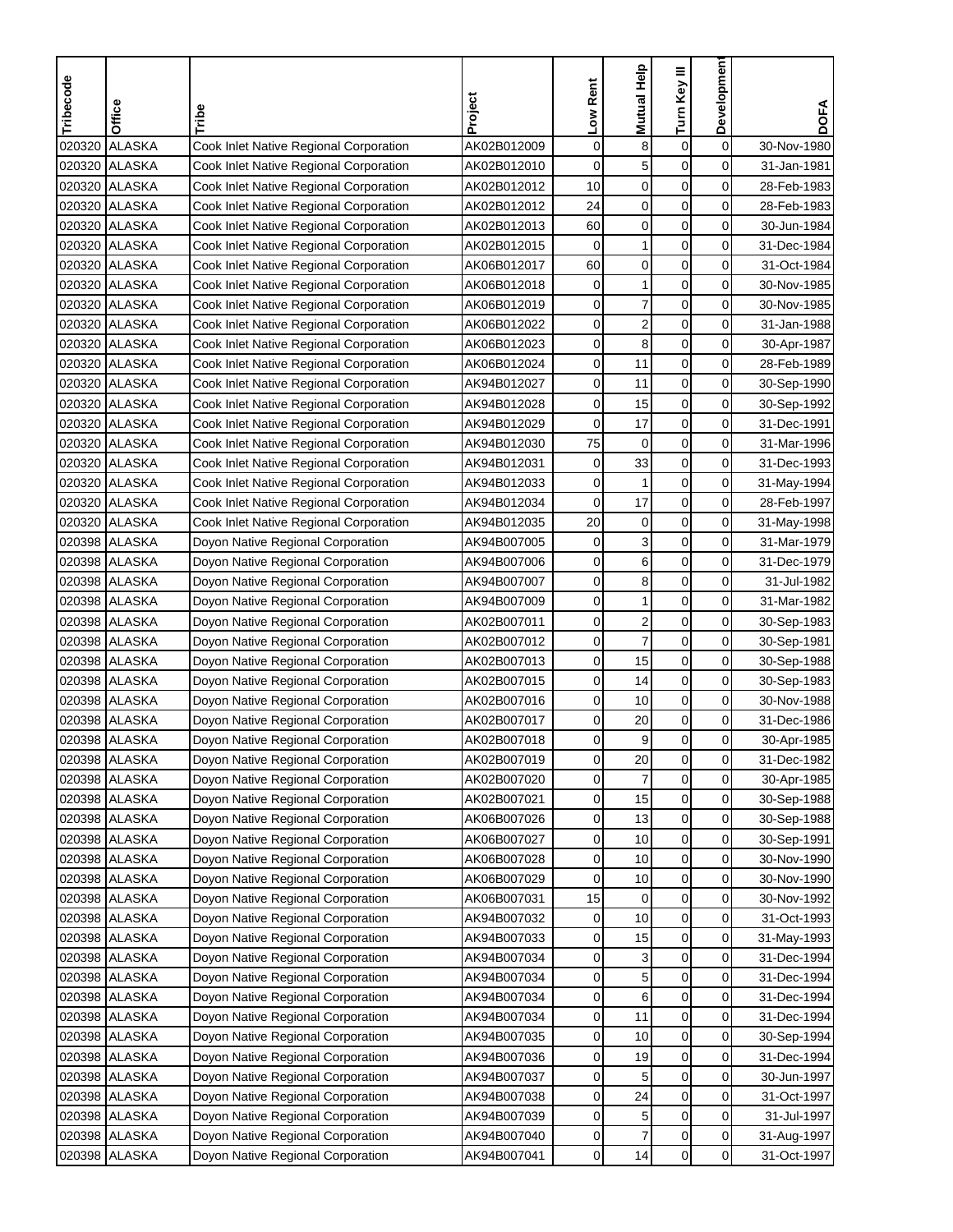| Tribecode | Office        | Tribe                                   | Project     | Low Rent | <b>Mutual Help</b>      | Turn Key III     | Development    | <b>DOFA</b> |
|-----------|---------------|-----------------------------------------|-------------|----------|-------------------------|------------------|----------------|-------------|
|           |               |                                         |             |          |                         |                  |                |             |
| 020398    | <b>ALASKA</b> | Doyon Native Regional Corporation       | AK94B007043 | 0        | $\mathbf 0$             | $\boldsymbol{0}$ | 12             |             |
|           | 020398 ALASKA | Doyon Native Regional Corporation       | AK94B007044 | 6        | 0                       | 0                | 0              | 31-May-1998 |
|           | 020398 ALASKA | Doyon Native Regional Corporation       | AK94B007045 | 0        | 10                      | $\mathbf 0$      | 0              | 31-May-1998 |
| 020398    | <b>ALASKA</b> | Doyon Native Regional Corporation       | AK94B007046 | 0        | 5                       | $\boldsymbol{0}$ | 0              | 31-Jul-1998 |
| 020398    | <b>ALASKA</b> | Doyon Native Regional Corporation       | AK94B007047 | 0        | 4                       | $\boldsymbol{0}$ | 0              | 30-Jun-1998 |
| 020398    | <b>ALASKA</b> | Doyon Native Regional Corporation       | AK94B007048 | 0        | $\boldsymbol{2}$        | $\boldsymbol{0}$ | 0              | 30-Sep-2000 |
|           | 020398 ALASKA | Doyon Native Regional Corporation       | AK94B007048 | 0        | $\overline{\mathbf{c}}$ | $\mathbf 0$      | 0              | 30-Sep-2000 |
|           | 020398 ALASKA | Doyon Native Regional Corporation       | AK94B007048 | 0        | $\overline{\mathbf{c}}$ | 0                | 0              | 30-Sep-2000 |
|           | 020398 ALASKA | Doyon Native Regional Corporation       | AK94B007048 | 0        | $\overline{\mathbf{c}}$ | $\mathsf 0$      | 12             | 30-Sep-2000 |
|           | 020868 ALASKA | Koniag Native Regional Corporation      | AK94B013001 | 0        | 11                      | 0                | 0              | 30-Sep-1978 |
|           | 020868 ALASKA | Koniag Native Regional Corporation      | AK94B013002 | 0        | 12                      | 0                | 0              | 30-Nov-1978 |
|           | 020868 ALASKA | Koniag Native Regional Corporation      | AK94B013003 | 0        | 9                       | 0                | 0              | 30-Sep-1978 |
|           | 020868 ALASKA | Koniag Native Regional Corporation      | AK94B013004 | 0        | 38                      | $\mathsf 0$      | 0              | 30-Sep-1978 |
|           | 020868 ALASKA | Koniag Native Regional Corporation      | AK94B013005 | 0        | 8                       | $\boldsymbol{0}$ | 0              | 30-Jun-1979 |
|           | 020868 ALASKA | Koniag Native Regional Corporation      | AK94B013006 | 0        | $\overline{7}$          | $\mathbf 0$      | 0              | 30-Nov-1978 |
|           | 020868 ALASKA | Koniag Native Regional Corporation      | AK94B013008 | 0        | 17                      | $\mathbf 0$      | 0              | 31-Jul-1982 |
|           | 020868 ALASKA | Koniag Native Regional Corporation      | AK94B013009 | 0        | $\overline{7}$          | 0                | 0              | 31-Jul-1982 |
|           | 020868 ALASKA | Koniag Native Regional Corporation      | AK02B013010 | 0        | $\overline{7}$          | $\mathbf 0$      | 0              | 31-Aug-1982 |
|           | 020868 ALASKA | Koniag Native Regional Corporation      | AK02P013011 | 48       | $\mathbf 0$             | $\mathbf 0$      | 0              | 31-Jul-1983 |
|           | 020868 ALASKA | Koniag Native Regional Corporation      | AK02B013012 | 0        | 16                      | $\mathbf 0$      | 0              | 31-Oct-1985 |
|           | 020868 ALASKA | Koniag Native Regional Corporation      | AK06B013013 | 0        | 13                      | 0                | 0              | 31-Jan-1984 |
| 020868    | <b>ALASKA</b> | Koniag Native Regional Corporation      | AK06B013014 | 0        | 14                      | $\mathbf 0$      | 0              | 31-Jan-1987 |
|           | 020868 ALASKA | Koniag Native Regional Corporation      | AK06B013015 | 0        | 6                       | $\mathbf 0$      | 0              | 30-Nov-1987 |
|           | 020868 ALASKA | Koniag Native Regional Corporation      | AK06B013016 | 0        | 13                      | $\pmb{0}$        | 0              | 30-Sep-1987 |
|           | 020868 ALASKA | Koniag Native Regional Corporation      | AK94B013017 | 15       | $\mathbf 0$             | 0                | 0              | 30-Sep-1996 |
|           | 020868 ALASKA | Koniag Native Regional Corporation      | AK94B013018 | 20       | $\pmb{0}$               | $\boldsymbol{0}$ | 0              | 31-Dec-1996 |
|           | 020868 ALASKA | Koniag Native Regional Corporation      | AK94B013019 | 4        | $\mathbf 0$             | $\mathbf 0$      | 0              | 30-Sep-1996 |
|           | 020868 ALASKA | Koniag Native Regional Corporation      | AK94B013020 | 0        | 5                       | $\mathbf 0$      | 0              | 30-Sep-2001 |
|           | 020868 ALASKA | Koniag Native Regional Corporation      | AK94B013020 | 0        | 5                       | 0                | 0              | 30-Sep-2001 |
|           | 020868 ALASKA | Koniag Native Regional Corporation      | AK94B013021 | 3        | $\mathbf 0$             | $\mathbf 0$      | 0              | 30-Sep-2001 |
| 021064    | <b>ALASKA</b> | <b>NANA Native Regional Corporation</b> | AK94B006001 | 0        | 1                       | $\mathbf 0$      | 0              | 31-Mar-1978 |
|           | 021064 ALASKA | <b>NANA Native Regional Corporation</b> | AK94B006002 | 0        | 1                       | $\mathbf 0$      | 0              | 31-Oct-1977 |
|           | 021064 ALASKA | <b>NANA Native Regional Corporation</b> | AK94B006003 | 0        | 4                       | 0                | 0              | 30-Sep-1976 |
|           | 021064 ALASKA | <b>NANA Native Regional Corporation</b> | AK94B006006 | 0        | 8                       | $\pmb{0}$        | 0              | 31-Oct-1979 |
|           | 021064 ALASKA | <b>NANA Native Regional Corporation</b> | AK94B006007 | 0        | 7                       | 0                | $\overline{0}$ | 31-Oct-1979 |
|           | 021064 ALASKA | <b>NANA Native Regional Corporation</b> | AK94B006008 | 0        | 16                      | 0                | 0              | 31-Oct-1979 |
|           | 021064 ALASKA | <b>NANA Native Regional Corporation</b> | AK02B006009 | 0        | 10                      | 0                | $\overline{0}$ | 30-Nov-1980 |
|           | 021064 ALASKA | <b>NANA Native Regional Corporation</b> | AK02B006010 | 0        | 10                      | $\pmb{0}$        | 0              | 30-Nov-1980 |
|           | 021064 ALASKA | <b>NANA Native Regional Corporation</b> | AK02B006011 | 0        | 12                      | $\pmb{0}$        | $\overline{0}$ | 31-Dec-1981 |
|           | 021064 ALASKA | <b>NANA Native Regional Corporation</b> | AK02B006013 | 0        | 2                       | 0                | 0              | 31-Oct-1981 |
|           | 021064 ALASKA | <b>NANA Native Regional Corporation</b> | AK02B006014 | 0        | $\overline{7}$          | 0                | 0              | 31-Dec-1981 |
|           | 021064 ALASKA | <b>NANA Native Regional Corporation</b> | AK02B006015 | 0        | 4                       | $\pmb{0}$        | 0              | 30-Sep-1981 |
|           | 021064 ALASKA | <b>NANA Native Regional Corporation</b> | AK02B006016 | 0        | 17                      | 0                | 0              | 31-Dec-1981 |
|           | 021064 ALASKA | <b>NANA Native Regional Corporation</b> | AK02P006017 | 43       | 0                       | $\mathbf 0$      | 0              | 31-Mar-1983 |
|           | 021064 ALASKA | <b>NANA Native Regional Corporation</b> | AK02B006018 | 0        | 5                       | $\mathbf 0$      | 0              | 30-Sep-1981 |
|           | 021064 ALASKA | <b>NANA Native Regional Corporation</b> | AK02B006019 | 0        | 7                       | 0                | 0              | 30-Sep-1981 |
|           | 021064 ALASKA | <b>NANA Native Regional Corporation</b> | AK02B006020 | 0        | 6                       | $\pmb{0}$        | 0              | 30-Sep-1981 |
|           | 021064 ALASKA | <b>NANA Native Regional Corporation</b> | AK02B006021 | 0        | 22                      | 0                | 0              | 31-Dec-1981 |
|           | 021064 ALASKA | <b>NANA Native Regional Corporation</b> | AK02B006022 | 0        | 15                      | $\pmb{0}$        | 0              | 30-Nov-1981 |
|           | 021064 ALASKA | <b>NANA Native Regional Corporation</b> | AK02B006023 | 0        | 6                       | 0                | 0              | 31-Oct-1981 |
|           | 021064 ALASKA | <b>NANA Native Regional Corporation</b> | AK02B006024 | 0        | 12                      | 0                | $\overline{0}$ | 30-Sep-1981 |
|           | 021064 ALASKA | <b>NANA Native Regional Corporation</b> | AK06B006027 | 0        | 9                       | $\pmb{0}$        | $\overline{0}$ | 31-Oct-1984 |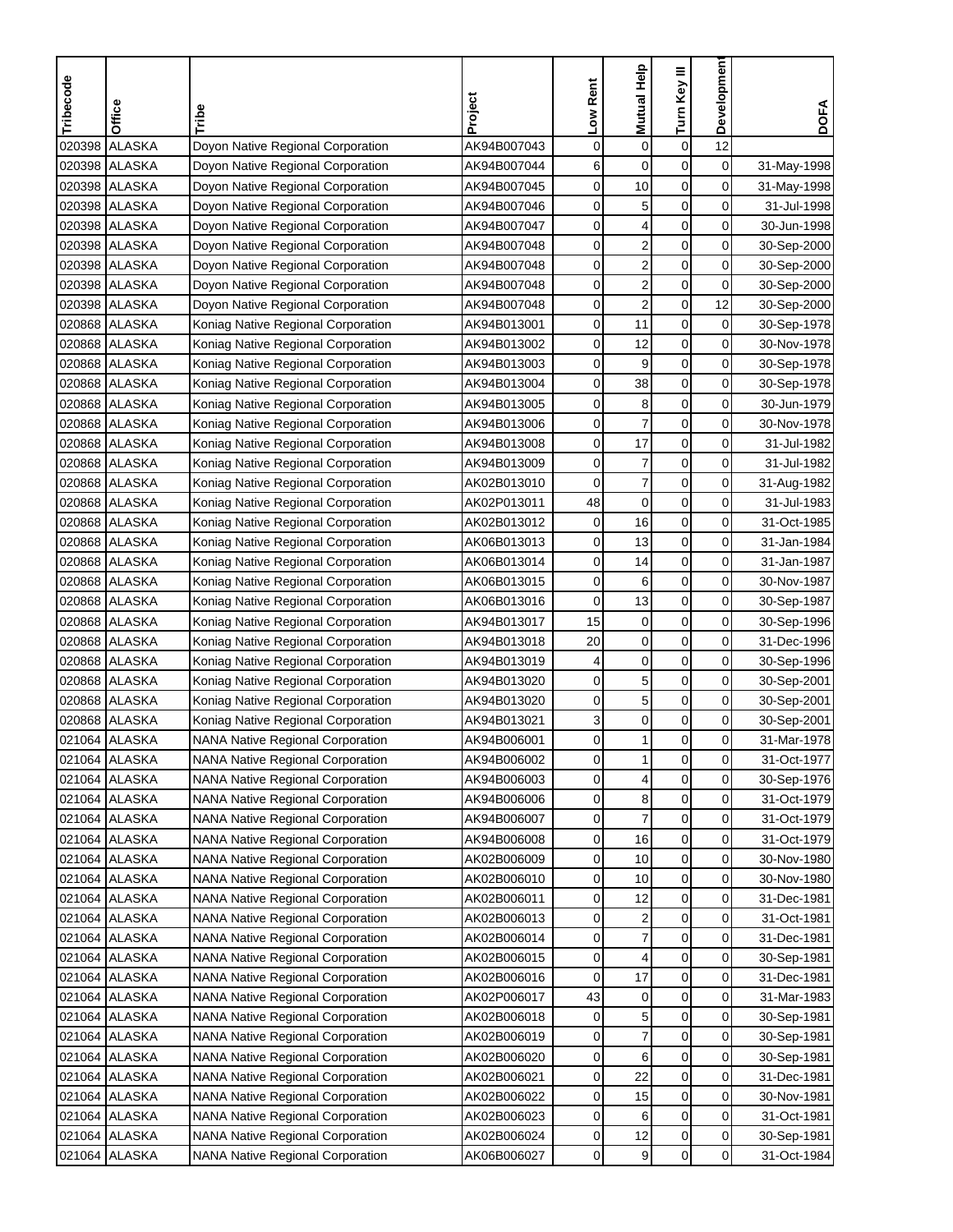| Tribecode | Office         | Tribe                                   | Project     | Low Rent | Mutual Help      | Turn Key III     | Developmen     | <b>DOFA</b> |
|-----------|----------------|-----------------------------------------|-------------|----------|------------------|------------------|----------------|-------------|
|           |                |                                         |             |          |                  |                  |                |             |
| 021064    | <b>ALASKA</b>  | <b>NANA Native Regional Corporation</b> | AK06B006029 | 0        | 10               | $\boldsymbol{0}$ | $\mathbf 0$    | 30-Nov-1986 |
| 021064    | <b>ALASKA</b>  | <b>NANA Native Regional Corporation</b> | AK06B006030 | 0        | 10               | $\mathbf 0$      | 0              | 31-Dec-1986 |
|           | 021064 ALASKA  | <b>NANA Native Regional Corporation</b> | AK06B006034 | 0        | 25               | $\mathbf 0$      | 0              | 28-Feb-1991 |
|           | 021064 ALASKA  | <b>NANA Native Regional Corporation</b> | AK06B006038 | 0        | 10               | $\mathbf 0$      | 0              | 31-Dec-1991 |
|           | 021064 ALASKA  | <b>NANA Native Regional Corporation</b> | AK06B006039 | 0        | 10               | $\mathbf 0$      | 0              | 31-Dec-1991 |
|           | 021064 ALASKA  | <b>NANA Native Regional Corporation</b> | AK94B006040 | 20       | $\mathbf 0$      | $\mathbf 0$      | 0              | 01-Oct-1994 |
|           | 021064 ALASKA  | <b>NANA Native Regional Corporation</b> | AK94B006042 | 0        | 10               | $\mathbf 0$      | 0              | 30-Jun-1992 |
|           | 021064 ALASKA  | <b>NANA Native Regional Corporation</b> | AK94B006043 | 0        | 10               | 0                | 0              | 31-Mar-1992 |
|           | 021064 ALASKA  | <b>NANA Native Regional Corporation</b> | AK94B006044 | 20       | $\mathbf 0$      | $\mathbf 0$      | 0              | 30-Sep-1994 |
|           | 021064 ALASKA  | <b>NANA Native Regional Corporation</b> | AK94B006045 | 0        | 14               | $\mathbf 0$      | 0              | 30-Apr-1994 |
|           | 021064 ALASKA  | <b>NANA Native Regional Corporation</b> | AK94B006046 | 0        | 23               | 0                | 0              | 31-Aug-1995 |
|           | 021064 ALASKA  | <b>NANA Native Regional Corporation</b> | AK94B006047 | 0        | 20               | $\mathbf 0$      | 0              | 30-Sep-1996 |
|           | 021064 ALASKA  | <b>NANA Native Regional Corporation</b> | AK94B006048 | 0        | 5                | $\boldsymbol{0}$ | 0              | 30-Nov-1995 |
|           | 021064 ALASKA  | <b>NANA Native Regional Corporation</b> | AK94B006049 | 0        | 18               | $\mathbf 0$      | 0              | 30-Apr-1998 |
|           | 021064 ALASKA  | <b>NANA Native Regional Corporation</b> | AK94B006050 | 0        | 8                | $\mathbf 0$      | 0              | 31-Mar-1998 |
|           | 021064 ALASKA  | <b>NANA Native Regional Corporation</b> | AK94B006051 | 0        | $\mathbf 0$      | $\mathbf 0$      | 7              |             |
|           | 021064 ALASKA  | <b>NANA Native Regional Corporation</b> | AK94B006052 | 0        | 16               | 0                | 0              | 04-Apr-1998 |
|           | 021064 ALASKA  | <b>NANA Native Regional Corporation</b> | AK94B006054 | 0        | $\mathbf 0$      | $\mathbf 0$      | 10             |             |
|           | 021623 ALASKA  | <b>Tlingit and Haida</b>                | AK06B004024 | 12       | $\mathbf 0$      | $\mathbf 0$      | 0              | 31-Jan-1982 |
|           | 021623 ALASKA  | <b>Tlingit and Haida</b>                | AK06B004025 | 12       | $\mathbf 0$      | $\mathbf 0$      | 0              | 31-Jan-1982 |
|           | 021623 ALASKA  | <b>Tlingit and Haida</b>                | AK06B004026 | 12       | $\mathbf 0$      | $\mathbf 0$      | 0              | 31-Jan-1982 |
|           | 021623 ALASKA  | <b>Tlingit and Haida</b>                | AK06B004027 | 9        | $\mathbf 0$      | $\mathbf 0$      | 0              | 31-Jan-1982 |
|           | 021623 ALASKA  | Tlingit and Haida                       | AK06B004028 | 12       | $\mathbf 0$      | $\boldsymbol{0}$ | 0              | 31-Jan-1982 |
|           | 021623 ALASKA  | Tlingit and Haida                       | AK06B004029 | 0        | 20               | $\mathsf 0$      | 0              | 28-Feb-1986 |
|           | 021623 ALASKA  | <b>Tlingit and Haida</b>                | AK06B004030 | 0        | 18               | 0                | 0              | 31-Jul-1988 |
|           | 021623 ALASKA  | <b>Tlingit and Haida</b>                | AK06B004031 | 0        | 20               | $\mathsf 0$      | 0              | 30-Jun-1988 |
|           | 021623 ALASKA  | <b>Tlingit and Haida</b>                | AK06B004032 | 10       | $\mathbf 0$      | $\mathbf 0$      | 0              | 30-Sep-1987 |
|           | 021623 ALASKA  | <b>Tlingit and Haida</b>                | AK06B004034 | 0        | 25               | $\mathbf 0$      | 0              | 31-Jul-1991 |
|           | 021623 ALASKA  | <b>Tlingit and Haida</b>                | AK06B004040 | 0        | 18               | $\boldsymbol{0}$ | 0              | 29-Feb-1992 |
|           | 021623 ALASKA  | <b>Tlingit and Haida</b>                | AK06B004043 | 0        | 18               | $\mathbf 0$      | 0              | 30-Sep-1990 |
| 021623    | <b>ALASKA</b>  | Tlingit and Haida                       | AK94B004044 | 0        | 20               | $\mathbf 0$      | 0              | 31-Jan-1994 |
|           | 021623  ALASKA | Tlingit and Haida                       | AK94B004045 | 0        | 10               | $\mathbf 0$      | 0              | 22-Feb-1995 |
|           | 021623 ALASKA  | <b>Tlingit and Haida</b>                | AK94B004046 | 10       | $\mathbf 0$      | $\mathbf 0$      | 0              | 22-Feb-1995 |
|           | 021623 ALASKA  | Tlingit and Haida                       | AK94B004047 | 0        | 30               | 0                | 0              | 29-Mar-1997 |
|           | 021623 ALASKA  | <b>Tlingit and Haida</b>                | AK94B004048 | 0        | 21               | $\pmb{0}$        | $\overline{0}$ | 29-Oct-1995 |
|           | 021623 ALASKA  | <b>Tlingit and Haida</b>                | AK94B004049 | 20       | 0                | 0                | 0              | 29-Mar-1997 |
|           | 021623 ALASKA  | <b>Tlingit and Haida</b>                | AK94B004050 | 0        | 3                | 0                | $\overline{0}$ | 31-Dec-1974 |
|           | 021623 ALASKA  | <b>Tlingit and Haida</b>                | AK94B004051 | 0        | 8                | 0                | $\overline{0}$ | 31-Aug-1974 |
|           | 021623 ALASKA  | Tlingit and Haida                       | AK94B004053 | 0        | 5                | $\pmb{0}$        | $\overline{0}$ | 31-Dec-1974 |
|           | 021623 ALASKA  | <b>Tlingit and Haida</b>                | AK94B004054 | 0        | 1                | 0                | 0              | 31-Jan-1974 |
|           | 021623 ALASKA  | Tlingit and Haida                       | AK94B004055 | 0        | $\boldsymbol{2}$ | $\pmb{0}$        | 0              | 31-Dec-1973 |
|           | 021623 ALASKA  | Tlingit and Haida                       | AK94B004056 | 0        | 1                | $\pmb{0}$        | 0              | 31-Mar-1975 |
|           | 021623 ALASKA  | Tlingit and Haida                       | AK94B004057 | 0        | $\boldsymbol{7}$ | $\pmb{0}$        | 0              | 31-Oct-1975 |
|           | 021623 ALASKA  | Tlingit and Haida                       | AK94B004058 | 0        | 16               | 0                | $\overline{0}$ | 31-May-1975 |
|           | 021623 ALASKA  | <b>Tlingit and Haida</b>                | AK94B004059 | 0        | 3                | 0                | 0              | 31-Aug-1975 |
|           | 021623 ALASKA  | Tlingit and Haida                       | AK94B004060 | 0        | $\boldsymbol{2}$ | 0                | 0              | 30-Sep-1975 |
|           | 021623 ALASKA  | Tlingit and Haida                       | AK94B004061 | 0        | 8                | $\pmb{0}$        | 0              | 30-Sep-1975 |
|           | 021623 ALASKA  | Tlingit and Haida                       | AK94B004062 | 0        | 5                | 0                | 0              | 30-Jun-1975 |
|           | 021623 ALASKA  | Tlingit and Haida                       | AK94B004063 | 0        | 5                | 0                | 0              | 30-Sep-1975 |
|           | 021623 ALASKA  | Tlingit and Haida                       | AK94B004064 | 0        | 3                | 0                | 0              | 31-May-1975 |
|           | 021623 ALASKA  | Tlingit and Haida                       | AK94B004065 | 0        | 20               | $\pmb{0}$        | $\overline{0}$ | 28-Feb-1998 |
|           | 021623 ALASKA  | Tlingit and Haida                       | AK94B004066 | 6        | $\pmb{0}$        | $\mathbf 0$      | $\overline{0}$ | 31-Aug-1997 |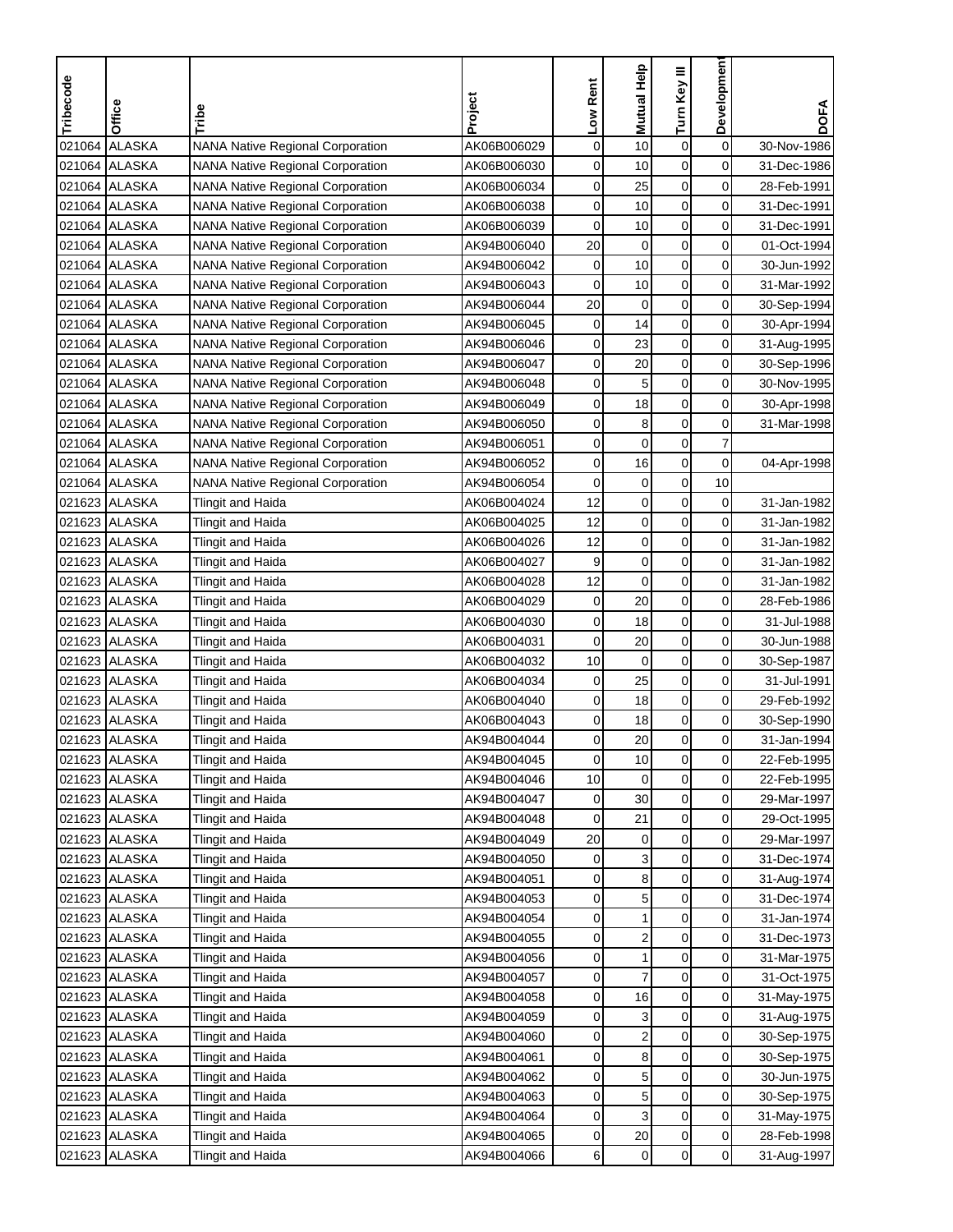| <b>ALASKA</b><br>$\mathbf 0$<br><b>Tlingit and Haida</b><br>$\mathbf 0$<br>18<br>$\boldsymbol{0}$<br>021623<br>AK94B004067<br>30-Apr-1998<br><b>ALASKA</b><br>$\mathbf 0$<br>021623<br>16<br>$\mathbf 0$<br>$\mathbf 0$<br><b>Tlingit and Haida</b><br>AK94B004068<br>31-Aug-1997<br>0<br>021623<br><b>ALASKA</b><br>17<br>$\mathbf 0$<br>$\mathbf 0$<br><b>Tlingit and Haida</b><br>AK94B004069<br>31-Jan-1999<br>021623 ALASKA<br>20<br>$\mathbf 0$<br>$\mathbf 0$<br>0<br><b>Tlingit and Haida</b><br>AK94B004070<br>31-Aug-1999<br>3<br>$\mathbf 0$<br>$\boldsymbol{0}$<br>021623 ALASKA<br><b>Tlingit and Haida</b><br>0<br>AK94B004071<br>31-May-1975<br>20<br>021623 ALASKA<br>$\pmb{0}$<br>$\pmb{0}$<br>0<br><b>Tlingit and Haida</b><br>AK94B004072<br>30-Jun-2000<br>$\mathbf 0$<br>$\pmb{0}$<br>12<br>021656 ALASKA<br>Twin Hills<br>0<br>AK94B018001<br>232502<br><b>CHICAGO</b><br>Aroostook Band of Micmac<br>66<br>$\mathbf 0$<br>$\mathbf 0$<br>0<br>ME93B034001<br>30-Mar-1997<br>232502<br><b>CHICAGO</b><br>0<br>0<br>0<br>21<br>Aroostook Band of Micmac<br>ME93B034002<br>232502 CHICAGO<br>0<br>Aroostook Band of Micmac<br>ME93B034002<br>0<br>1<br>$\mathbf 0$<br>30-Nov-2001<br><b>CHICAGO</b><br>0<br>$\mathbf 0$<br>0<br>232502<br>Aroostook Band of Micmac<br>ME93B034002<br>4<br>31-Oct-2001<br>$\mathbf 0$<br>$\mathbf 0$<br><b>CHICAGO</b><br>$\mathbf 0$<br>4<br>232502<br>Aroostook Band of Micmac<br>ME93B034002<br>31-Dec-2001<br>$\mathbf 0$<br>$\mathbf 0$<br>550358 CHICAGO<br>14<br>$\mathbf 0$<br><b>Bad River Band</b><br>WI93B012001<br>28-Feb-1967<br>$\mathbf 0$<br>1<br>$\mathbf 0$<br>550358 CHICAGO<br><b>Bad River Band</b><br>$\mathbf 0$<br>WI93B012003<br>28-Feb-1972<br>550358 CHICAGO<br>$\mathbf 0$<br>$\pmb{0}$<br>0<br>Bad River Band<br>WI93B012004<br>40<br>31-Oct-1978<br>$\pmb{0}$<br>$\boldsymbol{0}$<br>550358 CHICAGO<br>20<br>0<br>Bad River Band<br>WI93B012005<br>31-Oct-1985<br><b>CHICAGO</b><br>35<br>$\mathbf 0$<br>0<br>0<br>550358<br><b>Bad River Band</b><br>WI93B012006<br>29-Jan-1988<br>550358 CHICAGO<br>$\mathbf 0$<br>0<br><b>Bad River Band</b><br>WI93B012007<br>$\mathbf 0$<br>15<br>29-Jan-1988<br>$\mathbf 0$<br>550358 CHICAGO<br><b>Bad River Band</b><br>WI93B012012<br>20<br>$\mathbf 0$<br>$\mathbf 0$<br>31-Aug-1992<br>$\mathbf 0$<br>550358 CHICAGO<br>17<br>$\mathbf 0$<br>0<br><b>Bad River Band</b><br>WI93B012013<br>30-Nov-1995<br>9<br>$\mathbf 0$<br>0<br>550358 CHICAGO<br>Bad River Band<br>WI93B012014<br>0<br>30-Nov-1995<br>$\mathbf 0$<br>5<br>$\pmb{0}$<br><b>CHICAGO</b><br>0<br>550358<br><b>Bad River Band</b><br>WI93B012015<br>30-Nov-1995<br>$\mathbf 0$<br>$\mathbf 0$<br><b>CHICAGO</b><br>16<br>0<br>550358<br>Bad River Band<br>WI93B012016<br>31-Dec-1995<br>$\overline{7}$<br>0<br>0<br>550358<br><b>CHICAGO</b><br>Bad River Band<br>WI93B012017<br>0<br>28-Feb-1998<br>$\overline{\mathbf{c}}$<br>0<br>0<br>550358<br><b>CHICAGO</b><br>Bad River Band<br>WI93B012018<br>0<br>28-Feb-1998<br>23<br>0<br>0<br>0<br>262302<br><b>CHICAGO</b><br>MI93B062002<br>Bay Mills Indian Community<br>30-Sep-1982<br>0<br><b>CHICAGO</b><br>$\mathbf 0$<br>12<br>$\mathbf 0$<br>262302<br>Bay Mills Indian Community<br>MI93B062004<br>28-Sep-1992<br><b>CHICAGO</b><br>10<br>$\mathbf 0$<br>0<br>262302<br>Bay Mills Indian Community<br>MI93B062005<br>0<br>10-Oct-1993<br>10<br>$\mathbf 0$<br>$\mathbf 0$<br>0<br>262302<br><b>CHICAGO</b><br>Bay Mills Indian Community<br>MI93B062006<br>30-Jun-1994<br>19<br>$\pmb{0}$<br>0<br><b>CHICAGO</b><br>Bay Mills Indian Community<br>262302<br>MI93B062007<br>0<br>10-Oct-1994<br>$\mathbf 0$<br><b>CHICAGO</b><br>18<br>0<br>262302<br>Bay Mills Indian Community<br>MI93B062008<br>0<br>29-Feb-1996<br>262302 CHICAGO<br>Bay Mills Indian Community<br>MI93B062009<br>20<br>0<br>0<br>0<br>30-Apr-1997<br>$\mathbf 0$<br>$\mathbf 0$<br>28<br>262302 CHICAGO<br>Bay Mills Indian Community<br>MI93B062010<br>0<br>01-Nov-1999<br>$\mathbf 0$<br>0<br>262302 CHICAGO<br>Bay Mills Indian Community<br>MI93B062011<br>12<br>0<br>31-Dec-1997<br>$\pmb{0}$<br>262302 CHICAGO<br>MI93B062012<br>25<br>0<br>Bay Mills Indian Community<br>0<br>01-Nov-1999<br>$\mathbf 0$<br>262302 CHICAGO<br>Bay Mills Indian Community<br>MI93B062013<br>0<br>24<br>$\overline{0}$<br>01-Nov-1999<br>$\pmb{0}$<br>14<br>$\overline{0}$<br>270476 CHICAGO<br>Boise Forte Band of Minnesota Chippewa<br>MN93B081001<br>0<br>01-Sep-1972<br>270476 CHICAGO<br>$\pmb{0}$<br>$\overline{0}$<br>Boise Forte Band of Minnesota Chippewa<br>MN93B081002<br>8<br>0<br>01-May-1974<br>$\pmb{0}$<br>16<br>270476 CHICAGO<br>$\overline{0}$<br>Boise Forte Band of Minnesota Chippewa<br>MN93B081003<br>31-Oct-1974<br>0<br>22<br>270476 CHICAGO<br>Boise Forte Band of Minnesota Chippewa<br>MN93B081004<br>0<br>0<br>0<br>30-Nov-1979<br>$\boldsymbol{0}$<br>$\pmb{0}$<br>0<br>270476 CHICAGO<br>Boise Forte Band of Minnesota Chippewa<br>MN93B081005<br>26<br>30-Nov-1979<br>$\pmb{0}$<br>0<br>270476 CHICAGO<br>$\mathbf 0$<br>Boise Forte Band of Minnesota Chippewa<br>MN93B081006<br>8<br>30-Nov-1996<br>$\mathbf 0$<br>$\pmb{0}$<br>$\mathbf 0$<br>450268 CHICAGO<br>SC93B062001<br>24<br>Catawba Indian Tribe<br>31-Aug-1998<br>450268 CHICAGO<br>$\mathbf 0$<br>0<br>Catawba Indian Tribe<br>SC93B062002<br>30<br>18-Jul-1998<br>0<br>$\mathbf 0$<br>450268 CHICAGO<br>SC93B062003<br>10<br>0<br>0<br>Catawba Indian Tribe<br>31-Aug-1998<br>10<br>0<br>0<br>450268 CHICAGO<br>Catawba Indian Tribe<br>SC93B062004<br>01-Jul-1998<br>0<br>20<br>$\pmb{0}$<br>370634 CHICAGO<br><b>Coharie State Tribe</b><br>NC93B171003<br>0<br>0<br>28-Apr-1993<br>37<br>$\mathbf 0$<br>$\mathbf 0$<br>0<br>370566 CHICAGO<br>Eastern Cherokee<br>NC93B041001<br>31-Dec-1966<br>$\mathbf 0$<br>78<br>0<br>370566 CHICAGO<br>Eastern Cherokee<br>NC93B041006<br>0<br>31-Mar-1974<br>$\mathbf 0$<br>0<br>0<br>370566 CHICAGO<br>Eastern Cherokee<br>NC93B041008<br>25<br>30-Sep-1978<br>$\pmb{0}$<br>$\mathbf 0$<br>370566 CHICAGO<br>Eastern Cherokee<br>NC93B041009<br>105<br>0<br>30-Sep-1978<br>$\pmb{0}$<br>0<br>110<br>$\overline{0}$<br>370566 CHICAGO<br>Eastern Cherokee<br>NC93B041010<br>28-Feb-1982 | Tribecode | Office | Tribe | Project | Low Rent | <b>Mutual Help</b> | Turn Key III | Developmen | <b>DOFA</b> |
|-----------------------------------------------------------------------------------------------------------------------------------------------------------------------------------------------------------------------------------------------------------------------------------------------------------------------------------------------------------------------------------------------------------------------------------------------------------------------------------------------------------------------------------------------------------------------------------------------------------------------------------------------------------------------------------------------------------------------------------------------------------------------------------------------------------------------------------------------------------------------------------------------------------------------------------------------------------------------------------------------------------------------------------------------------------------------------------------------------------------------------------------------------------------------------------------------------------------------------------------------------------------------------------------------------------------------------------------------------------------------------------------------------------------------------------------------------------------------------------------------------------------------------------------------------------------------------------------------------------------------------------------------------------------------------------------------------------------------------------------------------------------------------------------------------------------------------------------------------------------------------------------------------------------------------------------------------------------------------------------------------------------------------------------------------------------------------------------------------------------------------------------------------------------------------------------------------------------------------------------------------------------------------------------------------------------------------------------------------------------------------------------------------------------------------------------------------------------------------------------------------------------------------------------------------------------------------------------------------------------------------------------------------------------------------------------------------------------------------------------------------------------------------------------------------------------------------------------------------------------------------------------------------------------------------------------------------------------------------------------------------------------------------------------------------------------------------------------------------------------------------------------------------------------------------------------------------------------------------------------------------------------------------------------------------------------------------------------------------------------------------------------------------------------------------------------------------------------------------------------------------------------------------------------------------------------------------------------------------------------------------------------------------------------------------------------------------------------------------------------------------------------------------------------------------------------------------------------------------------------------------------------------------------------------------------------------------------------------------------------------------------------------------------------------------------------------------------------------------------------------------------------------------------------------------------------------------------------------------------------------------------------------------------------------------------------------------------------------------------------------------------------------------------------------------------------------------------------------------------------------------------------------------------------------------------------------------------------------------------------------------------------------------------------------------------------------------------------------------------------------------------------------------------------------------------------------------------------------------------------------------------------------------------------------------------------------------------------------------------------------------------------------------------------------------------------------------------------------------------------------------------------------------------------------------------------------------------------------------------------------------------------------------------------------------------------------------------------------------------------------------------------------------------------------------------------------------------------------------------------------------------------------------------------------------------------------------------------------------------------------------------------------------------------------------------------------------------------------------------------------------------------------------------------------------------------------------------------------------------------------------------------------------------------------------------------------------------------------------------------------------------------------------------------------------------------------------------------------------------------------------------------------------------------------------------------------------------------------------------------------|-----------|--------|-------|---------|----------|--------------------|--------------|------------|-------------|
|                                                                                                                                                                                                                                                                                                                                                                                                                                                                                                                                                                                                                                                                                                                                                                                                                                                                                                                                                                                                                                                                                                                                                                                                                                                                                                                                                                                                                                                                                                                                                                                                                                                                                                                                                                                                                                                                                                                                                                                                                                                                                                                                                                                                                                                                                                                                                                                                                                                                                                                                                                                                                                                                                                                                                                                                                                                                                                                                                                                                                                                                                                                                                                                                                                                                                                                                                                                                                                                                                                                                                                                                                                                                                                                                                                                                                                                                                                                                                                                                                                                                                                                                                                                                                                                                                                                                                                                                                                                                                                                                                                                                                                                                                                                                                                                                                                                                                                                                                                                                                                                                                                                                                                                                                                                                                                                                                                                                                                                                                                                                                                                                                                                                                                                                                                                                                                                                                                                                                                                                                                                                                                                                                                                                                                               |           |        |       |         |          |                    |              |            |             |
|                                                                                                                                                                                                                                                                                                                                                                                                                                                                                                                                                                                                                                                                                                                                                                                                                                                                                                                                                                                                                                                                                                                                                                                                                                                                                                                                                                                                                                                                                                                                                                                                                                                                                                                                                                                                                                                                                                                                                                                                                                                                                                                                                                                                                                                                                                                                                                                                                                                                                                                                                                                                                                                                                                                                                                                                                                                                                                                                                                                                                                                                                                                                                                                                                                                                                                                                                                                                                                                                                                                                                                                                                                                                                                                                                                                                                                                                                                                                                                                                                                                                                                                                                                                                                                                                                                                                                                                                                                                                                                                                                                                                                                                                                                                                                                                                                                                                                                                                                                                                                                                                                                                                                                                                                                                                                                                                                                                                                                                                                                                                                                                                                                                                                                                                                                                                                                                                                                                                                                                                                                                                                                                                                                                                                                               |           |        |       |         |          |                    |              |            |             |
|                                                                                                                                                                                                                                                                                                                                                                                                                                                                                                                                                                                                                                                                                                                                                                                                                                                                                                                                                                                                                                                                                                                                                                                                                                                                                                                                                                                                                                                                                                                                                                                                                                                                                                                                                                                                                                                                                                                                                                                                                                                                                                                                                                                                                                                                                                                                                                                                                                                                                                                                                                                                                                                                                                                                                                                                                                                                                                                                                                                                                                                                                                                                                                                                                                                                                                                                                                                                                                                                                                                                                                                                                                                                                                                                                                                                                                                                                                                                                                                                                                                                                                                                                                                                                                                                                                                                                                                                                                                                                                                                                                                                                                                                                                                                                                                                                                                                                                                                                                                                                                                                                                                                                                                                                                                                                                                                                                                                                                                                                                                                                                                                                                                                                                                                                                                                                                                                                                                                                                                                                                                                                                                                                                                                                                               |           |        |       |         |          |                    |              |            |             |
|                                                                                                                                                                                                                                                                                                                                                                                                                                                                                                                                                                                                                                                                                                                                                                                                                                                                                                                                                                                                                                                                                                                                                                                                                                                                                                                                                                                                                                                                                                                                                                                                                                                                                                                                                                                                                                                                                                                                                                                                                                                                                                                                                                                                                                                                                                                                                                                                                                                                                                                                                                                                                                                                                                                                                                                                                                                                                                                                                                                                                                                                                                                                                                                                                                                                                                                                                                                                                                                                                                                                                                                                                                                                                                                                                                                                                                                                                                                                                                                                                                                                                                                                                                                                                                                                                                                                                                                                                                                                                                                                                                                                                                                                                                                                                                                                                                                                                                                                                                                                                                                                                                                                                                                                                                                                                                                                                                                                                                                                                                                                                                                                                                                                                                                                                                                                                                                                                                                                                                                                                                                                                                                                                                                                                                               |           |        |       |         |          |                    |              |            |             |
|                                                                                                                                                                                                                                                                                                                                                                                                                                                                                                                                                                                                                                                                                                                                                                                                                                                                                                                                                                                                                                                                                                                                                                                                                                                                                                                                                                                                                                                                                                                                                                                                                                                                                                                                                                                                                                                                                                                                                                                                                                                                                                                                                                                                                                                                                                                                                                                                                                                                                                                                                                                                                                                                                                                                                                                                                                                                                                                                                                                                                                                                                                                                                                                                                                                                                                                                                                                                                                                                                                                                                                                                                                                                                                                                                                                                                                                                                                                                                                                                                                                                                                                                                                                                                                                                                                                                                                                                                                                                                                                                                                                                                                                                                                                                                                                                                                                                                                                                                                                                                                                                                                                                                                                                                                                                                                                                                                                                                                                                                                                                                                                                                                                                                                                                                                                                                                                                                                                                                                                                                                                                                                                                                                                                                                               |           |        |       |         |          |                    |              |            |             |
|                                                                                                                                                                                                                                                                                                                                                                                                                                                                                                                                                                                                                                                                                                                                                                                                                                                                                                                                                                                                                                                                                                                                                                                                                                                                                                                                                                                                                                                                                                                                                                                                                                                                                                                                                                                                                                                                                                                                                                                                                                                                                                                                                                                                                                                                                                                                                                                                                                                                                                                                                                                                                                                                                                                                                                                                                                                                                                                                                                                                                                                                                                                                                                                                                                                                                                                                                                                                                                                                                                                                                                                                                                                                                                                                                                                                                                                                                                                                                                                                                                                                                                                                                                                                                                                                                                                                                                                                                                                                                                                                                                                                                                                                                                                                                                                                                                                                                                                                                                                                                                                                                                                                                                                                                                                                                                                                                                                                                                                                                                                                                                                                                                                                                                                                                                                                                                                                                                                                                                                                                                                                                                                                                                                                                                               |           |        |       |         |          |                    |              |            |             |
|                                                                                                                                                                                                                                                                                                                                                                                                                                                                                                                                                                                                                                                                                                                                                                                                                                                                                                                                                                                                                                                                                                                                                                                                                                                                                                                                                                                                                                                                                                                                                                                                                                                                                                                                                                                                                                                                                                                                                                                                                                                                                                                                                                                                                                                                                                                                                                                                                                                                                                                                                                                                                                                                                                                                                                                                                                                                                                                                                                                                                                                                                                                                                                                                                                                                                                                                                                                                                                                                                                                                                                                                                                                                                                                                                                                                                                                                                                                                                                                                                                                                                                                                                                                                                                                                                                                                                                                                                                                                                                                                                                                                                                                                                                                                                                                                                                                                                                                                                                                                                                                                                                                                                                                                                                                                                                                                                                                                                                                                                                                                                                                                                                                                                                                                                                                                                                                                                                                                                                                                                                                                                                                                                                                                                                               |           |        |       |         |          |                    |              |            |             |
|                                                                                                                                                                                                                                                                                                                                                                                                                                                                                                                                                                                                                                                                                                                                                                                                                                                                                                                                                                                                                                                                                                                                                                                                                                                                                                                                                                                                                                                                                                                                                                                                                                                                                                                                                                                                                                                                                                                                                                                                                                                                                                                                                                                                                                                                                                                                                                                                                                                                                                                                                                                                                                                                                                                                                                                                                                                                                                                                                                                                                                                                                                                                                                                                                                                                                                                                                                                                                                                                                                                                                                                                                                                                                                                                                                                                                                                                                                                                                                                                                                                                                                                                                                                                                                                                                                                                                                                                                                                                                                                                                                                                                                                                                                                                                                                                                                                                                                                                                                                                                                                                                                                                                                                                                                                                                                                                                                                                                                                                                                                                                                                                                                                                                                                                                                                                                                                                                                                                                                                                                                                                                                                                                                                                                                               |           |        |       |         |          |                    |              |            |             |
|                                                                                                                                                                                                                                                                                                                                                                                                                                                                                                                                                                                                                                                                                                                                                                                                                                                                                                                                                                                                                                                                                                                                                                                                                                                                                                                                                                                                                                                                                                                                                                                                                                                                                                                                                                                                                                                                                                                                                                                                                                                                                                                                                                                                                                                                                                                                                                                                                                                                                                                                                                                                                                                                                                                                                                                                                                                                                                                                                                                                                                                                                                                                                                                                                                                                                                                                                                                                                                                                                                                                                                                                                                                                                                                                                                                                                                                                                                                                                                                                                                                                                                                                                                                                                                                                                                                                                                                                                                                                                                                                                                                                                                                                                                                                                                                                                                                                                                                                                                                                                                                                                                                                                                                                                                                                                                                                                                                                                                                                                                                                                                                                                                                                                                                                                                                                                                                                                                                                                                                                                                                                                                                                                                                                                                               |           |        |       |         |          |                    |              |            |             |
|                                                                                                                                                                                                                                                                                                                                                                                                                                                                                                                                                                                                                                                                                                                                                                                                                                                                                                                                                                                                                                                                                                                                                                                                                                                                                                                                                                                                                                                                                                                                                                                                                                                                                                                                                                                                                                                                                                                                                                                                                                                                                                                                                                                                                                                                                                                                                                                                                                                                                                                                                                                                                                                                                                                                                                                                                                                                                                                                                                                                                                                                                                                                                                                                                                                                                                                                                                                                                                                                                                                                                                                                                                                                                                                                                                                                                                                                                                                                                                                                                                                                                                                                                                                                                                                                                                                                                                                                                                                                                                                                                                                                                                                                                                                                                                                                                                                                                                                                                                                                                                                                                                                                                                                                                                                                                                                                                                                                                                                                                                                                                                                                                                                                                                                                                                                                                                                                                                                                                                                                                                                                                                                                                                                                                                               |           |        |       |         |          |                    |              |            |             |
|                                                                                                                                                                                                                                                                                                                                                                                                                                                                                                                                                                                                                                                                                                                                                                                                                                                                                                                                                                                                                                                                                                                                                                                                                                                                                                                                                                                                                                                                                                                                                                                                                                                                                                                                                                                                                                                                                                                                                                                                                                                                                                                                                                                                                                                                                                                                                                                                                                                                                                                                                                                                                                                                                                                                                                                                                                                                                                                                                                                                                                                                                                                                                                                                                                                                                                                                                                                                                                                                                                                                                                                                                                                                                                                                                                                                                                                                                                                                                                                                                                                                                                                                                                                                                                                                                                                                                                                                                                                                                                                                                                                                                                                                                                                                                                                                                                                                                                                                                                                                                                                                                                                                                                                                                                                                                                                                                                                                                                                                                                                                                                                                                                                                                                                                                                                                                                                                                                                                                                                                                                                                                                                                                                                                                                               |           |        |       |         |          |                    |              |            |             |
|                                                                                                                                                                                                                                                                                                                                                                                                                                                                                                                                                                                                                                                                                                                                                                                                                                                                                                                                                                                                                                                                                                                                                                                                                                                                                                                                                                                                                                                                                                                                                                                                                                                                                                                                                                                                                                                                                                                                                                                                                                                                                                                                                                                                                                                                                                                                                                                                                                                                                                                                                                                                                                                                                                                                                                                                                                                                                                                                                                                                                                                                                                                                                                                                                                                                                                                                                                                                                                                                                                                                                                                                                                                                                                                                                                                                                                                                                                                                                                                                                                                                                                                                                                                                                                                                                                                                                                                                                                                                                                                                                                                                                                                                                                                                                                                                                                                                                                                                                                                                                                                                                                                                                                                                                                                                                                                                                                                                                                                                                                                                                                                                                                                                                                                                                                                                                                                                                                                                                                                                                                                                                                                                                                                                                                               |           |        |       |         |          |                    |              |            |             |
|                                                                                                                                                                                                                                                                                                                                                                                                                                                                                                                                                                                                                                                                                                                                                                                                                                                                                                                                                                                                                                                                                                                                                                                                                                                                                                                                                                                                                                                                                                                                                                                                                                                                                                                                                                                                                                                                                                                                                                                                                                                                                                                                                                                                                                                                                                                                                                                                                                                                                                                                                                                                                                                                                                                                                                                                                                                                                                                                                                                                                                                                                                                                                                                                                                                                                                                                                                                                                                                                                                                                                                                                                                                                                                                                                                                                                                                                                                                                                                                                                                                                                                                                                                                                                                                                                                                                                                                                                                                                                                                                                                                                                                                                                                                                                                                                                                                                                                                                                                                                                                                                                                                                                                                                                                                                                                                                                                                                                                                                                                                                                                                                                                                                                                                                                                                                                                                                                                                                                                                                                                                                                                                                                                                                                                               |           |        |       |         |          |                    |              |            |             |
|                                                                                                                                                                                                                                                                                                                                                                                                                                                                                                                                                                                                                                                                                                                                                                                                                                                                                                                                                                                                                                                                                                                                                                                                                                                                                                                                                                                                                                                                                                                                                                                                                                                                                                                                                                                                                                                                                                                                                                                                                                                                                                                                                                                                                                                                                                                                                                                                                                                                                                                                                                                                                                                                                                                                                                                                                                                                                                                                                                                                                                                                                                                                                                                                                                                                                                                                                                                                                                                                                                                                                                                                                                                                                                                                                                                                                                                                                                                                                                                                                                                                                                                                                                                                                                                                                                                                                                                                                                                                                                                                                                                                                                                                                                                                                                                                                                                                                                                                                                                                                                                                                                                                                                                                                                                                                                                                                                                                                                                                                                                                                                                                                                                                                                                                                                                                                                                                                                                                                                                                                                                                                                                                                                                                                                               |           |        |       |         |          |                    |              |            |             |
|                                                                                                                                                                                                                                                                                                                                                                                                                                                                                                                                                                                                                                                                                                                                                                                                                                                                                                                                                                                                                                                                                                                                                                                                                                                                                                                                                                                                                                                                                                                                                                                                                                                                                                                                                                                                                                                                                                                                                                                                                                                                                                                                                                                                                                                                                                                                                                                                                                                                                                                                                                                                                                                                                                                                                                                                                                                                                                                                                                                                                                                                                                                                                                                                                                                                                                                                                                                                                                                                                                                                                                                                                                                                                                                                                                                                                                                                                                                                                                                                                                                                                                                                                                                                                                                                                                                                                                                                                                                                                                                                                                                                                                                                                                                                                                                                                                                                                                                                                                                                                                                                                                                                                                                                                                                                                                                                                                                                                                                                                                                                                                                                                                                                                                                                                                                                                                                                                                                                                                                                                                                                                                                                                                                                                                               |           |        |       |         |          |                    |              |            |             |
|                                                                                                                                                                                                                                                                                                                                                                                                                                                                                                                                                                                                                                                                                                                                                                                                                                                                                                                                                                                                                                                                                                                                                                                                                                                                                                                                                                                                                                                                                                                                                                                                                                                                                                                                                                                                                                                                                                                                                                                                                                                                                                                                                                                                                                                                                                                                                                                                                                                                                                                                                                                                                                                                                                                                                                                                                                                                                                                                                                                                                                                                                                                                                                                                                                                                                                                                                                                                                                                                                                                                                                                                                                                                                                                                                                                                                                                                                                                                                                                                                                                                                                                                                                                                                                                                                                                                                                                                                                                                                                                                                                                                                                                                                                                                                                                                                                                                                                                                                                                                                                                                                                                                                                                                                                                                                                                                                                                                                                                                                                                                                                                                                                                                                                                                                                                                                                                                                                                                                                                                                                                                                                                                                                                                                                               |           |        |       |         |          |                    |              |            |             |
|                                                                                                                                                                                                                                                                                                                                                                                                                                                                                                                                                                                                                                                                                                                                                                                                                                                                                                                                                                                                                                                                                                                                                                                                                                                                                                                                                                                                                                                                                                                                                                                                                                                                                                                                                                                                                                                                                                                                                                                                                                                                                                                                                                                                                                                                                                                                                                                                                                                                                                                                                                                                                                                                                                                                                                                                                                                                                                                                                                                                                                                                                                                                                                                                                                                                                                                                                                                                                                                                                                                                                                                                                                                                                                                                                                                                                                                                                                                                                                                                                                                                                                                                                                                                                                                                                                                                                                                                                                                                                                                                                                                                                                                                                                                                                                                                                                                                                                                                                                                                                                                                                                                                                                                                                                                                                                                                                                                                                                                                                                                                                                                                                                                                                                                                                                                                                                                                                                                                                                                                                                                                                                                                                                                                                                               |           |        |       |         |          |                    |              |            |             |
|                                                                                                                                                                                                                                                                                                                                                                                                                                                                                                                                                                                                                                                                                                                                                                                                                                                                                                                                                                                                                                                                                                                                                                                                                                                                                                                                                                                                                                                                                                                                                                                                                                                                                                                                                                                                                                                                                                                                                                                                                                                                                                                                                                                                                                                                                                                                                                                                                                                                                                                                                                                                                                                                                                                                                                                                                                                                                                                                                                                                                                                                                                                                                                                                                                                                                                                                                                                                                                                                                                                                                                                                                                                                                                                                                                                                                                                                                                                                                                                                                                                                                                                                                                                                                                                                                                                                                                                                                                                                                                                                                                                                                                                                                                                                                                                                                                                                                                                                                                                                                                                                                                                                                                                                                                                                                                                                                                                                                                                                                                                                                                                                                                                                                                                                                                                                                                                                                                                                                                                                                                                                                                                                                                                                                                               |           |        |       |         |          |                    |              |            |             |
|                                                                                                                                                                                                                                                                                                                                                                                                                                                                                                                                                                                                                                                                                                                                                                                                                                                                                                                                                                                                                                                                                                                                                                                                                                                                                                                                                                                                                                                                                                                                                                                                                                                                                                                                                                                                                                                                                                                                                                                                                                                                                                                                                                                                                                                                                                                                                                                                                                                                                                                                                                                                                                                                                                                                                                                                                                                                                                                                                                                                                                                                                                                                                                                                                                                                                                                                                                                                                                                                                                                                                                                                                                                                                                                                                                                                                                                                                                                                                                                                                                                                                                                                                                                                                                                                                                                                                                                                                                                                                                                                                                                                                                                                                                                                                                                                                                                                                                                                                                                                                                                                                                                                                                                                                                                                                                                                                                                                                                                                                                                                                                                                                                                                                                                                                                                                                                                                                                                                                                                                                                                                                                                                                                                                                                               |           |        |       |         |          |                    |              |            |             |
|                                                                                                                                                                                                                                                                                                                                                                                                                                                                                                                                                                                                                                                                                                                                                                                                                                                                                                                                                                                                                                                                                                                                                                                                                                                                                                                                                                                                                                                                                                                                                                                                                                                                                                                                                                                                                                                                                                                                                                                                                                                                                                                                                                                                                                                                                                                                                                                                                                                                                                                                                                                                                                                                                                                                                                                                                                                                                                                                                                                                                                                                                                                                                                                                                                                                                                                                                                                                                                                                                                                                                                                                                                                                                                                                                                                                                                                                                                                                                                                                                                                                                                                                                                                                                                                                                                                                                                                                                                                                                                                                                                                                                                                                                                                                                                                                                                                                                                                                                                                                                                                                                                                                                                                                                                                                                                                                                                                                                                                                                                                                                                                                                                                                                                                                                                                                                                                                                                                                                                                                                                                                                                                                                                                                                                               |           |        |       |         |          |                    |              |            |             |
|                                                                                                                                                                                                                                                                                                                                                                                                                                                                                                                                                                                                                                                                                                                                                                                                                                                                                                                                                                                                                                                                                                                                                                                                                                                                                                                                                                                                                                                                                                                                                                                                                                                                                                                                                                                                                                                                                                                                                                                                                                                                                                                                                                                                                                                                                                                                                                                                                                                                                                                                                                                                                                                                                                                                                                                                                                                                                                                                                                                                                                                                                                                                                                                                                                                                                                                                                                                                                                                                                                                                                                                                                                                                                                                                                                                                                                                                                                                                                                                                                                                                                                                                                                                                                                                                                                                                                                                                                                                                                                                                                                                                                                                                                                                                                                                                                                                                                                                                                                                                                                                                                                                                                                                                                                                                                                                                                                                                                                                                                                                                                                                                                                                                                                                                                                                                                                                                                                                                                                                                                                                                                                                                                                                                                                               |           |        |       |         |          |                    |              |            |             |
|                                                                                                                                                                                                                                                                                                                                                                                                                                                                                                                                                                                                                                                                                                                                                                                                                                                                                                                                                                                                                                                                                                                                                                                                                                                                                                                                                                                                                                                                                                                                                                                                                                                                                                                                                                                                                                                                                                                                                                                                                                                                                                                                                                                                                                                                                                                                                                                                                                                                                                                                                                                                                                                                                                                                                                                                                                                                                                                                                                                                                                                                                                                                                                                                                                                                                                                                                                                                                                                                                                                                                                                                                                                                                                                                                                                                                                                                                                                                                                                                                                                                                                                                                                                                                                                                                                                                                                                                                                                                                                                                                                                                                                                                                                                                                                                                                                                                                                                                                                                                                                                                                                                                                                                                                                                                                                                                                                                                                                                                                                                                                                                                                                                                                                                                                                                                                                                                                                                                                                                                                                                                                                                                                                                                                                               |           |        |       |         |          |                    |              |            |             |
|                                                                                                                                                                                                                                                                                                                                                                                                                                                                                                                                                                                                                                                                                                                                                                                                                                                                                                                                                                                                                                                                                                                                                                                                                                                                                                                                                                                                                                                                                                                                                                                                                                                                                                                                                                                                                                                                                                                                                                                                                                                                                                                                                                                                                                                                                                                                                                                                                                                                                                                                                                                                                                                                                                                                                                                                                                                                                                                                                                                                                                                                                                                                                                                                                                                                                                                                                                                                                                                                                                                                                                                                                                                                                                                                                                                                                                                                                                                                                                                                                                                                                                                                                                                                                                                                                                                                                                                                                                                                                                                                                                                                                                                                                                                                                                                                                                                                                                                                                                                                                                                                                                                                                                                                                                                                                                                                                                                                                                                                                                                                                                                                                                                                                                                                                                                                                                                                                                                                                                                                                                                                                                                                                                                                                                               |           |        |       |         |          |                    |              |            |             |
|                                                                                                                                                                                                                                                                                                                                                                                                                                                                                                                                                                                                                                                                                                                                                                                                                                                                                                                                                                                                                                                                                                                                                                                                                                                                                                                                                                                                                                                                                                                                                                                                                                                                                                                                                                                                                                                                                                                                                                                                                                                                                                                                                                                                                                                                                                                                                                                                                                                                                                                                                                                                                                                                                                                                                                                                                                                                                                                                                                                                                                                                                                                                                                                                                                                                                                                                                                                                                                                                                                                                                                                                                                                                                                                                                                                                                                                                                                                                                                                                                                                                                                                                                                                                                                                                                                                                                                                                                                                                                                                                                                                                                                                                                                                                                                                                                                                                                                                                                                                                                                                                                                                                                                                                                                                                                                                                                                                                                                                                                                                                                                                                                                                                                                                                                                                                                                                                                                                                                                                                                                                                                                                                                                                                                                               |           |        |       |         |          |                    |              |            |             |
|                                                                                                                                                                                                                                                                                                                                                                                                                                                                                                                                                                                                                                                                                                                                                                                                                                                                                                                                                                                                                                                                                                                                                                                                                                                                                                                                                                                                                                                                                                                                                                                                                                                                                                                                                                                                                                                                                                                                                                                                                                                                                                                                                                                                                                                                                                                                                                                                                                                                                                                                                                                                                                                                                                                                                                                                                                                                                                                                                                                                                                                                                                                                                                                                                                                                                                                                                                                                                                                                                                                                                                                                                                                                                                                                                                                                                                                                                                                                                                                                                                                                                                                                                                                                                                                                                                                                                                                                                                                                                                                                                                                                                                                                                                                                                                                                                                                                                                                                                                                                                                                                                                                                                                                                                                                                                                                                                                                                                                                                                                                                                                                                                                                                                                                                                                                                                                                                                                                                                                                                                                                                                                                                                                                                                                               |           |        |       |         |          |                    |              |            |             |
|                                                                                                                                                                                                                                                                                                                                                                                                                                                                                                                                                                                                                                                                                                                                                                                                                                                                                                                                                                                                                                                                                                                                                                                                                                                                                                                                                                                                                                                                                                                                                                                                                                                                                                                                                                                                                                                                                                                                                                                                                                                                                                                                                                                                                                                                                                                                                                                                                                                                                                                                                                                                                                                                                                                                                                                                                                                                                                                                                                                                                                                                                                                                                                                                                                                                                                                                                                                                                                                                                                                                                                                                                                                                                                                                                                                                                                                                                                                                                                                                                                                                                                                                                                                                                                                                                                                                                                                                                                                                                                                                                                                                                                                                                                                                                                                                                                                                                                                                                                                                                                                                                                                                                                                                                                                                                                                                                                                                                                                                                                                                                                                                                                                                                                                                                                                                                                                                                                                                                                                                                                                                                                                                                                                                                                               |           |        |       |         |          |                    |              |            |             |
|                                                                                                                                                                                                                                                                                                                                                                                                                                                                                                                                                                                                                                                                                                                                                                                                                                                                                                                                                                                                                                                                                                                                                                                                                                                                                                                                                                                                                                                                                                                                                                                                                                                                                                                                                                                                                                                                                                                                                                                                                                                                                                                                                                                                                                                                                                                                                                                                                                                                                                                                                                                                                                                                                                                                                                                                                                                                                                                                                                                                                                                                                                                                                                                                                                                                                                                                                                                                                                                                                                                                                                                                                                                                                                                                                                                                                                                                                                                                                                                                                                                                                                                                                                                                                                                                                                                                                                                                                                                                                                                                                                                                                                                                                                                                                                                                                                                                                                                                                                                                                                                                                                                                                                                                                                                                                                                                                                                                                                                                                                                                                                                                                                                                                                                                                                                                                                                                                                                                                                                                                                                                                                                                                                                                                                               |           |        |       |         |          |                    |              |            |             |
|                                                                                                                                                                                                                                                                                                                                                                                                                                                                                                                                                                                                                                                                                                                                                                                                                                                                                                                                                                                                                                                                                                                                                                                                                                                                                                                                                                                                                                                                                                                                                                                                                                                                                                                                                                                                                                                                                                                                                                                                                                                                                                                                                                                                                                                                                                                                                                                                                                                                                                                                                                                                                                                                                                                                                                                                                                                                                                                                                                                                                                                                                                                                                                                                                                                                                                                                                                                                                                                                                                                                                                                                                                                                                                                                                                                                                                                                                                                                                                                                                                                                                                                                                                                                                                                                                                                                                                                                                                                                                                                                                                                                                                                                                                                                                                                                                                                                                                                                                                                                                                                                                                                                                                                                                                                                                                                                                                                                                                                                                                                                                                                                                                                                                                                                                                                                                                                                                                                                                                                                                                                                                                                                                                                                                                               |           |        |       |         |          |                    |              |            |             |
|                                                                                                                                                                                                                                                                                                                                                                                                                                                                                                                                                                                                                                                                                                                                                                                                                                                                                                                                                                                                                                                                                                                                                                                                                                                                                                                                                                                                                                                                                                                                                                                                                                                                                                                                                                                                                                                                                                                                                                                                                                                                                                                                                                                                                                                                                                                                                                                                                                                                                                                                                                                                                                                                                                                                                                                                                                                                                                                                                                                                                                                                                                                                                                                                                                                                                                                                                                                                                                                                                                                                                                                                                                                                                                                                                                                                                                                                                                                                                                                                                                                                                                                                                                                                                                                                                                                                                                                                                                                                                                                                                                                                                                                                                                                                                                                                                                                                                                                                                                                                                                                                                                                                                                                                                                                                                                                                                                                                                                                                                                                                                                                                                                                                                                                                                                                                                                                                                                                                                                                                                                                                                                                                                                                                                                               |           |        |       |         |          |                    |              |            |             |
|                                                                                                                                                                                                                                                                                                                                                                                                                                                                                                                                                                                                                                                                                                                                                                                                                                                                                                                                                                                                                                                                                                                                                                                                                                                                                                                                                                                                                                                                                                                                                                                                                                                                                                                                                                                                                                                                                                                                                                                                                                                                                                                                                                                                                                                                                                                                                                                                                                                                                                                                                                                                                                                                                                                                                                                                                                                                                                                                                                                                                                                                                                                                                                                                                                                                                                                                                                                                                                                                                                                                                                                                                                                                                                                                                                                                                                                                                                                                                                                                                                                                                                                                                                                                                                                                                                                                                                                                                                                                                                                                                                                                                                                                                                                                                                                                                                                                                                                                                                                                                                                                                                                                                                                                                                                                                                                                                                                                                                                                                                                                                                                                                                                                                                                                                                                                                                                                                                                                                                                                                                                                                                                                                                                                                                               |           |        |       |         |          |                    |              |            |             |
|                                                                                                                                                                                                                                                                                                                                                                                                                                                                                                                                                                                                                                                                                                                                                                                                                                                                                                                                                                                                                                                                                                                                                                                                                                                                                                                                                                                                                                                                                                                                                                                                                                                                                                                                                                                                                                                                                                                                                                                                                                                                                                                                                                                                                                                                                                                                                                                                                                                                                                                                                                                                                                                                                                                                                                                                                                                                                                                                                                                                                                                                                                                                                                                                                                                                                                                                                                                                                                                                                                                                                                                                                                                                                                                                                                                                                                                                                                                                                                                                                                                                                                                                                                                                                                                                                                                                                                                                                                                                                                                                                                                                                                                                                                                                                                                                                                                                                                                                                                                                                                                                                                                                                                                                                                                                                                                                                                                                                                                                                                                                                                                                                                                                                                                                                                                                                                                                                                                                                                                                                                                                                                                                                                                                                                               |           |        |       |         |          |                    |              |            |             |
|                                                                                                                                                                                                                                                                                                                                                                                                                                                                                                                                                                                                                                                                                                                                                                                                                                                                                                                                                                                                                                                                                                                                                                                                                                                                                                                                                                                                                                                                                                                                                                                                                                                                                                                                                                                                                                                                                                                                                                                                                                                                                                                                                                                                                                                                                                                                                                                                                                                                                                                                                                                                                                                                                                                                                                                                                                                                                                                                                                                                                                                                                                                                                                                                                                                                                                                                                                                                                                                                                                                                                                                                                                                                                                                                                                                                                                                                                                                                                                                                                                                                                                                                                                                                                                                                                                                                                                                                                                                                                                                                                                                                                                                                                                                                                                                                                                                                                                                                                                                                                                                                                                                                                                                                                                                                                                                                                                                                                                                                                                                                                                                                                                                                                                                                                                                                                                                                                                                                                                                                                                                                                                                                                                                                                                               |           |        |       |         |          |                    |              |            |             |
|                                                                                                                                                                                                                                                                                                                                                                                                                                                                                                                                                                                                                                                                                                                                                                                                                                                                                                                                                                                                                                                                                                                                                                                                                                                                                                                                                                                                                                                                                                                                                                                                                                                                                                                                                                                                                                                                                                                                                                                                                                                                                                                                                                                                                                                                                                                                                                                                                                                                                                                                                                                                                                                                                                                                                                                                                                                                                                                                                                                                                                                                                                                                                                                                                                                                                                                                                                                                                                                                                                                                                                                                                                                                                                                                                                                                                                                                                                                                                                                                                                                                                                                                                                                                                                                                                                                                                                                                                                                                                                                                                                                                                                                                                                                                                                                                                                                                                                                                                                                                                                                                                                                                                                                                                                                                                                                                                                                                                                                                                                                                                                                                                                                                                                                                                                                                                                                                                                                                                                                                                                                                                                                                                                                                                                               |           |        |       |         |          |                    |              |            |             |
|                                                                                                                                                                                                                                                                                                                                                                                                                                                                                                                                                                                                                                                                                                                                                                                                                                                                                                                                                                                                                                                                                                                                                                                                                                                                                                                                                                                                                                                                                                                                                                                                                                                                                                                                                                                                                                                                                                                                                                                                                                                                                                                                                                                                                                                                                                                                                                                                                                                                                                                                                                                                                                                                                                                                                                                                                                                                                                                                                                                                                                                                                                                                                                                                                                                                                                                                                                                                                                                                                                                                                                                                                                                                                                                                                                                                                                                                                                                                                                                                                                                                                                                                                                                                                                                                                                                                                                                                                                                                                                                                                                                                                                                                                                                                                                                                                                                                                                                                                                                                                                                                                                                                                                                                                                                                                                                                                                                                                                                                                                                                                                                                                                                                                                                                                                                                                                                                                                                                                                                                                                                                                                                                                                                                                                               |           |        |       |         |          |                    |              |            |             |
|                                                                                                                                                                                                                                                                                                                                                                                                                                                                                                                                                                                                                                                                                                                                                                                                                                                                                                                                                                                                                                                                                                                                                                                                                                                                                                                                                                                                                                                                                                                                                                                                                                                                                                                                                                                                                                                                                                                                                                                                                                                                                                                                                                                                                                                                                                                                                                                                                                                                                                                                                                                                                                                                                                                                                                                                                                                                                                                                                                                                                                                                                                                                                                                                                                                                                                                                                                                                                                                                                                                                                                                                                                                                                                                                                                                                                                                                                                                                                                                                                                                                                                                                                                                                                                                                                                                                                                                                                                                                                                                                                                                                                                                                                                                                                                                                                                                                                                                                                                                                                                                                                                                                                                                                                                                                                                                                                                                                                                                                                                                                                                                                                                                                                                                                                                                                                                                                                                                                                                                                                                                                                                                                                                                                                                               |           |        |       |         |          |                    |              |            |             |
|                                                                                                                                                                                                                                                                                                                                                                                                                                                                                                                                                                                                                                                                                                                                                                                                                                                                                                                                                                                                                                                                                                                                                                                                                                                                                                                                                                                                                                                                                                                                                                                                                                                                                                                                                                                                                                                                                                                                                                                                                                                                                                                                                                                                                                                                                                                                                                                                                                                                                                                                                                                                                                                                                                                                                                                                                                                                                                                                                                                                                                                                                                                                                                                                                                                                                                                                                                                                                                                                                                                                                                                                                                                                                                                                                                                                                                                                                                                                                                                                                                                                                                                                                                                                                                                                                                                                                                                                                                                                                                                                                                                                                                                                                                                                                                                                                                                                                                                                                                                                                                                                                                                                                                                                                                                                                                                                                                                                                                                                                                                                                                                                                                                                                                                                                                                                                                                                                                                                                                                                                                                                                                                                                                                                                                               |           |        |       |         |          |                    |              |            |             |
|                                                                                                                                                                                                                                                                                                                                                                                                                                                                                                                                                                                                                                                                                                                                                                                                                                                                                                                                                                                                                                                                                                                                                                                                                                                                                                                                                                                                                                                                                                                                                                                                                                                                                                                                                                                                                                                                                                                                                                                                                                                                                                                                                                                                                                                                                                                                                                                                                                                                                                                                                                                                                                                                                                                                                                                                                                                                                                                                                                                                                                                                                                                                                                                                                                                                                                                                                                                                                                                                                                                                                                                                                                                                                                                                                                                                                                                                                                                                                                                                                                                                                                                                                                                                                                                                                                                                                                                                                                                                                                                                                                                                                                                                                                                                                                                                                                                                                                                                                                                                                                                                                                                                                                                                                                                                                                                                                                                                                                                                                                                                                                                                                                                                                                                                                                                                                                                                                                                                                                                                                                                                                                                                                                                                                                               |           |        |       |         |          |                    |              |            |             |
|                                                                                                                                                                                                                                                                                                                                                                                                                                                                                                                                                                                                                                                                                                                                                                                                                                                                                                                                                                                                                                                                                                                                                                                                                                                                                                                                                                                                                                                                                                                                                                                                                                                                                                                                                                                                                                                                                                                                                                                                                                                                                                                                                                                                                                                                                                                                                                                                                                                                                                                                                                                                                                                                                                                                                                                                                                                                                                                                                                                                                                                                                                                                                                                                                                                                                                                                                                                                                                                                                                                                                                                                                                                                                                                                                                                                                                                                                                                                                                                                                                                                                                                                                                                                                                                                                                                                                                                                                                                                                                                                                                                                                                                                                                                                                                                                                                                                                                                                                                                                                                                                                                                                                                                                                                                                                                                                                                                                                                                                                                                                                                                                                                                                                                                                                                                                                                                                                                                                                                                                                                                                                                                                                                                                                                               |           |        |       |         |          |                    |              |            |             |
|                                                                                                                                                                                                                                                                                                                                                                                                                                                                                                                                                                                                                                                                                                                                                                                                                                                                                                                                                                                                                                                                                                                                                                                                                                                                                                                                                                                                                                                                                                                                                                                                                                                                                                                                                                                                                                                                                                                                                                                                                                                                                                                                                                                                                                                                                                                                                                                                                                                                                                                                                                                                                                                                                                                                                                                                                                                                                                                                                                                                                                                                                                                                                                                                                                                                                                                                                                                                                                                                                                                                                                                                                                                                                                                                                                                                                                                                                                                                                                                                                                                                                                                                                                                                                                                                                                                                                                                                                                                                                                                                                                                                                                                                                                                                                                                                                                                                                                                                                                                                                                                                                                                                                                                                                                                                                                                                                                                                                                                                                                                                                                                                                                                                                                                                                                                                                                                                                                                                                                                                                                                                                                                                                                                                                                               |           |        |       |         |          |                    |              |            |             |
|                                                                                                                                                                                                                                                                                                                                                                                                                                                                                                                                                                                                                                                                                                                                                                                                                                                                                                                                                                                                                                                                                                                                                                                                                                                                                                                                                                                                                                                                                                                                                                                                                                                                                                                                                                                                                                                                                                                                                                                                                                                                                                                                                                                                                                                                                                                                                                                                                                                                                                                                                                                                                                                                                                                                                                                                                                                                                                                                                                                                                                                                                                                                                                                                                                                                                                                                                                                                                                                                                                                                                                                                                                                                                                                                                                                                                                                                                                                                                                                                                                                                                                                                                                                                                                                                                                                                                                                                                                                                                                                                                                                                                                                                                                                                                                                                                                                                                                                                                                                                                                                                                                                                                                                                                                                                                                                                                                                                                                                                                                                                                                                                                                                                                                                                                                                                                                                                                                                                                                                                                                                                                                                                                                                                                                               |           |        |       |         |          |                    |              |            |             |
|                                                                                                                                                                                                                                                                                                                                                                                                                                                                                                                                                                                                                                                                                                                                                                                                                                                                                                                                                                                                                                                                                                                                                                                                                                                                                                                                                                                                                                                                                                                                                                                                                                                                                                                                                                                                                                                                                                                                                                                                                                                                                                                                                                                                                                                                                                                                                                                                                                                                                                                                                                                                                                                                                                                                                                                                                                                                                                                                                                                                                                                                                                                                                                                                                                                                                                                                                                                                                                                                                                                                                                                                                                                                                                                                                                                                                                                                                                                                                                                                                                                                                                                                                                                                                                                                                                                                                                                                                                                                                                                                                                                                                                                                                                                                                                                                                                                                                                                                                                                                                                                                                                                                                                                                                                                                                                                                                                                                                                                                                                                                                                                                                                                                                                                                                                                                                                                                                                                                                                                                                                                                                                                                                                                                                                               |           |        |       |         |          |                    |              |            |             |
|                                                                                                                                                                                                                                                                                                                                                                                                                                                                                                                                                                                                                                                                                                                                                                                                                                                                                                                                                                                                                                                                                                                                                                                                                                                                                                                                                                                                                                                                                                                                                                                                                                                                                                                                                                                                                                                                                                                                                                                                                                                                                                                                                                                                                                                                                                                                                                                                                                                                                                                                                                                                                                                                                                                                                                                                                                                                                                                                                                                                                                                                                                                                                                                                                                                                                                                                                                                                                                                                                                                                                                                                                                                                                                                                                                                                                                                                                                                                                                                                                                                                                                                                                                                                                                                                                                                                                                                                                                                                                                                                                                                                                                                                                                                                                                                                                                                                                                                                                                                                                                                                                                                                                                                                                                                                                                                                                                                                                                                                                                                                                                                                                                                                                                                                                                                                                                                                                                                                                                                                                                                                                                                                                                                                                                               |           |        |       |         |          |                    |              |            |             |
|                                                                                                                                                                                                                                                                                                                                                                                                                                                                                                                                                                                                                                                                                                                                                                                                                                                                                                                                                                                                                                                                                                                                                                                                                                                                                                                                                                                                                                                                                                                                                                                                                                                                                                                                                                                                                                                                                                                                                                                                                                                                                                                                                                                                                                                                                                                                                                                                                                                                                                                                                                                                                                                                                                                                                                                                                                                                                                                                                                                                                                                                                                                                                                                                                                                                                                                                                                                                                                                                                                                                                                                                                                                                                                                                                                                                                                                                                                                                                                                                                                                                                                                                                                                                                                                                                                                                                                                                                                                                                                                                                                                                                                                                                                                                                                                                                                                                                                                                                                                                                                                                                                                                                                                                                                                                                                                                                                                                                                                                                                                                                                                                                                                                                                                                                                                                                                                                                                                                                                                                                                                                                                                                                                                                                                               |           |        |       |         |          |                    |              |            |             |
|                                                                                                                                                                                                                                                                                                                                                                                                                                                                                                                                                                                                                                                                                                                                                                                                                                                                                                                                                                                                                                                                                                                                                                                                                                                                                                                                                                                                                                                                                                                                                                                                                                                                                                                                                                                                                                                                                                                                                                                                                                                                                                                                                                                                                                                                                                                                                                                                                                                                                                                                                                                                                                                                                                                                                                                                                                                                                                                                                                                                                                                                                                                                                                                                                                                                                                                                                                                                                                                                                                                                                                                                                                                                                                                                                                                                                                                                                                                                                                                                                                                                                                                                                                                                                                                                                                                                                                                                                                                                                                                                                                                                                                                                                                                                                                                                                                                                                                                                                                                                                                                                                                                                                                                                                                                                                                                                                                                                                                                                                                                                                                                                                                                                                                                                                                                                                                                                                                                                                                                                                                                                                                                                                                                                                                               |           |        |       |         |          |                    |              |            |             |
|                                                                                                                                                                                                                                                                                                                                                                                                                                                                                                                                                                                                                                                                                                                                                                                                                                                                                                                                                                                                                                                                                                                                                                                                                                                                                                                                                                                                                                                                                                                                                                                                                                                                                                                                                                                                                                                                                                                                                                                                                                                                                                                                                                                                                                                                                                                                                                                                                                                                                                                                                                                                                                                                                                                                                                                                                                                                                                                                                                                                                                                                                                                                                                                                                                                                                                                                                                                                                                                                                                                                                                                                                                                                                                                                                                                                                                                                                                                                                                                                                                                                                                                                                                                                                                                                                                                                                                                                                                                                                                                                                                                                                                                                                                                                                                                                                                                                                                                                                                                                                                                                                                                                                                                                                                                                                                                                                                                                                                                                                                                                                                                                                                                                                                                                                                                                                                                                                                                                                                                                                                                                                                                                                                                                                                               |           |        |       |         |          |                    |              |            |             |
|                                                                                                                                                                                                                                                                                                                                                                                                                                                                                                                                                                                                                                                                                                                                                                                                                                                                                                                                                                                                                                                                                                                                                                                                                                                                                                                                                                                                                                                                                                                                                                                                                                                                                                                                                                                                                                                                                                                                                                                                                                                                                                                                                                                                                                                                                                                                                                                                                                                                                                                                                                                                                                                                                                                                                                                                                                                                                                                                                                                                                                                                                                                                                                                                                                                                                                                                                                                                                                                                                                                                                                                                                                                                                                                                                                                                                                                                                                                                                                                                                                                                                                                                                                                                                                                                                                                                                                                                                                                                                                                                                                                                                                                                                                                                                                                                                                                                                                                                                                                                                                                                                                                                                                                                                                                                                                                                                                                                                                                                                                                                                                                                                                                                                                                                                                                                                                                                                                                                                                                                                                                                                                                                                                                                                                               |           |        |       |         |          |                    |              |            |             |
|                                                                                                                                                                                                                                                                                                                                                                                                                                                                                                                                                                                                                                                                                                                                                                                                                                                                                                                                                                                                                                                                                                                                                                                                                                                                                                                                                                                                                                                                                                                                                                                                                                                                                                                                                                                                                                                                                                                                                                                                                                                                                                                                                                                                                                                                                                                                                                                                                                                                                                                                                                                                                                                                                                                                                                                                                                                                                                                                                                                                                                                                                                                                                                                                                                                                                                                                                                                                                                                                                                                                                                                                                                                                                                                                                                                                                                                                                                                                                                                                                                                                                                                                                                                                                                                                                                                                                                                                                                                                                                                                                                                                                                                                                                                                                                                                                                                                                                                                                                                                                                                                                                                                                                                                                                                                                                                                                                                                                                                                                                                                                                                                                                                                                                                                                                                                                                                                                                                                                                                                                                                                                                                                                                                                                                               |           |        |       |         |          |                    |              |            |             |
|                                                                                                                                                                                                                                                                                                                                                                                                                                                                                                                                                                                                                                                                                                                                                                                                                                                                                                                                                                                                                                                                                                                                                                                                                                                                                                                                                                                                                                                                                                                                                                                                                                                                                                                                                                                                                                                                                                                                                                                                                                                                                                                                                                                                                                                                                                                                                                                                                                                                                                                                                                                                                                                                                                                                                                                                                                                                                                                                                                                                                                                                                                                                                                                                                                                                                                                                                                                                                                                                                                                                                                                                                                                                                                                                                                                                                                                                                                                                                                                                                                                                                                                                                                                                                                                                                                                                                                                                                                                                                                                                                                                                                                                                                                                                                                                                                                                                                                                                                                                                                                                                                                                                                                                                                                                                                                                                                                                                                                                                                                                                                                                                                                                                                                                                                                                                                                                                                                                                                                                                                                                                                                                                                                                                                                               |           |        |       |         |          |                    |              |            |             |
|                                                                                                                                                                                                                                                                                                                                                                                                                                                                                                                                                                                                                                                                                                                                                                                                                                                                                                                                                                                                                                                                                                                                                                                                                                                                                                                                                                                                                                                                                                                                                                                                                                                                                                                                                                                                                                                                                                                                                                                                                                                                                                                                                                                                                                                                                                                                                                                                                                                                                                                                                                                                                                                                                                                                                                                                                                                                                                                                                                                                                                                                                                                                                                                                                                                                                                                                                                                                                                                                                                                                                                                                                                                                                                                                                                                                                                                                                                                                                                                                                                                                                                                                                                                                                                                                                                                                                                                                                                                                                                                                                                                                                                                                                                                                                                                                                                                                                                                                                                                                                                                                                                                                                                                                                                                                                                                                                                                                                                                                                                                                                                                                                                                                                                                                                                                                                                                                                                                                                                                                                                                                                                                                                                                                                                               |           |        |       |         |          |                    |              |            |             |
|                                                                                                                                                                                                                                                                                                                                                                                                                                                                                                                                                                                                                                                                                                                                                                                                                                                                                                                                                                                                                                                                                                                                                                                                                                                                                                                                                                                                                                                                                                                                                                                                                                                                                                                                                                                                                                                                                                                                                                                                                                                                                                                                                                                                                                                                                                                                                                                                                                                                                                                                                                                                                                                                                                                                                                                                                                                                                                                                                                                                                                                                                                                                                                                                                                                                                                                                                                                                                                                                                                                                                                                                                                                                                                                                                                                                                                                                                                                                                                                                                                                                                                                                                                                                                                                                                                                                                                                                                                                                                                                                                                                                                                                                                                                                                                                                                                                                                                                                                                                                                                                                                                                                                                                                                                                                                                                                                                                                                                                                                                                                                                                                                                                                                                                                                                                                                                                                                                                                                                                                                                                                                                                                                                                                                                               |           |        |       |         |          |                    |              |            |             |
|                                                                                                                                                                                                                                                                                                                                                                                                                                                                                                                                                                                                                                                                                                                                                                                                                                                                                                                                                                                                                                                                                                                                                                                                                                                                                                                                                                                                                                                                                                                                                                                                                                                                                                                                                                                                                                                                                                                                                                                                                                                                                                                                                                                                                                                                                                                                                                                                                                                                                                                                                                                                                                                                                                                                                                                                                                                                                                                                                                                                                                                                                                                                                                                                                                                                                                                                                                                                                                                                                                                                                                                                                                                                                                                                                                                                                                                                                                                                                                                                                                                                                                                                                                                                                                                                                                                                                                                                                                                                                                                                                                                                                                                                                                                                                                                                                                                                                                                                                                                                                                                                                                                                                                                                                                                                                                                                                                                                                                                                                                                                                                                                                                                                                                                                                                                                                                                                                                                                                                                                                                                                                                                                                                                                                                               |           |        |       |         |          |                    |              |            |             |
|                                                                                                                                                                                                                                                                                                                                                                                                                                                                                                                                                                                                                                                                                                                                                                                                                                                                                                                                                                                                                                                                                                                                                                                                                                                                                                                                                                                                                                                                                                                                                                                                                                                                                                                                                                                                                                                                                                                                                                                                                                                                                                                                                                                                                                                                                                                                                                                                                                                                                                                                                                                                                                                                                                                                                                                                                                                                                                                                                                                                                                                                                                                                                                                                                                                                                                                                                                                                                                                                                                                                                                                                                                                                                                                                                                                                                                                                                                                                                                                                                                                                                                                                                                                                                                                                                                                                                                                                                                                                                                                                                                                                                                                                                                                                                                                                                                                                                                                                                                                                                                                                                                                                                                                                                                                                                                                                                                                                                                                                                                                                                                                                                                                                                                                                                                                                                                                                                                                                                                                                                                                                                                                                                                                                                                               |           |        |       |         |          |                    |              |            |             |
|                                                                                                                                                                                                                                                                                                                                                                                                                                                                                                                                                                                                                                                                                                                                                                                                                                                                                                                                                                                                                                                                                                                                                                                                                                                                                                                                                                                                                                                                                                                                                                                                                                                                                                                                                                                                                                                                                                                                                                                                                                                                                                                                                                                                                                                                                                                                                                                                                                                                                                                                                                                                                                                                                                                                                                                                                                                                                                                                                                                                                                                                                                                                                                                                                                                                                                                                                                                                                                                                                                                                                                                                                                                                                                                                                                                                                                                                                                                                                                                                                                                                                                                                                                                                                                                                                                                                                                                                                                                                                                                                                                                                                                                                                                                                                                                                                                                                                                                                                                                                                                                                                                                                                                                                                                                                                                                                                                                                                                                                                                                                                                                                                                                                                                                                                                                                                                                                                                                                                                                                                                                                                                                                                                                                                                               |           |        |       |         |          |                    |              |            |             |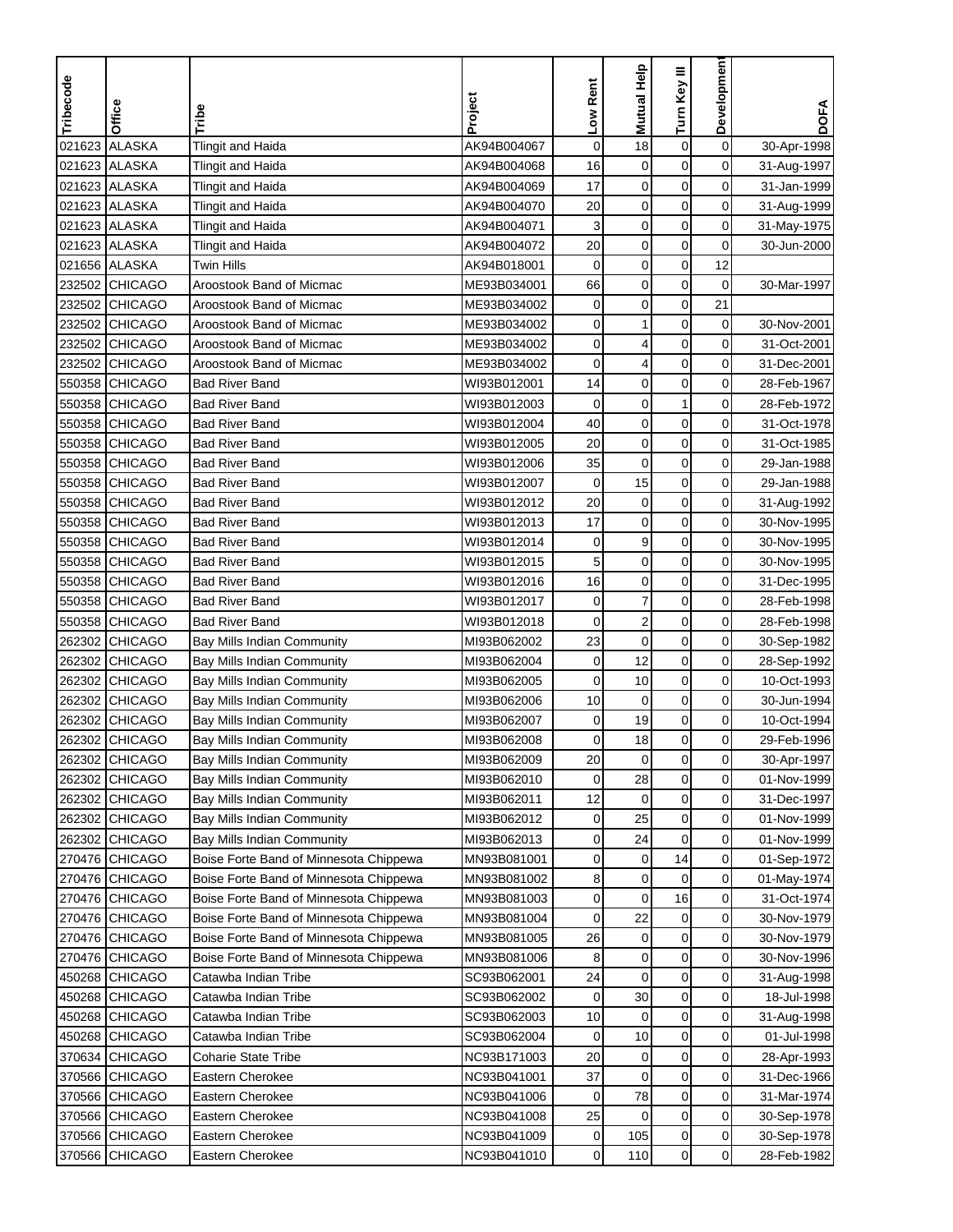| Tribecode | Office         | Tribe                                  | Project     | Low Rent    | Mutual Help      | Turn Key III        | Developmen     | <b>DOFA</b> |
|-----------|----------------|----------------------------------------|-------------|-------------|------------------|---------------------|----------------|-------------|
|           |                |                                        |             |             |                  |                     |                |             |
| 370566    | <b>CHICAGO</b> | Eastern Cherokee                       | NC93B041012 | $\mathbf 0$ | 115              | $\boldsymbol{0}$    | $\mathbf 0$    | 31-Aug-1982 |
| 370566    | <b>CHICAGO</b> | Eastern Cherokee                       | NC93B041013 | $\mathbf 0$ | 94               | $\mathbf 0$         | 0              | 28-Feb-1983 |
| 370566    | <b>CHICAGO</b> | Eastern Cherokee                       | NC93B041014 | 63          | $\mathbf 0$      | $\mathbf 0$         | $\mathbf 0$    | 28-Feb-1983 |
| 370566    | <b>CHICAGO</b> | Eastern Cherokee                       | NC93B041015 | 0           | 92               | $\mathbf 0$         | 0              | 30-Sep-1984 |
| 370566    | <b>CHICAGO</b> | Eastern Cherokee                       | NC93B041016 | 0           | 22               | $\boldsymbol{0}$    | 0              | 31-Jul-1986 |
| 370566    | <b>CHICAGO</b> | Eastern Cherokee                       | NC93B041017 | 0           | 26               | $\mathbf 0$         | 0              | 30-Jun-1987 |
|           | 370566 CHICAGO | Eastern Cherokee                       | NC93B041019 | 0           | 17               | $\mathbf 0$         | 0              | 30-Jun-1987 |
| 370566    | <b>CHICAGO</b> | Eastern Cherokee                       | NC93B041020 | 0           | 24               | 0                   | 0              | 30-Sep-1988 |
| 370566    | <b>CHICAGO</b> | Eastern Cherokee                       | NC93B041021 | 0           | 40               | 0                   | 0              | 31-Dec-1989 |
| 370566    | <b>CHICAGO</b> | Eastern Cherokee                       | NC93B041022 | 0           | 40               | $\mathbf 0$         | 0              | 31-Oct-1991 |
|           | 370566 CHICAGO | Eastern Cherokee                       | NC93B041024 | 0           | 19               | $\mathbf 0$         | 0              | 28-Feb-1993 |
|           | 370566 CHICAGO | Eastern Cherokee                       | NC93B041025 | 0           | 14               | $\mathbf 0$         | 0              | 25-Oct-1995 |
|           | 370566 CHICAGO | Eastern Cherokee                       | NC93B041026 | 0           | 25               | $\mathbf 0$         | 0              | 30-Apr-2001 |
|           | 370566 CHICAGO | Eastern Cherokee                       | NC93B041027 | 15          | $\boldsymbol{0}$ | $\mathsf{O}\xspace$ | 10             | 31-Aug-2001 |
|           | 370566 CHICAGO | Eastern Cherokee                       | NC93B041028 | 0           | 23               | $\mathbf 0$         | 0              | 31-Aug-2001 |
|           | 370566 CHICAGO | Eastern Cherokee                       | NC93B041029 | 0           | 18               | $\mathbf 0$         | 5              | 31-Aug-2001 |
|           | 370566 CHICAGO | Eastern Cherokee                       | NC93B041030 | 0           | $\mathbf 0$      | $\mathbf 0$         | 40             |             |
|           | 271610 CHICAGO | Fond Du Lac Band of Minnesota Chippewa | MN93B015001 | 25          | $\boldsymbol{0}$ | $\mathbf 0$         | $\mathbf 0$    | 31-Aug-1967 |
| 271610    | <b>CHICAGO</b> | Fond Du Lac Band of Minnesota Chippewa | MN93B015002 | $\mathbf 0$ | $\mathbf 0$      | 10                  | $\mathbf 0$    | 30-Sep-1973 |
| 271610    | <b>CHICAGO</b> | Fond Du Lac Band of Minnesota Chippewa | MN93B015003 | 35          | $\mathbf 0$      | $\mathbf 0$         | 0              | 31-Dec-1982 |
| 271610    | <b>CHICAGO</b> | Fond Du Lac Band of Minnesota Chippewa | MN93B015004 | $\mathbf 0$ | 11               | $\mathbf 0$         | 0              | 31-Jan-1983 |
| 271610    | <b>CHICAGO</b> | Fond Du Lac Band of Minnesota Chippewa | MN93B015005 | 50          | $\mathbf 0$      | $\boldsymbol{0}$    | 0              | 30-Nov-1983 |
| 271610    | <b>CHICAGO</b> | Fond Du Lac Band of Minnesota Chippewa | MN93B015006 | $\mathbf 0$ | 13               | $\mathbf 0$         | $\mathbf 0$    | 31-Aug-1984 |
| 271610    | <b>CHICAGO</b> | Fond Du Lac Band of Minnesota Chippewa | MN93B015007 | 11          | $\mathbf 0$      | $\mathbf 0$         | 0              | 31-Aug-1984 |
| 271610    | <b>CHICAGO</b> | Fond Du Lac Band of Minnesota Chippewa | MN93B015008 | 20          | 0                | 0                   | 0              | 31-Mar-1985 |
| 271610    | <b>CHICAGO</b> | Fond Du Lac Band of Minnesota Chippewa | MN93B015009 | 23          | 0                | $\mathbf 0$         | 0              | 31-Dec-1986 |
| 271610    | <b>CHICAGO</b> | Fond Du Lac Band of Minnesota Chippewa | MN93B015013 | 15          | $\mathbf 0$      | $\mathbf 0$         | 0              | 30-Apr-1987 |
| 271610    | <b>CHICAGO</b> | Fond Du Lac Band of Minnesota Chippewa | MN93B015014 | 0           | 14               | $\mathbf 0$         | 0              | 31-Dec-1988 |
| 271610    | <b>CHICAGO</b> | Fond Du Lac Band of Minnesota Chippewa | MN93B015015 | 15          | $\pmb{0}$        | $\mathbf 0$         | 0              | 31-Dec-1988 |
| 271610    | <b>CHICAGO</b> | Fond Du Lac Band of Minnesota Chippewa | MN93B015016 | 15          | $\mathbf 0$      | $\boldsymbol{0}$    | $\mathbf 0$    | 31-Dec-1991 |
| 271610    | <b>CHICAGO</b> | Fond Du Lac Band of Minnesota Chippewa | MN93B015017 | 0           | 15               | $\mathbf 0$         | 0              | 30-Nov-1991 |
|           | 271610 CHICAGO | Fond Du Lac Band of Minnesota Chippewa | MN93B015018 | 0           | 10               | $\mathbf 0$         | 0              | 28-Feb-1994 |
|           | 271610 CHICAGO | Fond Du Lac Band of Minnesota Chippewa | MN93B015019 | 0           | 16               | $\mathbf 0$         | $\mathbf 0$    | 30-Apr-1996 |
|           | 271610 CHICAGO | Fond Du Lac Band of Minnesota Chippewa | MN93B015020 | 0           | 16               | 0                   | 0              | 31-Jan-1998 |
|           | 271610 CHICAGO | Fond Du Lac Band of Minnesota Chippewa | MN93B015021 | 12          | $\pmb{0}$        | $\pmb{0}$           | 0              | 31-Jan-1998 |
|           | 271610 CHICAGO | Fond Du Lac Band of Minnesota Chippewa | MN93B015022 | 16          | 0                | 0                   | $\overline{0}$ | 16-Dec-1996 |
|           | 271610 CHICAGO | Fond Du Lac Band of Minnesota Chippewa | MN93B015023 | 0           | 8                | 0                   | 0              | 31-Dec-2001 |
|           | 271610 CHICAGO | Fond Du Lac Band of Minnesota Chippewa | MN93B015023 | 0           | 13               | 0                   | 9              | 31-Dec-2000 |
|           | 552282 CHICAGO | Forest County Potawatami               | WI93B035001 | 7           | 0                | $\mathbf 0$         | $\overline{0}$ | 01-Jun-1971 |
|           | 552282 CHICAGO | Forest County Potawatami               | WI93B035004 | 0           | 17               | 0                   | $\overline{0}$ | 31-May-1995 |
|           | 552282 CHICAGO | Forest County Potawatami               | WI93B035005 | 0           | 10               | $\pmb{0}$           | 0              | 31-May-1995 |
|           | 552282 CHICAGO | Forest County Potawatami               | WI93B035006 | 0           | 25               | $\boldsymbol{0}$    | $\mathbf 0$    | 31-Jan-1997 |
|           | 552282 CHICAGO | Forest County Potawatami               | WI93B035007 | 8           | $\mathbf 0$      | $\boldsymbol{0}$    | 0              | 31-Mar-1998 |
|           | 552282 CHICAGO | Forest County Potawatami               | WI93B035008 | 6           | $\mathbf 0$      | $\mathbf 0$         | 0              | 31-Jul-1999 |
|           | 552282 CHICAGO | <b>Forest County Potawatami</b>        | WI93B035009 | 0           | 4                | $\mathbf 0$         | 0              | 31-Jul-1999 |
|           | 271876 CHICAGO | Grand Portage Band of Minn. Chippewa   | MN93B175001 | 5           | $\mathbf 0$      | 0                   | 0              | 31-Jan-1981 |
|           | 271876 CHICAGO | Grand Portage Band of Minn. Chippewa   | MN93B175003 | 4           | $\mathbf 0$      | $\boldsymbol{0}$    | 0              | 31-Dec-1983 |
|           | 271876 CHICAGO | Grand Portage Band of Minn. Chippewa   | MN93B175004 | 4           | $\mathbf 0$      | $\mathbf 0$         | 0              | 30-Nov-1986 |
|           | 271876 CHICAGO | Grand Portage Band of Minn. Chippewa   | MN93B175005 | 0           | 27               | $\boldsymbol{0}$    | 0              | 11-Oct-1995 |
|           | 262548 CHICAGO | <b>Grand Traverse Band</b>             | MI93B197001 | 30          | $\mathbf 0$      | 0                   | 0              | 31-May-1989 |
|           | 262548 CHICAGO | <b>Grand Traverse Band</b>             | MI93B197002 | 16          | 0                | $\pmb{0}$           | $\mathbf 0$    | 31-Aug-1989 |
|           | 262548 CHICAGO | <b>Grand Traverse Band</b>             | MI93B197003 | 14          | $\pmb{0}$        | $\mathbf 0$         | $\overline{0}$ | 30-Apr-1995 |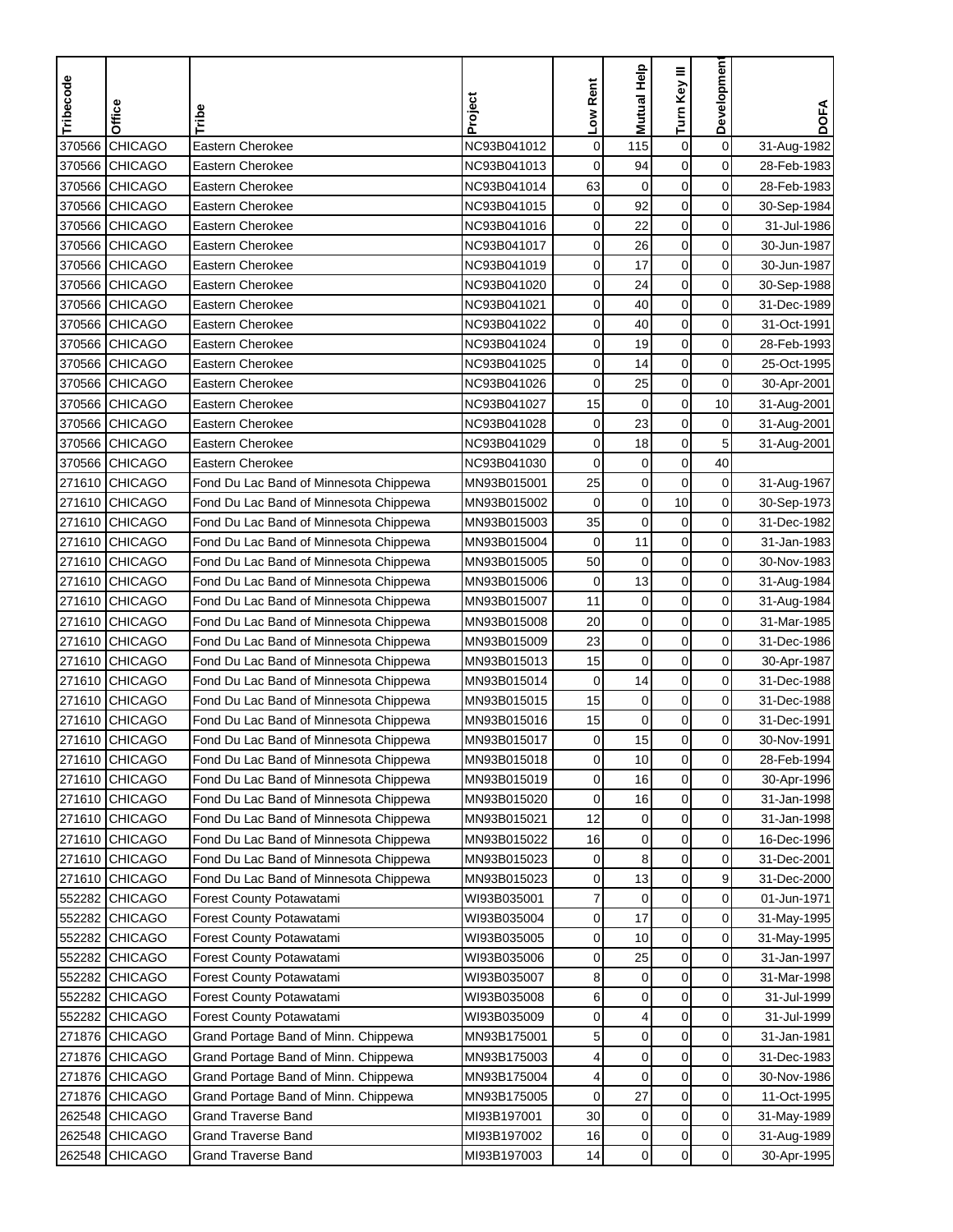| $\mathbf 0$<br><b>CHICAGO</b><br><b>Grand Traverse Band</b><br>$\mathbf 0$<br>10<br>$\boldsymbol{0}$<br>262548<br>MI93B197004<br>31-Aug-1998<br>$\mathbf 0$<br><b>CHICAGO</b><br><b>Grand Traverse Band</b><br>$\mathbf 0$<br>9<br>$\mathbf 0$<br>262548<br>MI93B197005<br>31-Aug-1998<br>262548 CHICAGO<br>$\mathbf 0$<br>0<br>Grand Traverse Band<br>MI93B197006<br>0<br>4<br>31-Aug-2000<br>Haliwa-Saponi State Tribe<br>30<br>$\mathbf 0$<br>$\mathbf 0$<br>0<br>371226 CHICAGO<br>NC93B171002<br>31-Mar-1991<br>14<br>$\boldsymbol{0}$<br>371226<br><b>CHICAGO</b><br>$\mathbf 0$<br>0<br>Haliwa-Saponi State Tribe<br>NC93B171005<br>31-Aug-1998<br><b>CHICAGO</b><br>15<br>$\mathbf 0$<br>$\mathbf 0$<br>0<br>262764<br>Hannahville Community<br>MI93B075001<br>01-Jan-1971<br>$\mathbf 0$<br>$\mathbf 0$<br>262764 CHICAGO<br>Hannahville Community<br>0<br>10<br>MI93B075002<br>557318 CHICAGO<br>21<br>$\mathbf 0$<br>0<br>0<br>Ho-Chunk Nation<br>WI93B238001<br>31-May-1971<br>0<br>557318 CHICAGO<br>51<br>$\mathbf 0$<br>0<br>Ho-Chunk Nation<br>WI93B238002<br>30-Jun-1983<br>$\mathbf 0$<br>0<br>557318 CHICAGO<br>Ho-Chunk Nation<br>WI93B238003<br>10<br>$\mathbf 0$<br>31-Mar-1973<br>557318 CHICAGO<br>$\mathbf 0$<br>$\mathbf 0$<br>0<br><b>Ho-Chunk Nation</b><br>WI93B238004<br>40<br>31-Mar-1978<br>557318 CHICAGO<br>20<br>$\mathbf 0$<br>$\mathbf 0$<br>0<br><b>Ho-Chunk Nation</b><br>WI93B238005<br>31-May-1973<br>$\mathbf 0$<br>557318 CHICAGO<br>0<br>0<br>Ho-Chunk Nation<br>WI93B238008<br>10<br>31-Jul-1971<br>$\mathbf 0$<br>18<br>557318 CHICAGO<br>$\mathbf 0$<br>12<br>Ho-Chunk Nation<br>WI93B238009<br>28-Feb-1999<br>8<br>$\mathbf 0$<br>0<br>557318 CHICAGO<br>Ho-Chunk Nation<br>0<br>28-Feb-1999<br>WI93B238010<br>$\boldsymbol{0}$<br>$\mathbf 0$<br>231390 CHICAGO<br>40<br>0<br>Houlton Band of Maliseets<br>ME93B033001<br>28-Feb-1994<br>$\mathbf 0$<br>$\mathbf 0$<br>0<br>231390<br><b>CHICAGO</b><br>ME93B033002<br>10<br><b>Houlton Band of Maliseets</b><br>31-Jan-1994<br>$\pmb{0}$<br>231390 CHICAGO<br>$\mathbf 0$<br><b>Houlton Band of Maliseets</b><br>ME93B033003<br>$\mathbf 0$<br>15<br>231390 CHICAGO<br><b>Houlton Band of Maliseets</b><br>ME93B033004<br>$\mathbf 0$<br>$\mathbf 0$<br>$\mathbf 0$<br>5<br>15<br>$\mathbf 0$<br>$\mathbf 0$<br>231390 CHICAGO<br><b>Houlton Band of Maliseets</b><br>ME93B033005<br>0<br>33<br>$\mathbf 0$<br>0<br>263268 CHICAGO<br>$\mathbf 0$<br>Keweenaw Bay Indian Community<br>MI93B065001<br>01-Dec-1972<br>45<br>$\mathbf 0$<br>$\pmb{0}$<br>0<br>263268<br><b>CHICAGO</b><br>Keweenaw Bay Indian Community<br>MI93B065002<br>30-Jun-1981<br>50<br>$\mathbf 0$<br>$\mathbf 0$<br>0<br>263268<br><b>CHICAGO</b><br>MI93B065003<br>28-Feb-1983<br>Keweenaw Bay Indian Community<br>$\mathbf 0$<br>30<br>$\mathbf 0$<br>0<br>263268 CHICAGO<br>Keweenaw Bay Indian Community<br>MI93B065004<br>30-Nov-1985<br>0<br>54<br>0<br>0<br>263268 CHICAGO<br>Keweenaw Bay Indian Community<br>MI93B065005<br>30-Nov-1985<br>0<br>0<br>263268<br><b>CHICAGO</b><br>MI93B065006<br>$\mathbf 0$<br>13<br>Keweenaw Bay Indian Community<br>30-Sep-1986<br>0<br>263268 CHICAGO<br>20<br>$\mathbf 0$<br>$\mathbf 0$<br>MI93B065009<br>31-Oct-1993<br>Keweenaw Bay Indian Community<br>263268 CHICAGO<br>$\mathbf 0$<br>$\mathbf 0$<br>0<br>Keweenaw Bay Indian Community<br>MI93B065010<br>20<br>31-Oct-1993<br>$\mathbf 0$<br>0<br>10<br>263268 CHICAGO<br>Keweenaw Bay Indian Community<br>MI93B065011<br>0<br>24<br>$\mathbf 0$<br>$\pmb{0}$<br>553418<br><b>CHICAGO</b><br>0<br>01-Oct-1970<br>Lac Courte Oreilles<br>WI93B054001<br>553418 CHICAGO<br>15<br>$\mathbf 0$<br>$\mathbf 0$<br>0<br>WI93B054003<br>31-Oct-1974<br>Lac Courte Oreilles<br>553418 CHICAGO<br>Lac Courte Oreilles<br>WI93B054004<br>45<br>0<br>0<br>0<br>30-Jan-1979<br>$\mathbf 0$<br>$\mathbf 0$<br>$\mathbf 0$<br>49<br>553418 CHICAGO<br>WI93B054005<br>30-Nov-1980<br>Lac Courte Oreilles<br>7<br>$\mathbf 0$<br>0<br>553418 CHICAGO<br>Lac Courte Oreilles<br>WI93B054006<br>0<br>30-Sep-1983<br>$\pmb{0}$<br>$\pmb{0}$<br>$\mathbf 0$<br>553418 CHICAGO<br>WI93B054007<br>34<br>Lac Courte Oreilles<br>30-Nov-1982<br>553418 CHICAGO<br>WI93B054008<br>0<br>0<br>$\overline{0}$<br>Lac Courte Oreilles<br>24<br>31-Jul-1984<br>0<br>0<br>$\overline{0}$<br>553418 CHICAGO<br>WI93B054009<br>20<br>Lac Courte Oreilles<br>28-Feb-1984<br>$\pmb{0}$<br>$\overline{0}$<br>553418 CHICAGO<br>Lac Courte Oreilles<br>WI93B054010<br>10<br>0<br>30-Sep-1985<br>$\pmb{0}$<br>$\pmb{0}$<br>$\overline{0}$<br>553418 CHICAGO<br>Lac Courte Oreilles<br>WI93B054011<br>40<br>31-Aug-1986<br>0<br>$\overline{0}$<br>553418 CHICAGO<br>Lac Courte Oreilles<br>11<br>31-Dec-1987<br>WI93B054012<br>0<br>$\mathbf 0$<br>0<br>0<br>553418 CHICAGO<br>Lac Courte Oreilles<br>WI93B054013<br>20<br>31-Dec-1988<br>$\pmb{0}$<br>$\mathbf 0$<br>553418 CHICAGO<br>WI93B054014<br>10<br>Lac Courte Oreilles<br>0<br>30-Sep-1989<br>$\pmb{0}$<br>$\mathbf 0$<br>553418 CHICAGO<br>WI93B054015<br>$\mathbf 0$<br>20<br>Lac Courte Oreilles<br>30-Nov-1992<br>$\mathbf 0$<br>$\overline{0}$<br>553418 CHICAGO<br>WI93B054016<br>16<br>0<br>Lac Courte Oreilles<br>31-Dec-1996<br>553418 CHICAGO<br>8<br>0<br>0<br>Lac Courte Oreilles<br>WI93B054017<br>0<br>20-Jun-1994<br>17<br>0<br>$\overline{0}$<br>553418 CHICAGO<br>Lac Courte Oreilles<br>WI93B054018<br>0<br>30-Sep-2000<br>$\pmb{0}$<br>0<br>553418 CHICAGO<br>Lac Courte Oreilles<br>WI93B054019<br>0<br>5<br>31-Dec-2001<br>0<br>5 <sup>1</sup><br>553418 CHICAGO<br>Lac Courte Oreilles<br>0<br>20<br>WI93B054019<br>31-Aug-2001<br>$\pmb{0}$<br>$\mathbf 0$<br>553418 CHICAGO<br>Lac Courte Oreilles<br>WI93B054020<br>0<br>22<br>31-Jan-1975<br>0<br>0<br>553418 CHICAGO<br>Lac Courte Oreilles<br>WI93B054021<br>0<br>19<br>30-Jan-1979<br>$\pmb{0}$<br>$\mathbf 0$<br>553418 CHICAGO<br>Lac Courte Oreilles<br>WI93B054022<br>31-Jan-1975<br>7<br>0<br>$\mathbf 0$<br>553418 CHICAGO | Tribecode | Office | Tribe               | Project     | Low Rent | <b>Mutual Help</b> | Turn Key III | <b>Developmen</b> | <b>DOFA</b> |
|--------------------------------------------------------------------------------------------------------------------------------------------------------------------------------------------------------------------------------------------------------------------------------------------------------------------------------------------------------------------------------------------------------------------------------------------------------------------------------------------------------------------------------------------------------------------------------------------------------------------------------------------------------------------------------------------------------------------------------------------------------------------------------------------------------------------------------------------------------------------------------------------------------------------------------------------------------------------------------------------------------------------------------------------------------------------------------------------------------------------------------------------------------------------------------------------------------------------------------------------------------------------------------------------------------------------------------------------------------------------------------------------------------------------------------------------------------------------------------------------------------------------------------------------------------------------------------------------------------------------------------------------------------------------------------------------------------------------------------------------------------------------------------------------------------------------------------------------------------------------------------------------------------------------------------------------------------------------------------------------------------------------------------------------------------------------------------------------------------------------------------------------------------------------------------------------------------------------------------------------------------------------------------------------------------------------------------------------------------------------------------------------------------------------------------------------------------------------------------------------------------------------------------------------------------------------------------------------------------------------------------------------------------------------------------------------------------------------------------------------------------------------------------------------------------------------------------------------------------------------------------------------------------------------------------------------------------------------------------------------------------------------------------------------------------------------------------------------------------------------------------------------------------------------------------------------------------------------------------------------------------------------------------------------------------------------------------------------------------------------------------------------------------------------------------------------------------------------------------------------------------------------------------------------------------------------------------------------------------------------------------------------------------------------------------------------------------------------------------------------------------------------------------------------------------------------------------------------------------------------------------------------------------------------------------------------------------------------------------------------------------------------------------------------------------------------------------------------------------------------------------------------------------------------------------------------------------------------------------------------------------------------------------------------------------------------------------------------------------------------------------------------------------------------------------------------------------------------------------------------------------------------------------------------------------------------------------------------------------------------------------------------------------------------------------------------------------------------------------------------------------------------------------------------------------------------------------------------------------------------------------------------------------------------------------------------------------------------------------------------------------------------------------------------------------------------------------------------------------------------------------------------------------------------------------------------------------------------------------------------------------------------------------------------------------------------------------------------------------------------------------------------------------------------------------------------------------------------------------------------------------------------------------------------------------------------------------------------------------------------------------------------------------------------------------------------------------------------------------------------------------------------------------------------------------------------------------------------------------------------------------------------------------------------------------------------------------------------------------------------------------------|-----------|--------|---------------------|-------------|----------|--------------------|--------------|-------------------|-------------|
|                                                                                                                                                                                                                                                                                                                                                                                                                                                                                                                                                                                                                                                                                                                                                                                                                                                                                                                                                                                                                                                                                                                                                                                                                                                                                                                                                                                                                                                                                                                                                                                                                                                                                                                                                                                                                                                                                                                                                                                                                                                                                                                                                                                                                                                                                                                                                                                                                                                                                                                                                                                                                                                                                                                                                                                                                                                                                                                                                                                                                                                                                                                                                                                                                                                                                                                                                                                                                                                                                                                                                                                                                                                                                                                                                                                                                                                                                                                                                                                                                                                                                                                                                                                                                                                                                                                                                                                                                                                                                                                                                                                                                                                                                                                                                                                                                                                                                                                                                                                                                                                                                                                                                                                                                                                                                                                                                                                                                                                                                                                                                                                                                                                                                                                                                                                                                                                                                                                                                                                                              |           |        |                     |             |          |                    |              |                   |             |
|                                                                                                                                                                                                                                                                                                                                                                                                                                                                                                                                                                                                                                                                                                                                                                                                                                                                                                                                                                                                                                                                                                                                                                                                                                                                                                                                                                                                                                                                                                                                                                                                                                                                                                                                                                                                                                                                                                                                                                                                                                                                                                                                                                                                                                                                                                                                                                                                                                                                                                                                                                                                                                                                                                                                                                                                                                                                                                                                                                                                                                                                                                                                                                                                                                                                                                                                                                                                                                                                                                                                                                                                                                                                                                                                                                                                                                                                                                                                                                                                                                                                                                                                                                                                                                                                                                                                                                                                                                                                                                                                                                                                                                                                                                                                                                                                                                                                                                                                                                                                                                                                                                                                                                                                                                                                                                                                                                                                                                                                                                                                                                                                                                                                                                                                                                                                                                                                                                                                                                                                              |           |        |                     |             |          |                    |              |                   |             |
|                                                                                                                                                                                                                                                                                                                                                                                                                                                                                                                                                                                                                                                                                                                                                                                                                                                                                                                                                                                                                                                                                                                                                                                                                                                                                                                                                                                                                                                                                                                                                                                                                                                                                                                                                                                                                                                                                                                                                                                                                                                                                                                                                                                                                                                                                                                                                                                                                                                                                                                                                                                                                                                                                                                                                                                                                                                                                                                                                                                                                                                                                                                                                                                                                                                                                                                                                                                                                                                                                                                                                                                                                                                                                                                                                                                                                                                                                                                                                                                                                                                                                                                                                                                                                                                                                                                                                                                                                                                                                                                                                                                                                                                                                                                                                                                                                                                                                                                                                                                                                                                                                                                                                                                                                                                                                                                                                                                                                                                                                                                                                                                                                                                                                                                                                                                                                                                                                                                                                                                                              |           |        |                     |             |          |                    |              |                   |             |
|                                                                                                                                                                                                                                                                                                                                                                                                                                                                                                                                                                                                                                                                                                                                                                                                                                                                                                                                                                                                                                                                                                                                                                                                                                                                                                                                                                                                                                                                                                                                                                                                                                                                                                                                                                                                                                                                                                                                                                                                                                                                                                                                                                                                                                                                                                                                                                                                                                                                                                                                                                                                                                                                                                                                                                                                                                                                                                                                                                                                                                                                                                                                                                                                                                                                                                                                                                                                                                                                                                                                                                                                                                                                                                                                                                                                                                                                                                                                                                                                                                                                                                                                                                                                                                                                                                                                                                                                                                                                                                                                                                                                                                                                                                                                                                                                                                                                                                                                                                                                                                                                                                                                                                                                                                                                                                                                                                                                                                                                                                                                                                                                                                                                                                                                                                                                                                                                                                                                                                                                              |           |        |                     |             |          |                    |              |                   |             |
|                                                                                                                                                                                                                                                                                                                                                                                                                                                                                                                                                                                                                                                                                                                                                                                                                                                                                                                                                                                                                                                                                                                                                                                                                                                                                                                                                                                                                                                                                                                                                                                                                                                                                                                                                                                                                                                                                                                                                                                                                                                                                                                                                                                                                                                                                                                                                                                                                                                                                                                                                                                                                                                                                                                                                                                                                                                                                                                                                                                                                                                                                                                                                                                                                                                                                                                                                                                                                                                                                                                                                                                                                                                                                                                                                                                                                                                                                                                                                                                                                                                                                                                                                                                                                                                                                                                                                                                                                                                                                                                                                                                                                                                                                                                                                                                                                                                                                                                                                                                                                                                                                                                                                                                                                                                                                                                                                                                                                                                                                                                                                                                                                                                                                                                                                                                                                                                                                                                                                                                                              |           |        |                     |             |          |                    |              |                   |             |
|                                                                                                                                                                                                                                                                                                                                                                                                                                                                                                                                                                                                                                                                                                                                                                                                                                                                                                                                                                                                                                                                                                                                                                                                                                                                                                                                                                                                                                                                                                                                                                                                                                                                                                                                                                                                                                                                                                                                                                                                                                                                                                                                                                                                                                                                                                                                                                                                                                                                                                                                                                                                                                                                                                                                                                                                                                                                                                                                                                                                                                                                                                                                                                                                                                                                                                                                                                                                                                                                                                                                                                                                                                                                                                                                                                                                                                                                                                                                                                                                                                                                                                                                                                                                                                                                                                                                                                                                                                                                                                                                                                                                                                                                                                                                                                                                                                                                                                                                                                                                                                                                                                                                                                                                                                                                                                                                                                                                                                                                                                                                                                                                                                                                                                                                                                                                                                                                                                                                                                                                              |           |        |                     |             |          |                    |              |                   |             |
|                                                                                                                                                                                                                                                                                                                                                                                                                                                                                                                                                                                                                                                                                                                                                                                                                                                                                                                                                                                                                                                                                                                                                                                                                                                                                                                                                                                                                                                                                                                                                                                                                                                                                                                                                                                                                                                                                                                                                                                                                                                                                                                                                                                                                                                                                                                                                                                                                                                                                                                                                                                                                                                                                                                                                                                                                                                                                                                                                                                                                                                                                                                                                                                                                                                                                                                                                                                                                                                                                                                                                                                                                                                                                                                                                                                                                                                                                                                                                                                                                                                                                                                                                                                                                                                                                                                                                                                                                                                                                                                                                                                                                                                                                                                                                                                                                                                                                                                                                                                                                                                                                                                                                                                                                                                                                                                                                                                                                                                                                                                                                                                                                                                                                                                                                                                                                                                                                                                                                                                                              |           |        |                     |             |          |                    |              |                   |             |
|                                                                                                                                                                                                                                                                                                                                                                                                                                                                                                                                                                                                                                                                                                                                                                                                                                                                                                                                                                                                                                                                                                                                                                                                                                                                                                                                                                                                                                                                                                                                                                                                                                                                                                                                                                                                                                                                                                                                                                                                                                                                                                                                                                                                                                                                                                                                                                                                                                                                                                                                                                                                                                                                                                                                                                                                                                                                                                                                                                                                                                                                                                                                                                                                                                                                                                                                                                                                                                                                                                                                                                                                                                                                                                                                                                                                                                                                                                                                                                                                                                                                                                                                                                                                                                                                                                                                                                                                                                                                                                                                                                                                                                                                                                                                                                                                                                                                                                                                                                                                                                                                                                                                                                                                                                                                                                                                                                                                                                                                                                                                                                                                                                                                                                                                                                                                                                                                                                                                                                                                              |           |        |                     |             |          |                    |              |                   |             |
|                                                                                                                                                                                                                                                                                                                                                                                                                                                                                                                                                                                                                                                                                                                                                                                                                                                                                                                                                                                                                                                                                                                                                                                                                                                                                                                                                                                                                                                                                                                                                                                                                                                                                                                                                                                                                                                                                                                                                                                                                                                                                                                                                                                                                                                                                                                                                                                                                                                                                                                                                                                                                                                                                                                                                                                                                                                                                                                                                                                                                                                                                                                                                                                                                                                                                                                                                                                                                                                                                                                                                                                                                                                                                                                                                                                                                                                                                                                                                                                                                                                                                                                                                                                                                                                                                                                                                                                                                                                                                                                                                                                                                                                                                                                                                                                                                                                                                                                                                                                                                                                                                                                                                                                                                                                                                                                                                                                                                                                                                                                                                                                                                                                                                                                                                                                                                                                                                                                                                                                                              |           |        |                     |             |          |                    |              |                   |             |
|                                                                                                                                                                                                                                                                                                                                                                                                                                                                                                                                                                                                                                                                                                                                                                                                                                                                                                                                                                                                                                                                                                                                                                                                                                                                                                                                                                                                                                                                                                                                                                                                                                                                                                                                                                                                                                                                                                                                                                                                                                                                                                                                                                                                                                                                                                                                                                                                                                                                                                                                                                                                                                                                                                                                                                                                                                                                                                                                                                                                                                                                                                                                                                                                                                                                                                                                                                                                                                                                                                                                                                                                                                                                                                                                                                                                                                                                                                                                                                                                                                                                                                                                                                                                                                                                                                                                                                                                                                                                                                                                                                                                                                                                                                                                                                                                                                                                                                                                                                                                                                                                                                                                                                                                                                                                                                                                                                                                                                                                                                                                                                                                                                                                                                                                                                                                                                                                                                                                                                                                              |           |        |                     |             |          |                    |              |                   |             |
|                                                                                                                                                                                                                                                                                                                                                                                                                                                                                                                                                                                                                                                                                                                                                                                                                                                                                                                                                                                                                                                                                                                                                                                                                                                                                                                                                                                                                                                                                                                                                                                                                                                                                                                                                                                                                                                                                                                                                                                                                                                                                                                                                                                                                                                                                                                                                                                                                                                                                                                                                                                                                                                                                                                                                                                                                                                                                                                                                                                                                                                                                                                                                                                                                                                                                                                                                                                                                                                                                                                                                                                                                                                                                                                                                                                                                                                                                                                                                                                                                                                                                                                                                                                                                                                                                                                                                                                                                                                                                                                                                                                                                                                                                                                                                                                                                                                                                                                                                                                                                                                                                                                                                                                                                                                                                                                                                                                                                                                                                                                                                                                                                                                                                                                                                                                                                                                                                                                                                                                                              |           |        |                     |             |          |                    |              |                   |             |
|                                                                                                                                                                                                                                                                                                                                                                                                                                                                                                                                                                                                                                                                                                                                                                                                                                                                                                                                                                                                                                                                                                                                                                                                                                                                                                                                                                                                                                                                                                                                                                                                                                                                                                                                                                                                                                                                                                                                                                                                                                                                                                                                                                                                                                                                                                                                                                                                                                                                                                                                                                                                                                                                                                                                                                                                                                                                                                                                                                                                                                                                                                                                                                                                                                                                                                                                                                                                                                                                                                                                                                                                                                                                                                                                                                                                                                                                                                                                                                                                                                                                                                                                                                                                                                                                                                                                                                                                                                                                                                                                                                                                                                                                                                                                                                                                                                                                                                                                                                                                                                                                                                                                                                                                                                                                                                                                                                                                                                                                                                                                                                                                                                                                                                                                                                                                                                                                                                                                                                                                              |           |        |                     |             |          |                    |              |                   |             |
|                                                                                                                                                                                                                                                                                                                                                                                                                                                                                                                                                                                                                                                                                                                                                                                                                                                                                                                                                                                                                                                                                                                                                                                                                                                                                                                                                                                                                                                                                                                                                                                                                                                                                                                                                                                                                                                                                                                                                                                                                                                                                                                                                                                                                                                                                                                                                                                                                                                                                                                                                                                                                                                                                                                                                                                                                                                                                                                                                                                                                                                                                                                                                                                                                                                                                                                                                                                                                                                                                                                                                                                                                                                                                                                                                                                                                                                                                                                                                                                                                                                                                                                                                                                                                                                                                                                                                                                                                                                                                                                                                                                                                                                                                                                                                                                                                                                                                                                                                                                                                                                                                                                                                                                                                                                                                                                                                                                                                                                                                                                                                                                                                                                                                                                                                                                                                                                                                                                                                                                                              |           |        |                     |             |          |                    |              |                   |             |
|                                                                                                                                                                                                                                                                                                                                                                                                                                                                                                                                                                                                                                                                                                                                                                                                                                                                                                                                                                                                                                                                                                                                                                                                                                                                                                                                                                                                                                                                                                                                                                                                                                                                                                                                                                                                                                                                                                                                                                                                                                                                                                                                                                                                                                                                                                                                                                                                                                                                                                                                                                                                                                                                                                                                                                                                                                                                                                                                                                                                                                                                                                                                                                                                                                                                                                                                                                                                                                                                                                                                                                                                                                                                                                                                                                                                                                                                                                                                                                                                                                                                                                                                                                                                                                                                                                                                                                                                                                                                                                                                                                                                                                                                                                                                                                                                                                                                                                                                                                                                                                                                                                                                                                                                                                                                                                                                                                                                                                                                                                                                                                                                                                                                                                                                                                                                                                                                                                                                                                                                              |           |        |                     |             |          |                    |              |                   |             |
|                                                                                                                                                                                                                                                                                                                                                                                                                                                                                                                                                                                                                                                                                                                                                                                                                                                                                                                                                                                                                                                                                                                                                                                                                                                                                                                                                                                                                                                                                                                                                                                                                                                                                                                                                                                                                                                                                                                                                                                                                                                                                                                                                                                                                                                                                                                                                                                                                                                                                                                                                                                                                                                                                                                                                                                                                                                                                                                                                                                                                                                                                                                                                                                                                                                                                                                                                                                                                                                                                                                                                                                                                                                                                                                                                                                                                                                                                                                                                                                                                                                                                                                                                                                                                                                                                                                                                                                                                                                                                                                                                                                                                                                                                                                                                                                                                                                                                                                                                                                                                                                                                                                                                                                                                                                                                                                                                                                                                                                                                                                                                                                                                                                                                                                                                                                                                                                                                                                                                                                                              |           |        |                     |             |          |                    |              |                   |             |
|                                                                                                                                                                                                                                                                                                                                                                                                                                                                                                                                                                                                                                                                                                                                                                                                                                                                                                                                                                                                                                                                                                                                                                                                                                                                                                                                                                                                                                                                                                                                                                                                                                                                                                                                                                                                                                                                                                                                                                                                                                                                                                                                                                                                                                                                                                                                                                                                                                                                                                                                                                                                                                                                                                                                                                                                                                                                                                                                                                                                                                                                                                                                                                                                                                                                                                                                                                                                                                                                                                                                                                                                                                                                                                                                                                                                                                                                                                                                                                                                                                                                                                                                                                                                                                                                                                                                                                                                                                                                                                                                                                                                                                                                                                                                                                                                                                                                                                                                                                                                                                                                                                                                                                                                                                                                                                                                                                                                                                                                                                                                                                                                                                                                                                                                                                                                                                                                                                                                                                                                              |           |        |                     |             |          |                    |              |                   |             |
|                                                                                                                                                                                                                                                                                                                                                                                                                                                                                                                                                                                                                                                                                                                                                                                                                                                                                                                                                                                                                                                                                                                                                                                                                                                                                                                                                                                                                                                                                                                                                                                                                                                                                                                                                                                                                                                                                                                                                                                                                                                                                                                                                                                                                                                                                                                                                                                                                                                                                                                                                                                                                                                                                                                                                                                                                                                                                                                                                                                                                                                                                                                                                                                                                                                                                                                                                                                                                                                                                                                                                                                                                                                                                                                                                                                                                                                                                                                                                                                                                                                                                                                                                                                                                                                                                                                                                                                                                                                                                                                                                                                                                                                                                                                                                                                                                                                                                                                                                                                                                                                                                                                                                                                                                                                                                                                                                                                                                                                                                                                                                                                                                                                                                                                                                                                                                                                                                                                                                                                                              |           |        |                     |             |          |                    |              |                   |             |
|                                                                                                                                                                                                                                                                                                                                                                                                                                                                                                                                                                                                                                                                                                                                                                                                                                                                                                                                                                                                                                                                                                                                                                                                                                                                                                                                                                                                                                                                                                                                                                                                                                                                                                                                                                                                                                                                                                                                                                                                                                                                                                                                                                                                                                                                                                                                                                                                                                                                                                                                                                                                                                                                                                                                                                                                                                                                                                                                                                                                                                                                                                                                                                                                                                                                                                                                                                                                                                                                                                                                                                                                                                                                                                                                                                                                                                                                                                                                                                                                                                                                                                                                                                                                                                                                                                                                                                                                                                                                                                                                                                                                                                                                                                                                                                                                                                                                                                                                                                                                                                                                                                                                                                                                                                                                                                                                                                                                                                                                                                                                                                                                                                                                                                                                                                                                                                                                                                                                                                                                              |           |        |                     |             |          |                    |              |                   |             |
|                                                                                                                                                                                                                                                                                                                                                                                                                                                                                                                                                                                                                                                                                                                                                                                                                                                                                                                                                                                                                                                                                                                                                                                                                                                                                                                                                                                                                                                                                                                                                                                                                                                                                                                                                                                                                                                                                                                                                                                                                                                                                                                                                                                                                                                                                                                                                                                                                                                                                                                                                                                                                                                                                                                                                                                                                                                                                                                                                                                                                                                                                                                                                                                                                                                                                                                                                                                                                                                                                                                                                                                                                                                                                                                                                                                                                                                                                                                                                                                                                                                                                                                                                                                                                                                                                                                                                                                                                                                                                                                                                                                                                                                                                                                                                                                                                                                                                                                                                                                                                                                                                                                                                                                                                                                                                                                                                                                                                                                                                                                                                                                                                                                                                                                                                                                                                                                                                                                                                                                                              |           |        |                     |             |          |                    |              |                   |             |
|                                                                                                                                                                                                                                                                                                                                                                                                                                                                                                                                                                                                                                                                                                                                                                                                                                                                                                                                                                                                                                                                                                                                                                                                                                                                                                                                                                                                                                                                                                                                                                                                                                                                                                                                                                                                                                                                                                                                                                                                                                                                                                                                                                                                                                                                                                                                                                                                                                                                                                                                                                                                                                                                                                                                                                                                                                                                                                                                                                                                                                                                                                                                                                                                                                                                                                                                                                                                                                                                                                                                                                                                                                                                                                                                                                                                                                                                                                                                                                                                                                                                                                                                                                                                                                                                                                                                                                                                                                                                                                                                                                                                                                                                                                                                                                                                                                                                                                                                                                                                                                                                                                                                                                                                                                                                                                                                                                                                                                                                                                                                                                                                                                                                                                                                                                                                                                                                                                                                                                                                              |           |        |                     |             |          |                    |              |                   |             |
|                                                                                                                                                                                                                                                                                                                                                                                                                                                                                                                                                                                                                                                                                                                                                                                                                                                                                                                                                                                                                                                                                                                                                                                                                                                                                                                                                                                                                                                                                                                                                                                                                                                                                                                                                                                                                                                                                                                                                                                                                                                                                                                                                                                                                                                                                                                                                                                                                                                                                                                                                                                                                                                                                                                                                                                                                                                                                                                                                                                                                                                                                                                                                                                                                                                                                                                                                                                                                                                                                                                                                                                                                                                                                                                                                                                                                                                                                                                                                                                                                                                                                                                                                                                                                                                                                                                                                                                                                                                                                                                                                                                                                                                                                                                                                                                                                                                                                                                                                                                                                                                                                                                                                                                                                                                                                                                                                                                                                                                                                                                                                                                                                                                                                                                                                                                                                                                                                                                                                                                                              |           |        |                     |             |          |                    |              |                   |             |
|                                                                                                                                                                                                                                                                                                                                                                                                                                                                                                                                                                                                                                                                                                                                                                                                                                                                                                                                                                                                                                                                                                                                                                                                                                                                                                                                                                                                                                                                                                                                                                                                                                                                                                                                                                                                                                                                                                                                                                                                                                                                                                                                                                                                                                                                                                                                                                                                                                                                                                                                                                                                                                                                                                                                                                                                                                                                                                                                                                                                                                                                                                                                                                                                                                                                                                                                                                                                                                                                                                                                                                                                                                                                                                                                                                                                                                                                                                                                                                                                                                                                                                                                                                                                                                                                                                                                                                                                                                                                                                                                                                                                                                                                                                                                                                                                                                                                                                                                                                                                                                                                                                                                                                                                                                                                                                                                                                                                                                                                                                                                                                                                                                                                                                                                                                                                                                                                                                                                                                                                              |           |        |                     |             |          |                    |              |                   |             |
|                                                                                                                                                                                                                                                                                                                                                                                                                                                                                                                                                                                                                                                                                                                                                                                                                                                                                                                                                                                                                                                                                                                                                                                                                                                                                                                                                                                                                                                                                                                                                                                                                                                                                                                                                                                                                                                                                                                                                                                                                                                                                                                                                                                                                                                                                                                                                                                                                                                                                                                                                                                                                                                                                                                                                                                                                                                                                                                                                                                                                                                                                                                                                                                                                                                                                                                                                                                                                                                                                                                                                                                                                                                                                                                                                                                                                                                                                                                                                                                                                                                                                                                                                                                                                                                                                                                                                                                                                                                                                                                                                                                                                                                                                                                                                                                                                                                                                                                                                                                                                                                                                                                                                                                                                                                                                                                                                                                                                                                                                                                                                                                                                                                                                                                                                                                                                                                                                                                                                                                                              |           |        |                     |             |          |                    |              |                   |             |
|                                                                                                                                                                                                                                                                                                                                                                                                                                                                                                                                                                                                                                                                                                                                                                                                                                                                                                                                                                                                                                                                                                                                                                                                                                                                                                                                                                                                                                                                                                                                                                                                                                                                                                                                                                                                                                                                                                                                                                                                                                                                                                                                                                                                                                                                                                                                                                                                                                                                                                                                                                                                                                                                                                                                                                                                                                                                                                                                                                                                                                                                                                                                                                                                                                                                                                                                                                                                                                                                                                                                                                                                                                                                                                                                                                                                                                                                                                                                                                                                                                                                                                                                                                                                                                                                                                                                                                                                                                                                                                                                                                                                                                                                                                                                                                                                                                                                                                                                                                                                                                                                                                                                                                                                                                                                                                                                                                                                                                                                                                                                                                                                                                                                                                                                                                                                                                                                                                                                                                                                              |           |        |                     |             |          |                    |              |                   |             |
|                                                                                                                                                                                                                                                                                                                                                                                                                                                                                                                                                                                                                                                                                                                                                                                                                                                                                                                                                                                                                                                                                                                                                                                                                                                                                                                                                                                                                                                                                                                                                                                                                                                                                                                                                                                                                                                                                                                                                                                                                                                                                                                                                                                                                                                                                                                                                                                                                                                                                                                                                                                                                                                                                                                                                                                                                                                                                                                                                                                                                                                                                                                                                                                                                                                                                                                                                                                                                                                                                                                                                                                                                                                                                                                                                                                                                                                                                                                                                                                                                                                                                                                                                                                                                                                                                                                                                                                                                                                                                                                                                                                                                                                                                                                                                                                                                                                                                                                                                                                                                                                                                                                                                                                                                                                                                                                                                                                                                                                                                                                                                                                                                                                                                                                                                                                                                                                                                                                                                                                                              |           |        |                     |             |          |                    |              |                   |             |
|                                                                                                                                                                                                                                                                                                                                                                                                                                                                                                                                                                                                                                                                                                                                                                                                                                                                                                                                                                                                                                                                                                                                                                                                                                                                                                                                                                                                                                                                                                                                                                                                                                                                                                                                                                                                                                                                                                                                                                                                                                                                                                                                                                                                                                                                                                                                                                                                                                                                                                                                                                                                                                                                                                                                                                                                                                                                                                                                                                                                                                                                                                                                                                                                                                                                                                                                                                                                                                                                                                                                                                                                                                                                                                                                                                                                                                                                                                                                                                                                                                                                                                                                                                                                                                                                                                                                                                                                                                                                                                                                                                                                                                                                                                                                                                                                                                                                                                                                                                                                                                                                                                                                                                                                                                                                                                                                                                                                                                                                                                                                                                                                                                                                                                                                                                                                                                                                                                                                                                                                              |           |        |                     |             |          |                    |              |                   |             |
|                                                                                                                                                                                                                                                                                                                                                                                                                                                                                                                                                                                                                                                                                                                                                                                                                                                                                                                                                                                                                                                                                                                                                                                                                                                                                                                                                                                                                                                                                                                                                                                                                                                                                                                                                                                                                                                                                                                                                                                                                                                                                                                                                                                                                                                                                                                                                                                                                                                                                                                                                                                                                                                                                                                                                                                                                                                                                                                                                                                                                                                                                                                                                                                                                                                                                                                                                                                                                                                                                                                                                                                                                                                                                                                                                                                                                                                                                                                                                                                                                                                                                                                                                                                                                                                                                                                                                                                                                                                                                                                                                                                                                                                                                                                                                                                                                                                                                                                                                                                                                                                                                                                                                                                                                                                                                                                                                                                                                                                                                                                                                                                                                                                                                                                                                                                                                                                                                                                                                                                                              |           |        |                     |             |          |                    |              |                   |             |
|                                                                                                                                                                                                                                                                                                                                                                                                                                                                                                                                                                                                                                                                                                                                                                                                                                                                                                                                                                                                                                                                                                                                                                                                                                                                                                                                                                                                                                                                                                                                                                                                                                                                                                                                                                                                                                                                                                                                                                                                                                                                                                                                                                                                                                                                                                                                                                                                                                                                                                                                                                                                                                                                                                                                                                                                                                                                                                                                                                                                                                                                                                                                                                                                                                                                                                                                                                                                                                                                                                                                                                                                                                                                                                                                                                                                                                                                                                                                                                                                                                                                                                                                                                                                                                                                                                                                                                                                                                                                                                                                                                                                                                                                                                                                                                                                                                                                                                                                                                                                                                                                                                                                                                                                                                                                                                                                                                                                                                                                                                                                                                                                                                                                                                                                                                                                                                                                                                                                                                                                              |           |        |                     |             |          |                    |              |                   |             |
|                                                                                                                                                                                                                                                                                                                                                                                                                                                                                                                                                                                                                                                                                                                                                                                                                                                                                                                                                                                                                                                                                                                                                                                                                                                                                                                                                                                                                                                                                                                                                                                                                                                                                                                                                                                                                                                                                                                                                                                                                                                                                                                                                                                                                                                                                                                                                                                                                                                                                                                                                                                                                                                                                                                                                                                                                                                                                                                                                                                                                                                                                                                                                                                                                                                                                                                                                                                                                                                                                                                                                                                                                                                                                                                                                                                                                                                                                                                                                                                                                                                                                                                                                                                                                                                                                                                                                                                                                                                                                                                                                                                                                                                                                                                                                                                                                                                                                                                                                                                                                                                                                                                                                                                                                                                                                                                                                                                                                                                                                                                                                                                                                                                                                                                                                                                                                                                                                                                                                                                                              |           |        |                     |             |          |                    |              |                   |             |
|                                                                                                                                                                                                                                                                                                                                                                                                                                                                                                                                                                                                                                                                                                                                                                                                                                                                                                                                                                                                                                                                                                                                                                                                                                                                                                                                                                                                                                                                                                                                                                                                                                                                                                                                                                                                                                                                                                                                                                                                                                                                                                                                                                                                                                                                                                                                                                                                                                                                                                                                                                                                                                                                                                                                                                                                                                                                                                                                                                                                                                                                                                                                                                                                                                                                                                                                                                                                                                                                                                                                                                                                                                                                                                                                                                                                                                                                                                                                                                                                                                                                                                                                                                                                                                                                                                                                                                                                                                                                                                                                                                                                                                                                                                                                                                                                                                                                                                                                                                                                                                                                                                                                                                                                                                                                                                                                                                                                                                                                                                                                                                                                                                                                                                                                                                                                                                                                                                                                                                                                              |           |        |                     |             |          |                    |              |                   |             |
|                                                                                                                                                                                                                                                                                                                                                                                                                                                                                                                                                                                                                                                                                                                                                                                                                                                                                                                                                                                                                                                                                                                                                                                                                                                                                                                                                                                                                                                                                                                                                                                                                                                                                                                                                                                                                                                                                                                                                                                                                                                                                                                                                                                                                                                                                                                                                                                                                                                                                                                                                                                                                                                                                                                                                                                                                                                                                                                                                                                                                                                                                                                                                                                                                                                                                                                                                                                                                                                                                                                                                                                                                                                                                                                                                                                                                                                                                                                                                                                                                                                                                                                                                                                                                                                                                                                                                                                                                                                                                                                                                                                                                                                                                                                                                                                                                                                                                                                                                                                                                                                                                                                                                                                                                                                                                                                                                                                                                                                                                                                                                                                                                                                                                                                                                                                                                                                                                                                                                                                                              |           |        |                     |             |          |                    |              |                   |             |
|                                                                                                                                                                                                                                                                                                                                                                                                                                                                                                                                                                                                                                                                                                                                                                                                                                                                                                                                                                                                                                                                                                                                                                                                                                                                                                                                                                                                                                                                                                                                                                                                                                                                                                                                                                                                                                                                                                                                                                                                                                                                                                                                                                                                                                                                                                                                                                                                                                                                                                                                                                                                                                                                                                                                                                                                                                                                                                                                                                                                                                                                                                                                                                                                                                                                                                                                                                                                                                                                                                                                                                                                                                                                                                                                                                                                                                                                                                                                                                                                                                                                                                                                                                                                                                                                                                                                                                                                                                                                                                                                                                                                                                                                                                                                                                                                                                                                                                                                                                                                                                                                                                                                                                                                                                                                                                                                                                                                                                                                                                                                                                                                                                                                                                                                                                                                                                                                                                                                                                                                              |           |        |                     |             |          |                    |              |                   |             |
|                                                                                                                                                                                                                                                                                                                                                                                                                                                                                                                                                                                                                                                                                                                                                                                                                                                                                                                                                                                                                                                                                                                                                                                                                                                                                                                                                                                                                                                                                                                                                                                                                                                                                                                                                                                                                                                                                                                                                                                                                                                                                                                                                                                                                                                                                                                                                                                                                                                                                                                                                                                                                                                                                                                                                                                                                                                                                                                                                                                                                                                                                                                                                                                                                                                                                                                                                                                                                                                                                                                                                                                                                                                                                                                                                                                                                                                                                                                                                                                                                                                                                                                                                                                                                                                                                                                                                                                                                                                                                                                                                                                                                                                                                                                                                                                                                                                                                                                                                                                                                                                                                                                                                                                                                                                                                                                                                                                                                                                                                                                                                                                                                                                                                                                                                                                                                                                                                                                                                                                                              |           |        |                     |             |          |                    |              |                   |             |
|                                                                                                                                                                                                                                                                                                                                                                                                                                                                                                                                                                                                                                                                                                                                                                                                                                                                                                                                                                                                                                                                                                                                                                                                                                                                                                                                                                                                                                                                                                                                                                                                                                                                                                                                                                                                                                                                                                                                                                                                                                                                                                                                                                                                                                                                                                                                                                                                                                                                                                                                                                                                                                                                                                                                                                                                                                                                                                                                                                                                                                                                                                                                                                                                                                                                                                                                                                                                                                                                                                                                                                                                                                                                                                                                                                                                                                                                                                                                                                                                                                                                                                                                                                                                                                                                                                                                                                                                                                                                                                                                                                                                                                                                                                                                                                                                                                                                                                                                                                                                                                                                                                                                                                                                                                                                                                                                                                                                                                                                                                                                                                                                                                                                                                                                                                                                                                                                                                                                                                                                              |           |        |                     |             |          |                    |              |                   |             |
|                                                                                                                                                                                                                                                                                                                                                                                                                                                                                                                                                                                                                                                                                                                                                                                                                                                                                                                                                                                                                                                                                                                                                                                                                                                                                                                                                                                                                                                                                                                                                                                                                                                                                                                                                                                                                                                                                                                                                                                                                                                                                                                                                                                                                                                                                                                                                                                                                                                                                                                                                                                                                                                                                                                                                                                                                                                                                                                                                                                                                                                                                                                                                                                                                                                                                                                                                                                                                                                                                                                                                                                                                                                                                                                                                                                                                                                                                                                                                                                                                                                                                                                                                                                                                                                                                                                                                                                                                                                                                                                                                                                                                                                                                                                                                                                                                                                                                                                                                                                                                                                                                                                                                                                                                                                                                                                                                                                                                                                                                                                                                                                                                                                                                                                                                                                                                                                                                                                                                                                                              |           |        |                     |             |          |                    |              |                   |             |
|                                                                                                                                                                                                                                                                                                                                                                                                                                                                                                                                                                                                                                                                                                                                                                                                                                                                                                                                                                                                                                                                                                                                                                                                                                                                                                                                                                                                                                                                                                                                                                                                                                                                                                                                                                                                                                                                                                                                                                                                                                                                                                                                                                                                                                                                                                                                                                                                                                                                                                                                                                                                                                                                                                                                                                                                                                                                                                                                                                                                                                                                                                                                                                                                                                                                                                                                                                                                                                                                                                                                                                                                                                                                                                                                                                                                                                                                                                                                                                                                                                                                                                                                                                                                                                                                                                                                                                                                                                                                                                                                                                                                                                                                                                                                                                                                                                                                                                                                                                                                                                                                                                                                                                                                                                                                                                                                                                                                                                                                                                                                                                                                                                                                                                                                                                                                                                                                                                                                                                                                              |           |        |                     |             |          |                    |              |                   |             |
|                                                                                                                                                                                                                                                                                                                                                                                                                                                                                                                                                                                                                                                                                                                                                                                                                                                                                                                                                                                                                                                                                                                                                                                                                                                                                                                                                                                                                                                                                                                                                                                                                                                                                                                                                                                                                                                                                                                                                                                                                                                                                                                                                                                                                                                                                                                                                                                                                                                                                                                                                                                                                                                                                                                                                                                                                                                                                                                                                                                                                                                                                                                                                                                                                                                                                                                                                                                                                                                                                                                                                                                                                                                                                                                                                                                                                                                                                                                                                                                                                                                                                                                                                                                                                                                                                                                                                                                                                                                                                                                                                                                                                                                                                                                                                                                                                                                                                                                                                                                                                                                                                                                                                                                                                                                                                                                                                                                                                                                                                                                                                                                                                                                                                                                                                                                                                                                                                                                                                                                                              |           |        |                     |             |          |                    |              |                   |             |
|                                                                                                                                                                                                                                                                                                                                                                                                                                                                                                                                                                                                                                                                                                                                                                                                                                                                                                                                                                                                                                                                                                                                                                                                                                                                                                                                                                                                                                                                                                                                                                                                                                                                                                                                                                                                                                                                                                                                                                                                                                                                                                                                                                                                                                                                                                                                                                                                                                                                                                                                                                                                                                                                                                                                                                                                                                                                                                                                                                                                                                                                                                                                                                                                                                                                                                                                                                                                                                                                                                                                                                                                                                                                                                                                                                                                                                                                                                                                                                                                                                                                                                                                                                                                                                                                                                                                                                                                                                                                                                                                                                                                                                                                                                                                                                                                                                                                                                                                                                                                                                                                                                                                                                                                                                                                                                                                                                                                                                                                                                                                                                                                                                                                                                                                                                                                                                                                                                                                                                                                              |           |        |                     |             |          |                    |              |                   |             |
|                                                                                                                                                                                                                                                                                                                                                                                                                                                                                                                                                                                                                                                                                                                                                                                                                                                                                                                                                                                                                                                                                                                                                                                                                                                                                                                                                                                                                                                                                                                                                                                                                                                                                                                                                                                                                                                                                                                                                                                                                                                                                                                                                                                                                                                                                                                                                                                                                                                                                                                                                                                                                                                                                                                                                                                                                                                                                                                                                                                                                                                                                                                                                                                                                                                                                                                                                                                                                                                                                                                                                                                                                                                                                                                                                                                                                                                                                                                                                                                                                                                                                                                                                                                                                                                                                                                                                                                                                                                                                                                                                                                                                                                                                                                                                                                                                                                                                                                                                                                                                                                                                                                                                                                                                                                                                                                                                                                                                                                                                                                                                                                                                                                                                                                                                                                                                                                                                                                                                                                                              |           |        |                     |             |          |                    |              |                   |             |
|                                                                                                                                                                                                                                                                                                                                                                                                                                                                                                                                                                                                                                                                                                                                                                                                                                                                                                                                                                                                                                                                                                                                                                                                                                                                                                                                                                                                                                                                                                                                                                                                                                                                                                                                                                                                                                                                                                                                                                                                                                                                                                                                                                                                                                                                                                                                                                                                                                                                                                                                                                                                                                                                                                                                                                                                                                                                                                                                                                                                                                                                                                                                                                                                                                                                                                                                                                                                                                                                                                                                                                                                                                                                                                                                                                                                                                                                                                                                                                                                                                                                                                                                                                                                                                                                                                                                                                                                                                                                                                                                                                                                                                                                                                                                                                                                                                                                                                                                                                                                                                                                                                                                                                                                                                                                                                                                                                                                                                                                                                                                                                                                                                                                                                                                                                                                                                                                                                                                                                                                              |           |        |                     |             |          |                    |              |                   |             |
|                                                                                                                                                                                                                                                                                                                                                                                                                                                                                                                                                                                                                                                                                                                                                                                                                                                                                                                                                                                                                                                                                                                                                                                                                                                                                                                                                                                                                                                                                                                                                                                                                                                                                                                                                                                                                                                                                                                                                                                                                                                                                                                                                                                                                                                                                                                                                                                                                                                                                                                                                                                                                                                                                                                                                                                                                                                                                                                                                                                                                                                                                                                                                                                                                                                                                                                                                                                                                                                                                                                                                                                                                                                                                                                                                                                                                                                                                                                                                                                                                                                                                                                                                                                                                                                                                                                                                                                                                                                                                                                                                                                                                                                                                                                                                                                                                                                                                                                                                                                                                                                                                                                                                                                                                                                                                                                                                                                                                                                                                                                                                                                                                                                                                                                                                                                                                                                                                                                                                                                                              |           |        |                     |             |          |                    |              |                   |             |
|                                                                                                                                                                                                                                                                                                                                                                                                                                                                                                                                                                                                                                                                                                                                                                                                                                                                                                                                                                                                                                                                                                                                                                                                                                                                                                                                                                                                                                                                                                                                                                                                                                                                                                                                                                                                                                                                                                                                                                                                                                                                                                                                                                                                                                                                                                                                                                                                                                                                                                                                                                                                                                                                                                                                                                                                                                                                                                                                                                                                                                                                                                                                                                                                                                                                                                                                                                                                                                                                                                                                                                                                                                                                                                                                                                                                                                                                                                                                                                                                                                                                                                                                                                                                                                                                                                                                                                                                                                                                                                                                                                                                                                                                                                                                                                                                                                                                                                                                                                                                                                                                                                                                                                                                                                                                                                                                                                                                                                                                                                                                                                                                                                                                                                                                                                                                                                                                                                                                                                                                              |           |        |                     |             |          |                    |              |                   |             |
|                                                                                                                                                                                                                                                                                                                                                                                                                                                                                                                                                                                                                                                                                                                                                                                                                                                                                                                                                                                                                                                                                                                                                                                                                                                                                                                                                                                                                                                                                                                                                                                                                                                                                                                                                                                                                                                                                                                                                                                                                                                                                                                                                                                                                                                                                                                                                                                                                                                                                                                                                                                                                                                                                                                                                                                                                                                                                                                                                                                                                                                                                                                                                                                                                                                                                                                                                                                                                                                                                                                                                                                                                                                                                                                                                                                                                                                                                                                                                                                                                                                                                                                                                                                                                                                                                                                                                                                                                                                                                                                                                                                                                                                                                                                                                                                                                                                                                                                                                                                                                                                                                                                                                                                                                                                                                                                                                                                                                                                                                                                                                                                                                                                                                                                                                                                                                                                                                                                                                                                                              |           |        |                     |             |          |                    |              |                   |             |
|                                                                                                                                                                                                                                                                                                                                                                                                                                                                                                                                                                                                                                                                                                                                                                                                                                                                                                                                                                                                                                                                                                                                                                                                                                                                                                                                                                                                                                                                                                                                                                                                                                                                                                                                                                                                                                                                                                                                                                                                                                                                                                                                                                                                                                                                                                                                                                                                                                                                                                                                                                                                                                                                                                                                                                                                                                                                                                                                                                                                                                                                                                                                                                                                                                                                                                                                                                                                                                                                                                                                                                                                                                                                                                                                                                                                                                                                                                                                                                                                                                                                                                                                                                                                                                                                                                                                                                                                                                                                                                                                                                                                                                                                                                                                                                                                                                                                                                                                                                                                                                                                                                                                                                                                                                                                                                                                                                                                                                                                                                                                                                                                                                                                                                                                                                                                                                                                                                                                                                                                              |           |        |                     |             |          |                    |              |                   |             |
|                                                                                                                                                                                                                                                                                                                                                                                                                                                                                                                                                                                                                                                                                                                                                                                                                                                                                                                                                                                                                                                                                                                                                                                                                                                                                                                                                                                                                                                                                                                                                                                                                                                                                                                                                                                                                                                                                                                                                                                                                                                                                                                                                                                                                                                                                                                                                                                                                                                                                                                                                                                                                                                                                                                                                                                                                                                                                                                                                                                                                                                                                                                                                                                                                                                                                                                                                                                                                                                                                                                                                                                                                                                                                                                                                                                                                                                                                                                                                                                                                                                                                                                                                                                                                                                                                                                                                                                                                                                                                                                                                                                                                                                                                                                                                                                                                                                                                                                                                                                                                                                                                                                                                                                                                                                                                                                                                                                                                                                                                                                                                                                                                                                                                                                                                                                                                                                                                                                                                                                                              |           |        |                     |             |          |                    |              |                   |             |
|                                                                                                                                                                                                                                                                                                                                                                                                                                                                                                                                                                                                                                                                                                                                                                                                                                                                                                                                                                                                                                                                                                                                                                                                                                                                                                                                                                                                                                                                                                                                                                                                                                                                                                                                                                                                                                                                                                                                                                                                                                                                                                                                                                                                                                                                                                                                                                                                                                                                                                                                                                                                                                                                                                                                                                                                                                                                                                                                                                                                                                                                                                                                                                                                                                                                                                                                                                                                                                                                                                                                                                                                                                                                                                                                                                                                                                                                                                                                                                                                                                                                                                                                                                                                                                                                                                                                                                                                                                                                                                                                                                                                                                                                                                                                                                                                                                                                                                                                                                                                                                                                                                                                                                                                                                                                                                                                                                                                                                                                                                                                                                                                                                                                                                                                                                                                                                                                                                                                                                                                              |           |        |                     |             |          |                    |              |                   |             |
|                                                                                                                                                                                                                                                                                                                                                                                                                                                                                                                                                                                                                                                                                                                                                                                                                                                                                                                                                                                                                                                                                                                                                                                                                                                                                                                                                                                                                                                                                                                                                                                                                                                                                                                                                                                                                                                                                                                                                                                                                                                                                                                                                                                                                                                                                                                                                                                                                                                                                                                                                                                                                                                                                                                                                                                                                                                                                                                                                                                                                                                                                                                                                                                                                                                                                                                                                                                                                                                                                                                                                                                                                                                                                                                                                                                                                                                                                                                                                                                                                                                                                                                                                                                                                                                                                                                                                                                                                                                                                                                                                                                                                                                                                                                                                                                                                                                                                                                                                                                                                                                                                                                                                                                                                                                                                                                                                                                                                                                                                                                                                                                                                                                                                                                                                                                                                                                                                                                                                                                                              |           |        |                     |             |          |                    |              |                   |             |
|                                                                                                                                                                                                                                                                                                                                                                                                                                                                                                                                                                                                                                                                                                                                                                                                                                                                                                                                                                                                                                                                                                                                                                                                                                                                                                                                                                                                                                                                                                                                                                                                                                                                                                                                                                                                                                                                                                                                                                                                                                                                                                                                                                                                                                                                                                                                                                                                                                                                                                                                                                                                                                                                                                                                                                                                                                                                                                                                                                                                                                                                                                                                                                                                                                                                                                                                                                                                                                                                                                                                                                                                                                                                                                                                                                                                                                                                                                                                                                                                                                                                                                                                                                                                                                                                                                                                                                                                                                                                                                                                                                                                                                                                                                                                                                                                                                                                                                                                                                                                                                                                                                                                                                                                                                                                                                                                                                                                                                                                                                                                                                                                                                                                                                                                                                                                                                                                                                                                                                                                              |           |        |                     |             |          |                    |              |                   |             |
|                                                                                                                                                                                                                                                                                                                                                                                                                                                                                                                                                                                                                                                                                                                                                                                                                                                                                                                                                                                                                                                                                                                                                                                                                                                                                                                                                                                                                                                                                                                                                                                                                                                                                                                                                                                                                                                                                                                                                                                                                                                                                                                                                                                                                                                                                                                                                                                                                                                                                                                                                                                                                                                                                                                                                                                                                                                                                                                                                                                                                                                                                                                                                                                                                                                                                                                                                                                                                                                                                                                                                                                                                                                                                                                                                                                                                                                                                                                                                                                                                                                                                                                                                                                                                                                                                                                                                                                                                                                                                                                                                                                                                                                                                                                                                                                                                                                                                                                                                                                                                                                                                                                                                                                                                                                                                                                                                                                                                                                                                                                                                                                                                                                                                                                                                                                                                                                                                                                                                                                                              |           |        |                     |             |          |                    |              |                   |             |
|                                                                                                                                                                                                                                                                                                                                                                                                                                                                                                                                                                                                                                                                                                                                                                                                                                                                                                                                                                                                                                                                                                                                                                                                                                                                                                                                                                                                                                                                                                                                                                                                                                                                                                                                                                                                                                                                                                                                                                                                                                                                                                                                                                                                                                                                                                                                                                                                                                                                                                                                                                                                                                                                                                                                                                                                                                                                                                                                                                                                                                                                                                                                                                                                                                                                                                                                                                                                                                                                                                                                                                                                                                                                                                                                                                                                                                                                                                                                                                                                                                                                                                                                                                                                                                                                                                                                                                                                                                                                                                                                                                                                                                                                                                                                                                                                                                                                                                                                                                                                                                                                                                                                                                                                                                                                                                                                                                                                                                                                                                                                                                                                                                                                                                                                                                                                                                                                                                                                                                                                              |           |        |                     |             |          |                    |              |                   |             |
|                                                                                                                                                                                                                                                                                                                                                                                                                                                                                                                                                                                                                                                                                                                                                                                                                                                                                                                                                                                                                                                                                                                                                                                                                                                                                                                                                                                                                                                                                                                                                                                                                                                                                                                                                                                                                                                                                                                                                                                                                                                                                                                                                                                                                                                                                                                                                                                                                                                                                                                                                                                                                                                                                                                                                                                                                                                                                                                                                                                                                                                                                                                                                                                                                                                                                                                                                                                                                                                                                                                                                                                                                                                                                                                                                                                                                                                                                                                                                                                                                                                                                                                                                                                                                                                                                                                                                                                                                                                                                                                                                                                                                                                                                                                                                                                                                                                                                                                                                                                                                                                                                                                                                                                                                                                                                                                                                                                                                                                                                                                                                                                                                                                                                                                                                                                                                                                                                                                                                                                                              |           |        |                     |             |          |                    |              |                   |             |
|                                                                                                                                                                                                                                                                                                                                                                                                                                                                                                                                                                                                                                                                                                                                                                                                                                                                                                                                                                                                                                                                                                                                                                                                                                                                                                                                                                                                                                                                                                                                                                                                                                                                                                                                                                                                                                                                                                                                                                                                                                                                                                                                                                                                                                                                                                                                                                                                                                                                                                                                                                                                                                                                                                                                                                                                                                                                                                                                                                                                                                                                                                                                                                                                                                                                                                                                                                                                                                                                                                                                                                                                                                                                                                                                                                                                                                                                                                                                                                                                                                                                                                                                                                                                                                                                                                                                                                                                                                                                                                                                                                                                                                                                                                                                                                                                                                                                                                                                                                                                                                                                                                                                                                                                                                                                                                                                                                                                                                                                                                                                                                                                                                                                                                                                                                                                                                                                                                                                                                                                              |           |        |                     |             |          |                    |              |                   |             |
|                                                                                                                                                                                                                                                                                                                                                                                                                                                                                                                                                                                                                                                                                                                                                                                                                                                                                                                                                                                                                                                                                                                                                                                                                                                                                                                                                                                                                                                                                                                                                                                                                                                                                                                                                                                                                                                                                                                                                                                                                                                                                                                                                                                                                                                                                                                                                                                                                                                                                                                                                                                                                                                                                                                                                                                                                                                                                                                                                                                                                                                                                                                                                                                                                                                                                                                                                                                                                                                                                                                                                                                                                                                                                                                                                                                                                                                                                                                                                                                                                                                                                                                                                                                                                                                                                                                                                                                                                                                                                                                                                                                                                                                                                                                                                                                                                                                                                                                                                                                                                                                                                                                                                                                                                                                                                                                                                                                                                                                                                                                                                                                                                                                                                                                                                                                                                                                                                                                                                                                                              |           |        | Lac Courte Oreilles | WI93B054023 | 12       | 0                  |              | $\overline{0}$    | 11-Mar-1999 |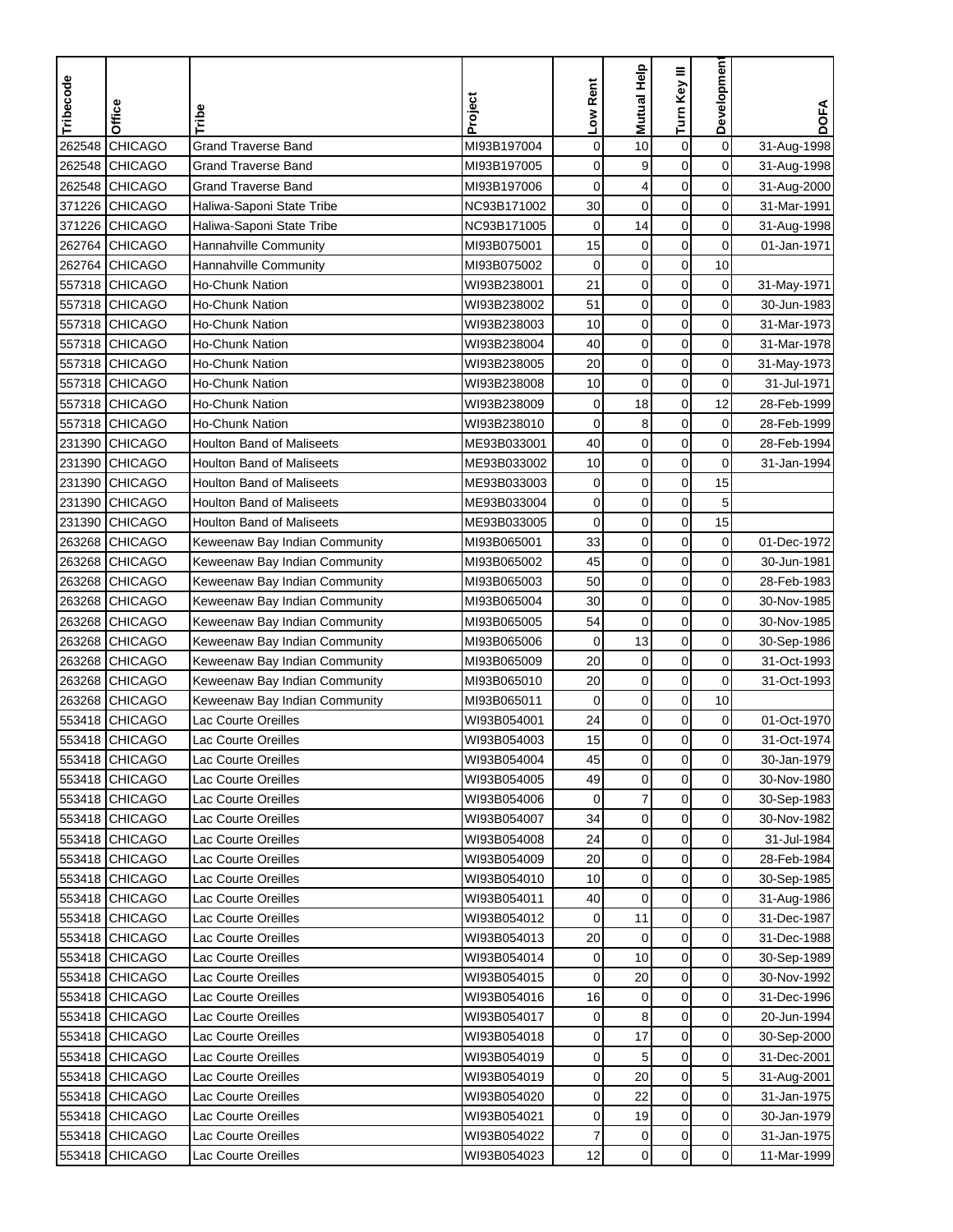| Tribecode | Office         | Tribe                                 | Project     | Low Rent    | Mutual Help | Turn Key III | Development    | <b>DOFA</b> |
|-----------|----------------|---------------------------------------|-------------|-------------|-------------|--------------|----------------|-------------|
|           |                |                                       |             |             |             |              |                |             |
| 553418    | <b>CHICAGO</b> | Lac Courte Oreilles                   | WI93B054024 | $\mathbf 0$ | 10          | 0            | $\mathbf 0$    | 01-Oct-1970 |
| 553421    | <b>CHICAGO</b> | Lac Du Flambeau Band                  | WI93B009001 | 20          | $\mathbf 0$ | 0            | 0              | 01-Jul-1966 |
| 553421    | <b>CHICAGO</b> | Lac Du Flambeau Band                  | WI93B009003 | $\mathbf 0$ | 0           | $\mathbf{1}$ | 0              | 01-Dec-1972 |
| 553421    | <b>CHICAGO</b> | Lac Du Flambeau Band                  | WI93B009004 | 18          | $\mathbf 0$ | $\mathbf 0$  | 0              | 30-Jan-1979 |
| 553421    | <b>CHICAGO</b> | Lac Du Flambeau Band                  | WI93B009005 | 21          | $\mathbf 0$ | $\pmb{0}$    | 0              | 31-Jan-1980 |
| 553421    | <b>CHICAGO</b> | Lac Du Flambeau Band                  | WI93B009006 | 25          | $\mathbf 0$ | $\mathbf 0$  | 0              | 31-May-1982 |
| 553421    | <b>CHICAGO</b> | Lac Du Flambeau Band                  | WI93B009007 | 48          | $\mathbf 0$ | 0            | 0              | 29-Feb-1984 |
| 553421    | <b>CHICAGO</b> | Lac Du Flambeau Band                  | WI93B009008 | 24          | $\mathbf 0$ | 0            | 0              | 31-Jan-1985 |
| 553421    | <b>CHICAGO</b> | Lac Du Flambeau Band                  | WI93B009009 | 18          | 0           | 0            | 0              | 28-Feb-1986 |
| 553421    | <b>CHICAGO</b> | Lac Du Flambeau Band                  | WI93B009010 | $\mathbf 0$ | 11          | $\pmb{0}$    | 0              | 30-Nov-1988 |
| 553421    | <b>CHICAGO</b> | Lac Du Flambeau Band                  | WI93B009011 | 0           | 17          | $\mathbf 0$  | 0              | 31-Dec-1990 |
| 553421    | <b>CHICAGO</b> | Lac Du Flambeau Band                  | WI93B009013 | 0           | 26          | $\mathbf 0$  | 0              | 31-May-1982 |
| 553421    | <b>CHICAGO</b> | Lac Du Flambeau Band                  | WI93B009014 | 0           | 34          | $\mathbf 0$  | 0              | 31-May-1982 |
| 553421    | <b>CHICAGO</b> | Lac Du Flambeau Band                  | WI93B009015 | 13          | $\pmb{0}$   | $\mathbf 0$  | 0              | 30-Jun-1996 |
| 553421    | <b>CHICAGO</b> | Lac Du Flambeau Band                  | WI93B009016 | 0           | 9           | $\mathbf 0$  | 0              | 30-Jun-1996 |
| 553421    | <b>CHICAGO</b> | Lac Du Flambeau Band                  | WI93B009017 | 0           | 20          | $\mathbf 0$  | 0              | 01-Jan-1995 |
| 553421    | <b>CHICAGO</b> | Lac Du Flambeau Band                  | WI93B009018 | 0           | 1           | 0            | 0              | 31-Aug-1998 |
| 553421    | <b>CHICAGO</b> | Lac Du Flambeau Band                  | WI93B009019 | 5           | $\mathbf 0$ | $\mathbf 0$  | 3              | 31-Aug-1998 |
| 260501    | <b>CHICAGO</b> | Lac Vieux Desert Band                 | MI93B085001 | 15          | $\mathbf 0$ | $\mathbf 0$  | 0              | 01-Oct-1970 |
| 260501    | <b>CHICAGO</b> | Lac Vieux Desert Band                 | MI93B085002 | 20          | $\mathbf 0$ | $\mathbf 0$  | 0              | 31-Oct-1983 |
| 260501    | <b>CHICAGO</b> | Lac Vieux Desert Band                 | MI93B085003 | $\mathbf 0$ | 8           | $\mathbf 0$  | 0              | 30-Sep-1995 |
| 272666    | <b>CHICAGO</b> | Leech Lake Band of Minnesota Chippewa | MN93B012002 | 50          | $\mathbf 0$ | $\pmb{0}$    | 0              | 01-May-1967 |
| 272666    | <b>CHICAGO</b> | Leech Lake Band of Minnesota Chippewa | MN93B012005 | 15          | $\mathbf 0$ | $\mathbf 0$  | 0              | 01-Dec-1967 |
| 272666    | <b>CHICAGO</b> | Leech Lake Band of Minnesota Chippewa | MN93B012007 | 45          | $\mathbf 0$ | 0            | 0              | 31-Oct-1978 |
| 272666    | <b>CHICAGO</b> | Leech Lake Band of Minnesota Chippewa | MN93B012008 | 0           | 50          | 0            | 0              | 31-Oct-1978 |
| 272666    | <b>CHICAGO</b> | Leech Lake Band of Minnesota Chippewa | MN93B012009 | 52          | $\mathbf 0$ | 0            | 0              | 31-Mar-1983 |
| 272666    | <b>CHICAGO</b> | Leech Lake Band of Minnesota Chippewa | MN93B012010 | 0           | 26          | 0            | 0              | 31-Mar-1983 |
| 272666    | <b>CHICAGO</b> | Leech Lake Band of Minnesota Chippewa | MN93B012012 | 0           | 47          | 0            | 0              | 30-Sep-1986 |
| 272666    | <b>CHICAGO</b> | Leech Lake Band of Minnesota Chippewa | MN93B012013 | 10          | $\mathbf 0$ | 0            | 0              | 30-Sep-1985 |
| 272666    | <b>CHICAGO</b> | Leech Lake Band of Minnesota Chippewa | MN93B012015 | 30          | $\pmb{0}$   | $\pmb{0}$    | 0              | 31-Dec-1987 |
| 272666    | <b>CHICAGO</b> | Leech Lake Band of Minnesota Chippewa | MN93B012016 | 41          | $\mathbf 0$ | $\mathbf 0$  | 0              | 28-Feb-1989 |
|           | 272666 CHICAGO | Leech Lake Band of Minnesota Chippewa | MN93B012017 | 10          | 0           | 0            | 0              | 31-Jul-1993 |
|           | 272666 CHICAGO | Leech Lake Band of Minnesota Chippewa | MN93B012018 | 20          | $\pmb{0}$   | $\mathbf 0$  | $\mathbf 0$    | 30-Jun-1994 |
|           | 272666 CHICAGO | Leech Lake Band of Minnesota Chippewa | MN93B012019 | 20          | $\mathbf 0$ | 0            | 0              | 30-Apr-1996 |
|           | 272666 CHICAGO | Leech Lake Band of Minnesota Chippewa | MN93B012020 | $\mathbf 0$ | 16          | $\pmb{0}$    | 0              | 30-Apr-1996 |
|           | 272666 CHICAGO | Leech Lake Band of Minnesota Chippewa | MN93B012021 | 20          | 0           | 0            | $\overline{0}$ | 27-Feb-1998 |
|           | 272666 CHICAGO | Leech Lake Band of Minnesota Chippewa | MN93B012022 | 0           | 18          | $\pmb{0}$    | $\overline{0}$ | 29-May-1998 |
|           | 272812 CHICAGO | Lower Sioux                           | MN93B207002 | 15          | 0           | 0            | $\overline{0}$ | 31-Dec-1989 |
|           | 272812 CHICAGO | Lower Sioux                           | MN93B207003 | 8           | 0           | $\pmb{0}$    | $\overline{0}$ | 31-Dec-1986 |
|           | 272812 CHICAGO | Lower Sioux                           | MN93B207004 | 9           | $\pmb{0}$   | $\pmb{0}$    | $\overline{0}$ | 31-May-1987 |
|           | 371744 CHICAGO | Lumbee State Tribe                    | NC93B171001 | 204         | $\pmb{0}$   | $\pmb{0}$    | 0              | 29-Feb-1988 |
|           | 554223 CHICAGO | Menominee Indian Tribe                | WI93B243001 | 147         | $\mathbf 0$ | $\pmb{0}$    | 0              | 30-Sep-1984 |
|           | 554223 CHICAGO | Menominee Indian Tribe                | WI93B243002 | 0           | 3           | $\pmb{0}$    | 0              | 31-Dec-1983 |
|           | 554223 CHICAGO | Menominee Indian Tribe                | WI93B243003 | 0           | 3           | $\mathbf 0$  | 0              | 28-Feb-1985 |
|           | 554223 CHICAGO | Menominee Indian Tribe                | WI93B243005 | 0           | 5           | 0            | 0              | 30-Sep-1986 |
|           | 554223 CHICAGO | Menominee Indian Tribe                | WI93B243006 | 0           | 11          | 0            | 0              | 30-Jun-1988 |
| 554223    | <b>CHICAGO</b> | Menominee Indian Tribe                | WI93B243008 | 0           | 24          | $\pmb{0}$    | 0              | 30-Sep-1990 |
| 554223    | <b>CHICAGO</b> | Menominee Indian Tribe                | WI93B243009 | 12          | 0           | 0            | 0              | 31-Jul-1990 |
|           | 554223 CHICAGO | Menominee Indian Tribe                | WI93B243010 | 44          | 0           | $\pmb{0}$    | 0              | 30-Apr-1969 |
|           | 554223 CHICAGO | Menominee Indian Tribe                | WI93B243011 | 60          | 0           | 0            | 0              | 30-Apr-1974 |
|           | 554223 CHICAGO | Menominee Indian Tribe                | WI93B243012 | 0           | 15          | $\pmb{0}$    | 0              | 31-Jan-1991 |
| 554223    | <b>CHICAGO</b> | Menominee Indian Tribe                | WI93B243013 | 0           | 8           | $\mathbf 0$  | $\overline{0}$ | 30-Jan-1992 |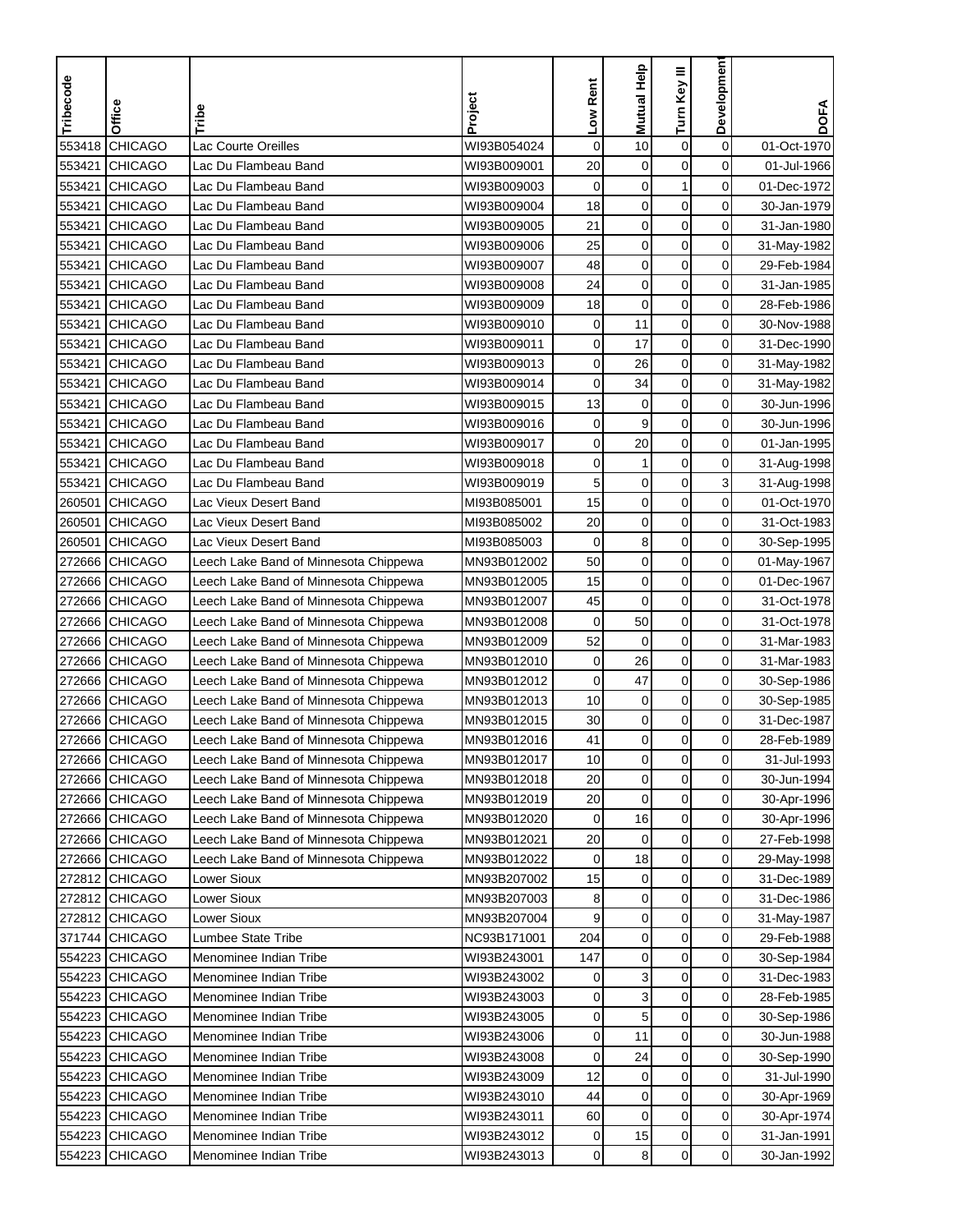| Menominee Indian Tribe<br>$\mathbf 0$<br><b>CHICAGO</b><br>$\mathbf 0$<br>$\boldsymbol{0}$<br>554223<br>WI93B243014<br>14<br>31-May-1996<br>0<br><b>CHICAGO</b><br>$\mathbf 0$<br>10<br>$\mathbf 0$<br>554223<br>Menominee Indian Tribe<br>WI93B243015<br>31-Dec-1996<br>273094 CHICAGO<br>30<br>$\mathbf 0$<br>0<br>Mille Lacs Band of Minnesota Chippewa<br>MN93B204001<br>0<br>31-Mar-1983<br>15<br>$\mathbf 0$<br>0<br>273094<br><b>CHICAGO</b><br>Mille Lacs Band of Minnesota Chippewa<br>MN93B204002<br>0<br>30-Sep-1986<br>20<br>$\mathbf 0$<br>$\mathbf 0$<br><b>CHICAGO</b><br>0<br>273094<br>Mille Lacs Band of Minnesota Chippewa<br>MN93B204003<br>31-Aug-1995<br>25<br><b>CHICAGO</b><br>$\mathbf 0$<br>$\mathbf 0$<br>0<br>273094<br>Mille Lacs Band of Minnesota Chippewa<br>MN93B204004<br>30-Jun-1996<br>$\mathbf 0$<br>$\mathbf 0$<br>0<br>40<br>273094<br><b>CHICAGO</b><br>Mille Lacs Band of Minnesota Chippewa<br>30-Jun-1997<br>MN93B204005<br><b>CHICAGO</b><br>30<br>$\mathbf 0$<br>$\mathbf 0$<br>0<br>280260<br>Mississippi Choctaw Tribe<br>MS93B092001<br>01-Jun-1970<br>0<br><b>CHICAGO</b><br>MS93B092005<br>56<br>$\mathbf 0$<br>0<br>280260<br>Mississippi Choctaw Tribe<br>01-Apr-1975<br>59<br>0<br>280260<br><b>CHICAGO</b><br>MS93B092006<br>$\mathbf 0$<br>$\mathbf 0$<br>Mississippi Choctaw Tribe<br>30-Apr-1977<br><b>CHICAGO</b><br>$\mathbf 0$<br>$\mathbf 0$<br>0<br>280260<br>Mississippi Choctaw Tribe<br>MS93B092007<br>100<br>31-Mar-1983<br><b>CHICAGO</b><br>68<br>$\mathbf 0$<br>0<br>280260<br>Mississippi Choctaw Tribe<br>MS93B092008<br>0<br>31-May-1985<br>$\mathbf 0$<br><b>CHICAGO</b><br>0<br>104<br>0<br>280260<br>Mississippi Choctaw Tribe<br>MS93B092009<br>31-May-1985<br>$\pmb{0}$<br>$\mathbf 0$<br>280260<br><b>CHICAGO</b><br>0<br>18<br>28-Feb-1986<br>Mississippi Choctaw Tribe<br>MS93B092010<br>29<br>$\mathbf 0$<br>0<br>280260<br><b>CHICAGO</b><br>MS93B092012<br>0<br>31-Mar-1987<br>Mississippi Choctaw Tribe<br>$\mathbf 0$<br><b>CHICAGO</b><br>34<br>0<br>280260<br>Mississippi Choctaw Tribe<br>MS93B092013<br>0<br>31-May-1988<br>$\mathbf 0$<br>0<br>280260<br><b>CHICAGO</b><br>MS93B092014<br>0<br>44<br>Mississippi Choctaw Tribe<br>30-Sep-1989<br>$\mathbf 0$<br>0<br>280260 CHICAGO<br>MS93B092015<br>0<br>41<br>Mississippi Choctaw Tribe<br>31-Dec-1990<br><b>CHICAGO</b><br>MS93B092016<br>$\mathbf 0$<br>0<br>31-Jul-1992<br>280260<br>Mississippi Choctaw Tribe<br>0<br>36<br>$\mathbf 0$<br>0<br>280260<br><b>CHICAGO</b><br>Mississippi Choctaw Tribe<br>MS93B092017<br>0<br>20<br>31-Aug-1993<br>$\mathbf 0$<br>0<br><b>CHICAGO</b><br>0<br>17<br>280260<br>Mississippi Choctaw Tribe<br>MS93B092018<br>31-Mar-1995<br>$\boldsymbol{0}$<br>$\mathbf 0$<br>18<br>0<br>280260<br><b>CHICAGO</b><br>MS93B092019<br>31-Mar-1995<br>Mississippi Choctaw Tribe<br>30<br>$\mathbf 0$<br><b>CHICAGO</b><br>$\mathbf 0$<br>0<br>280260<br>MS93B092020<br>Mississippi Choctaw Tribe<br>31-Aug-1996<br>52<br>$\mathbf 0$<br>0<br>280260<br><b>CHICAGO</b><br>MS93B092021<br>0<br>30-Sep-1996<br>Mississippi Choctaw Tribe<br>0<br>MS93B092023<br>22<br>$\mathbf 0$<br>0<br>280260<br><b>CHICAGO</b><br>30-Sep-1996<br>Mississippi Choctaw Tribe<br>$\mathbf 0$<br>0<br>280260<br><b>CHICAGO</b><br>MS93B092024<br>$\mathbf 0$<br>45<br>Mississippi Choctaw Tribe<br>31-May-1998<br><b>CHICAGO</b><br>MS93B092025<br>$\mathbf 0$<br>$\mathbf 0$<br>0<br>280260<br>Mississippi Choctaw Tribe<br>41<br>30-Apr-2000<br><b>CHICAGO</b><br>MS93B092026<br>33<br>$\mathbf 0$<br>0<br>280260<br>0<br>29-Feb-2000<br>Mississippi Choctaw Tribe<br><b>CHICAGO</b><br>30<br>$\mathbf 0$<br>$\mathbf 0$<br>0<br>011610<br>MOWA Band of Choctaw Indians<br>AL93B205001<br>31-Dec-1993<br>20<br>$\mathbf 0$<br>$\boldsymbol{0}$<br>$\mathbf 0$<br><b>CHICAGO</b><br>011610<br><b>MOWA Band of Choctaw Indians</b><br>AL93B205002<br>30-Oct-1994<br>$\mathbf 0$<br><b>CHICAGO</b><br>20<br>0<br>011610<br>MOWA Band of Choctaw Indians<br>AL93B205003<br>0<br>30-Jun-1996<br>011610 CHICAGO<br>MOWA Band of Choctaw Indians<br>AL93B205004<br>2<br>0<br>$\mathbf 0$<br>14<br>09-Aug-1998<br>$\mathbf 0$<br>$\mathbf 0$<br>12<br>440160 CHICAGO<br>0<br>Narragansett Tribe<br>RI93B028001<br>0<br>364742 CHICAGO<br>$\mathbf 0$<br>0<br>Oneida Nation of New York<br>NY93B445001<br>30<br>30-Sep-1994<br>$\pmb{0}$<br>$\boldsymbol{0}$<br>364742 CHICAGO<br>Oneida Nation of New York<br>NY93B445003<br>20<br>0<br>554910 CHICAGO<br>$\mathbf 0$<br>Oneida Tribe<br>WI93B010001<br>24<br>0<br>$\overline{0}$<br>30-Apr-1967<br>554910 CHICAGO<br>$\mathbf 0$<br>$\mathbf 0$<br>0<br>Oneida Tribe<br>WI93B010003<br>40<br>31-May-1973<br>554910 CHICAGO<br>25<br>$\pmb{0}$<br>0<br>$\overline{0}$<br>Oneida Tribe<br>WI93B010004<br>31-May-1976<br>3<br>$\pmb{0}$<br>$\overline{0}$<br>554910 CHICAGO<br>Oneida Tribe<br>WI93B010005<br>30-Nov-1978<br>0<br>$\mathbf 0$<br>$\mathbf 0$<br>0<br>554910 CHICAGO<br>Oneida Tribe<br>WI93B010006<br>30<br>30-Sep-1979<br>$\mathbf 0$<br>554910 CHICAGO<br>WI93B010007<br>23<br>0<br>Oneida Tribe<br>0<br>30-Jun-1983<br>$\boldsymbol{0}$<br>0<br>554910 CHICAGO<br>WI93B010008<br>50<br>$\mathbf 0$<br>Oneida Tribe<br>30-Apr-1986<br>554910 CHICAGO<br>$\boldsymbol{0}$<br>$\mathbf 0$<br>Oneida Tribe<br>WI93B010009<br>11<br>20-Feb-1990<br>0<br>554910 CHICAGO<br>WI93B010010<br>$\mathbf 0$<br>0<br>Oneida Tribe<br>0<br>14<br>28-Feb-1993<br>0<br>554910 CHICAGO<br>Oneida Tribe<br>WI93B010011<br>0<br>10<br>0<br>19-May-1995<br>554910 CHICAGO<br>23<br>0<br>0<br>Oneida Tribe<br>WI93B010012<br>0<br>14-Jan-1997<br>$\boldsymbol{0}$<br>554910 CHICAGO<br>17<br>0<br>Oneida Tribe<br>WI93B010013<br>0<br>26-Mar-1999<br>554910 CHICAGO<br>20<br>0<br>0<br>Oneida Tribe<br>WI93B010014<br>0<br>31-Jan-1997<br>$\boldsymbol{0}$<br>17<br>0<br>554910 CHICAGO<br>Oneida Tribe<br>WI93B010015<br>31-Jan-1997<br>0<br>Oneida Tribe<br>WI93B010016<br>$\mathbf 0$<br>$\mathbf 0$<br>0<br>554910 CHICAGO<br>5<br>31-May-2000<br>$\pmb{0}$<br>$\mathbf 0$<br>554910 CHICAGO<br>Oneida Tribe<br>WI93B010017<br>0<br>5<br>31-Jan-2000<br>$\mathbf 0$<br>$\overline{0}$<br>231420 CHICAGO<br>ME93B014001<br>$\overline{0}$<br>25<br>Passamaquody Indian Tribe<br>30-Jun-1974 | Tribecode | Office | Tribe | Project | Low Rent | Mutual Help | Turn Key III | Developmen | <b>DOFA</b> |
|----------------------------------------------------------------------------------------------------------------------------------------------------------------------------------------------------------------------------------------------------------------------------------------------------------------------------------------------------------------------------------------------------------------------------------------------------------------------------------------------------------------------------------------------------------------------------------------------------------------------------------------------------------------------------------------------------------------------------------------------------------------------------------------------------------------------------------------------------------------------------------------------------------------------------------------------------------------------------------------------------------------------------------------------------------------------------------------------------------------------------------------------------------------------------------------------------------------------------------------------------------------------------------------------------------------------------------------------------------------------------------------------------------------------------------------------------------------------------------------------------------------------------------------------------------------------------------------------------------------------------------------------------------------------------------------------------------------------------------------------------------------------------------------------------------------------------------------------------------------------------------------------------------------------------------------------------------------------------------------------------------------------------------------------------------------------------------------------------------------------------------------------------------------------------------------------------------------------------------------------------------------------------------------------------------------------------------------------------------------------------------------------------------------------------------------------------------------------------------------------------------------------------------------------------------------------------------------------------------------------------------------------------------------------------------------------------------------------------------------------------------------------------------------------------------------------------------------------------------------------------------------------------------------------------------------------------------------------------------------------------------------------------------------------------------------------------------------------------------------------------------------------------------------------------------------------------------------------------------------------------------------------------------------------------------------------------------------------------------------------------------------------------------------------------------------------------------------------------------------------------------------------------------------------------------------------------------------------------------------------------------------------------------------------------------------------------------------------------------------------------------------------------------------------------------------------------------------------------------------------------------------------------------------------------------------------------------------------------------------------------------------------------------------------------------------------------------------------------------------------------------------------------------------------------------------------------------------------------------------------------------------------------------------------------------------------------------------------------------------------------------------------------------------------------------------------------------------------------------------------------------------------------------------------------------------------------------------------------------------------------------------------------------------------------------------------------------------------------------------------------------------------------------------------------------------------------------------------------------------------------------------------------------------------------------------------------------------------------------------------------------------------------------------------------------------------------------------------------------------------------------------------------------------------------------------------------------------------------------------------------------------------------------------------------------------------------------------------------------------------------------------------------------------------------------------------------------------------------------------------------------------------------------------------------------------------------------------------------------------------------------------------------------------------------------------------------------------------------------------------------------------------------------------------------------------------------------------------------------------------------------------------------------------------------------------------------------------------------------------------------------------------------------------------------------------------------------------------------------------------------------------------------------------------------------------------------------------------------------------------------------------------------------------------|-----------|--------|-------|---------|----------|-------------|--------------|------------|-------------|
|                                                                                                                                                                                                                                                                                                                                                                                                                                                                                                                                                                                                                                                                                                                                                                                                                                                                                                                                                                                                                                                                                                                                                                                                                                                                                                                                                                                                                                                                                                                                                                                                                                                                                                                                                                                                                                                                                                                                                                                                                                                                                                                                                                                                                                                                                                                                                                                                                                                                                                                                                                                                                                                                                                                                                                                                                                                                                                                                                                                                                                                                                                                                                                                                                                                                                                                                                                                                                                                                                                                                                                                                                                                                                                                                                                                                                                                                                                                                                                                                                                                                                                                                                                                                                                                                                                                                                                                                                                                                                                                                                                                                                                                                                                                                                                                                                                                                                                                                                                                                                                                                                                                                                                                                                                                                                                                                                                                                                                                                                                                                                                                                                                                                                                                                                                                                                                                                                                                                                                                                                                                                                                                                                                                                                                                                                              |           |        |       |         |          |             |              |            |             |
|                                                                                                                                                                                                                                                                                                                                                                                                                                                                                                                                                                                                                                                                                                                                                                                                                                                                                                                                                                                                                                                                                                                                                                                                                                                                                                                                                                                                                                                                                                                                                                                                                                                                                                                                                                                                                                                                                                                                                                                                                                                                                                                                                                                                                                                                                                                                                                                                                                                                                                                                                                                                                                                                                                                                                                                                                                                                                                                                                                                                                                                                                                                                                                                                                                                                                                                                                                                                                                                                                                                                                                                                                                                                                                                                                                                                                                                                                                                                                                                                                                                                                                                                                                                                                                                                                                                                                                                                                                                                                                                                                                                                                                                                                                                                                                                                                                                                                                                                                                                                                                                                                                                                                                                                                                                                                                                                                                                                                                                                                                                                                                                                                                                                                                                                                                                                                                                                                                                                                                                                                                                                                                                                                                                                                                                                                              |           |        |       |         |          |             |              |            |             |
|                                                                                                                                                                                                                                                                                                                                                                                                                                                                                                                                                                                                                                                                                                                                                                                                                                                                                                                                                                                                                                                                                                                                                                                                                                                                                                                                                                                                                                                                                                                                                                                                                                                                                                                                                                                                                                                                                                                                                                                                                                                                                                                                                                                                                                                                                                                                                                                                                                                                                                                                                                                                                                                                                                                                                                                                                                                                                                                                                                                                                                                                                                                                                                                                                                                                                                                                                                                                                                                                                                                                                                                                                                                                                                                                                                                                                                                                                                                                                                                                                                                                                                                                                                                                                                                                                                                                                                                                                                                                                                                                                                                                                                                                                                                                                                                                                                                                                                                                                                                                                                                                                                                                                                                                                                                                                                                                                                                                                                                                                                                                                                                                                                                                                                                                                                                                                                                                                                                                                                                                                                                                                                                                                                                                                                                                                              |           |        |       |         |          |             |              |            |             |
|                                                                                                                                                                                                                                                                                                                                                                                                                                                                                                                                                                                                                                                                                                                                                                                                                                                                                                                                                                                                                                                                                                                                                                                                                                                                                                                                                                                                                                                                                                                                                                                                                                                                                                                                                                                                                                                                                                                                                                                                                                                                                                                                                                                                                                                                                                                                                                                                                                                                                                                                                                                                                                                                                                                                                                                                                                                                                                                                                                                                                                                                                                                                                                                                                                                                                                                                                                                                                                                                                                                                                                                                                                                                                                                                                                                                                                                                                                                                                                                                                                                                                                                                                                                                                                                                                                                                                                                                                                                                                                                                                                                                                                                                                                                                                                                                                                                                                                                                                                                                                                                                                                                                                                                                                                                                                                                                                                                                                                                                                                                                                                                                                                                                                                                                                                                                                                                                                                                                                                                                                                                                                                                                                                                                                                                                                              |           |        |       |         |          |             |              |            |             |
|                                                                                                                                                                                                                                                                                                                                                                                                                                                                                                                                                                                                                                                                                                                                                                                                                                                                                                                                                                                                                                                                                                                                                                                                                                                                                                                                                                                                                                                                                                                                                                                                                                                                                                                                                                                                                                                                                                                                                                                                                                                                                                                                                                                                                                                                                                                                                                                                                                                                                                                                                                                                                                                                                                                                                                                                                                                                                                                                                                                                                                                                                                                                                                                                                                                                                                                                                                                                                                                                                                                                                                                                                                                                                                                                                                                                                                                                                                                                                                                                                                                                                                                                                                                                                                                                                                                                                                                                                                                                                                                                                                                                                                                                                                                                                                                                                                                                                                                                                                                                                                                                                                                                                                                                                                                                                                                                                                                                                                                                                                                                                                                                                                                                                                                                                                                                                                                                                                                                                                                                                                                                                                                                                                                                                                                                                              |           |        |       |         |          |             |              |            |             |
|                                                                                                                                                                                                                                                                                                                                                                                                                                                                                                                                                                                                                                                                                                                                                                                                                                                                                                                                                                                                                                                                                                                                                                                                                                                                                                                                                                                                                                                                                                                                                                                                                                                                                                                                                                                                                                                                                                                                                                                                                                                                                                                                                                                                                                                                                                                                                                                                                                                                                                                                                                                                                                                                                                                                                                                                                                                                                                                                                                                                                                                                                                                                                                                                                                                                                                                                                                                                                                                                                                                                                                                                                                                                                                                                                                                                                                                                                                                                                                                                                                                                                                                                                                                                                                                                                                                                                                                                                                                                                                                                                                                                                                                                                                                                                                                                                                                                                                                                                                                                                                                                                                                                                                                                                                                                                                                                                                                                                                                                                                                                                                                                                                                                                                                                                                                                                                                                                                                                                                                                                                                                                                                                                                                                                                                                                              |           |        |       |         |          |             |              |            |             |
|                                                                                                                                                                                                                                                                                                                                                                                                                                                                                                                                                                                                                                                                                                                                                                                                                                                                                                                                                                                                                                                                                                                                                                                                                                                                                                                                                                                                                                                                                                                                                                                                                                                                                                                                                                                                                                                                                                                                                                                                                                                                                                                                                                                                                                                                                                                                                                                                                                                                                                                                                                                                                                                                                                                                                                                                                                                                                                                                                                                                                                                                                                                                                                                                                                                                                                                                                                                                                                                                                                                                                                                                                                                                                                                                                                                                                                                                                                                                                                                                                                                                                                                                                                                                                                                                                                                                                                                                                                                                                                                                                                                                                                                                                                                                                                                                                                                                                                                                                                                                                                                                                                                                                                                                                                                                                                                                                                                                                                                                                                                                                                                                                                                                                                                                                                                                                                                                                                                                                                                                                                                                                                                                                                                                                                                                                              |           |        |       |         |          |             |              |            |             |
|                                                                                                                                                                                                                                                                                                                                                                                                                                                                                                                                                                                                                                                                                                                                                                                                                                                                                                                                                                                                                                                                                                                                                                                                                                                                                                                                                                                                                                                                                                                                                                                                                                                                                                                                                                                                                                                                                                                                                                                                                                                                                                                                                                                                                                                                                                                                                                                                                                                                                                                                                                                                                                                                                                                                                                                                                                                                                                                                                                                                                                                                                                                                                                                                                                                                                                                                                                                                                                                                                                                                                                                                                                                                                                                                                                                                                                                                                                                                                                                                                                                                                                                                                                                                                                                                                                                                                                                                                                                                                                                                                                                                                                                                                                                                                                                                                                                                                                                                                                                                                                                                                                                                                                                                                                                                                                                                                                                                                                                                                                                                                                                                                                                                                                                                                                                                                                                                                                                                                                                                                                                                                                                                                                                                                                                                                              |           |        |       |         |          |             |              |            |             |
|                                                                                                                                                                                                                                                                                                                                                                                                                                                                                                                                                                                                                                                                                                                                                                                                                                                                                                                                                                                                                                                                                                                                                                                                                                                                                                                                                                                                                                                                                                                                                                                                                                                                                                                                                                                                                                                                                                                                                                                                                                                                                                                                                                                                                                                                                                                                                                                                                                                                                                                                                                                                                                                                                                                                                                                                                                                                                                                                                                                                                                                                                                                                                                                                                                                                                                                                                                                                                                                                                                                                                                                                                                                                                                                                                                                                                                                                                                                                                                                                                                                                                                                                                                                                                                                                                                                                                                                                                                                                                                                                                                                                                                                                                                                                                                                                                                                                                                                                                                                                                                                                                                                                                                                                                                                                                                                                                                                                                                                                                                                                                                                                                                                                                                                                                                                                                                                                                                                                                                                                                                                                                                                                                                                                                                                                                              |           |        |       |         |          |             |              |            |             |
|                                                                                                                                                                                                                                                                                                                                                                                                                                                                                                                                                                                                                                                                                                                                                                                                                                                                                                                                                                                                                                                                                                                                                                                                                                                                                                                                                                                                                                                                                                                                                                                                                                                                                                                                                                                                                                                                                                                                                                                                                                                                                                                                                                                                                                                                                                                                                                                                                                                                                                                                                                                                                                                                                                                                                                                                                                                                                                                                                                                                                                                                                                                                                                                                                                                                                                                                                                                                                                                                                                                                                                                                                                                                                                                                                                                                                                                                                                                                                                                                                                                                                                                                                                                                                                                                                                                                                                                                                                                                                                                                                                                                                                                                                                                                                                                                                                                                                                                                                                                                                                                                                                                                                                                                                                                                                                                                                                                                                                                                                                                                                                                                                                                                                                                                                                                                                                                                                                                                                                                                                                                                                                                                                                                                                                                                                              |           |        |       |         |          |             |              |            |             |
|                                                                                                                                                                                                                                                                                                                                                                                                                                                                                                                                                                                                                                                                                                                                                                                                                                                                                                                                                                                                                                                                                                                                                                                                                                                                                                                                                                                                                                                                                                                                                                                                                                                                                                                                                                                                                                                                                                                                                                                                                                                                                                                                                                                                                                                                                                                                                                                                                                                                                                                                                                                                                                                                                                                                                                                                                                                                                                                                                                                                                                                                                                                                                                                                                                                                                                                                                                                                                                                                                                                                                                                                                                                                                                                                                                                                                                                                                                                                                                                                                                                                                                                                                                                                                                                                                                                                                                                                                                                                                                                                                                                                                                                                                                                                                                                                                                                                                                                                                                                                                                                                                                                                                                                                                                                                                                                                                                                                                                                                                                                                                                                                                                                                                                                                                                                                                                                                                                                                                                                                                                                                                                                                                                                                                                                                                              |           |        |       |         |          |             |              |            |             |
|                                                                                                                                                                                                                                                                                                                                                                                                                                                                                                                                                                                                                                                                                                                                                                                                                                                                                                                                                                                                                                                                                                                                                                                                                                                                                                                                                                                                                                                                                                                                                                                                                                                                                                                                                                                                                                                                                                                                                                                                                                                                                                                                                                                                                                                                                                                                                                                                                                                                                                                                                                                                                                                                                                                                                                                                                                                                                                                                                                                                                                                                                                                                                                                                                                                                                                                                                                                                                                                                                                                                                                                                                                                                                                                                                                                                                                                                                                                                                                                                                                                                                                                                                                                                                                                                                                                                                                                                                                                                                                                                                                                                                                                                                                                                                                                                                                                                                                                                                                                                                                                                                                                                                                                                                                                                                                                                                                                                                                                                                                                                                                                                                                                                                                                                                                                                                                                                                                                                                                                                                                                                                                                                                                                                                                                                                              |           |        |       |         |          |             |              |            |             |
|                                                                                                                                                                                                                                                                                                                                                                                                                                                                                                                                                                                                                                                                                                                                                                                                                                                                                                                                                                                                                                                                                                                                                                                                                                                                                                                                                                                                                                                                                                                                                                                                                                                                                                                                                                                                                                                                                                                                                                                                                                                                                                                                                                                                                                                                                                                                                                                                                                                                                                                                                                                                                                                                                                                                                                                                                                                                                                                                                                                                                                                                                                                                                                                                                                                                                                                                                                                                                                                                                                                                                                                                                                                                                                                                                                                                                                                                                                                                                                                                                                                                                                                                                                                                                                                                                                                                                                                                                                                                                                                                                                                                                                                                                                                                                                                                                                                                                                                                                                                                                                                                                                                                                                                                                                                                                                                                                                                                                                                                                                                                                                                                                                                                                                                                                                                                                                                                                                                                                                                                                                                                                                                                                                                                                                                                                              |           |        |       |         |          |             |              |            |             |
|                                                                                                                                                                                                                                                                                                                                                                                                                                                                                                                                                                                                                                                                                                                                                                                                                                                                                                                                                                                                                                                                                                                                                                                                                                                                                                                                                                                                                                                                                                                                                                                                                                                                                                                                                                                                                                                                                                                                                                                                                                                                                                                                                                                                                                                                                                                                                                                                                                                                                                                                                                                                                                                                                                                                                                                                                                                                                                                                                                                                                                                                                                                                                                                                                                                                                                                                                                                                                                                                                                                                                                                                                                                                                                                                                                                                                                                                                                                                                                                                                                                                                                                                                                                                                                                                                                                                                                                                                                                                                                                                                                                                                                                                                                                                                                                                                                                                                                                                                                                                                                                                                                                                                                                                                                                                                                                                                                                                                                                                                                                                                                                                                                                                                                                                                                                                                                                                                                                                                                                                                                                                                                                                                                                                                                                                                              |           |        |       |         |          |             |              |            |             |
|                                                                                                                                                                                                                                                                                                                                                                                                                                                                                                                                                                                                                                                                                                                                                                                                                                                                                                                                                                                                                                                                                                                                                                                                                                                                                                                                                                                                                                                                                                                                                                                                                                                                                                                                                                                                                                                                                                                                                                                                                                                                                                                                                                                                                                                                                                                                                                                                                                                                                                                                                                                                                                                                                                                                                                                                                                                                                                                                                                                                                                                                                                                                                                                                                                                                                                                                                                                                                                                                                                                                                                                                                                                                                                                                                                                                                                                                                                                                                                                                                                                                                                                                                                                                                                                                                                                                                                                                                                                                                                                                                                                                                                                                                                                                                                                                                                                                                                                                                                                                                                                                                                                                                                                                                                                                                                                                                                                                                                                                                                                                                                                                                                                                                                                                                                                                                                                                                                                                                                                                                                                                                                                                                                                                                                                                                              |           |        |       |         |          |             |              |            |             |
|                                                                                                                                                                                                                                                                                                                                                                                                                                                                                                                                                                                                                                                                                                                                                                                                                                                                                                                                                                                                                                                                                                                                                                                                                                                                                                                                                                                                                                                                                                                                                                                                                                                                                                                                                                                                                                                                                                                                                                                                                                                                                                                                                                                                                                                                                                                                                                                                                                                                                                                                                                                                                                                                                                                                                                                                                                                                                                                                                                                                                                                                                                                                                                                                                                                                                                                                                                                                                                                                                                                                                                                                                                                                                                                                                                                                                                                                                                                                                                                                                                                                                                                                                                                                                                                                                                                                                                                                                                                                                                                                                                                                                                                                                                                                                                                                                                                                                                                                                                                                                                                                                                                                                                                                                                                                                                                                                                                                                                                                                                                                                                                                                                                                                                                                                                                                                                                                                                                                                                                                                                                                                                                                                                                                                                                                                              |           |        |       |         |          |             |              |            |             |
|                                                                                                                                                                                                                                                                                                                                                                                                                                                                                                                                                                                                                                                                                                                                                                                                                                                                                                                                                                                                                                                                                                                                                                                                                                                                                                                                                                                                                                                                                                                                                                                                                                                                                                                                                                                                                                                                                                                                                                                                                                                                                                                                                                                                                                                                                                                                                                                                                                                                                                                                                                                                                                                                                                                                                                                                                                                                                                                                                                                                                                                                                                                                                                                                                                                                                                                                                                                                                                                                                                                                                                                                                                                                                                                                                                                                                                                                                                                                                                                                                                                                                                                                                                                                                                                                                                                                                                                                                                                                                                                                                                                                                                                                                                                                                                                                                                                                                                                                                                                                                                                                                                                                                                                                                                                                                                                                                                                                                                                                                                                                                                                                                                                                                                                                                                                                                                                                                                                                                                                                                                                                                                                                                                                                                                                                                              |           |        |       |         |          |             |              |            |             |
|                                                                                                                                                                                                                                                                                                                                                                                                                                                                                                                                                                                                                                                                                                                                                                                                                                                                                                                                                                                                                                                                                                                                                                                                                                                                                                                                                                                                                                                                                                                                                                                                                                                                                                                                                                                                                                                                                                                                                                                                                                                                                                                                                                                                                                                                                                                                                                                                                                                                                                                                                                                                                                                                                                                                                                                                                                                                                                                                                                                                                                                                                                                                                                                                                                                                                                                                                                                                                                                                                                                                                                                                                                                                                                                                                                                                                                                                                                                                                                                                                                                                                                                                                                                                                                                                                                                                                                                                                                                                                                                                                                                                                                                                                                                                                                                                                                                                                                                                                                                                                                                                                                                                                                                                                                                                                                                                                                                                                                                                                                                                                                                                                                                                                                                                                                                                                                                                                                                                                                                                                                                                                                                                                                                                                                                                                              |           |        |       |         |          |             |              |            |             |
|                                                                                                                                                                                                                                                                                                                                                                                                                                                                                                                                                                                                                                                                                                                                                                                                                                                                                                                                                                                                                                                                                                                                                                                                                                                                                                                                                                                                                                                                                                                                                                                                                                                                                                                                                                                                                                                                                                                                                                                                                                                                                                                                                                                                                                                                                                                                                                                                                                                                                                                                                                                                                                                                                                                                                                                                                                                                                                                                                                                                                                                                                                                                                                                                                                                                                                                                                                                                                                                                                                                                                                                                                                                                                                                                                                                                                                                                                                                                                                                                                                                                                                                                                                                                                                                                                                                                                                                                                                                                                                                                                                                                                                                                                                                                                                                                                                                                                                                                                                                                                                                                                                                                                                                                                                                                                                                                                                                                                                                                                                                                                                                                                                                                                                                                                                                                                                                                                                                                                                                                                                                                                                                                                                                                                                                                                              |           |        |       |         |          |             |              |            |             |
|                                                                                                                                                                                                                                                                                                                                                                                                                                                                                                                                                                                                                                                                                                                                                                                                                                                                                                                                                                                                                                                                                                                                                                                                                                                                                                                                                                                                                                                                                                                                                                                                                                                                                                                                                                                                                                                                                                                                                                                                                                                                                                                                                                                                                                                                                                                                                                                                                                                                                                                                                                                                                                                                                                                                                                                                                                                                                                                                                                                                                                                                                                                                                                                                                                                                                                                                                                                                                                                                                                                                                                                                                                                                                                                                                                                                                                                                                                                                                                                                                                                                                                                                                                                                                                                                                                                                                                                                                                                                                                                                                                                                                                                                                                                                                                                                                                                                                                                                                                                                                                                                                                                                                                                                                                                                                                                                                                                                                                                                                                                                                                                                                                                                                                                                                                                                                                                                                                                                                                                                                                                                                                                                                                                                                                                                                              |           |        |       |         |          |             |              |            |             |
|                                                                                                                                                                                                                                                                                                                                                                                                                                                                                                                                                                                                                                                                                                                                                                                                                                                                                                                                                                                                                                                                                                                                                                                                                                                                                                                                                                                                                                                                                                                                                                                                                                                                                                                                                                                                                                                                                                                                                                                                                                                                                                                                                                                                                                                                                                                                                                                                                                                                                                                                                                                                                                                                                                                                                                                                                                                                                                                                                                                                                                                                                                                                                                                                                                                                                                                                                                                                                                                                                                                                                                                                                                                                                                                                                                                                                                                                                                                                                                                                                                                                                                                                                                                                                                                                                                                                                                                                                                                                                                                                                                                                                                                                                                                                                                                                                                                                                                                                                                                                                                                                                                                                                                                                                                                                                                                                                                                                                                                                                                                                                                                                                                                                                                                                                                                                                                                                                                                                                                                                                                                                                                                                                                                                                                                                                              |           |        |       |         |          |             |              |            |             |
|                                                                                                                                                                                                                                                                                                                                                                                                                                                                                                                                                                                                                                                                                                                                                                                                                                                                                                                                                                                                                                                                                                                                                                                                                                                                                                                                                                                                                                                                                                                                                                                                                                                                                                                                                                                                                                                                                                                                                                                                                                                                                                                                                                                                                                                                                                                                                                                                                                                                                                                                                                                                                                                                                                                                                                                                                                                                                                                                                                                                                                                                                                                                                                                                                                                                                                                                                                                                                                                                                                                                                                                                                                                                                                                                                                                                                                                                                                                                                                                                                                                                                                                                                                                                                                                                                                                                                                                                                                                                                                                                                                                                                                                                                                                                                                                                                                                                                                                                                                                                                                                                                                                                                                                                                                                                                                                                                                                                                                                                                                                                                                                                                                                                                                                                                                                                                                                                                                                                                                                                                                                                                                                                                                                                                                                                                              |           |        |       |         |          |             |              |            |             |
|                                                                                                                                                                                                                                                                                                                                                                                                                                                                                                                                                                                                                                                                                                                                                                                                                                                                                                                                                                                                                                                                                                                                                                                                                                                                                                                                                                                                                                                                                                                                                                                                                                                                                                                                                                                                                                                                                                                                                                                                                                                                                                                                                                                                                                                                                                                                                                                                                                                                                                                                                                                                                                                                                                                                                                                                                                                                                                                                                                                                                                                                                                                                                                                                                                                                                                                                                                                                                                                                                                                                                                                                                                                                                                                                                                                                                                                                                                                                                                                                                                                                                                                                                                                                                                                                                                                                                                                                                                                                                                                                                                                                                                                                                                                                                                                                                                                                                                                                                                                                                                                                                                                                                                                                                                                                                                                                                                                                                                                                                                                                                                                                                                                                                                                                                                                                                                                                                                                                                                                                                                                                                                                                                                                                                                                                                              |           |        |       |         |          |             |              |            |             |
|                                                                                                                                                                                                                                                                                                                                                                                                                                                                                                                                                                                                                                                                                                                                                                                                                                                                                                                                                                                                                                                                                                                                                                                                                                                                                                                                                                                                                                                                                                                                                                                                                                                                                                                                                                                                                                                                                                                                                                                                                                                                                                                                                                                                                                                                                                                                                                                                                                                                                                                                                                                                                                                                                                                                                                                                                                                                                                                                                                                                                                                                                                                                                                                                                                                                                                                                                                                                                                                                                                                                                                                                                                                                                                                                                                                                                                                                                                                                                                                                                                                                                                                                                                                                                                                                                                                                                                                                                                                                                                                                                                                                                                                                                                                                                                                                                                                                                                                                                                                                                                                                                                                                                                                                                                                                                                                                                                                                                                                                                                                                                                                                                                                                                                                                                                                                                                                                                                                                                                                                                                                                                                                                                                                                                                                                                              |           |        |       |         |          |             |              |            |             |
|                                                                                                                                                                                                                                                                                                                                                                                                                                                                                                                                                                                                                                                                                                                                                                                                                                                                                                                                                                                                                                                                                                                                                                                                                                                                                                                                                                                                                                                                                                                                                                                                                                                                                                                                                                                                                                                                                                                                                                                                                                                                                                                                                                                                                                                                                                                                                                                                                                                                                                                                                                                                                                                                                                                                                                                                                                                                                                                                                                                                                                                                                                                                                                                                                                                                                                                                                                                                                                                                                                                                                                                                                                                                                                                                                                                                                                                                                                                                                                                                                                                                                                                                                                                                                                                                                                                                                                                                                                                                                                                                                                                                                                                                                                                                                                                                                                                                                                                                                                                                                                                                                                                                                                                                                                                                                                                                                                                                                                                                                                                                                                                                                                                                                                                                                                                                                                                                                                                                                                                                                                                                                                                                                                                                                                                                                              |           |        |       |         |          |             |              |            |             |
|                                                                                                                                                                                                                                                                                                                                                                                                                                                                                                                                                                                                                                                                                                                                                                                                                                                                                                                                                                                                                                                                                                                                                                                                                                                                                                                                                                                                                                                                                                                                                                                                                                                                                                                                                                                                                                                                                                                                                                                                                                                                                                                                                                                                                                                                                                                                                                                                                                                                                                                                                                                                                                                                                                                                                                                                                                                                                                                                                                                                                                                                                                                                                                                                                                                                                                                                                                                                                                                                                                                                                                                                                                                                                                                                                                                                                                                                                                                                                                                                                                                                                                                                                                                                                                                                                                                                                                                                                                                                                                                                                                                                                                                                                                                                                                                                                                                                                                                                                                                                                                                                                                                                                                                                                                                                                                                                                                                                                                                                                                                                                                                                                                                                                                                                                                                                                                                                                                                                                                                                                                                                                                                                                                                                                                                                                              |           |        |       |         |          |             |              |            |             |
|                                                                                                                                                                                                                                                                                                                                                                                                                                                                                                                                                                                                                                                                                                                                                                                                                                                                                                                                                                                                                                                                                                                                                                                                                                                                                                                                                                                                                                                                                                                                                                                                                                                                                                                                                                                                                                                                                                                                                                                                                                                                                                                                                                                                                                                                                                                                                                                                                                                                                                                                                                                                                                                                                                                                                                                                                                                                                                                                                                                                                                                                                                                                                                                                                                                                                                                                                                                                                                                                                                                                                                                                                                                                                                                                                                                                                                                                                                                                                                                                                                                                                                                                                                                                                                                                                                                                                                                                                                                                                                                                                                                                                                                                                                                                                                                                                                                                                                                                                                                                                                                                                                                                                                                                                                                                                                                                                                                                                                                                                                                                                                                                                                                                                                                                                                                                                                                                                                                                                                                                                                                                                                                                                                                                                                                                                              |           |        |       |         |          |             |              |            |             |
|                                                                                                                                                                                                                                                                                                                                                                                                                                                                                                                                                                                                                                                                                                                                                                                                                                                                                                                                                                                                                                                                                                                                                                                                                                                                                                                                                                                                                                                                                                                                                                                                                                                                                                                                                                                                                                                                                                                                                                                                                                                                                                                                                                                                                                                                                                                                                                                                                                                                                                                                                                                                                                                                                                                                                                                                                                                                                                                                                                                                                                                                                                                                                                                                                                                                                                                                                                                                                                                                                                                                                                                                                                                                                                                                                                                                                                                                                                                                                                                                                                                                                                                                                                                                                                                                                                                                                                                                                                                                                                                                                                                                                                                                                                                                                                                                                                                                                                                                                                                                                                                                                                                                                                                                                                                                                                                                                                                                                                                                                                                                                                                                                                                                                                                                                                                                                                                                                                                                                                                                                                                                                                                                                                                                                                                                                              |           |        |       |         |          |             |              |            |             |
|                                                                                                                                                                                                                                                                                                                                                                                                                                                                                                                                                                                                                                                                                                                                                                                                                                                                                                                                                                                                                                                                                                                                                                                                                                                                                                                                                                                                                                                                                                                                                                                                                                                                                                                                                                                                                                                                                                                                                                                                                                                                                                                                                                                                                                                                                                                                                                                                                                                                                                                                                                                                                                                                                                                                                                                                                                                                                                                                                                                                                                                                                                                                                                                                                                                                                                                                                                                                                                                                                                                                                                                                                                                                                                                                                                                                                                                                                                                                                                                                                                                                                                                                                                                                                                                                                                                                                                                                                                                                                                                                                                                                                                                                                                                                                                                                                                                                                                                                                                                                                                                                                                                                                                                                                                                                                                                                                                                                                                                                                                                                                                                                                                                                                                                                                                                                                                                                                                                                                                                                                                                                                                                                                                                                                                                                                              |           |        |       |         |          |             |              |            |             |
|                                                                                                                                                                                                                                                                                                                                                                                                                                                                                                                                                                                                                                                                                                                                                                                                                                                                                                                                                                                                                                                                                                                                                                                                                                                                                                                                                                                                                                                                                                                                                                                                                                                                                                                                                                                                                                                                                                                                                                                                                                                                                                                                                                                                                                                                                                                                                                                                                                                                                                                                                                                                                                                                                                                                                                                                                                                                                                                                                                                                                                                                                                                                                                                                                                                                                                                                                                                                                                                                                                                                                                                                                                                                                                                                                                                                                                                                                                                                                                                                                                                                                                                                                                                                                                                                                                                                                                                                                                                                                                                                                                                                                                                                                                                                                                                                                                                                                                                                                                                                                                                                                                                                                                                                                                                                                                                                                                                                                                                                                                                                                                                                                                                                                                                                                                                                                                                                                                                                                                                                                                                                                                                                                                                                                                                                                              |           |        |       |         |          |             |              |            |             |
|                                                                                                                                                                                                                                                                                                                                                                                                                                                                                                                                                                                                                                                                                                                                                                                                                                                                                                                                                                                                                                                                                                                                                                                                                                                                                                                                                                                                                                                                                                                                                                                                                                                                                                                                                                                                                                                                                                                                                                                                                                                                                                                                                                                                                                                                                                                                                                                                                                                                                                                                                                                                                                                                                                                                                                                                                                                                                                                                                                                                                                                                                                                                                                                                                                                                                                                                                                                                                                                                                                                                                                                                                                                                                                                                                                                                                                                                                                                                                                                                                                                                                                                                                                                                                                                                                                                                                                                                                                                                                                                                                                                                                                                                                                                                                                                                                                                                                                                                                                                                                                                                                                                                                                                                                                                                                                                                                                                                                                                                                                                                                                                                                                                                                                                                                                                                                                                                                                                                                                                                                                                                                                                                                                                                                                                                                              |           |        |       |         |          |             |              |            |             |
|                                                                                                                                                                                                                                                                                                                                                                                                                                                                                                                                                                                                                                                                                                                                                                                                                                                                                                                                                                                                                                                                                                                                                                                                                                                                                                                                                                                                                                                                                                                                                                                                                                                                                                                                                                                                                                                                                                                                                                                                                                                                                                                                                                                                                                                                                                                                                                                                                                                                                                                                                                                                                                                                                                                                                                                                                                                                                                                                                                                                                                                                                                                                                                                                                                                                                                                                                                                                                                                                                                                                                                                                                                                                                                                                                                                                                                                                                                                                                                                                                                                                                                                                                                                                                                                                                                                                                                                                                                                                                                                                                                                                                                                                                                                                                                                                                                                                                                                                                                                                                                                                                                                                                                                                                                                                                                                                                                                                                                                                                                                                                                                                                                                                                                                                                                                                                                                                                                                                                                                                                                                                                                                                                                                                                                                                                              |           |        |       |         |          |             |              |            |             |
|                                                                                                                                                                                                                                                                                                                                                                                                                                                                                                                                                                                                                                                                                                                                                                                                                                                                                                                                                                                                                                                                                                                                                                                                                                                                                                                                                                                                                                                                                                                                                                                                                                                                                                                                                                                                                                                                                                                                                                                                                                                                                                                                                                                                                                                                                                                                                                                                                                                                                                                                                                                                                                                                                                                                                                                                                                                                                                                                                                                                                                                                                                                                                                                                                                                                                                                                                                                                                                                                                                                                                                                                                                                                                                                                                                                                                                                                                                                                                                                                                                                                                                                                                                                                                                                                                                                                                                                                                                                                                                                                                                                                                                                                                                                                                                                                                                                                                                                                                                                                                                                                                                                                                                                                                                                                                                                                                                                                                                                                                                                                                                                                                                                                                                                                                                                                                                                                                                                                                                                                                                                                                                                                                                                                                                                                                              |           |        |       |         |          |             |              |            |             |
|                                                                                                                                                                                                                                                                                                                                                                                                                                                                                                                                                                                                                                                                                                                                                                                                                                                                                                                                                                                                                                                                                                                                                                                                                                                                                                                                                                                                                                                                                                                                                                                                                                                                                                                                                                                                                                                                                                                                                                                                                                                                                                                                                                                                                                                                                                                                                                                                                                                                                                                                                                                                                                                                                                                                                                                                                                                                                                                                                                                                                                                                                                                                                                                                                                                                                                                                                                                                                                                                                                                                                                                                                                                                                                                                                                                                                                                                                                                                                                                                                                                                                                                                                                                                                                                                                                                                                                                                                                                                                                                                                                                                                                                                                                                                                                                                                                                                                                                                                                                                                                                                                                                                                                                                                                                                                                                                                                                                                                                                                                                                                                                                                                                                                                                                                                                                                                                                                                                                                                                                                                                                                                                                                                                                                                                                                              |           |        |       |         |          |             |              |            |             |
|                                                                                                                                                                                                                                                                                                                                                                                                                                                                                                                                                                                                                                                                                                                                                                                                                                                                                                                                                                                                                                                                                                                                                                                                                                                                                                                                                                                                                                                                                                                                                                                                                                                                                                                                                                                                                                                                                                                                                                                                                                                                                                                                                                                                                                                                                                                                                                                                                                                                                                                                                                                                                                                                                                                                                                                                                                                                                                                                                                                                                                                                                                                                                                                                                                                                                                                                                                                                                                                                                                                                                                                                                                                                                                                                                                                                                                                                                                                                                                                                                                                                                                                                                                                                                                                                                                                                                                                                                                                                                                                                                                                                                                                                                                                                                                                                                                                                                                                                                                                                                                                                                                                                                                                                                                                                                                                                                                                                                                                                                                                                                                                                                                                                                                                                                                                                                                                                                                                                                                                                                                                                                                                                                                                                                                                                                              |           |        |       |         |          |             |              |            |             |
|                                                                                                                                                                                                                                                                                                                                                                                                                                                                                                                                                                                                                                                                                                                                                                                                                                                                                                                                                                                                                                                                                                                                                                                                                                                                                                                                                                                                                                                                                                                                                                                                                                                                                                                                                                                                                                                                                                                                                                                                                                                                                                                                                                                                                                                                                                                                                                                                                                                                                                                                                                                                                                                                                                                                                                                                                                                                                                                                                                                                                                                                                                                                                                                                                                                                                                                                                                                                                                                                                                                                                                                                                                                                                                                                                                                                                                                                                                                                                                                                                                                                                                                                                                                                                                                                                                                                                                                                                                                                                                                                                                                                                                                                                                                                                                                                                                                                                                                                                                                                                                                                                                                                                                                                                                                                                                                                                                                                                                                                                                                                                                                                                                                                                                                                                                                                                                                                                                                                                                                                                                                                                                                                                                                                                                                                                              |           |        |       |         |          |             |              |            |             |
|                                                                                                                                                                                                                                                                                                                                                                                                                                                                                                                                                                                                                                                                                                                                                                                                                                                                                                                                                                                                                                                                                                                                                                                                                                                                                                                                                                                                                                                                                                                                                                                                                                                                                                                                                                                                                                                                                                                                                                                                                                                                                                                                                                                                                                                                                                                                                                                                                                                                                                                                                                                                                                                                                                                                                                                                                                                                                                                                                                                                                                                                                                                                                                                                                                                                                                                                                                                                                                                                                                                                                                                                                                                                                                                                                                                                                                                                                                                                                                                                                                                                                                                                                                                                                                                                                                                                                                                                                                                                                                                                                                                                                                                                                                                                                                                                                                                                                                                                                                                                                                                                                                                                                                                                                                                                                                                                                                                                                                                                                                                                                                                                                                                                                                                                                                                                                                                                                                                                                                                                                                                                                                                                                                                                                                                                                              |           |        |       |         |          |             |              |            |             |
|                                                                                                                                                                                                                                                                                                                                                                                                                                                                                                                                                                                                                                                                                                                                                                                                                                                                                                                                                                                                                                                                                                                                                                                                                                                                                                                                                                                                                                                                                                                                                                                                                                                                                                                                                                                                                                                                                                                                                                                                                                                                                                                                                                                                                                                                                                                                                                                                                                                                                                                                                                                                                                                                                                                                                                                                                                                                                                                                                                                                                                                                                                                                                                                                                                                                                                                                                                                                                                                                                                                                                                                                                                                                                                                                                                                                                                                                                                                                                                                                                                                                                                                                                                                                                                                                                                                                                                                                                                                                                                                                                                                                                                                                                                                                                                                                                                                                                                                                                                                                                                                                                                                                                                                                                                                                                                                                                                                                                                                                                                                                                                                                                                                                                                                                                                                                                                                                                                                                                                                                                                                                                                                                                                                                                                                                                              |           |        |       |         |          |             |              |            |             |
|                                                                                                                                                                                                                                                                                                                                                                                                                                                                                                                                                                                                                                                                                                                                                                                                                                                                                                                                                                                                                                                                                                                                                                                                                                                                                                                                                                                                                                                                                                                                                                                                                                                                                                                                                                                                                                                                                                                                                                                                                                                                                                                                                                                                                                                                                                                                                                                                                                                                                                                                                                                                                                                                                                                                                                                                                                                                                                                                                                                                                                                                                                                                                                                                                                                                                                                                                                                                                                                                                                                                                                                                                                                                                                                                                                                                                                                                                                                                                                                                                                                                                                                                                                                                                                                                                                                                                                                                                                                                                                                                                                                                                                                                                                                                                                                                                                                                                                                                                                                                                                                                                                                                                                                                                                                                                                                                                                                                                                                                                                                                                                                                                                                                                                                                                                                                                                                                                                                                                                                                                                                                                                                                                                                                                                                                                              |           |        |       |         |          |             |              |            |             |
|                                                                                                                                                                                                                                                                                                                                                                                                                                                                                                                                                                                                                                                                                                                                                                                                                                                                                                                                                                                                                                                                                                                                                                                                                                                                                                                                                                                                                                                                                                                                                                                                                                                                                                                                                                                                                                                                                                                                                                                                                                                                                                                                                                                                                                                                                                                                                                                                                                                                                                                                                                                                                                                                                                                                                                                                                                                                                                                                                                                                                                                                                                                                                                                                                                                                                                                                                                                                                                                                                                                                                                                                                                                                                                                                                                                                                                                                                                                                                                                                                                                                                                                                                                                                                                                                                                                                                                                                                                                                                                                                                                                                                                                                                                                                                                                                                                                                                                                                                                                                                                                                                                                                                                                                                                                                                                                                                                                                                                                                                                                                                                                                                                                                                                                                                                                                                                                                                                                                                                                                                                                                                                                                                                                                                                                                                              |           |        |       |         |          |             |              |            |             |
|                                                                                                                                                                                                                                                                                                                                                                                                                                                                                                                                                                                                                                                                                                                                                                                                                                                                                                                                                                                                                                                                                                                                                                                                                                                                                                                                                                                                                                                                                                                                                                                                                                                                                                                                                                                                                                                                                                                                                                                                                                                                                                                                                                                                                                                                                                                                                                                                                                                                                                                                                                                                                                                                                                                                                                                                                                                                                                                                                                                                                                                                                                                                                                                                                                                                                                                                                                                                                                                                                                                                                                                                                                                                                                                                                                                                                                                                                                                                                                                                                                                                                                                                                                                                                                                                                                                                                                                                                                                                                                                                                                                                                                                                                                                                                                                                                                                                                                                                                                                                                                                                                                                                                                                                                                                                                                                                                                                                                                                                                                                                                                                                                                                                                                                                                                                                                                                                                                                                                                                                                                                                                                                                                                                                                                                                                              |           |        |       |         |          |             |              |            |             |
|                                                                                                                                                                                                                                                                                                                                                                                                                                                                                                                                                                                                                                                                                                                                                                                                                                                                                                                                                                                                                                                                                                                                                                                                                                                                                                                                                                                                                                                                                                                                                                                                                                                                                                                                                                                                                                                                                                                                                                                                                                                                                                                                                                                                                                                                                                                                                                                                                                                                                                                                                                                                                                                                                                                                                                                                                                                                                                                                                                                                                                                                                                                                                                                                                                                                                                                                                                                                                                                                                                                                                                                                                                                                                                                                                                                                                                                                                                                                                                                                                                                                                                                                                                                                                                                                                                                                                                                                                                                                                                                                                                                                                                                                                                                                                                                                                                                                                                                                                                                                                                                                                                                                                                                                                                                                                                                                                                                                                                                                                                                                                                                                                                                                                                                                                                                                                                                                                                                                                                                                                                                                                                                                                                                                                                                                                              |           |        |       |         |          |             |              |            |             |
|                                                                                                                                                                                                                                                                                                                                                                                                                                                                                                                                                                                                                                                                                                                                                                                                                                                                                                                                                                                                                                                                                                                                                                                                                                                                                                                                                                                                                                                                                                                                                                                                                                                                                                                                                                                                                                                                                                                                                                                                                                                                                                                                                                                                                                                                                                                                                                                                                                                                                                                                                                                                                                                                                                                                                                                                                                                                                                                                                                                                                                                                                                                                                                                                                                                                                                                                                                                                                                                                                                                                                                                                                                                                                                                                                                                                                                                                                                                                                                                                                                                                                                                                                                                                                                                                                                                                                                                                                                                                                                                                                                                                                                                                                                                                                                                                                                                                                                                                                                                                                                                                                                                                                                                                                                                                                                                                                                                                                                                                                                                                                                                                                                                                                                                                                                                                                                                                                                                                                                                                                                                                                                                                                                                                                                                                                              |           |        |       |         |          |             |              |            |             |
|                                                                                                                                                                                                                                                                                                                                                                                                                                                                                                                                                                                                                                                                                                                                                                                                                                                                                                                                                                                                                                                                                                                                                                                                                                                                                                                                                                                                                                                                                                                                                                                                                                                                                                                                                                                                                                                                                                                                                                                                                                                                                                                                                                                                                                                                                                                                                                                                                                                                                                                                                                                                                                                                                                                                                                                                                                                                                                                                                                                                                                                                                                                                                                                                                                                                                                                                                                                                                                                                                                                                                                                                                                                                                                                                                                                                                                                                                                                                                                                                                                                                                                                                                                                                                                                                                                                                                                                                                                                                                                                                                                                                                                                                                                                                                                                                                                                                                                                                                                                                                                                                                                                                                                                                                                                                                                                                                                                                                                                                                                                                                                                                                                                                                                                                                                                                                                                                                                                                                                                                                                                                                                                                                                                                                                                                                              |           |        |       |         |          |             |              |            |             |
|                                                                                                                                                                                                                                                                                                                                                                                                                                                                                                                                                                                                                                                                                                                                                                                                                                                                                                                                                                                                                                                                                                                                                                                                                                                                                                                                                                                                                                                                                                                                                                                                                                                                                                                                                                                                                                                                                                                                                                                                                                                                                                                                                                                                                                                                                                                                                                                                                                                                                                                                                                                                                                                                                                                                                                                                                                                                                                                                                                                                                                                                                                                                                                                                                                                                                                                                                                                                                                                                                                                                                                                                                                                                                                                                                                                                                                                                                                                                                                                                                                                                                                                                                                                                                                                                                                                                                                                                                                                                                                                                                                                                                                                                                                                                                                                                                                                                                                                                                                                                                                                                                                                                                                                                                                                                                                                                                                                                                                                                                                                                                                                                                                                                                                                                                                                                                                                                                                                                                                                                                                                                                                                                                                                                                                                                                              |           |        |       |         |          |             |              |            |             |
|                                                                                                                                                                                                                                                                                                                                                                                                                                                                                                                                                                                                                                                                                                                                                                                                                                                                                                                                                                                                                                                                                                                                                                                                                                                                                                                                                                                                                                                                                                                                                                                                                                                                                                                                                                                                                                                                                                                                                                                                                                                                                                                                                                                                                                                                                                                                                                                                                                                                                                                                                                                                                                                                                                                                                                                                                                                                                                                                                                                                                                                                                                                                                                                                                                                                                                                                                                                                                                                                                                                                                                                                                                                                                                                                                                                                                                                                                                                                                                                                                                                                                                                                                                                                                                                                                                                                                                                                                                                                                                                                                                                                                                                                                                                                                                                                                                                                                                                                                                                                                                                                                                                                                                                                                                                                                                                                                                                                                                                                                                                                                                                                                                                                                                                                                                                                                                                                                                                                                                                                                                                                                                                                                                                                                                                                                              |           |        |       |         |          |             |              |            |             |
|                                                                                                                                                                                                                                                                                                                                                                                                                                                                                                                                                                                                                                                                                                                                                                                                                                                                                                                                                                                                                                                                                                                                                                                                                                                                                                                                                                                                                                                                                                                                                                                                                                                                                                                                                                                                                                                                                                                                                                                                                                                                                                                                                                                                                                                                                                                                                                                                                                                                                                                                                                                                                                                                                                                                                                                                                                                                                                                                                                                                                                                                                                                                                                                                                                                                                                                                                                                                                                                                                                                                                                                                                                                                                                                                                                                                                                                                                                                                                                                                                                                                                                                                                                                                                                                                                                                                                                                                                                                                                                                                                                                                                                                                                                                                                                                                                                                                                                                                                                                                                                                                                                                                                                                                                                                                                                                                                                                                                                                                                                                                                                                                                                                                                                                                                                                                                                                                                                                                                                                                                                                                                                                                                                                                                                                                                              |           |        |       |         |          |             |              |            |             |
|                                                                                                                                                                                                                                                                                                                                                                                                                                                                                                                                                                                                                                                                                                                                                                                                                                                                                                                                                                                                                                                                                                                                                                                                                                                                                                                                                                                                                                                                                                                                                                                                                                                                                                                                                                                                                                                                                                                                                                                                                                                                                                                                                                                                                                                                                                                                                                                                                                                                                                                                                                                                                                                                                                                                                                                                                                                                                                                                                                                                                                                                                                                                                                                                                                                                                                                                                                                                                                                                                                                                                                                                                                                                                                                                                                                                                                                                                                                                                                                                                                                                                                                                                                                                                                                                                                                                                                                                                                                                                                                                                                                                                                                                                                                                                                                                                                                                                                                                                                                                                                                                                                                                                                                                                                                                                                                                                                                                                                                                                                                                                                                                                                                                                                                                                                                                                                                                                                                                                                                                                                                                                                                                                                                                                                                                                              |           |        |       |         |          |             |              |            |             |
|                                                                                                                                                                                                                                                                                                                                                                                                                                                                                                                                                                                                                                                                                                                                                                                                                                                                                                                                                                                                                                                                                                                                                                                                                                                                                                                                                                                                                                                                                                                                                                                                                                                                                                                                                                                                                                                                                                                                                                                                                                                                                                                                                                                                                                                                                                                                                                                                                                                                                                                                                                                                                                                                                                                                                                                                                                                                                                                                                                                                                                                                                                                                                                                                                                                                                                                                                                                                                                                                                                                                                                                                                                                                                                                                                                                                                                                                                                                                                                                                                                                                                                                                                                                                                                                                                                                                                                                                                                                                                                                                                                                                                                                                                                                                                                                                                                                                                                                                                                                                                                                                                                                                                                                                                                                                                                                                                                                                                                                                                                                                                                                                                                                                                                                                                                                                                                                                                                                                                                                                                                                                                                                                                                                                                                                                                              |           |        |       |         |          |             |              |            |             |
|                                                                                                                                                                                                                                                                                                                                                                                                                                                                                                                                                                                                                                                                                                                                                                                                                                                                                                                                                                                                                                                                                                                                                                                                                                                                                                                                                                                                                                                                                                                                                                                                                                                                                                                                                                                                                                                                                                                                                                                                                                                                                                                                                                                                                                                                                                                                                                                                                                                                                                                                                                                                                                                                                                                                                                                                                                                                                                                                                                                                                                                                                                                                                                                                                                                                                                                                                                                                                                                                                                                                                                                                                                                                                                                                                                                                                                                                                                                                                                                                                                                                                                                                                                                                                                                                                                                                                                                                                                                                                                                                                                                                                                                                                                                                                                                                                                                                                                                                                                                                                                                                                                                                                                                                                                                                                                                                                                                                                                                                                                                                                                                                                                                                                                                                                                                                                                                                                                                                                                                                                                                                                                                                                                                                                                                                                              |           |        |       |         |          |             |              |            |             |
|                                                                                                                                                                                                                                                                                                                                                                                                                                                                                                                                                                                                                                                                                                                                                                                                                                                                                                                                                                                                                                                                                                                                                                                                                                                                                                                                                                                                                                                                                                                                                                                                                                                                                                                                                                                                                                                                                                                                                                                                                                                                                                                                                                                                                                                                                                                                                                                                                                                                                                                                                                                                                                                                                                                                                                                                                                                                                                                                                                                                                                                                                                                                                                                                                                                                                                                                                                                                                                                                                                                                                                                                                                                                                                                                                                                                                                                                                                                                                                                                                                                                                                                                                                                                                                                                                                                                                                                                                                                                                                                                                                                                                                                                                                                                                                                                                                                                                                                                                                                                                                                                                                                                                                                                                                                                                                                                                                                                                                                                                                                                                                                                                                                                                                                                                                                                                                                                                                                                                                                                                                                                                                                                                                                                                                                                                              |           |        |       |         |          |             |              |            |             |
|                                                                                                                                                                                                                                                                                                                                                                                                                                                                                                                                                                                                                                                                                                                                                                                                                                                                                                                                                                                                                                                                                                                                                                                                                                                                                                                                                                                                                                                                                                                                                                                                                                                                                                                                                                                                                                                                                                                                                                                                                                                                                                                                                                                                                                                                                                                                                                                                                                                                                                                                                                                                                                                                                                                                                                                                                                                                                                                                                                                                                                                                                                                                                                                                                                                                                                                                                                                                                                                                                                                                                                                                                                                                                                                                                                                                                                                                                                                                                                                                                                                                                                                                                                                                                                                                                                                                                                                                                                                                                                                                                                                                                                                                                                                                                                                                                                                                                                                                                                                                                                                                                                                                                                                                                                                                                                                                                                                                                                                                                                                                                                                                                                                                                                                                                                                                                                                                                                                                                                                                                                                                                                                                                                                                                                                                                              |           |        |       |         |          |             |              |            |             |
|                                                                                                                                                                                                                                                                                                                                                                                                                                                                                                                                                                                                                                                                                                                                                                                                                                                                                                                                                                                                                                                                                                                                                                                                                                                                                                                                                                                                                                                                                                                                                                                                                                                                                                                                                                                                                                                                                                                                                                                                                                                                                                                                                                                                                                                                                                                                                                                                                                                                                                                                                                                                                                                                                                                                                                                                                                                                                                                                                                                                                                                                                                                                                                                                                                                                                                                                                                                                                                                                                                                                                                                                                                                                                                                                                                                                                                                                                                                                                                                                                                                                                                                                                                                                                                                                                                                                                                                                                                                                                                                                                                                                                                                                                                                                                                                                                                                                                                                                                                                                                                                                                                                                                                                                                                                                                                                                                                                                                                                                                                                                                                                                                                                                                                                                                                                                                                                                                                                                                                                                                                                                                                                                                                                                                                                                                              |           |        |       |         |          |             |              |            |             |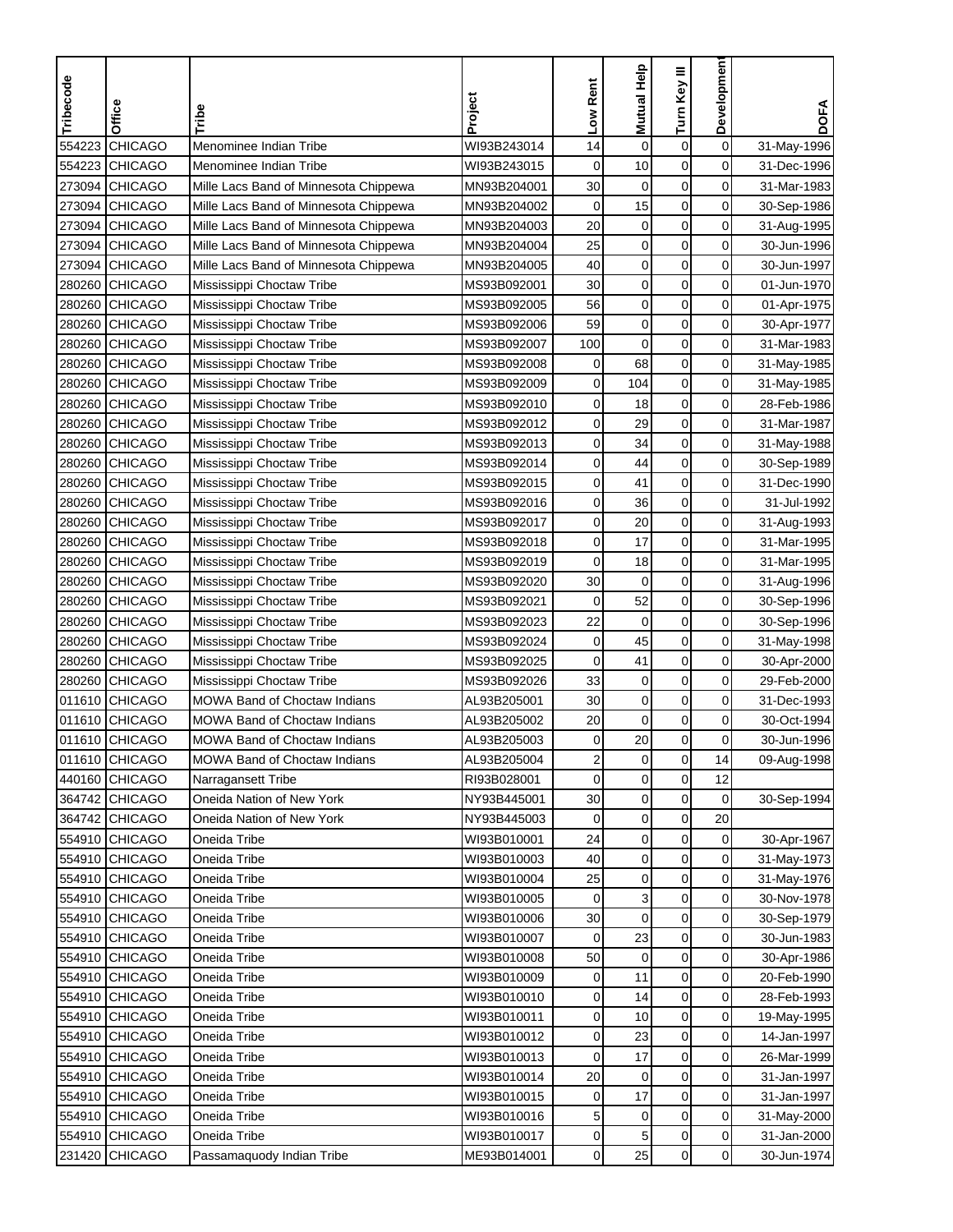| Tribecode | Office         | Tribe                                  | Project                    | Low Rent    | <b>Mutual Help</b>      | Turn Key III | Development    | <b>DOFA</b> |
|-----------|----------------|----------------------------------------|----------------------------|-------------|-------------------------|--------------|----------------|-------------|
| 231420    | <b>CHICAGO</b> | Passamaquody Indian Tribe              | ME93B014002                | $\mathbf 0$ | $\mathbf 0$             | 25           | $\mathbf 0$    | 31-Jul-1977 |
| 231420    | <b>CHICAGO</b> |                                        | ME93B014003                | 16          | 0                       | 0            | 0              | 31-May-1979 |
|           | <b>CHICAGO</b> | Passamaquody Indian Tribe              | ME93B014004                |             |                         |              | 0              |             |
| 231420    |                | Passamaquody Indian Tribe              |                            | 35          | $\mathbf 0$             | $\mathbf 0$  |                | 30-Sep-1981 |
| 231420    | <b>CHICAGO</b> | Passamaquody Indian Tribe              | ME93B014005<br>ME93B014008 | 32          | $\mathbf 0$             | $\mathbf 0$  | 0              | 31-Jan-1983 |
| 231420    | <b>CHICAGO</b> | Passamaquody Indian Tribe              |                            | 10          | $\mathbf 0$             | $\pmb{0}$    | 0              | 30-Nov-1990 |
| 231420    | <b>CHICAGO</b> | Passamaquody Indian Tribe              | ME93B014009                | $\pmb{0}$   | 20                      | $\mathbf 0$  | 0              | 30-Nov-1990 |
| 231420    | <b>CHICAGO</b> | Passamaquody Indian Tribe              | ME93B014010                | 0           | 16                      | $\mathbf 0$  | 0              | 30-Apr-1994 |
| 231420    | <b>CHICAGO</b> | Passamaquody Indian Tribe              | ME93B014011                | 0           | 12                      | 0            | 0<br>0         | 29-Jul-1999 |
| 232382    | <b>CHICAGO</b> | Penobscot Tribe                        | ME93B012001                | 0           | $\mathbf 0$             | 21           |                | 31-Jul-1977 |
| 232382    | <b>CHICAGO</b> | Penobscot Tribe                        | ME93B012002                | 8           | $\mathbf 0$             | $\mathbf 0$  | 0              | 30-Jun-1977 |
| 232382    | <b>CHICAGO</b> | <b>Penobscot Tribe</b>                 | ME93B012003                | 0           | $\mathbf 0$             | 40           | 0              | 30-Apr-1980 |
| 232382    | <b>CHICAGO</b> | Penobscot Tribe                        | ME93B012004                | 24          | 0                       | $\mathbf 0$  | 0              | 31-Oct-1985 |
| 232382    | <b>CHICAGO</b> | Penobscot Tribe                        | ME93B012006                | $\mathbf 0$ | 10                      | $\pmb{0}$    | 0              | 31-May-1992 |
| 232382    | <b>CHICAGO</b> | Penobscot Tribe                        | ME93B012007                | 10          | $\mathbf 0$             | $\mathbf 0$  | 0              | 30-Nov-1993 |
| 232382    | <b>CHICAGO</b> | <b>Penobscot Tribe</b>                 | ME93B012008                | 10          | $\mathbf 0$             | 0            | 0              | 31-Jul-1995 |
| 232452    | <b>CHICAGO</b> | <b>Pleasant Point</b>                  | ME93B013002                | 16          | 0                       | 0            | 0              | 29-Feb-1976 |
| 232452    | <b>CHICAGO</b> | <b>Pleasant Point</b>                  | ME93B013003                | $\mathbf 0$ | $\mathbf 0$             | 1            | 0              | 31-Dec-1977 |
| 232452    | <b>CHICAGO</b> | <b>Pleasant Point</b>                  | ME93B013004                | 0           | $\mathbf 0$             | 6            | 0              | 30-Sep-1979 |
|           | 232452 CHICAGO | <b>Pleasant Point</b>                  | ME93B013008                | 0           | 20                      | $\mathbf 0$  | 0              | 30-Sep-1992 |
| 232452    | <b>CHICAGO</b> | <b>Pleasant Point</b>                  | ME93B013009                | 15          | $\mathbf 0$             | $\mathbf 0$  | 0              | 31-Jul-1996 |
| 232452    | <b>CHICAGO</b> | <b>Pleasant Point</b>                  | ME93B013010                | 0           | 10                      | $\mathbf 0$  | 0              | 08-Feb-1995 |
| 232452    | <b>CHICAGO</b> | <b>Pleasant Point</b>                  | ME93B013011                | 0           | 14                      | $\pmb{0}$    | 0              | 30-Nov-1999 |
| 232452    | <b>CHICAGO</b> | <b>Pleasant Point</b>                  | ME93B013012                | 20          | $\mathbf 0$             | $\mathbf 0$  | 0              | 31-Aug-1997 |
| 232452    | <b>CHICAGO</b> | <b>Pleasant Point</b>                  | ME93B013013                | 0           | 17                      | $\mathbf 0$  | 0              | 30-Nov-1999 |
| 011857    | <b>CHICAGO</b> | Poarch Band of Creek Indians           | AL93B204001                | 20          | 0                       | 0            | 0              | 30-Sep-1987 |
| 011857    | <b>CHICAGO</b> | Poarch Band of Creek Indians           | AL93B204002                | 30          | $\mathbf 0$             | $\mathbf 0$  | 0              | 30-Sep-1987 |
| 011857    | <b>CHICAGO</b> | Poarch Band of Creek Indians           | AL93B204004                | 30          | 0                       | $\mathbf 0$  | 0              | 31-Aug-1989 |
| 011857    | <b>CHICAGO</b> | Poarch Band of Creek Indians           | AL93B204005                | 15          | $\mathbf 0$             | $\mathbf 0$  | 0              | 27-Feb-1995 |
| 011857    | <b>CHICAGO</b> | Poarch Band of Creek Indians           | AL93B204006                | 10          | $\mathbf 0$             | 0            | 0              | 27-Feb-1995 |
| 011857    | <b>CHICAGO</b> | Poarch Band of Creek Indians           | AL93B204007                | 0           | 25                      | $\mathbf 0$  | 0              | 01-Oct-1998 |
| 011857    | <b>CHICAGO</b> | Poarch Band of Creek Indians           | AL93B204008                | 0           | 14                      | $\mathbf 0$  | 0              | 01-Oct-1998 |
| 011857    | <b>CHICAGO</b> | Poarch Band of Creek Indians           | AL93B204009                | 0           | 20                      | 0            | 0              | 01-Dec-1998 |
| 011857    | <b>CHICAGO</b> | Poarch Band of Creek Indians           | AL93B204010                | 0           | 9                       | 0            | 0              | 01-Feb-1999 |
| 011857    | <b>CHICAGO</b> | Poarch Band of Creek Indians           | AL93B204011                | 0           | 30                      | $\mathbf 0$  | 0              | 01-Sep-1999 |
|           | 265044 CHICAGO | Pokagon Band of Potawatomi             | MI93B200001                | 0           | $\pmb{0}$               | $\pmb{0}$    | 15             |             |
|           | 273778 CHICAGO | <b>Prairie Island Sioux</b>            | MN93B207001                | 24          | $\mathbf 0$             | $\mathbf 0$  | $\overline{0}$ | 30-Sep-1985 |
|           | 555466 CHICAGO | Red Cliff Band of Lake Superior Chippe | WI93B013001                | 20          | 0                       | 0            | 0              | 01-Dec-1967 |
|           | 555466 CHICAGO | Red Cliff Band of Lake Superior Chippe | WI93B013003                | 0           | $\pmb{0}$               | 8            | 0              | 30-Nov-1971 |
|           | 555466 CHICAGO | Red Cliff Band of Lake Superior Chippe | WI93B013004                | 50          | $\pmb{0}$               | $\pmb{0}$    | 0              | 31-Mar-1979 |
|           | 555466 CHICAGO | Red Cliff Band of Lake Superior Chippe | WI93B013005                | 27          | $\mathbf 0$             | 0            | 0              | 31-Oct-1984 |
|           | 555466 CHICAGO | Red Cliff Band of Lake Superior Chippe | WI93B013007                | 0           | 10                      | 0            | 0              | 30-Jun-1995 |
|           | 555466 CHICAGO | Red Cliff Band of Lake Superior Chippe | WI93B013008                | 0           | 8                       | 0            | 0              | 31-Aug-1997 |
|           | 555466 CHICAGO | Red Cliff Band of Lake Superior Chippe | WI93B013009                | 18          | $\mathbf 0$             | $\mathbf 0$  | 0              | 31-Mar-1998 |
|           | 273858 CHICAGO | Red Lake Band of Chippewa              | MN93B016001                | 15          | 0                       | $\mathbf 0$  | 0              | 01-Sep-1967 |
|           | 273858 CHICAGO | Red Lake Band of Chippewa              | MN93B016002                | 0           | $\overline{\mathbf{c}}$ | $\mathbf 0$  | 0              | 01-Jul-1968 |
| 273858    | <b>CHICAGO</b> | Red Lake Band of Chippewa              | MN93B016003                | 10          | $\pmb{0}$               | 0            | 0              | 01-Sep-1966 |
| 273858    | <b>CHICAGO</b> | Red Lake Band of Chippewa              | MN93B016004                | 10          | $\boldsymbol{0}$        | $\pmb{0}$    | 0              | 01-Mar-1969 |
|           | 273858 CHICAGO | Red Lake Band of Chippewa              | MN93B016005                | 0           | 3                       | $\pmb{0}$    | 0              | 01-Sep-1969 |
|           | 273858 CHICAGO | Red Lake Band of Chippewa              | MN93B016007                | 0           | $\mathbf 0$             | 5            | 0              | 31-Oct-1976 |
|           | 273858 CHICAGO | Red Lake Band of Chippewa              | MN93B016008                | 0           | 50                      | 0            | 0              | 31-Jan-1978 |
|           | 273858 CHICAGO | Red Lake Band of Chippewa              | MN93B016009                | 0           | 20                      | 0            | $\overline{0}$ | 31-May-1982 |
|           | 273858 CHICAGO | Red Lake Band of Chippewa              | MN93B016011                | 17          | $\mathbf 0$             | $\mathbf 0$  | $\overline{0}$ | 30-Apr-1980 |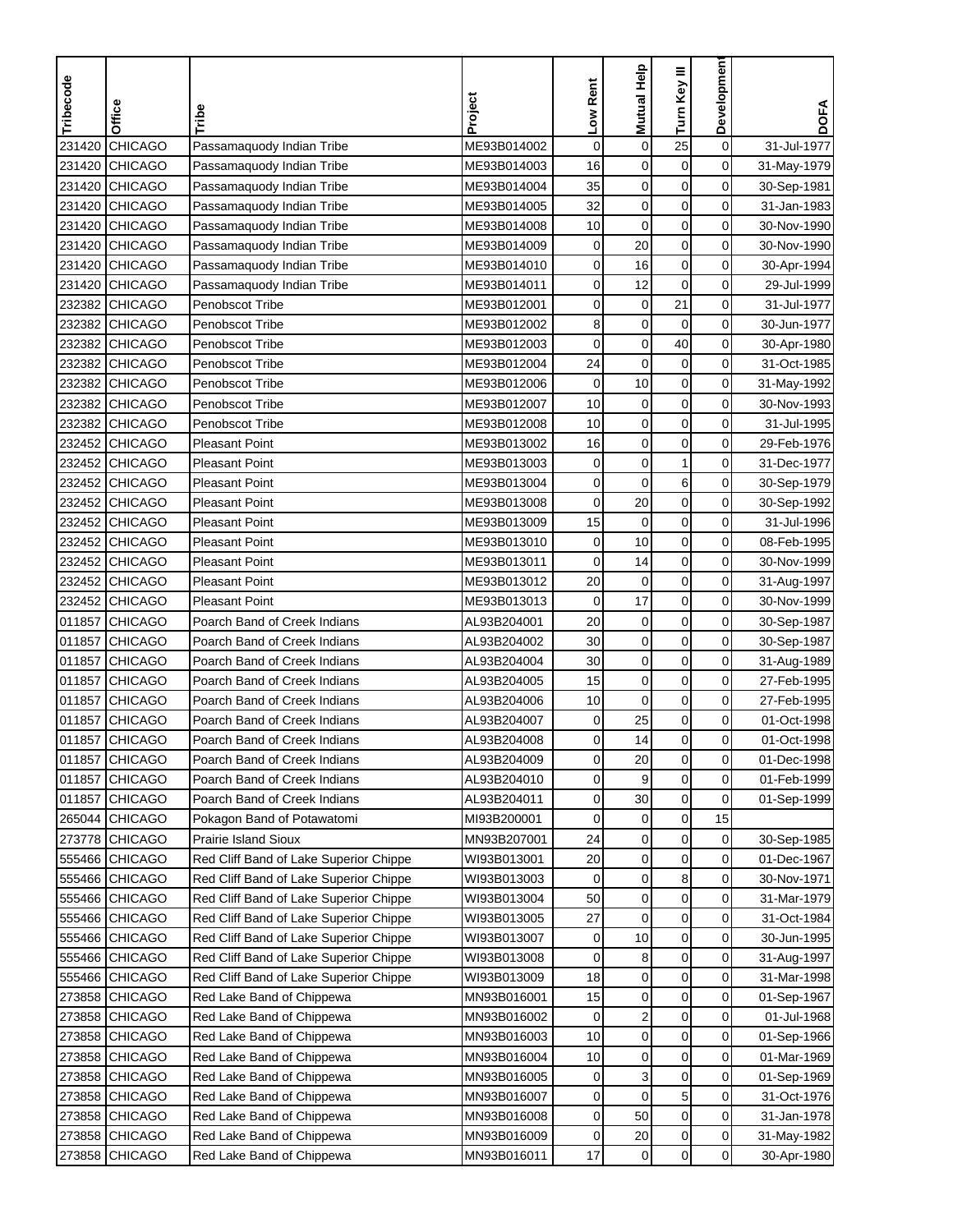| Tribecode<br>Office      | Tribe                     | Project     | Low Rent    | Mutual Help      | Turn Key III   | <b>Developmen</b> | <b>DOFA</b> |
|--------------------------|---------------------------|-------------|-------------|------------------|----------------|-------------------|-------------|
|                          |                           |             |             |                  |                |                   |             |
| 273858<br><b>CHICAGO</b> | Red Lake Band of Chippewa | MN93B016013 | 58          | $\mathbf 0$      | $\mathbf 0$    | $\mathbf 0$       | 31-Oct-1983 |
| <b>CHICAGO</b><br>273858 | Red Lake Band of Chippewa | MN93B016014 | 20          | $\mathbf 0$      | $\mathbf 0$    | 0                 | 30-Aug-1984 |
| <b>CHICAGO</b><br>273858 | Red Lake Band of Chippewa | MN93B016015 | 30          | $\mathbf 0$      | $\mathbf 0$    | 0                 | 31-Dec-1984 |
| 273858<br><b>CHICAGO</b> | Red Lake Band of Chippewa | MN93B016021 | 0           | 30               | $\mathbf 0$    | 0                 | 31-Aug-1988 |
| <b>CHICAGO</b><br>273858 | Red Lake Band of Chippewa | MN93B016022 | 0           | 30               | $\pmb{0}$      | 0                 | 31-Jan-1989 |
| 273858<br><b>CHICAGO</b> | Red Lake Band of Chippewa | MN93B016023 | $\mathbf 0$ | 20               | $\pmb{0}$      | 0                 | 30-Nov-1990 |
| 273858<br><b>CHICAGO</b> | Red Lake Band of Chippewa | MN93B016024 | 31          | $\mathbf 0$      | $\mathbf 0$    | 0                 | 30-Sep-1993 |
| 273858<br><b>CHICAGO</b> | Red Lake Band of Chippewa | MN93B016025 | 10          | $\pmb{0}$        | $\mathbf 0$    | 0                 | 28-Feb-1994 |
| 273858<br><b>CHICAGO</b> | Red Lake Band of Chippewa | MN93B016026 | 12          | $\mathbf 0$      | 0              | 0                 | 30-Sep-1994 |
| 273858<br><b>CHICAGO</b> | Red Lake Band of Chippewa | MN93B016027 | 44          | $\mathbf 0$      | $\mathbf 0$    | 0                 | 30-Nov-1995 |
| <b>CHICAGO</b><br>273858 | Red Lake Band of Chippewa | MN93B016028 | 0           | 20               | $\mathbf 0$    | $\mathbf 0$       | 01-May-1997 |
| 273858 CHICAGO           | Red Lake Band of Chippewa | MN93B016029 | 40          | $\pmb{0}$        | $\mathbf 0$    | 0                 | 01-Oct-1997 |
| 194582 CHICAGO           | Sac & Fox Tribe           | IA93B112001 | 20          | $\mathbf 0$      | $\mathbf 0$    | $\mathbf 0$       | 30-Jun-1981 |
| 265342<br><b>CHICAGO</b> | Saginaw Chippewa          | MI93B043001 | 20          | $\pmb{0}$        | $\pmb{0}$      | $\mathbf 0$       | 01-May-1967 |
| 265342<br><b>CHICAGO</b> | Saginaw Chippewa          | MI93B043002 | 14          | $\mathbf 0$      | $\mathbf 0$    | 0                 | 30-Sep-1976 |
| 265342 CHICAGO           | Saginaw Chippewa          | MI93B043003 | 20          | $\mathbf 0$      | $\mathbf 0$    | 0                 | 31-Aug-1980 |
| 265342<br><b>CHICAGO</b> | Saginaw Chippewa          | MI93B043004 | 14          | $\mathbf 0$      | 0              | 0                 | 22-Nov-1992 |
| 265342 CHICAGO           | Saginaw Chippewa          | MI93B043005 | $\mathbf 0$ | 9                | $\mathbf 0$    | 0                 | 30-Jun-1992 |
| 265342 CHICAGO           | Saginaw Chippewa          | MI93B043006 | 0           | 20               | $\mathbf 0$    | 0                 | 31-Mar-1995 |
| 265342 CHICAGO           | Saginaw Chippewa          | MI93B043007 | 9           | $\mathbf 0$      | $\mathbf 0$    | 0                 | 30-Jun-1999 |
| 265342<br><b>CHICAGO</b> | Saginaw Chippewa          | MI93B043008 | 3           | $\mathbf 0$      | $\mathbf 0$    | 1                 | 30-Jun-1999 |
| 265342<br><b>CHICAGO</b> | Saginaw Chippewa          | MI93B043009 | 0           | 10               | $\pmb{0}$      | 0                 | 23-Jun-1997 |
| 555802<br><b>CHICAGO</b> | Saint Croix Chippewa      | WI93B062001 | 25          | $\boldsymbol{0}$ | $\mathbf 0$    | 0                 | 01-May-1973 |
| 555802<br><b>CHICAGO</b> | Saint Croix Chippewa      | WI93B062002 | 0           | $\pmb{0}$        | $\overline{7}$ | 0                 | 01-Dec-1973 |
| 555802<br><b>CHICAGO</b> | Saint Croix Chippewa      | WI93B062003 | 30          | $\mathbf 0$      | 0              | 0                 | 30-Nov-1982 |
| 555802<br><b>CHICAGO</b> | Saint Croix Chippewa      | WI93B062004 | 10          | $\pmb{0}$        | 0              | 0                 | 30-Jun-1984 |
| 555802<br><b>CHICAGO</b> | Saint Croix Chippewa      | WI93B062005 | 10          | $\mathbf 0$      | $\mathbf 0$    | 0                 | 30-Jun-1984 |
| 555802<br><b>CHICAGO</b> | Saint Croix Chippewa      | WI93B062006 | 10          | $\mathbf 0$      | $\mathbf 0$    | 0                 | 31-Aug-1986 |
| 555802<br><b>CHICAGO</b> | Saint Croix Chippewa      | WI93B062009 | 20          | $\boldsymbol{0}$ | $\mathbf 0$    | 0                 | 31-Jan-1992 |
| 555802<br><b>CHICAGO</b> | Saint Croix Chippewa      | WI93B062010 | 38          | $\mathbf 0$      | $\pmb{0}$      | $\mathbf 0$       | 01-Dec-1973 |
| <b>CHICAGO</b><br>555802 | Saint Croix Chippewa      | WI93B062011 | 10          | $\mathbf 0$      | $\mathbf 0$    | 0                 | 30-Apr-1994 |
| 555802 CHICAGO           | Saint Croix Chippewa      | WI93B062012 | 0           | 10               | 0              | 0                 | 30-Sep-1997 |
| 555802 CHICAGO           | Saint Croix Chippewa      | WI93B062013 | 21          | $\mathbf 0$      | $\mathbf 0$    | 0                 | 30-Apr-1996 |
| 555802 CHICAGO           | Saint Croix Chippewa      | WI93B062014 | 0           | 25               | 0              | 0                 | 30-Apr-1996 |
| 555802 CHICAGO           | Saint Croix Chippewa      | WI93B062015 | $\mathbf 0$ | $\boldsymbol{7}$ | $\pmb{0}$      | 0                 | 01-Dec-1973 |
| 265468 CHICAGO           | Sault Ste. Marie Tribe    | MI93B149001 | 48          | 0                | 0              | $\overline{0}$    | 31-Mar-1983 |
| 265468 CHICAGO           | Sault Ste. Marie Tribe    | MI93B149003 | 40          | $\mathbf 0$      | 0              | $\overline{0}$    | 31-May-1983 |
| 265468 CHICAGO           | Sault Ste. Marie Tribe    | MI93B149005 | 88          | $\pmb{0}$        | 0              | $\overline{0}$    | 30-Sep-1984 |
| 265468 CHICAGO           | Sault Ste. Marie Tribe    | MI93B149006 | 25          | $\pmb{0}$        | $\pmb{0}$      | $\overline{0}$    | 30-Nov-1984 |
| 265468 CHICAGO           | Sault Ste. Marie Tribe    | MI93B149007 | 12          | 0                | $\mathbf 0$    | 0                 | 31-Mar-1986 |
| 265468 CHICAGO           | Sault Ste. Marie Tribe    | MI93B149008 | 9           | $\pmb{0}$        | $\mathbf 0$    | 0                 | 31-Oct-1986 |
| 265468 CHICAGO           | Sault Ste. Marie Tribe    | MI93B149009 | 11          | $\mathbf 0$      | $\pmb{0}$      | $\mathbf 0$       | 31-Oct-1986 |
| 265468 CHICAGO           | Sault Ste. Marie Tribe    | MI93B149010 | 0           | 20               | $\pmb{0}$      | 0                 | 31-Mar-1988 |
| 265468 CHICAGO           | Sault Ste. Marie Tribe    | MI93B149012 | 20          | 0                | $\mathbf 0$    | 0                 | 30-Jun-1992 |
| 265468 CHICAGO           | Sault Ste. Marie Tribe    | MI93B149013 | 10          | 0                | 0              | 0                 | 30-Nov-1992 |
| 265468 CHICAGO           | Sault Ste. Marie Tribe    | MI93B149014 | 51          | $\mathbf 0$      | 0              | 0                 | 30-Jun-1997 |
| 265468 CHICAGO           | Sault Ste. Marie Tribe    | MI93B149015 | 39          | $\mathbf 0$      | $\pmb{0}$      | 0                 | 30-Jun-1997 |
| 265468 CHICAGO           | Sault Ste. Marie Tribe    | MI93B149016 | 45          | $\mathbf 0$      | 0              | 0                 | 30-Aug-1998 |
| 265468 CHICAGO           | Sault Ste. Marie Tribe    | MI93B149017 | 0           | 10               | $\pmb{0}$      | 0                 | 30-Sep-1996 |
| 265468 CHICAGO           | Sault Ste. Marie Tribe    | MI93B149018 | 0           | 4                | 0              | 0                 | 01-Jan-1998 |
| 265468 CHICAGO           | Sault Ste. Marie Tribe    | MI93B149019 | 0           | $\pmb{0}$        | $\pmb{0}$      | 25                |             |
| 122822<br><b>CHICAGO</b> | Seminole Tribe            | FL93B059004 | 10          | $\pmb{0}$        | 0              | $\overline{0}$    | 31-Jan-1974 |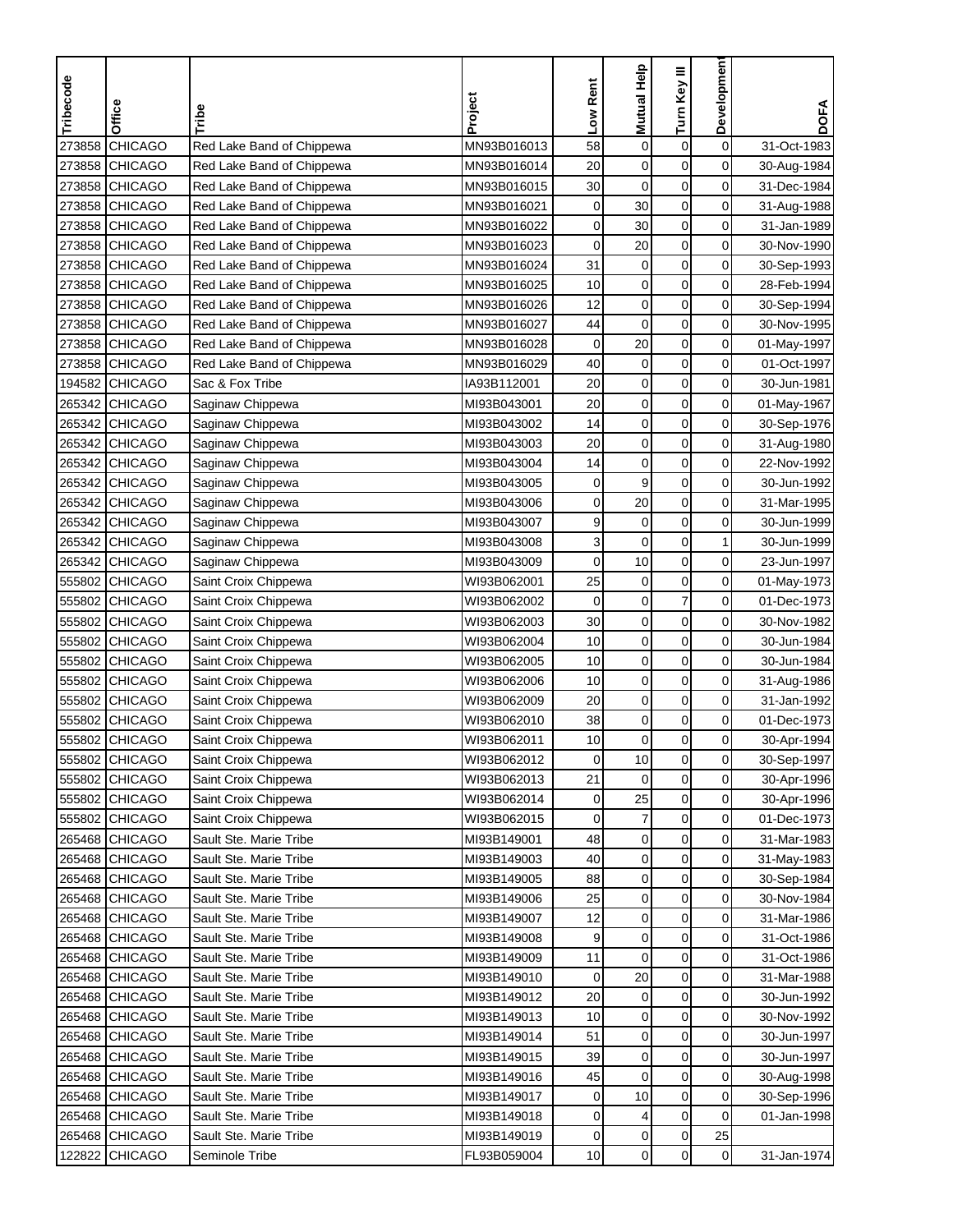| Tribecode | Office           | Tribe                     | Project     | Low Rent    | Mutual Help      | Turn Key III            | <b>Developmen</b> | <b>DOFA</b> |
|-----------|------------------|---------------------------|-------------|-------------|------------------|-------------------------|-------------------|-------------|
|           |                  |                           |             |             |                  |                         |                   |             |
| 122822    | <b>CHICAGO</b>   | Seminole Tribe            | FL93B059006 | 50          | $\mathbf 0$      | $\boldsymbol{0}$        | $\mathbf 0$       | 31-Mar-1983 |
| 122822    | <b>CHICAGO</b>   | Seminole Tribe            | FL93B059007 | $\mathbf 0$ | 15               | $\mathbf 0$             | 0                 | 31-Mar-1984 |
| 122822    | <b>CHICAGO</b>   | Seminole Tribe            | FL93B059008 | 0           | 28               | $\mathbf 0$             | 0                 | 31-Jul-1985 |
| 122822    | <b>CHICAGO</b>   | Seminole Tribe            | FL93B059009 | 12          | $\mathbf 0$      | $\mathbf 0$             | 0                 | 28-Feb-1985 |
| 122822    | <b>CHICAGO</b>   | Seminole Tribe            | FL93B059010 | $\mathbf 0$ | 15               | $\boldsymbol{0}$        | 0                 | 31-Jul-1985 |
| 122822    | <b>CHICAGO</b>   | Seminole Tribe            | FL93B059011 | 0           | 25               | $\mathbf 0$             | 0                 | 31-Jan-1987 |
| 122822    | <b>CHICAGO</b>   | Seminole Tribe            | FL93B059013 | 0           | 23               | $\mathbf 0$             | $\mathbf 0$       | 31-May-1987 |
| 122822    | <b>CHICAGO</b>   | Seminole Tribe            | FL93B059015 | 0           | 29               | $\mathbf 0$             | 0                 | 30-Sep-1988 |
| 122822    | <b>CHICAGO</b>   | Seminole Tribe            | FL93B059018 | 40          | 0                | 0                       | 0                 | 30-Apr-1990 |
| 122822    | <b>CHICAGO</b>   | Seminole Tribe            | FL93B059019 | $\mathbf 0$ | 15               | 0                       | $\mathbf 0$       | 28-Feb-1992 |
| 122822    | <b>CHICAGO</b>   | Seminole Tribe            | FL93B059020 | 0           | 16               | 0                       | 0                 | 30-Apr-1993 |
| 122822    | <b>CHICAGO</b>   | Seminole Tribe            | FL93B059021 | 0           | 11               | $\mathbf 0$             | 0                 | 31-Jul-1995 |
| 122822    | <b>CHICAGO</b>   | Seminole Tribe            | FL93B059022 | 0           | 10               | 0                       | 0                 | 31-Oct-1995 |
| 122822    | <b>CHICAGO</b>   | Seminole Tribe            | FL93B059023 | 24          | $\mathbf 0$      | $\mathbf 0$             | $\mathbf 0$       | 31-Jan-1999 |
| 122822    | <b>CHICAGO</b>   | Seminole Tribe            | FL93B059024 | 0           | 25               | $\mathbf 0$             | 0                 | 30-Nov-1997 |
| 122822    | <b>CHICAGO</b>   | Seminole Tribe            | FL93B059025 | 0           | 20               | $\mathbf 0$             | 0                 | 30-Nov-1995 |
| 122822    | <b>CHICAGO</b>   | Seminole Tribe            | FL93B059026 | 10          | $\mathbf 0$      | $\mathbf 0$             | 0                 | 01-Apr-1997 |
| 122822    | <b>CHICAGO</b>   | Seminole Tribe            | FL93B059027 | $\mathbf 0$ | 20               | $\mathbf 0$             | $\mathbf 0$       | 01-May-1997 |
| 122822    | <b>CHICAGO</b>   | Seminole Tribe            | FL93B059028 | 0           | 49               | $\mathbf 0$             | 0                 | 28-Feb-1979 |
| 122822    | <b>CHICAGO</b>   | Seminole Tribe            | FL93B059030 | 15          | 0                | $\mathbf 0$             | 0                 | 31-Dec-1998 |
| 122822    | <b>CHICAGO</b>   | Seminole Tribe            | FL93B059031 | 5           | $\mathbf 0$      | $\mathbf 0$             | 0                 | 30-Apr-1999 |
| 365942    | <b>CHICAGO</b>   | Seneca Nation of New York | NY93B040001 | 29          | $\mathbf 0$      | $\boldsymbol{0}$        | 0                 | 01-Dec-1964 |
| 365942    | CHICAGO          | Seneca Nation of New York | NY93B040002 | 17          | $\mathbf 0$      | $\mathbf 0$             | 0                 | 01-May-1967 |
| 365942    | <b>CHICAGO</b>   | Seneca Nation of New York | NY93B040003 | 0           | $\mathbf 0$      | $\overline{\mathbf{c}}$ | $\mathbf 0$       | 31-Dec-1973 |
| 365942    | <b>CHICAGO</b>   | Seneca Nation of New York | NY93B040004 | 0           | $\mathbf 0$      | 46                      | 0                 | 16-Feb-1979 |
| 365942    | <b>CHICAGO</b>   | Seneca Nation of New York | NY93B040005 | 51          | $\mathbf 0$      | $\mathbf 0$             | 0                 | 31-Oct-1981 |
| 365942    | <b>CHICAGO</b>   | Seneca Nation of New York | NY93B040006 | 0           | $\mathbf 0$      | 47                      | $\mathbf 0$       | 31-May-1982 |
| 365942    | <b>CHICAGO</b>   | Seneca Nation of New York | NY93B040007 | 51          | 0                | 0                       | 0                 | 31-Mar-1987 |
| 365942    | <b>CHICAGO</b>   | Seneca Nation of New York | NY93B040009 | 28          | $\mathbf 0$      | $\mathbf 0$             | 0                 | 31-Mar-1989 |
| 365942    | <b>CHICAGO</b>   | Seneca Nation of New York | NY93B040010 | 12          | $\mathbf 0$      | $\boldsymbol{0}$        | 0                 | 31-Jul-1997 |
| 365942    | <b>CHICAGO</b>   | Seneca Nation of New York | NY93B040011 | 7           | $\mathbf 0$      | $\mathbf 0$             | 0                 | 31-Jul-1997 |
|           | 365942   CHICAGO | Seneca Nation of New York | NY93B040013 | 0           | 0                | $\mathbf 0$             | 15                |             |
|           | 365942 CHICAGO   | Seneca Nation of New York | NY93B040014 | 0           | $\overline{5}$   | $\mathbf 0$             | 0                 | 01-Jan-1997 |
|           | 365942 CHICAGO   | Seneca Nation of New York | NY93B040015 | 0           | $\boldsymbol{0}$ | 0                       | 25                |             |
|           | 365942 CHICAGO   | Seneca Nation of New York | NY93B040015 | 16          | $\boldsymbol{0}$ | $\pmb{0}$               | 0                 | 22-Sep-1997 |
|           | 556142 CHICAGO   | Sokagoan Chippewa Tribe   | WI93B036001 | 14          | $\pmb{0}$        | $\mathbf 0$             | 0                 | 01-Dec-1972 |
|           | 556142 CHICAGO   | Sokagoan Chippewa Tribe   | WI93B036002 | 20          | $\pmb{0}$        | $\pmb{0}$               | 0                 | 30-Jun-1980 |
|           | 556142 CHICAGO   | Sokagoan Chippewa Tribe   | WI93B036003 | 10          | $\pmb{0}$        | 0                       | $\overline{0}$    | 28-Feb-1986 |
|           | 556142 CHICAGO   | Sokagoan Chippewa Tribe   | WI93B036004 | 30          | $\pmb{0}$        | $\pmb{0}$               | $\overline{0}$    | 30-Sep-1987 |
|           | 556142 CHICAGO   | Sokagoan Chippewa Tribe   | WI93B036005 | 0           | 11               | $\mathbf 0$             | 0                 | 31-Dec-1989 |
|           | 556142 CHICAGO   | Sokagoan Chippewa Tribe   | WI93B036006 | 11          | $\pmb{0}$        | $\boldsymbol{0}$        | 0                 | 30-Nov-1989 |
|           | 556142 CHICAGO   | Sokagoan Chippewa Tribe   | WI93B036007 | 10          | $\mathbf 0$      | $\pmb{0}$               | 0                 | 30-Jan-1994 |
|           | 556142 CHICAGO   | Sokagoan Chippewa Tribe   | WI93B036008 | 10          | $\mathbf 0$      | $\pmb{0}$               | $\mathbf 0$       | 30-Aug-1994 |
|           | 556142 CHICAGO   | Sokagoan Chippewa Tribe   | WI93B036009 | 16          | $\mathbf 0$      | $\mathbf 0$             | 0                 | 30-Jun-1997 |
|           | 556142 CHICAGO   | Sokagoan Chippewa Tribe   | WI93B036010 | 0           | 15               | $\mathbf 0$             | 0                 | 31-Aug-2000 |
|           | 365716 CHICAGO   | St. Regis Mohawk Tribe    | NY93B436001 | 0           | 45               | 0                       | 0                 | 30-Sep-1987 |
|           | 365716 CHICAGO   | St. Regis Mohawk Tribe    | NY93B436003 | 0           | 39               | $\pmb{0}$               | 0                 | 31-Mar-1990 |
|           | 365716 CHICAGO   | St. Regis Mohawk Tribe    | NY93B436004 | 10          | $\pmb{0}$        | $\pmb{0}$               | 0                 | 31-Mar-1990 |
|           | 365716 CHICAGO   | St. Regis Mohawk Tribe    | NY93B436005 | 20          | $\mathbf 0$      | $\mathbf 0$             | 0                 | 28-Feb-1991 |
|           | 365716 CHICAGO   | St. Regis Mohawk Tribe    | NY93B436006 | 0           | 20               | 0                       | 0                 | 24-Dec-1991 |
|           | 365716 CHICAGO   | St. Regis Mohawk Tribe    | NY93B436007 | 0           | 20               | $\pmb{0}$               | $\mathbf 0$       | 28-Feb-1994 |
|           | 365716 CHICAGO   | St. Regis Mohawk Tribe    | NY93B436008 | 0           | 19               | 0                       | $\overline{0}$    | 28-Feb-1994 |
|           |                  |                           |             |             |                  |                         |                   |             |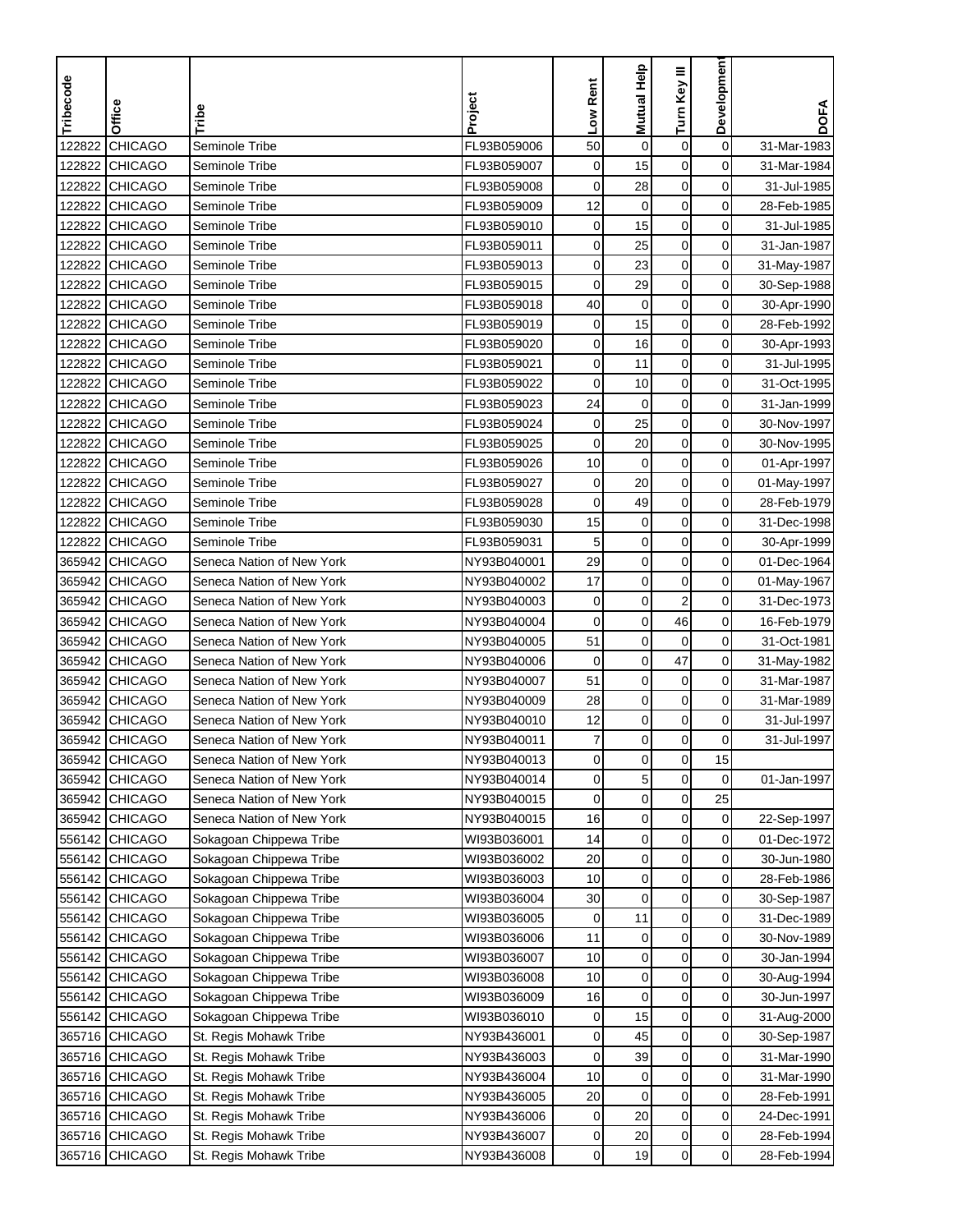| Tribecode | Office         | Tribe                                  | Project     | Low Rent    | Mutual Help      | Turn Key III     | <b>Developmen</b>   | <b>DOFA</b> |
|-----------|----------------|----------------------------------------|-------------|-------------|------------------|------------------|---------------------|-------------|
|           |                |                                        |             |             |                  |                  |                     |             |
| 365716    | CHICAGO        | St. Regis Mohawk Tribe                 | NY93B436009 | 20          | $\mathbf 0$      | $\boldsymbol{0}$ | $\mathbf 0$         | 10-May-1995 |
|           | 365716 CHICAGO | St. Regis Mohawk Tribe                 | NY93B436010 | $\mathbf 0$ | 36               | $\mathbf 0$      | 0                   | 28-Feb-1995 |
|           | 365716 CHICAGO | St. Regis Mohawk Tribe                 | NY93B436011 | 0           | 19               | $\mathbf 0$      | 0                   | 31-Jan-1997 |
|           | 365716 CHICAGO | St. Regis Mohawk Tribe                 | NY93B436012 | 1           | $\mathbf 0$      | $\mathbf 0$      | 0                   | 31-Dec-2000 |
| 365716    | <b>CHICAGO</b> | St. Regis Mohawk Tribe                 | NY93B436012 | 19          | $\mathbf 0$      | $\boldsymbol{0}$ | 0                   | 31-Dec-1999 |
|           | 365716 CHICAGO | St. Regis Mohawk Tribe                 | NY93B436013 | 4           | $\mathbf 0$      | $\mathbf 0$      | 0                   | 31-Dec-2000 |
|           | 365716 CHICAGO | St. Regis Mohawk Tribe                 | NY93B436013 | 31          | $\mathbf 0$      | $\mathbf 0$      | 0                   | 31-Dec-1999 |
| 365716    | CHICAGO        | St. Regis Mohawk Tribe                 | NY93B436014 | 0           | 6                | 0                | 0                   | 30-Apr-1997 |
|           | 556366 CHICAGO | Stockbridge-Munsee Tribe               | WI93B014001 | 20          | $\mathbf 0$      | 0                | 0                   | 01-Sep-1967 |
|           | 556366 CHICAGO | Stockbridge-Munsee Tribe               | WI93B014003 | $\mathbf 0$ | $\boldsymbol{0}$ | 34               | $\mathbf 0$         | 01-Mar-1973 |
|           | 556366 CHICAGO | Stockbridge-Munsee Tribe               | WI93B014004 | 6           | $\mathbf 0$      | 0                | 0                   | 01-Dec-1972 |
|           | 556366 CHICAGO | Stockbridge-Munsee Tribe               | WI93B014005 | 0           | 10               | $\mathbf 0$      | 0                   | 28-Feb-1994 |
|           | 556366 CHICAGO | Stockbridge-Munsee Tribe               | WI93B014006 | 0           | 1                | 0                | $\mathbf 0$         | 31-May-1994 |
|           | 556366 CHICAGO | Stockbridge-Munsee Tribe               | WI93B014007 | 0           | $\mathbf 0$      | $\pmb{0}$        | 9                   |             |
|           | 556366 CHICAGO | Stockbridge-Munsee Tribe               | WI93B014008 | 0           | 25               | $\mathbf 0$      | 0                   | 05-Nov-1993 |
|           | 556366 CHICAGO | Stockbridge-Munsee Tribe               | WI93B014009 | 0           | $\pmb{0}$        | $\pmb{0}$        | 10                  |             |
|           | 556366 CHICAGO | Stockbridge-Munsee Tribe               | WI93B014010 | 0           | $\mathbf 0$      | $\pmb{0}$        | 20                  |             |
|           | 274660 CHICAGO | <b>Upper Sioux Indian Community</b>    | MN93B207006 | $\mathbf 0$ | 4                | $\mathbf 0$      | 0                   | 01-Jan-2001 |
| 274660    | <b>CHICAGO</b> | <b>Upper Sioux Indian Community</b>    | MN93B207006 | $\mathbf 0$ | 11               | $\mathbf 0$      | 0                   | 01-Dec-1999 |
| 372945    | <b>CHICAGO</b> | Waccamaw Siouan State Tribe            | NC93B171004 | 12          | 0                | $\mathbf 0$      | 0                   | 30-Sep-1998 |
| 250521    | <b>CHICAGO</b> | Wampanoag Tribe                        | MA93B176001 | 18          | $\mathbf 0$      | $\mathbf 0$      | 0                   | 31-Mar-1996 |
| 250521    | <b>CHICAGO</b> | Wampanoag Tribe                        | MA93B176002 | $\mathbf 0$ | $\overline{7}$   | $\pmb{0}$        | 0                   | 31-Dec-2000 |
| 250521    | <b>CHICAGO</b> | Wampanoag Tribe                        | MA93B176003 | 6           | $\mathbf 0$      | $\mathbf 0$      | 2                   | 30-Sep-1998 |
| 274940    | <b>CHICAGO</b> | White Earth Band of Minnesota Chippewa | MN93B013001 | 50          | $\boldsymbol{0}$ | $\mathbf 0$      | 0                   | 01-Apr-1968 |
| 274940    | <b>CHICAGO</b> | White Earth Band of Minnesota Chippewa | MN93B013003 | $\mathbf 0$ | $\mathbf 0$      | 18               | 0                   | 01-Jan-1973 |
| 274940    | <b>CHICAGO</b> | White Earth Band of Minnesota Chippewa | MN93B013005 | 15          | $\pmb{0}$        | $\pmb{0}$        | 0                   | 01-Jan-1968 |
| 274940    | <b>CHICAGO</b> | White Earth Band of Minnesota Chippewa | MN93B013006 | 50          | $\mathbf 0$      | $\mathbf 0$      | 0                   | 30-Jul-1979 |
| 274940    | <b>CHICAGO</b> | White Earth Band of Minnesota Chippewa | MN93B013007 | 0           | 42               | $\mathbf 0$      | 0                   | 31-Dec-1981 |
| 274940    | <b>CHICAGO</b> | White Earth Band of Minnesota Chippewa | MN93B013008 | 8           | $\pmb{0}$        | $\mathbf 0$      | 0                   | 31-Oct-1981 |
| 274940    | <b>CHICAGO</b> | White Earth Band of Minnesota Chippewa | MN93B013009 | 60          | $\mathbf 0$      | $\pmb{0}$        | $\mathbf 0$         | 30-Jun-1984 |
| 274940    | <b>CHICAGO</b> | White Earth Band of Minnesota Chippewa | MN93B013010 | 0           | 25               | $\mathbf 0$      | 0                   | 28-Feb-1987 |
|           | 274940 CHICAGO | White Earth Band of Minnesota Chippewa | MN93B013013 | 0           | 20               | 0                | 0                   | 30-Sep-1988 |
|           | 274940 CHICAGO | White Earth Band of Minnesota Chippewa | MN93B013015 | 20          | $\mathbf 0$      | $\mathbf 0$      | $\mathsf{O}\xspace$ | 31-Dec-1990 |
|           | 274940 CHICAGO | White Earth Band of Minnesota Chippewa | MN93B013016 | 20          | $\mathbf 0$      | 0                | 0                   | 31-Jan-1992 |
|           | 274940 CHICAGO | White Earth Band of Minnesota Chippewa | MN93B013017 | 0           | 10               | $\pmb{0}$        | 0                   | 24-Feb-1995 |
|           | 274940 CHICAGO | White Earth Band of Minnesota Chippewa | MN93B013018 | 0           | 10               | 0                | $\overline{0}$      | 24-Feb-1995 |
|           | 274940 CHICAGO | White Earth Band of Minnesota Chippewa | MN93B013019 | 20          | $\mathbf 0$      | 0                | 0                   | 31-Dec-1995 |
|           | 274940 CHICAGO | White Earth Band of Minnesota Chippewa | MN93B013020 | 0           | 22               | 0                | $\overline{0}$      | 30-Sep-1998 |
|           | 274940 CHICAGO | White Earth Band of Minnesota Chippewa | MN93B013021 | 22          | $\pmb{0}$        | $\pmb{0}$        | 0                   | 31-Jul-1998 |
|           | 274940 CHICAGO | White Earth Band of Minnesota Chippewa | MN93B013022 | 0           | 0                | 0                | 25                  |             |
|           | 300068 DENVER  | <b>Blackfeet Tribe</b>                 | MT10B008001 | 50          | $\pmb{0}$        | $\pmb{0}$        | 0                   | 31-Jan-1966 |
|           | 300068 DENVER  | <b>Blackfeet Tribe</b>                 | MT10B008002 | 0           | $\boldsymbol{2}$ | $\pmb{0}$        | 0                   | 30-Apr-1972 |
|           | 300068 DENVER  | <b>Blackfeet Tribe</b>                 | MT10B008006 | 55          | $\pmb{0}$        | $\pmb{0}$        | $\mathbf 0$         | 31-Mar-1971 |
|           | 300068 DENVER  | <b>Blackfeet Tribe</b>                 | MT10B008007 | 55          | $\mathbf 0$      | $\mathbf 0$      | 0                   | 31-Dec-1973 |
|           | 300068 DENVER  | <b>Blackfeet Tribe</b>                 | MT10B008008 | 6           | 0                | $\mathbf 0$      | 0                   | 30-Jun-1977 |
|           | 300068 DENVER  | <b>Blackfeet Tribe</b>                 | MT10B008010 | 0           | 47               | 0                | 0                   | 30-Sep-1979 |
|           | 300068 DENVER  | <b>Blackfeet Tribe</b>                 | MT10B008011 | 14          | 0                | $\pmb{0}$        | 0                   | 31-May-1977 |
|           | 300068 DENVER  | <b>Blackfeet Tribe</b>                 | MT10B008012 | 25          | $\pmb{0}$        | $\mathbf 0$      | 0                   | 28-Feb-1975 |
|           | 300068 DENVER  | <b>Blackfeet Tribe</b>                 | MT10B008013 | 10          | $\pmb{0}$        | $\mathbf 0$      | 0                   | 31-May-1975 |
|           | 300068 DENVER  | <b>Blackfeet Tribe</b>                 | MT10B008014 | 43          | $\mathbf 0$      | 0                | 0                   | 30-Sep-1975 |
|           | 300068 DENVER  | <b>Blackfeet Tribe</b>                 | MT10B008015 | $\mathbf 0$ | 77               | $\pmb{0}$        | $\mathbf 0$         | 31-Jul-1979 |
|           | 300068 DENVER  | <b>Blackfeet Tribe</b>                 | MT10B008017 | 0           | 58               | $\pmb{0}$        | $\overline{0}$      | 30-Sep-1980 |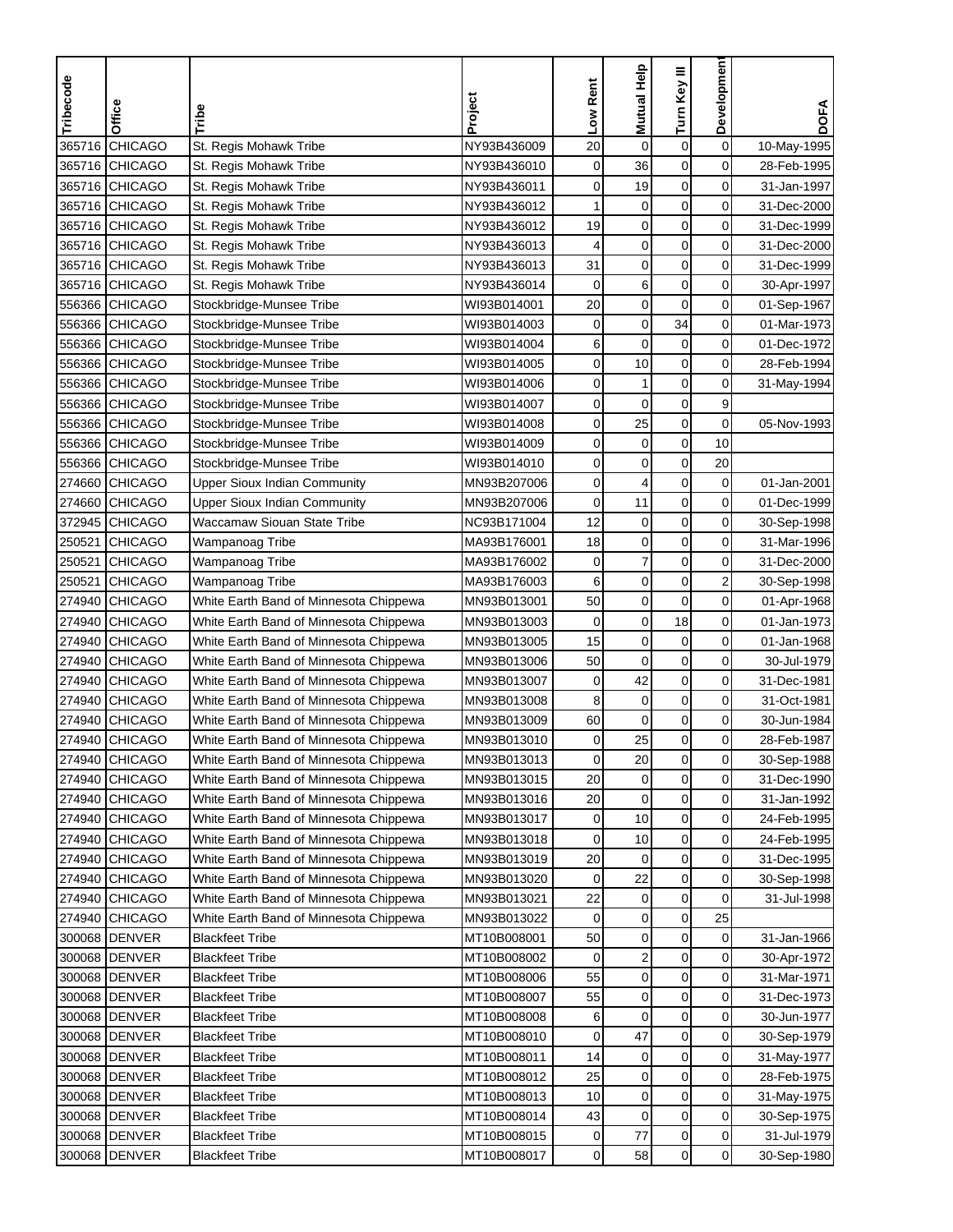| Tribecode |                        |                                      | Project                    | Low Rent       | Mutual Help             | Turn Key III     | Developmen          |             |
|-----------|------------------------|--------------------------------------|----------------------------|----------------|-------------------------|------------------|---------------------|-------------|
|           | Office                 | Tribe                                |                            |                |                         |                  |                     | <b>DOFA</b> |
| 300068    | <b>DENVER</b>          | <b>Blackfeet Tribe</b>               | MT10B008018                | 50             | $\pmb{0}$               | $\boldsymbol{0}$ | $\mathbf 0$         | 31-Aug-1981 |
| 300068    | <b>DENVER</b>          | <b>Blackfeet Tribe</b>               | MT10B008019                | $\mathbf 0$    | 22                      | $\mathbf 0$      | 0                   | 31-Jul-1981 |
|           | 300068 DENVER          | <b>Blackfeet Tribe</b>               | MT10B008020                | 50             | $\mathbf 0$             | $\mathbf 0$      | 0                   | 31-Jul-1982 |
|           | 300068 DENVER          | <b>Blackfeet Tribe</b>               | MT10B008021                | 0              | 24                      | $\mathbf 0$      | 0                   | 30-Jun-1982 |
| 300068    | <b>DENVER</b>          | <b>Blackfeet Tribe</b>               | MT10B008022                | 20             | $\mathbf 0$             | $\boldsymbol{0}$ | 0                   | 31-Jan-1984 |
| 300068    | <b>DENVER</b>          | <b>Blackfeet Tribe</b>               | MT10B008023                | 20             | $\pmb{0}$               | $\mathbf 0$      | 0                   | 31-Mar-1984 |
|           | 300068 DENVER          | <b>Blackfeet Tribe</b>               | MT10B008024                | 25             | $\mathbf 0$             | $\mathbf 0$      | $\mathbf 0$         | 30-Nov-1981 |
|           | 300068 DENVER          | <b>Blackfeet Tribe</b>               | MT10B008025                | 0              | 1                       | $\mathbf 0$      | 0                   | 30-Jun-1982 |
| 300068    | <b>DENVER</b>          | <b>Blackfeet Tribe</b>               | MT10B008036                | 11             | $\mathbf 0$             | $\mathbf 0$      | 0                   | 31-Oct-1985 |
| 300068    | <b>DENVER</b>          | <b>Blackfeet Tribe</b>               | MT10B008037                | 10             | $\mathbf 0$             | $\mathbf 0$      | 0                   | 30-Sep-1986 |
|           | 300068 DENVER          | <b>Blackfeet Tribe</b>               | MT10B008045                | 50             | $\mathbf 0$             | $\mathbf 0$      | 0                   | 31-Jul-1988 |
|           | 300068 DENVER          | <b>Blackfeet Tribe</b>               | MT10B008046                | 50             | $\mathbf 0$             | $\mathbf 0$      | 0                   | 30-Sep-1988 |
|           | 300068 DENVER          | <b>Blackfeet Tribe</b>               | MT91B008047                | 0              | 25                      | 0                | $\mathbf 0$         | 31-Jan-1992 |
|           | 300068 DENVER          | <b>Blackfeet Tribe</b>               | MT91B008048                | $\mathbf 0$    | 50                      | $\pmb{0}$        | $\mathbf 0$         | 29-Feb-1992 |
|           | 300068 DENVER          | <b>Blackfeet Tribe</b>               | MT91B008049                | 10             | $\pmb{0}$               | $\mathbf 0$      | 0                   | 30-Apr-1992 |
|           | 300068 DENVER          | <b>Blackfeet Tribe</b>               | MT91B008050                | 50             | $\pmb{0}$               | $\boldsymbol{0}$ | 0                   | 30-Nov-1994 |
|           | 300068 DENVER          | <b>Blackfeet Tribe</b>               | MT91B008051                | $\mathbf 0$    | 30                      | $\mathbf 0$      | 0                   | 30-Jun-1997 |
|           | 300068 DENVER          | <b>Blackfeet Tribe</b>               | MT91B008052                | 25             | $\mathbf 0$             | $\mathbf 0$      | 0                   | 30-Jun-1995 |
|           | 300068 DENVER          | <b>Blackfeet Tribe</b>               | MT91B008053                | $\mathbf 0$    | 50                      | $\mathbf 0$      | 0                   | 30-Jun-1997 |
|           | 300068 DENVER          | <b>Blackfeet Tribe</b>               | MT91B008055                | 20             | 0                       | $\mathbf 0$      | 0                   | 31-Mar-2000 |
|           | 460356 DENVER          | Cheyenne River Sioux                 | SD10B005001                | 46             | $\mathbf 0$             | $\mathbf 0$      | $\mathbf 0$         | 28-Feb-1966 |
|           | 460356 DENVER          | Cheyenne River Sioux                 | SD10B005002                | 32             | $\mathbf 0$             | $\pmb{0}$        | 0                   | 31-Aug-1968 |
|           | 460356 DENVER          | Cheyenne River Sioux                 | SD10B005004                | 157            | $\mathbf 0$             | $\mathbf 0$      | $\mathbf 0$         | 31-Dec-1974 |
|           | 460356 <b>I</b> DENVER | Cheyenne River Sioux                 | SD10B005005                | 68             | $\mathbf 0$             | $\mathbf 0$      | $\mathbf 0$         | 31-May-1976 |
|           | 460356 DENVER          | <b>Cheyenne River Sioux</b>          | SD10B005006                | 0              | $\overline{\mathbf{c}}$ | $\mathbf 0$      | 0                   | 31-Aug-1976 |
|           | 460356 DENVER          | <b>Cheyenne River Sioux</b>          | SD10B005008                | 53             | $\mathbf 0$             | $\mathbf 0$      | 0                   | 30-Nov-1977 |
|           | 460356 DENVER          | <b>Cheyenne River Sioux</b>          | SD10B005009                | 0              | 9                       | $\mathbf 0$      | 0                   | 30-Sep-1977 |
|           | 460356 DENVER          | <b>Cheyenne River Sioux</b>          | SD10B005012                | 58             | $\mathbf 0$             | $\mathbf 0$      | 0                   | 30-Sep-1981 |
|           | 460356 DENVER          | Cheyenne River Sioux                 | SD10B005013                | 0              | 11                      | $\mathbf 0$      | 0                   | 31-Dec-1980 |
|           | 460356 DENVER          | Cheyenne River Sioux                 | SD10B005014                | 56             | $\mathbf 0$             | $\pmb{0}$        | $\mathbf 0$         | 30-Sep-1980 |
|           | 460356 DENVER          | <b>Cheyenne River Sioux</b>          | SD10B005015                | 0              | 24                      | $\mathbf 0$      | 0                   | 30-Jun-1980 |
|           | 460356 <b>IDENVER</b>  | Cheyenne River Sioux                 | SD10B005016                | 94             | 0                       | 0                | 0                   | 31-Dec-1986 |
|           | 460356 DENVER          | <b>Cheyenne River Sioux</b>          | SD10B005017                | 0              | 46                      | $\mathbf 0$      | $\mathsf{O}\xspace$ | 30-Sep-1987 |
|           | 460356 DENVER          | <b>Cheyenne River Sioux</b>          | SD91B005020                | 0              | 34                      | 0                | $\mathbf 0$         | 30-Sep-1994 |
|           | 460356 DENVER          | <b>Cheyenne River Sioux</b>          | SD91B005021                | 15             | 0                       | $\pmb{0}$        | $\mathbf 0$         | 30-Jun-1994 |
|           | 460356 DENVER          | <b>Cheyenne River Sioux</b>          | SD91B005023                |                | 0                       | $\mathbf 0$      | $\overline{0}$      | 31-Aug-1976 |
|           | 460356 DENVER          | <b>Cheyenne River Sioux</b>          | SD91B005024                | 95             | 0                       | $\pmb{0}$        | $\overline{0}$      | 30-Sep-1998 |
|           | 460356 DENVER          | <b>Cheyenne River Sioux</b>          | SD91B005025                | 0              | 26                      | 0                | $\overline{0}$      | 31-Dec-1974 |
|           | 460356 DENVER          | Cheyenne River Sioux                 | SD91B005026                | 27             | 0                       | $\pmb{0}$        | $\overline{0}$      | 30-Apr-1999 |
|           | 460434 DENVER          | Crow Creek Sioux                     | SD10B004001                | 50             | 0                       | 0                | $\overline{0}$      | 30-Apr-1966 |
|           | 460434 DENVER          | <b>Crow Creek Sioux</b>              | SD10B004002                | 0              | 28                      | $\pmb{0}$        | 0                   | 31-Jan-1970 |
|           | 460434 DENVER          | Crow Creek Sioux                     | SD10B004003                | 20             | $\mathbf 0$             | $\pmb{0}$        | $\mathbf 0$         | 30-Sep-1969 |
|           | 460434 DENVER          | Crow Creek Sioux                     | SD10B004004                | 36             | $\pmb{0}$               | $\pmb{0}$        | $\overline{0}$      | 31-Aug-1972 |
|           | 460434 DENVER          | Crow Creek Sioux                     | SD10B004005                | 0              | 42                      | 0                | 0                   | 30-Jun-1972 |
|           | 460434 DENVER          | <b>Crow Creek Sioux</b>              | SD10B004006                | 36             | 0                       | 0                | 0                   | 31-Dec-1973 |
|           | 460434 DENVER          | Crow Creek Sioux                     | SD10B004007                | 0              | 30                      | 0                | 0                   | 31-Dec-1973 |
|           | 460434 DENVER          | <b>Crow Creek Sioux</b>              | SD10B004008                | 15             |                         | $\pmb{0}$        | 0                   | 30-Nov-1976 |
|           |                        |                                      |                            |                | 0                       | $\pmb{0}$        | 0                   |             |
|           | 460434 DENVER          | Crow Creek Sioux                     | SD10B004009                | 0<br>31        | 10                      | $\pmb{0}$        | 0                   | 30-Nov-1976 |
|           | 460434 DENVER          | Crow Creek Sioux                     | SD10B004010                |                | 0<br>$\mathbf 0$        | 0                | 0                   | 31-Jan-1981 |
|           | 460434 DENVER          | Crow Creek Sioux<br>Crow Creek Sioux | SD91B004013<br>SD91B004014 | 30             |                         |                  |                     | 30-Nov-1994 |
|           | 460434 DENVER          |                                      |                            | 0              | 10                      | $\pmb{0}$        | $\mathbf 0$         | 30-Apr-1994 |
|           | 460434 DENVER          | Crow Creek Sioux                     | SD91B004015                | $\overline{0}$ | 28                      | $\pmb{0}$        | $\overline{0}$      | 31-Oct-1995 |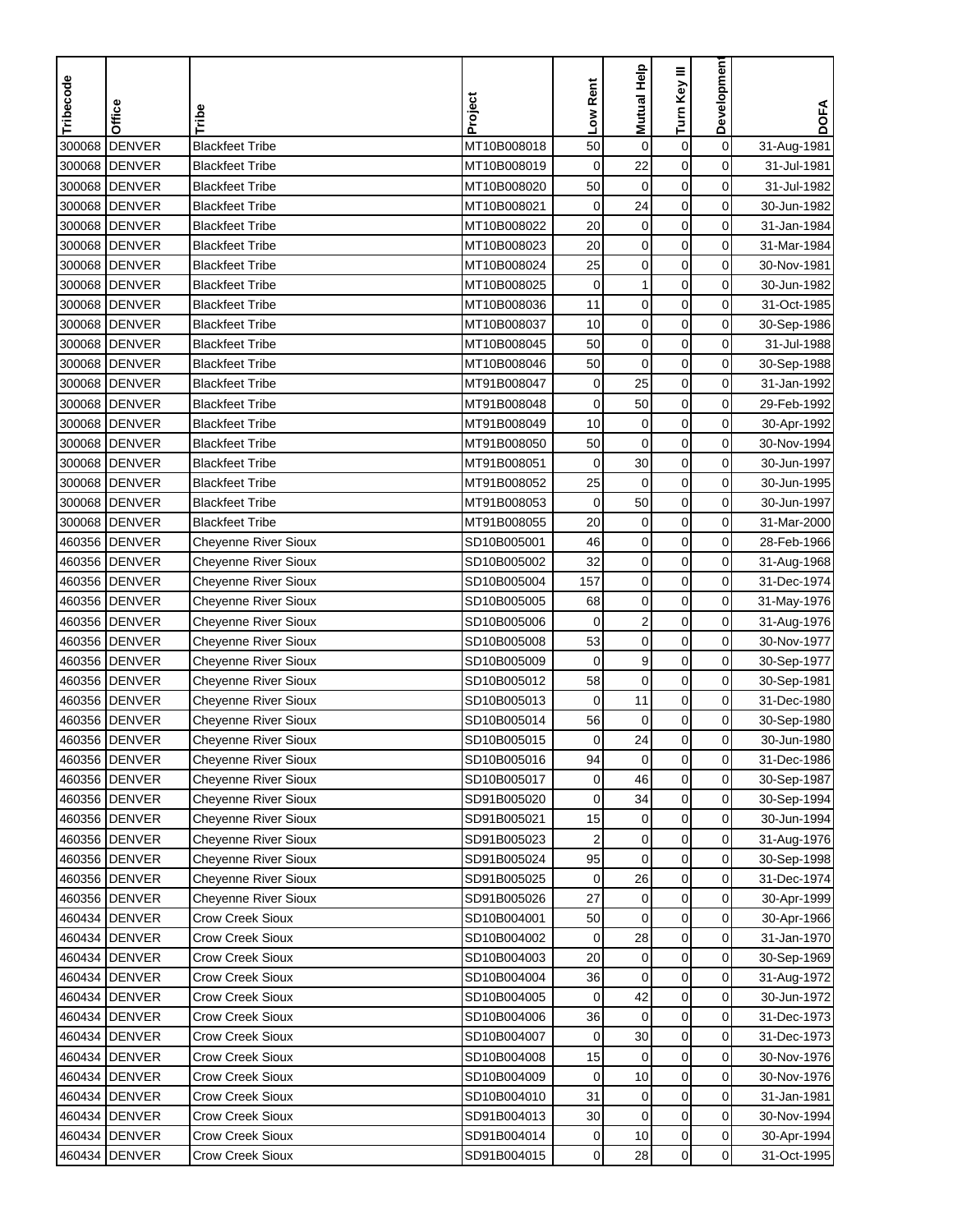| Tribecode | <b>Office</b>          | Tribe                         | Project     | Low Rent    | Mutual Help  | Turn Key III     | Developmen     | <b>DOFA</b> |
|-----------|------------------------|-------------------------------|-------------|-------------|--------------|------------------|----------------|-------------|
|           |                        |                               |             |             |              |                  |                |             |
| 460434    | <b>DENVER</b>          | <b>Crow Creek Sioux</b>       | SD91B004016 | 10          | $\mathbf 0$  | $\pmb{0}$        | 0              | 31-Mar-1997 |
| 460434    | <b>DENVER</b>          | <b>Crow Creek Sioux</b>       | SD91B004017 | 20          | 0            | 0                | 0              | 30-Jun-1998 |
|           | 460434 DENVER          | Crow Creek Sioux              | SD91B004036 | $\mathbf 0$ | 0            | $\mathbf 0$      | 33             |             |
| 300188    | <b>DENVER</b>          | Crow Tribe                    | MT10B014001 | 0           | 40           | $\mathbf 0$      | 0              | 30-Sep-1970 |
| 300188    | <b>DENVER</b>          | Crow Tribe                    | MT10B014002 | 0           | $\pmb{0}$    | 75               | 0              | 28-Feb-1973 |
| 300188    | <b>DENVER</b>          | Crow Tribe                    | MT10B014003 | $\mathbf 0$ | 0            | 39               | 0              | 31-Dec-1973 |
| 300188    | <b>DENVER</b>          | Crow Tribe                    | MT10B014004 | 37          | $\mathbf 0$  | $\pmb{0}$        | 0              | 31-Dec-1973 |
| 300188    | <b>DENVER</b>          | Crow Tribe                    | MT10B014005 | $\pmb{0}$   | 31           | $\mathbf 0$      | 0              | 31-Dec-1973 |
| 300188    | <b>DENVER</b>          | Crow Tribe                    | MT10B014006 | 5           | $\mathbf 0$  | $\mathbf 0$      | 0              | 31-Dec-1973 |
|           | 300188 DENVER          | Crow Tribe                    | MT10B014007 | 0           | 35           | $\pmb{0}$        | 0              | 30-Nov-1979 |
|           | 300188 DENVER          | Crow Tribe                    | MT10B014008 | 40          | 0            | 0                | 0              | 30-Nov-1979 |
|           | 300188 DENVER          | Crow Tribe                    | MT10B014009 | 14          | $\mathbf 0$  | $\pmb{0}$        | 0              | 31-Aug-1981 |
| 300188    | <b>DENVER</b>          | Crow Tribe                    | MT10B014010 | 44          | $\mathbf 0$  | 0                | 0              | 31-Jul-1981 |
| 300188    | <b>DENVER</b>          | Crow Tribe                    | MT10B014011 | $\pmb{0}$   | 49           | $\pmb{0}$        | 0              | 28-Feb-1987 |
| 300188    | <b>DENVER</b>          | Crow Tribe                    | MT10B014012 | 4           | 0            | $\boldsymbol{0}$ | 0              | 30-Sep-1980 |
| 300188    | <b>DENVER</b>          | Crow Tribe                    | MT10B014019 | 39          | $\mathbf 0$  | $\pmb{0}$        | 0              | 31-Oct-1985 |
| 300188    | <b>DENVER</b>          | <b>Crow Tribe</b>             | MT10B014020 | 0           | 43           | $\pmb{0}$        | 0              | 31-Dec-1985 |
| 300188    | <b>DENVER</b>          | Crow Tribe                    | MT10B014022 | 0           | 29           | $\pmb{0}$        | 0              | 28-Feb-1987 |
| 300188    | <b>DENVER</b>          | <b>Crow Tribe</b>             | MT10B014023 | 0           | 20           | 0                | 0              | 31-Jan-1986 |
|           | 300188 DENVER          | Crow Tribe                    | MT91B014024 | 0           | 23           | $\mathbf 0$      | 0              | 31-Jan-1996 |
| 300188    | <b>DENVER</b>          | Crow Tribe                    | MT91B014025 | 0           | 11           | $\mathbf 0$      | 0              | 30-Nov-1979 |
| 460632    | <b>DENVER</b>          | <b>Flandreau Santee Sioux</b> | SD10B049001 | 0           | 10           | $\pmb{0}$        | 0              | 31-Dec-1979 |
| 460632    | <b>DENVER</b>          | <b>Flandreau Santee Sioux</b> | SD10B049002 | 10          | 0            | $\mathbf 0$      | 0              | 31-Dec-1979 |
| 460632    | <b>DENVER</b>          | <b>Flandreau Santee Sioux</b> | SD10B049003 | 10          | 0            | $\pmb{0}$        | 0              | 31-Dec-1980 |
| 460632    | <b>DENVER</b>          | <b>Flandreau Santee Sioux</b> | SD10B049004 | $\mathbf 0$ | $\mathbf{1}$ | $\pmb{0}$        | 0              | 31-Dec-1980 |
| 460632    | <b>DENVER</b>          | <b>Flandreau Santee Sioux</b> | SD10B049005 | 15          | $\mathbf 0$  | 0                | 0              | 30-Sep-1985 |
|           | 460632 DENVER          | Flandreau Santee Sioux        | SD91B049006 | $\mathbf 0$ | 10           | 0                | 0              | 28-Feb-1990 |
| 460632    | <b>DENVER</b>          | <b>Flandreau Santee Sioux</b> | SD91B049007 | 15          | 0            | $\mathbf 0$      | 0              | 24-Feb-1993 |
| 460632    | <b>DENVER</b>          | <b>Flandreau Santee Sioux</b> | SD91B049008 | 0           | 15           | 0                | 0              | 31-Dec-1994 |
| 300298    | <b>DENVER</b>          | Fort Belknap Indian Community | MT10B010001 | 0           | 20           | $\pmb{0}$        | 0              | 31-Dec-1972 |
| 300298    | <b>DENVER</b>          | Fort Belknap Indian Community | MT10B010002 | 0           | 7            | $\mathbf 0$      | 0              | 31-Mar-1967 |
|           | 300298 <b>I</b> DENVER | Fort Belknap Indian Community | MT10B010003 | 0           | 12           | $\mathbf 0$      | 0              | 30-Sep-1968 |
|           | 300298 DENVER          | Fort Belknap Indian Community | MT10B010004 | 0           | 16           | $\mathbf 0$      | $\mathbf 0$    | 31-Jan-1971 |
|           | 300298 DENVER          | Fort Belknap Indian Community | MT10B010005 | 50          | 0            | 0                | 0              | 31-Aug-1971 |
|           | 300298 DENVER          | Fort Belknap Indian Community | MT10B010006 | 0           | 15           | $\pmb{0}$        | 0              | 31-Mar-1974 |
|           | 300298 DENVER          | Fort Belknap Indian Community | MT10B010007 | 0           | 16           | 0                | 0              | 30-Nov-1975 |
|           | 300298 DENVER          | Fort Belknap Indian Community | MT10B010008 | 0           | 14           | 0                | 0              | 31-May-1976 |
|           | 300298 DENVER          | Fort Belknap Indian Community | MT10B010009 | 48          | 0            | 0                | $\overline{0}$ | 31-Dec-1976 |
|           | 300298 DENVER          | Fort Belknap Indian Community | MT10B010010 | 0           | 48           | $\mathbf 0$      | $\overline{0}$ | 30-Nov-1977 |
|           | 300298 DENVER          | Fort Belknap Indian Community | MT10B010011 | 0           | 26           | 0                | 0              | 30-Nov-1979 |
|           | 300298 DENVER          | Fort Belknap Indian Community | MT10B010012 | 16          | 0            | $\pmb{0}$        | 0              | 30-Nov-1979 |
|           | 300298 DENVER          | Fort Belknap Indian Community | MT10B010013 | 0           | 15           | $\pmb{0}$        | 0              | 30-Sep-1981 |
|           | 300298 DENVER          | Fort Belknap Indian Community | MT10B010014 | 20          | $\pmb{0}$    | $\pmb{0}$        | 0              | 30-Sep-1981 |
|           | 300298 DENVER          | Fort Belknap Indian Community | MT10B010015 | 10          | 0            | 0                | 0              | 30-Jun-1982 |
|           | 300298 DENVER          | Fort Belknap Indian Community | MT10B010016 | 10          | 0            | 0                | 0              | 30-Jun-1982 |
|           | 300298 DENVER          | Fort Belknap Indian Community | MT10B010017 | 0           | 4            | 0                | 0              | 31-Jul-1981 |
|           | 300298 DENVER          | Fort Belknap Indian Community | MT10B010019 | 14          | $\pmb{0}$    | $\pmb{0}$        | 0              | 30-Nov-1984 |
|           | 300298 DENVER          | Fort Belknap Indian Community | MT10B010020 | 10          | $\mathbf 0$  | $\mathbf 0$      | 0              | 30-Nov-1984 |
|           | 300298 DENVER          | Fort Belknap Indian Community | MT10B010021 | 0           | 31           | $\pmb{0}$        | 0              | 31-Jul-1986 |
|           | 300298 DENVER          | Fort Belknap Indian Community | MT10B010022 | 0           | 35           | 0                | 0              | 30-Sep-1987 |
|           | 300298 DENVER          | Fort Belknap Indian Community | MT10B010023 | 24          | $\mathbf 0$  | $\pmb{0}$        | 0              | 31-Oct-1987 |
|           | 300298 DENVER          | Fort Belknap Indian Community | MT91B010024 | 0           | 24           | $\pmb{0}$        | $\overline{0}$ | 31-Aug-1994 |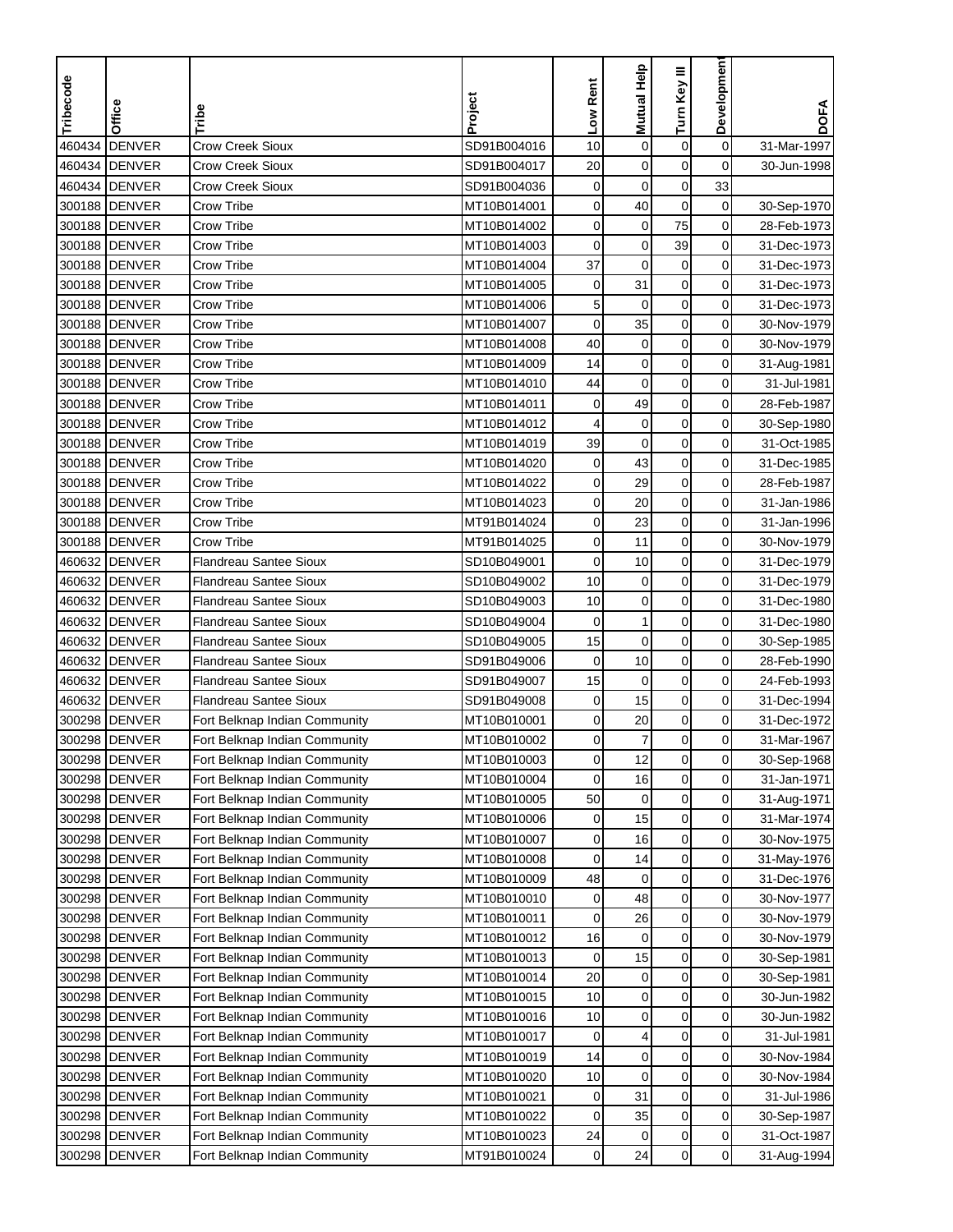| <b>DENVER</b><br>Fort Belknap Indian Community<br>$\mathbf 0$<br>24<br>$\boldsymbol{0}$<br>$\mathbf 0$<br>300298<br>MT91B010025<br>31-Jul-1994<br>0<br><b>DENVER</b><br>27<br>$\mathbf 0$<br>$\mathbf 0$<br>300298<br>Fort Belknap Indian Community<br>MT91B010026<br>31-Dec-1995<br>300298 DENVER<br>20<br>$\mathbf 0$<br>0<br>Fort Belknap Indian Community<br>MT91B010027<br>0<br>31-Jan-1996<br>$\overline{c}$<br>$\mathbf 0$<br>0<br>300298 DENVER<br>Fort Belknap Indian Community<br>MT91B010028<br>0<br>31-Aug-1971<br>$\overline{\mathbf{c}}$<br>$\mathbf 0$<br>$\mathbf 0$<br>0<br>300298<br><b>DENVER</b><br>Fort Belknap Indian Community<br>MT91B010029<br>31-Aug-1971<br>30<br>$\pmb{0}$<br>$\mathbf 0$<br>0<br>300302<br><b>DENVER</b><br>MT10B009001<br>Fort Peck Assiniboine and Sioux<br>31-Jul-1964<br>26<br>$\mathbf 0$<br>$\mathbf 0$<br>$\mathbf 0$<br>300302 DENVER<br>Fort Peck Assiniboine and Sioux<br>MT10B009002<br>30-Sep-1964<br>1<br>0<br>0<br>300302<br><b>DENVER</b><br>Fort Peck Assiniboine and Sioux<br>MT10B009004<br>0<br>31-Jul-1969<br>0<br>$\mathbf 0$<br>0<br>300302<br><b>DENVER</b><br>Fort Peck Assiniboine and Sioux<br>MT10B009006<br>48<br>30-Jun-1970<br>0<br>300302<br><b>DENVER</b><br>Fort Peck Assiniboine and Sioux<br>10<br>$\mathbf 0$<br>$\mathbf 0$<br>MT10B009010<br>30-Nov-1975<br><b>DENVER</b><br>$\mathbf 0$<br>0<br>300302<br>Fort Peck Assiniboine and Sioux<br>16<br>0<br>MT10B009011<br>30-Jun-1978<br>$\mathbf 0$<br>30<br>$\mathbf 0$<br>0<br>300302 DENVER<br>Fort Peck Assiniboine and Sioux<br>MT10B009012<br>30-Jun-1978<br>$\mathbf 0$<br>$\mathbf 0$<br>27<br>0<br>300302<br><b>IDENVER</b><br>Fort Peck Assiniboine and Sioux<br>MT10B009013<br>30-Sep-1979<br>$\pmb{0}$<br>49<br>$\mathbf 0$<br>300302<br><b>DENVER</b><br>$\pmb{0}$<br>Fort Peck Assiniboine and Sioux<br>MT10B009014<br>31-May-1979<br>$\mathbf 0$<br><b>DENVER</b><br>47<br>$\mathbf 0$<br>$\mathbf 0$<br>300302<br>Fort Peck Assiniboine and Sioux<br>31-Mar-1981<br>MT10B009015<br>$\mathbf 0$<br>0<br><b>DENVER</b><br>19<br>300302<br>Fort Peck Assiniboine and Sioux<br>MT10B009016<br>0<br>30-May-1980<br>$\mathbf 0$<br>0<br>300302 DENVER<br>MT10B009017<br>$\mathbf 0$<br>22<br>Fort Peck Assiniboine and Sioux<br>31-Mar-1982<br>$\mathbf 0$<br>0<br>300302 DENVER<br>Fort Peck Assiniboine and Sioux<br>MT10B009018<br>19<br>$\mathbf 0$<br>28-Feb-1982<br>300302 DENVER<br>17<br>$\mathbf 0$<br>$\mathbf 0$<br>0<br>Fort Peck Assiniboine and Sioux<br>MT10B009020<br>31-Mar-1983<br>$\mathbf 0$<br>0<br>300302 DENVER<br>Fort Peck Assiniboine and Sioux<br>MT10B009021<br>61<br>0<br>30-Jun-1983<br>42<br>0<br>$\mathbf 0$<br>$\mathbf 0$<br>300302<br><b>IDENVER</b><br>Fort Peck Assiniboine and Sioux<br>MT10B009022<br>30-Sep-1983<br>43<br>$\pmb{0}$<br><b>DENVER</b><br>$\mathbf 0$<br>0<br>300302<br>Fort Peck Assiniboine and Sioux<br>MT10B009025<br>31-Dec-1985<br>$\mathbf 0$<br>$\mathbf 0$<br><b>DENVER</b><br>$\mathbf 0$<br>27<br>300302<br>Fort Peck Assiniboine and Sioux<br>MT10B009026<br>31-May-1986<br>$\mathbf 0$<br>74<br>0<br>300302 DENVER<br>Fort Peck Assiniboine and Sioux<br>MT10B009031<br>$\mathbf 0$<br>30-Jun-1989<br>45<br>$\mathbf 0$<br>$\mathbf 0$<br>0<br>300302<br><b>IDENVER</b><br>Fort Peck Assiniboine and Sioux<br>MT10B009032<br>31-Jul-1988<br>0<br>0<br>300302<br><b>DENVER</b><br>Fort Peck Assiniboine and Sioux<br>49<br>$\mathbf 0$<br>MT91B009033<br>31-Dec-1989<br>0<br><b>DENVER</b><br>$\mathbf 0$<br>$\mathbf 0$<br>300302<br>Fort Peck Assiniboine and Sioux<br>MT91B009034<br>45<br>30-Jun-1991<br>20<br>$\mathbf 0$<br>0<br>300302<br><b>IDENVER</b><br>Fort Peck Assiniboine and Sioux<br>MT91B009035<br>0<br>30-Jun-1993<br>26<br>$\mathbf 0$<br>$\mathbf 0$<br>0<br>300302<br><b>IDENVER</b><br>Fort Peck Assiniboine and Sioux<br>MT91B009036<br>30-Apr-1994<br>$\pmb{0}$<br>$\mathbf 0$<br>10<br>$\mathbf 0$<br>300302<br><b>DENVER</b><br>Fort Peck Assiniboine and Sioux<br>MT91B009037<br>30-Jun-1995<br>$\overline{\mathbf{c}}$<br><b>DENVER</b><br>$\mathbf 0$<br>0<br>300302<br>MT91B009038<br>0<br>Fort Peck Assiniboine and Sioux<br>31-Aug-1972<br>300302 DENVER<br>Fort Peck Assiniboine and Sioux<br>MT91B009039<br>22<br>0<br>0<br>0<br>30-Jun-1995<br>$\pmb{0}$<br>$\overline{4}$<br>0<br>300302 DENVER<br>MT91B009040<br>0<br>31-Oct-1980<br>Fort Peck Assiniboine and Sioux<br>$\mathbf 0$<br>0<br>300302 DENVER<br>Fort Peck Assiniboine and Sioux<br>MT91B009041<br>0<br>11<br>30-Jun-1978<br>$\pmb{0}$<br>$\mathbf 0$<br>300302 DENVER<br>0<br>8<br>Fort Peck Assiniboine and Sioux<br>MT91B009042<br>31-Aug-1972<br>$\overline{0}$<br>300302 DENVER<br>Fort Peck Assiniboine and Sioux<br>MT91B009043<br>0<br>9<br>0<br>31-Aug-1972<br>11<br>0<br>0<br>300302 DENVER<br>Fort Peck Assiniboine and Sioux<br>MT91B009044<br>0<br>30-Jun-1970<br>$\overline{0}$<br>300302 DENVER<br>Fort Peck Assiniboine and Sioux<br>MT91B009045<br>0<br>4<br>0<br>31-Aug-1972<br>$\overline{\mathcal{I}}$<br>$\pmb{0}$<br>$\overline{0}$<br>300302 DENVER<br>Fort Peck Assiniboine and Sioux<br>MT91B009046<br>0<br>30-Jun-1970<br>$\mathbf 0$<br>$\mathbf 0$<br>$\overline{0}$<br>300302 DENVER<br>Fort Peck Assiniboine and Sioux<br>MT91B009047<br>4<br>31-Aug-1972<br>$\pmb{0}$<br>0<br>300302 DENVER<br>Fort Peck Assiniboine and Sioux<br>MT91B009048<br>0<br>24<br>30-Jun-1970<br>$\pmb{0}$<br>$\mathbf 0$<br>20<br>$\mathbf 0$<br>300302 DENVER<br>Fort Peck Assiniboine and Sioux<br>MT91B009049<br>31-Dec-1999<br>$\pmb{0}$<br>380694 DENVER<br>Ft. Berthold Affiliated Tribes<br>ND10B005001<br>$\mathbf 0$<br>0<br>60<br>31-Dec-1967<br>$\mathbf 0$<br>0<br>380694 DENVER<br>Ft. Berthold Affiliated Tribes<br>ND10B005003<br>20<br>0<br>30-Sep-1969<br>$\mathbf 0$<br>380694 DENVER<br><b>Ft. Berthold Affiliated Tribes</b><br>ND10B005004<br>120<br>0<br>0<br>30-Dec-1971<br>0<br>0<br>380694 DENVER<br><b>Ft. Berthold Affiliated Tribes</b><br>ND10B005005<br>4<br>31-Aug-1976<br>0<br>$\pmb{0}$<br>0<br>380694 DENVER<br><b>Ft. Berthold Affiliated Tribes</b><br>ND10B005007<br>0<br>4<br>31-Aug-1976<br>41<br>0<br>0<br>380694 DENVER<br><b>Ft. Berthold Affiliated Tribes</b><br>ND10B005008<br>0<br>31-Dec-1979<br>$\pmb{0}$<br>0<br>380694 DENVER<br><b>Ft. Berthold Affiliated Tribes</b><br>ND10B005009<br>64<br>0<br>30-Jun-1980<br>0<br>0<br>380694 DENVER<br><b>Ft. Berthold Affiliated Tribes</b><br>ND10B005010<br>10<br>0<br>31-Dec-1983<br>$\mathbf 0$<br>380694<br><b>DENVER</b><br>Ft. Berthold Affiliated Tribes<br>ND10B005011<br>39<br>0<br>31-Dec-1981<br>0<br>$\mathbf 0$<br>$\overline{0}$<br>380694 DENVER<br>Ft. Berthold Affiliated Tribes<br>ND10B005013<br>0<br>31-Oct-1984 | Tribecode | Office | Tribe | Project | Low Rent | <b>Mutual Help</b> | Turn Key III | Developmen | <b>DOFA</b> |
|-----------------------------------------------------------------------------------------------------------------------------------------------------------------------------------------------------------------------------------------------------------------------------------------------------------------------------------------------------------------------------------------------------------------------------------------------------------------------------------------------------------------------------------------------------------------------------------------------------------------------------------------------------------------------------------------------------------------------------------------------------------------------------------------------------------------------------------------------------------------------------------------------------------------------------------------------------------------------------------------------------------------------------------------------------------------------------------------------------------------------------------------------------------------------------------------------------------------------------------------------------------------------------------------------------------------------------------------------------------------------------------------------------------------------------------------------------------------------------------------------------------------------------------------------------------------------------------------------------------------------------------------------------------------------------------------------------------------------------------------------------------------------------------------------------------------------------------------------------------------------------------------------------------------------------------------------------------------------------------------------------------------------------------------------------------------------------------------------------------------------------------------------------------------------------------------------------------------------------------------------------------------------------------------------------------------------------------------------------------------------------------------------------------------------------------------------------------------------------------------------------------------------------------------------------------------------------------------------------------------------------------------------------------------------------------------------------------------------------------------------------------------------------------------------------------------------------------------------------------------------------------------------------------------------------------------------------------------------------------------------------------------------------------------------------------------------------------------------------------------------------------------------------------------------------------------------------------------------------------------------------------------------------------------------------------------------------------------------------------------------------------------------------------------------------------------------------------------------------------------------------------------------------------------------------------------------------------------------------------------------------------------------------------------------------------------------------------------------------------------------------------------------------------------------------------------------------------------------------------------------------------------------------------------------------------------------------------------------------------------------------------------------------------------------------------------------------------------------------------------------------------------------------------------------------------------------------------------------------------------------------------------------------------------------------------------------------------------------------------------------------------------------------------------------------------------------------------------------------------------------------------------------------------------------------------------------------------------------------------------------------------------------------------------------------------------------------------------------------------------------------------------------------------------------------------------------------------------------------------------------------------------------------------------------------------------------------------------------------------------------------------------------------------------------------------------------------------------------------------------------------------------------------------------------------------------------------------------------------------------------------------------------------------------------------------------------------------------------------------------------------------------------------------------------------------------------------------------------------------------------------------------------------------------------------------------------------------------------------------------------------------------------------------------------------------------------------------------------------------------------------------------------------------------------------------------------------------------------------------------------------------------------------------------------------------------------------------------------------------------------------------------------------------------------------------------------------------------------------------------------------------------------------------------------------------------------------------------------------------------------------------------------------------------------------------------------------------------------------------------------------------------------------------------------------------------------------------------------------------------------------------------------------------------------------------------------------------------------------------------------------------------------------------------------------------------------------------------------------------------------------------|-----------|--------|-------|---------|----------|--------------------|--------------|------------|-------------|
|                                                                                                                                                                                                                                                                                                                                                                                                                                                                                                                                                                                                                                                                                                                                                                                                                                                                                                                                                                                                                                                                                                                                                                                                                                                                                                                                                                                                                                                                                                                                                                                                                                                                                                                                                                                                                                                                                                                                                                                                                                                                                                                                                                                                                                                                                                                                                                                                                                                                                                                                                                                                                                                                                                                                                                                                                                                                                                                                                                                                                                                                                                                                                                                                                                                                                                                                                                                                                                                                                                                                                                                                                                                                                                                                                                                                                                                                                                                                                                                                                                                                                                                                                                                                                                                                                                                                                                                                                                                                                                                                                                                                                                                                                                                                                                                                                                                                                                                                                                                                                                                                                                                                                                                                                                                                                                                                                                                                                                                                                                                                                                                                                                                                                                                                                                                                                                                                                                                                                                                                                                                                                                                                                                                                                                                                                                                                                                                                                                                                                                                                                                                                                                                                                                                                                           |           |        |       |         |          |                    |              |            |             |
|                                                                                                                                                                                                                                                                                                                                                                                                                                                                                                                                                                                                                                                                                                                                                                                                                                                                                                                                                                                                                                                                                                                                                                                                                                                                                                                                                                                                                                                                                                                                                                                                                                                                                                                                                                                                                                                                                                                                                                                                                                                                                                                                                                                                                                                                                                                                                                                                                                                                                                                                                                                                                                                                                                                                                                                                                                                                                                                                                                                                                                                                                                                                                                                                                                                                                                                                                                                                                                                                                                                                                                                                                                                                                                                                                                                                                                                                                                                                                                                                                                                                                                                                                                                                                                                                                                                                                                                                                                                                                                                                                                                                                                                                                                                                                                                                                                                                                                                                                                                                                                                                                                                                                                                                                                                                                                                                                                                                                                                                                                                                                                                                                                                                                                                                                                                                                                                                                                                                                                                                                                                                                                                                                                                                                                                                                                                                                                                                                                                                                                                                                                                                                                                                                                                                                           |           |        |       |         |          |                    |              |            |             |
|                                                                                                                                                                                                                                                                                                                                                                                                                                                                                                                                                                                                                                                                                                                                                                                                                                                                                                                                                                                                                                                                                                                                                                                                                                                                                                                                                                                                                                                                                                                                                                                                                                                                                                                                                                                                                                                                                                                                                                                                                                                                                                                                                                                                                                                                                                                                                                                                                                                                                                                                                                                                                                                                                                                                                                                                                                                                                                                                                                                                                                                                                                                                                                                                                                                                                                                                                                                                                                                                                                                                                                                                                                                                                                                                                                                                                                                                                                                                                                                                                                                                                                                                                                                                                                                                                                                                                                                                                                                                                                                                                                                                                                                                                                                                                                                                                                                                                                                                                                                                                                                                                                                                                                                                                                                                                                                                                                                                                                                                                                                                                                                                                                                                                                                                                                                                                                                                                                                                                                                                                                                                                                                                                                                                                                                                                                                                                                                                                                                                                                                                                                                                                                                                                                                                                           |           |        |       |         |          |                    |              |            |             |
|                                                                                                                                                                                                                                                                                                                                                                                                                                                                                                                                                                                                                                                                                                                                                                                                                                                                                                                                                                                                                                                                                                                                                                                                                                                                                                                                                                                                                                                                                                                                                                                                                                                                                                                                                                                                                                                                                                                                                                                                                                                                                                                                                                                                                                                                                                                                                                                                                                                                                                                                                                                                                                                                                                                                                                                                                                                                                                                                                                                                                                                                                                                                                                                                                                                                                                                                                                                                                                                                                                                                                                                                                                                                                                                                                                                                                                                                                                                                                                                                                                                                                                                                                                                                                                                                                                                                                                                                                                                                                                                                                                                                                                                                                                                                                                                                                                                                                                                                                                                                                                                                                                                                                                                                                                                                                                                                                                                                                                                                                                                                                                                                                                                                                                                                                                                                                                                                                                                                                                                                                                                                                                                                                                                                                                                                                                                                                                                                                                                                                                                                                                                                                                                                                                                                                           |           |        |       |         |          |                    |              |            |             |
|                                                                                                                                                                                                                                                                                                                                                                                                                                                                                                                                                                                                                                                                                                                                                                                                                                                                                                                                                                                                                                                                                                                                                                                                                                                                                                                                                                                                                                                                                                                                                                                                                                                                                                                                                                                                                                                                                                                                                                                                                                                                                                                                                                                                                                                                                                                                                                                                                                                                                                                                                                                                                                                                                                                                                                                                                                                                                                                                                                                                                                                                                                                                                                                                                                                                                                                                                                                                                                                                                                                                                                                                                                                                                                                                                                                                                                                                                                                                                                                                                                                                                                                                                                                                                                                                                                                                                                                                                                                                                                                                                                                                                                                                                                                                                                                                                                                                                                                                                                                                                                                                                                                                                                                                                                                                                                                                                                                                                                                                                                                                                                                                                                                                                                                                                                                                                                                                                                                                                                                                                                                                                                                                                                                                                                                                                                                                                                                                                                                                                                                                                                                                                                                                                                                                                           |           |        |       |         |          |                    |              |            |             |
|                                                                                                                                                                                                                                                                                                                                                                                                                                                                                                                                                                                                                                                                                                                                                                                                                                                                                                                                                                                                                                                                                                                                                                                                                                                                                                                                                                                                                                                                                                                                                                                                                                                                                                                                                                                                                                                                                                                                                                                                                                                                                                                                                                                                                                                                                                                                                                                                                                                                                                                                                                                                                                                                                                                                                                                                                                                                                                                                                                                                                                                                                                                                                                                                                                                                                                                                                                                                                                                                                                                                                                                                                                                                                                                                                                                                                                                                                                                                                                                                                                                                                                                                                                                                                                                                                                                                                                                                                                                                                                                                                                                                                                                                                                                                                                                                                                                                                                                                                                                                                                                                                                                                                                                                                                                                                                                                                                                                                                                                                                                                                                                                                                                                                                                                                                                                                                                                                                                                                                                                                                                                                                                                                                                                                                                                                                                                                                                                                                                                                                                                                                                                                                                                                                                                                           |           |        |       |         |          |                    |              |            |             |
|                                                                                                                                                                                                                                                                                                                                                                                                                                                                                                                                                                                                                                                                                                                                                                                                                                                                                                                                                                                                                                                                                                                                                                                                                                                                                                                                                                                                                                                                                                                                                                                                                                                                                                                                                                                                                                                                                                                                                                                                                                                                                                                                                                                                                                                                                                                                                                                                                                                                                                                                                                                                                                                                                                                                                                                                                                                                                                                                                                                                                                                                                                                                                                                                                                                                                                                                                                                                                                                                                                                                                                                                                                                                                                                                                                                                                                                                                                                                                                                                                                                                                                                                                                                                                                                                                                                                                                                                                                                                                                                                                                                                                                                                                                                                                                                                                                                                                                                                                                                                                                                                                                                                                                                                                                                                                                                                                                                                                                                                                                                                                                                                                                                                                                                                                                                                                                                                                                                                                                                                                                                                                                                                                                                                                                                                                                                                                                                                                                                                                                                                                                                                                                                                                                                                                           |           |        |       |         |          |                    |              |            |             |
|                                                                                                                                                                                                                                                                                                                                                                                                                                                                                                                                                                                                                                                                                                                                                                                                                                                                                                                                                                                                                                                                                                                                                                                                                                                                                                                                                                                                                                                                                                                                                                                                                                                                                                                                                                                                                                                                                                                                                                                                                                                                                                                                                                                                                                                                                                                                                                                                                                                                                                                                                                                                                                                                                                                                                                                                                                                                                                                                                                                                                                                                                                                                                                                                                                                                                                                                                                                                                                                                                                                                                                                                                                                                                                                                                                                                                                                                                                                                                                                                                                                                                                                                                                                                                                                                                                                                                                                                                                                                                                                                                                                                                                                                                                                                                                                                                                                                                                                                                                                                                                                                                                                                                                                                                                                                                                                                                                                                                                                                                                                                                                                                                                                                                                                                                                                                                                                                                                                                                                                                                                                                                                                                                                                                                                                                                                                                                                                                                                                                                                                                                                                                                                                                                                                                                           |           |        |       |         |          |                    |              |            |             |
|                                                                                                                                                                                                                                                                                                                                                                                                                                                                                                                                                                                                                                                                                                                                                                                                                                                                                                                                                                                                                                                                                                                                                                                                                                                                                                                                                                                                                                                                                                                                                                                                                                                                                                                                                                                                                                                                                                                                                                                                                                                                                                                                                                                                                                                                                                                                                                                                                                                                                                                                                                                                                                                                                                                                                                                                                                                                                                                                                                                                                                                                                                                                                                                                                                                                                                                                                                                                                                                                                                                                                                                                                                                                                                                                                                                                                                                                                                                                                                                                                                                                                                                                                                                                                                                                                                                                                                                                                                                                                                                                                                                                                                                                                                                                                                                                                                                                                                                                                                                                                                                                                                                                                                                                                                                                                                                                                                                                                                                                                                                                                                                                                                                                                                                                                                                                                                                                                                                                                                                                                                                                                                                                                                                                                                                                                                                                                                                                                                                                                                                                                                                                                                                                                                                                                           |           |        |       |         |          |                    |              |            |             |
|                                                                                                                                                                                                                                                                                                                                                                                                                                                                                                                                                                                                                                                                                                                                                                                                                                                                                                                                                                                                                                                                                                                                                                                                                                                                                                                                                                                                                                                                                                                                                                                                                                                                                                                                                                                                                                                                                                                                                                                                                                                                                                                                                                                                                                                                                                                                                                                                                                                                                                                                                                                                                                                                                                                                                                                                                                                                                                                                                                                                                                                                                                                                                                                                                                                                                                                                                                                                                                                                                                                                                                                                                                                                                                                                                                                                                                                                                                                                                                                                                                                                                                                                                                                                                                                                                                                                                                                                                                                                                                                                                                                                                                                                                                                                                                                                                                                                                                                                                                                                                                                                                                                                                                                                                                                                                                                                                                                                                                                                                                                                                                                                                                                                                                                                                                                                                                                                                                                                                                                                                                                                                                                                                                                                                                                                                                                                                                                                                                                                                                                                                                                                                                                                                                                                                           |           |        |       |         |          |                    |              |            |             |
|                                                                                                                                                                                                                                                                                                                                                                                                                                                                                                                                                                                                                                                                                                                                                                                                                                                                                                                                                                                                                                                                                                                                                                                                                                                                                                                                                                                                                                                                                                                                                                                                                                                                                                                                                                                                                                                                                                                                                                                                                                                                                                                                                                                                                                                                                                                                                                                                                                                                                                                                                                                                                                                                                                                                                                                                                                                                                                                                                                                                                                                                                                                                                                                                                                                                                                                                                                                                                                                                                                                                                                                                                                                                                                                                                                                                                                                                                                                                                                                                                                                                                                                                                                                                                                                                                                                                                                                                                                                                                                                                                                                                                                                                                                                                                                                                                                                                                                                                                                                                                                                                                                                                                                                                                                                                                                                                                                                                                                                                                                                                                                                                                                                                                                                                                                                                                                                                                                                                                                                                                                                                                                                                                                                                                                                                                                                                                                                                                                                                                                                                                                                                                                                                                                                                                           |           |        |       |         |          |                    |              |            |             |
|                                                                                                                                                                                                                                                                                                                                                                                                                                                                                                                                                                                                                                                                                                                                                                                                                                                                                                                                                                                                                                                                                                                                                                                                                                                                                                                                                                                                                                                                                                                                                                                                                                                                                                                                                                                                                                                                                                                                                                                                                                                                                                                                                                                                                                                                                                                                                                                                                                                                                                                                                                                                                                                                                                                                                                                                                                                                                                                                                                                                                                                                                                                                                                                                                                                                                                                                                                                                                                                                                                                                                                                                                                                                                                                                                                                                                                                                                                                                                                                                                                                                                                                                                                                                                                                                                                                                                                                                                                                                                                                                                                                                                                                                                                                                                                                                                                                                                                                                                                                                                                                                                                                                                                                                                                                                                                                                                                                                                                                                                                                                                                                                                                                                                                                                                                                                                                                                                                                                                                                                                                                                                                                                                                                                                                                                                                                                                                                                                                                                                                                                                                                                                                                                                                                                                           |           |        |       |         |          |                    |              |            |             |
|                                                                                                                                                                                                                                                                                                                                                                                                                                                                                                                                                                                                                                                                                                                                                                                                                                                                                                                                                                                                                                                                                                                                                                                                                                                                                                                                                                                                                                                                                                                                                                                                                                                                                                                                                                                                                                                                                                                                                                                                                                                                                                                                                                                                                                                                                                                                                                                                                                                                                                                                                                                                                                                                                                                                                                                                                                                                                                                                                                                                                                                                                                                                                                                                                                                                                                                                                                                                                                                                                                                                                                                                                                                                                                                                                                                                                                                                                                                                                                                                                                                                                                                                                                                                                                                                                                                                                                                                                                                                                                                                                                                                                                                                                                                                                                                                                                                                                                                                                                                                                                                                                                                                                                                                                                                                                                                                                                                                                                                                                                                                                                                                                                                                                                                                                                                                                                                                                                                                                                                                                                                                                                                                                                                                                                                                                                                                                                                                                                                                                                                                                                                                                                                                                                                                                           |           |        |       |         |          |                    |              |            |             |
|                                                                                                                                                                                                                                                                                                                                                                                                                                                                                                                                                                                                                                                                                                                                                                                                                                                                                                                                                                                                                                                                                                                                                                                                                                                                                                                                                                                                                                                                                                                                                                                                                                                                                                                                                                                                                                                                                                                                                                                                                                                                                                                                                                                                                                                                                                                                                                                                                                                                                                                                                                                                                                                                                                                                                                                                                                                                                                                                                                                                                                                                                                                                                                                                                                                                                                                                                                                                                                                                                                                                                                                                                                                                                                                                                                                                                                                                                                                                                                                                                                                                                                                                                                                                                                                                                                                                                                                                                                                                                                                                                                                                                                                                                                                                                                                                                                                                                                                                                                                                                                                                                                                                                                                                                                                                                                                                                                                                                                                                                                                                                                                                                                                                                                                                                                                                                                                                                                                                                                                                                                                                                                                                                                                                                                                                                                                                                                                                                                                                                                                                                                                                                                                                                                                                                           |           |        |       |         |          |                    |              |            |             |
|                                                                                                                                                                                                                                                                                                                                                                                                                                                                                                                                                                                                                                                                                                                                                                                                                                                                                                                                                                                                                                                                                                                                                                                                                                                                                                                                                                                                                                                                                                                                                                                                                                                                                                                                                                                                                                                                                                                                                                                                                                                                                                                                                                                                                                                                                                                                                                                                                                                                                                                                                                                                                                                                                                                                                                                                                                                                                                                                                                                                                                                                                                                                                                                                                                                                                                                                                                                                                                                                                                                                                                                                                                                                                                                                                                                                                                                                                                                                                                                                                                                                                                                                                                                                                                                                                                                                                                                                                                                                                                                                                                                                                                                                                                                                                                                                                                                                                                                                                                                                                                                                                                                                                                                                                                                                                                                                                                                                                                                                                                                                                                                                                                                                                                                                                                                                                                                                                                                                                                                                                                                                                                                                                                                                                                                                                                                                                                                                                                                                                                                                                                                                                                                                                                                                                           |           |        |       |         |          |                    |              |            |             |
|                                                                                                                                                                                                                                                                                                                                                                                                                                                                                                                                                                                                                                                                                                                                                                                                                                                                                                                                                                                                                                                                                                                                                                                                                                                                                                                                                                                                                                                                                                                                                                                                                                                                                                                                                                                                                                                                                                                                                                                                                                                                                                                                                                                                                                                                                                                                                                                                                                                                                                                                                                                                                                                                                                                                                                                                                                                                                                                                                                                                                                                                                                                                                                                                                                                                                                                                                                                                                                                                                                                                                                                                                                                                                                                                                                                                                                                                                                                                                                                                                                                                                                                                                                                                                                                                                                                                                                                                                                                                                                                                                                                                                                                                                                                                                                                                                                                                                                                                                                                                                                                                                                                                                                                                                                                                                                                                                                                                                                                                                                                                                                                                                                                                                                                                                                                                                                                                                                                                                                                                                                                                                                                                                                                                                                                                                                                                                                                                                                                                                                                                                                                                                                                                                                                                                           |           |        |       |         |          |                    |              |            |             |
|                                                                                                                                                                                                                                                                                                                                                                                                                                                                                                                                                                                                                                                                                                                                                                                                                                                                                                                                                                                                                                                                                                                                                                                                                                                                                                                                                                                                                                                                                                                                                                                                                                                                                                                                                                                                                                                                                                                                                                                                                                                                                                                                                                                                                                                                                                                                                                                                                                                                                                                                                                                                                                                                                                                                                                                                                                                                                                                                                                                                                                                                                                                                                                                                                                                                                                                                                                                                                                                                                                                                                                                                                                                                                                                                                                                                                                                                                                                                                                                                                                                                                                                                                                                                                                                                                                                                                                                                                                                                                                                                                                                                                                                                                                                                                                                                                                                                                                                                                                                                                                                                                                                                                                                                                                                                                                                                                                                                                                                                                                                                                                                                                                                                                                                                                                                                                                                                                                                                                                                                                                                                                                                                                                                                                                                                                                                                                                                                                                                                                                                                                                                                                                                                                                                                                           |           |        |       |         |          |                    |              |            |             |
|                                                                                                                                                                                                                                                                                                                                                                                                                                                                                                                                                                                                                                                                                                                                                                                                                                                                                                                                                                                                                                                                                                                                                                                                                                                                                                                                                                                                                                                                                                                                                                                                                                                                                                                                                                                                                                                                                                                                                                                                                                                                                                                                                                                                                                                                                                                                                                                                                                                                                                                                                                                                                                                                                                                                                                                                                                                                                                                                                                                                                                                                                                                                                                                                                                                                                                                                                                                                                                                                                                                                                                                                                                                                                                                                                                                                                                                                                                                                                                                                                                                                                                                                                                                                                                                                                                                                                                                                                                                                                                                                                                                                                                                                                                                                                                                                                                                                                                                                                                                                                                                                                                                                                                                                                                                                                                                                                                                                                                                                                                                                                                                                                                                                                                                                                                                                                                                                                                                                                                                                                                                                                                                                                                                                                                                                                                                                                                                                                                                                                                                                                                                                                                                                                                                                                           |           |        |       |         |          |                    |              |            |             |
|                                                                                                                                                                                                                                                                                                                                                                                                                                                                                                                                                                                                                                                                                                                                                                                                                                                                                                                                                                                                                                                                                                                                                                                                                                                                                                                                                                                                                                                                                                                                                                                                                                                                                                                                                                                                                                                                                                                                                                                                                                                                                                                                                                                                                                                                                                                                                                                                                                                                                                                                                                                                                                                                                                                                                                                                                                                                                                                                                                                                                                                                                                                                                                                                                                                                                                                                                                                                                                                                                                                                                                                                                                                                                                                                                                                                                                                                                                                                                                                                                                                                                                                                                                                                                                                                                                                                                                                                                                                                                                                                                                                                                                                                                                                                                                                                                                                                                                                                                                                                                                                                                                                                                                                                                                                                                                                                                                                                                                                                                                                                                                                                                                                                                                                                                                                                                                                                                                                                                                                                                                                                                                                                                                                                                                                                                                                                                                                                                                                                                                                                                                                                                                                                                                                                                           |           |        |       |         |          |                    |              |            |             |
|                                                                                                                                                                                                                                                                                                                                                                                                                                                                                                                                                                                                                                                                                                                                                                                                                                                                                                                                                                                                                                                                                                                                                                                                                                                                                                                                                                                                                                                                                                                                                                                                                                                                                                                                                                                                                                                                                                                                                                                                                                                                                                                                                                                                                                                                                                                                                                                                                                                                                                                                                                                                                                                                                                                                                                                                                                                                                                                                                                                                                                                                                                                                                                                                                                                                                                                                                                                                                                                                                                                                                                                                                                                                                                                                                                                                                                                                                                                                                                                                                                                                                                                                                                                                                                                                                                                                                                                                                                                                                                                                                                                                                                                                                                                                                                                                                                                                                                                                                                                                                                                                                                                                                                                                                                                                                                                                                                                                                                                                                                                                                                                                                                                                                                                                                                                                                                                                                                                                                                                                                                                                                                                                                                                                                                                                                                                                                                                                                                                                                                                                                                                                                                                                                                                                                           |           |        |       |         |          |                    |              |            |             |
|                                                                                                                                                                                                                                                                                                                                                                                                                                                                                                                                                                                                                                                                                                                                                                                                                                                                                                                                                                                                                                                                                                                                                                                                                                                                                                                                                                                                                                                                                                                                                                                                                                                                                                                                                                                                                                                                                                                                                                                                                                                                                                                                                                                                                                                                                                                                                                                                                                                                                                                                                                                                                                                                                                                                                                                                                                                                                                                                                                                                                                                                                                                                                                                                                                                                                                                                                                                                                                                                                                                                                                                                                                                                                                                                                                                                                                                                                                                                                                                                                                                                                                                                                                                                                                                                                                                                                                                                                                                                                                                                                                                                                                                                                                                                                                                                                                                                                                                                                                                                                                                                                                                                                                                                                                                                                                                                                                                                                                                                                                                                                                                                                                                                                                                                                                                                                                                                                                                                                                                                                                                                                                                                                                                                                                                                                                                                                                                                                                                                                                                                                                                                                                                                                                                                                           |           |        |       |         |          |                    |              |            |             |
|                                                                                                                                                                                                                                                                                                                                                                                                                                                                                                                                                                                                                                                                                                                                                                                                                                                                                                                                                                                                                                                                                                                                                                                                                                                                                                                                                                                                                                                                                                                                                                                                                                                                                                                                                                                                                                                                                                                                                                                                                                                                                                                                                                                                                                                                                                                                                                                                                                                                                                                                                                                                                                                                                                                                                                                                                                                                                                                                                                                                                                                                                                                                                                                                                                                                                                                                                                                                                                                                                                                                                                                                                                                                                                                                                                                                                                                                                                                                                                                                                                                                                                                                                                                                                                                                                                                                                                                                                                                                                                                                                                                                                                                                                                                                                                                                                                                                                                                                                                                                                                                                                                                                                                                                                                                                                                                                                                                                                                                                                                                                                                                                                                                                                                                                                                                                                                                                                                                                                                                                                                                                                                                                                                                                                                                                                                                                                                                                                                                                                                                                                                                                                                                                                                                                                           |           |        |       |         |          |                    |              |            |             |
|                                                                                                                                                                                                                                                                                                                                                                                                                                                                                                                                                                                                                                                                                                                                                                                                                                                                                                                                                                                                                                                                                                                                                                                                                                                                                                                                                                                                                                                                                                                                                                                                                                                                                                                                                                                                                                                                                                                                                                                                                                                                                                                                                                                                                                                                                                                                                                                                                                                                                                                                                                                                                                                                                                                                                                                                                                                                                                                                                                                                                                                                                                                                                                                                                                                                                                                                                                                                                                                                                                                                                                                                                                                                                                                                                                                                                                                                                                                                                                                                                                                                                                                                                                                                                                                                                                                                                                                                                                                                                                                                                                                                                                                                                                                                                                                                                                                                                                                                                                                                                                                                                                                                                                                                                                                                                                                                                                                                                                                                                                                                                                                                                                                                                                                                                                                                                                                                                                                                                                                                                                                                                                                                                                                                                                                                                                                                                                                                                                                                                                                                                                                                                                                                                                                                                           |           |        |       |         |          |                    |              |            |             |
|                                                                                                                                                                                                                                                                                                                                                                                                                                                                                                                                                                                                                                                                                                                                                                                                                                                                                                                                                                                                                                                                                                                                                                                                                                                                                                                                                                                                                                                                                                                                                                                                                                                                                                                                                                                                                                                                                                                                                                                                                                                                                                                                                                                                                                                                                                                                                                                                                                                                                                                                                                                                                                                                                                                                                                                                                                                                                                                                                                                                                                                                                                                                                                                                                                                                                                                                                                                                                                                                                                                                                                                                                                                                                                                                                                                                                                                                                                                                                                                                                                                                                                                                                                                                                                                                                                                                                                                                                                                                                                                                                                                                                                                                                                                                                                                                                                                                                                                                                                                                                                                                                                                                                                                                                                                                                                                                                                                                                                                                                                                                                                                                                                                                                                                                                                                                                                                                                                                                                                                                                                                                                                                                                                                                                                                                                                                                                                                                                                                                                                                                                                                                                                                                                                                                                           |           |        |       |         |          |                    |              |            |             |
|                                                                                                                                                                                                                                                                                                                                                                                                                                                                                                                                                                                                                                                                                                                                                                                                                                                                                                                                                                                                                                                                                                                                                                                                                                                                                                                                                                                                                                                                                                                                                                                                                                                                                                                                                                                                                                                                                                                                                                                                                                                                                                                                                                                                                                                                                                                                                                                                                                                                                                                                                                                                                                                                                                                                                                                                                                                                                                                                                                                                                                                                                                                                                                                                                                                                                                                                                                                                                                                                                                                                                                                                                                                                                                                                                                                                                                                                                                                                                                                                                                                                                                                                                                                                                                                                                                                                                                                                                                                                                                                                                                                                                                                                                                                                                                                                                                                                                                                                                                                                                                                                                                                                                                                                                                                                                                                                                                                                                                                                                                                                                                                                                                                                                                                                                                                                                                                                                                                                                                                                                                                                                                                                                                                                                                                                                                                                                                                                                                                                                                                                                                                                                                                                                                                                                           |           |        |       |         |          |                    |              |            |             |
|                                                                                                                                                                                                                                                                                                                                                                                                                                                                                                                                                                                                                                                                                                                                                                                                                                                                                                                                                                                                                                                                                                                                                                                                                                                                                                                                                                                                                                                                                                                                                                                                                                                                                                                                                                                                                                                                                                                                                                                                                                                                                                                                                                                                                                                                                                                                                                                                                                                                                                                                                                                                                                                                                                                                                                                                                                                                                                                                                                                                                                                                                                                                                                                                                                                                                                                                                                                                                                                                                                                                                                                                                                                                                                                                                                                                                                                                                                                                                                                                                                                                                                                                                                                                                                                                                                                                                                                                                                                                                                                                                                                                                                                                                                                                                                                                                                                                                                                                                                                                                                                                                                                                                                                                                                                                                                                                                                                                                                                                                                                                                                                                                                                                                                                                                                                                                                                                                                                                                                                                                                                                                                                                                                                                                                                                                                                                                                                                                                                                                                                                                                                                                                                                                                                                                           |           |        |       |         |          |                    |              |            |             |
|                                                                                                                                                                                                                                                                                                                                                                                                                                                                                                                                                                                                                                                                                                                                                                                                                                                                                                                                                                                                                                                                                                                                                                                                                                                                                                                                                                                                                                                                                                                                                                                                                                                                                                                                                                                                                                                                                                                                                                                                                                                                                                                                                                                                                                                                                                                                                                                                                                                                                                                                                                                                                                                                                                                                                                                                                                                                                                                                                                                                                                                                                                                                                                                                                                                                                                                                                                                                                                                                                                                                                                                                                                                                                                                                                                                                                                                                                                                                                                                                                                                                                                                                                                                                                                                                                                                                                                                                                                                                                                                                                                                                                                                                                                                                                                                                                                                                                                                                                                                                                                                                                                                                                                                                                                                                                                                                                                                                                                                                                                                                                                                                                                                                                                                                                                                                                                                                                                                                                                                                                                                                                                                                                                                                                                                                                                                                                                                                                                                                                                                                                                                                                                                                                                                                                           |           |        |       |         |          |                    |              |            |             |
|                                                                                                                                                                                                                                                                                                                                                                                                                                                                                                                                                                                                                                                                                                                                                                                                                                                                                                                                                                                                                                                                                                                                                                                                                                                                                                                                                                                                                                                                                                                                                                                                                                                                                                                                                                                                                                                                                                                                                                                                                                                                                                                                                                                                                                                                                                                                                                                                                                                                                                                                                                                                                                                                                                                                                                                                                                                                                                                                                                                                                                                                                                                                                                                                                                                                                                                                                                                                                                                                                                                                                                                                                                                                                                                                                                                                                                                                                                                                                                                                                                                                                                                                                                                                                                                                                                                                                                                                                                                                                                                                                                                                                                                                                                                                                                                                                                                                                                                                                                                                                                                                                                                                                                                                                                                                                                                                                                                                                                                                                                                                                                                                                                                                                                                                                                                                                                                                                                                                                                                                                                                                                                                                                                                                                                                                                                                                                                                                                                                                                                                                                                                                                                                                                                                                                           |           |        |       |         |          |                    |              |            |             |
|                                                                                                                                                                                                                                                                                                                                                                                                                                                                                                                                                                                                                                                                                                                                                                                                                                                                                                                                                                                                                                                                                                                                                                                                                                                                                                                                                                                                                                                                                                                                                                                                                                                                                                                                                                                                                                                                                                                                                                                                                                                                                                                                                                                                                                                                                                                                                                                                                                                                                                                                                                                                                                                                                                                                                                                                                                                                                                                                                                                                                                                                                                                                                                                                                                                                                                                                                                                                                                                                                                                                                                                                                                                                                                                                                                                                                                                                                                                                                                                                                                                                                                                                                                                                                                                                                                                                                                                                                                                                                                                                                                                                                                                                                                                                                                                                                                                                                                                                                                                                                                                                                                                                                                                                                                                                                                                                                                                                                                                                                                                                                                                                                                                                                                                                                                                                                                                                                                                                                                                                                                                                                                                                                                                                                                                                                                                                                                                                                                                                                                                                                                                                                                                                                                                                                           |           |        |       |         |          |                    |              |            |             |
|                                                                                                                                                                                                                                                                                                                                                                                                                                                                                                                                                                                                                                                                                                                                                                                                                                                                                                                                                                                                                                                                                                                                                                                                                                                                                                                                                                                                                                                                                                                                                                                                                                                                                                                                                                                                                                                                                                                                                                                                                                                                                                                                                                                                                                                                                                                                                                                                                                                                                                                                                                                                                                                                                                                                                                                                                                                                                                                                                                                                                                                                                                                                                                                                                                                                                                                                                                                                                                                                                                                                                                                                                                                                                                                                                                                                                                                                                                                                                                                                                                                                                                                                                                                                                                                                                                                                                                                                                                                                                                                                                                                                                                                                                                                                                                                                                                                                                                                                                                                                                                                                                                                                                                                                                                                                                                                                                                                                                                                                                                                                                                                                                                                                                                                                                                                                                                                                                                                                                                                                                                                                                                                                                                                                                                                                                                                                                                                                                                                                                                                                                                                                                                                                                                                                                           |           |        |       |         |          |                    |              |            |             |
|                                                                                                                                                                                                                                                                                                                                                                                                                                                                                                                                                                                                                                                                                                                                                                                                                                                                                                                                                                                                                                                                                                                                                                                                                                                                                                                                                                                                                                                                                                                                                                                                                                                                                                                                                                                                                                                                                                                                                                                                                                                                                                                                                                                                                                                                                                                                                                                                                                                                                                                                                                                                                                                                                                                                                                                                                                                                                                                                                                                                                                                                                                                                                                                                                                                                                                                                                                                                                                                                                                                                                                                                                                                                                                                                                                                                                                                                                                                                                                                                                                                                                                                                                                                                                                                                                                                                                                                                                                                                                                                                                                                                                                                                                                                                                                                                                                                                                                                                                                                                                                                                                                                                                                                                                                                                                                                                                                                                                                                                                                                                                                                                                                                                                                                                                                                                                                                                                                                                                                                                                                                                                                                                                                                                                                                                                                                                                                                                                                                                                                                                                                                                                                                                                                                                                           |           |        |       |         |          |                    |              |            |             |
|                                                                                                                                                                                                                                                                                                                                                                                                                                                                                                                                                                                                                                                                                                                                                                                                                                                                                                                                                                                                                                                                                                                                                                                                                                                                                                                                                                                                                                                                                                                                                                                                                                                                                                                                                                                                                                                                                                                                                                                                                                                                                                                                                                                                                                                                                                                                                                                                                                                                                                                                                                                                                                                                                                                                                                                                                                                                                                                                                                                                                                                                                                                                                                                                                                                                                                                                                                                                                                                                                                                                                                                                                                                                                                                                                                                                                                                                                                                                                                                                                                                                                                                                                                                                                                                                                                                                                                                                                                                                                                                                                                                                                                                                                                                                                                                                                                                                                                                                                                                                                                                                                                                                                                                                                                                                                                                                                                                                                                                                                                                                                                                                                                                                                                                                                                                                                                                                                                                                                                                                                                                                                                                                                                                                                                                                                                                                                                                                                                                                                                                                                                                                                                                                                                                                                           |           |        |       |         |          |                    |              |            |             |
|                                                                                                                                                                                                                                                                                                                                                                                                                                                                                                                                                                                                                                                                                                                                                                                                                                                                                                                                                                                                                                                                                                                                                                                                                                                                                                                                                                                                                                                                                                                                                                                                                                                                                                                                                                                                                                                                                                                                                                                                                                                                                                                                                                                                                                                                                                                                                                                                                                                                                                                                                                                                                                                                                                                                                                                                                                                                                                                                                                                                                                                                                                                                                                                                                                                                                                                                                                                                                                                                                                                                                                                                                                                                                                                                                                                                                                                                                                                                                                                                                                                                                                                                                                                                                                                                                                                                                                                                                                                                                                                                                                                                                                                                                                                                                                                                                                                                                                                                                                                                                                                                                                                                                                                                                                                                                                                                                                                                                                                                                                                                                                                                                                                                                                                                                                                                                                                                                                                                                                                                                                                                                                                                                                                                                                                                                                                                                                                                                                                                                                                                                                                                                                                                                                                                                           |           |        |       |         |          |                    |              |            |             |
|                                                                                                                                                                                                                                                                                                                                                                                                                                                                                                                                                                                                                                                                                                                                                                                                                                                                                                                                                                                                                                                                                                                                                                                                                                                                                                                                                                                                                                                                                                                                                                                                                                                                                                                                                                                                                                                                                                                                                                                                                                                                                                                                                                                                                                                                                                                                                                                                                                                                                                                                                                                                                                                                                                                                                                                                                                                                                                                                                                                                                                                                                                                                                                                                                                                                                                                                                                                                                                                                                                                                                                                                                                                                                                                                                                                                                                                                                                                                                                                                                                                                                                                                                                                                                                                                                                                                                                                                                                                                                                                                                                                                                                                                                                                                                                                                                                                                                                                                                                                                                                                                                                                                                                                                                                                                                                                                                                                                                                                                                                                                                                                                                                                                                                                                                                                                                                                                                                                                                                                                                                                                                                                                                                                                                                                                                                                                                                                                                                                                                                                                                                                                                                                                                                                                                           |           |        |       |         |          |                    |              |            |             |
|                                                                                                                                                                                                                                                                                                                                                                                                                                                                                                                                                                                                                                                                                                                                                                                                                                                                                                                                                                                                                                                                                                                                                                                                                                                                                                                                                                                                                                                                                                                                                                                                                                                                                                                                                                                                                                                                                                                                                                                                                                                                                                                                                                                                                                                                                                                                                                                                                                                                                                                                                                                                                                                                                                                                                                                                                                                                                                                                                                                                                                                                                                                                                                                                                                                                                                                                                                                                                                                                                                                                                                                                                                                                                                                                                                                                                                                                                                                                                                                                                                                                                                                                                                                                                                                                                                                                                                                                                                                                                                                                                                                                                                                                                                                                                                                                                                                                                                                                                                                                                                                                                                                                                                                                                                                                                                                                                                                                                                                                                                                                                                                                                                                                                                                                                                                                                                                                                                                                                                                                                                                                                                                                                                                                                                                                                                                                                                                                                                                                                                                                                                                                                                                                                                                                                           |           |        |       |         |          |                    |              |            |             |
|                                                                                                                                                                                                                                                                                                                                                                                                                                                                                                                                                                                                                                                                                                                                                                                                                                                                                                                                                                                                                                                                                                                                                                                                                                                                                                                                                                                                                                                                                                                                                                                                                                                                                                                                                                                                                                                                                                                                                                                                                                                                                                                                                                                                                                                                                                                                                                                                                                                                                                                                                                                                                                                                                                                                                                                                                                                                                                                                                                                                                                                                                                                                                                                                                                                                                                                                                                                                                                                                                                                                                                                                                                                                                                                                                                                                                                                                                                                                                                                                                                                                                                                                                                                                                                                                                                                                                                                                                                                                                                                                                                                                                                                                                                                                                                                                                                                                                                                                                                                                                                                                                                                                                                                                                                                                                                                                                                                                                                                                                                                                                                                                                                                                                                                                                                                                                                                                                                                                                                                                                                                                                                                                                                                                                                                                                                                                                                                                                                                                                                                                                                                                                                                                                                                                                           |           |        |       |         |          |                    |              |            |             |
|                                                                                                                                                                                                                                                                                                                                                                                                                                                                                                                                                                                                                                                                                                                                                                                                                                                                                                                                                                                                                                                                                                                                                                                                                                                                                                                                                                                                                                                                                                                                                                                                                                                                                                                                                                                                                                                                                                                                                                                                                                                                                                                                                                                                                                                                                                                                                                                                                                                                                                                                                                                                                                                                                                                                                                                                                                                                                                                                                                                                                                                                                                                                                                                                                                                                                                                                                                                                                                                                                                                                                                                                                                                                                                                                                                                                                                                                                                                                                                                                                                                                                                                                                                                                                                                                                                                                                                                                                                                                                                                                                                                                                                                                                                                                                                                                                                                                                                                                                                                                                                                                                                                                                                                                                                                                                                                                                                                                                                                                                                                                                                                                                                                                                                                                                                                                                                                                                                                                                                                                                                                                                                                                                                                                                                                                                                                                                                                                                                                                                                                                                                                                                                                                                                                                                           |           |        |       |         |          |                    |              |            |             |
|                                                                                                                                                                                                                                                                                                                                                                                                                                                                                                                                                                                                                                                                                                                                                                                                                                                                                                                                                                                                                                                                                                                                                                                                                                                                                                                                                                                                                                                                                                                                                                                                                                                                                                                                                                                                                                                                                                                                                                                                                                                                                                                                                                                                                                                                                                                                                                                                                                                                                                                                                                                                                                                                                                                                                                                                                                                                                                                                                                                                                                                                                                                                                                                                                                                                                                                                                                                                                                                                                                                                                                                                                                                                                                                                                                                                                                                                                                                                                                                                                                                                                                                                                                                                                                                                                                                                                                                                                                                                                                                                                                                                                                                                                                                                                                                                                                                                                                                                                                                                                                                                                                                                                                                                                                                                                                                                                                                                                                                                                                                                                                                                                                                                                                                                                                                                                                                                                                                                                                                                                                                                                                                                                                                                                                                                                                                                                                                                                                                                                                                                                                                                                                                                                                                                                           |           |        |       |         |          |                    |              |            |             |
|                                                                                                                                                                                                                                                                                                                                                                                                                                                                                                                                                                                                                                                                                                                                                                                                                                                                                                                                                                                                                                                                                                                                                                                                                                                                                                                                                                                                                                                                                                                                                                                                                                                                                                                                                                                                                                                                                                                                                                                                                                                                                                                                                                                                                                                                                                                                                                                                                                                                                                                                                                                                                                                                                                                                                                                                                                                                                                                                                                                                                                                                                                                                                                                                                                                                                                                                                                                                                                                                                                                                                                                                                                                                                                                                                                                                                                                                                                                                                                                                                                                                                                                                                                                                                                                                                                                                                                                                                                                                                                                                                                                                                                                                                                                                                                                                                                                                                                                                                                                                                                                                                                                                                                                                                                                                                                                                                                                                                                                                                                                                                                                                                                                                                                                                                                                                                                                                                                                                                                                                                                                                                                                                                                                                                                                                                                                                                                                                                                                                                                                                                                                                                                                                                                                                                           |           |        |       |         |          |                    |              |            |             |
|                                                                                                                                                                                                                                                                                                                                                                                                                                                                                                                                                                                                                                                                                                                                                                                                                                                                                                                                                                                                                                                                                                                                                                                                                                                                                                                                                                                                                                                                                                                                                                                                                                                                                                                                                                                                                                                                                                                                                                                                                                                                                                                                                                                                                                                                                                                                                                                                                                                                                                                                                                                                                                                                                                                                                                                                                                                                                                                                                                                                                                                                                                                                                                                                                                                                                                                                                                                                                                                                                                                                                                                                                                                                                                                                                                                                                                                                                                                                                                                                                                                                                                                                                                                                                                                                                                                                                                                                                                                                                                                                                                                                                                                                                                                                                                                                                                                                                                                                                                                                                                                                                                                                                                                                                                                                                                                                                                                                                                                                                                                                                                                                                                                                                                                                                                                                                                                                                                                                                                                                                                                                                                                                                                                                                                                                                                                                                                                                                                                                                                                                                                                                                                                                                                                                                           |           |        |       |         |          |                    |              |            |             |
|                                                                                                                                                                                                                                                                                                                                                                                                                                                                                                                                                                                                                                                                                                                                                                                                                                                                                                                                                                                                                                                                                                                                                                                                                                                                                                                                                                                                                                                                                                                                                                                                                                                                                                                                                                                                                                                                                                                                                                                                                                                                                                                                                                                                                                                                                                                                                                                                                                                                                                                                                                                                                                                                                                                                                                                                                                                                                                                                                                                                                                                                                                                                                                                                                                                                                                                                                                                                                                                                                                                                                                                                                                                                                                                                                                                                                                                                                                                                                                                                                                                                                                                                                                                                                                                                                                                                                                                                                                                                                                                                                                                                                                                                                                                                                                                                                                                                                                                                                                                                                                                                                                                                                                                                                                                                                                                                                                                                                                                                                                                                                                                                                                                                                                                                                                                                                                                                                                                                                                                                                                                                                                                                                                                                                                                                                                                                                                                                                                                                                                                                                                                                                                                                                                                                                           |           |        |       |         |          |                    |              |            |             |
|                                                                                                                                                                                                                                                                                                                                                                                                                                                                                                                                                                                                                                                                                                                                                                                                                                                                                                                                                                                                                                                                                                                                                                                                                                                                                                                                                                                                                                                                                                                                                                                                                                                                                                                                                                                                                                                                                                                                                                                                                                                                                                                                                                                                                                                                                                                                                                                                                                                                                                                                                                                                                                                                                                                                                                                                                                                                                                                                                                                                                                                                                                                                                                                                                                                                                                                                                                                                                                                                                                                                                                                                                                                                                                                                                                                                                                                                                                                                                                                                                                                                                                                                                                                                                                                                                                                                                                                                                                                                                                                                                                                                                                                                                                                                                                                                                                                                                                                                                                                                                                                                                                                                                                                                                                                                                                                                                                                                                                                                                                                                                                                                                                                                                                                                                                                                                                                                                                                                                                                                                                                                                                                                                                                                                                                                                                                                                                                                                                                                                                                                                                                                                                                                                                                                                           |           |        |       |         |          |                    |              |            |             |
|                                                                                                                                                                                                                                                                                                                                                                                                                                                                                                                                                                                                                                                                                                                                                                                                                                                                                                                                                                                                                                                                                                                                                                                                                                                                                                                                                                                                                                                                                                                                                                                                                                                                                                                                                                                                                                                                                                                                                                                                                                                                                                                                                                                                                                                                                                                                                                                                                                                                                                                                                                                                                                                                                                                                                                                                                                                                                                                                                                                                                                                                                                                                                                                                                                                                                                                                                                                                                                                                                                                                                                                                                                                                                                                                                                                                                                                                                                                                                                                                                                                                                                                                                                                                                                                                                                                                                                                                                                                                                                                                                                                                                                                                                                                                                                                                                                                                                                                                                                                                                                                                                                                                                                                                                                                                                                                                                                                                                                                                                                                                                                                                                                                                                                                                                                                                                                                                                                                                                                                                                                                                                                                                                                                                                                                                                                                                                                                                                                                                                                                                                                                                                                                                                                                                                           |           |        |       |         |          |                    |              |            |             |
|                                                                                                                                                                                                                                                                                                                                                                                                                                                                                                                                                                                                                                                                                                                                                                                                                                                                                                                                                                                                                                                                                                                                                                                                                                                                                                                                                                                                                                                                                                                                                                                                                                                                                                                                                                                                                                                                                                                                                                                                                                                                                                                                                                                                                                                                                                                                                                                                                                                                                                                                                                                                                                                                                                                                                                                                                                                                                                                                                                                                                                                                                                                                                                                                                                                                                                                                                                                                                                                                                                                                                                                                                                                                                                                                                                                                                                                                                                                                                                                                                                                                                                                                                                                                                                                                                                                                                                                                                                                                                                                                                                                                                                                                                                                                                                                                                                                                                                                                                                                                                                                                                                                                                                                                                                                                                                                                                                                                                                                                                                                                                                                                                                                                                                                                                                                                                                                                                                                                                                                                                                                                                                                                                                                                                                                                                                                                                                                                                                                                                                                                                                                                                                                                                                                                                           |           |        |       |         |          |                    |              |            |             |
|                                                                                                                                                                                                                                                                                                                                                                                                                                                                                                                                                                                                                                                                                                                                                                                                                                                                                                                                                                                                                                                                                                                                                                                                                                                                                                                                                                                                                                                                                                                                                                                                                                                                                                                                                                                                                                                                                                                                                                                                                                                                                                                                                                                                                                                                                                                                                                                                                                                                                                                                                                                                                                                                                                                                                                                                                                                                                                                                                                                                                                                                                                                                                                                                                                                                                                                                                                                                                                                                                                                                                                                                                                                                                                                                                                                                                                                                                                                                                                                                                                                                                                                                                                                                                                                                                                                                                                                                                                                                                                                                                                                                                                                                                                                                                                                                                                                                                                                                                                                                                                                                                                                                                                                                                                                                                                                                                                                                                                                                                                                                                                                                                                                                                                                                                                                                                                                                                                                                                                                                                                                                                                                                                                                                                                                                                                                                                                                                                                                                                                                                                                                                                                                                                                                                                           |           |        |       |         |          |                    |              |            |             |
|                                                                                                                                                                                                                                                                                                                                                                                                                                                                                                                                                                                                                                                                                                                                                                                                                                                                                                                                                                                                                                                                                                                                                                                                                                                                                                                                                                                                                                                                                                                                                                                                                                                                                                                                                                                                                                                                                                                                                                                                                                                                                                                                                                                                                                                                                                                                                                                                                                                                                                                                                                                                                                                                                                                                                                                                                                                                                                                                                                                                                                                                                                                                                                                                                                                                                                                                                                                                                                                                                                                                                                                                                                                                                                                                                                                                                                                                                                                                                                                                                                                                                                                                                                                                                                                                                                                                                                                                                                                                                                                                                                                                                                                                                                                                                                                                                                                                                                                                                                                                                                                                                                                                                                                                                                                                                                                                                                                                                                                                                                                                                                                                                                                                                                                                                                                                                                                                                                                                                                                                                                                                                                                                                                                                                                                                                                                                                                                                                                                                                                                                                                                                                                                                                                                                                           |           |        |       |         |          |                    |              |            |             |
|                                                                                                                                                                                                                                                                                                                                                                                                                                                                                                                                                                                                                                                                                                                                                                                                                                                                                                                                                                                                                                                                                                                                                                                                                                                                                                                                                                                                                                                                                                                                                                                                                                                                                                                                                                                                                                                                                                                                                                                                                                                                                                                                                                                                                                                                                                                                                                                                                                                                                                                                                                                                                                                                                                                                                                                                                                                                                                                                                                                                                                                                                                                                                                                                                                                                                                                                                                                                                                                                                                                                                                                                                                                                                                                                                                                                                                                                                                                                                                                                                                                                                                                                                                                                                                                                                                                                                                                                                                                                                                                                                                                                                                                                                                                                                                                                                                                                                                                                                                                                                                                                                                                                                                                                                                                                                                                                                                                                                                                                                                                                                                                                                                                                                                                                                                                                                                                                                                                                                                                                                                                                                                                                                                                                                                                                                                                                                                                                                                                                                                                                                                                                                                                                                                                                                           |           |        |       |         |          |                    |              |            |             |
|                                                                                                                                                                                                                                                                                                                                                                                                                                                                                                                                                                                                                                                                                                                                                                                                                                                                                                                                                                                                                                                                                                                                                                                                                                                                                                                                                                                                                                                                                                                                                                                                                                                                                                                                                                                                                                                                                                                                                                                                                                                                                                                                                                                                                                                                                                                                                                                                                                                                                                                                                                                                                                                                                                                                                                                                                                                                                                                                                                                                                                                                                                                                                                                                                                                                                                                                                                                                                                                                                                                                                                                                                                                                                                                                                                                                                                                                                                                                                                                                                                                                                                                                                                                                                                                                                                                                                                                                                                                                                                                                                                                                                                                                                                                                                                                                                                                                                                                                                                                                                                                                                                                                                                                                                                                                                                                                                                                                                                                                                                                                                                                                                                                                                                                                                                                                                                                                                                                                                                                                                                                                                                                                                                                                                                                                                                                                                                                                                                                                                                                                                                                                                                                                                                                                                           |           |        |       |         |          |                    |              |            |             |
|                                                                                                                                                                                                                                                                                                                                                                                                                                                                                                                                                                                                                                                                                                                                                                                                                                                                                                                                                                                                                                                                                                                                                                                                                                                                                                                                                                                                                                                                                                                                                                                                                                                                                                                                                                                                                                                                                                                                                                                                                                                                                                                                                                                                                                                                                                                                                                                                                                                                                                                                                                                                                                                                                                                                                                                                                                                                                                                                                                                                                                                                                                                                                                                                                                                                                                                                                                                                                                                                                                                                                                                                                                                                                                                                                                                                                                                                                                                                                                                                                                                                                                                                                                                                                                                                                                                                                                                                                                                                                                                                                                                                                                                                                                                                                                                                                                                                                                                                                                                                                                                                                                                                                                                                                                                                                                                                                                                                                                                                                                                                                                                                                                                                                                                                                                                                                                                                                                                                                                                                                                                                                                                                                                                                                                                                                                                                                                                                                                                                                                                                                                                                                                                                                                                                                           |           |        |       |         |          |                    |              |            |             |
|                                                                                                                                                                                                                                                                                                                                                                                                                                                                                                                                                                                                                                                                                                                                                                                                                                                                                                                                                                                                                                                                                                                                                                                                                                                                                                                                                                                                                                                                                                                                                                                                                                                                                                                                                                                                                                                                                                                                                                                                                                                                                                                                                                                                                                                                                                                                                                                                                                                                                                                                                                                                                                                                                                                                                                                                                                                                                                                                                                                                                                                                                                                                                                                                                                                                                                                                                                                                                                                                                                                                                                                                                                                                                                                                                                                                                                                                                                                                                                                                                                                                                                                                                                                                                                                                                                                                                                                                                                                                                                                                                                                                                                                                                                                                                                                                                                                                                                                                                                                                                                                                                                                                                                                                                                                                                                                                                                                                                                                                                                                                                                                                                                                                                                                                                                                                                                                                                                                                                                                                                                                                                                                                                                                                                                                                                                                                                                                                                                                                                                                                                                                                                                                                                                                                                           |           |        |       |         |          |                    |              |            |             |
|                                                                                                                                                                                                                                                                                                                                                                                                                                                                                                                                                                                                                                                                                                                                                                                                                                                                                                                                                                                                                                                                                                                                                                                                                                                                                                                                                                                                                                                                                                                                                                                                                                                                                                                                                                                                                                                                                                                                                                                                                                                                                                                                                                                                                                                                                                                                                                                                                                                                                                                                                                                                                                                                                                                                                                                                                                                                                                                                                                                                                                                                                                                                                                                                                                                                                                                                                                                                                                                                                                                                                                                                                                                                                                                                                                                                                                                                                                                                                                                                                                                                                                                                                                                                                                                                                                                                                                                                                                                                                                                                                                                                                                                                                                                                                                                                                                                                                                                                                                                                                                                                                                                                                                                                                                                                                                                                                                                                                                                                                                                                                                                                                                                                                                                                                                                                                                                                                                                                                                                                                                                                                                                                                                                                                                                                                                                                                                                                                                                                                                                                                                                                                                                                                                                                                           |           |        |       |         |          |                    |              |            |             |
|                                                                                                                                                                                                                                                                                                                                                                                                                                                                                                                                                                                                                                                                                                                                                                                                                                                                                                                                                                                                                                                                                                                                                                                                                                                                                                                                                                                                                                                                                                                                                                                                                                                                                                                                                                                                                                                                                                                                                                                                                                                                                                                                                                                                                                                                                                                                                                                                                                                                                                                                                                                                                                                                                                                                                                                                                                                                                                                                                                                                                                                                                                                                                                                                                                                                                                                                                                                                                                                                                                                                                                                                                                                                                                                                                                                                                                                                                                                                                                                                                                                                                                                                                                                                                                                                                                                                                                                                                                                                                                                                                                                                                                                                                                                                                                                                                                                                                                                                                                                                                                                                                                                                                                                                                                                                                                                                                                                                                                                                                                                                                                                                                                                                                                                                                                                                                                                                                                                                                                                                                                                                                                                                                                                                                                                                                                                                                                                                                                                                                                                                                                                                                                                                                                                                                           |           |        |       |         |          |                    |              |            |             |
|                                                                                                                                                                                                                                                                                                                                                                                                                                                                                                                                                                                                                                                                                                                                                                                                                                                                                                                                                                                                                                                                                                                                                                                                                                                                                                                                                                                                                                                                                                                                                                                                                                                                                                                                                                                                                                                                                                                                                                                                                                                                                                                                                                                                                                                                                                                                                                                                                                                                                                                                                                                                                                                                                                                                                                                                                                                                                                                                                                                                                                                                                                                                                                                                                                                                                                                                                                                                                                                                                                                                                                                                                                                                                                                                                                                                                                                                                                                                                                                                                                                                                                                                                                                                                                                                                                                                                                                                                                                                                                                                                                                                                                                                                                                                                                                                                                                                                                                                                                                                                                                                                                                                                                                                                                                                                                                                                                                                                                                                                                                                                                                                                                                                                                                                                                                                                                                                                                                                                                                                                                                                                                                                                                                                                                                                                                                                                                                                                                                                                                                                                                                                                                                                                                                                                           |           |        |       |         |          | 30                 |              |            |             |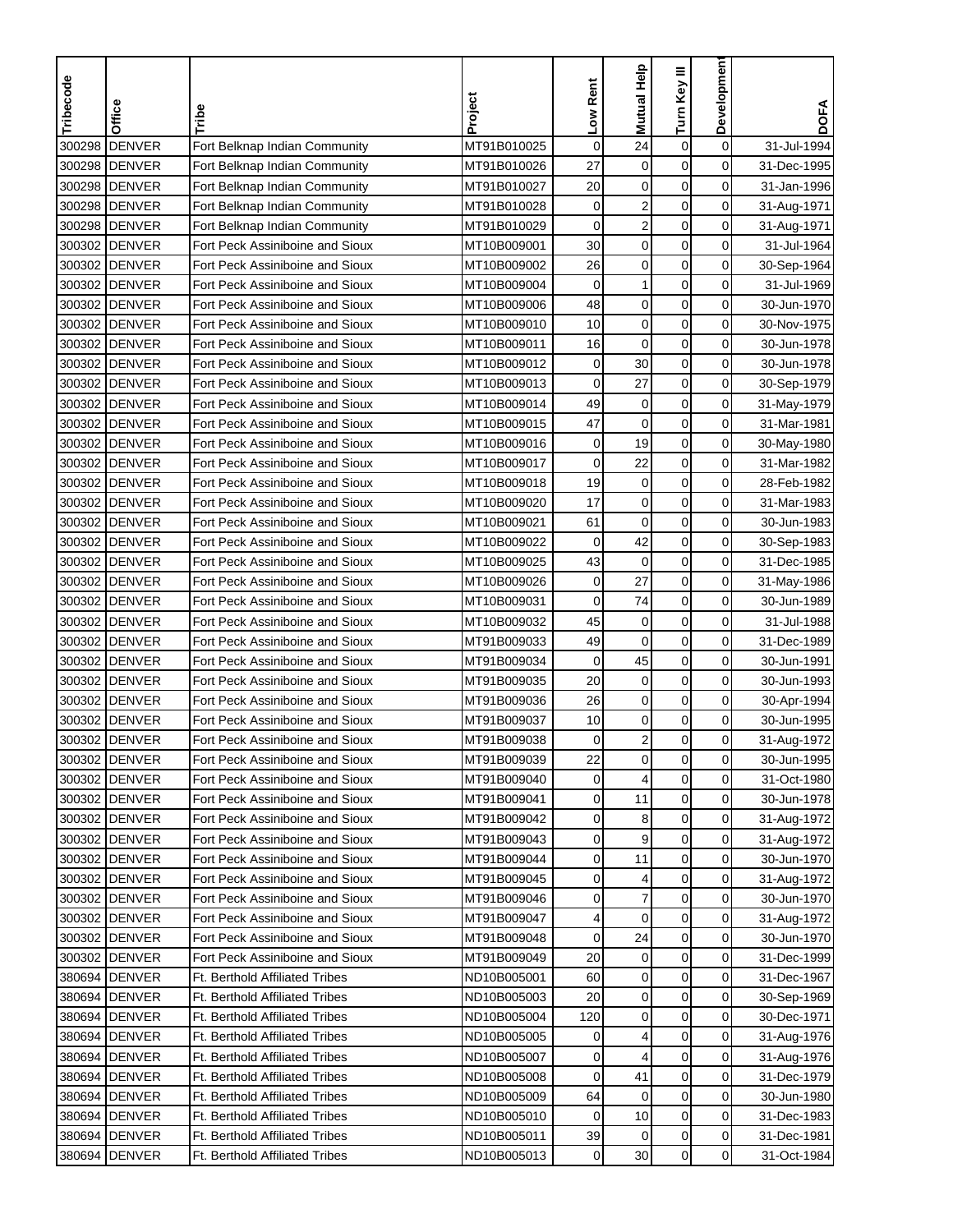| Tribecode        | Office                         | Tribe                                 | Project                    | Low Rent    | Mutual Help    | Turn Key III           | Development    | <b>DOFA</b>                |
|------------------|--------------------------------|---------------------------------------|----------------------------|-------------|----------------|------------------------|----------------|----------------------------|
| 380694           | <b>DENVER</b>                  | Ft. Berthold Affiliated Tribes        | ND10B005015                | 54          | $\pmb{0}$      | $\pmb{0}$              | $\mathbf 0$    | 30-Jul-1987                |
| 380694           | <b>DENVER</b>                  | <b>Ft. Berthold Affiliated Tribes</b> | ND10B005019                | $\mathbf 0$ | 20             | $\mathbf 0$            | 0              | 31-Jan-1987                |
| 380694           | <b>DENVER</b>                  | Ft. Berthold Affiliated Tribes        | ND91B005022                | 0           | 47             | $\mathbf 0$            | 0              | 31-Mar-1995                |
|                  | <b>DENVER</b>                  | Ft. Berthold Affiliated Tribes        |                            | 52          | $\mathbf 0$    | $\mathbf 0$            | 0              |                            |
| 380694           |                                | <b>Ft. Berthold Affiliated Tribes</b> | ND91B005023                |             | 20             |                        |                | 31-Jan-1992                |
| 380694<br>380694 | <b>DENVER</b><br><b>DENVER</b> | <b>Ft. Berthold Affiliated Tribes</b> | ND91B005024<br>ND91B005025 | 0<br>0      | 34             | $\pmb{0}$<br>$\pmb{0}$ | 0<br>0         | 31-Oct-1990<br>29-Feb-1992 |
| 380694           | <b>DENVER</b>                  | Ft. Berthold Affiliated Tribes        | ND91B005026                | 0           | 20             | $\pmb{0}$              | 0              | 31-Mar-1998                |
| 380694           | <b>DENVER</b>                  | Ft. Berthold Affiliated Tribes        | ND91B005027                | 0           | 17             | 0                      | 0              | 31-Mar-1998                |
| 380694           | <b>DENVER</b>                  | Ft. Berthold Affiliated Tribes        | ND91B005028                | 0           | 18             | 0                      | 0              | 31-Mar-1998                |
|                  |                                | <b>Goshute Reservation</b>            |                            | 0           |                | $\pmb{0}$              | 0              |                            |
|                  | 490404 DENVER                  |                                       | NV99B015011                |             | 4              |                        |                | 01-Jul-1986                |
|                  | 490404 DENVER                  | <b>Goshute Reservation</b>            | NV99B015012                | 8           | $\mathbf 0$    | $\mathbf 0$            | 0              | 31-May-1986                |
|                  | 461052 DENVER                  | Lower Brule Sioux                     | SD10B003002                | $\mathbf 0$ | 20             | $\mathbf 0$            | 0              | 30-Nov-1968                |
|                  | 461052 DENVER                  | <b>Lower Brule Sioux</b>              | SD10B003003                | 20          | 0              | $\pmb{0}$              | 0              | 31-Dec-1970                |
|                  | 461052 DENVER                  | Lower Brule Sioux                     | SD10B003004                | $\mathbf 0$ | 18             | $\pmb{0}$              | 0              | 31-Dec-1975                |
|                  | 461052 DENVER                  | Lower Brule Sioux                     | SD10B003005                | 10          | $\pmb{0}$      | $\mathbf 0$            | 0              | 31-Dec-1974                |
|                  | 461052 DENVER                  | Lower Brule Sioux                     | SD10B003006                | 0           | $\mathbf 0$    | 20                     | 0              | 31-Dec-1970                |
|                  | 461052 DENVER                  | Lower Brule Sioux                     | SD10B003007                | 19          | $\mathbf 0$    | $\pmb{0}$              | 0              | 31-Mar-1977                |
|                  | 461052 DENVER                  | Lower Brule Sioux                     | SD10B003008                | $\mathbf 0$ | 6              | $\mathbf 0$            | 0              | 31-Mar-1977                |
|                  | 461052 DENVER                  | Lower Brule Sioux                     | SD10B003009                | 24          | $\mathbf 0$    | $\mathbf 0$            | 0              | 28-Feb-1980                |
|                  | 461052 DENVER                  | Lower Brule Sioux                     | SD10B003010                | $\mathbf 0$ | 9              | $\mathbf 0$            | 0              | 28-Feb-1980                |
|                  | 461052 DENVER                  | Lower Brule Sioux                     | SD10B003011                | 10          | $\mathbf 0$    | $\mathbf 0$            | 0              | 30-Sep-1981                |
|                  | 461052 DENVER                  | Lower Brule Sioux                     | SD10B003012                | $\mathbf 0$ | 10             | $\pmb{0}$              | 0              | 31-Oct-1981                |
| 461052           | <b>DENVER</b>                  | Lower Brule Sioux                     | SD10B003014                | 12          | $\mathbf 0$    | $\mathbf 0$            | 0              | 31-Oct-1985                |
|                  | 461052 DENVER                  | Lower Brule Sioux                     | SD91B003017                | $\mathbf 0$ | 21             | $\mathbf 0$            | 0              | 31-Dec-1990                |
|                  | 461052 DENVER                  | Lower Brule Sioux                     | SD91B003018                | 10          | $\mathbf 0$    | 0                      | 0              | 31-Jul-1990                |
|                  | 461052 DENVER                  | Lower Brule Sioux                     | SD91B003019                | 29          | $\mathbf 0$    | 0                      | 0              | 30-Nov-1995                |
|                  | 461052 DENVER                  | Lower Brule Sioux                     | SD91B003020                | 19          | $\mathbf 0$    | $\mathbf 0$            | 0              | 30-Nov-1996                |
|                  | 560560 DENVER                  | Northern Arapahoe                     | WY91B018018                | 10          | 0              | $\mathbf 0$            | 0              | 30-Sep-1991                |
| 560560           | <b>DENVER</b>                  | Northern Arapahoe                     | WY91B018015                | 23          | $\mathbf 0$    | $\mathbf 0$            | 0              | 30-Nov-1983                |
| 560560           | <b>DENVER</b>                  | Northern Arapahoe                     | WY91B018016                | 23          | $\mathbf 0$    | $\pmb{0}$              | 0              | 31-Dec-1984                |
| 560560           | <b>DENVER</b>                  | Northern Arapahoe                     | WY91B018014                | 28          | $\mathbf 0$    | $\mathbf 0$            | 0              | 31-Aug-1978                |
|                  | 560560  DENVER                 | Northern Arapahoe                     | WY91B018017                | 40          | 0              | $\mathbf 0$            | 0              | 31-Mar-1986                |
|                  | 560560 DENVER                  | Northern Arapahoe                     | WY91B018004                | 42          | $\mathbf 0$    | $\overline{0}$         | $\mathbf 0$    | 31-Aug-1972                |
|                  | 560560 DENVER                  | Northern Arapahoe                     | WY91B018003                | 0           | 1              | 0                      | 0              | 31-Dec-1969                |
|                  | 560560 DENVER                  | Northern Arapahoe                     | WY91B018013                | 0           | $\overline{c}$ | $\mathbf 0$            | 0              | 31-Dec-1968                |
|                  | 560560 DENVER                  | Northern Arapahoe                     | WY91B018011                | 0           | 10             | $\pmb{0}$              | 0              | 31-Jul-1990                |
|                  | 560560 DENVER                  | Northern Arapahoe                     | WY91B018012                | 0           | 12             | $\pmb{0}$              | 0              | 30-Jun-1995                |
|                  | 560560 DENVER                  | Northern Arapahoe                     | WY91B018009                | 0           | 13             | $\pmb{0}$              | 0              | 30-Sep-1987                |
|                  | 560560 DENVER                  | Northern Arapahoe                     | WY91B018002                | 0           | 17             | $\mathbf 0$            | 1              | 30-Sep-1999                |
|                  | 560560 DENVER                  | Northern Arapahoe                     | WY91B018001                | 0           | 20             | $\pmb{0}$              | 0              | 31-Dec-1996                |
|                  | 560560 DENVER                  | Northern Arapahoe                     | WY91B018006                | 0           | 23             | $\boldsymbol{0}$       | 0              | 31-Aug-1977                |
|                  | 560560 DENVER                  | Northern Arapahoe                     | WY91B018010                | 0           | 24             | $\pmb{0}$              | 0              | 31-May-1988                |
|                  | 560560 DENVER                  | Northern Arapahoe                     | WY91B018008                | 0           | 28             | $\pmb{0}$              | 0              | 31-Dec-1981                |
| 560560           | <b>DENVER</b>                  | Northern Arapahoe                     | WY91B018007                | 0           | 33             | $\pmb{0}$              | 0              | 31-Dec-1979                |
|                  | 560560 DENVER                  | Northern Arapahoe                     | WY91B018005                | 0           | 38             | $\boldsymbol{0}$       | 0              | 30-May-1974                |
| 300572           | <b>DENVER</b>                  | Northern Cheyenne                     | MT10B012005                | 40          | 0              | 0                      | 0              | 30-Jun-1973                |
|                  | 300572 DENVER                  | Northern Cheyenne                     | MT10B012011                | 0           | 33             | $\mathbf 0$            | 0              | 31-Oct-1979                |
| 300572           | <b>DENVER</b>                  | Northern Cheyenne                     | MT10B012012                | 0           | 50             | $\pmb{0}$              | 0              | 30-Nov-1979                |
| 300572           | <b>DENVER</b>                  | Northern Cheyenne                     | MT10B012013                | 14          | 0              | $\pmb{0}$              | 0              | 31-May-1981                |
| 300572           | <b>DENVER</b>                  | Northern Cheyenne                     | MT10B012014                | 0           | 44             | 0                      | 0              | 30-Nov-1981                |
|                  | 300572 DENVER                  | Northern Cheyenne                     | MT10B012015                | 0           | 24             | $\mathbf 0$            | 0              | 31-Mar-1983                |
|                  | 300572 DENVER                  | Northern Cheyenne                     | MT10B012020                | 94          | $\pmb{0}$      | $\boldsymbol{0}$       | $\overline{0}$ | 31-Mar-1984                |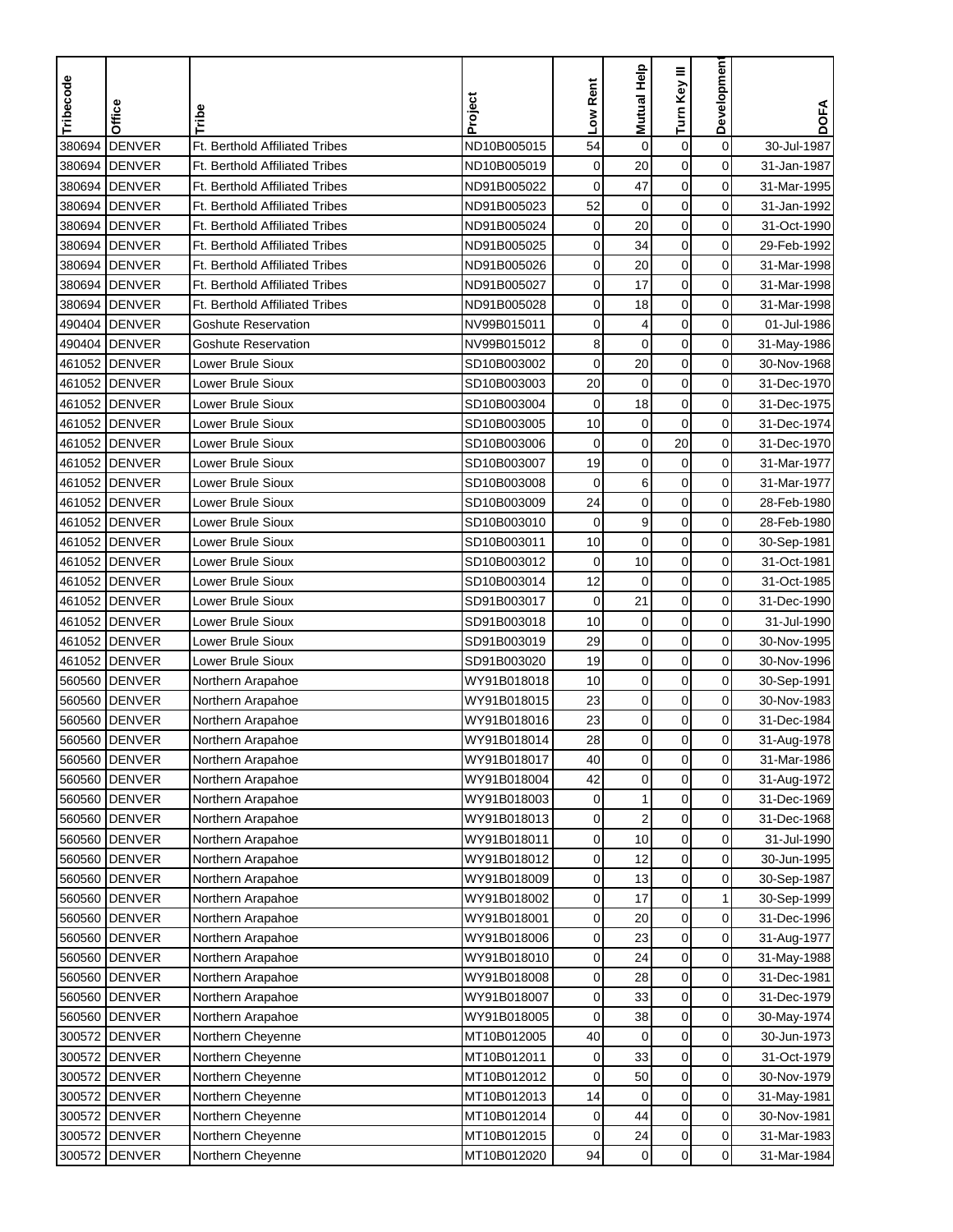| Tribecode | Office         | Tribe                                  | Project     | Low Rent    | Mutual Help      | Turn Key III     | Developmen          | <b>DOFA</b> |
|-----------|----------------|----------------------------------------|-------------|-------------|------------------|------------------|---------------------|-------------|
|           |                |                                        |             |             |                  |                  |                     |             |
| 300572    | <b>DENVER</b>  | Northern Cheyenne                      | MT10B012024 | $\mathbf 0$ | 20               | $\boldsymbol{0}$ | $\mathbf 0$         | 31-Aug-1986 |
| 300572    | <b>DENVER</b>  | Northern Cheyenne                      | MT91B012025 | $\mathbf 0$ | 30               | $\mathbf 0$      | $\mathbf 0$         | 30-Nov-1990 |
|           | 300572 DENVER  | Northern Cheyenne                      | MT91B012026 | 45          | 0                | $\mathbf 0$      | 0                   | 30-Nov-1990 |
|           | 300572 DENVER  | Northern Cheyenne                      | MT91B012027 | 0           | 15               | $\mathbf 0$      | 0                   | 29-Feb-1996 |
|           | 300572 DENVER  | Northern Cheyenne                      | MT91B012028 | 37          | $\pmb{0}$        | $\mathbf 0$      | 0                   | 31-Dec-1991 |
| 300572    | <b>IDENVER</b> | Northern Cheyenne                      | MT91B012029 | 0           | $\pmb{0}$        | $\boldsymbol{0}$ | 20                  |             |
|           | 490124 DENVER  | NW Band of Shoshone Nation             | UT91B033001 | 15          | $\boldsymbol{0}$ | $\mathbf 0$      | 0                   | 30-Nov-1999 |
|           | 461340 DENVER  | Oglala Sioux of Pine Ridge Reservation | SD10B001001 | 51          | $\boldsymbol{0}$ | $\mathbf 0$      | 0                   | 30-Sep-1963 |
|           | 461340 DENVER  | Oglala Sioux of Pine Ridge Reservation | SD10B001002 | 23          | $\mathbf 0$      | 0                | 0                   | 30-Sep-1964 |
|           | 461340 DENVER  | Oglala Sioux of Pine Ridge Reservation | SD10B001003 | 76          | $\boldsymbol{0}$ | $\pmb{0}$        | $\mathbf 0$         | 30-Jun-1966 |
|           | 461340 DENVER  | Oglala Sioux of Pine Ridge Reservation | SD10B001004 | 50          | $\mathbf 0$      | $\mathbf 0$      | 0                   | 30-Sep-1970 |
|           | 461340 DENVER  | Oglala Sioux of Pine Ridge Reservation | SD10B001005 | 243         | $\mathbf 0$      | $\mathbf 0$      | 0                   | 31-Mar-1974 |
|           | 461340 DENVER  | Oglala Sioux of Pine Ridge Reservation | SD10B001006 | 94          | $\mathbf 0$      | 0                | $\mathbf 0$         | 31-Dec-1974 |
|           | 461340 DENVER  | Oglala Sioux of Pine Ridge Reservation | SD10B001007 | 0           | 35               | $\mathbf 0$      | $\mathbf 0$         | 31-Jul-1975 |
|           | 461340 DENVER  | Oglala Sioux of Pine Ridge Reservation | SD10B001008 | 194         | $\mathbf 0$      | $\mathbf 0$      | 0                   | 31-May-1973 |
|           | 461340 DENVER  | Oglala Sioux of Pine Ridge Reservation | SD10B001009 | 0           | 32               | $\boldsymbol{0}$ | 0                   | 31-Dec-1978 |
|           | 461340 DENVER  | Oglala Sioux of Pine Ridge Reservation | SD10B001011 | 0           | 12               | $\mathbf 0$      | 0                   | 28-Feb-1978 |
|           | 461340 DENVER  | Oglala Sioux of Pine Ridge Reservation | SD10B001012 | $\mathbf 0$ | $\overline{7}$   | $\pmb{0}$        | $\mathbf 0$         | 30-Sep-1978 |
|           | 461340 DENVER  | Oglala Sioux of Pine Ridge Reservation | SD10B001013 | $\mathbf 0$ | 8                | $\mathbf 0$      | $\mathbf 0$         | 31-Dec-1978 |
|           | 461340 DENVER  | Oglala Sioux of Pine Ridge Reservation | SD10B001014 | 0           | 76               | $\mathbf 0$      | 0                   | 30-Jun-1979 |
|           | 461340 DENVER  | Oglala Sioux of Pine Ridge Reservation | SD10B001015 | 20          | $\mathbf 0$      | $\pmb{0}$        | 0                   | 31-Mar-1981 |
|           | 461340 DENVER  | Oglala Sioux of Pine Ridge Reservation | SD10B001016 | 51          | $\mathbf 0$      | $\pmb{0}$        | $\mathbf 0$         | 31-Dec-1979 |
|           | 461340 DENVER  | Oglala Sioux of Pine Ridge Reservation | SD10B001017 | $\pmb{0}$   | 39               | $\pmb{0}$        | $\mathbf 0$         | 30-Sep-1980 |
|           | 461340 DENVER  | Oglala Sioux of Pine Ridge Reservation | SD10B001018 | 0           | 28               | $\mathbf 0$      | 0                   | 31-Mar-1981 |
|           | 461340 DENVER  | Oglala Sioux of Pine Ridge Reservation | SD10B001019 | 25          | $\mathbf 0$      | 0                | 0                   | 31-Oct-1987 |
|           | 461340 DENVER  | Oglala Sioux of Pine Ridge Reservation | SD10B001020 | 30          | $\mathbf 0$      | $\pmb{0}$        | 0                   | 31-May-1988 |
|           | 461340 DENVER  | Oglala Sioux of Pine Ridge Reservation | SD10B001021 | $\mathbf 0$ | 21               | $\pmb{0}$        | $\mathbf 0$         | 31-Jan-1985 |
|           | 461340 DENVER  | Oglala Sioux of Pine Ridge Reservation | SD10B001022 | 0           | 21               | $\mathbf 0$      | 0                   | 31-May-1986 |
|           | 461340 DENVER  | Oglala Sioux of Pine Ridge Reservation | SD10B001023 | 30          | $\pmb{0}$        | 0                | $\mathbf 0$         | 31-May-1988 |
|           | 461340 DENVER  | Oglala Sioux of Pine Ridge Reservation | SD10B001024 | 12          | $\pmb{0}$        | $\pmb{0}$        | $\mathbf 0$         | 31-Oct-1978 |
|           | 461340 DENVER  | Oglala Sioux of Pine Ridge Reservation | SD10B001027 | 24          | $\mathbf 0$      | $\mathbf 0$      | 0                   | 31-Dec-1981 |
|           | 461340 DENVER  | Oglala Sioux of Pine Ridge Reservation | SD91B001028 | 0           | 70               | 0                | 0                   | 31-Aug-1991 |
|           | 461340 DENVER  | Oglala Sioux of Pine Ridge Reservation | SD91B001029 | 30          | $\mathbf 0$      | $\mathbf 0$      | $\mathsf{O}\xspace$ | 30-Apr-1991 |
|           | 461340 DENVER  | Oglala Sioux of Pine Ridge Reservation | SD91B001030 | 40          | $\mathbf 0$      | 0                | 0                   | 30-Jun-1994 |
|           | 461340 DENVER  | Oglala Sioux of Pine Ridge Reservation | SD91B001031 | 0           | 25               | $\pmb{0}$        | 0                   | 30-Jun-1991 |
|           | 461340 DENVER  | Oglala Sioux of Pine Ridge Reservation | SD91B001032 | 45          | 0                | 0                | 0                   | 31-Mar-1995 |
|           | 461340 DENVER  | Oglala Sioux of Pine Ridge Reservation | SD91B001033 | 0           | 40               | $\pmb{0}$        | 0                   | 31-Jul-1996 |
|           | 461340 DENVER  | Oglala Sioux of Pine Ridge Reservation | SD91B001034 | 0           | 40               | 0                | $\overline{0}$      | 30-Sep-1998 |
|           | 461340 DENVER  | Oglala Sioux of Pine Ridge Reservation | SD91B001035 | 40          | 0                | $\mathbf 0$      | $\overline{0}$      | 30-Jun-1997 |
|           | 461340 DENVER  | Oglala Sioux of Pine Ridge Reservation | SD91B001036 | 0           | 25               | 0                | 0                   | 31-Aug-1998 |
|           | 461340 DENVER  | Oglala Sioux of Pine Ridge Reservation | SD91B001037 | 20          | $\mathbf 0$      | $\boldsymbol{0}$ | 0                   | 30-Jun-1997 |
|           | 461340 DENVER  | Oglala Sioux of Pine Ridge Reservation | SD91B001038 | 0           | 18               | $\pmb{0}$        | $\mathbf 0$         | 20-Feb-2001 |
|           | 461340 DENVER  | Oglala Sioux of Pine Ridge Reservation | SD91B001039 | 54          | 0                | $\pmb{0}$        | 6                   | 31-Dec-2001 |
|           | 312210 DENVER  | Omaha Tribe                            | NE10B013001 | 29          | 0                | $\mathbf 0$      | 0                   | 30-Jun-1965 |
|           | 312210 DENVER  | Omaha Tribe                            | NE10B013002 | 31          | 0                | $\mathbf 0$      | 0                   | 31-May-1971 |
|           | 312210 DENVER  | Omaha Tribe                            | NE10B013003 | 70          | $\mathbf 0$      | 0                | 0                   | 31-Jul-1974 |
|           | 312210 DENVER  | Omaha Tribe                            | NE10B013004 | 70          | $\pmb{0}$        | $\pmb{0}$        | 0                   | 30-Sep-1980 |
|           | 312210 DENVER  | Omaha Tribe                            | NE10B013005 | 0           | 3                | 0                | 0                   | 30-Jun-1981 |
|           | 312210 DENVER  | Omaha Tribe                            | NE10B013006 | 0           | 28               | $\pmb{0}$        | 0                   | 30-Apr-1987 |
|           | 312210 DENVER  | Omaha Tribe                            | NE10B013007 | 0           | 22               | 0                | 0                   | 30-Apr-1988 |
|           | 312210 DENVER  | Omaha Tribe                            | NE91B013008 | 0           | 12               | $\pmb{0}$        | $\mathbf 0$         | 30-Sep-1995 |
|           | 312418 DENVER  | Ponca Tribe of Nebraska                | NE91B183001 | 12          | 0                | $\pmb{0}$        | $\overline{0}$      | 30-Jun-1997 |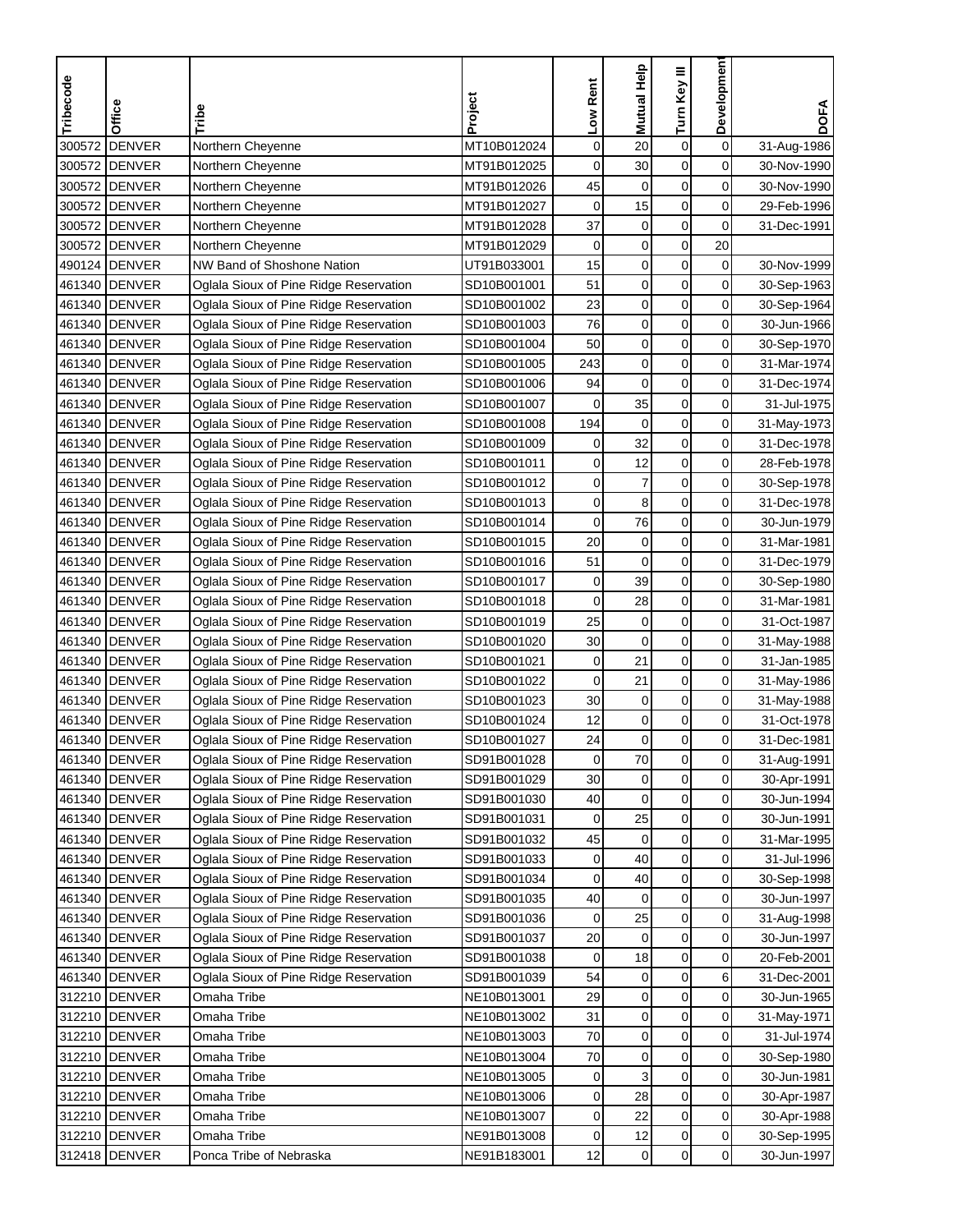| Tribecode | Office                         | Tribe                          | Project                    | Low Rent    | <b>Mutual Help</b> | Turn Key III     | Developmen     | <b>DOFA</b> |
|-----------|--------------------------------|--------------------------------|----------------------------|-------------|--------------------|------------------|----------------|-------------|
|           |                                |                                |                            |             |                    |                  |                |             |
| 312418    | <b>DENVER</b>                  | Ponca Tribe of Nebraska        | NE91B183002                | 0           | 6                  | 0                | $\mathbf 0$    | 31-Dec-1996 |
| 312418    | <b>DENVER</b>                  | Ponca Tribe of Nebraska        | NE91B183003                | 4           | $\mathbf 0$        | 0                | $\mathbf 0$    | 30-Jun-1997 |
|           | 312418 DENVER                  | Ponca Tribe of Nebraska        | NE91B183004                | 0           | 11                 | 0                | 0              | 31-Dec-1996 |
| 312418    | <b>DENVER</b>                  | Ponca Tribe of Nebraska        | NE91B183005                | 22          | 0                  | 0                | $\mathbf 0$    | 31-Dec-1996 |
| 312418    | <b>DENVER</b>                  | Ponca Tribe of Nebraska        | NE91B183006                | $\mathbf 0$ | 18                 | 0                | 0              | 31-Dec-1996 |
| 312418    | <b>DENVER</b>                  | Ponca Tribe of Nebraska        | NE91B183007                | 0           | $\mathbf 0$        | $\boldsymbol{0}$ | 6              |             |
| 300646    | <b>DENVER</b>                  | Rocky Boy Chippewa-Cree        | MT10B011001                | 0           | 8                  | 0                | $\mathbf 0$    | 31-May-1969 |
|           | 300646 DENVER                  | Rocky Boy Chippewa-Cree        | MT10B011002                | 0           | 4                  | 0                | 0              | 31-Dec-1967 |
|           | 300646 DENVER                  | Rocky Boy Chippewa-Cree        | MT10B011003                | 0           | 6                  | 0                | $\mathbf 0$    | 30-Sep-1971 |
|           | 300646 DENVER                  | Rocky Boy Chippewa-Cree        | MT10B011004                | 0           | 10                 | 0                | $\mathbf 0$    | 31-May-1972 |
|           | 300646 DENVER                  | Rocky Boy Chippewa-Cree        | MT10B011005                | 0           | 4                  | 0                | 0              | 30-Nov-1971 |
|           | 300646 DENVER                  | Rocky Boy Chippewa-Cree        | MT10B011006                | $\mathbf 0$ | 4                  | $\mathbf 0$      | 0              | 31-Oct-1970 |
|           | 300646 DENVER                  | Rocky Boy Chippewa-Cree        | MT10B011007                | 30          | 0                  | $\mathbf 0$      | $\mathbf 0$    | 31-Dec-1971 |
|           | 300646 DENVER                  | Rocky Boy Chippewa-Cree        | MT10B011008                | $\mathbf 0$ | 30                 | $\mathbf 0$      | $\mathbf 0$    | 31-Oct-1974 |
|           | 300646 DENVER                  | Rocky Boy Chippewa-Cree        | MT10B011009                | 0           | 15                 | 0                | 0              | 30-Nov-1974 |
|           | 300646 DENVER                  | Rocky Boy Chippewa-Cree        | MT10B011010                | 0           | $\overline{7}$     | $\mathbf 0$      | 0              | 30-May-1976 |
|           | 300646 DENVER                  | Rocky Boy Chippewa-Cree        | MT10B011011                | 0           | 30                 | 0                | $\mathbf 0$    | 31-Jul-1977 |
|           | 300646 DENVER                  | Rocky Boy Chippewa-Cree        | MT10B011012                | 40          | $\mathbf 0$        | 0                | $\mathbf 0$    | 30-Jan-1980 |
|           | 300646 DENVER                  | Rocky Boy Chippewa-Cree        | MT10B011013                | 36          | $\mathbf 0$        | $\mathbf 0$      | $\mathbf 0$    | 31-May-1986 |
|           | 300646 DENVER                  | Rocky Boy Chippewa-Cree        | MT91B011021                | 43          | $\mathbf 0$        | $\mathbf 0$      | 0              | 30-Sep-1990 |
| 300646    | <b>DENVER</b>                  | Rocky Boy Chippewa-Cree        | MT91B011022                | $\mathbf 0$ | 22                 | 0                | 0              | 30-Sep-1990 |
| 300646    | <b>DENVER</b>                  | Rocky Boy Chippewa-Cree        | MT91B011023                | 15          | $\mathbf 0$        | 0                | 0              | 30-Aug-1994 |
| 300646    | <b>DENVER</b>                  | Rocky Boy Chippewa-Cree        | MT91B011024                | 45          | $\mathbf 0$        | 0                | 0              | 31-Oct-1995 |
| 300646    | <b>DENVER</b>                  | Rocky Boy Chippewa-Cree        | MT91B011025                | 20          | $\mathbf 0$        | 0                | 0              | 31-Oct-1995 |
| 300646    | <b>DENVER</b>                  | Rocky Boy Chippewa-Cree        | MT91B011026                | 40          | 0                  | 0                | $\mathbf 0$    | 31-Dec-1996 |
|           | 300646 DENVER                  | Rocky Boy Chippewa-Cree        | MT91B011027                | 5           | $\mathbf 0$        | 0                | $\mathbf 0$    | 30-Aug-1994 |
| 300646    | <b>DENVER</b>                  | Rocky Boy Chippewa-Cree        | MT91B011028                | 22          | $\mathbf 0$        | $\mathbf 0$      | $\mathbf 0$    | 31-Mar-1999 |
|           | 461448 DENVER                  | Rosebud Sioux                  | SD10B002001                | 38          | $\mathbf 0$        | $\mathbf 0$      | $\mathbf 0$    | 31-Dec-1966 |
| 461448    | <b>DENVER</b>                  | Rosebud Sioux                  | SD10B002002                | 14          | 0                  | $\mathbf 0$      | 0              | 31-Dec-1966 |
| 461448    | <b>DENVER</b>                  | Rosebud Sioux                  | SD10B002003                | 26          | 0                  | $\boldsymbol{0}$ | $\mathbf 0$    | 31-Dec-1966 |
| 461448    | <b>DENVER</b>                  | Rosebud Sioux                  | SD10B002004                | 14          | $\mathbf 0$        | $\mathbf 0$      | 0              | 31-Dec-1966 |
|           | 461448 <b>IDENVER</b>          | Rosebud Sioux                  | SD10B002007                | 62          | 0                  | 0                | $\overline{0}$ | 30-Nov-1978 |
|           | 461448 DENVER                  | Rosebud Sioux                  | SD10B002008                | 0           | 24                 | $\pmb{0}$        | $\mathbf 0$    | 30-Nov-1978 |
|           | 461448 DENVER                  | Rosebud Sioux                  | SD10B002009                | 90          | 0                  | 0                | $\pmb{0}$      | 30-Sep-1978 |
|           | 461448 DENVER                  | Rosebud Sioux                  | SD10B002010                | $\mathbf 0$ | 20                 | $\pmb{0}$        | $\mathbf 0$    | 30-Sep-1978 |
|           | 461448 DENVER                  | Rosebud Sioux                  | SD10B002011                | 120         | 0                  | 0                | $\mathbf 0$    | 30-Sep-1979 |
|           | 461448 DENVER                  | Rosebud Sioux                  | SD10B002012                | 0           | 10                 | 0                | $\pmb{0}$      | 30-Apr-1980 |
|           | 461448 DENVER                  | Rosebud Sioux                  | SD10B002013                | 60          | 0                  | 0                | $\mathbf 0$    | 30-Sep-1980 |
|           | 461448 DENVER                  | Rosebud Sioux                  | SD10B002014                | 120         | $\mathbf 0$        | $\pmb{0}$        | $\pmb{0}$      | 31-Dec-1979 |
|           | 461448 DENVER                  | Rosebud Sioux                  | SD10B002015                | 0           | 29                 | 0                | $\mathbf 0$    | 31-Dec-1979 |
|           | 461448 DENVER                  | Rosebud Sioux                  | SD10B002016                | 31          | $\pmb{0}$          | 0                | 0              | 31-Aug-1985 |
|           | 461448 DENVER                  | Rosebud Sioux                  | SD10B002017                | 48          | 0                  | 0                | $\mathbf 0$    | 30-Sep-1985 |
|           | 461448 DENVER                  | Rosebud Sioux                  | SD10B002018                | 0           | 13                 | $\boldsymbol{0}$ | $\mathbf 0$    | 31-Jul-1986 |
|           | 461448 DENVER                  | Rosebud Sioux                  | SD10B002019                | 0           | 13                 | 0                | $\mathbf 0$    | 31-Aug-1986 |
|           | 461448 DENVER                  | Rosebud Sioux                  | SD10B002020                | 132         | 0                  | 0                | 0              | 28-Feb-1986 |
|           | 461448 DENVER                  | Rosebud Sioux                  | SD10B002021                | 0           | 34                 | 0                | $\mathbf 0$    | 30-Sep-1986 |
|           | 461448 DENVER                  | Rosebud Sioux                  | SD91B002026                | 0           | 45                 | $\pmb{0}$        | $\pmb{0}$      | 30-Sep-1989 |
| 461448    | <b>DENVER</b>                  | Rosebud Sioux                  | SD91B002027                | 70          | 0                  | 0                | $\mathbf 0$    | 31-Mar-1990 |
|           | 461448 DENVER                  | Rosebud Sioux                  | SD91B002028                | 0           | 30                 | 0                | 0              | 31-Jan-1990 |
|           |                                |                                |                            | 0           |                    |                  | 0              |             |
|           | 461448 DENVER<br>461448 DENVER | Rosebud Sioux<br>Rosebud Sioux | SD91B002029<br>SD91B002030 |             | 20                 | 0                |                | 30-Jun-1993 |
|           |                                |                                |                            | 20          | 0                  | $\pmb{0}$        | $\pmb{0}$      | 31-May-1992 |
| 461448    | <b>DENVER</b>                  | Rosebud Sioux                  | SD91B002031                | 0           | 20                 | $\boldsymbol{0}$ | 20             | 31-Aug-1996 |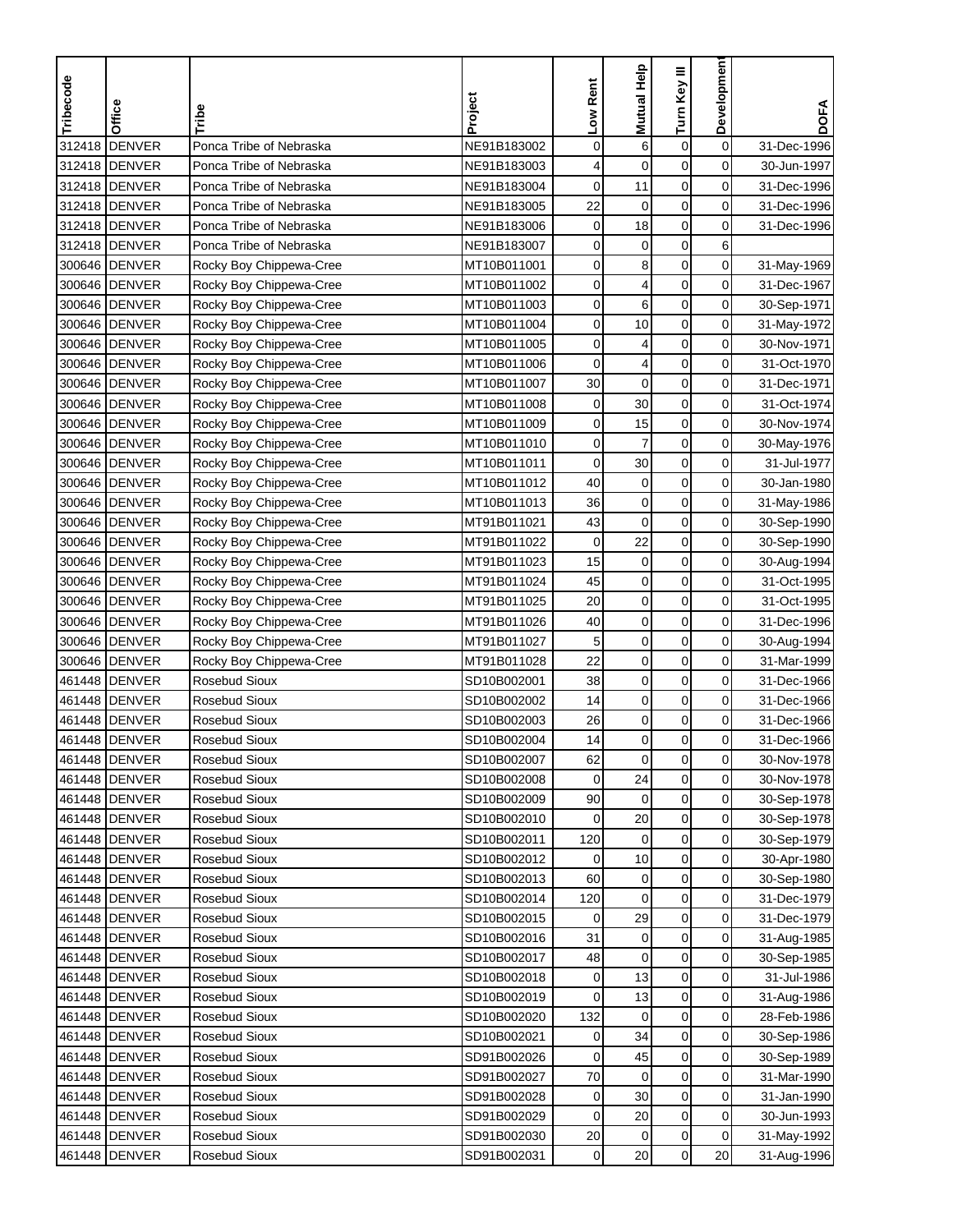| Tribecode | Office         | Tribe                                  | Project     | Low Rent     | <b>Mutual Help</b> | Turn Key III     | Developmen     | <b>DOFA</b> |
|-----------|----------------|----------------------------------------|-------------|--------------|--------------------|------------------|----------------|-------------|
|           |                |                                        |             |              |                    |                  |                |             |
| 461448    | <b>DENVER</b>  | <b>Rosebud Sioux</b>                   | SD91B002032 | $\mathbf 0$  | 30                 | $\boldsymbol{0}$ | 30             | 31-Aug-1999 |
| 461448    | <b>DENVER</b>  | <b>Rosebud Sioux</b>                   | SD91B002033 | 16           | $\mathbf 0$        | $\mathbf 0$      | 4              | 30-Sep-1999 |
|           | 461448 DENVER  | <b>Rosebud Sioux</b>                   | SD91B002034 | $\mathbf 0$  | 12                 | 0                | 0              | 30-Sep-1999 |
| 300280    | <b>DENVER</b>  | Salish and Kootenai Tribes             | MT10B013002 | 0            | 10                 | $\mathbf 0$      | 0              | 30-Jun-1967 |
| 300280    | <b>DENVER</b>  | Salish and Kootenai Tribes             | MT10B013003 | 40           | $\mathbf 0$        | $\boldsymbol{0}$ | 0              | 30-Nov-1974 |
| 300280    | <b>DENVER</b>  | Salish and Kootenai Tribes             | MT10B013005 | 7            | $\mathbf 0$        | $\mathbf 0$      | 0              | 30-Jun-1976 |
| 300280    | <b>DENVER</b>  | Salish and Kootenai Tribes             | MT10B013006 | 7            | $\mathbf 0$        | $\mathbf 0$      | 0              | 31-Aug-1976 |
| 300280    | <b>DENVER</b>  | Salish and Kootenai Tribes             | MT10B013007 | 22           | $\mathbf 0$        | $\mathbf 0$      | 0              | 31-Oct-1976 |
| 300280    | <b>DENVER</b>  | Salish and Kootenai Tribes             | MT10B013008 | 9            | $\mathbf 0$        | $\mathbf 0$      | 0              | 30-Jun-1977 |
| 300280    | <b>DENVER</b>  | Salish and Kootenai Tribes             | MT10B013009 | 20           | $\mathbf 0$        | $\mathbf 0$      | 0              | 30-Sep-1977 |
| 300280    | <b>DENVER</b>  | Salish and Kootenai Tribes             | MT10B013010 | 35           | 0                  | 0                | 0              | 31-Aug-1978 |
| 300280    | <b>DENVER</b>  | Salish and Kootenai Tribes             | MT10B013011 | 0            | 10                 | $\mathbf 0$      | 0              | 31-Jul-1979 |
| 300280    | <b>DENVER</b>  | Salish and Kootenai Tribes             | MT10B013012 | 0            | 5                  | $\mathbf 0$      | 0              | 30-Sep-1980 |
| 300280    | <b>DENVER</b>  | Salish and Kootenai Tribes             | MT10B013013 | $\mathbf 0$  | $\overline{7}$     | $\mathbf 0$      | 0              | 30-Sep-1979 |
| 300280    | <b>DENVER</b>  | Salish and Kootenai Tribes             | MT10B013014 | 10           | $\mathbf 0$        | $\mathbf 0$      | 0              | 30-May-1979 |
| 300280    | <b>DENVER</b>  | Salish and Kootenai Tribes             | MT10B013015 | 0            | 9                  | $\mathbf 0$      | 0              | 30-Sep-1980 |
| 300280    | <b>DENVER</b>  | Salish and Kootenai Tribes             | MT10B013017 | 0            | 11                 | $\mathbf 0$      | 0              | 28-Feb-1981 |
| 300280    | <b>DENVER</b>  | Salish and Kootenai Tribes             | MT10B013018 | 40           | $\mathbf 0$        | $\mathbf 0$      | 0              | 28-Feb-1981 |
| 300280    | <b>DENVER</b>  | Salish and Kootenai Tribes             | MT10B013019 | 6            | 0                  | 0                | 0              | 30-Jun-1981 |
| 300280    | <b>DENVER</b>  | Salish and Kootenai Tribes             | MT10B013020 | 27           | $\mathbf 0$        | $\mathbf 0$      | 0              | 30-Nov-1981 |
| 300280    | <b>DENVER</b>  | Salish and Kootenai Tribes             | MT10B013021 | 0            | 12                 | $\mathbf 0$      | 0              | 31-Mar-1982 |
| 300280    | <b>DENVER</b>  | Salish and Kootenai Tribes             | MT10B013022 | 4            | $\mathbf 0$        | $\pmb{0}$        | 0              | 31-Aug-1982 |
| 300280    | <b>DENVER</b>  | Salish and Kootenai Tribes             | MT10B013023 | 57           | $\mathbf 0$        | $\mathbf 0$      | 0              | 30-Nov-1983 |
| 300280    | <b>DENVER</b>  | Salish and Kootenai Tribes             | MT10B013024 | 0            | 39                 | $\mathbf 0$      | 0              | 30-Nov-1985 |
| 300280    | <b>DENVER</b>  | Salish and Kootenai Tribes             | MT10B013025 | 20           | $\mathbf 0$        | $\mathbf 0$      | 0              | 31-Oct-1984 |
| 300280    | <b>DENVER</b>  | Salish and Kootenai Tribes             | MT10B013026 | $\mathbf 0$  | 16                 | $\mathbf 0$      | 0              | 31-Oct-1986 |
| 300280    | <b>DENVER</b>  | Salish and Kootenai Tribes             | MT10B013027 | 5            | $\mathbf 0$        | $\mathbf 0$      | 0              | 30-Apr-1987 |
| 300280    | <b>DENVER</b>  | Salish and Kootenai Tribes             | MT10B013028 | 31           | 0                  | $\mathbf 0$      | 0              | 30-Jun-1986 |
| 300280    | <b>DENVER</b>  | Salish and Kootenai Tribes             | MT10B013029 | $\mathbf 0$  | 27                 | $\mathbf 0$      | 0              | 31-Mar-1989 |
| 300280    | <b>DENVER</b>  | Salish and Kootenai Tribes             | MT91B013030 | 28           | $\mathbf 0$        | $\pmb{0}$        | 0              | 30-Jun-1989 |
| 300280    | <b>DENVER</b>  | Salish and Kootenai Tribes             | MT91B013031 | 36           | $\mathbf 0$        | $\mathbf 0$      | 0              | 30-Jun-1990 |
|           | 300280  DENVER | Salish and Kootenai Tribes             | MT91B013032 | $\mathbf{0}$ | 28                 | 0                | 0              | 31-Jan-1991 |
|           | 300280 DENVER  | Salish and Kootenai Tribes             | MT91B013033 | 0            | 18                 | $\pmb{0}$        | 0              | 31-Dec-1991 |
|           | 300280 DENVER  | Salish and Kootenai Tribes             | MT91B013034 | 0            | 17                 | 0                | 0              | 02-Oct-1996 |
|           | 300280 DENVER  | Salish and Kootenai Tribes             | MT91B013036 | 0            | 6                  | $\pmb{0}$        | $\overline{0}$ | 30-Sep-1974 |
|           | 300280 DENVER  | Salish and Kootenai Tribes             | MT91B013037 | 0            | 30                 | 0                | $\overline{0}$ | 30-Sep-1998 |
|           | 300280 DENVER  | Salish and Kootenai Tribes             | MT91B013038 | 10           | 0                  | 0                | $\overline{0}$ | 30-Sep-1998 |
|           | 312606 DENVER  | <b>Santee Sioux Tribe</b>              | NE10B105001 | 36           | 0                  | 0                | $\overline{0}$ | 31-Oct-1971 |
|           | 312606 DENVER  | Santee Sioux Tribe                     | NE10B105002 | 30           | 0                  | $\pmb{0}$        | $\overline{0}$ | 31-Jan-1974 |
|           | 312606 DENVER  | <b>Santee Sioux Tribe</b>              | NE10B105003 | 10           | 0                  | 0                | $\overline{0}$ | 30-Sep-1977 |
|           | 312606 DENVER  | <b>Santee Sioux Tribe</b>              | NE10B105004 | 0            | 35                 | $\pmb{0}$        | 0              | 31-Dec-1984 |
|           | 312606 DENVER  | <b>Santee Sioux Tribe</b>              | NE10B105005 | 10           | $\mathbf 0$        | 0                | 0              | 31-Oct-1984 |
|           | 312606 DENVER  | <b>Santee Sioux Tribe</b>              | NE91B105006 | 15           | $\mathbf 0$        | $\pmb{0}$        | 0              | 30-Jun-1994 |
|           | 312606 DENVER  | Santee Sioux Tribe                     | NE91B105007 | 0            | 15                 | 0                | 0              | 01-Jul-1995 |
|           | 312606 DENVER  | <b>Santee Sioux Tribe</b>              | NE91B105008 | 0            | 20                 | $\mathbf 0$      | 0              | 30-Jun-1999 |
|           | 560562 DENVER  | Shoshone Tribe of the Wind River Reser | WY91B019016 | 0            | 0                  | 0                | 15             |             |
|           | 560562 DENVER  | Shoshone Tribe of the Wind River Reser | WY91B019014 | 10           | $\pmb{0}$          | $\pmb{0}$        | 0              | 30-Sep-1991 |
|           | 560562 DENVER  | Shoshone Tribe of the Wind River Reser | WY91B019009 | 20           | 0                  | 0                | 0              | 31-Mar-1967 |
|           | 560562 DENVER  | Shoshone Tribe of the Wind River Reser | WY91B019010 | 21           | 0                  | 0                | 0              | 31-Aug-1972 |
|           | 560562 DENVER  | Shoshone Tribe of the Wind River Reser | WY91B019012 | 22           | $\pmb{0}$          | 0                | 0              | 31-Oct-1983 |
|           | 560562 DENVER  | Shoshone Tribe of the Wind River Reser | WY91B019011 | 28           | $\pmb{0}$          | $\pmb{0}$        | $\overline{0}$ | 31-Aug-1978 |
|           | 560562 DENVER  | Shoshone Tribe of the Wind River Reser | WY91B019013 | 35           | $\mathbf 0$        | 0                | $\overline{0}$ | 31-Mar-1986 |
|           |                |                                        |             |              |                    |                  |                |             |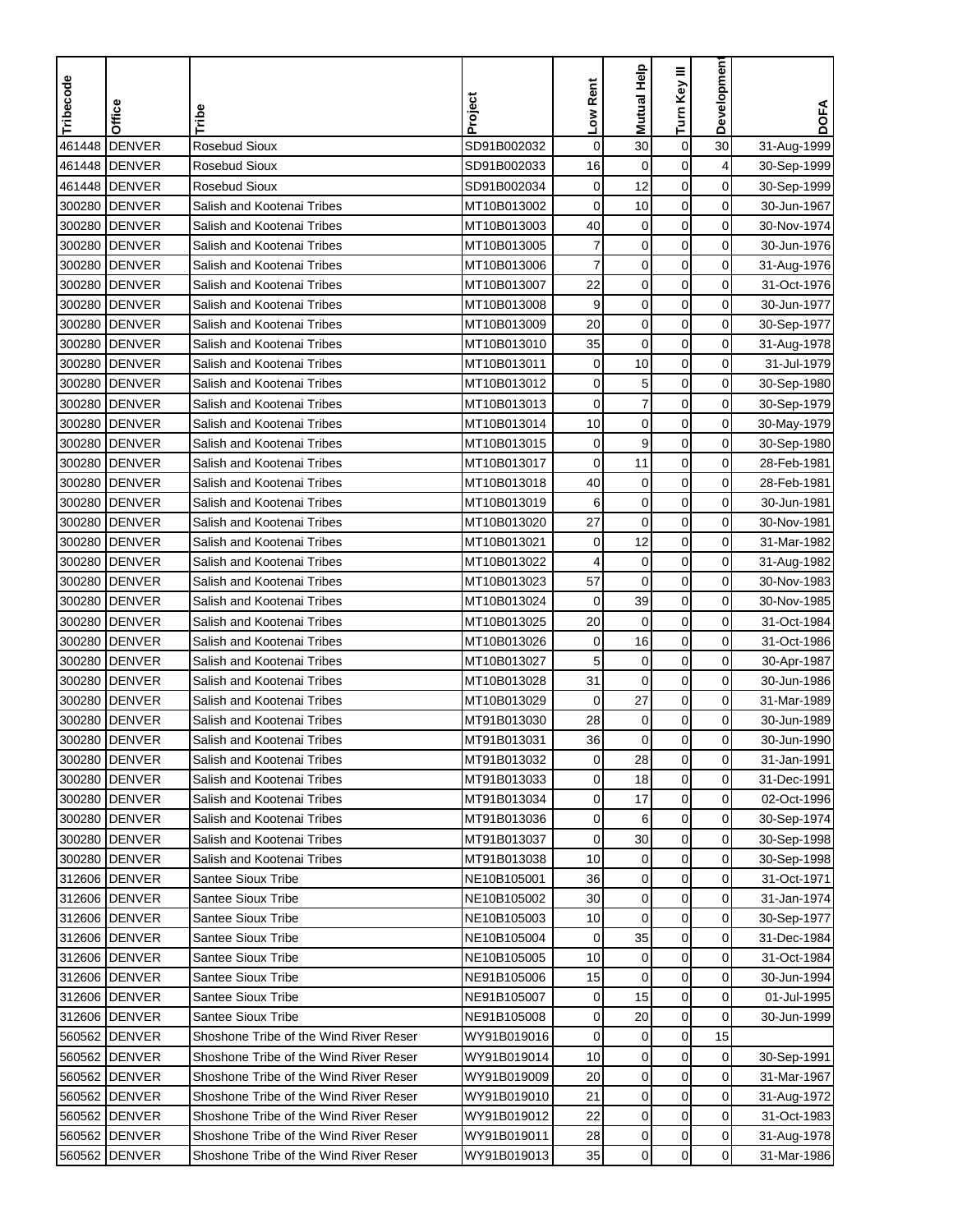| Tribecode | Office        | Tribe                                  | Project     | Low Rent    | Mutual Help | Turn Key III     | Development    | <b>DOFA</b> |
|-----------|---------------|----------------------------------------|-------------|-------------|-------------|------------------|----------------|-------------|
|           |               |                                        |             |             |             |                  |                |             |
| 560562    | <b>DENVER</b> | Shoshone Tribe of the Wind River Reser | WY91B019007 | $\mathbf 0$ | 10          | $\mathbf 0$      | $\mathbf 0$    | 31-Jul-1990 |
| 560562    | <b>DENVER</b> | Shoshone Tribe of the Wind River Reser | WY91B019008 | 0           | 11          | 0                | 0              | 30-Jun-1995 |
| 560562    | <b>DENVER</b> | Shoshone Tribe of the Wind River Reser | WY91B019005 | 0           | 12          | $\mathbf 0$      | 0              | 30-Sep-1987 |
| 560562    | <b>DENVER</b> | Shoshone Tribe of the Wind River Reser | WY91B019001 | 0           | 13          | $\mathbf 0$      | $\mathbf 0$    | 30-May-1974 |
| 560562    | <b>DENVER</b> | Shoshone Tribe of the Wind River Reser | WY91B019002 | 0           | 21          | $\pmb{0}$        | $\mathbf 0$    | 31-Aug-1977 |
| 560562    | <b>DENVER</b> | Shoshone Tribe of the Wind River Reser | WY91B019006 | 0           | 22          | $\mathbf 0$      | 0              | 30-Jun-1988 |
|           | 560562 DENVER | Shoshone Tribe of the Wind River Reser | WY91B019015 | 0           | 28          | $\mathbf 0$      | 0              | 31-Aug-2000 |
|           | 560562 DENVER | Shoshone Tribe of the Wind River Reser | WY91B019004 | 0           | 32          | $\mathbf 0$      | 0              | 31-Dec-1981 |
|           | 560562 DENVER | Shoshone Tribe of the Wind River Reser | WY91B019003 | $\mathbf 0$ | 36          | 0                | $\mathbf 0$    | 31-Dec-1979 |
|           | 461526 DENVER | Sisseton-Wahpeton Sioux                | SD10B015001 | 120         | $\mathbf 0$ | $\mathbf 0$      | 0              | 30-Jun-1971 |
|           | 461526 DENVER | Sisseton-Wahpeton Sioux                | SD10B015002 | 98          | $\mathbf 0$ | $\mathbf 0$      | 0              | 31-Jul-1972 |
|           | 461526 DENVER | Sisseton-Wahpeton Sioux                | SD10B015003 | 66          | $\mathbf 0$ | $\mathbf 0$      | 0              | 31-Jul-1973 |
|           | 461526 DENVER | Sisseton-Wahpeton Sioux                | SD10B015004 | 35          | $\mathbf 0$ | $\mathbf 0$      | $\mathbf 0$    | 31-Mar-1976 |
|           | 461526 DENVER | Sisseton-Wahpeton Sioux                | SD10B015005 | $\mathbf 0$ | 15          | $\mathbf 0$      | $\mathbf 0$    | 30-Jun-1976 |
|           | 461526 DENVER | Sisseton-Wahpeton Sioux                | SD10B015006 | $\mathbf 0$ | 25          | $\mathbf 0$      | 0              | 31-Oct-1978 |
|           | 461526 DENVER | Sisseton-Wahpeton Sioux                | SD10B015007 | 90          | $\mathbf 0$ | 0                | 0              | 31-Oct-1978 |
|           | 461526 DENVER | Sisseton-Wahpeton Sioux                | SD10B015008 | 59          | $\mathbf 0$ | $\mathbf 0$      | $\mathbf 0$    | 30-Sep-1979 |
|           | 461526 DENVER | Sisseton-Wahpeton Sioux                | SD10B015009 | 0           | 16          | $\mathbf 0$      | $\mathbf 0$    | 30-Sep-1980 |
|           | 461526 DENVER | Sisseton-Wahpeton Sioux                | SD10B015010 | 70          | 0           | $\mathbf 0$      | $\mathbf 0$    | 30-Oct-1980 |
|           | 461526 DENVER | Sisseton-Wahpeton Sioux                | SD10B015011 | 0           | 15          | $\mathbf 0$      | 0              | 30-May-1985 |
|           | 461526 DENVER | Sisseton-Wahpeton Sioux                | SD10B015012 | 0           | 22          | 0                | $\mathbf 0$    | 31-Oct-1986 |
|           | 461526 DENVER | Sisseton-Wahpeton Sioux                | SD10B015016 | 0           | 22          | $\mathbf 0$      | 0              | 31-Aug-1987 |
|           | 461526 DENVER | Sisseton-Wahpeton Sioux                | SD10B015017 | 0           | 18          | $\mathbf 0$      | 0              | 31-Oct-1988 |
|           | 461526 DENVER | Sisseton-Wahpeton Sioux                | SD91B015018 | 0           | 20          | $\mathbf 0$      | 0              | 31-Dec-1992 |
|           | 461526 DENVER | Sisseton-Wahpeton Sioux                | SD91B015019 | 0           | $\mathbf 0$ | $\mathbf 0$      | 30             |             |
|           | 081462 DENVER | Southern Ute Tribe                     | CO10B010001 | $\mathbf 0$ | 9           | $\mathbf 0$      | 0              | 28-Feb-1975 |
|           | 081462 DENVER | Southern Ute Tribe                     | CO10B010003 | 25          | 0           | 0                | 0              | 31-Aug-1970 |
|           | 081462 DENVER | Southern Ute Tribe                     | CO10B010004 | 40          | $\mathbf 0$ | $\mathbf 0$      | 0              | 28-Feb-1977 |
|           | 081462 DENVER | Southern Ute Tribe                     | CO10B010005 | 0           | 4           | $\mathbf 0$      | $\mathbf 0$    | 31-Oct-1978 |
| 081462    | <b>DENVER</b> | Southern Ute Tribe                     | CO10B010006 | 16          | $\mathbf 0$ | $\mathbf 0$      | $\mathbf 0$    | 30-Jun-1978 |
|           | 081462 DENVER | Southern Ute Tribe                     | CO10B010007 | 0           | 4           | $\mathbf 0$      | $\mathbf 0$    | 31-May-1980 |
|           | 081462 DENVER | Southern Ute Tribe                     | CO10B010008 | 20          | 0           | $\mathbf 0$      | 0              | 31-Oct-1981 |
|           | 081462 DENVER | Southern Ute Tribe                     | CO10B010009 | 0           | 10          | $\mathbf 0$      | 0              | 28-Feb-1986 |
|           | 081462 DENVER | Southern Ute Tribe                     | CO10B010010 | 0           | 15          | $\pmb{0}$        | $\mathbf 0$    | 31-Dec-1987 |
|           | 081462 DENVER | Southern Ute Tribe                     | CO91B010011 | 10          | $\mathbf 0$ | 0                | 0              | 31-Oct-1990 |
|           | 081462 DENVER | Southern Ute Tribe                     | CO91B010012 | 0           | 20          | 0                | 0              | 31-Oct-1990 |
|           | 081462 DENVER | Southern Ute Tribe                     | CO91B010013 | 0           | 15          | 0                | $\overline{0}$ | 31-Aug-1994 |
|           | 081462 DENVER | Southern Ute Tribe                     | CO91B010014 | 0           | 20          | $\boldsymbol{0}$ | $\overline{0}$ | 30-Sep-1995 |
|           | 380698 DENVER | Spirit Lake Sioux Tribe                | ND10B008001 | 60          | 0           | $\mathbf 0$      | $\overline{0}$ | 31-Oct-1968 |
|           | 380698 DENVER | Spirit Lake Sioux Tribe                | ND10B008002 | 0           | $\mathbf 0$ | 33               | $\overline{0}$ | 31-May-1972 |
|           | 380698 DENVER | Spirit Lake Sioux Tribe                | ND10B008003 | 0           | 40          | $\mathbf 0$      | 0              | 31-Aug-1974 |
|           | 380698 DENVER | Spirit Lake Sioux Tribe                | ND10B008004 | 48          | $\mathbf 0$ | $\boldsymbol{0}$ | $\mathbf 0$    | 31-Aug-1974 |
|           | 380698 DENVER | Spirit Lake Sioux Tribe                | ND10B008005 | 27          | 0           | $\mathbf 0$      | 0              | 31-May-1972 |
|           | 380698 DENVER | Spirit Lake Sioux Tribe                | ND10B008006 | 0           | 30          | $\mathbf 0$      | 0              | 30-Nov-1977 |
|           | 380698 DENVER | Spirit Lake Sioux Tribe                | ND10B008007 | 20          | 0           | $\mathbf 0$      | 0              | 30-Nov-1977 |
|           | 380698 DENVER | Spirit Lake Sioux Tribe                | ND10B008008 | 50          | $\mathbf 0$ | 0                | 0              | 31-Aug-1979 |
|           | 380698 DENVER | Spirit Lake Sioux Tribe                | ND10B008009 | 50          | 0           | $\pmb{0}$        | 0              | 30-Jun-1981 |
|           | 380698 DENVER | Spirit Lake Sioux Tribe                | ND10B008010 | 14          | $\pmb{0}$   | $\mathbf 0$      | 0              | 31-Jan-1985 |
|           | 380698 DENVER | Spirit Lake Sioux Tribe                | ND10B008011 | 14          | $\pmb{0}$   | $\mathbf 0$      | 0              | 31-Jan-1985 |
|           | 380698 DENVER | Spirit Lake Sioux Tribe                | ND10B008012 | 25          | $\mathbf 0$ | 0                | $\mathbf 0$    | 31-Jul-1987 |
|           | 380698 DENVER | Spirit Lake Sioux Tribe                | ND10B008013 | 0           | 40          | $\pmb{0}$        | $\overline{0}$ | 31-Aug-1987 |
|           | 380698 DENVER | Spirit Lake Sioux Tribe                | ND91B008014 | 20          | $\mathbf 0$ | $\mathbf 0$      | $\overline{0}$ | 31-Jan-1993 |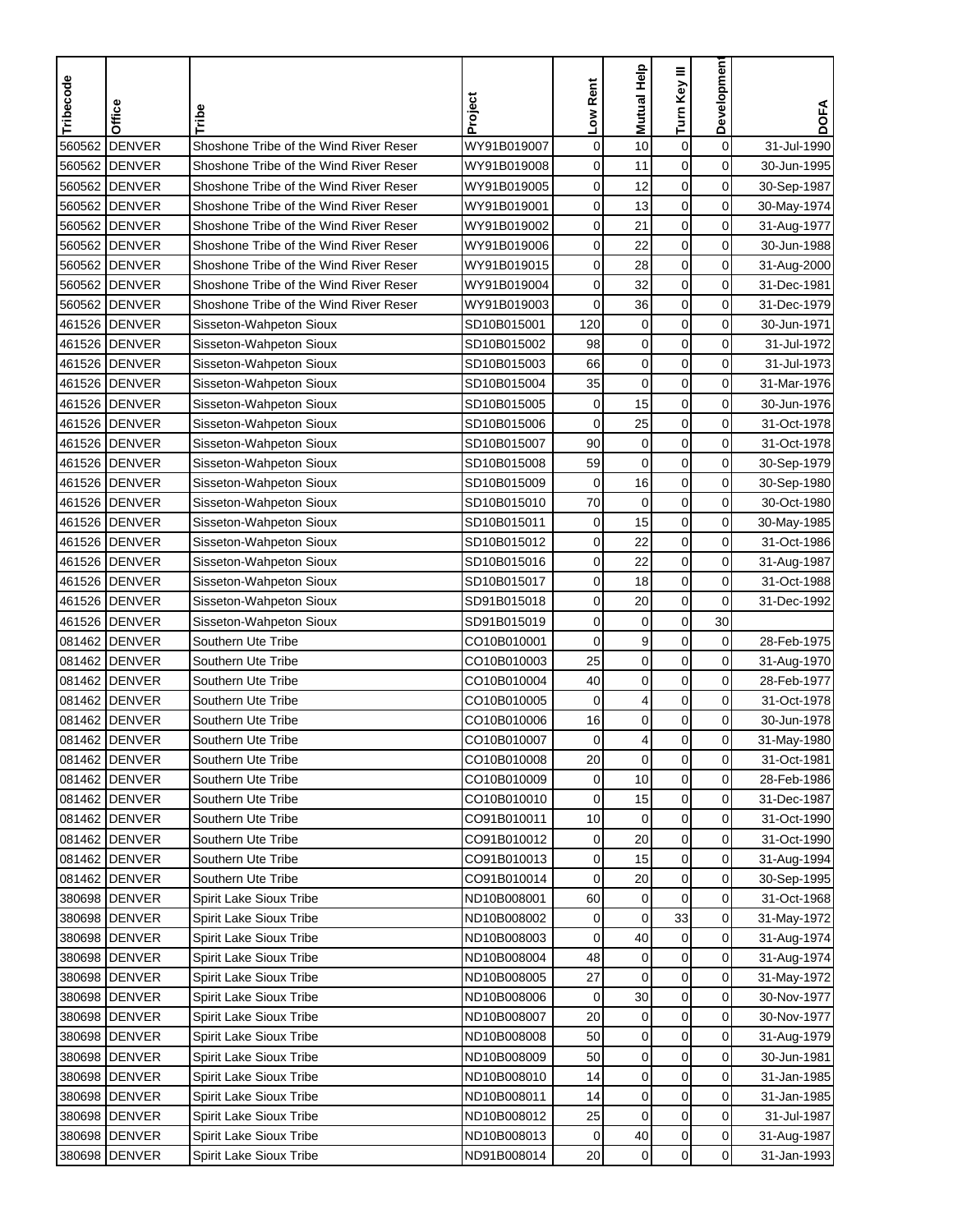| Tribecode | Office        | Tribe                                                    | Project     | Low Rent     | Mutual Help      | Turn Key III     | Developmen     | <b>DOFA</b>                |
|-----------|---------------|----------------------------------------------------------|-------------|--------------|------------------|------------------|----------------|----------------------------|
| 380698    | <b>DENVER</b> | Spirit Lake Sioux Tribe                                  | ND91B008015 | $\mathbf 0$  | $\mathbf 0$      | $\boldsymbol{0}$ | 15             |                            |
|           | 461552 DENVER | <b>Standing Rock Sioux</b>                               | SD10B006001 | 56           | $\mathbf 0$      | $\mathbf 0$      | 0              | 31-Jan-1965                |
|           | 461552 DENVER | <b>Standing Rock Sioux</b>                               | SD10B006002 | 109          | 0                | $\mathbf 0$      | 0              | 31-Aug-1971                |
|           | 461552 DENVER | <b>Standing Rock Sioux</b>                               | SD10B006003 | 10           | $\pmb{0}$        | $\mathbf 0$      | 0              |                            |
|           | 461552 DENVER |                                                          | SD10B006004 | $\mathbf 0$  | $\mathbf 0$      | 27               | 0              | 31-Aug-1974<br>31-Oct-1974 |
|           | 461552 DENVER | <b>Standing Rock Sioux</b><br><b>Standing Rock Sioux</b> | SD10B006005 | 85           | $\mathbf 0$      | $\pmb{0}$        | 0              | 30-Nov-1974                |
|           | 461552 DENVER | <b>Standing Rock Sioux</b>                               | SD10B006006 | $\pmb{0}$    | 15               | $\boldsymbol{0}$ | 0              | 31-Mar-1975                |
|           | 461552 DENVER | <b>Standing Rock Sioux</b>                               | SD10B006007 | 64           | $\pmb{0}$        | $\mathbf 0$      | 0              | 31-Dec-1975                |
|           | 461552 DENVER |                                                          | SD10B006008 | 84           | $\mathbf 0$      | 0                | 0              | 30-Sep-1973                |
|           | 461552 DENVER | <b>Standing Rock Sioux</b><br><b>Standing Rock Sioux</b> | SD10B006009 | 10           | $\boldsymbol{0}$ | $\pmb{0}$        | 0              | 28-Feb-1977                |
|           | 461552 DENVER |                                                          | SD10B006010 | 0            | 15               | 0                | $\overline{0}$ |                            |
|           | 461552 DENVER | <b>Standing Rock Sioux</b>                               | SD10B006011 | $\mathbf 0$  | 24               | $\mathbf 0$      | 0              | 31-May-1977                |
|           |               | <b>Standing Rock Sioux</b>                               |             | 50           |                  | 0                | 0              | 29-Feb-1980                |
|           | 461552 DENVER | <b>Standing Rock Sioux</b>                               | SD10B006012 | 15           | 0                | $\pmb{0}$        |                | 31-May-1979                |
|           | 461552 DENVER | <b>Standing Rock Sioux</b>                               | SD10B006013 |              | $\boldsymbol{0}$ |                  | 0              | 30-Oct-1981                |
|           | 461552 DENVER | <b>Standing Rock Sioux</b>                               | SD10B006014 | 19           | $\mathbf 0$      | $\mathbf 0$      | 0              | 31-Dec-1980                |
|           | 461552 DENVER | <b>Standing Rock Sioux</b>                               | SD10B006015 | 0            | 8                | $\mathbf 0$      | 0              | 28-Feb-1982                |
|           | 461552 DENVER | <b>Standing Rock Sioux</b>                               | SD10B006016 | 5            | $\mathbf 0$      | 0                | 0              | 30-Jun-1985                |
|           | 461552 DENVER | <b>Standing Rock Sioux</b>                               | SD10B006021 | 39           | $\boldsymbol{0}$ | $\mathbf 0$      | 0              | 30-Sep-1986                |
|           | 461552 DENVER | <b>Standing Rock Sioux</b>                               | SD10B006022 | 26           | $\mathbf 0$      | $\mathbf 0$      | 0              | 31-Jul-1987                |
|           | 461552 DENVER | <b>Standing Rock Sioux</b>                               | SD10B006023 | 0            | 38               | $\mathbf 0$      | 0              | 29-Feb-1988                |
|           | 461552 DENVER | <b>Standing Rock Sioux</b>                               | SD91B006024 | 0            | 28               | $\mathbf 0$      | 0              | 31-Dec-1990                |
|           | 461552 DENVER | <b>Standing Rock Sioux</b>                               | SD91B006025 | 0            | 20               | $\pmb{0}$        | 0              | 31-Mar-1995                |
|           | 461552 DENVER | <b>Standing Rock Sioux</b>                               | SD91B006026 | 0            | 40               | $\mathbf 0$      | 0              | 31-Dec-1999                |
|           | 461552 DENVER | <b>Standing Rock Sioux</b>                               | SD91B006028 | 0            | 0                | $\pmb{0}$        | 24             |                            |
|           | 461552 DENVER | <b>Standing Rock Sioux</b>                               | SD91B006029 | 24           | $\mathbf 0$      | 0                | 0              | 31-Oct-1997                |
|           | 461552 DENVER | <b>Standing Rock Sioux</b>                               | SD91B006030 | 0            | 20               | $\pmb{0}$        | 0              | 31-Dec-1999                |
|           | 461552 DENVER | <b>Standing Rock Sioux</b>                               | SD91B006031 | 1            | $\mathbf 0$      | $\mathbf 0$      | 0              | 31-Jan-1997                |
|           | 461552 DENVER | <b>Standing Rock Sioux</b>                               | SD91B006032 | 0            | 40               | $\mathbf 0$      | 0              | 31-Dec-1997                |
|           | 461552 DENVER | <b>Standing Rock Sioux</b>                               | SD91B006033 | 0            | 19               | 0                | 0              | 30-Mar-1999                |
|           | 461552 DENVER | <b>Standing Rock Sioux</b>                               | SD91B006034 | 0            | $\mathbf 0$      | $\pmb{0}$        | 6              |                            |
|           | 461552 DENVER | <b>Standing Rock Sioux</b>                               | SD91B006035 | 0            | 17               | $\pmb{0}$        | 16             | 30-Jun-1999                |
|           | 461552 DENVER | Standing Rock Sioux                                      | SD91B006036 | $\mathbf{0}$ | 0                | 0                | 33             |                            |
|           | 461552 DENVER | <b>Standing Rock Sioux</b>                               | SD91B006999 | 0            | $\mathsf 0$      | 10               | 0              | 31-Aug-1971                |
|           | 381976 DENVER | Turtle Mountain Band of Chippewa                         | ND10B006001 | 57           | 0                | 0                | 0              | 31-Aug-1967                |
|           | 381976 DENVER | Turtle Mountain Band of Chippewa                         | ND10B006002 | 40           | $\boldsymbol{0}$ | $\pmb{0}$        | 0              | 31-Oct-1967                |
|           | 381976 DENVER | Turtle Mountain Band of Chippewa                         | ND10B006003 | 28           | 0                | 0                | $\overline{0}$ | 31-Dec-1968                |
|           | 381976 DENVER | Turtle Mountain Band of Chippewa                         | ND10B006004 | 0            | 4                | $\mathbf 0$      | 0              | 30-Sep-1968                |
|           | 381976 DENVER | Turtle Mountain Band of Chippewa                         | ND10B006006 | 70           | $\pmb{0}$        | 0                | 0              | 30-Nov-1974                |
|           | 381976 DENVER | Turtle Mountain Band of Chippewa                         | ND10B006008 | 50           | $\boldsymbol{0}$ | $\pmb{0}$        | 0              | 30-Apr-1977                |
|           | 381976 DENVER | Turtle Mountain Band of Chippewa                         | ND10B006010 | 50           | $\pmb{0}$        | $\boldsymbol{0}$ | 0              | 30-Sep-1978                |
|           | 381976 DENVER | Turtle Mountain Band of Chippewa                         | ND10B006012 | 42           | $\pmb{0}$        | $\pmb{0}$        | 0              | 31-Mar-1980                |
|           | 381976 DENVER | Turtle Mountain Band of Chippewa                         | ND10B006013 | 50           | 0                | 0                | 0              | 31-Jul-1981                |
|           | 381976 DENVER | Turtle Mountain Band of Chippewa                         | ND10B006014 | 25           | $\pmb{0}$        | $\pmb{0}$        | 0              | 30-Apr-1982                |
|           | 381976 DENVER | Turtle Mountain Band of Chippewa                         | ND10B006015 | 30           | $\mathbf 0$      | $\mathbf 0$      | 0              | 31-Dec-1983                |
|           | 381976 DENVER | Turtle Mountain Band of Chippewa                         | ND10B006016 | 0            | 24               | $\mathbf 0$      | 0              | 31-Jul-1981                |
|           | 381976 DENVER | Turtle Mountain Band of Chippewa                         | ND10B006017 | 74           | 0                | $\mathbf 0$      | 0              | 30-Sep-1983                |
|           | 381976 DENVER | Turtle Mountain Band of Chippewa                         | ND10B006018 | 0            | 35               | $\pmb{0}$        | 0              | 31-Dec-1984                |
|           | 381976 DENVER | Turtle Mountain Band of Chippewa                         | ND10B006022 | 37           | 0                | $\mathbf 0$      | 0              | 30-Sep-1985                |
|           | 381976 DENVER | Turtle Mountain Band of Chippewa                         | ND10B006023 | 0            | 37               | $\pmb{0}$        | 0              | 30-Jun-1986                |
|           | 381976 DENVER | Turtle Mountain Band of Chippewa                         | ND10B006024 | 24           | $\mathbf 0$      | 0                | 0              | 31-Oct-1986                |
|           | 381976 DENVER | Turtle Mountain Band of Chippewa                         | ND10B006025 | 0            | 26               | $\pmb{0}$        | 0              | 31-Dec-1986                |
|           | 381976 DENVER | Turtle Mountain Band of Chippewa                         | ND10B006027 | 0            | 55               | 0                | $\overline{0}$ | 31-Oct-1987                |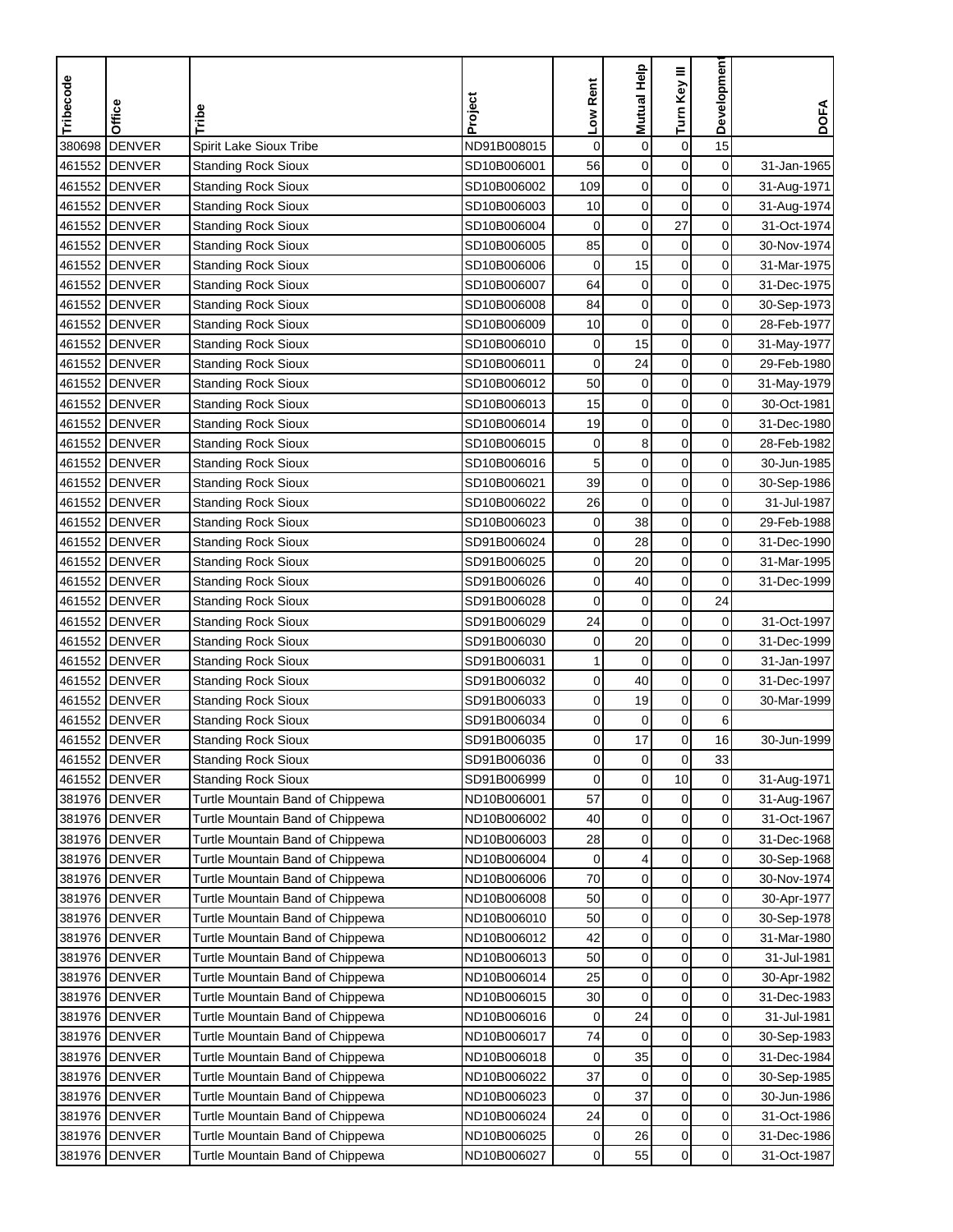| Tribecode | Office        | Tribe                            | Project     | Low Rent    | Mutual Help             | Turn Key III     | Development         | <b>DOFA</b> |
|-----------|---------------|----------------------------------|-------------|-------------|-------------------------|------------------|---------------------|-------------|
|           |               |                                  |             |             |                         |                  |                     |             |
| 381976    | <b>DENVER</b> | Turtle Mountain Band of Chippewa | ND10B006028 | 89          | $\mathbf 0$             | $\boldsymbol{0}$ | $\mathbf 0$         | 31-Dec-1987 |
|           | 381976 DENVER | Turtle Mountain Band of Chippewa | ND10B006030 | $\mathbf 0$ | 38                      | $\mathbf 0$      | 0                   | 30-Sep-1987 |
|           | 381976 DENVER | Turtle Mountain Band of Chippewa | ND10B006031 | 40          | 0                       | $\mathbf 0$      | 0                   | 31-Jan-1989 |
|           | 381976 DENVER | Turtle Mountain Band of Chippewa | ND10B006032 | 0           | 43                      | $\mathbf 0$      | 0                   | 31-Mar-1989 |
|           | 381976 DENVER | Turtle Mountain Band of Chippewa | ND91B006033 | 0           | 50                      | $\boldsymbol{0}$ | $\mathbf 0$         | 30-Nov-1989 |
|           | 381976 DENVER | Turtle Mountain Band of Chippewa | ND10B006034 | 0           | 5                       | $\mathbf 0$      | 0                   | 30-Apr-1982 |
|           | 381976 DENVER | Turtle Mountain Band of Chippewa | ND91B006035 | 0           | 40                      | $\pmb{0}$        | $\mathbf 0$         | 31-May-1994 |
|           | 381976 DENVER | Turtle Mountain Band of Chippewa | ND91B006036 | 20          | $\mathbf 0$             | 0                | 0                   | 30-Sep-1993 |
|           | 381976 DENVER | Turtle Mountain Band of Chippewa | ND91B006037 | $\mathbf 0$ | 15                      | 0                | 0                   | 28-Feb-1994 |
|           | 381976 DENVER | Turtle Mountain Band of Chippewa | ND91B006038 | 50          | $\mathbf 0$             | $\mathbf 0$      | $\mathbf 0$         | 31-May-1996 |
|           | 381976 DENVER | Turtle Mountain Band of Chippewa | ND91B006039 | 0           | 40                      | 0                | $\mathbf 0$         | 31-Oct-1996 |
|           | 381976 DENVER | Turtle Mountain Band of Chippewa | ND91B006041 | 0           | 10                      | $\mathbf 0$      | 0                   | 30-Sep-1978 |
|           | 381976 DENVER | Turtle Mountain Band of Chippewa | ND91B006042 | 0           | $\mathbf 0$             | $\mathbf 0$      | 5                   |             |
|           | 381976 DENVER | Turtle Mountain Band of Chippewa | ND91B006043 | 0           | $\mathbf{1}$            | $\pmb{0}$        | $\mathbf 0$         | 31-Aug-1995 |
|           | 381976 DENVER | Turtle Mountain Band of Chippewa | ND91B006044 | 0           | $\overline{\mathbf{7}}$ | $\mathbf 0$      | 0                   | 31-May-1996 |
|           | 381976 DENVER | Turtle Mountain Band of Chippewa | ND91B006045 | 0           | 0                       | $\mathbf 0$      | 20                  |             |
|           | 381976 DENVER | Turtle Mountain Band of Chippewa | ND91B006046 | 0           | $\overline{7}$          | $\mathbf 0$      | 0                   | 31-May-1996 |
|           | 381976 DENVER | Turtle Mountain Band of Chippewa | ND10B042001 | 3           | $\boldsymbol{0}$        | $\mathbf 0$      | $\mathbf 0$         | 30-Sep-1976 |
|           | 381976 DENVER | Turtle Mountain Band of Chippewa | ND10B042002 | 0           | 11                      | $\mathbf 0$      | $\mathbf 0$         | 30-Sep-1976 |
|           | 381976 DENVER | Turtle Mountain Band of Chippewa | ND10B042003 | 5           | 0                       | $\mathbf 0$      | 0                   | 30-Jun-1977 |
|           | 381976 DENVER | Turtle Mountain Band of Chippewa | ND10B042004 | 0           | 15                      | $\mathbf 0$      | 0                   | 30-Jun-1977 |
|           | 381976 DENVER | Turtle Mountain Band of Chippewa | ND10B068001 | 9           | $\mathbf 0$             | $\pmb{0}$        | 0                   | 31-Jul-1980 |
|           | 381976 DENVER | Turtle Mountain Band of Chippewa | ND10B068002 | $\mathbf 0$ | 12                      | $\mathbf 0$      | 0                   | 31-Jul-1980 |
|           | 381976 DENVER | Turtle Mountain Band of Chippewa | ND10B068003 | 10          | $\mathbf 0$             | $\mathbf 0$      | 0                   | 31-Jul-1980 |
|           | 381976 DENVER | Turtle Mountain Band of Chippewa | ND10B068004 | 0           | 5                       | 0                | 0                   | 31-Jul-1980 |
|           | 381976 DENVER | Turtle Mountain Band of Chippewa | ND10B068005 | 5           | 0                       | $\mathbf 0$      | 0                   | 30-Sep-1981 |
|           | 381976 DENVER | Turtle Mountain Band of Chippewa | ND10B068006 | $\mathbf 0$ | 12                      | $\mathbf 0$      | $\mathbf 0$         | 31-Dec-1981 |
|           | 381976 DENVER | Turtle Mountain Band of Chippewa | ND10B068007 | 20          | $\mathbf 0$             | $\mathbf 0$      | 0                   | 28-Feb-1985 |
|           | 381976 DENVER | Turtle Mountain Band of Chippewa | ND10B068008 | 0           | 25                      | $\mathbf 0$      | 0                   | 31-Mar-1985 |
|           | 491274 DENVER | Uintah & Ouray Ute Indian Tribe  | UT10B001001 | 0           | $\overline{\mathbf{c}}$ | $\pmb{0}$        | $\mathbf 0$         | 31-May-1967 |
|           | 491274 DENVER | Uintah & Ouray Ute Indian Tribe  | UT10B001005 | 0           | 3                       | $\mathbf 0$      | 0                   | 31-Jul-1974 |
|           | 491274 DENVER | Uintah & Ouray Ute Indian Tribe  | UT10B001006 | 40          | 0                       | $\mathbf 0$      | 0                   | 30-Nov-1974 |
|           | 491274 DENVER | Uintah & Ouray Ute Indian Tribe  | UT10B001007 | $\mathbf 0$ | 44                      | $\mathbf 0$      | $\mathsf{O}\xspace$ | 31-May-1977 |
|           | 491274 DENVER | Uintah & Ouray Ute Indian Tribe  | UT10B001008 | 30          | 0                       | 0                | $\mathbf 0$         | 30-Sep-1978 |
|           | 491274 DENVER | Uintah & Ouray Ute Indian Tribe  | UT10B001009 | 0           | 13                      | $\boldsymbol{0}$ | 0                   | 31-Oct-1980 |
|           | 491274 DENVER | Uintah & Ouray Ute Indian Tribe  | UT10B001010 | 20          | 0                       | 0                | $\overline{0}$      | 30-Sep-1982 |
|           | 491274 DENVER | Uintah & Ouray Ute Indian Tribe  | UT10B001012 | 0           | 18                      | 0                | 0                   | 30-Apr-1985 |
|           | 491274 DENVER | Uintah & Ouray Ute Indian Tribe  | UT91B001015 | 0           | 32                      | 0                | 0                   | 31-Jul-1990 |
|           | 491274 DENVER | Uintah & Ouray Ute Indian Tribe  | UT91B001016 | 19          | 0                       | $\pmb{0}$        | $\overline{0}$      | 30-Sep-1995 |
|           | 491274 DENVER | Uintah & Ouray Ute Indian Tribe  | UT91B001017 | 0           | 14                      | $\pmb{0}$        | 0                   | 31-Dec-1995 |
|           | 490920 DENVER | Utah Paiute Tribe                | UT10B010001 | 0           | 1                       | $\pmb{0}$        | 0                   | 31-Oct-1976 |
|           | 490920 DENVER | Utah Paiute Tribe                | UT10B010002 | 0           | 19                      | $\boldsymbol{0}$ | $\mathbf 0$         | 30-Sep-1979 |
|           | 490920 DENVER | Utah Paiute Tribe                | UT10B010005 | 0           | 5                       | $\boldsymbol{0}$ | $\mathbf 0$         | 31-Dec-1980 |
|           | 490920 DENVER | Utah Paiute Tribe                | UT10B010006 | 24          | 0                       | $\mathbf 0$      | $\overline{0}$      | 31-Dec-1988 |
|           | 490920 DENVER | Utah Paiute Tribe                | UT91B010007 | 34          | 0                       | 0                | 0                   | 31-Jul-1988 |
|           | 490920 DENVER | Utah Paiute Tribe                | UT91B010008 | 20          | $\pmb{0}$               | 0                | 0                   | 30-Nov-1992 |
|           | 490920 DENVER | Utah Paiute Tribe                | UT91B010010 | 18          | $\boldsymbol{0}$        | $\boldsymbol{0}$ | 0                   | 30-Sep-1993 |
|           | 490920 DENVER | Utah Paiute Tribe                | UT91B010011 | 14          | $\mathbf 0$             | 0                | $\overline{0}$      | 30-Sep-1995 |
|           | 490920 DENVER | Utah Paiute Tribe                | UT91B010012 | 13          | $\pmb{0}$               | $\boldsymbol{0}$ | 0                   | 01-Dec-1996 |
|           | 490920 DENVER | Utah Paiute Tribe                | UT91B010013 | 1           | $\pmb{0}$               | 0                | 0                   | 31-Dec-1980 |
|           | 490920 DENVER | Utah Paiute Tribe                | UT91B010015 | 1           | 0                       | $\pmb{0}$        | $\mathbf 0$         | 31-Oct-1976 |
|           | 490920 DENVER | Utah Paiute Tribe                | UT91B010016 | 1           | $\pmb{0}$               | $\mathbf 0$      | $\overline{0}$      | 30-Sep-1979 |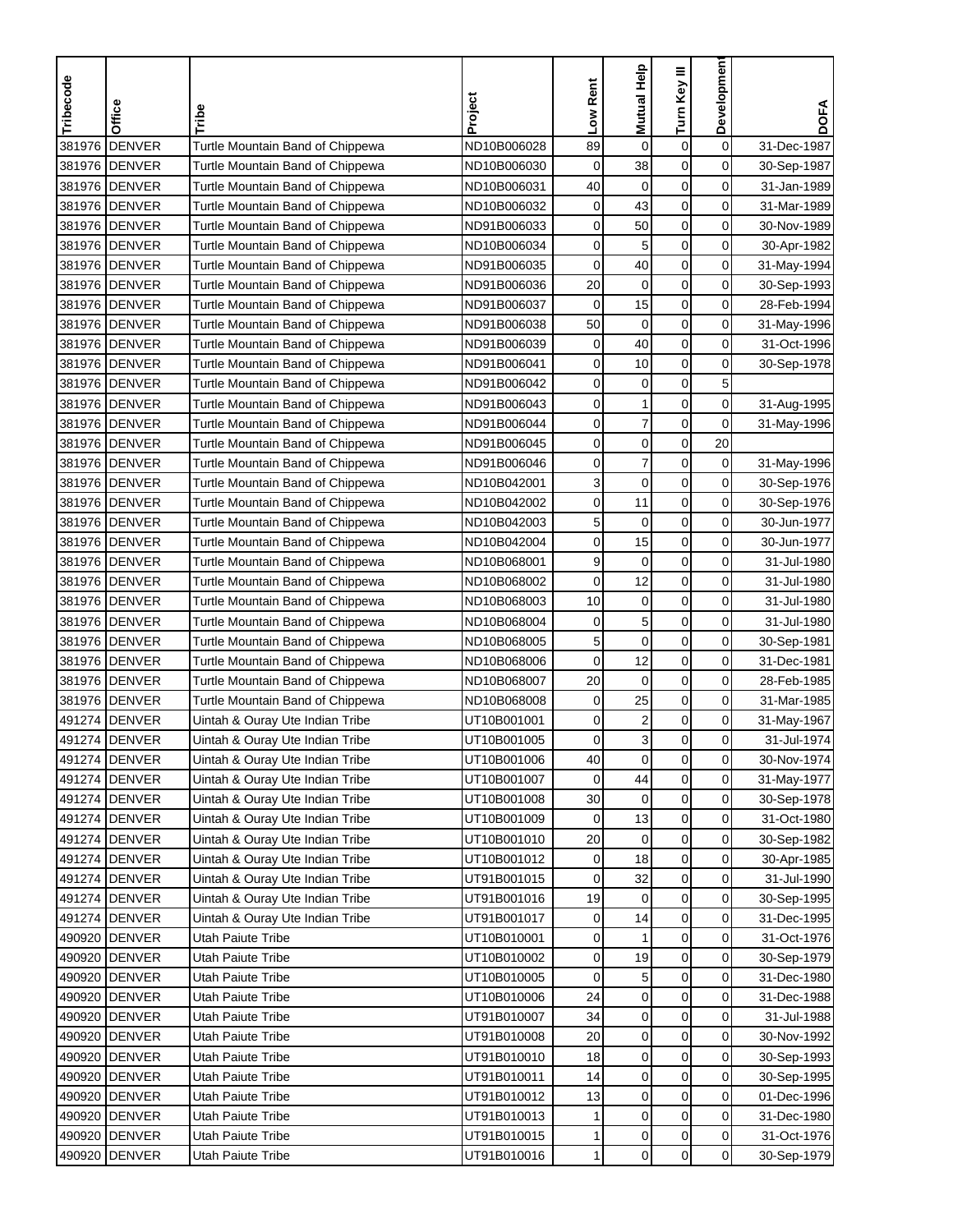| Tribecode        | Office                         | Tribe                                           | Project                    | Low Rent    | Mutual Help      | Turn Key III             | Development    | <b>DOFA</b> |
|------------------|--------------------------------|-------------------------------------------------|----------------------------|-------------|------------------|--------------------------|----------------|-------------|
| 490920           | <b>DENVER</b>                  | Utah Paiute Tribe                               | UT91B010017                | $\mathbf 0$ | $\mathbf 0$      | $\mathbf 0$              | 9              |             |
| 490920           | <b>DENVER</b>                  | Utah Paiute Tribe                               | UT91B010017                | 11          | $\mathbf 0$      | $\mathbf 0$              | $\mathbf 0$    | 30-Sep-1997 |
| 490920           | <b>DENVER</b>                  | Utah Paiute Tribe                               | UT91B010018                | 0           | 4                | $\mathbf 0$              | 0              | 31-Dec-1988 |
|                  |                                |                                                 |                            | 0           | 1                | $\mathbf 0$              | 0              |             |
| 490920           | <b>DENVER</b>                  | Utah Paiute Tribe                               | UT91B010019                |             | $\mathbf 0$      | $\pmb{0}$                |                | 31-Oct-1976 |
| 490920<br>490920 | <b>DENVER</b><br><b>DENVER</b> | Utah Paiute Tribe<br>Utah Paiute Tribe          | UT91B010020<br>UT91B010021 | 1           | $\mathbf 0$      | $\pmb{0}$                | 0<br>20        | 31-Jul-1988 |
|                  |                                |                                                 |                            | 0           | 35               | $\mathbf 0$              | 0              |             |
|                  | 081546 DENVER                  | Ute Mountain Tribe<br><b>Ute Mountain Tribe</b> | CO10B047002                | 0<br>16     |                  |                          |                | 31-Jan-1979 |
|                  | 081546 DENVER                  | <b>Ute Mountain Tribe</b>                       | CO10B047003                |             | $\mathbf 0$      | $\mathbf 0$              | 0<br>0         | 31-Oct-1978 |
|                  | 081546 DENVER<br>081546 DENVER | Ute Mountain Tribe                              | CO10B047004                | 15          | $\mathbf 0$      | $\pmb{0}$<br>$\mathbf 0$ |                | 30-Jun-1979 |
|                  |                                |                                                 | CO10B047005                | $\mathbf 0$ | 19               |                          | $\mathbf 0$    | 31-May-1986 |
|                  | 081546 DENVER                  | Ute Mountain Tribe                              | CO10B047007                | 0           | 16               | $\mathbf 0$              | $\mathbf 0$    | 30-Nov-1987 |
|                  | 081546 DENVER                  | Ute Mountain Tribe                              | CO91B047008                | $\mathbf 0$ | 20               | $\mathbf 0$              | 0              | 30-Jun-1989 |
|                  | 081546 DENVER                  | <b>Ute Mountain Tribe</b>                       | CO91B047009                | 10          | $\pmb{0}$        | 0                        | 0              | 31-Jul-1990 |
|                  | 081546 DENVER                  | <b>Ute Mountain Tribe</b>                       | CO91B047010                | 20          | $\pmb{0}$        | $\pmb{0}$                | $\mathbf 0$    | 31-Jul-1990 |
|                  | 081546 DENVER                  | Ute Mountain Tribe                              | CO91B047011                | 0           | 10               | $\mathbf 0$              | 0              | 31-Oct-1991 |
|                  | 081546 DENVER                  | Ute Mountain Tribe                              | CO91B047012                | 16          | $\pmb{0}$        | $\boldsymbol{0}$         | 0              | 31-Oct-1991 |
|                  | 081546 DENVER                  | <b>Ute Mountain Tribe</b>                       | CO91B047013                | 20          | $\mathbf 0$      | $\mathbf 0$              | 0              | 31-Dec-1992 |
|                  | 081546 DENVER                  | Ute Mountain Tribe                              | CO91B047014                | 20          | $\boldsymbol{0}$ | $\mathbf 0$              | 0              | 30-Nov-1993 |
|                  | 081546 DENVER                  | Ute Mountain Tribe                              | CO91B047015                | $\mathbf 0$ | 15               | $\mathbf 0$              | 0              | 30-Nov-1993 |
|                  | 081546 DENVER                  | Ute Mountain Tribe                              | CO91B047016                | 13          | $\mathbf 0$      | $\mathbf 0$              | 0              | 30-Nov-1994 |
|                  | 081546 DENVER                  | Ute Mountain Tribe                              | CO91B047017                | 20          | $\mathbf 0$      | $\mathbf 0$              | 0              | 31-Jul-1996 |
|                  | 313182 DENVER                  | Winnebago Tribe                                 | NE10B045001                | 30          | $\mathbf 0$      | $\pmb{0}$                | 0              | 28-Feb-1966 |
| 313182           | <b>DENVER</b>                  | Winnebago Tribe                                 | NE10B045003                | 77          | $\mathbf 0$      | $\mathbf 0$              | 0              | 31-Jan-1974 |
|                  | 313182 DENVER                  | Winnebago Tribe                                 | NE10B045004                | 0           | $\overline{c}$   | $\pmb{0}$                | 0              | 30-Nov-1973 |
|                  | 313182 DENVER                  | Winnebago Tribe                                 | NE10B045007                | $\mathbf 0$ | 12               | $\mathbf 0$              | 0              | 31-Jan-1980 |
|                  | 313182 DENVER                  | Winnebago Tribe                                 | NE10B045008                | 35          | $\pmb{0}$        | $\pmb{0}$                | 0              | 31-Aug-1980 |
|                  | 313182 DENVER                  | Winnebago Tribe                                 | NE10B045009                | $\mathbf 0$ | 20               | $\mathbf 0$              | 0              | 30-Jun-1987 |
|                  | 313182 DENVER                  | Winnebago Tribe                                 | NE10B045011                | 21          | $\mathbf 0$      | $\mathbf 0$              | 0              | 31-May-1989 |
|                  | 313182 DENVER                  | Winnebago Tribe                                 | NE91B045012                | 0           | 10               | $\pmb{0}$                | 0              | 31-Jul-1991 |
| 313182           | <b>DENVER</b>                  | Winnebago Tribe                                 | NE91B045013                | 7           | $\mathbf 0$      | $\pmb{0}$                | $\mathbf 0$    | 31-Jan-1991 |
|                  | 313182 DENVER                  | Winnebago Tribe                                 | NE91B045014                | 14          | $\mathbf 0$      | $\mathbf 0$              | 0              | 20-Sep-1995 |
|                  | 313182 <b>JDENVER</b>          | Winnebago Tribe                                 | NE91B045015                | 0           | 0                | 0                        | 15             |             |
|                  | 461892 DENVER                  | <b>Yankton Sioux</b>                            | SD10B012001                | 100         | $\pmb{0}$        | $\mathbf 0$              | $\mathbf 0$    | 31-Dec-1971 |
|                  | 461892 DENVER                  | Yankton Sioux                                   | SD10B012002                | 30          | $\pmb{0}$        | 0                        | 0              | 31-Jul-1976 |
|                  | 461892 DENVER                  | <b>Yankton Sioux</b>                            | SD10B012004                | 21          | $\pmb{0}$        | $\pmb{0}$                | $\overline{0}$ | 30-Sep-1979 |
|                  | 461892 DENVER                  | <b>Yankton Sioux</b>                            | SD10B012005                | 0           | 3                | $\mathbf 0$              | $\overline{0}$ | 30-Nov-1979 |
|                  | 461892 DENVER                  | <b>Yankton Sioux</b>                            | SD10B012006                | 0           | 6                | $\pmb{0}$                | $\overline{0}$ | 31-Dec-1980 |
|                  | 461892 DENVER                  | <b>Yankton Sioux</b>                            | SD10B012007                | 24          | $\pmb{0}$        | 0                        | $\overline{0}$ | 31-Dec-1980 |
|                  | 461892 DENVER                  | <b>Yankton Sioux</b>                            | SD10B012008                | 17          | $\pmb{0}$        | $\pmb{0}$                | 0              | 31-Jul-1981 |
|                  | 461892 DENVER                  | <b>Yankton Sioux</b>                            | SD10B012010                | 0           | 5                | 0                        | $\overline{0}$ | 30-Sep-1981 |
|                  | 461892 DENVER                  | <b>Yankton Sioux</b>                            | SD91B012013                | 18          | 0                | $\boldsymbol{0}$         | 0              | 31-Mar-1993 |
|                  | 461892 DENVER                  | <b>Yankton Sioux</b>                            | SD91B012014                | 18          | $\mathbf 0$      | $\pmb{0}$                | 0              | 31-Jul-1994 |
|                  | 461892 DENVER                  | <b>Yankton Sioux</b>                            | SD91B012015                | 0           | 20               | $\pmb{0}$                | $\mathbf 0$    | 28-Feb-1995 |
|                  | 461892 DENVER                  | <b>Yankton Sioux</b>                            | SD91B012016                | 0           | 27               | 0                        | $\overline{0}$ | 08-Sep-1997 |
|                  | 461892 DENVER                  | <b>Yankton Sioux</b>                            | SD91B012017                | 23          | 0                | $\mathbf 0$              | 0              | 10-Nov-1997 |
|                  | 461892 DENVER                  | Yankton Sioux                                   | SD91B012018                | 0           | 1                | 0                        | 0              | 08-Sep-1997 |
|                  | 400004 OKLAHOMA                | Absentee-Shawnee                                | OK95B091006                | 75          | $\mathbf 0$      | 0                        | 0              | 31-Mar-1979 |
|                  | 400004 OKLAHOMA                | Absentee-Shawnee                                | OK95B091007                | 0           | 24               | $\mathbf 0$              | $\overline{0}$ | 30-Oct-1979 |
|                  | 400004 OKLAHOMA                | Absentee-Shawnee                                | OK95B091008                | 0           | 73               | $\pmb{0}$                | 0              | 30-Sep-1982 |
|                  | 400004 OKLAHOMA                | Absentee-Shawnee                                | OK95B091009                | 0           | 42               | 0                        | $\mathbf 0$    | 31-Dec-1980 |
|                  | 400004 OKLAHOMA                | Absentee-Shawnee                                | OK95B091010                | 25          | 0                | $\pmb{0}$                | $\overline{0}$ | 30-Sep-1979 |
|                  | 400004 OKLAHOMA                | Absentee-Shawnee                                | OK56B091011                | 0           | 25               | $\pmb{0}$                | $\overline{0}$ | 31-Mar-1982 |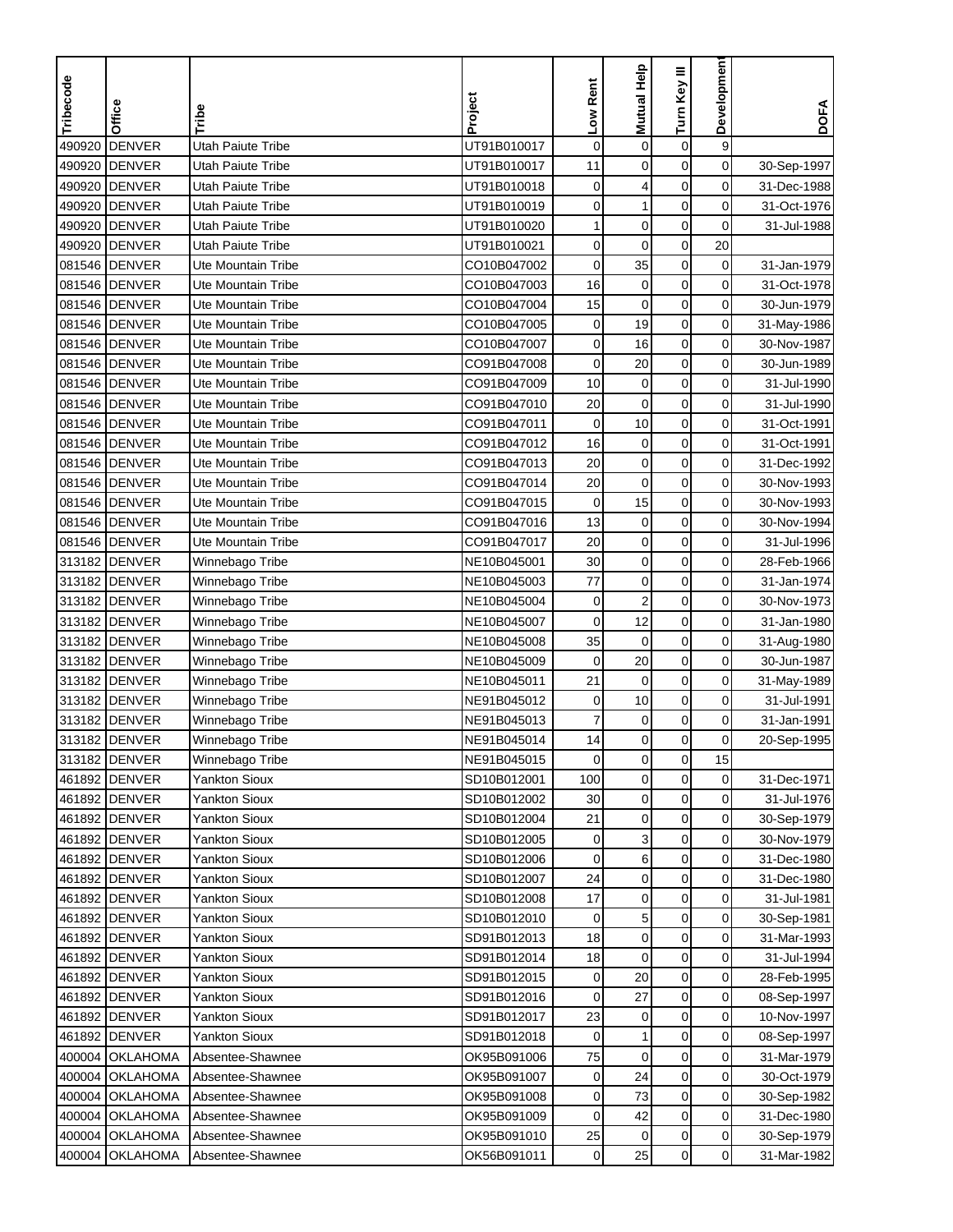| Tribecode | Office          | Tribe                  | Project     | Low Rent    | <b>Mutual Help</b> | Turn Key III     | Developmen     | <b>DOFA</b> |
|-----------|-----------------|------------------------|-------------|-------------|--------------------|------------------|----------------|-------------|
|           |                 |                        |             |             |                    |                  |                |             |
| 400004    | <b>OKLAHOMA</b> | Absentee-Shawnee       | OK56B091012 | 25          | $\pmb{0}$          | $\pmb{0}$        | $\mathbf 0$    | 30-Jun-1981 |
| 400004    | <b>OKLAHOMA</b> | Absentee-Shawnee       | OK56B091013 | $\mathbf 0$ | 49                 | $\mathbf 0$      | 0              | 31-Oct-1981 |
| 400004    | <b>OKLAHOMA</b> | Absentee-Shawnee       | OK95B091014 | 25          | 0                  | $\mathbf 0$      | $\mathbf 0$    | 31-Aug-1982 |
| 400004    | <b>OKLAHOMA</b> | Absentee-Shawnee       | OK56B091015 | 25          | $\mathbf 0$        | $\mathbf 0$      | 0              | 30-Apr-1982 |
| 400004    | <b>OKLAHOMA</b> | Absentee-Shawnee       | OK95B091016 | $\mathbf 0$ | 25                 | $\boldsymbol{0}$ | 0              | 31-Mar-1984 |
| 400004    | <b>OKLAHOMA</b> | Absentee-Shawnee       | OK95B091017 | 0           | 25                 | 0                | 0              | 30-Jun-1984 |
| 400004    | <b>OKLAHOMA</b> | Absentee-Shawnee       | OK95B091018 | 0           | 27                 | $\pmb{0}$        | 0              | 31-Mar-1986 |
| 400004    | <b>OKLAHOMA</b> | Absentee-Shawnee       | OK95B091019 | 0           | 24                 | $\pmb{0}$        | 0              | 30-Nov-1984 |
| 400004    | <b>OKLAHOMA</b> | Absentee-Shawnee       | OK95B091020 | 0           | 10                 | 0                | 0              | 31-Jul-1984 |
| 400004    | <b>OKLAHOMA</b> | Absentee-Shawnee       | OK95B091021 | 0           | 15                 | 0                | $\mathbf 0$    | 30-Sep-1987 |
| 400004    | <b>OKLAHOMA</b> | Absentee-Shawnee       | OK95B091023 | 0           | 15                 | $\mathbf 0$      | $\mathbf 0$    | 31-Aug-1986 |
| 400004    | <b>OKLAHOMA</b> | Absentee-Shawnee       | OK95B091024 | 0           | 21                 | $\mathbf 0$      | $\mathbf 0$    | 31-May-1987 |
| 400004    | <b>OKLAHOMA</b> | Absentee-Shawnee       | OK95B091025 | 0           | 20                 | 0                | 0              | 31-Mar-1989 |
| 400004    | <b>OKLAHOMA</b> | Absentee-Shawnee       | OK95B091026 | 0           | 10                 | $\mathbf 0$      | $\mathbf 0$    | 30-Nov-1989 |
| 400004    | <b>OKLAHOMA</b> | Absentee-Shawnee       | OK95B091027 | 0           | 10                 | $\pmb{0}$        | 0              | 31-Mar-1990 |
| 400004    | <b>OKLAHOMA</b> | Absentee-Shawnee       | OK95B091028 | 0           | 10                 | $\pmb{0}$        | 0              | 31-Dec-1990 |
| 400004    | <b>OKLAHOMA</b> | Absentee-Shawnee       | OK95B091029 | 0           | 27                 | $\mathbf 0$      | 0              | 31-Jul-1992 |
| 400004    | <b>OKLAHOMA</b> | Absentee-Shawnee       | OK95B091030 | 0           | 20                 | $\boldsymbol{0}$ | 0              | 31-Jul-1995 |
| 400004    | <b>OKLAHOMA</b> | Absentee-Shawnee       | OK95B091031 | $\mathbf 0$ | 20                 | $\mathbf 0$      | $\mathbf 0$    | 31-Dec-1993 |
| 400004    | <b>OKLAHOMA</b> | Absentee-Shawnee       | OK95B091032 | 20          | 0                  | $\mathbf 0$      | 0              | 30-Nov-1995 |
| 400004    | <b>OKLAHOMA</b> | Absentee-Shawnee       | OK95B091033 | 0           | 20                 | $\mathbf 0$      | 0              | 30-Nov-1996 |
| 400004    | <b>OKLAHOMA</b> | Absentee-Shawnee       | OK95B091034 | 0           | 20                 | $\boldsymbol{0}$ | 0              | 31-Jan-1995 |
| 400004    | <b>OKLAHOMA</b> | Absentee-Shawnee       | OK95B091035 | 0           | 25                 | $\mathbf 0$      | 0              | 30-Sep-1998 |
| 400004    | <b>OKLAHOMA</b> | Absentee-Shawnee       | OK95B091036 | 0           | 25                 | $\mathbf 0$      | 0              | 30-Jan-1999 |
| 400004    | <b>OKLAHOMA</b> | Absentee-Shawnee       | OK95B091037 | 0           | 25                 | 0                | 0              | 31-Mar-2000 |
| 400004    | <b>OKLAHOMA</b> | Absentee-Shawnee       | OK95B091038 | 0           | 25                 | $\boldsymbol{0}$ | $\mathbf 0$    | 30-Apr-1999 |
| 400004    | <b>OKLAHOMA</b> | Absentee-Shawnee       | OK95B091039 | 0           | $\mathbf 0$        | $\mathbf 0$      | 25             |             |
| 400004    | <b>OKLAHOMA</b> | Absentee-Shawnee       | OK95B091040 | 0           | 25                 | $\mathbf 0$      | 0              | 30-Apr-1999 |
| 480046    | <b>OKLAHOMA</b> | Alabama-Coushatta      | TX95B338004 | 0           | 15                 | $\mathbf 0$      | 0              | 28-Feb-1977 |
| 480046    | <b>OKLAHOMA</b> | Alabama-Coushatta      | TX95B338005 | 0           | 10                 | $\pmb{0}$        | 0              | 28-Feb-1993 |
| 480046    | <b>OKLAHOMA</b> | Alabama-Coushatta      | TX95B338006 | 0           | 10                 | $\mathbf 0$      | 0              | 30-Jun-1995 |
|           | 480046 OKLAHOMA | Alabama-Coushatta      | TX95B338007 | 0           | 30                 | $\mathbf 0$      | 0              | 31-Dec-1998 |
|           | 400110 OKLAHOMA | Apache Tribe           | OK95B128002 | 0           | 20                 | $\mathbf 0$      | 0              | 30-Apr-1991 |
|           | 400110 OKLAHOMA | Apache Tribe           | OK95B128003 | 0           | 10                 | 0                | 0              | 30-Nov-1990 |
|           | 400110 OKLAHOMA | Apache Tribe           | OK95B128004 | 0           | 10                 | $\boldsymbol{0}$ | 0              | 30-Nov-1991 |
|           | 400110 OKLAHOMA | Apache Tribe           | OK95B128005 | 0           | 25                 | 0                | $\overline{0}$ | 30-Sep-1987 |
|           | 400110 OKLAHOMA | Apache Tribe           | OK95B128006 | 0           | 20                 | 0                | 0              | 30-Sep-1994 |
|           | 400110 OKLAHOMA | Apache Tribe           | OK95B128010 | 0           | 0                  | 0                | 37             |             |
|           | 400110 OKLAHOMA | Apache Tribe           | OK95B128011 | 0           | 19                 | $\boldsymbol{0}$ | $\overline{0}$ | 30-Nov-1996 |
|           | 400428 OKLAHOMA | Caddo Tribe            | OK95B077002 | 20          | 0                  | 0                | 0              | 31-May-1972 |
|           | 400428 OKLAHOMA | Caddo Tribe            | OK95B077007 | 0           | 1                  | $\mathbf 0$      | 0              | 31-Oct-1987 |
|           | 400428 OKLAHOMA | Caddo Tribe            | OK95B077008 | 0           | 1                  | 0                | 0              | 31-Jan-1991 |
|           | 400428 OKLAHOMA | Caddo Tribe            | OK95B077010 | 0           | $\mathbf 0$        | 0                | 9              |             |
|           | 400578 OKLAHOMA | <b>Cherokee Nation</b> | OK95B045001 | 25          | 0                  | 0                | $\overline{0}$ | 30-Jun-1968 |
|           | 400578 OKLAHOMA | <b>Cherokee Nation</b> | OK95B045002 | 16          | 0                  | 0                | 0              | 31-Aug-1969 |
|           | 400578 OKLAHOMA | <b>Cherokee Nation</b> | OK95B045005 | 39          | $\mathbf 0$        | 0                | 0              | 30-Jun-1971 |
|           | 400578 OKLAHOMA | <b>Cherokee Nation</b> | OK95B045016 | 83          | $\mathbf 0$        | 0                | 0              | 31-Aug-1972 |
|           | 400578 OKLAHOMA | <b>Cherokee Nation</b> | OK95B045024 | 29          | $\mathbf 0$        | 0                | 0              | 31-Jul-1974 |
|           | 400578 OKLAHOMA | <b>Cherokee Nation</b> | OK95B045025 | 19          | 0                  | $\mathbf 0$      | 0              | 30-Nov-1974 |
|           | 400578 OKLAHOMA | <b>Cherokee Nation</b> | OK95B045026 | 19          | $\mathbf 0$        | 0                | 0              | 30-Nov-1974 |
|           | 400578 OKLAHOMA | <b>Cherokee Nation</b> | OK95B045030 | 46          | 0                  | 0                | $\overline{0}$ | 30-Sep-1977 |
|           | 400578 OKLAHOMA | <b>Cherokee Nation</b> | OK95B045032 | 20          | $\mathbf 0$        | 0                | $\overline{0}$ | 31-Jan-1978 |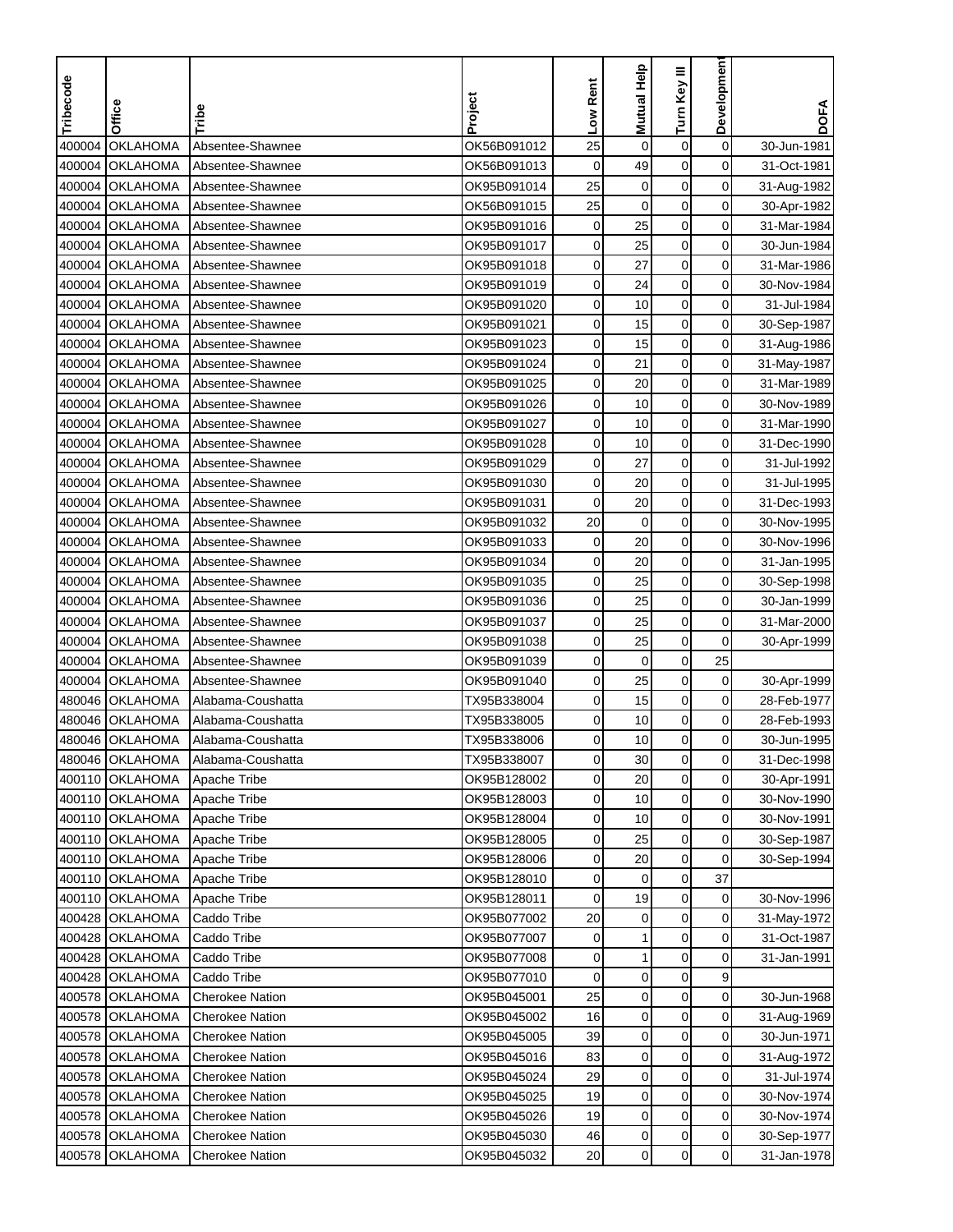| Tribecode | Office          | Tribe                  | Project     | Low Rent    | <b>Mutual Help</b> | Turn Key III     | Developmen     | <b>DOFA</b> |
|-----------|-----------------|------------------------|-------------|-------------|--------------------|------------------|----------------|-------------|
|           |                 |                        |             |             |                    |                  |                |             |
| 400578    | <b>OKLAHOMA</b> | <b>Cherokee Nation</b> | OK95B045033 | $\mathbf 0$ | 12                 | $\boldsymbol{0}$ | $\mathbf 0$    | 31-Dec-1977 |
| 400578    | <b>OKLAHOMA</b> | Cherokee Nation        | OK95B045034 | $\mathbf 0$ | 16                 | $\mathbf 0$      | 0              | 31-Dec-1979 |
| 400578    | <b>OKLAHOMA</b> | <b>Cherokee Nation</b> | OK95B045035 | 50          | 0                  | $\mathbf 0$      | 0              | 30-Sep-1977 |
| 400578    | <b>OKLAHOMA</b> | <b>Cherokee Nation</b> | OK95B045036 | 0           | 12                 | $\mathbf 0$      | 0              | 31-Dec-1979 |
| 400578    | <b>OKLAHOMA</b> | <b>Cherokee Nation</b> | OK95B045037 | 25          | $\mathbf 0$        | $\boldsymbol{0}$ | 0              | 31-Dec-1978 |
| 400578    | <b>OKLAHOMA</b> | <b>Cherokee Nation</b> | OK95B045038 | 25          | $\pmb{0}$          | $\mathbf 0$      | 0              | 31-Dec-1979 |
| 400578    | <b>OKLAHOMA</b> | Cherokee Nation        | OK95B045039 | 30          | $\mathbf 0$        | $\mathbf 0$      | 0              | 31-Jan-1981 |
| 400578    | <b>OKLAHOMA</b> | <b>Cherokee Nation</b> | OK95B045040 | 46          | $\mathbf 0$        | $\mathbf 0$      | 0              | 31-Mar-1981 |
| 400578    | <b>OKLAHOMA</b> | <b>Cherokee Nation</b> | OK56B045041 | 51          | $\mathbf 0$        | 0                | 0              | 31-Jul-1982 |
| 400578    | <b>OKLAHOMA</b> | <b>Cherokee Nation</b> | OK95B045042 | 25          | $\pmb{0}$          | 0                | 0              | 31-Oct-1980 |
| 400578    | <b>OKLAHOMA</b> | <b>Cherokee Nation</b> | OK95B045043 | 50          | 0                  | 0                | 0              | 31-Aug-1980 |
| 400578    | <b>OKLAHOMA</b> | <b>Cherokee Nation</b> | OK95B045044 | 46          | $\mathbf 0$        | $\mathbf 0$      | 0              | 30-Nov-1980 |
| 400578    | <b>OKLAHOMA</b> | <b>Cherokee Nation</b> | OK95B045045 | 21          | $\mathbf 0$        | 0                | 0              | 31-Aug-1980 |
| 400578    | <b>OKLAHOMA</b> | <b>Cherokee Nation</b> | OK95B045046 | 60          | $\mathbf 0$        | $\pmb{0}$        | 0              | 31-Jan-1981 |
| 400578    | <b>OKLAHOMA</b> | <b>Cherokee Nation</b> | OK56B045047 | 34          | $\mathbf 0$        | $\mathbf 0$      | 0              | 31-Mar-1981 |
| 400578    | <b>OKLAHOMA</b> | <b>Cherokee Nation</b> | OK56B045048 | 40          | $\mathbf 0$        | $\pmb{0}$        | 0              | 31-Dec-1981 |
| 400578    | <b>OKLAHOMA</b> | <b>Cherokee Nation</b> | OK95B045049 | $\mathbf 0$ | 26                 | $\mathbf 0$      | 0              | 31-Oct-1980 |
| 400578    | <b>OKLAHOMA</b> | <b>Cherokee Nation</b> | OK56B045050 | 0           | 46                 | 0                | $\mathbf 0$    | 31-Mar-1983 |
| 400578    | <b>OKLAHOMA</b> | <b>Cherokee Nation</b> | OK95B045051 | 0           | 20                 | $\mathbf 0$      | 0              | 31-Oct-1981 |
| 400578    | <b>OKLAHOMA</b> | <b>Cherokee Nation</b> | OK56B045052 | 25          | 0                  | $\mathbf 0$      | 0              | 30-Nov-1981 |
| 400578    | <b>OKLAHOMA</b> | <b>Cherokee Nation</b> | OK95B045053 | 0           | 73                 | $\mathbf 0$      | 0              | 30-Sep-1981 |
| 400578    | <b>OKLAHOMA</b> | <b>Cherokee Nation</b> | OK56B045054 | 50          | $\mathbf 0$        | 0                | 0              | 31-Jan-1983 |
| 400578    | <b>OKLAHOMA</b> | Cherokee Nation        | OK56B045055 | 50          | $\mathbf 0$        | $\mathbf 0$      | 0              | 31-Oct-1981 |
| 400578    | <b>OKLAHOMA</b> | <b>Cherokee Nation</b> | OK56B045056 | 0           | 28                 | $\mathbf 0$      | 0              | 31-Jan-1983 |
| 400578    | <b>OKLAHOMA</b> | <b>Cherokee Nation</b> | OK56B045057 | 0           | 19                 | 0                | 0              | 31-Jan-1983 |
| 400578    | <b>OKLAHOMA</b> | <b>Cherokee Nation</b> | OK56B045058 | 0           | 28                 | 0                | 0              | 30-Sep-1982 |
| 400578    | <b>OKLAHOMA</b> | <b>Cherokee Nation</b> | OK95B045059 | 0           | 97                 | $\mathbf 0$      | 0              | 31-Oct-1984 |
| 400578    | <b>OKLAHOMA</b> | <b>Cherokee Nation</b> | OK95B045060 | 0           | 34                 | $\mathbf 0$      | 0              | 28-Feb-1986 |
| 400578    | <b>OKLAHOMA</b> | <b>Cherokee Nation</b> | OK95B045061 | 0           | 39                 | 0                | 0              | 30-Sep-1986 |
| 400578    | <b>OKLAHOMA</b> | <b>Cherokee Nation</b> | OK95B045062 | 0           | 36                 | $\pmb{0}$        | 0              | 30-Nov-1986 |
| 400578    | <b>OKLAHOMA</b> | Cherokee Nation        | OK95B045063 | 0           | 19                 | $\mathbf 0$      | 0              | 30-Sep-1986 |
|           | 400578 OKLAHOMA | Cherokee Nation        | OK95B045064 | 0           | 44                 | 0                | 0              | 31-Oct-1987 |
|           | 400578 OKLAHOMA | <b>Cherokee Nation</b> | OK95B045065 | 0           | 17                 | $\mathbf 0$      | $\mathbf 0$    | 31-Oct-1984 |
|           | 400578 OKLAHOMA | <b>Cherokee Nation</b> | OK95B045066 | 0           | 44                 | 0                | 0              | 28-Feb-1987 |
|           | 400578 OKLAHOMA | <b>Cherokee Nation</b> | OK95B045067 | 0           | 49                 | 0                | 0              | 29-Feb-1988 |
|           | 400578 OKLAHOMA | <b>Cherokee Nation</b> | OK95B045068 | 0           | 32                 | 0                | $\overline{0}$ | 31-Mar-1988 |
|           | 400578 OKLAHOMA | <b>Cherokee Nation</b> | OK95B045069 | 0           | 17                 | 0                | 0              | 31-Mar-1988 |
|           | 400578 OKLAHOMA | <b>Cherokee Nation</b> | OK95B045070 | 0           | 6                  | 0                | $\overline{0}$ | 30-Sep-1986 |
|           | 400578 OKLAHOMA | <b>Cherokee Nation</b> | OK95B045071 | 0           | 16                 | $\pmb{0}$        | $\overline{0}$ | 30-Sep-1986 |
|           | 400578 OKLAHOMA | <b>Cherokee Nation</b> | OK95B045072 | 0           | 29                 | 0                | $\overline{0}$ | 30-Sep-1988 |
|           | 400578 OKLAHOMA | <b>Cherokee Nation</b> | OK95B045073 | 0           | 29                 | $\mathbf 0$      | 0              | 30-Sep-1988 |
|           | 400578 OKLAHOMA | <b>Cherokee Nation</b> | OK95B045074 | 0           | 17                 | 0                | $\mathbf 0$    | 30-Sep-1988 |
|           | 400578 OKLAHOMA | <b>Cherokee Nation</b> | OK95B045075 | 0           | 81                 | 0                | 0              | 30-Sep-1989 |
|           | 400578 OKLAHOMA | <b>Cherokee Nation</b> | OK95B045076 | 0           | 97                 | 0                | $\overline{0}$ | 30-Apr-1992 |
|           | 400578 OKLAHOMA | <b>Cherokee Nation</b> | OK95B045077 | 0           | 10                 | 0                | 0              | 30-Apr-1990 |
|           | 400578 OKLAHOMA | <b>Cherokee Nation</b> | OK95B045078 | 0           | 58                 | 0                | 0              | 31-Dec-1993 |
|           | 400578 OKLAHOMA | <b>Cherokee Nation</b> | OK95B045079 | 0           | 54                 | 0                | 0              | 31-Oct-1993 |
|           | 400578 OKLAHOMA | <b>Cherokee Nation</b> | OK95B045080 | 0           | 25                 | 0                | $\overline{0}$ | 30-Apr-1994 |
|           | 400578 OKLAHOMA | <b>Cherokee Nation</b> | OK95B045081 | 0           | 40                 | 0                | 0              | 31-May-1994 |
|           | 400578 OKLAHOMA | <b>Cherokee Nation</b> | OK95B045082 | 0           | 147                | 0                | 0              | 30-Apr-1995 |
|           | 400578 OKLAHOMA | <b>Cherokee Nation</b> | OK95B045083 | 49          | 0                  | 0                | 0              | 30-Nov-1995 |
|           | 400578 OKLAHOMA | <b>Cherokee Nation</b> | OK95B045085 | 0           | 153                | $\mathbf 0$      | $\overline{0}$ | 30-Apr-1996 |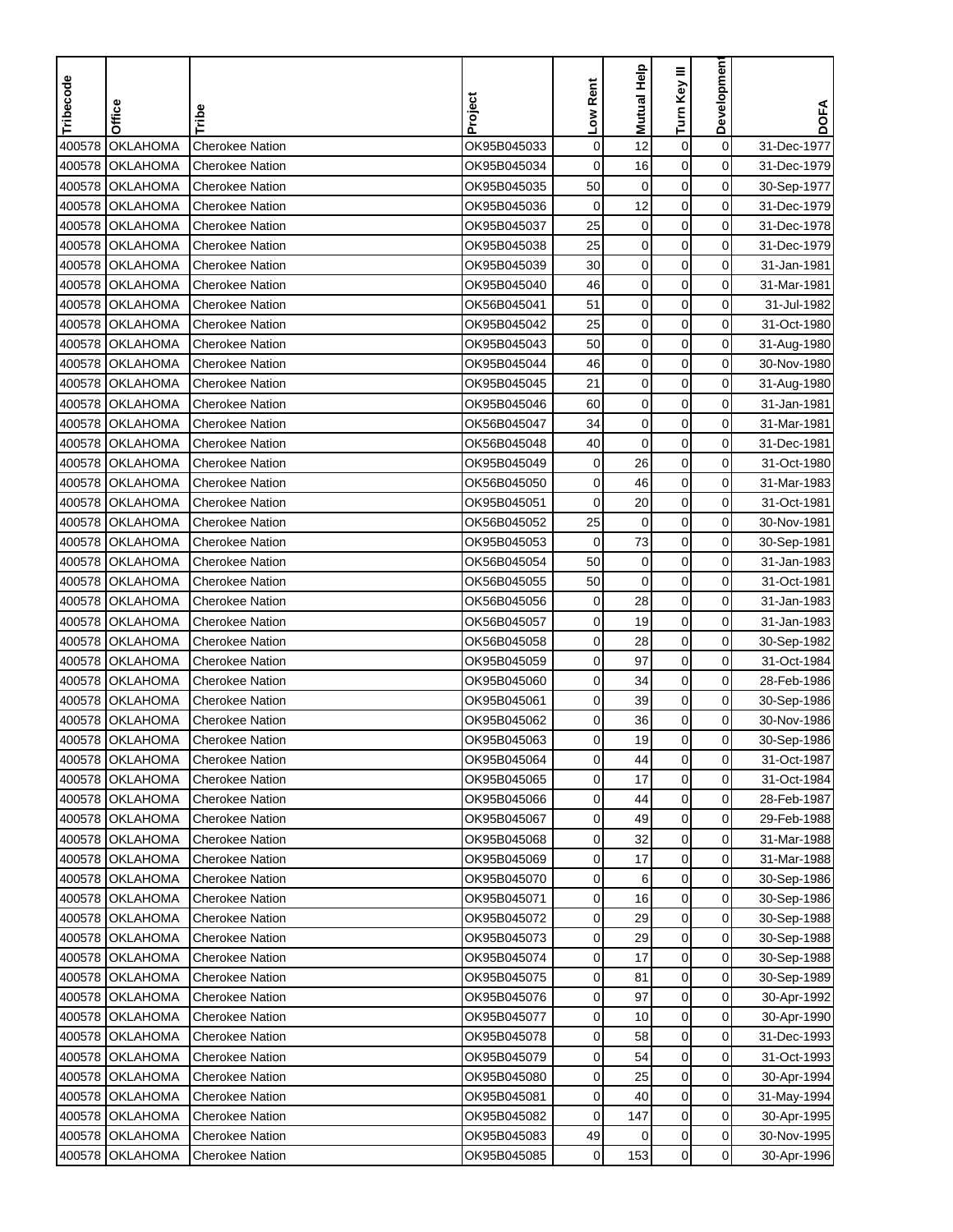| Tribecode | Office          | Tribe                   | Project     | Low Rent    | <b>Mutual Help</b>      | Turn Key III     | Developmen              | <b>DOFA</b> |
|-----------|-----------------|-------------------------|-------------|-------------|-------------------------|------------------|-------------------------|-------------|
|           |                 |                         |             |             |                         |                  |                         |             |
| 400578    | <b>OKLAHOMA</b> | <b>Cherokee Nation</b>  | OK95B045086 | $\mathbf 0$ | 180                     | $\boldsymbol{0}$ | $\mathbf 0$             | 25-Mar-1998 |
| 400578    | <b>OKLAHOMA</b> | <b>Cherokee Nation</b>  | OK95B045087 | 0           | 16                      | $\mathbf 0$      | 0                       | 31-Dec-1999 |
| 400578    | <b>OKLAHOMA</b> | <b>Cherokee Nation</b>  | OK95B045088 | 0           | 50                      | $\mathbf 0$      | 0                       | 31-Dec-2000 |
| 400584    | <b>OKLAHOMA</b> | Cheyenne-Arapaho Tribes | OK95B100001 | 0           | 44                      | $\mathbf 0$      | 0                       | 28-Feb-1975 |
| 400584    | <b>OKLAHOMA</b> | Cheyenne-Arapaho Tribes | OK95B100002 | 0           | 28                      | $\mathbf 0$      | 0                       | 28-Feb-1975 |
| 400584    | <b>OKLAHOMA</b> | Cheyenne-Arapaho Tribes | OK95B100003 | 0           | 84                      | $\mathbf 0$      | 0                       | 30-Sep-1979 |
| 400584    | <b>OKLAHOMA</b> | Cheyenne-Arapaho Tribes | OK95B100004 | 0           | 25                      | $\mathbf 0$      | 0                       | 31-Jul-1981 |
| 400584    | <b>OKLAHOMA</b> | Cheyenne-Arapaho Tribes | OK95B100005 | 0           | 24                      | $\mathbf 0$      | 0                       | 30-Oct-1987 |
| 400584    | <b>OKLAHOMA</b> | Cheyenne-Arapaho Tribes | OK95B100006 | 0           | 25                      | 0                | 0                       | 31-Aug-1989 |
| 400584    | <b>OKLAHOMA</b> | Cheyenne-Arapaho Tribes | OK95B100007 | 0           | 20                      | $\mathbf 0$      | 0                       | 30-Apr-1992 |
| 400584    | <b>OKLAHOMA</b> | Cheyenne-Arapaho Tribes | OK95B100008 | 0           | 9                       | $\mathbf 0$      | 0                       | 31-Jul-1993 |
| 400584    | <b>OKLAHOMA</b> | Cheyenne-Arapaho Tribes | OK95B100009 | 0           | 10                      | $\mathbf 0$      | 0                       | 13-May-1996 |
| 400584    | <b>OKLAHOMA</b> | Cheyenne-Arapaho Tribes | OK95B100010 | 0           | $\mathbf 0$             | $\boldsymbol{0}$ | 21                      |             |
| 400584    | <b>OKLAHOMA</b> | Cheyenne-Arapaho Tribes | OK95B100011 | $\mathbf 0$ | $\pmb{0}$               | $\pmb{0}$        | $\overline{\mathbf{c}}$ |             |
| 400586    | <b>OKLAHOMA</b> | Chickasaw               | OK95B047002 | 24          | $\mathbf 0$             | $\mathbf 0$      | $\mathbf 0$             | 30-Nov-1970 |
|           | 400586 OKLAHOMA | Chickasaw               | OK95B047004 | 66          | $\mathbf 0$             | $\mathbf 0$      | 0                       | 31-Dec-1971 |
| 400586    | <b>OKLAHOMA</b> | Chickasaw               | OK95B047006 | 100         | $\mathbf 0$             | $\mathbf 0$      | 0                       | 31-Oct-1971 |
|           | 400586 OKLAHOMA | Chickasaw               | OK95B047008 | 97          | $\mathbf 0$             | $\mathbf 0$      | 0                       | 28-Feb-1975 |
|           | 400586 OKLAHOMA | Chickasaw               | OK95B047009 | 0           | 1                       | $\mathbf 0$      | 0                       | 30-Sep-1978 |
|           | 400586 OKLAHOMA | Chickasaw               | OK95B047010 | 100         | $\mathbf 0$             | $\mathbf 0$      | 0                       | 28-Feb-1973 |
| 400586    | <b>OKLAHOMA</b> | Chickasaw               | OK95B047011 | 40          | $\mathbf 0$             | $\mathbf 0$      | 0                       | 30-Jun-1973 |
| 400586    | <b>OKLAHOMA</b> | Chickasaw               | OK95B047012 | $\mathbf 0$ | $\overline{c}$          | $\mathbf 0$      | 0                       | 30-Nov-1974 |
| 400586    | <b>OKLAHOMA</b> | Chickasaw               | OK95B047013 | 30          | $\mathbf 0$             | $\mathbf 0$      | 0                       | 31-Oct-1972 |
| 400586    | <b>OKLAHOMA</b> | Chickasaw               | OK95B047014 | 22          | $\mathbf 0$             | $\mathbf 0$      | 0                       | 31-Oct-1972 |
| 400586    | <b>OKLAHOMA</b> | Chickasaw               | OK95B047015 | 0           | 1                       | 0                | 0                       | 30-Sep-1976 |
| 400586    | <b>OKLAHOMA</b> | Chickasaw               | OK95B047019 | 0           | 3                       | 0                | $\mathbf 0$             | 30-Nov-1975 |
| 400586    | <b>OKLAHOMA</b> | Chickasaw               | OK95B047022 | $\mathbf 0$ | 1                       | $\mathbf 0$      | 0                       | 30-Sep-1978 |
| 400586    | <b>OKLAHOMA</b> | Chickasaw               | OK95B047024 | 0           | 1                       | $\mathbf 0$      | 0                       | 31-Jan-1979 |
|           | 400586 OKLAHOMA | Chickasaw               | OK95B047025 | 0           | 6                       | $\mathbf 0$      | 0                       | 31-Jan-1979 |
| 400586    | <b>OKLAHOMA</b> | Chickasaw               | OK95B047027 | 0           | $\overline{\mathbf{c}}$ | $\pmb{0}$        | $\mathbf 0$             | 28-Feb-1978 |
| 400586    | <b>OKLAHOMA</b> | Chickasaw               | OK95B047028 | 0           | 3                       | $\mathbf 0$      | 0                       | 31-May-1979 |
|           | 400586 OKLAHOMA | Chickasaw               | OK95B047029 | 0           | 45                      | 0                | 0                       | 31-Dec-1980 |
|           | 400586 OKLAHOMA | Chickasaw               | OK95B047030 | 0           | 21                      | $\pmb{0}$        | 0                       | 31-Jul-1978 |
|           | 400586 OKLAHOMA | Chickasaw               | OK95B047031 | 0           | 22                      | 0                | 0                       | 28-Feb-1979 |
|           | 400586 OKLAHOMA | Chickasaw               | OK95B047032 | 0           | 22                      | $\pmb{0}$        | $\overline{0}$          | 31-Aug-1979 |
|           | 400586 OKLAHOMA | Chickasaw               | OK95B047033 | 75          | 0                       | 0                | $\overline{0}$          | 31-May-1979 |
|           | 400586 OKLAHOMA | Chickasaw               | OK95B047034 | 0           | 38                      | 0                | 0                       | 30-Apr-1981 |
|           | 400586 OKLAHOMA | Chickasaw               | OK95B047035 | 0           | 29                      | 0                | 0                       | 31-Dec-1980 |
|           | 400586 OKLAHOMA | Chickasaw               | OK95B047036 | 90          | 0                       | $\boldsymbol{0}$ | $\overline{0}$          | 30-Sep-1981 |
|           | 400586 OKLAHOMA | Chickasaw               | OK95B047037 | 60          | 0                       | 0                | 0                       | 30-Sep-1980 |
|           | 400586 OKLAHOMA | Chickasaw               | OK95B047038 | 50          | $\mathbf 0$             | $\mathbf 0$      | 0                       | 30-Jun-1983 |
|           | 400586 OKLAHOMA | Chickasaw               | OK95B047039 | 0           | 29                      | 0                | $\mathbf 0$             | 30-Apr-1980 |
|           | 400586 OKLAHOMA | Chickasaw               | OK95B047040 | 0           | 42                      | $\boldsymbol{0}$ | $\mathbf 0$             | 31-May-1984 |
|           | 400586 OKLAHOMA | Chickasaw               | OK56B047041 | 0           | 28                      | $\mathbf 0$      | 0                       | 31-Oct-1982 |
|           | 400586 OKLAHOMA | Chickasaw               | OK56B047042 | 0           | 29                      | 0                | 0                       | 30-Apr-1982 |
|           | 400586 OKLAHOMA | Chickasaw               | OK56B047043 | 0           | 10                      | 0                | 0                       | 31-Dec-1980 |
|           | 400586 OKLAHOMA | Chickasaw               | OK56B047044 | 0           | 35                      | 0                | 0                       | 31-May-1985 |
|           | 400586 OKLAHOMA | Chickasaw               | OK56B047045 | 0           | 24                      | 0                | $\overline{0}$          | 30-Sep-1984 |
|           | 400586 OKLAHOMA | Chickasaw               | OK95B047046 | 0           | 19                      | $\mathbf 0$      | 0                       | 30-Sep-1986 |
|           | 400586 OKLAHOMA | Chickasaw               | OK95B047047 | 0           | 31                      | 0                | 0                       | 31-Jul-1986 |
|           | 400586 OKLAHOMA | Chickasaw               | OK95B047048 | 0           | 22                      | $\pmb{0}$        | $\overline{0}$          | 30-Sep-1986 |
|           | 400586 OKLAHOMA | Chickasaw               | OK95B047049 | 0           | 32                      | 0                | $\overline{0}$          | 30-Apr-1987 |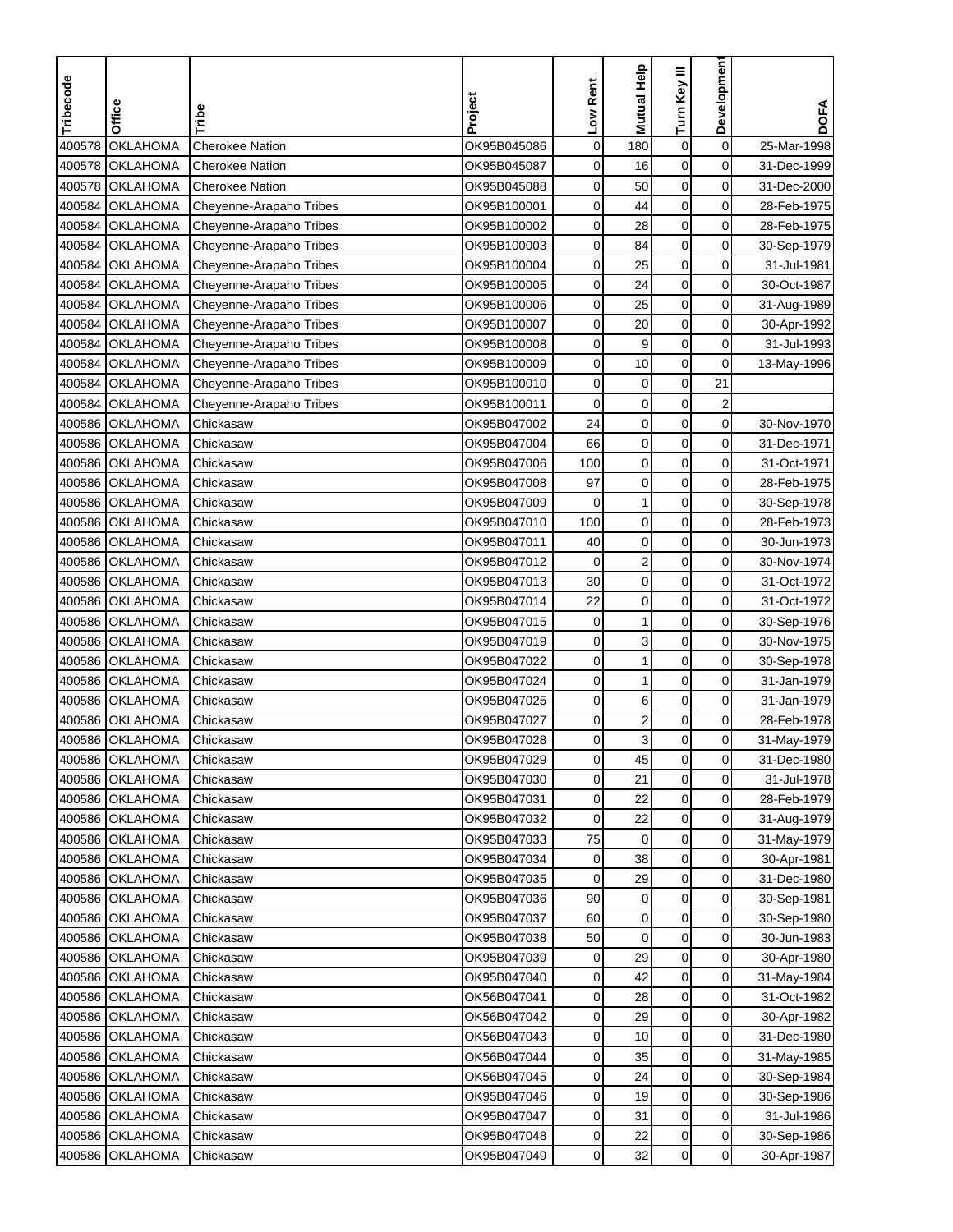| Tribecode | Office          | Tribe                 | Project     | Low Rent    | <b>Mutual Help</b> | Turn Key III     | Developmen     | <b>DOFA</b> |
|-----------|-----------------|-----------------------|-------------|-------------|--------------------|------------------|----------------|-------------|
|           |                 |                       |             |             |                    |                  |                |             |
| 400586    | <b>OKLAHOMA</b> | Chickasaw             | OK95B047052 | $\mathbf 0$ | 8                  | $\boldsymbol{0}$ | $\mathbf 0$    | 31-Aug-1984 |
| 400586    | <b>OKLAHOMA</b> | Chickasaw             | OK95B047053 | $\mathbf 0$ | 20                 | $\mathbf 0$      | $\mathbf 0$    | 31-May-1987 |
| 400586    | <b>OKLAHOMA</b> | Chickasaw             | OK95B047054 | 0           | 20                 | $\mathbf 0$      | 0              | 31-Aug-1987 |
| 400586    | <b>OKLAHOMA</b> | Chickasaw             | OK95B047055 | 0           | 20                 | $\mathbf 0$      | 0              | 31-Aug-1987 |
| 400586    | <b>OKLAHOMA</b> | Chickasaw             | OK95B047056 | 0           | 20                 | $\boldsymbol{0}$ | 0              | 31-Aug-1987 |
| 400586    | <b>OKLAHOMA</b> | Chickasaw             | OK95B047057 | 0           | 15                 | $\mathbf 0$      | 0              | 31-Jul-1986 |
| 400586    | <b>OKLAHOMA</b> | Chickasaw             | OK95B047058 | 0           | 47                 | $\pmb{0}$        | 0              | 30-Sep-1988 |
| 400586    | <b>OKLAHOMA</b> | Chickasaw             | OK95B047059 | 0           | 47                 | $\mathbf 0$      | 0              | 30-Apr-1989 |
| 400586    | <b>OKLAHOMA</b> | Chickasaw             | OK95B047060 | 0           | 32                 | 0                | 0              | 30-Apr-1990 |
| 400586    | <b>OKLAHOMA</b> | Chickasaw             | OK95B047061 | 0           | 29                 | 0                | $\mathbf 0$    | 31-Mar-1991 |
| 400586    | <b>OKLAHOMA</b> | Chickasaw             | OK95B047062 | 0           | 21                 | 0                | 0              | 31-Dec-1989 |
| 400586    | <b>OKLAHOMA</b> | Chickasaw             | OK95B047063 | 0           | 30                 | $\mathbf 0$      | 0              | 31-Jan-1992 |
| 400586    | <b>OKLAHOMA</b> | Chickasaw             | OK95B047064 | 0           | 30                 | 0                | 0              | 31-Oct-1992 |
| 400586    | <b>OKLAHOMA</b> | Chickasaw             | OK95B047065 | 0           | 20                 | $\mathbf 0$      | $\mathbf 0$    | 30-Apr-1992 |
| 400586    | <b>OKLAHOMA</b> | Chickasaw             | OK95B047066 | 0           | 23                 | $\mathbf 0$      | 0              | 30-Jun-1995 |
| 400586    | <b>OKLAHOMA</b> | Chickasaw             | OK95B047067 | 0           | 11                 | $\pmb{0}$        | 0              | 31-Mar-1993 |
| 400586    | <b>OKLAHOMA</b> | Chickasaw             | OK95B047068 | 0           | 24                 | $\mathbf 0$      | 0              | 25-Mar-1996 |
| 400586    | <b>OKLAHOMA</b> | Chickasaw             | OK95B047069 | 0           | 30                 | 0                | 0              | 31-Oct-1995 |
| 400586    | <b>OKLAHOMA</b> | Chickasaw             | OK95B047070 | 0           | 25                 | $\mathbf 0$      | 0              | 31-Mar-1996 |
| 400586    | <b>OKLAHOMA</b> | Chickasaw             | OK95B047071 | 0           | 24                 | $\mathbf 0$      | 0              | 31-Mar-1996 |
| 400586    | <b>OKLAHOMA</b> | Chickasaw             | OK95B047072 | 0           | 24                 | $\mathbf 0$      | 0              | 29-Feb-1996 |
| 400586    | <b>OKLAHOMA</b> | Chickasaw             | OK95B047073 | 0           | $\mathbf 0$        | $\boldsymbol{0}$ | 26             |             |
| 400586    | <b>OKLAHOMA</b> | Chickasaw             | OK95B047074 | 0           | 25                 | $\mathbf 0$      | 0              | 30-Nov-1996 |
| 400586    | <b>OKLAHOMA</b> | Chickasaw             | OK95B047075 | 0           | 0                  | $\boldsymbol{0}$ | 25             |             |
| 400586    | OKLAHOMA        | Chickasaw             | OK95B047076 | 0           | 5                  | 0                | 0              | 30-Jun-1983 |
| 400586    | <b>OKLAHOMA</b> | Chickasaw             | OK95B047077 | 0           | $\mathbf 0$        | 0                | 7              |             |
| 220290    | <b>OKLAHOMA</b> | Chitimacha Tribe      | LA95B244001 | 0           | 14                 | $\mathbf 0$      | 0              | 30-Jun-1988 |
| 220290    | <b>OKLAHOMA</b> | Chitimacha Tribe      | LA95B244002 | 0           | 9                  | 0                | 0              | 31-Jul-1992 |
| 220290    | <b>OKLAHOMA</b> | Chitimacha Tribe      | LA95B244003 | 0           | 10                 | $\mathbf 0$      | 0              | 31-Mar-1994 |
| 220290    | <b>OKLAHOMA</b> | Chitimacha Tribe      | LA95B244004 | 0           | 17                 | $\boldsymbol{0}$ | 0              | 31-Dec-1995 |
| 400596    | <b>OKLAHOMA</b> | <b>Choctaw Nation</b> | OK95B049002 | 30          | 0                  | $\mathbf 0$      | 0              | 31-Dec-1969 |
|           | 400596 OKLAHOMA | Choctaw Nation        | OK95B049009 | 14          | 0                  | $\mathbf 0$      | 0              | 28-Feb-1971 |
|           | 400596 OKLAHOMA | Choctaw Nation        | OK95B049010 | 20          | $\mathbf 0$        | $\mathbf 0$      | $\mathbf 0$    | 31-Aug-1971 |
|           | 400596 OKLAHOMA | <b>Choctaw Nation</b> | OK95B049011 | 12          | $\mathbf 0$        | 0                | 0              | 31-Dec-1971 |
|           | 400596 OKLAHOMA | <b>Choctaw Nation</b> | OK95B049014 | 24          | $\pmb{0}$          | 0                | 0              | 31-Jul-1971 |
|           | 400596 OKLAHOMA | <b>Choctaw Nation</b> | OK95B049016 | 16          | 0                  | 0                | $\overline{0}$ | 31-Dec-1971 |
|           | 400596 OKLAHOMA | <b>Choctaw Nation</b> | OK95B049020 | 30          | $\mathbf 0$        | 0                | 0              | 30-Apr-1974 |
|           | 400596 OKLAHOMA | <b>Choctaw Nation</b> | OK95B049025 | 0           | 6                  | 0                | $\overline{0}$ | 30-Apr-1978 |
|           | 400596 OKLAHOMA | <b>Choctaw Nation</b> | OK95B049026 | 0           | 5                  | $\boldsymbol{0}$ | $\overline{0}$ | 30-Apr-1978 |
|           | 400596 OKLAHOMA | <b>Choctaw Nation</b> | OK95B049027 | 0           | 5                  | 0                | 0              | 31-Oct-1977 |
|           | 400596 OKLAHOMA | <b>Choctaw Nation</b> | OK95B049028 | 0           | 4                  | $\mathbf 0$      | 0              | 30-Apr-1978 |
|           | 400596 OKLAHOMA | <b>Choctaw Nation</b> | OK95B049029 | 0           | 10                 | 0                | $\mathbf 0$    | 30-Nov-1977 |
|           | 400596 OKLAHOMA | <b>Choctaw Nation</b> | OK95B049030 | 0           | 22                 | 0                | 0              | 31-Mar-1979 |
|           | 400596 OKLAHOMA | <b>Choctaw Nation</b> | OK95B049031 | 0           | 10                 | 0                | 0              | 31-Jan-1980 |
|           | 400596 OKLAHOMA | <b>Choctaw Nation</b> | OK95B049032 | 0           | 10                 | 0                | 0              | 31-Oct-1979 |
|           | 400596 OKLAHOMA | <b>Choctaw Nation</b> | OK95B049033 | 0           | 17                 | 0                | 0              | 31-Aug-1981 |
|           | 400596 OKLAHOMA | <b>Choctaw Nation</b> | OK95B049034 | 0           | 14                 | 0                | 0              | 30-Jun-1979 |
|           | 400596 OKLAHOMA | <b>Choctaw Nation</b> | OK95B049035 | 0           | 15                 | 0                | $\overline{0}$ | 31-Aug-1979 |
|           | 400596 OKLAHOMA | <b>Choctaw Nation</b> | OK95B049036 | 0           | 8                  | 0                | 0              | 30-Apr-1979 |
|           | 400596 OKLAHOMA | <b>Choctaw Nation</b> | OK95B049037 | 0           | 8                  | 0                | 0              | 31-Oct-1980 |
|           | 400596 OKLAHOMA | <b>Choctaw Nation</b> | OK95B049038 | 0           | 9                  | 0                | 0              | 30-Nov-1980 |
|           | 400596 OKLAHOMA | <b>Choctaw Nation</b> | OK95B049039 | 0           | 10                 | 0                | $\overline{0}$ | 31-Oct-1980 |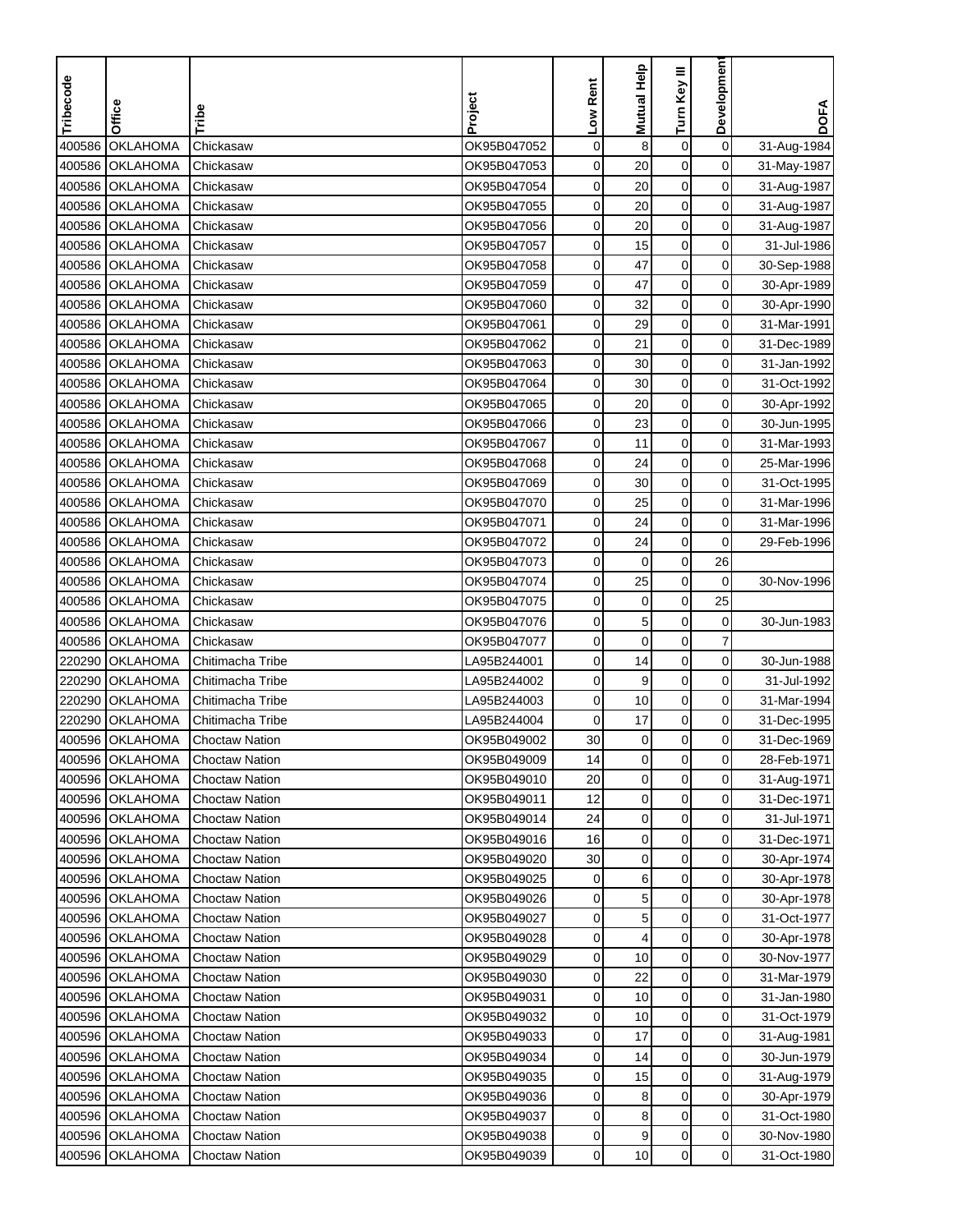| Tribecode | Office          |                       | Project     | Low Rent    | <b>Mutual Help</b> | Turn Key III     | Developmen     | <b>DOFA</b> |
|-----------|-----------------|-----------------------|-------------|-------------|--------------------|------------------|----------------|-------------|
|           |                 | Tribe                 |             |             |                    |                  |                |             |
| 400596    | <b>OKLAHOMA</b> | <b>Choctaw Nation</b> | OK95B049040 | $\mathbf 0$ | 15                 | $\boldsymbol{0}$ | $\mathbf 0$    | 31-Mar-1980 |
| 400596    | <b>OKLAHOMA</b> | Choctaw Nation        | OK95B049041 | 0           | 17                 | $\mathbf 0$      | 0              | 31-Jul-1980 |
| 400596    | <b>OKLAHOMA</b> | <b>Choctaw Nation</b> | OK95B049042 | 0           | 9                  | $\mathbf 0$      | 0              | 31-Mar-1980 |
| 400596    | <b>OKLAHOMA</b> | <b>Choctaw Nation</b> | OK95B049043 | 0           | 14                 | $\mathbf 0$      | 0              | 31-Mar-1980 |
| 400596    | <b>OKLAHOMA</b> | <b>Choctaw Nation</b> | OK95B049044 | 0           | 11                 | $\boldsymbol{0}$ | 0              | 30-Sep-1980 |
| 400596    | <b>OKLAHOMA</b> | <b>Choctaw Nation</b> | OK95B049045 | 0           | 14                 | 0                | 0              | 31-Jan-1980 |
| 400596    | <b>OKLAHOMA</b> | Choctaw Nation        | OK95B049046 | 0           | 11                 | $\pmb{0}$        | 0              | 31-Oct-1980 |
| 400596    | <b>OKLAHOMA</b> | Choctaw Nation        | OK95B049047 | 0           | 10                 | 0                | 0              | 31-Oct-1980 |
| 400596    | <b>OKLAHOMA</b> | <b>Choctaw Nation</b> | OK95B049048 | 0           | 10                 | 0                | $\mathbf 0$    | 31-Aug-1980 |
| 400596    | <b>OKLAHOMA</b> | <b>Choctaw Nation</b> | OK56B049049 | 0           | 40                 | 0                | $\mathbf 0$    | 30-Nov-1982 |
| 400596    | <b>OKLAHOMA</b> | <b>Choctaw Nation</b> | OK56B049050 | 0           | 38                 | 0                | 0              | 31-Mar-1983 |
| 400596    | <b>OKLAHOMA</b> | <b>Choctaw Nation</b> | OK56B049051 | 0           | 29                 | $\mathbf 0$      | 0              | 31-Oct-1982 |
| 400596    | <b>OKLAHOMA</b> | <b>Choctaw Nation</b> | OK56B049052 | 0           | 30                 | 0                | 0              | 31-Oct-1982 |
| 400596    | <b>OKLAHOMA</b> | <b>Choctaw Nation</b> | OK56B049053 | 0           | 37                 | $\mathbf 0$      | $\mathbf 0$    | 31-Oct-1982 |
| 400596    | <b>OKLAHOMA</b> | Choctaw Nation        | OK56B049054 | 0           | 25                 | $\pmb{0}$        | 0              | 30-Nov-1983 |
| 400596    | <b>OKLAHOMA</b> | <b>Choctaw Nation</b> | OK56B049055 | 0           | 25                 | $\pmb{0}$        | 0              | 30-Sep-1983 |
| 400596    | <b>OKLAHOMA</b> | <b>Choctaw Nation</b> | OK56B049056 | 0           | 18                 | 0                | 0              | 31-Oct-1983 |
| 400596    | <b>OKLAHOMA</b> | <b>Choctaw Nation</b> | OK56B049057 | 0           | 51                 | 0                | $\mathbf 0$    | 31-May-1984 |
| 400596    | <b>OKLAHOMA</b> | <b>Choctaw Nation</b> | OK56B049058 | 0           | 51                 | $\mathbf 0$      | 0              | 30-Jun-1983 |
| 400596    | OKLAHOMA        | <b>Choctaw Nation</b> | OK95B049059 | 0           | 46                 | $\mathbf 0$      | 0              | 31-May-1985 |
| 400596    | <b>OKLAHOMA</b> | Choctaw Nation        | OK95B049060 | 0           | 36                 | $\mathbf 0$      | 0              | 30-Sep-1986 |
| 400596    | <b>OKLAHOMA</b> | <b>Choctaw Nation</b> | OK95B049061 | 0           | 59                 | $\boldsymbol{0}$ | 0              | 31-Dec-1986 |
| 400596    | <b>OKLAHOMA</b> | Choctaw Nation        | OK95B049062 | 0           | 32                 | 0                | 0              | 31-Jul-1985 |
| 400596    | <b>OKLAHOMA</b> | Choctaw Nation        | OK95B049063 | 0           | 23                 | $\mathbf 0$      | 0              | 30-Apr-1986 |
| 400596    | <b>OKLAHOMA</b> | Choctaw Nation        | OK95B049064 | 0           | 22                 | 0                | 0              | 31-Jan-1987 |
| 400596    | <b>OKLAHOMA</b> | <b>Choctaw Nation</b> | OK95B049065 | 0           | 23                 | 0                | 0              | 31-Jan-1987 |
| 400596    | <b>OKLAHOMA</b> | <b>Choctaw Nation</b> | OK95B049066 | 0           | 19                 | $\mathbf 0$      | 0              | 31-Jan-1987 |
| 400596    | <b>OKLAHOMA</b> | <b>Choctaw Nation</b> | OK95B049067 | 0           | 19                 | 0                | 0              | 30-Nov-1987 |
| 400596    | <b>OKLAHOMA</b> | <b>Choctaw Nation</b> | OK95B049068 | 0           | 19                 | $\mathbf 0$      | 0              | 31-Dec-1987 |
| 400596    | <b>OKLAHOMA</b> | <b>Choctaw Nation</b> | OK95B049069 | 0           | 29                 | $\boldsymbol{0}$ | 0              | 31-Jul-1988 |
| 400596    | <b>OKLAHOMA</b> | Choctaw Nation        | OK95B049070 | 0           | 14                 | $\mathbf 0$      | 0              | 30-Apr-1986 |
|           | 400596 OKLAHOMA | Choctaw Nation        | OK95B049071 | 0           | 18                 | $\mathbf 0$      | 0              | 30-Sep-1988 |
|           | 400596 OKLAHOMA | Choctaw Nation        | OK95B049072 | 0           | 17                 | $\mathbf 0$      | $\mathbf 0$    | 30-Sep-1988 |
|           | 400596 OKLAHOMA | <b>Choctaw Nation</b> | OK95B049073 | 0           | 18                 | 0                | 0              | 31-Dec-1988 |
|           | 400596 OKLAHOMA | <b>Choctaw Nation</b> | OK95B049074 | 0           | 18                 | 0                | 0              | 31-Jan-1989 |
|           | 400596 OKLAHOMA | <b>Choctaw Nation</b> | OK95B049075 | 0           | 20                 | 0                | $\overline{0}$ | 30-Apr-1989 |
|           | 400596 OKLAHOMA | <b>Choctaw Nation</b> | OK95B049076 | 0           | 21                 | 0                | $\overline{0}$ | 30-Sep-1989 |
|           | 400596 OKLAHOMA | <b>Choctaw Nation</b> | OK95B049077 | 0           | 19                 | 0                | 0              | 31-Dec-1989 |
|           | 400596 OKLAHOMA | <b>Choctaw Nation</b> | OK95B049078 | 0           | 19                 | $\boldsymbol{0}$ | $\overline{0}$ | 31-Aug-1990 |
|           | 400596 OKLAHOMA | <b>Choctaw Nation</b> | OK95B049079 | 0           | 18                 | 0                | 0              | 30-Jun-1990 |
|           | 400596 OKLAHOMA | <b>Choctaw Nation</b> | OK95B049080 | 0           | 22                 | $\mathbf 0$      | 0              | 30-Nov-1990 |
|           | 400596 OKLAHOMA | <b>Choctaw Nation</b> | OK95B049081 | 0           | 20                 | 0                | $\mathbf 0$    | 31-May-1991 |
|           | 400596 OKLAHOMA | <b>Choctaw Nation</b> | OK95B049082 | 0           | 19                 | 0                | 0              | 30-Sep-1991 |
|           | 400596 OKLAHOMA | <b>Choctaw Nation</b> | OK95B049083 | 0           | 18                 | 0                | $\overline{0}$ | 31-May-1992 |
|           | 400596 OKLAHOMA | <b>Choctaw Nation</b> | OK95B049084 | 0           | 25                 | 0                | 0              | 31-Mar-1993 |
|           | 400596 OKLAHOMA | <b>Choctaw Nation</b> | OK95B049085 | 0           | 98                 | 0                | 0              | 30-Apr-1995 |
|           | 400596 OKLAHOMA | <b>Choctaw Nation</b> | OK95B049086 | 0           | 50                 | 0                | 0              | 31-Aug-1996 |
|           | 400596 OKLAHOMA | <b>Choctaw Nation</b> | OK95B049087 | 0           | 42                 | 0                | 0              | 31-Mar-1997 |
|           | 400596 OKLAHOMA | <b>Choctaw Nation</b> | OK95B049088 | 0           | 41                 | $\mathbf 0$      | 0              | 31-Jul-1997 |
|           | 400596 OKLAHOMA | <b>Choctaw Nation</b> | OK95B049089 | 0           | 20                 | 0                | 0              | 30-Sep-1997 |
|           | 400596 OKLAHOMA | <b>Choctaw Nation</b> | OK95B049090 | 0           | 50                 | 0                | $\mathbf 0$    | 31-Mar-1998 |
|           | 400596 OKLAHOMA | <b>Choctaw Nation</b> | OK95B049091 | 0           | 52                 | 0                | $\overline{0}$ | 28-Feb-1999 |
|           |                 |                       |             |             |                    |                  |                |             |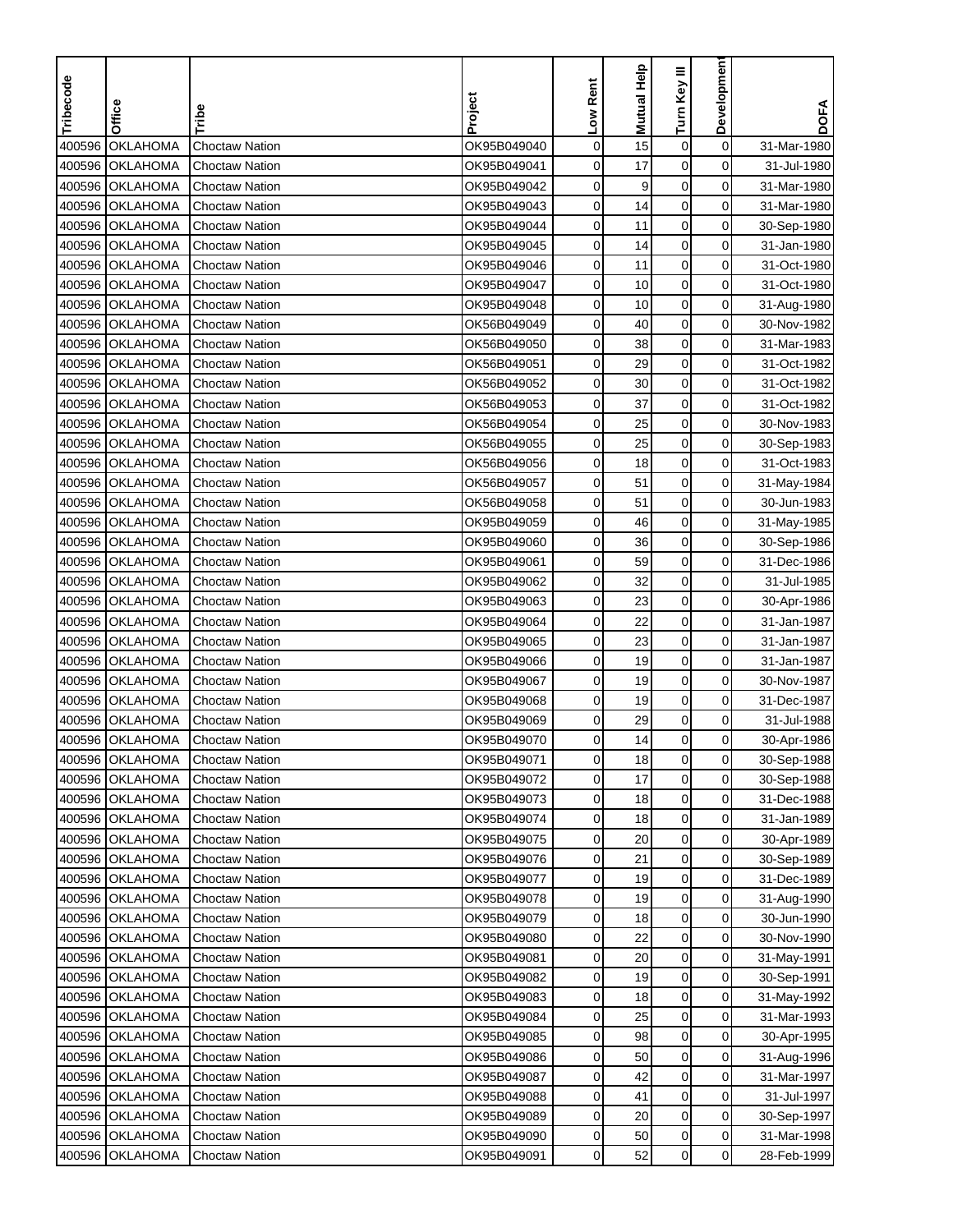| Tribecode | Office          | Tribe                                    | Project     | Low Rent    | <b>Mutual Help</b> | Turn Key III     | Developmen     | <b>DOFA</b> |
|-----------|-----------------|------------------------------------------|-------------|-------------|--------------------|------------------|----------------|-------------|
|           |                 |                                          |             |             |                    |                  |                |             |
| 400596    | <b>OKLAHOMA</b> | <b>Choctaw Nation</b>                    | OK95B049092 | $\mathbf 0$ | 50                 | $\boldsymbol{0}$ | 0              | 28-Feb-1999 |
| 400596    | <b>OKLAHOMA</b> | <b>Choctaw Nation</b>                    | OK95B049093 | 0           | 50                 | $\mathbf 0$      | 0              | 31-Dec-1999 |
| 400596    | OKLAHOMA        | <b>Choctaw Nation</b>                    | OK95B049094 | 0           | 50                 | $\mathbf 0$      | 0              | 30-Apr-2000 |
| 400596    | <b>OKLAHOMA</b> | <b>Choctaw Nation</b>                    | OK95B049095 | 0           | 35                 | $\mathbf 0$      | 0              | 31-Aug-2000 |
| 402438    | <b>OKLAHOMA</b> | Citizen Band Potawatomi Tribe            | OK95B091022 | 25          | $\mathbf 0$        | $\mathbf 0$      | 0              | 31-Jul-1987 |
| 400662    | <b>OKLAHOMA</b> | <b>Comanche Tribe</b>                    | OK95B110006 | 0           | 80                 | 0                | 0              | 30-Apr-1980 |
| 400662    | <b>OKLAHOMA</b> | Comanche Tribe                           | OK95B110007 | 0           | 69                 | $\mathbf 0$      | 0              | 30-Nov-1982 |
| 400662    | <b>OKLAHOMA</b> | Comanche Tribe                           | OK95B110008 | 0           | 88                 | $\mathbf 0$      | 0              | 31-Jul-1983 |
| 400662    | <b>OKLAHOMA</b> | <b>Comanche Tribe</b>                    | OK95B110009 | 0           | 38                 | 0                | 0              | 30-Jun-1982 |
| 400662    | <b>OKLAHOMA</b> | <b>Comanche Tribe</b>                    | OK95B110011 | 0           | 21                 | $\mathbf 0$      | 0              | 30-Nov-1987 |
| 400662    | <b>OKLAHOMA</b> | <b>Comanche Tribe</b>                    | OK95B110012 | 0           | 10                 | 0                | 0              | 30-Jun-1990 |
| 400662    | <b>OKLAHOMA</b> | <b>Comanche Tribe</b>                    | OK95B110013 | 0           | 10                 | $\mathbf 0$      | 0              | 31-Jul-1991 |
| 400662    | <b>OKLAHOMA</b> | <b>Comanche Tribe</b>                    | OK95B110014 | 55          | 0                  | $\mathbf 0$      | 0              | 30-Apr-1997 |
| 400662    | <b>OKLAHOMA</b> | <b>Comanche Tribe</b>                    | OK95B110015 | $\mathbf 0$ | 36                 | $\mathbf 0$      | $\mathbf 0$    | 31-Dec-1998 |
| 400662    | <b>OKLAHOMA</b> | Comanche Tribe                           | OK95B110016 | 0           | 44                 | $\mathbf 0$      | $\mathbf{1}$   | 30-Sep-1998 |
| 400662    | <b>OKLAHOMA</b> | Comanche Tribe                           | OK95B110017 | 45          | $\mathbf 0$        | $\mathbf 0$      | 0              | 30-Jun-1999 |
| 400662    | <b>OKLAHOMA</b> | Comanche Tribe                           | OK95B110018 | 40          | $\mathbf 0$        | $\mathbf 0$      | 0              | 30-Jun-1999 |
| 220380    | <b>OKLAHOMA</b> | Coushatta Tribe                          | LA95B260001 | $\mathbf 0$ | 16                 | $\mathbf 0$      | 0              | 30-Jun-1995 |
| 220380    | <b>OKLAHOMA</b> | Coushatta Tribe                          | LA95B260002 | 0           | 0                  | $\mathbf 0$      | 19             |             |
| 400796    | <b>OKLAHOMA</b> | Delaware Tribe of Indians (Eastern)      | OK95B144001 | 25          | 0                  | 0                | 0              | 30-Sep-1980 |
| 400796    | <b>OKLAHOMA</b> | Delaware Tribe of Indians (Eastern)      | OK95B144002 | 0           | 16                 | $\mathbf 0$      | 0              | 31-Jan-1981 |
| 400796    | <b>OKLAHOMA</b> | Delaware Tribe of Indians (Eastern)      | OK95B144003 | 0           | 11                 | $\boldsymbol{0}$ | 0              | 30-Apr-1990 |
| 400796    | <b>OKLAHOMA</b> | Delaware Tribe of Indians (Eastern)      | OK95B144004 | 0           | 11                 | $\mathbf 0$      | 0              | 31-Aug-1989 |
| 400796    | <b>OKLAHOMA</b> | Delaware Tribe of Indians (Eastern)      | OK95B144005 | 0           | 4                  | 0                | $\mathbf 0$    | 31-May-1990 |
| 400796    | <b>OKLAHOMA</b> | Delaware Tribe of Indians (Eastern)      | OK95B144006 | 0           | 5                  | 0                | 0              | 31-May-1990 |
| 400796    | <b>OKLAHOMA</b> | Delaware Tribe of Indians (Eastern)      | OK95B144007 | 0           | 8                  | 0                | 0              | 30-Jun-1993 |
|           | 400796 OKLAHOMA | Delaware Tribe of Indians (Eastern)      | OK95B144008 | 0           | 18                 | $\mathbf 0$      | 0              | 30-Sep-1993 |
| 400796    | <b>OKLAHOMA</b> | Delaware Tribe of Indians (Eastern)      | OK95B144009 | 0           | 19                 | $\mathbf 0$      | 0              | 30-Sep-1995 |
| 400796    | <b>OKLAHOMA</b> | Delaware Tribe of Indians (Eastern)      | OK95B144010 | 0           | 17                 | $\mathbf 0$      | 0              | 20-Jul-1997 |
| 400796    | <b>OKLAHOMA</b> | Delaware Tribe of Indians (Eastern)      | OK95B144011 | 16          | 0                  | $\boldsymbol{0}$ | 0              | 20-Nov-1997 |
| 400796    | <b>OKLAHOMA</b> | Delaware Tribe of Indians (Eastern)      | OK95B144012 | 36          | $\mathbf 0$        | $\mathbf 0$      | 0              | 30-Sep-1998 |
|           | 400916 OKLAHOMA | Eastern Shawnee Tribe                    | OK95B167001 | 0           | 11                 | $\mathbf 0$      | 0              | 30-Mar-2000 |
|           | 400176 OKLAHOMA | Fort Sill Apache Tribe                   | OK95B159001 | 0           | 15                 | $\mathbf 0$      | $\overline{0}$ | 31-Aug-2000 |
|           | 201708 OKLAHOMA | Iowa Tribe of Kansas and Nebraska        | KS95B067006 |             | 10                 |                  |                | 29-Feb-2000 |
|           | 201708 OKLAHOMA | Iowa Tribe of Kansas and Nebraska        | KS95B067002 | $\mathbf 0$ | 5                  | 0                | 0              | 31-Oct-1977 |
|           | 201708 OKLAHOMA | <b>Iowa Tribe of Kansas and Nebraska</b> | KS95B067003 | 46          | 0                  | 0                | $\overline{0}$ | 31-Mar-1980 |
|           | 201708 OKLAHOMA | Iowa Tribe of Kansas and Nebraska        | KS95B067005 | 0           | 21                 | $\mathbf 0$      | 0              | 28-Feb-1986 |
|           | 401532 OKLAHOMA | Iowa Tribe of Oklahoma                   | OK95B161001 |             |                    |                  | 15             |             |
|           | 401580 OKLAHOMA | <b>Kaw Tribe</b>                         | OK95B145001 | 0           | 34                 | 0                | $\overline{0}$ | 31-Aug-1985 |
|           | 401580 OKLAHOMA | Kaw Tribe                                | OK95B145002 | 0           | 15                 | $\mathbf 0$      | 0              | 30-Sep-1988 |
|           | 401580 OKLAHOMA | <b>Kaw Tribe</b>                         | OK95B145003 | 0           | 15                 | $\mathbf 0$      | 0              | 30-Sep-1990 |
|           | 401580 OKLAHOMA | <b>Kaw Tribe</b>                         | OK95B145004 | 0           | 10                 | $\boldsymbol{0}$ | $\mathbf 0$    | 29-Feb-1992 |
|           | 401580 OKLAHOMA | <b>Kaw Tribe</b>                         | OK95B145005 | 0           | 10                 | $\boldsymbol{0}$ | 0              | 30-Jun-1993 |
|           | 401580 OKLAHOMA | <b>Kaw Tribe</b>                         | OK95B145006 | 0           | 20                 | $\mathbf 0$      | 0              | 31-Mar-1995 |
|           | 401580 OKLAHOMA | <b>Kaw Tribe</b>                         | OK95B145007 | 0           | 10                 | 0                | 0              | 31-Mar-1999 |
|           | 201792 OKLAHOMA | Kickapoo Tribe                           | KS95B048003 | 46          | 0                  | 0                | 0              | 30-Jun-1980 |
|           | 201792 OKLAHOMA | Kickapoo Tribe                           | KS95B048004 | 25          | $\mathbf 0$        | $\boldsymbol{0}$ | 0              | 30-Jun-1980 |
|           | 201792 OKLAHOMA | Kickapoo Tribe                           | KS95B048006 | 0           | $\mathbf 0$        | 0                | 18             |             |
|           | 401624 OKLAHOMA | Kickapoo Tribe of Oklahoma               | OK95B158001 | 0           | $\mathbf 0$        | $\boldsymbol{0}$ | 15             |             |
|           | 401658 OKLAHOMA | Kiowa Tribe                              | OK95B098001 | 0           | 9                  | 0                | 0              | 31-Jul-1973 |
|           | 401658 OKLAHOMA | Kiowa Tribe                              | OK95B098002 | 0           | 32                 | $\pmb{0}$        | 0              | 31-Jul-1983 |
|           | 401658 OKLAHOMA | Kiowa Tribe                              | OK56B098004 | 0           | 24                 | 0                | $\overline{0}$ | 31-Dec-1985 |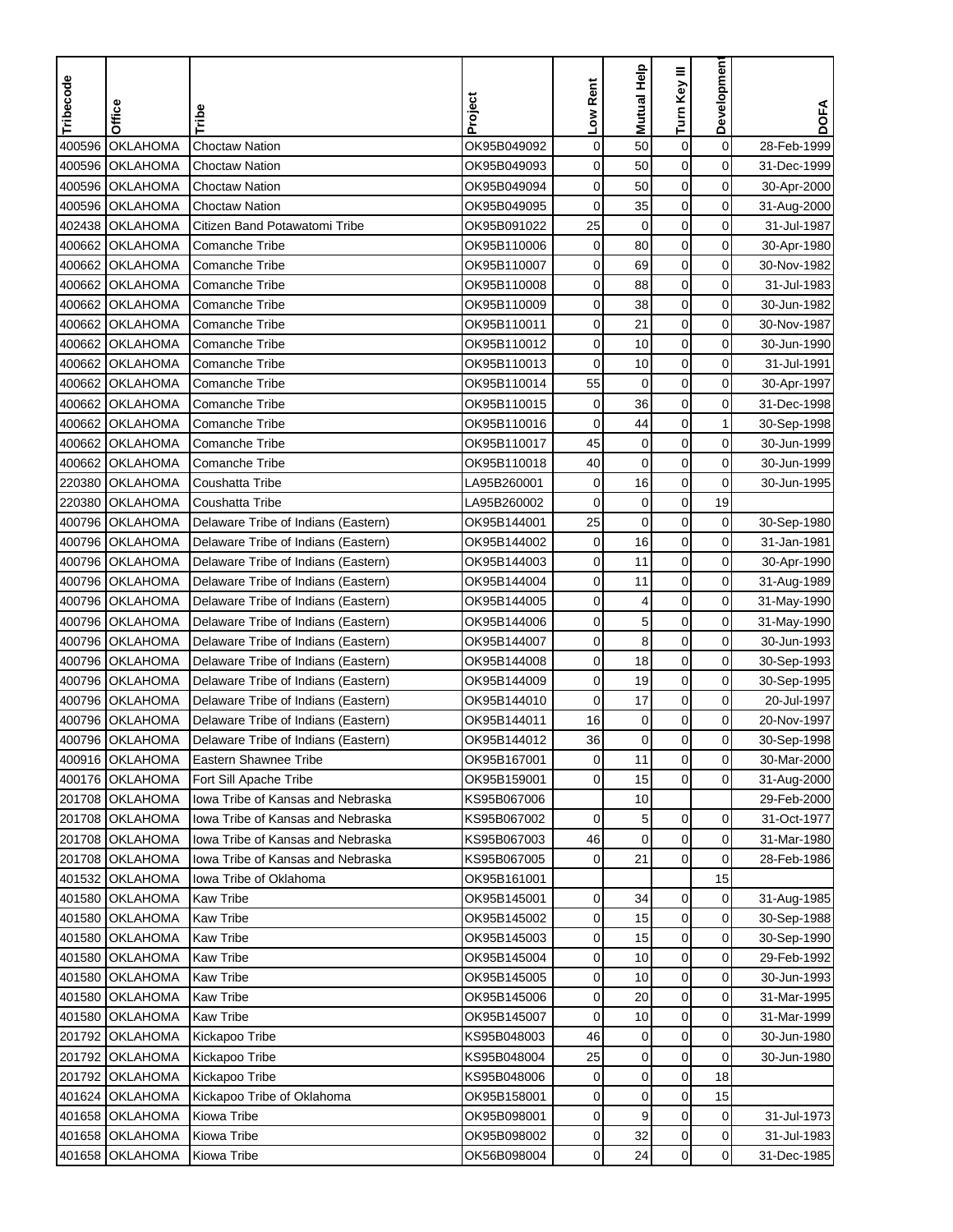| Tribecode | Office          | Tribe                   | Project     | Low Rent    | <b>Mutual Help</b> | Turn Key III     | <b>Developmen</b> | <b>DOFA</b> |
|-----------|-----------------|-------------------------|-------------|-------------|--------------------|------------------|-------------------|-------------|
|           |                 |                         |             |             |                    |                  |                   |             |
| 401658    | <b>OKLAHOMA</b> | Kiowa Tribe             | OK95B098006 | $\mathbf 0$ | 23                 | $\boldsymbol{0}$ | $\mathbf 0$       | 30-Sep-1987 |
| 401658    | <b>OKLAHOMA</b> | Kiowa Tribe             | OK95B098007 | 0           | 25                 | $\mathbf 0$      | 0                 | 31-Jul-1991 |
| 401658    | <b>OKLAHOMA</b> | Kiowa Tribe             | OK95B098008 | 0           | 20                 | $\mathbf 0$      | 0                 | 31-Jul-1991 |
| 401658    | <b>OKLAHOMA</b> | Kiowa Tribe             | OK95B098009 | 0           | 8                  | $\mathbf 0$      | 0                 | 30-Apr-1994 |
| 401658    | <b>OKLAHOMA</b> | Kiowa Tribe             | OK95B098010 | 0           | 10                 | $\boldsymbol{0}$ | 0                 | 26-Feb-1993 |
| 401658    | <b>OKLAHOMA</b> | Kiowa Tribe             | OK95B098011 | 0           | $\pmb{0}$          | $\boldsymbol{0}$ | 20                |             |
| 401658    | <b>OKLAHOMA</b> | Kiowa Tribe             | OK95B098012 | 0           | $\pmb{0}$          | $\mathbf 0$      | 21                |             |
|           | 402038 OKLAHOMA | Modoc Tribe             | OK95B165001 | 15          | $\pmb{0}$          | 0                | 0                 | 30-Sep-1998 |
|           | 400724 OKLAHOMA | Muskogee (Creek) Nation | OK95B051001 | 20          | $\pmb{0}$          | 0                | 0                 | 30-May-1969 |
|           | 400724 OKLAHOMA | Muskogee (Creek) Nation | OK95B051006 | 28          | $\pmb{0}$          | $\mathbf 0$      | $\mathbf 0$       | 30-Jun-1971 |
|           | 400724 OKLAHOMA | Muskogee (Creek) Nation | OK95B051007 | 30          | 0                  | $\mathbf 0$      | 0                 | 30-Apr-1973 |
|           | 400724 OKLAHOMA | Muskogee (Creek) Nation | OK95B051008 | 70          | $\pmb{0}$          | $\mathbf 0$      | 0                 | 30-Apr-1973 |
|           | 400724 OKLAHOMA | Muskogee (Creek) Nation | OK95B051012 | 71          | $\mathbf 0$        | 0                | 0                 | 31-Jul-1974 |
|           | 400724 OKLAHOMA | Muskogee (Creek) Nation | OK95B051016 | $\pmb{0}$   | 29                 | $\mathsf 0$      | $\mathbf 0$       | 30-Apr-1979 |
|           | 400724 OKLAHOMA | Muskogee (Creek) Nation | OK95B051017 | 0           | 26                 | $\mathbf 0$      | 0                 | 31-Aug-1978 |
| 400724    | <b>OKLAHOMA</b> | Muskogee (Creek) Nation | OK95B051018 | 0           | $\mathbf{1}$       | $\pmb{0}$        | 0                 | 31-Oct-1977 |
|           | 400724 OKLAHOMA | Muskogee (Creek) Nation | OK95B051019 | 50          | $\mathbf 0$        | $\mathbf 0$      | 0                 | 31-Jan-1980 |
|           | 400724 OKLAHOMA | Muskogee (Creek) Nation | OK95B051020 | $\mathbf 0$ | 30                 | $\boldsymbol{0}$ | $\mathbf 0$       | 31-Jan-1980 |
|           | 400724 OKLAHOMA | Muskogee (Creek) Nation | OK95B051021 | $\mathbf 0$ | 36                 | $\mathbf 0$      | 0                 | 31-Oct-1979 |
|           | 400724 OKLAHOMA | Muskogee (Creek) Nation | OK95B051022 | 0           | 61                 | $\mathbf 0$      | 0                 | 29-Feb-1980 |
| 400724    | <b>OKLAHOMA</b> | Muskogee (Creek) Nation | OK95B051023 | 50          | $\mathbf 0$        | $\mathbf 0$      | 0                 | 30-Jun-1980 |
| 400724    | <b>OKLAHOMA</b> | Muskogee (Creek) Nation | OK95B051024 | 0           | 20                 | $\boldsymbol{0}$ | 0                 | 31-Jul-1980 |
| 400724    | <b>OKLAHOMA</b> | Muskogee (Creek) Nation | OK95B051025 | 0           | 20                 | $\mathbf 0$      | 0                 | 30-Nov-1980 |
| 400724    | <b>OKLAHOMA</b> | Muskogee (Creek) Nation | OK95B051026 | 0           | 38                 | $\mathbf 0$      | 0                 | 31-Oct-1980 |
| 400724    | <b>OKLAHOMA</b> | Muskogee (Creek) Nation | OK95B051028 | 0           | 4                  | 0                | 0                 | 30-Nov-1980 |
| 400724    | <b>OKLAHOMA</b> | Muskogee (Creek) Nation | OK56B051029 | 0           | 11                 | 0                | 0                 | 30-Sep-1980 |
|           | 400724 OKLAHOMA | Muskogee (Creek) Nation | OK56B051030 | 0           | 11                 | $\mathbf 0$      | $\mathbf 0$       | 31-Oct-1980 |
|           | 400724 OKLAHOMA | Muskogee (Creek) Nation | OK56B051031 | 0           | 12                 | $\mathbf 0$      | 0                 | 31-Mar-1981 |
|           | 400724 OKLAHOMA | Muskogee (Creek) Nation | OK56B051032 | 0           | 21                 | $\mathbf 0$      | 0                 | 31-Jan-1981 |
| 400724    | <b>OKLAHOMA</b> | Muskogee (Creek) Nation | OK56B051033 | 0           | 19                 | $\pmb{0}$        | $\mathbf 0$       | 30-Nov-1981 |
|           | 400724 OKLAHOMA | Muskogee (Creek) Nation | OK56B051034 | 0           | 13                 | $\mathbf 0$      | 0                 | 30-Sep-1981 |
|           | 400724 OKLAHOMA | Muskogee (Creek) Nation | OK56B051035 | 0           | 15                 | $\mathbf 0$      | 0                 | 30-Sep-1981 |
|           | 400724 OKLAHOMA | Muskogee (Creek) Nation | OK56B051036 | 0           | 18                 | $\mathbf 0$      | 0                 | 31-Oct-1982 |
|           | 400724 OKLAHOMA | Muskogee (Creek) Nation | OK56B051037 | 0           | 12                 | 0                | 0                 | 30-Jun-1982 |
|           | 400724 OKLAHOMA | Muskogee (Creek) Nation | OK56B051038 | 0           | 17                 | $\boldsymbol{0}$ | 0                 | 30-Nov-1982 |
|           | 400724 OKLAHOMA | Muskogee (Creek) Nation | OK95B051039 | 0           | 16                 | 0                | $\overline{0}$    | 30-Jun-1983 |
|           | 400724 OKLAHOMA | Muskogee (Creek) Nation | OK95B051040 | 0           | 15                 | 0                | $\overline{0}$    | 30-Sep-1983 |
|           | 400724 OKLAHOMA | Muskogee (Creek) Nation | OK95B051041 | 0           | 19                 | 0                | $\overline{0}$    | 31-Dec-1984 |
|           | 400724 OKLAHOMA | Muskogee (Creek) Nation | OK95B051042 | 0           | 20                 | $\mathbf 0$      | $\overline{0}$    | 31-Jan-1985 |
|           | 400724 OKLAHOMA | Muskogee (Creek) Nation | OK95B051043 | 0           | 22                 | 0                | 0                 | 30-Sep-1985 |
|           | 400724 OKLAHOMA | Muskogee (Creek) Nation | OK95B051044 | 0           | 20                 | $\pmb{0}$        | 0                 | 30-Sep-1985 |
|           | 400724 OKLAHOMA | Muskogee (Creek) Nation | OK95B051045 | 0           | 21                 | $\boldsymbol{0}$ | $\mathbf 0$       | 30-Jun-1986 |
|           | 400724 OKLAHOMA | Muskogee (Creek) Nation | OK95B051046 | 0           | 21                 | $\boldsymbol{0}$ | 0                 | 30-Sep-1986 |
|           | 400724 OKLAHOMA | Muskogee (Creek) Nation | OK95B051047 | 0           | 24                 | 0                | $\overline{0}$    | 31-Aug-1987 |
|           | 400724 OKLAHOMA | Muskogee (Creek) Nation | OK95B051048 | 0           | 22                 | 0                | 0                 | 31-Aug-1987 |
|           | 400724 OKLAHOMA | Muskogee (Creek) Nation | OK95B051049 | 0           | 19                 | 0                | 0                 | 31-Jan-1988 |
|           | 400724 OKLAHOMA | Muskogee (Creek) Nation | OK95B051050 | 0           | 24                 | $\boldsymbol{0}$ | 0                 | 31-Mar-1988 |
|           | 400724 OKLAHOMA | Muskogee (Creek) Nation | OK95B051051 | 0           | 20                 | 0                | $\overline{0}$    | 31-Dec-1987 |
|           | 400724 OKLAHOMA | Muskogee (Creek) Nation | OK95B051052 | 0           | 25                 | $\boldsymbol{0}$ | 0                 | 31-Aug-1988 |
|           | 400724 OKLAHOMA | Muskogee (Creek) Nation | OK95B051053 | 0           | 22                 | 0                | 0                 | 31-Jul-1989 |
|           | 400724 OKLAHOMA | Muskogee (Creek) Nation | OK95B051054 | 0           | 22                 | $\pmb{0}$        | 0                 | 31-Jul-1989 |
|           | 400724 OKLAHOMA | Muskogee (Creek) Nation | OK95B051055 | 0           | 22                 | $\boldsymbol{0}$ | $\overline{0}$    | 31-Jan-1989 |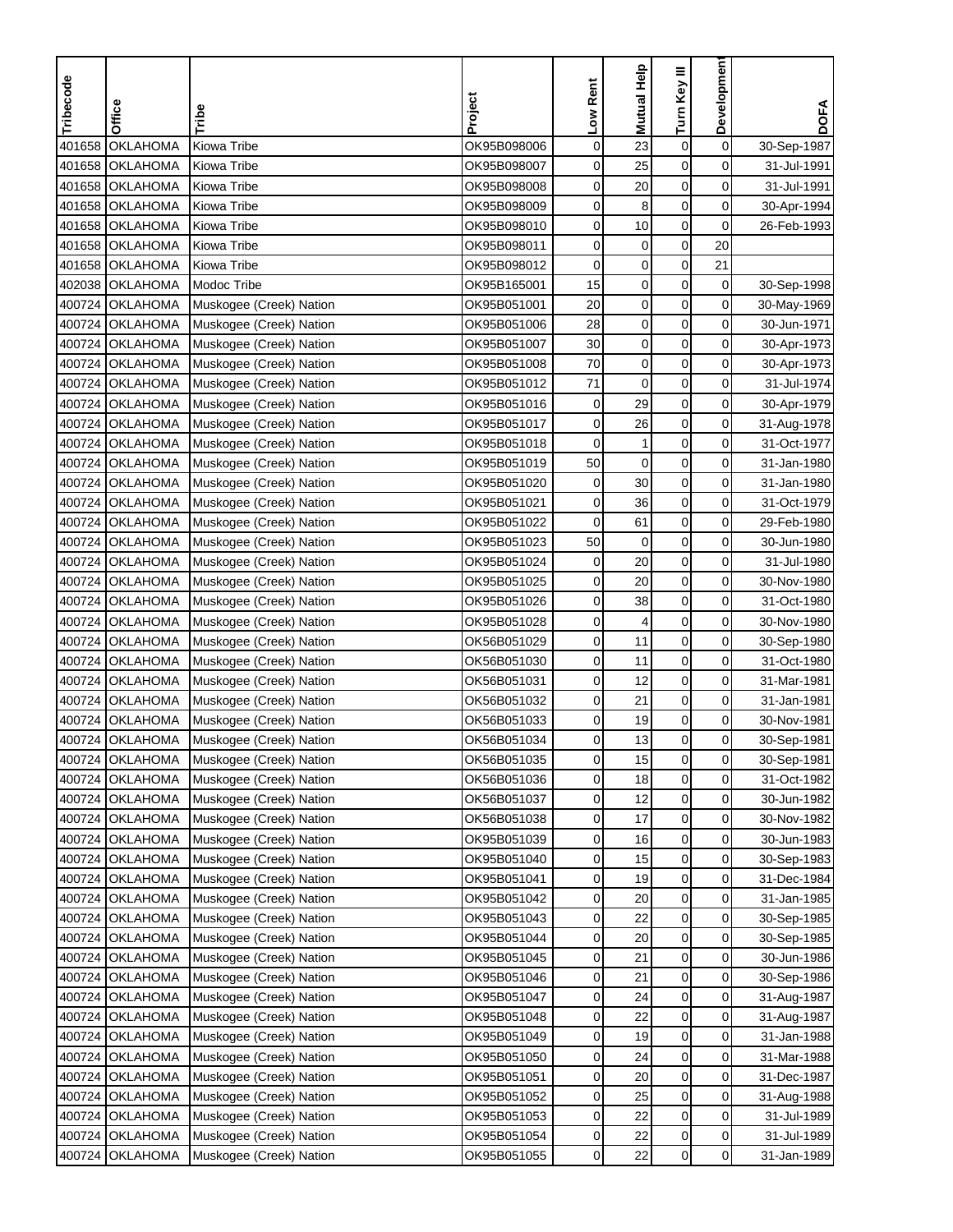| Tribecode | <b>Office</b>   | Tribe                   | Project     | Low Rent | <b>Mutual Help</b> | Turn Key III     | Developmen     | <b>DOFA</b> |
|-----------|-----------------|-------------------------|-------------|----------|--------------------|------------------|----------------|-------------|
|           |                 |                         |             |          |                    |                  |                |             |
| 400724    | <b>OKLAHOMA</b> | Muskogee (Creek) Nation | OK95B051056 | 0        | 14                 | $\boldsymbol{0}$ | 0              | 31-Jan-1986 |
| 400724    | <b>OKLAHOMA</b> | Muskogee (Creek) Nation | OK95B051057 | 0        | 12                 | $\mathbf 0$      | 0              | 30-Sep-1986 |
| 400724    | <b>OKLAHOMA</b> | Muskogee (Creek) Nation | OK95B051058 | 0        | 20                 | 0                | 0              | 31-Mar-1991 |
| 400724    | <b>OKLAHOMA</b> | Muskogee (Creek) Nation | OK95B051059 | 0        | 17                 | $\mathbf 0$      | 0              | 30-Sep-1989 |
| 400724    | <b>OKLAHOMA</b> | Muskogee (Creek) Nation | OK95B051060 | 0        | 17                 | $\boldsymbol{0}$ | 0              | 30-Oct-1989 |
| 400724    | <b>OKLAHOMA</b> | Muskogee (Creek) Nation | OK95B051061 | 0        | 19                 | $\mathbf 0$      | 0              | 31-Oct-1991 |
| 400724    | <b>OKLAHOMA</b> | Muskogee (Creek) Nation | OK95B051062 | 0        | 20                 | $\mathbf 0$      | 0              | 30-Nov-1993 |
| 400724    | <b>OKLAHOMA</b> | Muskogee (Creek) Nation | OK95B051063 | 0        | 20                 | 0                | 0              | 31-Aug-1993 |
| 400724    | <b>OKLAHOMA</b> | Muskogee (Creek) Nation | OK95B051064 | 0        | 10                 | 0                | 0              | 31-Jan-1991 |
|           | 400724 OKLAHOMA | Muskogee (Creek) Nation | OK95B051065 | 0        | 18                 | $\boldsymbol{0}$ | 0              | 30-Jun-1994 |
|           | 400724 OKLAHOMA | Muskogee (Creek) Nation | OK95B051066 | 0        | 53                 | 0                | 0              | 30-Jun-1995 |
| 400724    | <b>OKLAHOMA</b> | Muskogee (Creek) Nation | OK95B051067 | 0        | 48                 | $\mathbf 0$      | 0              | 31-Jul-1996 |
| 400724    | <b>OKLAHOMA</b> | Muskogee (Creek) Nation | OK95B051068 | 0        | 41                 | $\boldsymbol{0}$ | 0              | 30-Sep-1997 |
| 400724    | <b>OKLAHOMA</b> | Muskogee (Creek) Nation | OK95B051069 | 0        | 21                 | $\boldsymbol{0}$ | 0              | 31-Aug-1996 |
| 400724    | <b>OKLAHOMA</b> | Muskogee (Creek) Nation | OK95B051070 | 0        | 9                  | $\mathbf 0$      | 0              | 30-Sep-1999 |
| 402312    | <b>OKLAHOMA</b> | Osage Tribe             | OK95B127003 | 0        | 31                 | $\mathbf 0$      | 0              | 31-Mar-1982 |
| 402312    | <b>OKLAHOMA</b> | Osage Tribe             | OK95B127004 | 0        | 64                 | 0                | 0              | 30-Jun-1982 |
|           | 402312 OKLAHOMA | Osage Tribe             | OK56B127005 | 0        | 11                 | $\boldsymbol{0}$ | 0              | 31-Mar-1981 |
|           | 402312 OKLAHOMA | Osage Tribe             | OK56B127006 | 0        | 39                 | 0                | 0              | 31-Mar-1984 |
|           | 402312 OKLAHOMA | Osage Tribe             | OK95B127007 | 0        | 17                 | $\mathbf 0$      | 0              | 30-Sep-1985 |
| 402312    | <b>OKLAHOMA</b> | Osage Tribe             | OK95B127008 | 0        | 21                 | $\mathbf 0$      | 0              | 31-Dec-1986 |
| 402312    | <b>OKLAHOMA</b> | Osage Tribe             | OK95B127009 | 0        | 29                 | $\boldsymbol{0}$ | 0              | 30-Sep-1987 |
| 402312    | <b>OKLAHOMA</b> | Osage Tribe             | OK95B127010 | 0        | 41                 | $\boldsymbol{0}$ | 0              | 30-Apr-1989 |
| 402312    | <b>OKLAHOMA</b> | Osage Tribe             | OK95B127011 | 0        | 16                 | $\mathbf 0$      | 0              | 31-Jul-1989 |
| 402312    | <b>OKLAHOMA</b> | Osage Tribe             | OK95B127012 | 0        | 14                 | 0                | 0              | 31-May-1989 |
|           | 402312 OKLAHOMA | Osage Tribe             | OK95B127013 | 0        | 8                  | 0                | 0              | 31-Jul-1992 |
| 402312    | <b>OKLAHOMA</b> | Osage Tribe             | OK95B127014 | 0        | 16                 | $\mathbf 0$      | 0              | 31-Mar-1994 |
|           | 402312 OKLAHOMA | Osage Tribe             | OK95B127015 | 0        | 8                  | $\mathbf 0$      | 0              | 30-Jun-1995 |
| 402312    | <b>OKLAHOMA</b> | Osage Tribe             | OK95B127016 | 0        | 9                  | 0                | 0              | 31-Dec-1993 |
| 402312    | <b>OKLAHOMA</b> | Osage Tribe             | OK95B127017 | 0        | 10                 | $\pmb{0}$        | 0              | 30-Jun-1999 |
| 402314    | <b>OKLAHOMA</b> | Otoe-Missouria Tribe    | OK95B114002 | 49       | $\pmb{0}$          | $\mathbf 0$      | 0              | 30-Apr-1981 |
|           | 402354 OKLAHOMA | Pawnee Tribe            | OK56B094004 | 25       | 0                  | $\mathbf 0$      | 0              | 30-Jun-1982 |
|           | 402354 OKLAHOMA | <b>Pawnee Tribe</b>     | OK95B094006 | 0        | 12                 | $\mathbf 0$      | 0              | 31-Jul-1991 |
|           | 402354 OKLAHOMA | <b>Pawnee Tribe</b>     | OK95B094007 | 0        | 7                  | 0                | 0              | 31-Jan-1994 |
|           | 402354 OKLAHOMA | <b>Pawnee Tribe</b>     | OK95B094008 | 0        | 10                 | 0                | 0              | 31-Jul-1995 |
|           | 402354 OKLAHOMA | <b>Pawnee Tribe</b>     | OK95B094009 | 0        | 10                 | 0                | $\overline{0}$ | 31-Mar-1996 |
|           | 402372 OKLAHOMA | Peoria Tribe            | OK95B143001 | 123      | 0                  | 0                | $\overline{0}$ | 29-Feb-1980 |
| 402372    | <b>OKLAHOMA</b> | Peoria Tribe            | OK95B143002 | 0        | 49                 | 0                | $\overline{0}$ | 28-Feb-1981 |
|           | 402372 OKLAHOMA | Peoria Tribe            | OK95B143003 | 0        | 15                 | 0                | $\overline{0}$ | 30-Nov-1982 |
|           | 402372 OKLAHOMA | Peoria Tribe            | OK56B143004 | 0        | 19                 | 0                | $\overline{0}$ | 31-Mar-1984 |
|           | 402372 OKLAHOMA | Peoria Tribe            | OK95B143005 | 0        | 16                 | 0                | 0              | 30-Apr-1986 |
|           | 402372 OKLAHOMA | Peoria Tribe            | OK95B143006 | 0        | 20                 | 0                | 0              | 30-Jun-1987 |
|           | 402372 OKLAHOMA | Peoria Tribe            | OK95B143007 | 0        | 17                 | 0                | $\overline{0}$ | 30-Sep-1987 |
|           | 402372 OKLAHOMA | Peoria Tribe            | OK95B143008 | 0        | 18                 | 0                | $\overline{0}$ | 31-Mar-1989 |
|           | 402372 OKLAHOMA | Peoria Tribe            | OK95B143009 | 0        | 21                 | 0                | 0              | 30-Apr-1990 |
| 402372    | <b>OKLAHOMA</b> | Peoria Tribe            | OK95B143010 | 0        | 23                 | 0                | $\overline{0}$ | 29-Feb-1992 |
| 402372    | <b>OKLAHOMA</b> | Peoria Tribe            | OK95B143011 | 0        | 8                  | $\boldsymbol{0}$ | 0              | 30-Apr-1990 |
| 402372    | <b>OKLAHOMA</b> | Peoria Tribe            | OK95B143012 | 0        | 25                 | 0                | 0              | 31-Jul-1993 |
|           | 402372 OKLAHOMA | Peoria Tribe            | OK95B143013 | 0        | 8                  | 0                | 0              | 31-Mar-1994 |
| 402372    | <b>OKLAHOMA</b> | Peoria Tribe            | OK95B143014 | 0        | 10                 | 0                | 0              | 30-Jun-1995 |
|           | 402372 OKLAHOMA | Peoria Tribe            | OK95B143015 | 0        | 17                 | 0                | $\overline{0}$ | 28-Feb-1996 |
| 402372    | <b>OKLAHOMA</b> | Peoria Tribe            | OK95B143016 | 0        | 26                 | 0                | $\overline{0}$ | 28-Feb-1999 |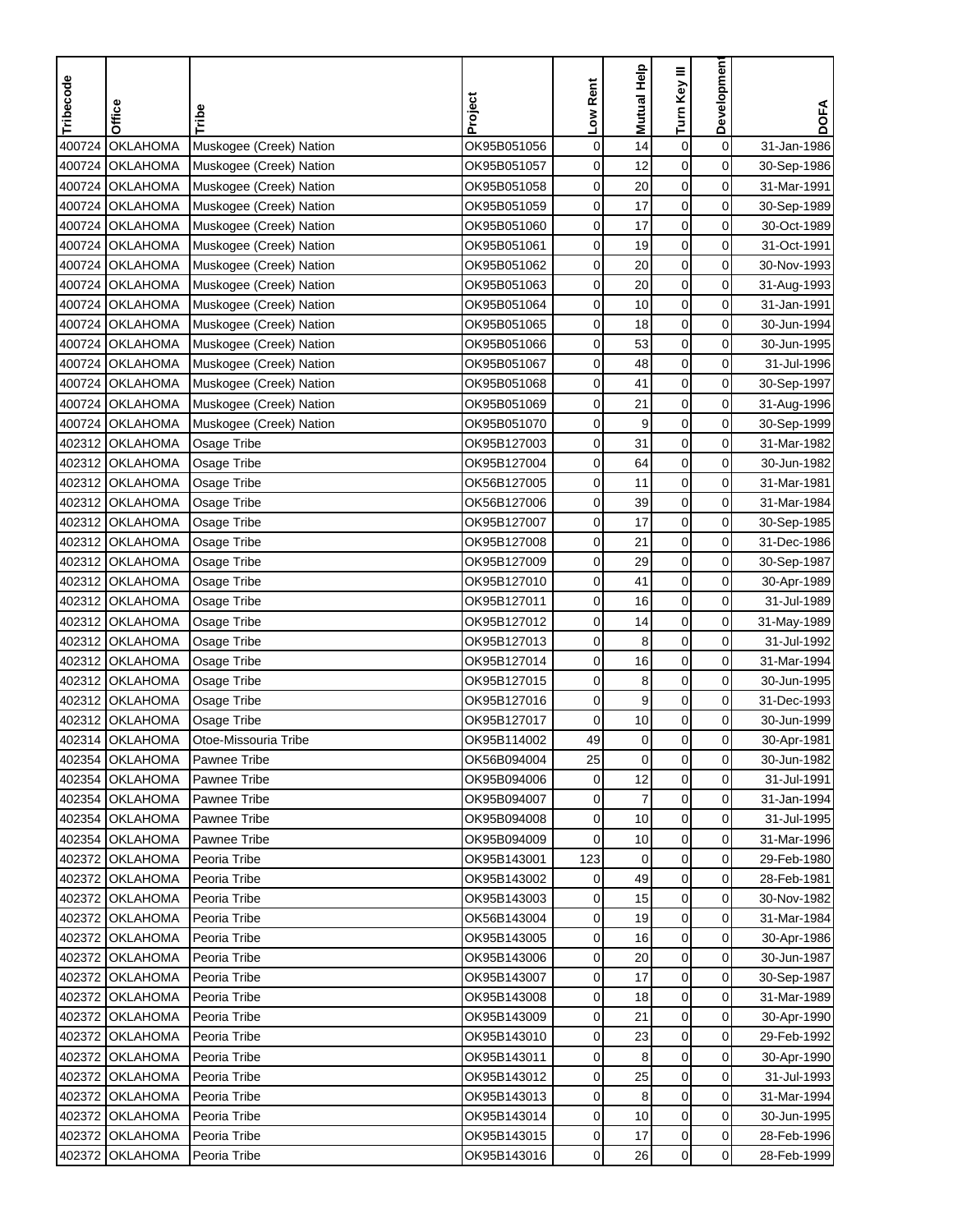| Tribecode | Office          | Tribe                          | Project     | Low Rent    | Mutual Help    | Turn Key III     | Developmen          | <b>DOFA</b> |
|-----------|-----------------|--------------------------------|-------------|-------------|----------------|------------------|---------------------|-------------|
|           |                 |                                |             |             |                |                  |                     |             |
| 402420    | <b>OKLAHOMA</b> | Ponca Tribe                    | OK95B054002 | 10          | $\mathbf 0$    | $\boldsymbol{0}$ | $\mathbf 0$         | 30-Sep-1971 |
| 402420    | <b>OKLAHOMA</b> | Ponca Tribe                    | OK95B054005 | 30          | $\mathbf 0$    | $\mathbf 0$      | 0                   | 31-Jul-1974 |
| 402420    | <b>OKLAHOMA</b> | Ponca Tribe                    | OK95B054007 | 0           | 15             | $\mathbf 0$      | 0                   | 30-Apr-1990 |
| 202854    | <b>OKLAHOMA</b> | Prairie Band of Potawatomi     | KS95B084001 | 0           | 32             | $\mathbf 0$      | 0                   | 30-Nov-1977 |
| 202854    | <b>OKLAHOMA</b> | Prairie Band of Potawatomi     | KS95B084002 | $\mathbf 0$ | 33             | $\boldsymbol{0}$ | 0                   | 28-Feb-1985 |
| 202854    | <b>OKLAHOMA</b> | Prairie Band of Potawatomi     | KS95B084003 | 30          | $\pmb{0}$      | $\mathbf 0$      | 0                   | 31-Aug-1984 |
| 402474    | <b>OKLAHOMA</b> | Quapaw Tribe                   | OK95B164001 | 0           | 15             | $\mathbf 0$      | 0                   | 30-Nov-1999 |
| 203068    | <b>OKLAHOMA</b> | Sac and Fox of Missouri        | KS16B151001 | 20          | $\mathbf 0$    | $\mathbf 0$      | 0                   | 30-Jun-1986 |
| 203068    | <b>OKLAHOMA</b> | Sac and Fox of Missouri        | KS16B151002 | 0           | 19             | 0                | 0                   | 28-Feb-1990 |
| 402626    | <b>OKLAHOMA</b> | Sac and Fox Tribe              | OK95B090002 | 20          | $\mathbf 0$    | $\mathbf 0$      | 0                   | 31-Jul-1975 |
| 402626    | OKLAHOMA        | Sac and Fox Tribe              | OK95B090007 | 0           | 13             | 0                | 0                   | 31-May-1977 |
| 402626    | <b>OKLAHOMA</b> | Sac and Fox Tribe              | OK95B090008 | 0           | 28             | $\mathbf 0$      | 0                   | 31-Aug-1978 |
| 402626    | <b>OKLAHOMA</b> | Sac and Fox Tribe              | OK95B090009 | 0           | 51             | 0                | 0                   | 31-Jan-1980 |
| 402626    | <b>OKLAHOMA</b> | Sac and Fox Tribe              | OK95B090010 | $\mathbf 0$ | 21             | $\pmb{0}$        | $\mathbf 0$         | 31-Mar-1981 |
| 402626    | <b>OKLAHOMA</b> | Sac and Fox Tribe              | OK95B090011 | 25          | 0              | $\mathbf 0$      | 0                   | 31-Jul-1979 |
| 402626    | <b>OKLAHOMA</b> | Sac and Fox Tribe              | OK56B090012 | 0           | 48             | $\mathbf 0$      | 0                   | 31-Mar-1984 |
| 402626    | <b>OKLAHOMA</b> | Sac and Fox Tribe              | OK95B090013 | 0           | 25             | $\mathbf 0$      | 0                   | 31-Aug-1986 |
| 402626    | <b>OKLAHOMA</b> | Sac and Fox Tribe              | OK95B090014 | 0           | 10             | $\mathbf 0$      | $\mathbf 0$         | 31-Aug-1986 |
|           | 402626 OKLAHOMA | Sac and Fox Tribe              | OK95B090015 | 0           | 19             | $\mathbf 0$      | 0                   | 30-Sep-1988 |
| 402626    | <b>OKLAHOMA</b> | Sac and Fox Tribe              | OK95B090017 | 0           | 19             | $\mathbf 0$      | 0                   | 31-Jul-1990 |
| 402626    | <b>OKLAHOMA</b> | Sac and Fox Tribe              | OK95B090018 | 0           | 10             | $\mathbf 0$      | 0                   | 29-Feb-1992 |
| 402626    | <b>OKLAHOMA</b> | Sac and Fox Tribe              | OK95B090019 | 0           | 10             | $\boldsymbol{0}$ | 0                   | 31-Dec-1991 |
| 402626    | <b>OKLAHOMA</b> | Sac and Fox Tribe              | OK95B090020 | 0           | 10             | $\mathbf 0$      | 0                   | 30-Sep-1993 |
| 402626    | <b>OKLAHOMA</b> | Sac and Fox Tribe              | OK95B090021 | $\mathbf 0$ | 9              | 0                | 0                   | 31-Jan-1995 |
| 402626    | <b>OKLAHOMA</b> | Sac and Fox Tribe              | OK95B090022 | 30          | $\mathbf 0$    | 0                | 0                   | 31-Dec-1997 |
| 402690    | <b>OKLAHOMA</b> | Seminole Nation                | OK95B093005 | 26          | $\mathbf 0$    | 0                | 0                   | 31-May-1981 |
| 402690    | <b>OKLAHOMA</b> | Seminole Nation                | OK95B093006 | $\mathbf 0$ | 26             | $\mathbf 0$      | $\mathbf 0$         | 30-Sep-1982 |
| 402690    | <b>OKLAHOMA</b> | Seminole Nation                | OK95B093007 | 0           | 25             | $\mathbf 0$      | 0                   | 30-Sep-1984 |
| 402690    | <b>OKLAHOMA</b> | <b>Seminole Nation</b>         | OK95B093008 | 0           | 19             | $\mathbf 0$      | 0                   | 28-Feb-1994 |
| 402690    | <b>OKLAHOMA</b> | Seminole Nation                | OK95B093009 | 0           | 10             | $\boldsymbol{0}$ | 0                   | 31-Oct-1992 |
| 402690    | <b>OKLAHOMA</b> | Seminole Nation                | OK95B093010 | 0           | 23             | $\mathbf 0$      | 0                   | 31-Mar-1996 |
|           | 402690 OKLAHOMA | Seminole Nation                | OK95B093011 | 0           | 0              | $\mathbf 0$      | 8                   |             |
|           | 402690 OKLAHOMA | Seminole Nation                | OK95B093013 | 0           | $\overline{3}$ | $\mathbf 0$      | $\mathsf{O}\xspace$ | 30-Dec-1998 |
|           | 482812 OKLAHOMA | Texas Band of Kickapoo Indians | TX95B558001 | 20          | $\pmb{0}$      | 0                | 0                   | 31-Dec-1995 |
|           | 403020 OKLAHOMA | Tonkawa Tribe                  | OK95B141001 | 50          | $\mathbf 0$    | $\boldsymbol{0}$ | 0                   | 31-Mar-1980 |
|           | 403020 OKLAHOMA | <b>Tonkawa Tribe</b>           | OK56B141002 | 0           | 25             | 0                | $\overline{0}$      | 29-Feb-1984 |
|           | 403020 OKLAHOMA | Tonkawa Tribe                  | OK95B141003 | 0           | 10             | 0                | 0                   | 31-Mar-1987 |
|           | 403020 OKLAHOMA | <b>Tonkawa Tribe</b>           | OK95B141004 | 0           | 0              | 0                | 12                  |             |
|           | 403286 OKLAHOMA | <b>Wichita Tribe</b>           | OK95B157001 | 0           | 19             | $\boldsymbol{0}$ | $\overline{0}$      | 30-Jun-1997 |
|           | 403286 OKLAHOMA | <b>Wichita Tribe</b>           | OK95B157002 | 0           | 40             | $\mathbf 0$      | 0                   | 30-Jul-1998 |
|           | 403286 OKLAHOMA | <b>Wichita Tribe</b>           | OK95B157003 | 40          | $\mathbf 0$    | $\mathbf 0$      | 0                   | 31-Mar-1998 |
|           | 403332 OKLAHOMA | <b>Wyandotte Tribe</b>         | OK95B162001 | 0           | 15             | 0                | 0                   | 31-Jul-2000 |
|           | 350002 PHOENIX  | Acoma Pueblo                   | NM99B079001 | 0           | $\overline{2}$ | 0                | 0                   | 31-May-1973 |
|           | 350002 PHOENIX  | Acoma Pueblo                   | NM99B079002 | 0           | 1              | $\mathbf 0$      | 0                   | 30-Jun-1976 |
|           | 350002 PHOENIX  | Acoma Pueblo                   | NM99B079003 | 0           | 38             | 0                | 0                   | 30-Sep-1980 |
|           | 350002 PHOENIX  | Acoma Pueblo                   | NM99B079004 | 0           | 41             | 0                | 0                   | 29-Feb-1984 |
|           | 350002 PHOENIX  | Acoma Pueblo                   | NM99B079005 | 0           | 14             | $\boldsymbol{0}$ | 0                   | 29-Feb-1984 |
|           | 350002 PHOENIX  | Acoma Pueblo                   | NM99B079006 | 0           | 20             | 0                | 0                   | 29-Feb-1984 |
|           | 350002 PHOENIX  | Acoma Pueblo                   | NM99B079007 | 0           | 29             | $\mathbf 0$      | 0                   | 31-Oct-1999 |
|           | 350002 PHOENIX  | Acoma Pueblo                   | NM99B079008 | 14          | 0              | 0                | 0                   | 30-Apr-2002 |
|           | 350002 PHOENIX  | Acoma Pueblo                   | NM99B079009 | 1           | 0              | 0                | $\mathbf 0$         | 30-Jun-2002 |
|           | 350002 PHOENIX  | Acoma Pueblo                   | NM99B079010 | 0           | 3              | 0                | $\overline{0}$      | 30-Apr-2002 |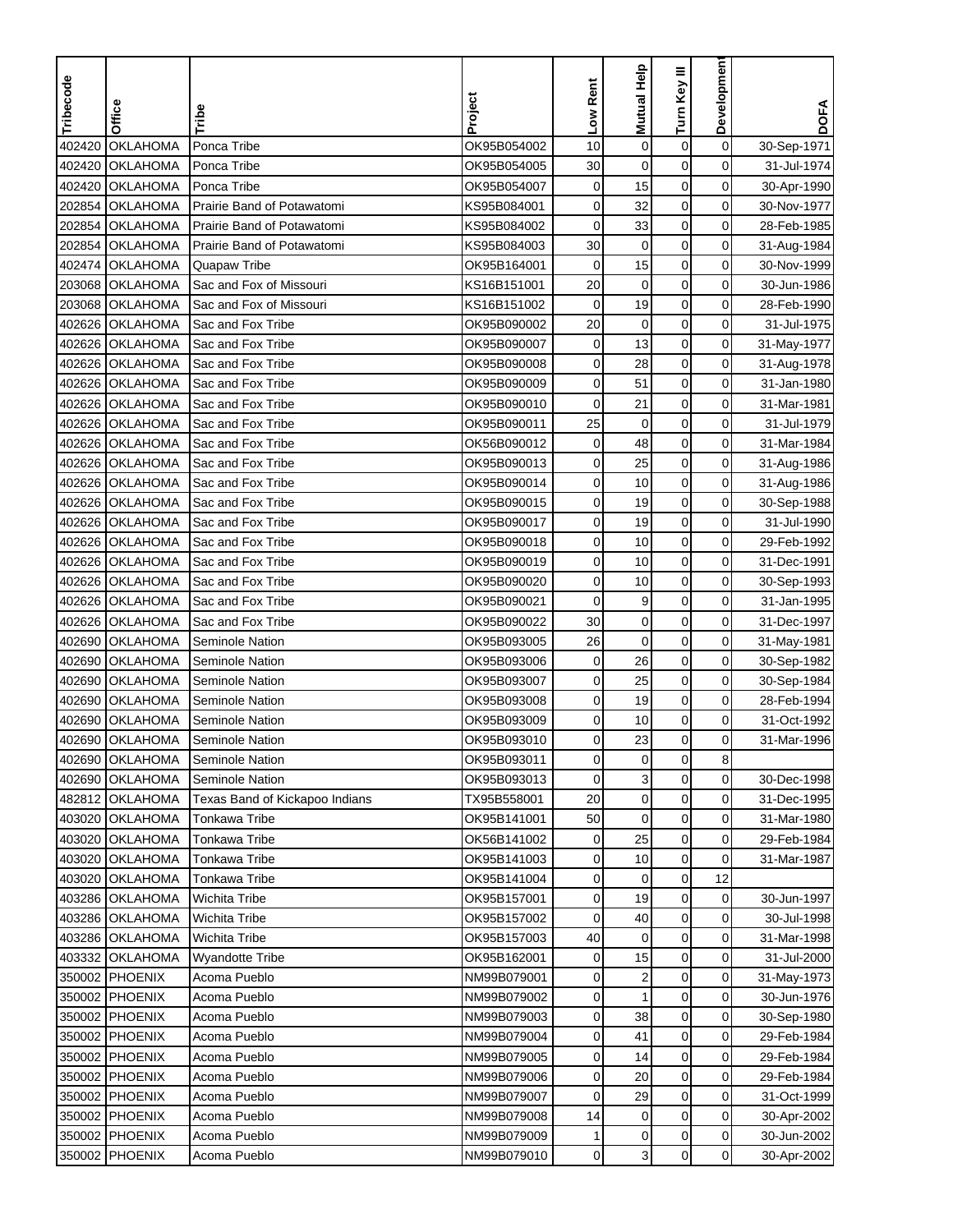| Tribecode | Office         | Tribe                                  | Project     | Low Rent    | Mutual Help      | Turn Key III     | <b>Developmen</b>   | <b>DOFA</b> |
|-----------|----------------|----------------------------------------|-------------|-------------|------------------|------------------|---------------------|-------------|
|           |                |                                        |             |             |                  |                  |                     |             |
| 350002    | <b>PHOENIX</b> | Acoma Pueblo                           | NM99B079011 | $\mathbf 0$ | 4                | $\boldsymbol{0}$ | $\mathbf 0$         | 30-Apr-2002 |
| 350002    | PHOENIX        | Acoma Pueblo                           | NM99B079012 | $\mathbf 0$ | 20               | $\mathbf 0$      | 0                   | 30-Apr-2002 |
| 350002    | PHOENIX        | Acoma Pueblo                           | NM99B079013 | 20          | 0                | $\mathbf 0$      | 0                   | 30-Apr-2002 |
| 040008    | PHOENIX        | Ak-Chin                                | AZ99B042001 | 20          | $\mathbf 0$      | $\mathbf 0$      | 0                   | 29-Feb-1992 |
| 040008    | PHOENIX        | Ak-Chin                                | AZ99B042002 | 12          | $\mathbf 0$      | $\boldsymbol{0}$ | 0                   | 30-Jun-1992 |
| 060326    | PHOENIX        | Berry Creek Rancheria                  | CA99B130017 | 15          | $\boldsymbol{0}$ | $\pmb{0}$        | 0                   | 31-Oct-1992 |
|           | 060326 PHOENIX | Berry Creek Rancheria                  | CA99B130018 | 0           | 10               | $\boldsymbol{0}$ | 0                   | 31-Oct-1992 |
|           | 060326 PHOENIX | Berry Creek Rancheria                  | CA99B130021 | 0           | $\overline{7}$   | $\pmb{0}$        | 0                   | 31-Dec-1995 |
|           | 060326 PHOENIX | Berry Creek Rancheria                  | CA99B130023 | 8           | $\pmb{0}$        | 0                | 0                   | 31-Dec-1995 |
|           | 060350 PHOENIX | <b>Big Pine Band</b>                   | CA99B098001 | 0           | 18               | $\pmb{0}$        | $\mathbf 0$         | 31-Aug-1976 |
| 060350    | PHOENIX        | <b>Big Pine Band</b>                   | CA99B098002 | 0           | 28               | $\pmb{0}$        | $\mathbf 0$         | 31-Mar-1979 |
|           | 060350 PHOENIX | <b>Big Pine Band</b>                   | CA99B098004 | 4           | $\mathbf 0$      | $\mathbf 0$      | 0                   | 31-Mar-1982 |
| 060350    | PHOENIX        | <b>Big Pine Band</b>                   | CA99B098005 | 5           | $\mathbf 0$      | $\pmb{0}$        | $\mathbf 0$         | 31-Mar-1979 |
|           | 060350 PHOENIX | <b>Big Pine Band</b>                   | CA99B098007 | 0           | 14               | $\mathbf 0$      | $\mathbf 0$         | 29-Feb-1984 |
| 060350    | PHOENIX        | <b>Big Pine Band</b>                   | CA99B098008 | 1           | $\pmb{0}$        | $\pmb{0}$        | 0                   | 29-Feb-1984 |
|           | 060350 PHOENIX | <b>Big Pine Band</b>                   | CA99B098009 | 0           | $\overline{7}$   | $\boldsymbol{0}$ | 0                   | 30-Nov-1987 |
| 060350    | PHOENIX        | <b>Big Pine Band</b>                   | CA99B098010 | 2           | $\mathbf 0$      | 0                | 0                   | 30-Nov-1987 |
|           | 060350 PHOENIX | <b>Big Pine Band</b>                   | CA99B098011 | 8           | $\pmb{0}$        | $\mathbf 0$      | $\mathbf 0$         | 30-Sep-1991 |
| 060350    | PHOENIX        | <b>Big Pine Band</b>                   | CA99B098012 | 0           | 1                | $\mathbf 0$      | $\mathbf 0$         | 30-Sep-1991 |
|           | 060350 PHOENIX | <b>Big Pine Band</b>                   | CA99B098013 | 0           | 20               | $\mathbf 0$      | 0                   | 30-Apr-1993 |
| 060350    | PHOENIX        | <b>Big Pine Band</b>                   | CA99B098014 | 0           | $\mathbf 0$      | $\pmb{0}$        | 26                  |             |
| 060350    | PHOENIX        | <b>Big Pine Band</b>                   | CA99B098016 | 0           | 3                | $\pmb{0}$        | 0                   | 30-Nov-1987 |
| 060431    | <b>PHOENIX</b> | <b>Bridgeport Paiute Indian Colony</b> | CA99B098006 | 21          | $\pmb{0}$        | $\mathbf 0$      | 0                   | 31-Oct-1980 |
|           | 060484 PHOENIX | Cahuilla Band                          | CA99B080052 | $\mathbf 0$ | 13               | $\mathbf 0$      | 0                   | 31-Dec-1993 |
| 060544    | PHOENIX        | Campo Band                             | CA99B150001 | 15          | $\pmb{0}$        | 0                | 0                   | 30-Sep-1991 |
| 060544    | PHOENIX        | Campo Band                             | CA99B150002 | $\mathbf 0$ | 13               | 0                | $\mathbf 0$         | 30-Sep-1981 |
|           | 060544 PHOENIX | Campo Band                             | CA99B150003 | 18          | $\mathbf 0$      | $\mathbf 0$      | 0                   | 01-Apr-1998 |
|           | 060544 PHOENIX | Campo Band                             | CA99B150004 | 0           | 9                | $\mathbf 0$      | 0                   | 01-Apr-1998 |
|           | 060244 PHOENIX | Capitan Grande Band                    | CA99B080005 | 0           | 9                | $\mathbf 0$      | 0                   | 30-Nov-1973 |
| 060244    | PHOENIX        | Capitan Grande Band                    | CA99B080006 | 0           | 26               | $\pmb{0}$        | $\mathbf 0$         | 31-Mar-1978 |
|           | 060244 PHOENIX | Capitan Grande Band                    | CA99B080058 | 0           | 18               | $\mathbf 0$      | 0                   | 31-May-1995 |
|           | 060658 PHOENIX | Chemehuevi                             | CA99B133001 | 25          | 0                | 0                | 0                   | 30-Nov-1988 |
|           | 060658 PHOENIX | Chemehuevi                             | CA99B133002 | $\mathbf 0$ | 25               | $\mathbf 0$      | $\mathsf{O}\xspace$ | 30-Sep-1980 |
|           | 060658 PHOENIX | Chemehuevi                             | CA99B133003 | 10          | $\mathbf 0$      | 0                | $\mathbf 0$         | 30-Sep-1980 |
|           | 060658 PHOENIX | Chemehuevi                             | CA99B133004 | 0           | 15               | $\pmb{0}$        | 0                   | 31-Oct-1988 |
|           | 060658 PHOENIX | Chemehuevi                             | CA99B133005 | 10          | 0                | 0                | 0                   | 31-Oct-1988 |
|           | 060658 PHOENIX | Chemehuevi                             | CA99B133008 | 0           | $\pmb{0}$        | $\pmb{0}$        | 20                  |             |
|           | 060658 PHOENIX | Chemehuevi                             | CA99B133009 | 0           | $\pmb{0}$        | 0                | 15                  |             |
|           | 060680 PHOENIX | Chicken Ranch Rancheria                | CA99B129021 | 0           | 3                | $\pmb{0}$        | 12                  | 13-May-1999 |
|           | 350124 PHOENIX | Cochiti Pueblo                         | NM99B031001 | 0           | 1                | $\mathbf 0$      | 0                   | 30-Sep-1970 |
|           | 350124 PHOENIX | Cochiti Pueblo                         | NM99B031021 | 0           | $\overline{7}$   | $\boldsymbol{0}$ | 0                   | 31-Dec-1973 |
|           | 350124 PHOENIX | Cochiti Pueblo                         | NM99B031046 | 0           | 20               | $\pmb{0}$        | 0                   | 28-Feb-1979 |
|           | 350124 PHOENIX | Cochiti Pueblo                         | NM99B031074 | 0           | $\mathbf 0$      | $\pmb{0}$        | 32                  |             |
|           | 350124 PHOENIX | Cochiti Pueblo                         | NM99B031076 | 0           | $\mathbf 0$      | $\mathbf 0$      | 12                  |             |
|           | 350124 PHOENIX | Cochiti Pueblo                         | NM99B031089 | 0           | 0                | 0                | 3                   |             |
|           | 350124 PHOENIX | Cochiti Pueblo                         | NM99B031090 | 0           | $\mathbf 0$      | 0                | 1                   |             |
|           | 040099 PHOENIX | Cocopah Tribe                          | AZ99B020001 | 0           | $\overline{7}$   | 0                | 0                   | 30-Jun-1972 |
|           | 040099 PHOENIX | Cocopah Tribe                          | AZ99B020002 | 0           | 25               | 0                | 0                   | 31-Oct-1974 |
|           | 040099 PHOENIX | Cocopah Tribe                          | AZ99B020003 | 32          | 0                | $\mathbf 0$      | 0                   | 31-Oct-1980 |
|           | 040099 PHOENIX | Cocopah Tribe                          | AZ99B020004 | 15          | $\mathbf 0$      | 0                | 0                   | 31-Jul-1992 |
|           | 040099 PHOENIX | Cocopah Tribe                          | AZ99B020005 | 28          | 0                | 0                | $\mathbf 0$         | 31-Oct-1998 |
| 060772    | PHOENIX        | Cold Springs Rancheria                 | CA99B129003 | 0           | $\overline{7}$   | $\pmb{0}$        | $\overline{0}$      | 30-Sep-1982 |
|           |                |                                        |             |             |                  |                  |                     |             |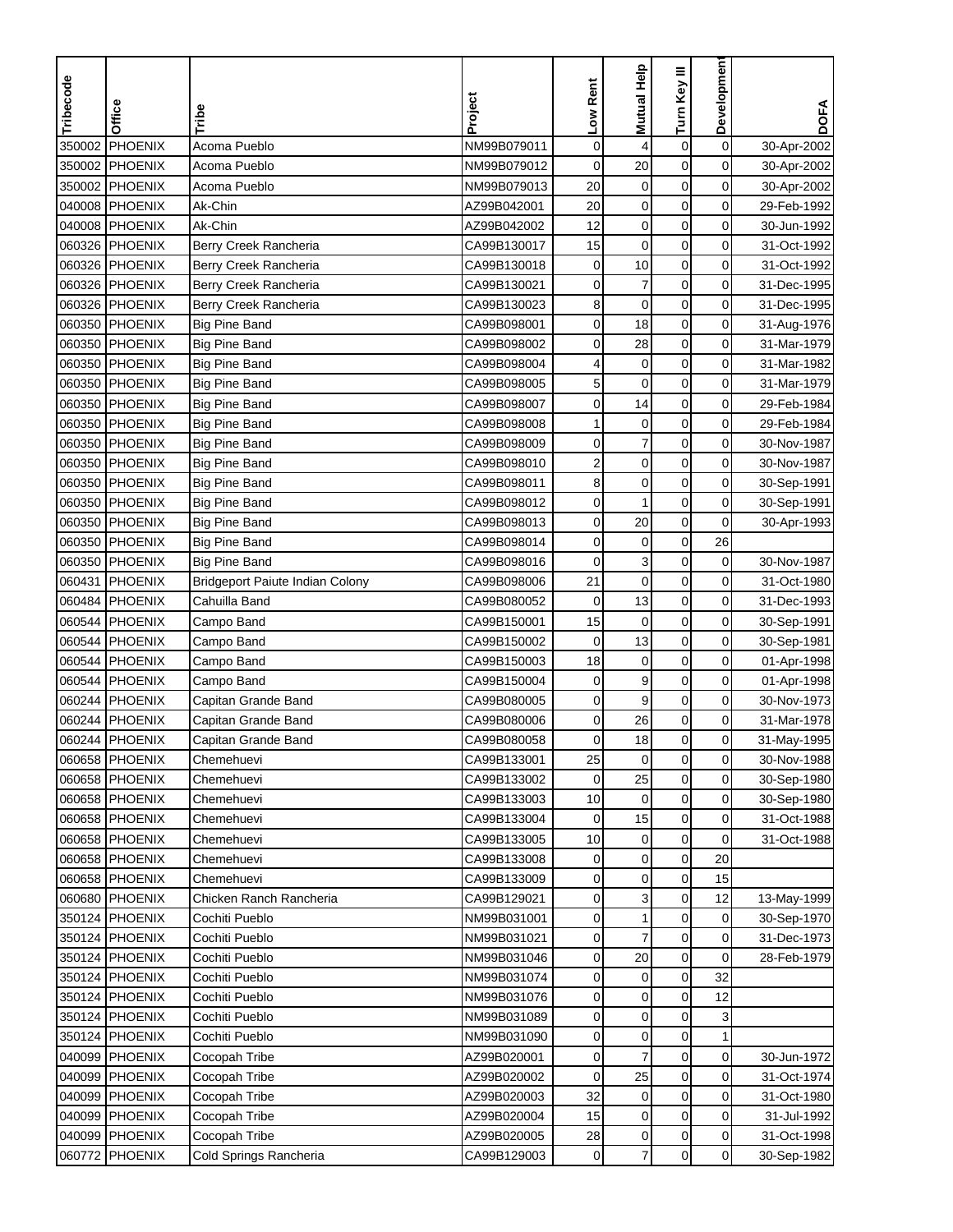| PHOENIX<br>$\mathbf 0$<br>Cold Springs Rancheria<br>CA99B129004<br>$\mathbf 0$<br>$\boldsymbol{0}$<br>060772<br>11<br>30-Sep-1982<br>$\mathbf 0$<br>PHOENIX<br>8<br>$\mathbf 0$<br>$\mathbf 0$<br>060772<br>Cold Springs Rancheria<br>CA99B129009<br>31-Dec-1987<br>$\mathbf 0$<br>060772 PHOENIX<br>$\mathbf 0$<br>$\mathbf 0$<br>Cold Springs Rancheria<br>CA99B129011<br>10<br>31-Dec-1987<br>$\mathbf 0$<br>$\mathbf 0$<br>0<br>PHOENIX<br>CA99B129019<br>1<br>060772<br>Cold Springs Rancheria<br>30-Sep-1982<br>$\mathbf 0$<br>$\mathbf 0$<br>0<br>040100 PHOENIX<br>1<br>Colorado River Indian Tribes<br>AZ99B018003<br>31-Jan-1969<br>50<br>$\pmb{0}$<br>040100 PHOENIX<br>Colorado River Indian Tribes<br>$\mathbf 0$<br>0<br>AZ99B018005<br>31-Aug-1972<br>$\mathbf 0$<br>$\mathbf 0$<br>$\mathbf 0$<br>100<br>040100 PHOENIX<br>Colorado River Indian Tribes<br>30-Nov-1973<br>AZ99B018006<br>$\mathbf 0$<br>040100 PHOENIX<br>Colorado River Indian Tribes<br>25<br>$\mathbf 0$<br>0<br>AZ99B018007<br>31-Oct-1975<br>0<br>040100 PHOENIX<br>$\mathbf 0$<br>27<br>0<br>Colorado River Indian Tribes<br>AZ99B018009<br>30-Jun-1980<br>$\mathbf 0$<br>0<br>040100 PHOENIX<br>Colorado River Indian Tribes<br>AZ99B018010<br>50<br>$\mathbf 0$<br>31-Oct-1982<br>PHOENIX<br>29<br>$\mathbf 0$<br>0<br>040100<br>Colorado River Indian Tribes<br>AZ99B018011<br>0<br>28-Feb-1982<br>$\mathbf 0$<br>040100 PHOENIX<br>0<br>55<br>0<br>Colorado River Indian Tribes<br>AZ99B018013<br>31-Dec-1986<br>$\mathbf 0$<br>0<br>25<br>0<br>040100 PHOENIX<br>Colorado River Indian Tribes<br>AZ99B018014<br>31-Mar-1990<br>$\pmb{0}$<br>16<br>$\mathbf 0$<br>040100 PHOENIX<br>Colorado River Indian Tribes<br>0<br>AZ99B018015<br>31-Jan-1992<br>$\mathbf 0$<br>$\mathbf 0$<br>15<br>040100<br><b>PHOENIX</b><br>Colorado River Indian Tribes<br>AZ99B018016<br>0<br>30-Apr-1993<br>$\mathbf 0$<br>040100 PHOENIX<br>32<br>0<br>Colorado River Indian Tribes<br>AZ99B018017<br>0<br>31-Dec-1971<br>$\mathbf 0$<br>0<br>060866 PHOENIX<br>CA99B097007<br>15<br>$\mathbf 0$<br>28-Feb-1987<br>Coyote Valley Band<br>$\mathbf 0$<br>$\mathbf 0$<br>0<br>060866 PHOENIX<br>CA99B097009<br>15<br>28-Feb-1987<br>Coyote Valley Band<br>061036 PHOENIX<br>CA99B130031<br>$\mathbf 0$<br>$\mathbf 0$<br>15<br>Dry Creek Rancheria<br>0<br>$\overline{\mathbf{c}}$<br>$\mathbf 0$<br>0<br>320041<br><b>PHOENIX</b><br>Duck Valley Shoshone-Paiute<br>NV99B006003<br>0<br>31-Oct-1974<br>11<br>0<br>320041<br>$\mathbf 0$<br>$\mathbf 0$<br><b>PHOENIX</b><br>NV99B006005<br>28-Feb-1979<br>Duck Valley Shoshone-Paiute<br>20<br>$\pmb{0}$<br>$\mathbf 0$<br>0<br>320041<br>PHOENIX<br>Duck Valley Shoshone-Paiute<br>NV99B006008<br>30-Sep-1982<br>$\pmb{0}$<br>$\mathbf 0$<br>$\mathbf 0$<br>46<br>320041<br><b>PHOENIX</b><br>NV99B006009<br>Duck Valley Shoshone-Paiute<br>31-Oct-1982<br>$\mathbf 0$<br>23<br>0<br>320041<br><b>PHOENIX</b><br>Duck Valley Shoshone-Paiute<br>NV99B006010<br>0<br>31-Jan-1985<br>19<br>$\mathbf 0$<br>$\mathbf 0$<br>0<br>320041<br>PHOENIX<br>Duck Valley Shoshone-Paiute<br>NV99B006011<br>01-Jul-1986<br>$\pmb{0}$<br>0<br>320041<br>PHOENIX<br>NV99B006012<br>$\mathbf 0$<br>29<br>01-Jul-1986<br>Duck Valley Shoshone-Paiute<br>0<br>PHOENIX<br>25<br>$\mathbf 0$<br>$\mathbf 0$<br>320041<br>Duck Valley Shoshone-Paiute<br>NV99B006013<br>18-Mar-1996<br>$\mathbf 0$<br>$\mathbf 0$<br>32<br>320041<br><b>PHOENIX</b><br>Duck Valley Shoshone-Paiute<br>NV99B006014<br>0<br>$\boldsymbol{0}$<br>15<br>0<br>320041<br>PHOENIX<br>Duck Valley Shoshone-Paiute<br>NV99B006015<br>0<br>8<br>$\pmb{0}$<br>0<br>0<br>320043<br>PHOENIX<br>Duckwater Shoshone<br>NV99B015009<br>31-Dec-1985<br>$\mathbf 0$<br>$\mathbf 0$<br>320043 PHOENIX<br>0<br>Duckwater Shoshone<br>NV99B015010<br>8<br>31-Dec-1985<br>320043  PHOENIX<br>Duckwater Shoshone<br>NV99B015015<br>10<br>0<br>0<br>0<br>31-Dec-1986<br>$\mathbf 0$<br>$\mathbf 0$<br>10<br>320062 PHOENIX<br>NV99B015007<br>$\mathbf 0$<br>31-Oct-1985<br>Ely Shoshone<br>320062 PHOENIX<br>$\mathbf 0$<br>0<br>0<br>NV99B015008<br>10<br>31-Oct-1985<br>Ely Shoshone<br>$\boldsymbol{0}$<br>$\pmb{0}$<br>320062 PHOENIX<br>NV99B015014<br>0<br>31-Oct-1985<br>Ely Shoshone<br>18<br>$\mathbf 0$<br>320062 PHOENIX<br>NV99B015016<br>0<br>4<br>30-Sep-2000<br>Ely Shoshone<br>5<br>$\pmb{0}$<br>43<br>0<br>320070 PHOENIX<br>Fallon Paiute-Shoshone<br>NV99B011003<br>0<br>31-Jul-1980<br>22<br>$\mathbf 0$<br>0<br>0<br>320070 PHOENIX<br>Fallon Paiute-Shoshone<br>NV99B011006<br>30-Apr-1989<br>$\pmb{0}$<br>19<br>$\overline{0}$<br>320070 PHOENIX<br>Fallon Paiute-Shoshone<br>NV99B011007<br>0<br>30-Sep-1989<br>$\pmb{0}$<br>0<br>320070<br>PHOENIX<br>Fallon Paiute-Shoshone<br>NV99B011008<br>15<br>0<br>31-May-1992<br>$\boldsymbol{0}$<br>NV99B011009<br>$\mathbf 0$<br>0<br>320070 PHOENIX<br>Fallon Paiute-Shoshone<br>15<br>31-May-1992<br>$\pmb{0}$<br>$\mathbf 0$<br>320070 PHOENIX<br>Fallon Paiute-Shoshone<br>NV99B011010<br>15<br>0<br>31-May-1992<br>$\mathbf 0$<br>$\pmb{0}$<br>$\mathbf 0$<br>320070 PHOENIX<br>Fallon Paiute-Shoshone<br>NV99B011011<br>20<br>31-Jan-1995<br>320070 PHOENIX<br>NV99B011012<br>15<br>$\mathbf 0$<br>0<br>Fallon Paiute-Shoshone<br>0<br>31-Jan-1995<br>$\mathbf 0$<br>061342 PHOENIX<br>Fort Bidwell<br>CA99B083005<br>6<br>0<br>0<br>31-Oct-1982<br>8<br>0<br>0<br>061342 PHOENIX<br>Fort Bidwell<br>CA99B083006<br>0<br>31-Oct-1982<br>10<br>$\pmb{0}$<br>061342 PHOENIX<br><b>Fort Bidwell</b><br>CA99B603004<br>0<br>0<br>28-Oct-1999<br>$\mathbf 0$<br>0<br>061348 PHOENIX<br>CA99B098007<br>6<br>29-Feb-1984<br>Fort Independence<br>0<br>$\mathbf 0$<br>$\pmb{0}$<br>0<br>061348 PHOENIX<br>Fort Independence<br>CA99B098008<br>29-Feb-1984<br>1<br>$\overline{\mathbf{c}}$<br>CA99B098009<br>0<br>0<br>061348 PHOENIX<br>0<br>30-Nov-1987<br>Fort Independence<br>$\pmb{0}$<br>$\mathbf 0$<br>061348 PHOENIX<br>Fort Independence<br>CA99B098012<br>0<br>1<br>30-Sep-1991<br>0<br>061348 PHOENIX | Tribecode | Office | Tribe             | Project     | Low Rent | Mutual Help    | Turn Key III | <b>Developmen</b> | <b>DOFA</b> |
|----------------------------------------------------------------------------------------------------------------------------------------------------------------------------------------------------------------------------------------------------------------------------------------------------------------------------------------------------------------------------------------------------------------------------------------------------------------------------------------------------------------------------------------------------------------------------------------------------------------------------------------------------------------------------------------------------------------------------------------------------------------------------------------------------------------------------------------------------------------------------------------------------------------------------------------------------------------------------------------------------------------------------------------------------------------------------------------------------------------------------------------------------------------------------------------------------------------------------------------------------------------------------------------------------------------------------------------------------------------------------------------------------------------------------------------------------------------------------------------------------------------------------------------------------------------------------------------------------------------------------------------------------------------------------------------------------------------------------------------------------------------------------------------------------------------------------------------------------------------------------------------------------------------------------------------------------------------------------------------------------------------------------------------------------------------------------------------------------------------------------------------------------------------------------------------------------------------------------------------------------------------------------------------------------------------------------------------------------------------------------------------------------------------------------------------------------------------------------------------------------------------------------------------------------------------------------------------------------------------------------------------------------------------------------------------------------------------------------------------------------------------------------------------------------------------------------------------------------------------------------------------------------------------------------------------------------------------------------------------------------------------------------------------------------------------------------------------------------------------------------------------------------------------------------------------------------------------------------------------------------------------------------------------------------------------------------------------------------------------------------------------------------------------------------------------------------------------------------------------------------------------------------------------------------------------------------------------------------------------------------------------------------------------------------------------------------------------------------------------------------------------------------------------------------------------------------------------------------------------------------------------------------------------------------------------------------------------------------------------------------------------------------------------------------------------------------------------------------------------------------------------------------------------------------------------------------------------------------------------------------------------------------------------------------------------------------------------------------------------------------------------------------------------------------------------------------------------------------------------------------------------------------------------------------------------------------------------------------------------------------------------------------------------------------------------------------------------------------------------------------------------------------------------------------------------------------------------------------------------------------------------------------------------------------------------------------------------------------------------------------------------------------------------------------------------------------------------------------------------------------------------------------------------------------------------------------------------------------------------------------------------------------------------------------------------------------------------------------------------------------------------------------------------------------------------------------------------------------------------------------------------------------------------------------------------------------------------------------------------------------------------------------------------------------------------------------------------------------------------------------------------------------------------------------------------------------------------------------------------------------------------------------------------------------------------------------------------------------------------------------------------------------------------------|-----------|--------|-------------------|-------------|----------|----------------|--------------|-------------------|-------------|
|                                                                                                                                                                                                                                                                                                                                                                                                                                                                                                                                                                                                                                                                                                                                                                                                                                                                                                                                                                                                                                                                                                                                                                                                                                                                                                                                                                                                                                                                                                                                                                                                                                                                                                                                                                                                                                                                                                                                                                                                                                                                                                                                                                                                                                                                                                                                                                                                                                                                                                                                                                                                                                                                                                                                                                                                                                                                                                                                                                                                                                                                                                                                                                                                                                                                                                                                                                                                                                                                                                                                                                                                                                                                                                                                                                                                                                                                                                                                                                                                                                                                                                                                                                                                                                                                                                                                                                                                                                                                                                                                                                                                                                                                                                                                                                                                                                                                                                                                                                                                                                                                                                                                                                                                                                                                                                                                                                                                                                                                                                                                                                                                                                                                                                                                                                                                                                                                                                                                                                                                                                              |           |        |                   |             |          |                |              |                   |             |
|                                                                                                                                                                                                                                                                                                                                                                                                                                                                                                                                                                                                                                                                                                                                                                                                                                                                                                                                                                                                                                                                                                                                                                                                                                                                                                                                                                                                                                                                                                                                                                                                                                                                                                                                                                                                                                                                                                                                                                                                                                                                                                                                                                                                                                                                                                                                                                                                                                                                                                                                                                                                                                                                                                                                                                                                                                                                                                                                                                                                                                                                                                                                                                                                                                                                                                                                                                                                                                                                                                                                                                                                                                                                                                                                                                                                                                                                                                                                                                                                                                                                                                                                                                                                                                                                                                                                                                                                                                                                                                                                                                                                                                                                                                                                                                                                                                                                                                                                                                                                                                                                                                                                                                                                                                                                                                                                                                                                                                                                                                                                                                                                                                                                                                                                                                                                                                                                                                                                                                                                                                              |           |        |                   |             |          |                |              |                   |             |
|                                                                                                                                                                                                                                                                                                                                                                                                                                                                                                                                                                                                                                                                                                                                                                                                                                                                                                                                                                                                                                                                                                                                                                                                                                                                                                                                                                                                                                                                                                                                                                                                                                                                                                                                                                                                                                                                                                                                                                                                                                                                                                                                                                                                                                                                                                                                                                                                                                                                                                                                                                                                                                                                                                                                                                                                                                                                                                                                                                                                                                                                                                                                                                                                                                                                                                                                                                                                                                                                                                                                                                                                                                                                                                                                                                                                                                                                                                                                                                                                                                                                                                                                                                                                                                                                                                                                                                                                                                                                                                                                                                                                                                                                                                                                                                                                                                                                                                                                                                                                                                                                                                                                                                                                                                                                                                                                                                                                                                                                                                                                                                                                                                                                                                                                                                                                                                                                                                                                                                                                                                              |           |        |                   |             |          |                |              |                   |             |
|                                                                                                                                                                                                                                                                                                                                                                                                                                                                                                                                                                                                                                                                                                                                                                                                                                                                                                                                                                                                                                                                                                                                                                                                                                                                                                                                                                                                                                                                                                                                                                                                                                                                                                                                                                                                                                                                                                                                                                                                                                                                                                                                                                                                                                                                                                                                                                                                                                                                                                                                                                                                                                                                                                                                                                                                                                                                                                                                                                                                                                                                                                                                                                                                                                                                                                                                                                                                                                                                                                                                                                                                                                                                                                                                                                                                                                                                                                                                                                                                                                                                                                                                                                                                                                                                                                                                                                                                                                                                                                                                                                                                                                                                                                                                                                                                                                                                                                                                                                                                                                                                                                                                                                                                                                                                                                                                                                                                                                                                                                                                                                                                                                                                                                                                                                                                                                                                                                                                                                                                                                              |           |        |                   |             |          |                |              |                   |             |
|                                                                                                                                                                                                                                                                                                                                                                                                                                                                                                                                                                                                                                                                                                                                                                                                                                                                                                                                                                                                                                                                                                                                                                                                                                                                                                                                                                                                                                                                                                                                                                                                                                                                                                                                                                                                                                                                                                                                                                                                                                                                                                                                                                                                                                                                                                                                                                                                                                                                                                                                                                                                                                                                                                                                                                                                                                                                                                                                                                                                                                                                                                                                                                                                                                                                                                                                                                                                                                                                                                                                                                                                                                                                                                                                                                                                                                                                                                                                                                                                                                                                                                                                                                                                                                                                                                                                                                                                                                                                                                                                                                                                                                                                                                                                                                                                                                                                                                                                                                                                                                                                                                                                                                                                                                                                                                                                                                                                                                                                                                                                                                                                                                                                                                                                                                                                                                                                                                                                                                                                                                              |           |        |                   |             |          |                |              |                   |             |
|                                                                                                                                                                                                                                                                                                                                                                                                                                                                                                                                                                                                                                                                                                                                                                                                                                                                                                                                                                                                                                                                                                                                                                                                                                                                                                                                                                                                                                                                                                                                                                                                                                                                                                                                                                                                                                                                                                                                                                                                                                                                                                                                                                                                                                                                                                                                                                                                                                                                                                                                                                                                                                                                                                                                                                                                                                                                                                                                                                                                                                                                                                                                                                                                                                                                                                                                                                                                                                                                                                                                                                                                                                                                                                                                                                                                                                                                                                                                                                                                                                                                                                                                                                                                                                                                                                                                                                                                                                                                                                                                                                                                                                                                                                                                                                                                                                                                                                                                                                                                                                                                                                                                                                                                                                                                                                                                                                                                                                                                                                                                                                                                                                                                                                                                                                                                                                                                                                                                                                                                                                              |           |        |                   |             |          |                |              |                   |             |
|                                                                                                                                                                                                                                                                                                                                                                                                                                                                                                                                                                                                                                                                                                                                                                                                                                                                                                                                                                                                                                                                                                                                                                                                                                                                                                                                                                                                                                                                                                                                                                                                                                                                                                                                                                                                                                                                                                                                                                                                                                                                                                                                                                                                                                                                                                                                                                                                                                                                                                                                                                                                                                                                                                                                                                                                                                                                                                                                                                                                                                                                                                                                                                                                                                                                                                                                                                                                                                                                                                                                                                                                                                                                                                                                                                                                                                                                                                                                                                                                                                                                                                                                                                                                                                                                                                                                                                                                                                                                                                                                                                                                                                                                                                                                                                                                                                                                                                                                                                                                                                                                                                                                                                                                                                                                                                                                                                                                                                                                                                                                                                                                                                                                                                                                                                                                                                                                                                                                                                                                                                              |           |        |                   |             |          |                |              |                   |             |
|                                                                                                                                                                                                                                                                                                                                                                                                                                                                                                                                                                                                                                                                                                                                                                                                                                                                                                                                                                                                                                                                                                                                                                                                                                                                                                                                                                                                                                                                                                                                                                                                                                                                                                                                                                                                                                                                                                                                                                                                                                                                                                                                                                                                                                                                                                                                                                                                                                                                                                                                                                                                                                                                                                                                                                                                                                                                                                                                                                                                                                                                                                                                                                                                                                                                                                                                                                                                                                                                                                                                                                                                                                                                                                                                                                                                                                                                                                                                                                                                                                                                                                                                                                                                                                                                                                                                                                                                                                                                                                                                                                                                                                                                                                                                                                                                                                                                                                                                                                                                                                                                                                                                                                                                                                                                                                                                                                                                                                                                                                                                                                                                                                                                                                                                                                                                                                                                                                                                                                                                                                              |           |        |                   |             |          |                |              |                   |             |
|                                                                                                                                                                                                                                                                                                                                                                                                                                                                                                                                                                                                                                                                                                                                                                                                                                                                                                                                                                                                                                                                                                                                                                                                                                                                                                                                                                                                                                                                                                                                                                                                                                                                                                                                                                                                                                                                                                                                                                                                                                                                                                                                                                                                                                                                                                                                                                                                                                                                                                                                                                                                                                                                                                                                                                                                                                                                                                                                                                                                                                                                                                                                                                                                                                                                                                                                                                                                                                                                                                                                                                                                                                                                                                                                                                                                                                                                                                                                                                                                                                                                                                                                                                                                                                                                                                                                                                                                                                                                                                                                                                                                                                                                                                                                                                                                                                                                                                                                                                                                                                                                                                                                                                                                                                                                                                                                                                                                                                                                                                                                                                                                                                                                                                                                                                                                                                                                                                                                                                                                                                              |           |        |                   |             |          |                |              |                   |             |
|                                                                                                                                                                                                                                                                                                                                                                                                                                                                                                                                                                                                                                                                                                                                                                                                                                                                                                                                                                                                                                                                                                                                                                                                                                                                                                                                                                                                                                                                                                                                                                                                                                                                                                                                                                                                                                                                                                                                                                                                                                                                                                                                                                                                                                                                                                                                                                                                                                                                                                                                                                                                                                                                                                                                                                                                                                                                                                                                                                                                                                                                                                                                                                                                                                                                                                                                                                                                                                                                                                                                                                                                                                                                                                                                                                                                                                                                                                                                                                                                                                                                                                                                                                                                                                                                                                                                                                                                                                                                                                                                                                                                                                                                                                                                                                                                                                                                                                                                                                                                                                                                                                                                                                                                                                                                                                                                                                                                                                                                                                                                                                                                                                                                                                                                                                                                                                                                                                                                                                                                                                              |           |        |                   |             |          |                |              |                   |             |
|                                                                                                                                                                                                                                                                                                                                                                                                                                                                                                                                                                                                                                                                                                                                                                                                                                                                                                                                                                                                                                                                                                                                                                                                                                                                                                                                                                                                                                                                                                                                                                                                                                                                                                                                                                                                                                                                                                                                                                                                                                                                                                                                                                                                                                                                                                                                                                                                                                                                                                                                                                                                                                                                                                                                                                                                                                                                                                                                                                                                                                                                                                                                                                                                                                                                                                                                                                                                                                                                                                                                                                                                                                                                                                                                                                                                                                                                                                                                                                                                                                                                                                                                                                                                                                                                                                                                                                                                                                                                                                                                                                                                                                                                                                                                                                                                                                                                                                                                                                                                                                                                                                                                                                                                                                                                                                                                                                                                                                                                                                                                                                                                                                                                                                                                                                                                                                                                                                                                                                                                                                              |           |        |                   |             |          |                |              |                   |             |
|                                                                                                                                                                                                                                                                                                                                                                                                                                                                                                                                                                                                                                                                                                                                                                                                                                                                                                                                                                                                                                                                                                                                                                                                                                                                                                                                                                                                                                                                                                                                                                                                                                                                                                                                                                                                                                                                                                                                                                                                                                                                                                                                                                                                                                                                                                                                                                                                                                                                                                                                                                                                                                                                                                                                                                                                                                                                                                                                                                                                                                                                                                                                                                                                                                                                                                                                                                                                                                                                                                                                                                                                                                                                                                                                                                                                                                                                                                                                                                                                                                                                                                                                                                                                                                                                                                                                                                                                                                                                                                                                                                                                                                                                                                                                                                                                                                                                                                                                                                                                                                                                                                                                                                                                                                                                                                                                                                                                                                                                                                                                                                                                                                                                                                                                                                                                                                                                                                                                                                                                                                              |           |        |                   |             |          |                |              |                   |             |
|                                                                                                                                                                                                                                                                                                                                                                                                                                                                                                                                                                                                                                                                                                                                                                                                                                                                                                                                                                                                                                                                                                                                                                                                                                                                                                                                                                                                                                                                                                                                                                                                                                                                                                                                                                                                                                                                                                                                                                                                                                                                                                                                                                                                                                                                                                                                                                                                                                                                                                                                                                                                                                                                                                                                                                                                                                                                                                                                                                                                                                                                                                                                                                                                                                                                                                                                                                                                                                                                                                                                                                                                                                                                                                                                                                                                                                                                                                                                                                                                                                                                                                                                                                                                                                                                                                                                                                                                                                                                                                                                                                                                                                                                                                                                                                                                                                                                                                                                                                                                                                                                                                                                                                                                                                                                                                                                                                                                                                                                                                                                                                                                                                                                                                                                                                                                                                                                                                                                                                                                                                              |           |        |                   |             |          |                |              |                   |             |
|                                                                                                                                                                                                                                                                                                                                                                                                                                                                                                                                                                                                                                                                                                                                                                                                                                                                                                                                                                                                                                                                                                                                                                                                                                                                                                                                                                                                                                                                                                                                                                                                                                                                                                                                                                                                                                                                                                                                                                                                                                                                                                                                                                                                                                                                                                                                                                                                                                                                                                                                                                                                                                                                                                                                                                                                                                                                                                                                                                                                                                                                                                                                                                                                                                                                                                                                                                                                                                                                                                                                                                                                                                                                                                                                                                                                                                                                                                                                                                                                                                                                                                                                                                                                                                                                                                                                                                                                                                                                                                                                                                                                                                                                                                                                                                                                                                                                                                                                                                                                                                                                                                                                                                                                                                                                                                                                                                                                                                                                                                                                                                                                                                                                                                                                                                                                                                                                                                                                                                                                                                              |           |        |                   |             |          |                |              |                   |             |
|                                                                                                                                                                                                                                                                                                                                                                                                                                                                                                                                                                                                                                                                                                                                                                                                                                                                                                                                                                                                                                                                                                                                                                                                                                                                                                                                                                                                                                                                                                                                                                                                                                                                                                                                                                                                                                                                                                                                                                                                                                                                                                                                                                                                                                                                                                                                                                                                                                                                                                                                                                                                                                                                                                                                                                                                                                                                                                                                                                                                                                                                                                                                                                                                                                                                                                                                                                                                                                                                                                                                                                                                                                                                                                                                                                                                                                                                                                                                                                                                                                                                                                                                                                                                                                                                                                                                                                                                                                                                                                                                                                                                                                                                                                                                                                                                                                                                                                                                                                                                                                                                                                                                                                                                                                                                                                                                                                                                                                                                                                                                                                                                                                                                                                                                                                                                                                                                                                                                                                                                                                              |           |        |                   |             |          |                |              |                   |             |
|                                                                                                                                                                                                                                                                                                                                                                                                                                                                                                                                                                                                                                                                                                                                                                                                                                                                                                                                                                                                                                                                                                                                                                                                                                                                                                                                                                                                                                                                                                                                                                                                                                                                                                                                                                                                                                                                                                                                                                                                                                                                                                                                                                                                                                                                                                                                                                                                                                                                                                                                                                                                                                                                                                                                                                                                                                                                                                                                                                                                                                                                                                                                                                                                                                                                                                                                                                                                                                                                                                                                                                                                                                                                                                                                                                                                                                                                                                                                                                                                                                                                                                                                                                                                                                                                                                                                                                                                                                                                                                                                                                                                                                                                                                                                                                                                                                                                                                                                                                                                                                                                                                                                                                                                                                                                                                                                                                                                                                                                                                                                                                                                                                                                                                                                                                                                                                                                                                                                                                                                                                              |           |        |                   |             |          |                |              |                   |             |
|                                                                                                                                                                                                                                                                                                                                                                                                                                                                                                                                                                                                                                                                                                                                                                                                                                                                                                                                                                                                                                                                                                                                                                                                                                                                                                                                                                                                                                                                                                                                                                                                                                                                                                                                                                                                                                                                                                                                                                                                                                                                                                                                                                                                                                                                                                                                                                                                                                                                                                                                                                                                                                                                                                                                                                                                                                                                                                                                                                                                                                                                                                                                                                                                                                                                                                                                                                                                                                                                                                                                                                                                                                                                                                                                                                                                                                                                                                                                                                                                                                                                                                                                                                                                                                                                                                                                                                                                                                                                                                                                                                                                                                                                                                                                                                                                                                                                                                                                                                                                                                                                                                                                                                                                                                                                                                                                                                                                                                                                                                                                                                                                                                                                                                                                                                                                                                                                                                                                                                                                                                              |           |        |                   |             |          |                |              |                   |             |
|                                                                                                                                                                                                                                                                                                                                                                                                                                                                                                                                                                                                                                                                                                                                                                                                                                                                                                                                                                                                                                                                                                                                                                                                                                                                                                                                                                                                                                                                                                                                                                                                                                                                                                                                                                                                                                                                                                                                                                                                                                                                                                                                                                                                                                                                                                                                                                                                                                                                                                                                                                                                                                                                                                                                                                                                                                                                                                                                                                                                                                                                                                                                                                                                                                                                                                                                                                                                                                                                                                                                                                                                                                                                                                                                                                                                                                                                                                                                                                                                                                                                                                                                                                                                                                                                                                                                                                                                                                                                                                                                                                                                                                                                                                                                                                                                                                                                                                                                                                                                                                                                                                                                                                                                                                                                                                                                                                                                                                                                                                                                                                                                                                                                                                                                                                                                                                                                                                                                                                                                                                              |           |        |                   |             |          |                |              |                   |             |
|                                                                                                                                                                                                                                                                                                                                                                                                                                                                                                                                                                                                                                                                                                                                                                                                                                                                                                                                                                                                                                                                                                                                                                                                                                                                                                                                                                                                                                                                                                                                                                                                                                                                                                                                                                                                                                                                                                                                                                                                                                                                                                                                                                                                                                                                                                                                                                                                                                                                                                                                                                                                                                                                                                                                                                                                                                                                                                                                                                                                                                                                                                                                                                                                                                                                                                                                                                                                                                                                                                                                                                                                                                                                                                                                                                                                                                                                                                                                                                                                                                                                                                                                                                                                                                                                                                                                                                                                                                                                                                                                                                                                                                                                                                                                                                                                                                                                                                                                                                                                                                                                                                                                                                                                                                                                                                                                                                                                                                                                                                                                                                                                                                                                                                                                                                                                                                                                                                                                                                                                                                              |           |        |                   |             |          |                |              |                   |             |
|                                                                                                                                                                                                                                                                                                                                                                                                                                                                                                                                                                                                                                                                                                                                                                                                                                                                                                                                                                                                                                                                                                                                                                                                                                                                                                                                                                                                                                                                                                                                                                                                                                                                                                                                                                                                                                                                                                                                                                                                                                                                                                                                                                                                                                                                                                                                                                                                                                                                                                                                                                                                                                                                                                                                                                                                                                                                                                                                                                                                                                                                                                                                                                                                                                                                                                                                                                                                                                                                                                                                                                                                                                                                                                                                                                                                                                                                                                                                                                                                                                                                                                                                                                                                                                                                                                                                                                                                                                                                                                                                                                                                                                                                                                                                                                                                                                                                                                                                                                                                                                                                                                                                                                                                                                                                                                                                                                                                                                                                                                                                                                                                                                                                                                                                                                                                                                                                                                                                                                                                                                              |           |        |                   |             |          |                |              |                   |             |
|                                                                                                                                                                                                                                                                                                                                                                                                                                                                                                                                                                                                                                                                                                                                                                                                                                                                                                                                                                                                                                                                                                                                                                                                                                                                                                                                                                                                                                                                                                                                                                                                                                                                                                                                                                                                                                                                                                                                                                                                                                                                                                                                                                                                                                                                                                                                                                                                                                                                                                                                                                                                                                                                                                                                                                                                                                                                                                                                                                                                                                                                                                                                                                                                                                                                                                                                                                                                                                                                                                                                                                                                                                                                                                                                                                                                                                                                                                                                                                                                                                                                                                                                                                                                                                                                                                                                                                                                                                                                                                                                                                                                                                                                                                                                                                                                                                                                                                                                                                                                                                                                                                                                                                                                                                                                                                                                                                                                                                                                                                                                                                                                                                                                                                                                                                                                                                                                                                                                                                                                                                              |           |        |                   |             |          |                |              |                   |             |
|                                                                                                                                                                                                                                                                                                                                                                                                                                                                                                                                                                                                                                                                                                                                                                                                                                                                                                                                                                                                                                                                                                                                                                                                                                                                                                                                                                                                                                                                                                                                                                                                                                                                                                                                                                                                                                                                                                                                                                                                                                                                                                                                                                                                                                                                                                                                                                                                                                                                                                                                                                                                                                                                                                                                                                                                                                                                                                                                                                                                                                                                                                                                                                                                                                                                                                                                                                                                                                                                                                                                                                                                                                                                                                                                                                                                                                                                                                                                                                                                                                                                                                                                                                                                                                                                                                                                                                                                                                                                                                                                                                                                                                                                                                                                                                                                                                                                                                                                                                                                                                                                                                                                                                                                                                                                                                                                                                                                                                                                                                                                                                                                                                                                                                                                                                                                                                                                                                                                                                                                                                              |           |        |                   |             |          |                |              |                   |             |
|                                                                                                                                                                                                                                                                                                                                                                                                                                                                                                                                                                                                                                                                                                                                                                                                                                                                                                                                                                                                                                                                                                                                                                                                                                                                                                                                                                                                                                                                                                                                                                                                                                                                                                                                                                                                                                                                                                                                                                                                                                                                                                                                                                                                                                                                                                                                                                                                                                                                                                                                                                                                                                                                                                                                                                                                                                                                                                                                                                                                                                                                                                                                                                                                                                                                                                                                                                                                                                                                                                                                                                                                                                                                                                                                                                                                                                                                                                                                                                                                                                                                                                                                                                                                                                                                                                                                                                                                                                                                                                                                                                                                                                                                                                                                                                                                                                                                                                                                                                                                                                                                                                                                                                                                                                                                                                                                                                                                                                                                                                                                                                                                                                                                                                                                                                                                                                                                                                                                                                                                                                              |           |        |                   |             |          |                |              |                   |             |
|                                                                                                                                                                                                                                                                                                                                                                                                                                                                                                                                                                                                                                                                                                                                                                                                                                                                                                                                                                                                                                                                                                                                                                                                                                                                                                                                                                                                                                                                                                                                                                                                                                                                                                                                                                                                                                                                                                                                                                                                                                                                                                                                                                                                                                                                                                                                                                                                                                                                                                                                                                                                                                                                                                                                                                                                                                                                                                                                                                                                                                                                                                                                                                                                                                                                                                                                                                                                                                                                                                                                                                                                                                                                                                                                                                                                                                                                                                                                                                                                                                                                                                                                                                                                                                                                                                                                                                                                                                                                                                                                                                                                                                                                                                                                                                                                                                                                                                                                                                                                                                                                                                                                                                                                                                                                                                                                                                                                                                                                                                                                                                                                                                                                                                                                                                                                                                                                                                                                                                                                                                              |           |        |                   |             |          |                |              |                   |             |
|                                                                                                                                                                                                                                                                                                                                                                                                                                                                                                                                                                                                                                                                                                                                                                                                                                                                                                                                                                                                                                                                                                                                                                                                                                                                                                                                                                                                                                                                                                                                                                                                                                                                                                                                                                                                                                                                                                                                                                                                                                                                                                                                                                                                                                                                                                                                                                                                                                                                                                                                                                                                                                                                                                                                                                                                                                                                                                                                                                                                                                                                                                                                                                                                                                                                                                                                                                                                                                                                                                                                                                                                                                                                                                                                                                                                                                                                                                                                                                                                                                                                                                                                                                                                                                                                                                                                                                                                                                                                                                                                                                                                                                                                                                                                                                                                                                                                                                                                                                                                                                                                                                                                                                                                                                                                                                                                                                                                                                                                                                                                                                                                                                                                                                                                                                                                                                                                                                                                                                                                                                              |           |        |                   |             |          |                |              |                   |             |
|                                                                                                                                                                                                                                                                                                                                                                                                                                                                                                                                                                                                                                                                                                                                                                                                                                                                                                                                                                                                                                                                                                                                                                                                                                                                                                                                                                                                                                                                                                                                                                                                                                                                                                                                                                                                                                                                                                                                                                                                                                                                                                                                                                                                                                                                                                                                                                                                                                                                                                                                                                                                                                                                                                                                                                                                                                                                                                                                                                                                                                                                                                                                                                                                                                                                                                                                                                                                                                                                                                                                                                                                                                                                                                                                                                                                                                                                                                                                                                                                                                                                                                                                                                                                                                                                                                                                                                                                                                                                                                                                                                                                                                                                                                                                                                                                                                                                                                                                                                                                                                                                                                                                                                                                                                                                                                                                                                                                                                                                                                                                                                                                                                                                                                                                                                                                                                                                                                                                                                                                                                              |           |        |                   |             |          |                |              |                   |             |
|                                                                                                                                                                                                                                                                                                                                                                                                                                                                                                                                                                                                                                                                                                                                                                                                                                                                                                                                                                                                                                                                                                                                                                                                                                                                                                                                                                                                                                                                                                                                                                                                                                                                                                                                                                                                                                                                                                                                                                                                                                                                                                                                                                                                                                                                                                                                                                                                                                                                                                                                                                                                                                                                                                                                                                                                                                                                                                                                                                                                                                                                                                                                                                                                                                                                                                                                                                                                                                                                                                                                                                                                                                                                                                                                                                                                                                                                                                                                                                                                                                                                                                                                                                                                                                                                                                                                                                                                                                                                                                                                                                                                                                                                                                                                                                                                                                                                                                                                                                                                                                                                                                                                                                                                                                                                                                                                                                                                                                                                                                                                                                                                                                                                                                                                                                                                                                                                                                                                                                                                                                              |           |        |                   |             |          |                |              |                   |             |
|                                                                                                                                                                                                                                                                                                                                                                                                                                                                                                                                                                                                                                                                                                                                                                                                                                                                                                                                                                                                                                                                                                                                                                                                                                                                                                                                                                                                                                                                                                                                                                                                                                                                                                                                                                                                                                                                                                                                                                                                                                                                                                                                                                                                                                                                                                                                                                                                                                                                                                                                                                                                                                                                                                                                                                                                                                                                                                                                                                                                                                                                                                                                                                                                                                                                                                                                                                                                                                                                                                                                                                                                                                                                                                                                                                                                                                                                                                                                                                                                                                                                                                                                                                                                                                                                                                                                                                                                                                                                                                                                                                                                                                                                                                                                                                                                                                                                                                                                                                                                                                                                                                                                                                                                                                                                                                                                                                                                                                                                                                                                                                                                                                                                                                                                                                                                                                                                                                                                                                                                                                              |           |        |                   |             |          |                |              |                   |             |
|                                                                                                                                                                                                                                                                                                                                                                                                                                                                                                                                                                                                                                                                                                                                                                                                                                                                                                                                                                                                                                                                                                                                                                                                                                                                                                                                                                                                                                                                                                                                                                                                                                                                                                                                                                                                                                                                                                                                                                                                                                                                                                                                                                                                                                                                                                                                                                                                                                                                                                                                                                                                                                                                                                                                                                                                                                                                                                                                                                                                                                                                                                                                                                                                                                                                                                                                                                                                                                                                                                                                                                                                                                                                                                                                                                                                                                                                                                                                                                                                                                                                                                                                                                                                                                                                                                                                                                                                                                                                                                                                                                                                                                                                                                                                                                                                                                                                                                                                                                                                                                                                                                                                                                                                                                                                                                                                                                                                                                                                                                                                                                                                                                                                                                                                                                                                                                                                                                                                                                                                                                              |           |        |                   |             |          |                |              |                   |             |
|                                                                                                                                                                                                                                                                                                                                                                                                                                                                                                                                                                                                                                                                                                                                                                                                                                                                                                                                                                                                                                                                                                                                                                                                                                                                                                                                                                                                                                                                                                                                                                                                                                                                                                                                                                                                                                                                                                                                                                                                                                                                                                                                                                                                                                                                                                                                                                                                                                                                                                                                                                                                                                                                                                                                                                                                                                                                                                                                                                                                                                                                                                                                                                                                                                                                                                                                                                                                                                                                                                                                                                                                                                                                                                                                                                                                                                                                                                                                                                                                                                                                                                                                                                                                                                                                                                                                                                                                                                                                                                                                                                                                                                                                                                                                                                                                                                                                                                                                                                                                                                                                                                                                                                                                                                                                                                                                                                                                                                                                                                                                                                                                                                                                                                                                                                                                                                                                                                                                                                                                                                              |           |        |                   |             |          |                |              |                   |             |
|                                                                                                                                                                                                                                                                                                                                                                                                                                                                                                                                                                                                                                                                                                                                                                                                                                                                                                                                                                                                                                                                                                                                                                                                                                                                                                                                                                                                                                                                                                                                                                                                                                                                                                                                                                                                                                                                                                                                                                                                                                                                                                                                                                                                                                                                                                                                                                                                                                                                                                                                                                                                                                                                                                                                                                                                                                                                                                                                                                                                                                                                                                                                                                                                                                                                                                                                                                                                                                                                                                                                                                                                                                                                                                                                                                                                                                                                                                                                                                                                                                                                                                                                                                                                                                                                                                                                                                                                                                                                                                                                                                                                                                                                                                                                                                                                                                                                                                                                                                                                                                                                                                                                                                                                                                                                                                                                                                                                                                                                                                                                                                                                                                                                                                                                                                                                                                                                                                                                                                                                                                              |           |        |                   |             |          |                |              |                   |             |
|                                                                                                                                                                                                                                                                                                                                                                                                                                                                                                                                                                                                                                                                                                                                                                                                                                                                                                                                                                                                                                                                                                                                                                                                                                                                                                                                                                                                                                                                                                                                                                                                                                                                                                                                                                                                                                                                                                                                                                                                                                                                                                                                                                                                                                                                                                                                                                                                                                                                                                                                                                                                                                                                                                                                                                                                                                                                                                                                                                                                                                                                                                                                                                                                                                                                                                                                                                                                                                                                                                                                                                                                                                                                                                                                                                                                                                                                                                                                                                                                                                                                                                                                                                                                                                                                                                                                                                                                                                                                                                                                                                                                                                                                                                                                                                                                                                                                                                                                                                                                                                                                                                                                                                                                                                                                                                                                                                                                                                                                                                                                                                                                                                                                                                                                                                                                                                                                                                                                                                                                                                              |           |        |                   |             |          |                |              |                   |             |
|                                                                                                                                                                                                                                                                                                                                                                                                                                                                                                                                                                                                                                                                                                                                                                                                                                                                                                                                                                                                                                                                                                                                                                                                                                                                                                                                                                                                                                                                                                                                                                                                                                                                                                                                                                                                                                                                                                                                                                                                                                                                                                                                                                                                                                                                                                                                                                                                                                                                                                                                                                                                                                                                                                                                                                                                                                                                                                                                                                                                                                                                                                                                                                                                                                                                                                                                                                                                                                                                                                                                                                                                                                                                                                                                                                                                                                                                                                                                                                                                                                                                                                                                                                                                                                                                                                                                                                                                                                                                                                                                                                                                                                                                                                                                                                                                                                                                                                                                                                                                                                                                                                                                                                                                                                                                                                                                                                                                                                                                                                                                                                                                                                                                                                                                                                                                                                                                                                                                                                                                                                              |           |        |                   |             |          |                |              |                   |             |
|                                                                                                                                                                                                                                                                                                                                                                                                                                                                                                                                                                                                                                                                                                                                                                                                                                                                                                                                                                                                                                                                                                                                                                                                                                                                                                                                                                                                                                                                                                                                                                                                                                                                                                                                                                                                                                                                                                                                                                                                                                                                                                                                                                                                                                                                                                                                                                                                                                                                                                                                                                                                                                                                                                                                                                                                                                                                                                                                                                                                                                                                                                                                                                                                                                                                                                                                                                                                                                                                                                                                                                                                                                                                                                                                                                                                                                                                                                                                                                                                                                                                                                                                                                                                                                                                                                                                                                                                                                                                                                                                                                                                                                                                                                                                                                                                                                                                                                                                                                                                                                                                                                                                                                                                                                                                                                                                                                                                                                                                                                                                                                                                                                                                                                                                                                                                                                                                                                                                                                                                                                              |           |        |                   |             |          |                |              |                   |             |
|                                                                                                                                                                                                                                                                                                                                                                                                                                                                                                                                                                                                                                                                                                                                                                                                                                                                                                                                                                                                                                                                                                                                                                                                                                                                                                                                                                                                                                                                                                                                                                                                                                                                                                                                                                                                                                                                                                                                                                                                                                                                                                                                                                                                                                                                                                                                                                                                                                                                                                                                                                                                                                                                                                                                                                                                                                                                                                                                                                                                                                                                                                                                                                                                                                                                                                                                                                                                                                                                                                                                                                                                                                                                                                                                                                                                                                                                                                                                                                                                                                                                                                                                                                                                                                                                                                                                                                                                                                                                                                                                                                                                                                                                                                                                                                                                                                                                                                                                                                                                                                                                                                                                                                                                                                                                                                                                                                                                                                                                                                                                                                                                                                                                                                                                                                                                                                                                                                                                                                                                                                              |           |        |                   |             |          |                |              |                   |             |
|                                                                                                                                                                                                                                                                                                                                                                                                                                                                                                                                                                                                                                                                                                                                                                                                                                                                                                                                                                                                                                                                                                                                                                                                                                                                                                                                                                                                                                                                                                                                                                                                                                                                                                                                                                                                                                                                                                                                                                                                                                                                                                                                                                                                                                                                                                                                                                                                                                                                                                                                                                                                                                                                                                                                                                                                                                                                                                                                                                                                                                                                                                                                                                                                                                                                                                                                                                                                                                                                                                                                                                                                                                                                                                                                                                                                                                                                                                                                                                                                                                                                                                                                                                                                                                                                                                                                                                                                                                                                                                                                                                                                                                                                                                                                                                                                                                                                                                                                                                                                                                                                                                                                                                                                                                                                                                                                                                                                                                                                                                                                                                                                                                                                                                                                                                                                                                                                                                                                                                                                                                              |           |        |                   |             |          |                |              |                   |             |
|                                                                                                                                                                                                                                                                                                                                                                                                                                                                                                                                                                                                                                                                                                                                                                                                                                                                                                                                                                                                                                                                                                                                                                                                                                                                                                                                                                                                                                                                                                                                                                                                                                                                                                                                                                                                                                                                                                                                                                                                                                                                                                                                                                                                                                                                                                                                                                                                                                                                                                                                                                                                                                                                                                                                                                                                                                                                                                                                                                                                                                                                                                                                                                                                                                                                                                                                                                                                                                                                                                                                                                                                                                                                                                                                                                                                                                                                                                                                                                                                                                                                                                                                                                                                                                                                                                                                                                                                                                                                                                                                                                                                                                                                                                                                                                                                                                                                                                                                                                                                                                                                                                                                                                                                                                                                                                                                                                                                                                                                                                                                                                                                                                                                                                                                                                                                                                                                                                                                                                                                                                              |           |        |                   |             |          |                |              |                   |             |
|                                                                                                                                                                                                                                                                                                                                                                                                                                                                                                                                                                                                                                                                                                                                                                                                                                                                                                                                                                                                                                                                                                                                                                                                                                                                                                                                                                                                                                                                                                                                                                                                                                                                                                                                                                                                                                                                                                                                                                                                                                                                                                                                                                                                                                                                                                                                                                                                                                                                                                                                                                                                                                                                                                                                                                                                                                                                                                                                                                                                                                                                                                                                                                                                                                                                                                                                                                                                                                                                                                                                                                                                                                                                                                                                                                                                                                                                                                                                                                                                                                                                                                                                                                                                                                                                                                                                                                                                                                                                                                                                                                                                                                                                                                                                                                                                                                                                                                                                                                                                                                                                                                                                                                                                                                                                                                                                                                                                                                                                                                                                                                                                                                                                                                                                                                                                                                                                                                                                                                                                                                              |           |        |                   |             |          |                |              |                   |             |
|                                                                                                                                                                                                                                                                                                                                                                                                                                                                                                                                                                                                                                                                                                                                                                                                                                                                                                                                                                                                                                                                                                                                                                                                                                                                                                                                                                                                                                                                                                                                                                                                                                                                                                                                                                                                                                                                                                                                                                                                                                                                                                                                                                                                                                                                                                                                                                                                                                                                                                                                                                                                                                                                                                                                                                                                                                                                                                                                                                                                                                                                                                                                                                                                                                                                                                                                                                                                                                                                                                                                                                                                                                                                                                                                                                                                                                                                                                                                                                                                                                                                                                                                                                                                                                                                                                                                                                                                                                                                                                                                                                                                                                                                                                                                                                                                                                                                                                                                                                                                                                                                                                                                                                                                                                                                                                                                                                                                                                                                                                                                                                                                                                                                                                                                                                                                                                                                                                                                                                                                                                              |           |        |                   |             |          |                |              |                   |             |
|                                                                                                                                                                                                                                                                                                                                                                                                                                                                                                                                                                                                                                                                                                                                                                                                                                                                                                                                                                                                                                                                                                                                                                                                                                                                                                                                                                                                                                                                                                                                                                                                                                                                                                                                                                                                                                                                                                                                                                                                                                                                                                                                                                                                                                                                                                                                                                                                                                                                                                                                                                                                                                                                                                                                                                                                                                                                                                                                                                                                                                                                                                                                                                                                                                                                                                                                                                                                                                                                                                                                                                                                                                                                                                                                                                                                                                                                                                                                                                                                                                                                                                                                                                                                                                                                                                                                                                                                                                                                                                                                                                                                                                                                                                                                                                                                                                                                                                                                                                                                                                                                                                                                                                                                                                                                                                                                                                                                                                                                                                                                                                                                                                                                                                                                                                                                                                                                                                                                                                                                                                              |           |        |                   |             |          |                |              |                   |             |
|                                                                                                                                                                                                                                                                                                                                                                                                                                                                                                                                                                                                                                                                                                                                                                                                                                                                                                                                                                                                                                                                                                                                                                                                                                                                                                                                                                                                                                                                                                                                                                                                                                                                                                                                                                                                                                                                                                                                                                                                                                                                                                                                                                                                                                                                                                                                                                                                                                                                                                                                                                                                                                                                                                                                                                                                                                                                                                                                                                                                                                                                                                                                                                                                                                                                                                                                                                                                                                                                                                                                                                                                                                                                                                                                                                                                                                                                                                                                                                                                                                                                                                                                                                                                                                                                                                                                                                                                                                                                                                                                                                                                                                                                                                                                                                                                                                                                                                                                                                                                                                                                                                                                                                                                                                                                                                                                                                                                                                                                                                                                                                                                                                                                                                                                                                                                                                                                                                                                                                                                                                              |           |        |                   |             |          |                |              |                   |             |
|                                                                                                                                                                                                                                                                                                                                                                                                                                                                                                                                                                                                                                                                                                                                                                                                                                                                                                                                                                                                                                                                                                                                                                                                                                                                                                                                                                                                                                                                                                                                                                                                                                                                                                                                                                                                                                                                                                                                                                                                                                                                                                                                                                                                                                                                                                                                                                                                                                                                                                                                                                                                                                                                                                                                                                                                                                                                                                                                                                                                                                                                                                                                                                                                                                                                                                                                                                                                                                                                                                                                                                                                                                                                                                                                                                                                                                                                                                                                                                                                                                                                                                                                                                                                                                                                                                                                                                                                                                                                                                                                                                                                                                                                                                                                                                                                                                                                                                                                                                                                                                                                                                                                                                                                                                                                                                                                                                                                                                                                                                                                                                                                                                                                                                                                                                                                                                                                                                                                                                                                                                              |           |        |                   |             |          |                |              |                   |             |
|                                                                                                                                                                                                                                                                                                                                                                                                                                                                                                                                                                                                                                                                                                                                                                                                                                                                                                                                                                                                                                                                                                                                                                                                                                                                                                                                                                                                                                                                                                                                                                                                                                                                                                                                                                                                                                                                                                                                                                                                                                                                                                                                                                                                                                                                                                                                                                                                                                                                                                                                                                                                                                                                                                                                                                                                                                                                                                                                                                                                                                                                                                                                                                                                                                                                                                                                                                                                                                                                                                                                                                                                                                                                                                                                                                                                                                                                                                                                                                                                                                                                                                                                                                                                                                                                                                                                                                                                                                                                                                                                                                                                                                                                                                                                                                                                                                                                                                                                                                                                                                                                                                                                                                                                                                                                                                                                                                                                                                                                                                                                                                                                                                                                                                                                                                                                                                                                                                                                                                                                                                              |           |        |                   |             |          |                |              |                   |             |
|                                                                                                                                                                                                                                                                                                                                                                                                                                                                                                                                                                                                                                                                                                                                                                                                                                                                                                                                                                                                                                                                                                                                                                                                                                                                                                                                                                                                                                                                                                                                                                                                                                                                                                                                                                                                                                                                                                                                                                                                                                                                                                                                                                                                                                                                                                                                                                                                                                                                                                                                                                                                                                                                                                                                                                                                                                                                                                                                                                                                                                                                                                                                                                                                                                                                                                                                                                                                                                                                                                                                                                                                                                                                                                                                                                                                                                                                                                                                                                                                                                                                                                                                                                                                                                                                                                                                                                                                                                                                                                                                                                                                                                                                                                                                                                                                                                                                                                                                                                                                                                                                                                                                                                                                                                                                                                                                                                                                                                                                                                                                                                                                                                                                                                                                                                                                                                                                                                                                                                                                                                              |           |        |                   |             |          |                |              |                   |             |
|                                                                                                                                                                                                                                                                                                                                                                                                                                                                                                                                                                                                                                                                                                                                                                                                                                                                                                                                                                                                                                                                                                                                                                                                                                                                                                                                                                                                                                                                                                                                                                                                                                                                                                                                                                                                                                                                                                                                                                                                                                                                                                                                                                                                                                                                                                                                                                                                                                                                                                                                                                                                                                                                                                                                                                                                                                                                                                                                                                                                                                                                                                                                                                                                                                                                                                                                                                                                                                                                                                                                                                                                                                                                                                                                                                                                                                                                                                                                                                                                                                                                                                                                                                                                                                                                                                                                                                                                                                                                                                                                                                                                                                                                                                                                                                                                                                                                                                                                                                                                                                                                                                                                                                                                                                                                                                                                                                                                                                                                                                                                                                                                                                                                                                                                                                                                                                                                                                                                                                                                                                              |           |        |                   |             |          |                |              |                   |             |
|                                                                                                                                                                                                                                                                                                                                                                                                                                                                                                                                                                                                                                                                                                                                                                                                                                                                                                                                                                                                                                                                                                                                                                                                                                                                                                                                                                                                                                                                                                                                                                                                                                                                                                                                                                                                                                                                                                                                                                                                                                                                                                                                                                                                                                                                                                                                                                                                                                                                                                                                                                                                                                                                                                                                                                                                                                                                                                                                                                                                                                                                                                                                                                                                                                                                                                                                                                                                                                                                                                                                                                                                                                                                                                                                                                                                                                                                                                                                                                                                                                                                                                                                                                                                                                                                                                                                                                                                                                                                                                                                                                                                                                                                                                                                                                                                                                                                                                                                                                                                                                                                                                                                                                                                                                                                                                                                                                                                                                                                                                                                                                                                                                                                                                                                                                                                                                                                                                                                                                                                                                              |           |        |                   |             |          |                |              |                   |             |
|                                                                                                                                                                                                                                                                                                                                                                                                                                                                                                                                                                                                                                                                                                                                                                                                                                                                                                                                                                                                                                                                                                                                                                                                                                                                                                                                                                                                                                                                                                                                                                                                                                                                                                                                                                                                                                                                                                                                                                                                                                                                                                                                                                                                                                                                                                                                                                                                                                                                                                                                                                                                                                                                                                                                                                                                                                                                                                                                                                                                                                                                                                                                                                                                                                                                                                                                                                                                                                                                                                                                                                                                                                                                                                                                                                                                                                                                                                                                                                                                                                                                                                                                                                                                                                                                                                                                                                                                                                                                                                                                                                                                                                                                                                                                                                                                                                                                                                                                                                                                                                                                                                                                                                                                                                                                                                                                                                                                                                                                                                                                                                                                                                                                                                                                                                                                                                                                                                                                                                                                                                              |           |        |                   |             |          |                |              |                   |             |
|                                                                                                                                                                                                                                                                                                                                                                                                                                                                                                                                                                                                                                                                                                                                                                                                                                                                                                                                                                                                                                                                                                                                                                                                                                                                                                                                                                                                                                                                                                                                                                                                                                                                                                                                                                                                                                                                                                                                                                                                                                                                                                                                                                                                                                                                                                                                                                                                                                                                                                                                                                                                                                                                                                                                                                                                                                                                                                                                                                                                                                                                                                                                                                                                                                                                                                                                                                                                                                                                                                                                                                                                                                                                                                                                                                                                                                                                                                                                                                                                                                                                                                                                                                                                                                                                                                                                                                                                                                                                                                                                                                                                                                                                                                                                                                                                                                                                                                                                                                                                                                                                                                                                                                                                                                                                                                                                                                                                                                                                                                                                                                                                                                                                                                                                                                                                                                                                                                                                                                                                                                              |           |        |                   |             |          |                |              |                   |             |
|                                                                                                                                                                                                                                                                                                                                                                                                                                                                                                                                                                                                                                                                                                                                                                                                                                                                                                                                                                                                                                                                                                                                                                                                                                                                                                                                                                                                                                                                                                                                                                                                                                                                                                                                                                                                                                                                                                                                                                                                                                                                                                                                                                                                                                                                                                                                                                                                                                                                                                                                                                                                                                                                                                                                                                                                                                                                                                                                                                                                                                                                                                                                                                                                                                                                                                                                                                                                                                                                                                                                                                                                                                                                                                                                                                                                                                                                                                                                                                                                                                                                                                                                                                                                                                                                                                                                                                                                                                                                                                                                                                                                                                                                                                                                                                                                                                                                                                                                                                                                                                                                                                                                                                                                                                                                                                                                                                                                                                                                                                                                                                                                                                                                                                                                                                                                                                                                                                                                                                                                                                              |           |        |                   |             |          |                |              |                   |             |
|                                                                                                                                                                                                                                                                                                                                                                                                                                                                                                                                                                                                                                                                                                                                                                                                                                                                                                                                                                                                                                                                                                                                                                                                                                                                                                                                                                                                                                                                                                                                                                                                                                                                                                                                                                                                                                                                                                                                                                                                                                                                                                                                                                                                                                                                                                                                                                                                                                                                                                                                                                                                                                                                                                                                                                                                                                                                                                                                                                                                                                                                                                                                                                                                                                                                                                                                                                                                                                                                                                                                                                                                                                                                                                                                                                                                                                                                                                                                                                                                                                                                                                                                                                                                                                                                                                                                                                                                                                                                                                                                                                                                                                                                                                                                                                                                                                                                                                                                                                                                                                                                                                                                                                                                                                                                                                                                                                                                                                                                                                                                                                                                                                                                                                                                                                                                                                                                                                                                                                                                                                              |           |        |                   |             |          |                |              |                   |             |
|                                                                                                                                                                                                                                                                                                                                                                                                                                                                                                                                                                                                                                                                                                                                                                                                                                                                                                                                                                                                                                                                                                                                                                                                                                                                                                                                                                                                                                                                                                                                                                                                                                                                                                                                                                                                                                                                                                                                                                                                                                                                                                                                                                                                                                                                                                                                                                                                                                                                                                                                                                                                                                                                                                                                                                                                                                                                                                                                                                                                                                                                                                                                                                                                                                                                                                                                                                                                                                                                                                                                                                                                                                                                                                                                                                                                                                                                                                                                                                                                                                                                                                                                                                                                                                                                                                                                                                                                                                                                                                                                                                                                                                                                                                                                                                                                                                                                                                                                                                                                                                                                                                                                                                                                                                                                                                                                                                                                                                                                                                                                                                                                                                                                                                                                                                                                                                                                                                                                                                                                                                              |           |        |                   |             |          |                |              |                   |             |
|                                                                                                                                                                                                                                                                                                                                                                                                                                                                                                                                                                                                                                                                                                                                                                                                                                                                                                                                                                                                                                                                                                                                                                                                                                                                                                                                                                                                                                                                                                                                                                                                                                                                                                                                                                                                                                                                                                                                                                                                                                                                                                                                                                                                                                                                                                                                                                                                                                                                                                                                                                                                                                                                                                                                                                                                                                                                                                                                                                                                                                                                                                                                                                                                                                                                                                                                                                                                                                                                                                                                                                                                                                                                                                                                                                                                                                                                                                                                                                                                                                                                                                                                                                                                                                                                                                                                                                                                                                                                                                                                                                                                                                                                                                                                                                                                                                                                                                                                                                                                                                                                                                                                                                                                                                                                                                                                                                                                                                                                                                                                                                                                                                                                                                                                                                                                                                                                                                                                                                                                                                              |           |        |                   |             |          |                |              |                   |             |
|                                                                                                                                                                                                                                                                                                                                                                                                                                                                                                                                                                                                                                                                                                                                                                                                                                                                                                                                                                                                                                                                                                                                                                                                                                                                                                                                                                                                                                                                                                                                                                                                                                                                                                                                                                                                                                                                                                                                                                                                                                                                                                                                                                                                                                                                                                                                                                                                                                                                                                                                                                                                                                                                                                                                                                                                                                                                                                                                                                                                                                                                                                                                                                                                                                                                                                                                                                                                                                                                                                                                                                                                                                                                                                                                                                                                                                                                                                                                                                                                                                                                                                                                                                                                                                                                                                                                                                                                                                                                                                                                                                                                                                                                                                                                                                                                                                                                                                                                                                                                                                                                                                                                                                                                                                                                                                                                                                                                                                                                                                                                                                                                                                                                                                                                                                                                                                                                                                                                                                                                                                              |           |        | Fort Independence | CA99B098013 | 0        | $\overline{2}$ |              | $\overline{0}$    | 30-Apr-1993 |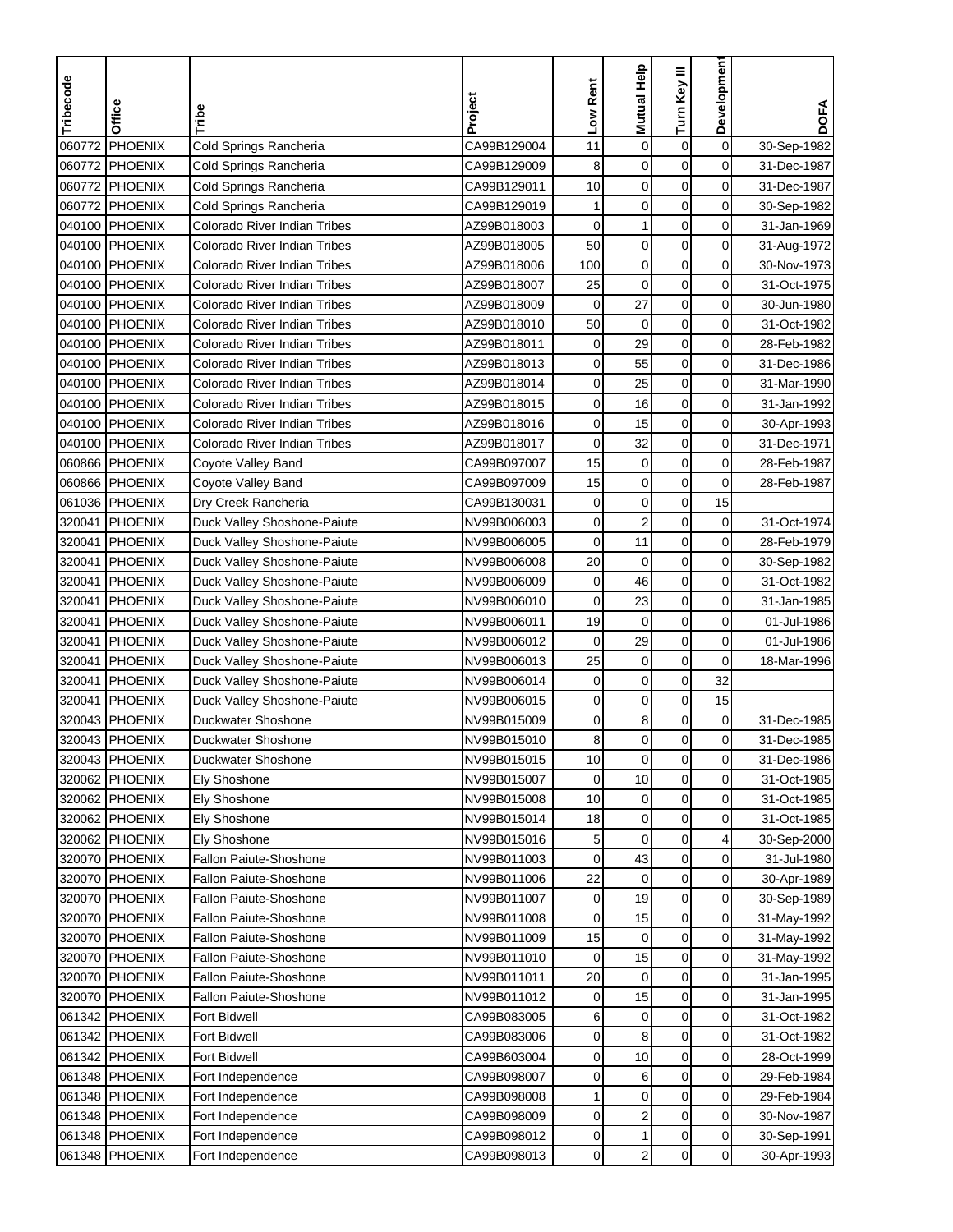| Tribecode | Office         | Tribe                       | Project     | Low Rent    | <b>Mutual Help</b>      | Turn Key III     | <b>Developmen</b>   | <b>DOFA</b> |
|-----------|----------------|-----------------------------|-------------|-------------|-------------------------|------------------|---------------------|-------------|
|           |                |                             |             |             |                         |                  |                     |             |
| 061348    | <b>PHOENIX</b> | Fort Independence           | CA99B604001 | $\mathbf 0$ | $\overline{\mathbf{c}}$ | $\boldsymbol{0}$ | $\mathbf 0$         | 31-Jul-2000 |
| 040164    | PHOENIX        | Fort McDowell Mohave Apache | AZ99B019004 | $\mathbf 0$ | 35                      | $\mathbf 0$      | $\mathbf 0$         | 31-Aug-1987 |
|           | 040164 PHOENIX | Fort McDowell Mohave Apache | AZ99B019005 | 15          | 0                       | $\mathbf 0$      | 0                   | 31-Mar-1987 |
| 061358    | PHOENIX        | Fort Mojave Tribe           | CA99B100001 | 0           | 46                      | $\mathbf 0$      | 0                   | 31-Aug-1978 |
| 061358    | PHOENIX        | Fort Mojave Tribe           | CA99B100002 | $\mathbf 0$ | 10                      | $\boldsymbol{0}$ | 0                   | 30-Apr-1982 |
| 061358    | PHOENIX        | Fort Mojave Tribe           | CA99B100003 | 10          | $\pmb{0}$               | $\mathbf 0$      | 0                   | 30-Apr-1982 |
|           | 061358 PHOENIX | Fort Mojave Tribe           | CA99B100004 | 50          | $\pmb{0}$               | $\pmb{0}$        | $\mathbf 0$         | 31-May-1987 |
|           | 061358 PHOENIX | Fort Mojave Tribe           | CA99B100006 | 20          | $\mathbf 0$             | 0                | 0                   | 30-Jun-1985 |
| 061358    | PHOENIX        | Fort Mojave Tribe           | CA99B100007 | 19          | $\mathbf 0$             | 0                | 0                   | 31-Jul-1987 |
| 061358    | PHOENIX        | Fort Mojave Tribe           | CA99B100008 | 25          | $\pmb{0}$               | $\mathbf 0$      | 0                   | 30-Apr-1987 |
| 061358    | PHOENIX        | Fort Mojave Tribe           | CA99B100009 | 4           | $\mathbf 0$             | $\mathbf 0$      | 0                   | 31-Aug-1978 |
|           | 040176 PHOENIX | Gila River                  | AZ99B015004 | $\mathbf 0$ | $\mathbf 0$             | 8                | 0                   | 31-Oct-1971 |
|           | 040176 PHOENIX | Gila River                  | AZ99B015005 | 10          | $\mathbf 0$             | $\mathbf 0$      | $\mathbf 0$         | 30-Jun-1973 |
|           | 040176 PHOENIX | Gila River                  | AZ99B015006 | 80          | $\pmb{0}$               | $\pmb{0}$        | $\mathbf 0$         | 28-Feb-1974 |
|           | 040176 PHOENIX | Gila River                  | AZ99B015007 | 10          | $\mathbf 0$             | $\mathbf 0$      | $\mathbf 0$         | 02-Oct-1973 |
|           | 040176 PHOENIX | Gila River                  | AZ99B015009 | 0           | 38                      | $\boldsymbol{0}$ | 0                   | 30-Apr-1979 |
|           | 040176 PHOENIX | Gila River                  | AZ99B015010 | 20          | $\mathbf 0$             | $\mathbf 0$      | 0                   | 31-Jul-1980 |
|           | 040176 PHOENIX | Gila River                  | AZ99B015011 | 30          | $\mathbf 0$             | $\mathbf 0$      | $\mathsf{O}\xspace$ | 30-Sep-1978 |
|           | 040176 PHOENIX | Gila River                  | AZ99B015012 | $\mathbf 0$ | 46                      | $\mathbf 0$      | 0                   | 31-Jan-1980 |
|           | 040176 PHOENIX | Gila River                  |             |             |                         |                  |                     |             |
|           |                |                             | AZ99B015013 | 20          | 0                       | $\mathbf 0$      | 0                   | 31-Jan-1981 |
|           | 040176 PHOENIX | Gila River                  | AZ99B015014 | 30          | $\mathbf 0$             | $\mathbf 0$      | 0                   | 31-Jul-1979 |
| 040176    | PHOENIX        | Gila River                  | AZ99B015015 | 50          | $\mathbf 0$             | $\pmb{0}$        | 0                   | 30-Jun-1980 |
| 040176    | PHOENIX        | Gila River                  | AZ99B015016 | 30          | $\mathbf 0$             | $\mathbf 0$      | $\mathbf 0$         | 31-Aug-1980 |
|           | 040176 PHOENIX | Gila River                  | AZ99B015017 | 20          | $\mathbf 0$             | $\pmb{0}$        | 0                   | 31-Jan-1980 |
|           | 040176 PHOENIX | Gila River                  | AZ99B015018 | $\mathbf 0$ | 57                      | $\mathbf 0$      | 0                   | 30-Jun-1982 |
|           | 040176 PHOENIX | Gila River                  | AZ99B015019 | 20          | $\mathbf 0$             | 0                | 0                   | 31-Aug-1982 |
|           | 040176 PHOENIX | Gila River                  | AZ99B015020 | 71          | $\mathbf 0$             | $\mathbf 0$      | 0                   | 31-Oct-1986 |
|           | 040176 PHOENIX | Gila River                  | AZ99B015021 | 60          | $\mathbf 0$             | $\mathbf 0$      | 0                   | 30-Apr-1987 |
|           | 040176 PHOENIX | Gila River                  | AZ99B015022 | 0           | 30                      | $\mathbf 0$      | 0                   | 30-Apr-1987 |
| 040176    | PHOENIX        | Gila River                  | AZ99B015023 | 9           | $\mathbf 0$             | $\pmb{0}$        | $\mathbf 0$         | 31-Jan-1987 |
| 040176    | PHOENIX        | Gila River                  | AZ99B015024 | 64          | $\mathbf 0$             | $\mathbf 0$      | 0                   | 31-Dec-1987 |
|           | 040176 PHOENIX | Gila River                  | AZ99B015025 | 0           | 26                      | 0                | 0                   | 30-Jun-1988 |
|           | 040176 PHOENIX | Gila River                  | AZ99B015026 | 0           | 9                       | $\pmb{0}$        | $\mathbf 0$         | 31-Oct-1986 |
|           | 040176 PHOENIX | Gila River                  | AZ99B015027 | 0           | 10                      | 0                | $\mathbf 0$         | 31-Oct-1986 |
|           | 040176 PHOENIX | Gila River                  | AZ99B015028 | 0           | 55                      | $\pmb{0}$        | $\overline{0}$      | 30-Jun-1988 |
|           | 040176 PHOENIX | Gila River                  | AZ99B015029 | 0           | 58                      | 0                | $\overline{0}$      | 31-May-1988 |
|           | 040176 PHOENIX | Gila River                  | AZ99B015030 | 38          | 0                       | 0                | $\overline{0}$      | 31-Mar-1988 |
|           | 040176 PHOENIX | Gila River                  | AZ99B015031 | 0           | 32                      | 0                | $\overline{0}$      | 30-Sep-1992 |
|           | 040176 PHOENIX | Gila River                  | AZ99B015032 | 20          | 0                       | $\pmb{0}$        | $\overline{0}$      | 31-Jul-1993 |
|           | 040176 PHOENIX | Gila River                  | AZ99B015033 | 94          | 0                       | 0                | $\overline{0}$      | 31-Jan-1991 |
|           | 040176 PHOENIX | Gila River                  | AZ99B015034 | 10          | $\mathbf 0$             | $\mathbf 0$      | 0                   | 31-Jul-1993 |
|           | 061526 PHOENIX | Grindstone Rancheria        | CA99B083001 | 0           | 14                      | $\pmb{0}$        | $\mathbf 0$         | 31-Oct-1975 |
|           | 061526 PHOENIX | Grindstone Rancheria        | CA99B083009 | 12          | $\pmb{0}$               | $\pmb{0}$        | $\mathbf 0$         | 30-Jun-1995 |
|           | 061526 PHOENIX | Grindstone Rancheria        | CA99B083013 | 16          | 0                       | $\mathbf 0$      | $\overline{0}$      | 31-Mar-1997 |
|           | 061526 PHOENIX | Grindstone Rancheria        | CA99B083015 | 3           | 0                       | $\mathbf 0$      | 0                   | 31-Mar-1997 |
|           | 061548 PHOENIX | Guidiville Rancheria        | CA99B130026 | 19          | $\mathbf 0$             | 0                | 1                   | 01-Jan-2001 |
|           |                |                             |             |             | $\mathbf 0$             | $\pmb{0}$        |                     |             |
|           | 061682 PHOENIX | Hoopa Valley                | CA99B090002 | 30          |                         |                  | $\overline{0}$      | 31-May-1980 |
|           | 061682 PHOENIX | Hoopa Valley                | CA99B090004 | 0           | 39                      | 0                | $\overline{0}$      | 31-Oct-1985 |
|           | 061682 PHOENIX | Hoopa Valley                | CA99B090005 | 0           | 10                      | $\pmb{0}$        | 0                   | 31-Oct-1987 |
|           | 061682 PHOENIX | Hoopa Valley                | CA99B090008 | 0           | 28                      | 0                | 0                   | 31-May-1992 |
|           | 061682 PHOENIX | Hoopa Valley                | CA99B090009 | 0           | 17                      | $\pmb{0}$        | $\overline{0}$      | 28-Feb-1993 |
|           | 061682 PHOENIX | Hoopa Valley                | CA99B090010 | 0           | 40                      | $\pmb{0}$        | $\overline{0}$      | 30-Sep-1994 |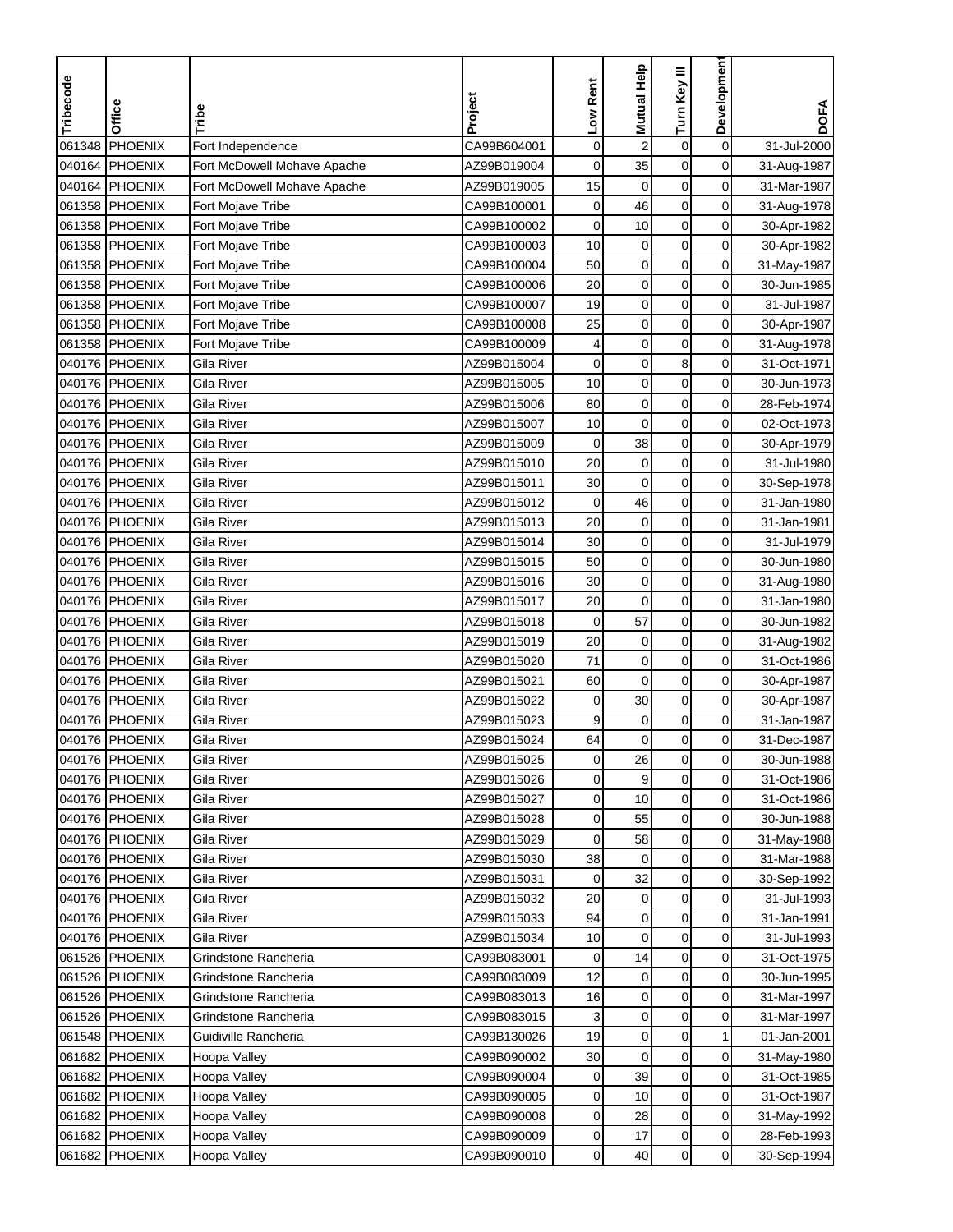| Tribecode | Office         |                          | Project     | Low Rent    | <b>Mutual Help</b> | Turn Key III        | Developmen     | <b>DOFA</b>                |
|-----------|----------------|--------------------------|-------------|-------------|--------------------|---------------------|----------------|----------------------------|
|           |                | Tribe                    |             |             |                    |                     |                |                            |
| 061682    | PHOENIX        | Hoopa Valley             | CA99B090011 | $\mathbf 0$ | 29                 | $\boldsymbol{0}$    | 29             | 01-Apr-1998                |
| 061682    | PHOENIX        | Hoopa Valley             | CA99B090012 | 21          | $\mathbf 0$        | $\mathbf 0$         | 0              | 30-Sep-1997                |
| 061682    | PHOENIX        | Hoopa Valley             | CA99B090013 | 0           | 20                 | $\mathbf 0$         | 0              | 30-Sep-1997                |
|           | 040218 PHOENIX | Hopi                     | AZ99B027001 | 0           | 4                  | $\mathbf 0$         | 0              | 31-Dec-1971                |
| 040218    | PHOENIX        | Hopi                     | AZ99B027002 | 0           | 40                 | $\boldsymbol{0}$    | 0              | 30-Nov-1977                |
|           | 040218 PHOENIX | Hopi                     | AZ99B027007 | 0           | 89                 | 0                   | 0              | 31-Aug-1980                |
|           | 040218 PHOENIX | Hopi                     | AZ99B027011 | 0           | 138                | $\pmb{0}$           | $\mathbf 0$    | 30-Sep-1984                |
|           | 040218 PHOENIX | Hopi                     | AZ99B027015 | 0           | 35                 | $\mathbf 0$         | 0              | 30-Nov-1991                |
|           | 040218 PHOENIX | Hopi                     | AZ99B027016 | 20          | $\mathbf 0$        | 0                   | 0              | 31-Mar-1993                |
|           | 040218 PHOENIX | Hopi                     | AZ99B027017 | $\mathbf 0$ | 16                 | $\mathbf 0$         | $\mathbf 0$    | 31-Mar-1997                |
| 040218    | PHOENIX        | Hopi                     | AZ99B027018 | 13          | 0                  | $\mathbf 0$         | 0              | 31-Dec-1997                |
|           | 061684 PHOENIX | <b>Hopland Rancheria</b> | CA99B130008 | 10          | $\pmb{0}$          | $\mathbf 0$         | 0              | 31-Mar-1988                |
| 061684    | PHOENIX        | Hopland Rancheria        | CA99B130010 | 10          | $\mathbf 0$        | 0                   | $\mathbf 0$    | 29-Feb-1988                |
| 040224    | PHOENIX        | Hualapai                 | AZ99B017002 | $\pmb{0}$   | 70                 | $\mathsf{O}\xspace$ | $\mathbf 0$    | 30-Sep-1973                |
| 040224    | PHOENIX        | Hualapai                 | AZ99B017003 | 0           | 40                 | $\pmb{0}$           | 0              | 31-Mar-1981                |
|           | 040224 PHOENIX | Hualapai                 | AZ99B017004 | 30          | $\pmb{0}$          | $\pmb{0}$           | 0              | 31-Jul-1981                |
| 040224    | PHOENIX        | Hualapai                 | AZ99B017007 | 20          | $\mathbf 0$        | $\mathbf 0$         | 0              | 30-Apr-1987                |
|           | 040224 PHOENIX | Hualapai                 | AZ99B017008 | 10          | $\boldsymbol{0}$   | $\boldsymbol{0}$    | $\mathbf 0$    | 31-Mar-1988                |
|           | 040224 PHOENIX | Hualapai                 | AZ99B017009 | $\mathbf 0$ | 15                 | $\mathbf 0$         | 0              | 31-Mar-1988                |
|           | 040224 PHOENIX | Hualapai                 | AZ99B017010 | 20          | 0                  | $\mathbf 0$         | 0              | 31-Jul-1989                |
|           | 040224 PHOENIX | Hualapai                 | AZ99B017011 | $\mathbf 0$ | 10                 | $\mathbf 0$         | 0              | 31-Oct-1991                |
| 040224    | PHOENIX        | Hualapai                 | AZ99B017012 | 25          | $\mathbf 0$        | $\boldsymbol{0}$    | 0              | 30-Aug-1991                |
| 040224    | PHOENIX        | Hualapai                 | AZ99B017013 | 30          | $\mathbf 0$        | $\mathbf 0$         | 0              | 30-Sep-1994                |
| 040224    | PHOENIX        | Hualapai                 | AZ99B017014 | 0           | 28                 | $\mathbf 0$         | 0              | 31-Dec-1995                |
| 350294    | PHOENIX        | <b>Isleta Pueblo</b>     | NM99B081001 | 0           | 3                  | 0                   | 0              | 31-Mar-1970                |
| 350294    | <b>PHOENIX</b> | <b>Isleta Pueblo</b>     | NM99B081001 | 0           | $\overline{7}$     | $\mathbf 0$         | 0              | 31-Mar-1973                |
|           | 350294 PHOENIX | <b>Isleta Pueblo</b>     | NM99B081002 | $\mathbf 0$ | 9                  | $\mathbf 0$         | $\mathbf 0$    | 31-Dec-1974                |
|           | 350294 PHOENIX | <b>Isleta Pueblo</b>     | NM99B081003 | 0           | $\boldsymbol{2}$   | $\mathbf 0$         | 0              | 31-Dec-1974                |
| 350294    | PHOENIX        | Isleta Pueblo            | NM99B081004 | 0           | 4                  | $\mathbf 0$         | 0              | 31-Oct-1974                |
| 350294    | <b>PHOENIX</b> | Isleta Pueblo            | NM99B081005 | 0           | 5                  | $\pmb{0}$           | 0              | 31-Oct-1974                |
| 350294    | <b>PHOENIX</b> | Isleta Pueblo            | NM99B081006 | 0           | 13                 | $\mathbf 0$         | 0              | 30-Nov-1977                |
|           | 350294 PHOENIX | Isleta Pueblo            | NM99B081007 | 0           | 48                 | 0                   | 0              | 31-Oct-1980                |
|           | 350294 PHOENIX | Isleta Pueblo            | NM99B081008 | 23          | $\mathbf 0$        | $\mathbf 0$         | $\mathbf 0$    | 30-Nov-1998                |
|           | 350294 PHOENIX | Isleta Pueblo            | NM99B081009 | 0           | 28                 | 0                   | 0              | 30-Nov-1998                |
|           | 350294 PHOENIX | Isleta Pueblo            | NM99B081010 | 0           | $\boldsymbol{2}$   | $\pmb{0}$           | $\overline{0}$ | 30-Nov-1998                |
|           | 350294 PHOENIX | Isleta Pueblo            | NM99B081011 | 2           | 0                  | 0                   | $\overline{0}$ | 30-Nov-1998                |
|           | 350306 PHOENIX | Jemez Pueblo             | NM99B031009 | 0           | 6                  | 0                   | $\overline{0}$ | 31-Mar-1973                |
|           | 350306 PHOENIX | Jemez Pueblo             | NM99B031038 | 0           | 13                 | 0                   | 0              | 31-Mar-1978                |
|           | 350306 PHOENIX | Jemez Pueblo             | NM99B031044 | 0           | 41                 | $\pmb{0}$           | 0              | 31-Oct-1980                |
|           | 350306 PHOENIX | Jemez Pueblo             | NM99B031070 | 0           | 0                  | 0                   | 32             |                            |
|           | 350306 PHOENIX | Jemez Pueblo             | NM99B031088 | 0           | $\pmb{0}$          | $\pmb{0}$           | 3              |                            |
|           | 350314 PHOENIX | Jicarilla Reservation    | NM99B014001 | 22          | $\mathbf 0$        | 0                   | $\mathbf 0$    | 31-Jul-1966                |
|           | 350314 PHOENIX | Jicarilla Reservation    | NM99B014008 | 29          | 0                  | $\pmb{0}$           | 0              | 30-Sep-1981                |
|           | 350314 PHOENIX | Jicarilla Reservation    | NM99B014009 | 55          | 0                  | $\mathbf 0$         | $\overline{0}$ | 30-Nov-1981                |
|           | 350314 PHOENIX | Jicarilla Reservation    | NM99B014010 | 0           | 25                 | 0                   | 0              | 30-Sep-1987                |
|           | 350314 PHOENIX | Jicarilla Reservation    | NM99B014011 | 0           | 34                 | 0                   | $\overline{0}$ | 31-Dec-1987                |
|           | 350314 PHOENIX | Jicarilla Reservation    | NM99B014012 | 0           | 8                  | 0                   | 0              | 30-Nov-1986                |
|           | 350314 PHOENIX | Jicarilla Reservation    | NM99B014013 | 0           | 14                 | 0                   | $\overline{0}$ |                            |
|           | 350314 PHOENIX | Jicarilla Reservation    | NM99B014014 | 0           | 19                 | 0                   | 0              | 31-May-1991                |
|           | 350314 PHOENIX | Jicarilla Reservation    | NM99B014015 | 32          |                    | 0                   | 0              | 30-Nov-1981<br>31-Oct-1996 |
|           | 040230 PHOENIX | Kaibab Band of Paiute    | AZ99B024001 | 0           | 0                  | 0                   | $\overline{0}$ | 31-Aug-1970                |
|           |                |                          |             |             | 8                  |                     |                |                            |
|           | 040230 PHOENIX | Kaibab Band of Paiute    | AZ99B024002 | 0           | 15                 | 0                   | $\overline{0}$ | 30-Sep-1980                |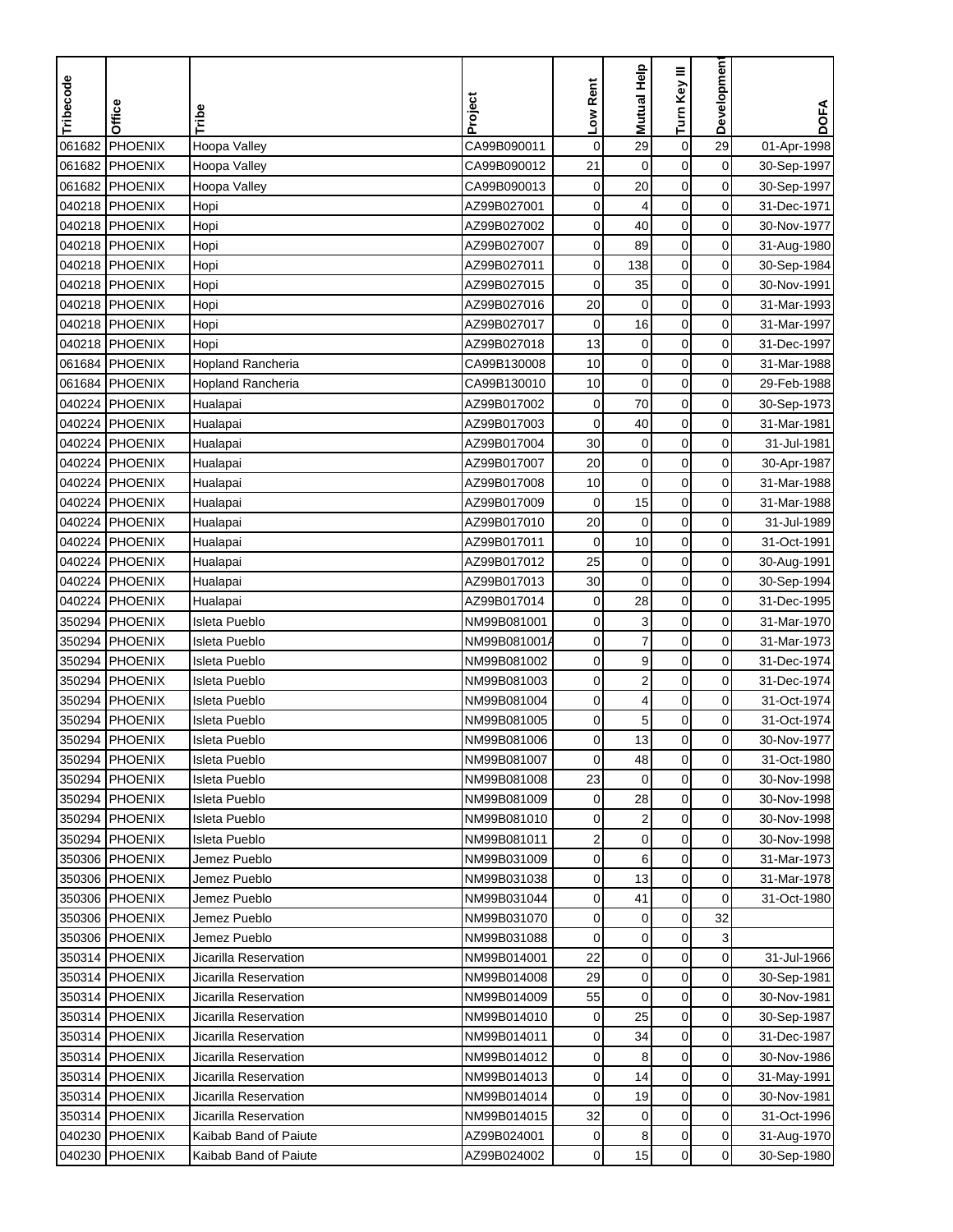| <b>PHOENIX</b><br>$\mathbf 0$<br>Kaibab Band of Paiute<br>AZ99B024003<br>$\mathbf 0$<br>$\boldsymbol{0}$<br>040230<br>13<br>30-Sep-1982<br>PHOENIX<br>0<br>$\mathbf 0$<br>$\mathbf 0$<br>Kaibab Band of Paiute<br>AZ99B024004<br>4<br>31-Jan-1987<br>PHOENIX<br>5<br>$\mathbf 0$<br>0<br>Kaibab Band of Paiute<br>AZ99B024005<br>0<br>31-Jan-1987<br>PHOENIX<br>8<br>$\mathbf 0$<br>$\mathbf 0$<br>0<br>Kaibab Band of Paiute<br>AZ99B024006<br>31-Dec-1986<br>5<br>$\mathbf 0$<br>$\pmb{0}$<br><b>PHOENIX</b><br>Kaibab Band of Paiute<br>0<br>31-Jan-1992<br>AZ99B024007<br>$\boldsymbol{0}$<br><b>PHOENIX</b><br>Kaibab Band of Paiute<br>15<br>$\mathbf 0$<br>0<br>AZ99B024008<br>30-Sep-1997<br>63<br>$\pmb{0}$<br>$\mathbf 0$<br>$\mathbf 0$<br><b>PHOENIX</b><br>Karuk<br>CA99B134003<br>31-May-1992<br>0<br>061785 PHOENIX<br>Karuk<br>CA99B134004<br>17<br>$\mathbf 0$<br>$\mathbf 0$<br>31-May-1993<br>0<br>PHOENIX<br>Karuk<br>CA99B134005<br>15<br>$\mathbf 0$<br>0<br>31-Mar-1997<br>0<br>PHOENIX<br>Karuk<br>CA99B134006<br>$\mathbf 0$<br>5<br>$\mathbf 0$<br>31-Mar-1997<br>0<br>PHOENIX<br>CA99B134007<br>0<br>16<br>$\mathbf 0$<br>Karuk<br>31-May-2001<br>$\mathbf 0$<br>PHOENIX<br>Karuk<br>CA99B134008<br>$\pmb{0}$<br>16<br>0<br>20<br>$\mathbf 0$<br>PHOENIX<br>Karuk<br>CA99B134009<br>0<br>0<br>31-May-2001<br>$\pmb{0}$<br>$\pmb{0}$<br>24<br>PHOENIX<br>Karuk<br>CA99B134010<br>$\pmb{0}$<br>$\mathbf 0$<br>061864 PHOENIX<br>La Jolla Band<br>15<br>$\mathbf 0$<br>30-Sep-1981<br>CA99B080021<br>0<br>$\boldsymbol{0}$<br>061864 PHOENIX<br>La Jolla Band<br>28<br>0<br>CA99B080027<br>0<br>29-Feb-1988<br>PHOENIX<br>2<br>$\mathbf 0$<br>0<br>La Jolla Band<br>CA99B080057<br>$\mathbf 0$<br>31-Oct-1995<br>PHOENIX<br>La Jolla Band<br>$\mathbf 0$<br>$\pmb{0}$<br>0<br>CA99B080062<br>11<br>31-Oct-1995<br>061864 PHOENIX<br>La Jolla Band<br>CA99B080071<br>$\mathbf 0$<br>$\mathbf 0$<br>$\mathbf 0$<br>15<br>350318 PHOENIX<br>Laguna Pueblo<br>$\mathbf 0$<br>$\mathbf 0$<br>0<br>28-Feb-1967<br>NM99B012001<br>10<br>29<br>$\mathbf 0$<br>$\mathbf 0$<br>350318 PHOENIX<br>0<br>Laguna Pueblo<br>NM99B012002<br>28-Feb-1967<br>124<br>$\pmb{0}$<br>PHOENIX<br>$\mathbf 0$<br>0<br>31-Mar-1979<br>Laguna Pueblo<br>NM99B012006<br>$\mathbf 0$<br>350318<br>PHOENIX<br>0<br>35<br>0<br>NM99B012008<br>30-Nov-1997<br>Laguna Pueblo<br>$\mathbf 0$<br>$\mathbf 0$<br>10<br>350318 PHOENIX<br>Laguna Pueblo<br>NM99B012009<br>0<br>$\mathbf 0$<br>350318 PHOENIX<br>NM99B012010<br>4<br>$\mathbf 0$<br>Laguna Pueblo<br>0<br>30-Sep-1999<br>$\mathbf 0$<br>$\pmb{0}$<br>0<br>30<br>PHOENIX<br>NM99B012011<br>Laguna Pueblo<br>061964 PHOENIX<br>CA99B130001<br>31<br>$\mathbf 0$<br>$\mathbf 0$<br>0<br>31-Jul-1985<br>Laytonville Rancheria<br>$\overline{\mathbf{c}}$<br>061964 PHOENIX<br>CA99B130025<br>$\mathbf 0$<br>0<br>Laytonville Rancheria<br>0<br>31-Jul-1985<br>11<br>$\mathbf 0$<br>PHOENIX<br>Lone Pine Paiute-Shoshone<br>CA99B098001<br>$\mathbf 0$<br>0<br>31-Aug-1976<br>$\pmb{0}$<br>$\mathbf 0$<br><b>PHOENIX</b><br>0<br>13<br>Lone Pine Paiute-Shoshone<br>CA99B098002<br>31-Mar-1979<br>$\mathbf 0$<br><b>PHOENIX</b><br>$\mathbf 0$<br>0<br>Lone Pine Paiute-Shoshone<br>CA99B098004<br>5<br>31-Mar-1982<br>062084 PHOENIX<br>Lone Pine Paiute-Shoshone<br>CA99B098005<br>3<br>0<br>0<br>0<br>31-Mar-1979<br>$\mathbf 0$<br>6<br>$\mathbf 0$<br>0<br>062084 PHOENIX<br>Lone Pine Paiute-Shoshone<br>CA99B098007<br>29-Feb-1984<br>3<br>0<br>0<br>062084 PHOENIX<br>Lone Pine Paiute-Shoshone<br>CA99B098009<br>0<br>30-Nov-1987<br>$\boldsymbol{0}$<br>$\pmb{0}$<br>062084 PHOENIX<br>2<br>0<br>Lone Pine Paiute-Shoshone<br>CA99B098010<br>30-Nov-1987<br>062084 PHOENIX<br>Lone Pine Paiute-Shoshone<br>CA99B098012<br>0<br>4<br>0<br>$\overline{0}$<br>30-Sep-1991<br>1<br>0<br>0<br>062084 PHOENIX<br>Lone Pine Paiute-Shoshone<br>CA99B098013<br>0<br>30-Apr-1993<br>062084 PHOENIX<br>Lone Pine Paiute-Shoshone<br>CA99B098015<br>0<br>1<br>0<br>0<br>15-Jun-1994<br>$\mathbf{1}$<br>$\pmb{0}$<br>$\overline{0}$<br>062084 PHOENIX<br>Lone Pine Paiute-Shoshone<br>CA99B098017<br>0<br>30-Nov-1987<br>320115 PHOENIX<br>4<br>0<br>0<br>Lovelock Colony<br>NV99B017001<br>0<br>30-Jun-1973<br>Manchester Point Arena Rancheria<br>$\pmb{0}$<br>$\pmb{0}$<br>0<br>062176 PHOENIX<br>CA99B130004<br>29<br>29-Feb-1988<br>$\pmb{0}$<br>$\mathbf 0$<br>11<br>062176 PHOENIX<br>Manchester Point Arena Rancheria<br>CA99B130006<br>0<br>29-Feb-1988<br>$\pmb{0}$<br>062176 PHOENIX<br>CA99B130016<br>9<br>$\mathbf 0$<br>0<br>Manchester Point Arena Rancheria<br>30-Jun-1992<br>$\mathbf 0$<br>0<br>062254 PHOENIX<br>Mesa Grande Band<br>CA99B148001<br>14<br>0<br>01-Mar-1996<br>062254 PHOENIX<br>CA99B148002<br>0<br>0<br>8<br>Mesa Grande Band<br>8<br>31-Aug-1999<br>$\mathbf 0$<br>0<br>16<br>062254 PHOENIX<br>Mesa Grande Band<br>CA99B148003<br>0<br>$\overline{\mathbf{c}}$<br>$\mathbf 0$<br>0<br>062254 PHOENIX<br>Mesa Grande Band<br>CA99B148004<br>0<br>54<br>$\mathbf 0$<br>0<br>$\overline{0}$<br>350420 PHOENIX<br>NM99B013001<br>Mescalero Reservation<br>31-Mar-1966<br>$\pmb{0}$<br>$\mathbf 0$<br>0<br>350420 PHOENIX<br><b>Mescalero Reservation</b><br>NM99B013003<br>36<br>31-Mar-1977<br>55<br>$\mathbf 0$<br>0<br>0<br>350420 PHOENIX<br><b>Mescalero Reservation</b><br>NM99B013004<br>31-Mar-1979<br>$\mathbf 0$<br>350420 PHOENIX<br>NM99B013005<br>0<br><b>Mescalero Reservation</b><br>13<br>0<br>30-Apr-1979<br>350420 PHOENIX | Tribecode | Office |                              | Project     | Low Rent | Mutual Help | Turn Key III | Developmen     | <b>DOFA</b> |
|----------------------------------------------------------------------------------------------------------------------------------------------------------------------------------------------------------------------------------------------------------------------------------------------------------------------------------------------------------------------------------------------------------------------------------------------------------------------------------------------------------------------------------------------------------------------------------------------------------------------------------------------------------------------------------------------------------------------------------------------------------------------------------------------------------------------------------------------------------------------------------------------------------------------------------------------------------------------------------------------------------------------------------------------------------------------------------------------------------------------------------------------------------------------------------------------------------------------------------------------------------------------------------------------------------------------------------------------------------------------------------------------------------------------------------------------------------------------------------------------------------------------------------------------------------------------------------------------------------------------------------------------------------------------------------------------------------------------------------------------------------------------------------------------------------------------------------------------------------------------------------------------------------------------------------------------------------------------------------------------------------------------------------------------------------------------------------------------------------------------------------------------------------------------------------------------------------------------------------------------------------------------------------------------------------------------------------------------------------------------------------------------------------------------------------------------------------------------------------------------------------------------------------------------------------------------------------------------------------------------------------------------------------------------------------------------------------------------------------------------------------------------------------------------------------------------------------------------------------------------------------------------------------------------------------------------------------------------------------------------------------------------------------------------------------------------------------------------------------------------------------------------------------------------------------------------------------------------------------------------------------------------------------------------------------------------------------------------------------------------------------------------------------------------------------------------------------------------------------------------------------------------------------------------------------------------------------------------------------------------------------------------------------------------------------------------------------------------------------------------------------------------------------------------------------------------------------------------------------------------------------------------------------------------------------------------------------------------------------------------------------------------------------------------------------------------------------------------------------------------------------------------------------------------------------------------------------------------------------------------------------------------------------------------------------------------------------------------------------------------------------------------------------------------------------------------------------------------------------------------------------------------------------------------------------------------------------------------------------------------------------------------------------------------------------------------------------------------------------------------------------------------------------------------------------------------------------------------------------------------------------------------------------------------------------------------------------------------------------------------------------------------------------------------------------------------------------------------------------------------------------------------------------------------------------------------------------------------------------------------------------------------------------------------------------------------------------------------------------------------------------------------------------------------------------------------------------------------------------------------------------------------------|-----------|--------|------------------------------|-------------|----------|-------------|--------------|----------------|-------------|
|                                                                                                                                                                                                                                                                                                                                                                                                                                                                                                                                                                                                                                                                                                                                                                                                                                                                                                                                                                                                                                                                                                                                                                                                                                                                                                                                                                                                                                                                                                                                                                                                                                                                                                                                                                                                                                                                                                                                                                                                                                                                                                                                                                                                                                                                                                                                                                                                                                                                                                                                                                                                                                                                                                                                                                                                                                                                                                                                                                                                                                                                                                                                                                                                                                                                                                                                                                                                                                                                                                                                                                                                                                                                                                                                                                                                                                                                                                                                                                                                                                                                                                                                                                                                                                                                                                                                                                                                                                                                                                                                                                                                                                                                                                                                                                                                                                                                                                                                                                                                                                                                                                                                                                                                                                                                                                                                                                                                                                                                                                                            |           |        | Tribe                        |             |          |             |              |                |             |
|                                                                                                                                                                                                                                                                                                                                                                                                                                                                                                                                                                                                                                                                                                                                                                                                                                                                                                                                                                                                                                                                                                                                                                                                                                                                                                                                                                                                                                                                                                                                                                                                                                                                                                                                                                                                                                                                                                                                                                                                                                                                                                                                                                                                                                                                                                                                                                                                                                                                                                                                                                                                                                                                                                                                                                                                                                                                                                                                                                                                                                                                                                                                                                                                                                                                                                                                                                                                                                                                                                                                                                                                                                                                                                                                                                                                                                                                                                                                                                                                                                                                                                                                                                                                                                                                                                                                                                                                                                                                                                                                                                                                                                                                                                                                                                                                                                                                                                                                                                                                                                                                                                                                                                                                                                                                                                                                                                                                                                                                                                                            |           |        |                              |             |          |             |              |                |             |
|                                                                                                                                                                                                                                                                                                                                                                                                                                                                                                                                                                                                                                                                                                                                                                                                                                                                                                                                                                                                                                                                                                                                                                                                                                                                                                                                                                                                                                                                                                                                                                                                                                                                                                                                                                                                                                                                                                                                                                                                                                                                                                                                                                                                                                                                                                                                                                                                                                                                                                                                                                                                                                                                                                                                                                                                                                                                                                                                                                                                                                                                                                                                                                                                                                                                                                                                                                                                                                                                                                                                                                                                                                                                                                                                                                                                                                                                                                                                                                                                                                                                                                                                                                                                                                                                                                                                                                                                                                                                                                                                                                                                                                                                                                                                                                                                                                                                                                                                                                                                                                                                                                                                                                                                                                                                                                                                                                                                                                                                                                                            | 040230    |        |                              |             |          |             |              |                |             |
|                                                                                                                                                                                                                                                                                                                                                                                                                                                                                                                                                                                                                                                                                                                                                                                                                                                                                                                                                                                                                                                                                                                                                                                                                                                                                                                                                                                                                                                                                                                                                                                                                                                                                                                                                                                                                                                                                                                                                                                                                                                                                                                                                                                                                                                                                                                                                                                                                                                                                                                                                                                                                                                                                                                                                                                                                                                                                                                                                                                                                                                                                                                                                                                                                                                                                                                                                                                                                                                                                                                                                                                                                                                                                                                                                                                                                                                                                                                                                                                                                                                                                                                                                                                                                                                                                                                                                                                                                                                                                                                                                                                                                                                                                                                                                                                                                                                                                                                                                                                                                                                                                                                                                                                                                                                                                                                                                                                                                                                                                                                            | 040230    |        |                              |             |          |             |              |                |             |
|                                                                                                                                                                                                                                                                                                                                                                                                                                                                                                                                                                                                                                                                                                                                                                                                                                                                                                                                                                                                                                                                                                                                                                                                                                                                                                                                                                                                                                                                                                                                                                                                                                                                                                                                                                                                                                                                                                                                                                                                                                                                                                                                                                                                                                                                                                                                                                                                                                                                                                                                                                                                                                                                                                                                                                                                                                                                                                                                                                                                                                                                                                                                                                                                                                                                                                                                                                                                                                                                                                                                                                                                                                                                                                                                                                                                                                                                                                                                                                                                                                                                                                                                                                                                                                                                                                                                                                                                                                                                                                                                                                                                                                                                                                                                                                                                                                                                                                                                                                                                                                                                                                                                                                                                                                                                                                                                                                                                                                                                                                                            | 040230    |        |                              |             |          |             |              |                |             |
|                                                                                                                                                                                                                                                                                                                                                                                                                                                                                                                                                                                                                                                                                                                                                                                                                                                                                                                                                                                                                                                                                                                                                                                                                                                                                                                                                                                                                                                                                                                                                                                                                                                                                                                                                                                                                                                                                                                                                                                                                                                                                                                                                                                                                                                                                                                                                                                                                                                                                                                                                                                                                                                                                                                                                                                                                                                                                                                                                                                                                                                                                                                                                                                                                                                                                                                                                                                                                                                                                                                                                                                                                                                                                                                                                                                                                                                                                                                                                                                                                                                                                                                                                                                                                                                                                                                                                                                                                                                                                                                                                                                                                                                                                                                                                                                                                                                                                                                                                                                                                                                                                                                                                                                                                                                                                                                                                                                                                                                                                                                            | 040230    |        |                              |             |          |             |              |                |             |
|                                                                                                                                                                                                                                                                                                                                                                                                                                                                                                                                                                                                                                                                                                                                                                                                                                                                                                                                                                                                                                                                                                                                                                                                                                                                                                                                                                                                                                                                                                                                                                                                                                                                                                                                                                                                                                                                                                                                                                                                                                                                                                                                                                                                                                                                                                                                                                                                                                                                                                                                                                                                                                                                                                                                                                                                                                                                                                                                                                                                                                                                                                                                                                                                                                                                                                                                                                                                                                                                                                                                                                                                                                                                                                                                                                                                                                                                                                                                                                                                                                                                                                                                                                                                                                                                                                                                                                                                                                                                                                                                                                                                                                                                                                                                                                                                                                                                                                                                                                                                                                                                                                                                                                                                                                                                                                                                                                                                                                                                                                                            | 040230    |        |                              |             |          |             |              |                |             |
|                                                                                                                                                                                                                                                                                                                                                                                                                                                                                                                                                                                                                                                                                                                                                                                                                                                                                                                                                                                                                                                                                                                                                                                                                                                                                                                                                                                                                                                                                                                                                                                                                                                                                                                                                                                                                                                                                                                                                                                                                                                                                                                                                                                                                                                                                                                                                                                                                                                                                                                                                                                                                                                                                                                                                                                                                                                                                                                                                                                                                                                                                                                                                                                                                                                                                                                                                                                                                                                                                                                                                                                                                                                                                                                                                                                                                                                                                                                                                                                                                                                                                                                                                                                                                                                                                                                                                                                                                                                                                                                                                                                                                                                                                                                                                                                                                                                                                                                                                                                                                                                                                                                                                                                                                                                                                                                                                                                                                                                                                                                            | 061785    |        |                              |             |          |             |              |                |             |
|                                                                                                                                                                                                                                                                                                                                                                                                                                                                                                                                                                                                                                                                                                                                                                                                                                                                                                                                                                                                                                                                                                                                                                                                                                                                                                                                                                                                                                                                                                                                                                                                                                                                                                                                                                                                                                                                                                                                                                                                                                                                                                                                                                                                                                                                                                                                                                                                                                                                                                                                                                                                                                                                                                                                                                                                                                                                                                                                                                                                                                                                                                                                                                                                                                                                                                                                                                                                                                                                                                                                                                                                                                                                                                                                                                                                                                                                                                                                                                                                                                                                                                                                                                                                                                                                                                                                                                                                                                                                                                                                                                                                                                                                                                                                                                                                                                                                                                                                                                                                                                                                                                                                                                                                                                                                                                                                                                                                                                                                                                                            |           |        |                              |             |          |             |              |                |             |
|                                                                                                                                                                                                                                                                                                                                                                                                                                                                                                                                                                                                                                                                                                                                                                                                                                                                                                                                                                                                                                                                                                                                                                                                                                                                                                                                                                                                                                                                                                                                                                                                                                                                                                                                                                                                                                                                                                                                                                                                                                                                                                                                                                                                                                                                                                                                                                                                                                                                                                                                                                                                                                                                                                                                                                                                                                                                                                                                                                                                                                                                                                                                                                                                                                                                                                                                                                                                                                                                                                                                                                                                                                                                                                                                                                                                                                                                                                                                                                                                                                                                                                                                                                                                                                                                                                                                                                                                                                                                                                                                                                                                                                                                                                                                                                                                                                                                                                                                                                                                                                                                                                                                                                                                                                                                                                                                                                                                                                                                                                                            | 061785    |        |                              |             |          |             |              |                |             |
|                                                                                                                                                                                                                                                                                                                                                                                                                                                                                                                                                                                                                                                                                                                                                                                                                                                                                                                                                                                                                                                                                                                                                                                                                                                                                                                                                                                                                                                                                                                                                                                                                                                                                                                                                                                                                                                                                                                                                                                                                                                                                                                                                                                                                                                                                                                                                                                                                                                                                                                                                                                                                                                                                                                                                                                                                                                                                                                                                                                                                                                                                                                                                                                                                                                                                                                                                                                                                                                                                                                                                                                                                                                                                                                                                                                                                                                                                                                                                                                                                                                                                                                                                                                                                                                                                                                                                                                                                                                                                                                                                                                                                                                                                                                                                                                                                                                                                                                                                                                                                                                                                                                                                                                                                                                                                                                                                                                                                                                                                                                            | 061785    |        |                              |             |          |             |              |                |             |
|                                                                                                                                                                                                                                                                                                                                                                                                                                                                                                                                                                                                                                                                                                                                                                                                                                                                                                                                                                                                                                                                                                                                                                                                                                                                                                                                                                                                                                                                                                                                                                                                                                                                                                                                                                                                                                                                                                                                                                                                                                                                                                                                                                                                                                                                                                                                                                                                                                                                                                                                                                                                                                                                                                                                                                                                                                                                                                                                                                                                                                                                                                                                                                                                                                                                                                                                                                                                                                                                                                                                                                                                                                                                                                                                                                                                                                                                                                                                                                                                                                                                                                                                                                                                                                                                                                                                                                                                                                                                                                                                                                                                                                                                                                                                                                                                                                                                                                                                                                                                                                                                                                                                                                                                                                                                                                                                                                                                                                                                                                                            | 061785    |        |                              |             |          |             |              |                |             |
|                                                                                                                                                                                                                                                                                                                                                                                                                                                                                                                                                                                                                                                                                                                                                                                                                                                                                                                                                                                                                                                                                                                                                                                                                                                                                                                                                                                                                                                                                                                                                                                                                                                                                                                                                                                                                                                                                                                                                                                                                                                                                                                                                                                                                                                                                                                                                                                                                                                                                                                                                                                                                                                                                                                                                                                                                                                                                                                                                                                                                                                                                                                                                                                                                                                                                                                                                                                                                                                                                                                                                                                                                                                                                                                                                                                                                                                                                                                                                                                                                                                                                                                                                                                                                                                                                                                                                                                                                                                                                                                                                                                                                                                                                                                                                                                                                                                                                                                                                                                                                                                                                                                                                                                                                                                                                                                                                                                                                                                                                                                            | 061785    |        |                              |             |          |             |              |                |             |
|                                                                                                                                                                                                                                                                                                                                                                                                                                                                                                                                                                                                                                                                                                                                                                                                                                                                                                                                                                                                                                                                                                                                                                                                                                                                                                                                                                                                                                                                                                                                                                                                                                                                                                                                                                                                                                                                                                                                                                                                                                                                                                                                                                                                                                                                                                                                                                                                                                                                                                                                                                                                                                                                                                                                                                                                                                                                                                                                                                                                                                                                                                                                                                                                                                                                                                                                                                                                                                                                                                                                                                                                                                                                                                                                                                                                                                                                                                                                                                                                                                                                                                                                                                                                                                                                                                                                                                                                                                                                                                                                                                                                                                                                                                                                                                                                                                                                                                                                                                                                                                                                                                                                                                                                                                                                                                                                                                                                                                                                                                                            | 061785    |        |                              |             |          |             |              |                |             |
|                                                                                                                                                                                                                                                                                                                                                                                                                                                                                                                                                                                                                                                                                                                                                                                                                                                                                                                                                                                                                                                                                                                                                                                                                                                                                                                                                                                                                                                                                                                                                                                                                                                                                                                                                                                                                                                                                                                                                                                                                                                                                                                                                                                                                                                                                                                                                                                                                                                                                                                                                                                                                                                                                                                                                                                                                                                                                                                                                                                                                                                                                                                                                                                                                                                                                                                                                                                                                                                                                                                                                                                                                                                                                                                                                                                                                                                                                                                                                                                                                                                                                                                                                                                                                                                                                                                                                                                                                                                                                                                                                                                                                                                                                                                                                                                                                                                                                                                                                                                                                                                                                                                                                                                                                                                                                                                                                                                                                                                                                                                            | 061785    |        |                              |             |          |             |              |                |             |
|                                                                                                                                                                                                                                                                                                                                                                                                                                                                                                                                                                                                                                                                                                                                                                                                                                                                                                                                                                                                                                                                                                                                                                                                                                                                                                                                                                                                                                                                                                                                                                                                                                                                                                                                                                                                                                                                                                                                                                                                                                                                                                                                                                                                                                                                                                                                                                                                                                                                                                                                                                                                                                                                                                                                                                                                                                                                                                                                                                                                                                                                                                                                                                                                                                                                                                                                                                                                                                                                                                                                                                                                                                                                                                                                                                                                                                                                                                                                                                                                                                                                                                                                                                                                                                                                                                                                                                                                                                                                                                                                                                                                                                                                                                                                                                                                                                                                                                                                                                                                                                                                                                                                                                                                                                                                                                                                                                                                                                                                                                                            |           |        |                              |             |          |             |              |                |             |
|                                                                                                                                                                                                                                                                                                                                                                                                                                                                                                                                                                                                                                                                                                                                                                                                                                                                                                                                                                                                                                                                                                                                                                                                                                                                                                                                                                                                                                                                                                                                                                                                                                                                                                                                                                                                                                                                                                                                                                                                                                                                                                                                                                                                                                                                                                                                                                                                                                                                                                                                                                                                                                                                                                                                                                                                                                                                                                                                                                                                                                                                                                                                                                                                                                                                                                                                                                                                                                                                                                                                                                                                                                                                                                                                                                                                                                                                                                                                                                                                                                                                                                                                                                                                                                                                                                                                                                                                                                                                                                                                                                                                                                                                                                                                                                                                                                                                                                                                                                                                                                                                                                                                                                                                                                                                                                                                                                                                                                                                                                                            |           |        |                              |             |          |             |              |                |             |
|                                                                                                                                                                                                                                                                                                                                                                                                                                                                                                                                                                                                                                                                                                                                                                                                                                                                                                                                                                                                                                                                                                                                                                                                                                                                                                                                                                                                                                                                                                                                                                                                                                                                                                                                                                                                                                                                                                                                                                                                                                                                                                                                                                                                                                                                                                                                                                                                                                                                                                                                                                                                                                                                                                                                                                                                                                                                                                                                                                                                                                                                                                                                                                                                                                                                                                                                                                                                                                                                                                                                                                                                                                                                                                                                                                                                                                                                                                                                                                                                                                                                                                                                                                                                                                                                                                                                                                                                                                                                                                                                                                                                                                                                                                                                                                                                                                                                                                                                                                                                                                                                                                                                                                                                                                                                                                                                                                                                                                                                                                                            | 061864    |        |                              |             |          |             |              |                |             |
|                                                                                                                                                                                                                                                                                                                                                                                                                                                                                                                                                                                                                                                                                                                                                                                                                                                                                                                                                                                                                                                                                                                                                                                                                                                                                                                                                                                                                                                                                                                                                                                                                                                                                                                                                                                                                                                                                                                                                                                                                                                                                                                                                                                                                                                                                                                                                                                                                                                                                                                                                                                                                                                                                                                                                                                                                                                                                                                                                                                                                                                                                                                                                                                                                                                                                                                                                                                                                                                                                                                                                                                                                                                                                                                                                                                                                                                                                                                                                                                                                                                                                                                                                                                                                                                                                                                                                                                                                                                                                                                                                                                                                                                                                                                                                                                                                                                                                                                                                                                                                                                                                                                                                                                                                                                                                                                                                                                                                                                                                                                            | 061864    |        |                              |             |          |             |              |                |             |
|                                                                                                                                                                                                                                                                                                                                                                                                                                                                                                                                                                                                                                                                                                                                                                                                                                                                                                                                                                                                                                                                                                                                                                                                                                                                                                                                                                                                                                                                                                                                                                                                                                                                                                                                                                                                                                                                                                                                                                                                                                                                                                                                                                                                                                                                                                                                                                                                                                                                                                                                                                                                                                                                                                                                                                                                                                                                                                                                                                                                                                                                                                                                                                                                                                                                                                                                                                                                                                                                                                                                                                                                                                                                                                                                                                                                                                                                                                                                                                                                                                                                                                                                                                                                                                                                                                                                                                                                                                                                                                                                                                                                                                                                                                                                                                                                                                                                                                                                                                                                                                                                                                                                                                                                                                                                                                                                                                                                                                                                                                                            |           |        |                              |             |          |             |              |                |             |
|                                                                                                                                                                                                                                                                                                                                                                                                                                                                                                                                                                                                                                                                                                                                                                                                                                                                                                                                                                                                                                                                                                                                                                                                                                                                                                                                                                                                                                                                                                                                                                                                                                                                                                                                                                                                                                                                                                                                                                                                                                                                                                                                                                                                                                                                                                                                                                                                                                                                                                                                                                                                                                                                                                                                                                                                                                                                                                                                                                                                                                                                                                                                                                                                                                                                                                                                                                                                                                                                                                                                                                                                                                                                                                                                                                                                                                                                                                                                                                                                                                                                                                                                                                                                                                                                                                                                                                                                                                                                                                                                                                                                                                                                                                                                                                                                                                                                                                                                                                                                                                                                                                                                                                                                                                                                                                                                                                                                                                                                                                                            |           |        |                              |             |          |             |              |                |             |
|                                                                                                                                                                                                                                                                                                                                                                                                                                                                                                                                                                                                                                                                                                                                                                                                                                                                                                                                                                                                                                                                                                                                                                                                                                                                                                                                                                                                                                                                                                                                                                                                                                                                                                                                                                                                                                                                                                                                                                                                                                                                                                                                                                                                                                                                                                                                                                                                                                                                                                                                                                                                                                                                                                                                                                                                                                                                                                                                                                                                                                                                                                                                                                                                                                                                                                                                                                                                                                                                                                                                                                                                                                                                                                                                                                                                                                                                                                                                                                                                                                                                                                                                                                                                                                                                                                                                                                                                                                                                                                                                                                                                                                                                                                                                                                                                                                                                                                                                                                                                                                                                                                                                                                                                                                                                                                                                                                                                                                                                                                                            |           |        |                              |             |          |             |              |                |             |
|                                                                                                                                                                                                                                                                                                                                                                                                                                                                                                                                                                                                                                                                                                                                                                                                                                                                                                                                                                                                                                                                                                                                                                                                                                                                                                                                                                                                                                                                                                                                                                                                                                                                                                                                                                                                                                                                                                                                                                                                                                                                                                                                                                                                                                                                                                                                                                                                                                                                                                                                                                                                                                                                                                                                                                                                                                                                                                                                                                                                                                                                                                                                                                                                                                                                                                                                                                                                                                                                                                                                                                                                                                                                                                                                                                                                                                                                                                                                                                                                                                                                                                                                                                                                                                                                                                                                                                                                                                                                                                                                                                                                                                                                                                                                                                                                                                                                                                                                                                                                                                                                                                                                                                                                                                                                                                                                                                                                                                                                                                                            | 350318    |        |                              |             |          |             |              |                |             |
|                                                                                                                                                                                                                                                                                                                                                                                                                                                                                                                                                                                                                                                                                                                                                                                                                                                                                                                                                                                                                                                                                                                                                                                                                                                                                                                                                                                                                                                                                                                                                                                                                                                                                                                                                                                                                                                                                                                                                                                                                                                                                                                                                                                                                                                                                                                                                                                                                                                                                                                                                                                                                                                                                                                                                                                                                                                                                                                                                                                                                                                                                                                                                                                                                                                                                                                                                                                                                                                                                                                                                                                                                                                                                                                                                                                                                                                                                                                                                                                                                                                                                                                                                                                                                                                                                                                                                                                                                                                                                                                                                                                                                                                                                                                                                                                                                                                                                                                                                                                                                                                                                                                                                                                                                                                                                                                                                                                                                                                                                                                            |           |        |                              |             |          |             |              |                |             |
|                                                                                                                                                                                                                                                                                                                                                                                                                                                                                                                                                                                                                                                                                                                                                                                                                                                                                                                                                                                                                                                                                                                                                                                                                                                                                                                                                                                                                                                                                                                                                                                                                                                                                                                                                                                                                                                                                                                                                                                                                                                                                                                                                                                                                                                                                                                                                                                                                                                                                                                                                                                                                                                                                                                                                                                                                                                                                                                                                                                                                                                                                                                                                                                                                                                                                                                                                                                                                                                                                                                                                                                                                                                                                                                                                                                                                                                                                                                                                                                                                                                                                                                                                                                                                                                                                                                                                                                                                                                                                                                                                                                                                                                                                                                                                                                                                                                                                                                                                                                                                                                                                                                                                                                                                                                                                                                                                                                                                                                                                                                            |           |        |                              |             |          |             |              |                |             |
|                                                                                                                                                                                                                                                                                                                                                                                                                                                                                                                                                                                                                                                                                                                                                                                                                                                                                                                                                                                                                                                                                                                                                                                                                                                                                                                                                                                                                                                                                                                                                                                                                                                                                                                                                                                                                                                                                                                                                                                                                                                                                                                                                                                                                                                                                                                                                                                                                                                                                                                                                                                                                                                                                                                                                                                                                                                                                                                                                                                                                                                                                                                                                                                                                                                                                                                                                                                                                                                                                                                                                                                                                                                                                                                                                                                                                                                                                                                                                                                                                                                                                                                                                                                                                                                                                                                                                                                                                                                                                                                                                                                                                                                                                                                                                                                                                                                                                                                                                                                                                                                                                                                                                                                                                                                                                                                                                                                                                                                                                                                            |           |        |                              |             |          |             |              |                |             |
|                                                                                                                                                                                                                                                                                                                                                                                                                                                                                                                                                                                                                                                                                                                                                                                                                                                                                                                                                                                                                                                                                                                                                                                                                                                                                                                                                                                                                                                                                                                                                                                                                                                                                                                                                                                                                                                                                                                                                                                                                                                                                                                                                                                                                                                                                                                                                                                                                                                                                                                                                                                                                                                                                                                                                                                                                                                                                                                                                                                                                                                                                                                                                                                                                                                                                                                                                                                                                                                                                                                                                                                                                                                                                                                                                                                                                                                                                                                                                                                                                                                                                                                                                                                                                                                                                                                                                                                                                                                                                                                                                                                                                                                                                                                                                                                                                                                                                                                                                                                                                                                                                                                                                                                                                                                                                                                                                                                                                                                                                                                            | 350318    |        |                              |             |          |             |              |                |             |
|                                                                                                                                                                                                                                                                                                                                                                                                                                                                                                                                                                                                                                                                                                                                                                                                                                                                                                                                                                                                                                                                                                                                                                                                                                                                                                                                                                                                                                                                                                                                                                                                                                                                                                                                                                                                                                                                                                                                                                                                                                                                                                                                                                                                                                                                                                                                                                                                                                                                                                                                                                                                                                                                                                                                                                                                                                                                                                                                                                                                                                                                                                                                                                                                                                                                                                                                                                                                                                                                                                                                                                                                                                                                                                                                                                                                                                                                                                                                                                                                                                                                                                                                                                                                                                                                                                                                                                                                                                                                                                                                                                                                                                                                                                                                                                                                                                                                                                                                                                                                                                                                                                                                                                                                                                                                                                                                                                                                                                                                                                                            |           |        |                              |             |          |             |              |                |             |
|                                                                                                                                                                                                                                                                                                                                                                                                                                                                                                                                                                                                                                                                                                                                                                                                                                                                                                                                                                                                                                                                                                                                                                                                                                                                                                                                                                                                                                                                                                                                                                                                                                                                                                                                                                                                                                                                                                                                                                                                                                                                                                                                                                                                                                                                                                                                                                                                                                                                                                                                                                                                                                                                                                                                                                                                                                                                                                                                                                                                                                                                                                                                                                                                                                                                                                                                                                                                                                                                                                                                                                                                                                                                                                                                                                                                                                                                                                                                                                                                                                                                                                                                                                                                                                                                                                                                                                                                                                                                                                                                                                                                                                                                                                                                                                                                                                                                                                                                                                                                                                                                                                                                                                                                                                                                                                                                                                                                                                                                                                                            |           |        |                              |             |          |             |              |                |             |
|                                                                                                                                                                                                                                                                                                                                                                                                                                                                                                                                                                                                                                                                                                                                                                                                                                                                                                                                                                                                                                                                                                                                                                                                                                                                                                                                                                                                                                                                                                                                                                                                                                                                                                                                                                                                                                                                                                                                                                                                                                                                                                                                                                                                                                                                                                                                                                                                                                                                                                                                                                                                                                                                                                                                                                                                                                                                                                                                                                                                                                                                                                                                                                                                                                                                                                                                                                                                                                                                                                                                                                                                                                                                                                                                                                                                                                                                                                                                                                                                                                                                                                                                                                                                                                                                                                                                                                                                                                                                                                                                                                                                                                                                                                                                                                                                                                                                                                                                                                                                                                                                                                                                                                                                                                                                                                                                                                                                                                                                                                                            | 062084    |        |                              |             |          |             |              |                |             |
|                                                                                                                                                                                                                                                                                                                                                                                                                                                                                                                                                                                                                                                                                                                                                                                                                                                                                                                                                                                                                                                                                                                                                                                                                                                                                                                                                                                                                                                                                                                                                                                                                                                                                                                                                                                                                                                                                                                                                                                                                                                                                                                                                                                                                                                                                                                                                                                                                                                                                                                                                                                                                                                                                                                                                                                                                                                                                                                                                                                                                                                                                                                                                                                                                                                                                                                                                                                                                                                                                                                                                                                                                                                                                                                                                                                                                                                                                                                                                                                                                                                                                                                                                                                                                                                                                                                                                                                                                                                                                                                                                                                                                                                                                                                                                                                                                                                                                                                                                                                                                                                                                                                                                                                                                                                                                                                                                                                                                                                                                                                            | 062084    |        |                              |             |          |             |              |                |             |
|                                                                                                                                                                                                                                                                                                                                                                                                                                                                                                                                                                                                                                                                                                                                                                                                                                                                                                                                                                                                                                                                                                                                                                                                                                                                                                                                                                                                                                                                                                                                                                                                                                                                                                                                                                                                                                                                                                                                                                                                                                                                                                                                                                                                                                                                                                                                                                                                                                                                                                                                                                                                                                                                                                                                                                                                                                                                                                                                                                                                                                                                                                                                                                                                                                                                                                                                                                                                                                                                                                                                                                                                                                                                                                                                                                                                                                                                                                                                                                                                                                                                                                                                                                                                                                                                                                                                                                                                                                                                                                                                                                                                                                                                                                                                                                                                                                                                                                                                                                                                                                                                                                                                                                                                                                                                                                                                                                                                                                                                                                                            | 062084    |        |                              |             |          |             |              |                |             |
|                                                                                                                                                                                                                                                                                                                                                                                                                                                                                                                                                                                                                                                                                                                                                                                                                                                                                                                                                                                                                                                                                                                                                                                                                                                                                                                                                                                                                                                                                                                                                                                                                                                                                                                                                                                                                                                                                                                                                                                                                                                                                                                                                                                                                                                                                                                                                                                                                                                                                                                                                                                                                                                                                                                                                                                                                                                                                                                                                                                                                                                                                                                                                                                                                                                                                                                                                                                                                                                                                                                                                                                                                                                                                                                                                                                                                                                                                                                                                                                                                                                                                                                                                                                                                                                                                                                                                                                                                                                                                                                                                                                                                                                                                                                                                                                                                                                                                                                                                                                                                                                                                                                                                                                                                                                                                                                                                                                                                                                                                                                            |           |        |                              |             |          |             |              |                |             |
|                                                                                                                                                                                                                                                                                                                                                                                                                                                                                                                                                                                                                                                                                                                                                                                                                                                                                                                                                                                                                                                                                                                                                                                                                                                                                                                                                                                                                                                                                                                                                                                                                                                                                                                                                                                                                                                                                                                                                                                                                                                                                                                                                                                                                                                                                                                                                                                                                                                                                                                                                                                                                                                                                                                                                                                                                                                                                                                                                                                                                                                                                                                                                                                                                                                                                                                                                                                                                                                                                                                                                                                                                                                                                                                                                                                                                                                                                                                                                                                                                                                                                                                                                                                                                                                                                                                                                                                                                                                                                                                                                                                                                                                                                                                                                                                                                                                                                                                                                                                                                                                                                                                                                                                                                                                                                                                                                                                                                                                                                                                            |           |        |                              |             |          |             |              |                |             |
|                                                                                                                                                                                                                                                                                                                                                                                                                                                                                                                                                                                                                                                                                                                                                                                                                                                                                                                                                                                                                                                                                                                                                                                                                                                                                                                                                                                                                                                                                                                                                                                                                                                                                                                                                                                                                                                                                                                                                                                                                                                                                                                                                                                                                                                                                                                                                                                                                                                                                                                                                                                                                                                                                                                                                                                                                                                                                                                                                                                                                                                                                                                                                                                                                                                                                                                                                                                                                                                                                                                                                                                                                                                                                                                                                                                                                                                                                                                                                                                                                                                                                                                                                                                                                                                                                                                                                                                                                                                                                                                                                                                                                                                                                                                                                                                                                                                                                                                                                                                                                                                                                                                                                                                                                                                                                                                                                                                                                                                                                                                            |           |        |                              |             |          |             |              |                |             |
|                                                                                                                                                                                                                                                                                                                                                                                                                                                                                                                                                                                                                                                                                                                                                                                                                                                                                                                                                                                                                                                                                                                                                                                                                                                                                                                                                                                                                                                                                                                                                                                                                                                                                                                                                                                                                                                                                                                                                                                                                                                                                                                                                                                                                                                                                                                                                                                                                                                                                                                                                                                                                                                                                                                                                                                                                                                                                                                                                                                                                                                                                                                                                                                                                                                                                                                                                                                                                                                                                                                                                                                                                                                                                                                                                                                                                                                                                                                                                                                                                                                                                                                                                                                                                                                                                                                                                                                                                                                                                                                                                                                                                                                                                                                                                                                                                                                                                                                                                                                                                                                                                                                                                                                                                                                                                                                                                                                                                                                                                                                            |           |        |                              |             |          |             |              |                |             |
|                                                                                                                                                                                                                                                                                                                                                                                                                                                                                                                                                                                                                                                                                                                                                                                                                                                                                                                                                                                                                                                                                                                                                                                                                                                                                                                                                                                                                                                                                                                                                                                                                                                                                                                                                                                                                                                                                                                                                                                                                                                                                                                                                                                                                                                                                                                                                                                                                                                                                                                                                                                                                                                                                                                                                                                                                                                                                                                                                                                                                                                                                                                                                                                                                                                                                                                                                                                                                                                                                                                                                                                                                                                                                                                                                                                                                                                                                                                                                                                                                                                                                                                                                                                                                                                                                                                                                                                                                                                                                                                                                                                                                                                                                                                                                                                                                                                                                                                                                                                                                                                                                                                                                                                                                                                                                                                                                                                                                                                                                                                            |           |        |                              |             |          |             |              |                |             |
|                                                                                                                                                                                                                                                                                                                                                                                                                                                                                                                                                                                                                                                                                                                                                                                                                                                                                                                                                                                                                                                                                                                                                                                                                                                                                                                                                                                                                                                                                                                                                                                                                                                                                                                                                                                                                                                                                                                                                                                                                                                                                                                                                                                                                                                                                                                                                                                                                                                                                                                                                                                                                                                                                                                                                                                                                                                                                                                                                                                                                                                                                                                                                                                                                                                                                                                                                                                                                                                                                                                                                                                                                                                                                                                                                                                                                                                                                                                                                                                                                                                                                                                                                                                                                                                                                                                                                                                                                                                                                                                                                                                                                                                                                                                                                                                                                                                                                                                                                                                                                                                                                                                                                                                                                                                                                                                                                                                                                                                                                                                            |           |        |                              |             |          |             |              |                |             |
|                                                                                                                                                                                                                                                                                                                                                                                                                                                                                                                                                                                                                                                                                                                                                                                                                                                                                                                                                                                                                                                                                                                                                                                                                                                                                                                                                                                                                                                                                                                                                                                                                                                                                                                                                                                                                                                                                                                                                                                                                                                                                                                                                                                                                                                                                                                                                                                                                                                                                                                                                                                                                                                                                                                                                                                                                                                                                                                                                                                                                                                                                                                                                                                                                                                                                                                                                                                                                                                                                                                                                                                                                                                                                                                                                                                                                                                                                                                                                                                                                                                                                                                                                                                                                                                                                                                                                                                                                                                                                                                                                                                                                                                                                                                                                                                                                                                                                                                                                                                                                                                                                                                                                                                                                                                                                                                                                                                                                                                                                                                            |           |        |                              |             |          |             |              |                |             |
|                                                                                                                                                                                                                                                                                                                                                                                                                                                                                                                                                                                                                                                                                                                                                                                                                                                                                                                                                                                                                                                                                                                                                                                                                                                                                                                                                                                                                                                                                                                                                                                                                                                                                                                                                                                                                                                                                                                                                                                                                                                                                                                                                                                                                                                                                                                                                                                                                                                                                                                                                                                                                                                                                                                                                                                                                                                                                                                                                                                                                                                                                                                                                                                                                                                                                                                                                                                                                                                                                                                                                                                                                                                                                                                                                                                                                                                                                                                                                                                                                                                                                                                                                                                                                                                                                                                                                                                                                                                                                                                                                                                                                                                                                                                                                                                                                                                                                                                                                                                                                                                                                                                                                                                                                                                                                                                                                                                                                                                                                                                            |           |        |                              |             |          |             |              |                |             |
|                                                                                                                                                                                                                                                                                                                                                                                                                                                                                                                                                                                                                                                                                                                                                                                                                                                                                                                                                                                                                                                                                                                                                                                                                                                                                                                                                                                                                                                                                                                                                                                                                                                                                                                                                                                                                                                                                                                                                                                                                                                                                                                                                                                                                                                                                                                                                                                                                                                                                                                                                                                                                                                                                                                                                                                                                                                                                                                                                                                                                                                                                                                                                                                                                                                                                                                                                                                                                                                                                                                                                                                                                                                                                                                                                                                                                                                                                                                                                                                                                                                                                                                                                                                                                                                                                                                                                                                                                                                                                                                                                                                                                                                                                                                                                                                                                                                                                                                                                                                                                                                                                                                                                                                                                                                                                                                                                                                                                                                                                                                            |           |        |                              |             |          |             |              |                |             |
|                                                                                                                                                                                                                                                                                                                                                                                                                                                                                                                                                                                                                                                                                                                                                                                                                                                                                                                                                                                                                                                                                                                                                                                                                                                                                                                                                                                                                                                                                                                                                                                                                                                                                                                                                                                                                                                                                                                                                                                                                                                                                                                                                                                                                                                                                                                                                                                                                                                                                                                                                                                                                                                                                                                                                                                                                                                                                                                                                                                                                                                                                                                                                                                                                                                                                                                                                                                                                                                                                                                                                                                                                                                                                                                                                                                                                                                                                                                                                                                                                                                                                                                                                                                                                                                                                                                                                                                                                                                                                                                                                                                                                                                                                                                                                                                                                                                                                                                                                                                                                                                                                                                                                                                                                                                                                                                                                                                                                                                                                                                            |           |        |                              |             |          |             |              |                |             |
|                                                                                                                                                                                                                                                                                                                                                                                                                                                                                                                                                                                                                                                                                                                                                                                                                                                                                                                                                                                                                                                                                                                                                                                                                                                                                                                                                                                                                                                                                                                                                                                                                                                                                                                                                                                                                                                                                                                                                                                                                                                                                                                                                                                                                                                                                                                                                                                                                                                                                                                                                                                                                                                                                                                                                                                                                                                                                                                                                                                                                                                                                                                                                                                                                                                                                                                                                                                                                                                                                                                                                                                                                                                                                                                                                                                                                                                                                                                                                                                                                                                                                                                                                                                                                                                                                                                                                                                                                                                                                                                                                                                                                                                                                                                                                                                                                                                                                                                                                                                                                                                                                                                                                                                                                                                                                                                                                                                                                                                                                                                            |           |        |                              |             |          |             |              |                |             |
|                                                                                                                                                                                                                                                                                                                                                                                                                                                                                                                                                                                                                                                                                                                                                                                                                                                                                                                                                                                                                                                                                                                                                                                                                                                                                                                                                                                                                                                                                                                                                                                                                                                                                                                                                                                                                                                                                                                                                                                                                                                                                                                                                                                                                                                                                                                                                                                                                                                                                                                                                                                                                                                                                                                                                                                                                                                                                                                                                                                                                                                                                                                                                                                                                                                                                                                                                                                                                                                                                                                                                                                                                                                                                                                                                                                                                                                                                                                                                                                                                                                                                                                                                                                                                                                                                                                                                                                                                                                                                                                                                                                                                                                                                                                                                                                                                                                                                                                                                                                                                                                                                                                                                                                                                                                                                                                                                                                                                                                                                                                            |           |        |                              |             |          |             |              |                |             |
|                                                                                                                                                                                                                                                                                                                                                                                                                                                                                                                                                                                                                                                                                                                                                                                                                                                                                                                                                                                                                                                                                                                                                                                                                                                                                                                                                                                                                                                                                                                                                                                                                                                                                                                                                                                                                                                                                                                                                                                                                                                                                                                                                                                                                                                                                                                                                                                                                                                                                                                                                                                                                                                                                                                                                                                                                                                                                                                                                                                                                                                                                                                                                                                                                                                                                                                                                                                                                                                                                                                                                                                                                                                                                                                                                                                                                                                                                                                                                                                                                                                                                                                                                                                                                                                                                                                                                                                                                                                                                                                                                                                                                                                                                                                                                                                                                                                                                                                                                                                                                                                                                                                                                                                                                                                                                                                                                                                                                                                                                                                            |           |        |                              |             |          |             |              |                |             |
|                                                                                                                                                                                                                                                                                                                                                                                                                                                                                                                                                                                                                                                                                                                                                                                                                                                                                                                                                                                                                                                                                                                                                                                                                                                                                                                                                                                                                                                                                                                                                                                                                                                                                                                                                                                                                                                                                                                                                                                                                                                                                                                                                                                                                                                                                                                                                                                                                                                                                                                                                                                                                                                                                                                                                                                                                                                                                                                                                                                                                                                                                                                                                                                                                                                                                                                                                                                                                                                                                                                                                                                                                                                                                                                                                                                                                                                                                                                                                                                                                                                                                                                                                                                                                                                                                                                                                                                                                                                                                                                                                                                                                                                                                                                                                                                                                                                                                                                                                                                                                                                                                                                                                                                                                                                                                                                                                                                                                                                                                                                            |           |        |                              |             |          |             |              |                |             |
|                                                                                                                                                                                                                                                                                                                                                                                                                                                                                                                                                                                                                                                                                                                                                                                                                                                                                                                                                                                                                                                                                                                                                                                                                                                                                                                                                                                                                                                                                                                                                                                                                                                                                                                                                                                                                                                                                                                                                                                                                                                                                                                                                                                                                                                                                                                                                                                                                                                                                                                                                                                                                                                                                                                                                                                                                                                                                                                                                                                                                                                                                                                                                                                                                                                                                                                                                                                                                                                                                                                                                                                                                                                                                                                                                                                                                                                                                                                                                                                                                                                                                                                                                                                                                                                                                                                                                                                                                                                                                                                                                                                                                                                                                                                                                                                                                                                                                                                                                                                                                                                                                                                                                                                                                                                                                                                                                                                                                                                                                                                            |           |        |                              |             |          |             |              |                |             |
|                                                                                                                                                                                                                                                                                                                                                                                                                                                                                                                                                                                                                                                                                                                                                                                                                                                                                                                                                                                                                                                                                                                                                                                                                                                                                                                                                                                                                                                                                                                                                                                                                                                                                                                                                                                                                                                                                                                                                                                                                                                                                                                                                                                                                                                                                                                                                                                                                                                                                                                                                                                                                                                                                                                                                                                                                                                                                                                                                                                                                                                                                                                                                                                                                                                                                                                                                                                                                                                                                                                                                                                                                                                                                                                                                                                                                                                                                                                                                                                                                                                                                                                                                                                                                                                                                                                                                                                                                                                                                                                                                                                                                                                                                                                                                                                                                                                                                                                                                                                                                                                                                                                                                                                                                                                                                                                                                                                                                                                                                                                            |           |        |                              |             |          |             |              |                |             |
|                                                                                                                                                                                                                                                                                                                                                                                                                                                                                                                                                                                                                                                                                                                                                                                                                                                                                                                                                                                                                                                                                                                                                                                                                                                                                                                                                                                                                                                                                                                                                                                                                                                                                                                                                                                                                                                                                                                                                                                                                                                                                                                                                                                                                                                                                                                                                                                                                                                                                                                                                                                                                                                                                                                                                                                                                                                                                                                                                                                                                                                                                                                                                                                                                                                                                                                                                                                                                                                                                                                                                                                                                                                                                                                                                                                                                                                                                                                                                                                                                                                                                                                                                                                                                                                                                                                                                                                                                                                                                                                                                                                                                                                                                                                                                                                                                                                                                                                                                                                                                                                                                                                                                                                                                                                                                                                                                                                                                                                                                                                            |           |        |                              |             |          |             |              |                |             |
|                                                                                                                                                                                                                                                                                                                                                                                                                                                                                                                                                                                                                                                                                                                                                                                                                                                                                                                                                                                                                                                                                                                                                                                                                                                                                                                                                                                                                                                                                                                                                                                                                                                                                                                                                                                                                                                                                                                                                                                                                                                                                                                                                                                                                                                                                                                                                                                                                                                                                                                                                                                                                                                                                                                                                                                                                                                                                                                                                                                                                                                                                                                                                                                                                                                                                                                                                                                                                                                                                                                                                                                                                                                                                                                                                                                                                                                                                                                                                                                                                                                                                                                                                                                                                                                                                                                                                                                                                                                                                                                                                                                                                                                                                                                                                                                                                                                                                                                                                                                                                                                                                                                                                                                                                                                                                                                                                                                                                                                                                                                            |           |        |                              |             |          |             |              |                |             |
|                                                                                                                                                                                                                                                                                                                                                                                                                                                                                                                                                                                                                                                                                                                                                                                                                                                                                                                                                                                                                                                                                                                                                                                                                                                                                                                                                                                                                                                                                                                                                                                                                                                                                                                                                                                                                                                                                                                                                                                                                                                                                                                                                                                                                                                                                                                                                                                                                                                                                                                                                                                                                                                                                                                                                                                                                                                                                                                                                                                                                                                                                                                                                                                                                                                                                                                                                                                                                                                                                                                                                                                                                                                                                                                                                                                                                                                                                                                                                                                                                                                                                                                                                                                                                                                                                                                                                                                                                                                                                                                                                                                                                                                                                                                                                                                                                                                                                                                                                                                                                                                                                                                                                                                                                                                                                                                                                                                                                                                                                                                            |           |        |                              |             |          |             |              |                |             |
|                                                                                                                                                                                                                                                                                                                                                                                                                                                                                                                                                                                                                                                                                                                                                                                                                                                                                                                                                                                                                                                                                                                                                                                                                                                                                                                                                                                                                                                                                                                                                                                                                                                                                                                                                                                                                                                                                                                                                                                                                                                                                                                                                                                                                                                                                                                                                                                                                                                                                                                                                                                                                                                                                                                                                                                                                                                                                                                                                                                                                                                                                                                                                                                                                                                                                                                                                                                                                                                                                                                                                                                                                                                                                                                                                                                                                                                                                                                                                                                                                                                                                                                                                                                                                                                                                                                                                                                                                                                                                                                                                                                                                                                                                                                                                                                                                                                                                                                                                                                                                                                                                                                                                                                                                                                                                                                                                                                                                                                                                                                            |           |        |                              |             |          |             |              |                |             |
|                                                                                                                                                                                                                                                                                                                                                                                                                                                                                                                                                                                                                                                                                                                                                                                                                                                                                                                                                                                                                                                                                                                                                                                                                                                                                                                                                                                                                                                                                                                                                                                                                                                                                                                                                                                                                                                                                                                                                                                                                                                                                                                                                                                                                                                                                                                                                                                                                                                                                                                                                                                                                                                                                                                                                                                                                                                                                                                                                                                                                                                                                                                                                                                                                                                                                                                                                                                                                                                                                                                                                                                                                                                                                                                                                                                                                                                                                                                                                                                                                                                                                                                                                                                                                                                                                                                                                                                                                                                                                                                                                                                                                                                                                                                                                                                                                                                                                                                                                                                                                                                                                                                                                                                                                                                                                                                                                                                                                                                                                                                            |           |        | <b>Mescalero Reservation</b> | NM99B013006 | 12       | $\mathbf 0$ | $\mathbf 0$  | $\overline{0}$ | 30-Sep-1980 |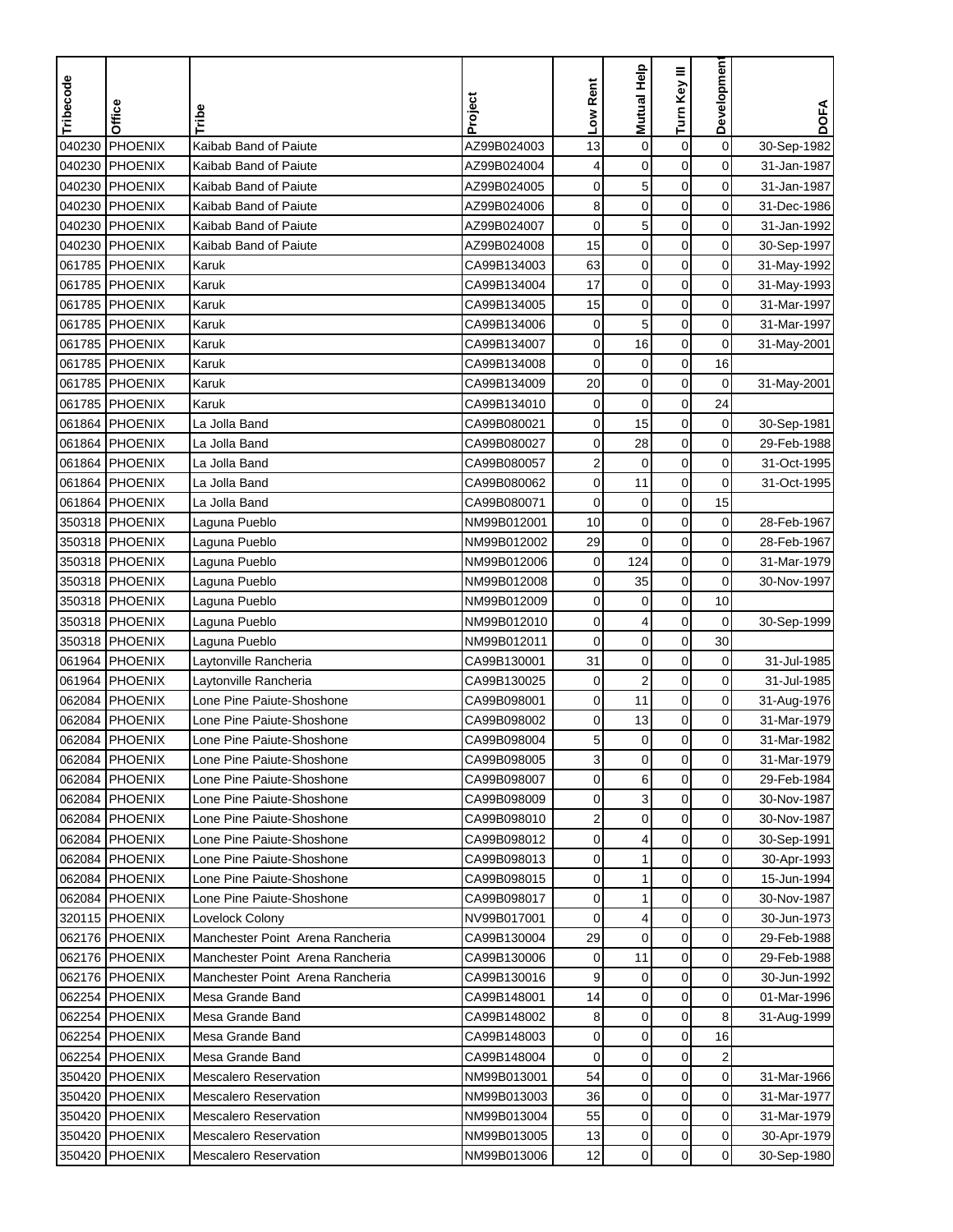| Tribecode | Office         | Tribe                        | Project     | Low Rent    | Mutual Help      | Turn Key III     | Developmen     | <b>DOFA</b> |
|-----------|----------------|------------------------------|-------------|-------------|------------------|------------------|----------------|-------------|
|           |                |                              |             |             |                  |                  |                |             |
| 350420    | PHOENIX        | <b>Mescalero Reservation</b> | NM99B013007 | 26          | $\mathbf 0$      | $\boldsymbol{0}$ | $\mathbf 0$    | 30-Nov-1981 |
| 350420    | PHOENIX        | <b>Mescalero Reservation</b> | NM99B013008 | 25          | $\mathbf 0$      | $\mathbf 0$      | 0              | 31-Mar-1984 |
| 350420    | PHOENIX        | <b>Mescalero Reservation</b> | NM99B013010 | $\mathbf 0$ | 25               | $\mathbf 0$      | 0              | 31-May-1988 |
|           | 350420 PHOENIX | <b>Mescalero Reservation</b> | NM99B013011 | 25          | $\pmb{0}$        | $\mathbf 0$      | 0              | 31-May-1988 |
| 350420    | <b>PHOENIX</b> | <b>Mescalero Reservation</b> | NM99B013012 | 25          | $\mathbf 0$      | $\pmb{0}$        | 0              | 31-May-1988 |
| 350420    | PHOENIX        | <b>Mescalero Reservation</b> | NM99B013013 | $\mathbf 0$ | 10               | $\mathbf 0$      | 0              | 31-Dec-1992 |
| 350420    | <b>PHOENIX</b> | <b>Mescalero Reservation</b> | NM99B013014 | 40          | $\pmb{0}$        | $\pmb{0}$        | 0              | 31-May-1993 |
|           | 350420 PHOENIX | <b>Mescalero Reservation</b> | NM99B013016 | 0           | $\mathbf 0$      | $\mathbf 0$      | 32             |             |
|           | 320126 PHOENIX | Moapa Band of Paiute         | NV99B014003 | 0           | 10               | 0                | 0              | 30-Sep-1978 |
|           | 320126 PHOENIX | Moapa Band of Paiute         | NV99B014004 | 39          | $\boldsymbol{0}$ | $\boldsymbol{0}$ | 0              | 31-May-1982 |
|           | 062350 PHOENIX | Mooretown Rancheria          | CA99B130019 | 20          | $\mathbf 0$      | $\mathbf 0$      | 0              | 31-Aug-1996 |
|           | 062350 PHOENIX | Mooretown Rancheria          | CA99B130020 | $\mathbf 0$ | 10               | $\mathbf 0$      | 0              | 31-Aug-1996 |
| 062350    | <b>PHOENIX</b> | Mooretown Rancheria          | CA99B130022 | 20          | $\mathbf 0$      | $\boldsymbol{0}$ | 0              | 31-Aug-1996 |
| 062371    | <b>PHOENIX</b> | Morongo Band of Cahuilla     | CA99B080014 | $\pmb{0}$   | 25               | $\mathbf 0$      | 0              | 29-Feb-1980 |
| 062371    | PHOENIX        | Morongo Band of Cahuilla     | CA99B080022 | 0           | 18               | $\mathbf 0$      | 0              | 30-Jun-1987 |
| 062371    | PHOENIX        | Morongo Band of Cahuilla     | CA99B080043 | 0           | 30               | $\mathbf 0$      | 0              | 30-Apr-1989 |
| 062371    | <b>PHOENIX</b> | Morongo Band of Cahuilla     | CA99B080050 | 0           | 18               | 0                | 0              | 30-Jun-1992 |
| 062371    | PHOENIX        | Morongo Band of Cahuilla     | CA99B080061 | 0           | $\mathbf 0$      | $\mathbf 0$      | $\overline{c}$ | 07-May-1996 |
| 062371    | PHOENIX        | Morongo Band of Cahuilla     | CA99B080064 | 0           | $\mathbf 0$      | $\mathbf 0$      | 4              |             |
|           | 350445 PHOENIX | Nambe Pueblo                 | NM99B040011 | 0           | 34               | $\mathbf 0$      | 0              | 30-Sep-1980 |
| 350445    | PHOENIX        | Nambe Pueblo                 | NM99B040013 | 0           | 13               | $\mathbf 0$      | 0              | 30-Sep-1980 |
|           | 350445 PHOENIX | Nambe Pueblo                 | NM99B040017 | 0           | 15               | $\pmb{0}$        | 0              | 30-Apr-1984 |
| 350445    | PHOENIX        | Nambe Pueblo                 | NM99B040018 | 0           | 5                | $\boldsymbol{0}$ | 0              | 31-Jul-1987 |
|           | 350445 PHOENIX | Nambe Pueblo                 | NM99B040023 | 0           | 5                | $\mathbf 0$      | 0              | 30-Apr-1989 |
|           | 350445 PHOENIX | Nambe Pueblo                 | NM99B040024 | 0           | 22               | 0                | 0              | 31-Oct-1988 |
|           | 350445 PHOENIX | Nambe Pueblo                 | NM99B040027 | 0           | 14               | 0                | 0              | 28-Feb-1995 |
|           | 350445 PHOENIX | Nambe Pueblo                 | NM99B040030 | 20          | $\pmb{0}$        | $\mathbf 0$      | 0              | 31-Jul-1999 |
| 040281    | PHOENIX        | Navajo Nation                | AZ99B012001 | 60          | $\mathbf 0$      | $\mathbf 0$      | 0              | 31-Dec-1968 |
| 040281    | PHOENIX        | Navajo Nation                | AZ99B012002 | 50          | $\mathbf 0$      | $\mathbf 0$      | 0              | 30-Apr-1968 |
| 040281    | <b>PHOENIX</b> | Navajo Nation                | AZ99B012003 | 110         | $\pmb{0}$        | $\pmb{0}$        | 0              | 30-Apr-1968 |
| 040281    | <b>PHOENIX</b> | Navajo Nation                | AZ99B012004 | 40          | $\pmb{0}$        | $\mathbf 0$      | 0              | 30-Nov-1967 |
|           | 040281 PHOENIX | Navajo Nation                | AZ99B012005 | 50          | 0                | $\mathbf 0$      | 0              | 31-Jan-1967 |
| 040281    | PHOENIX        | Navajo Nation                | AZ99B012012 | 50          | $\mathbf 0$      | $\mathbf 0$      | 0              | 31-Jan-1971 |
| 040281    | PHOENIX        | Navajo Nation                | AZ99B012017 | 0           | 2                | 0                | 0              | 31-Jul-1976 |
| 040281    | <b>PHOENIX</b> | Navajo Nation                | AZ99B012032 | 0           | $\mathbf{1}$     | $\pmb{0}$        | $\overline{0}$ | 30-May-1974 |
| 040281    | PHOENIX        | Navajo Nation                | AZ99B012038 | 10          | 0                | 0                | $\overline{0}$ | 30-Dec-1974 |
| 040281    | PHOENIX        | Navajo Nation                | AZ99B012039 | 10          | $\pmb{0}$        | 0                | $\overline{0}$ | 31-Dec-1975 |
| 040281    | <b>PHOENIX</b> | Navajo Nation                | AZ99B012040 | 10          | 0                | 0                | 0              | 30-Jun-1976 |
| 040281    | PHOENIX        | Navajo Nation                | AZ99B012042 | 0           | 34               | $\pmb{0}$        | $\overline{0}$ | 30-Apr-1979 |
| 040281    | PHOENIX        | Navajo Nation                | AZ99B012043 | 45          | 0                | 0                | 0              | 30-Apr-1979 |
| 040281    | PHOENIX        | Navajo Nation                | AZ99B012044 | 0           | 17               | 0                | 0              | 31-Aug-1979 |
| 040281    | PHOENIX        | Navajo Nation                | AZ99B012045 | 0           | 15               | $\pmb{0}$        | 0              | 31-Aug-1979 |
| 040281    | <b>PHOENIX</b> | Navajo Nation                | AZ99B012046 | 0           | 11               | $\pmb{0}$        | 0              | 31-Dec-1978 |
| 040281    | PHOENIX        | Navajo Nation                | AZ99B012047 | 0           | 6                | 0                | $\overline{0}$ | 31-May-1979 |
| 040281    | PHOENIX        | Navajo Nation                | AZ99B012048 | 10          | 0                | 0                | 0              | 31-Oct-1978 |
| 040281    | PHOENIX        | Navajo Nation                | AZ99B012050 | 40          | 0                | 0                | 0              | 31-Aug-1983 |
| 040281    | <b>PHOENIX</b> | Navajo Nation                | AZ99B012051 | 0           | 20               | $\boldsymbol{0}$ | 0              | 31-Dec-1981 |
| 040281    | <b>PHOENIX</b> | Navajo Nation                | AZ99B012057 | 150         | 0                | 0                | 0              | 30-Apr-1987 |
| 040281    | PHOENIX        | Navajo Nation                | AZ99B012058 | 37          | 0                | 0                | 0              | 31-May-1983 |
| 040281    | <b>PHOENIX</b> | Navajo Nation                | AZ99B012059 | 30          | 0                | 0                | 0              | 31-Dec-1982 |
| 040281    | PHOENIX        | Navajo Nation                | AZ99B012060 | 10          | 0                | 0                | $\overline{0}$ | 30-Nov-1982 |
| 040281    | <b>PHOENIX</b> | Navajo Nation                | AZ99B012061 | 6           | $\mathbf 0$      | $\boldsymbol{0}$ | $\overline{0}$ | 31-Aug-1982 |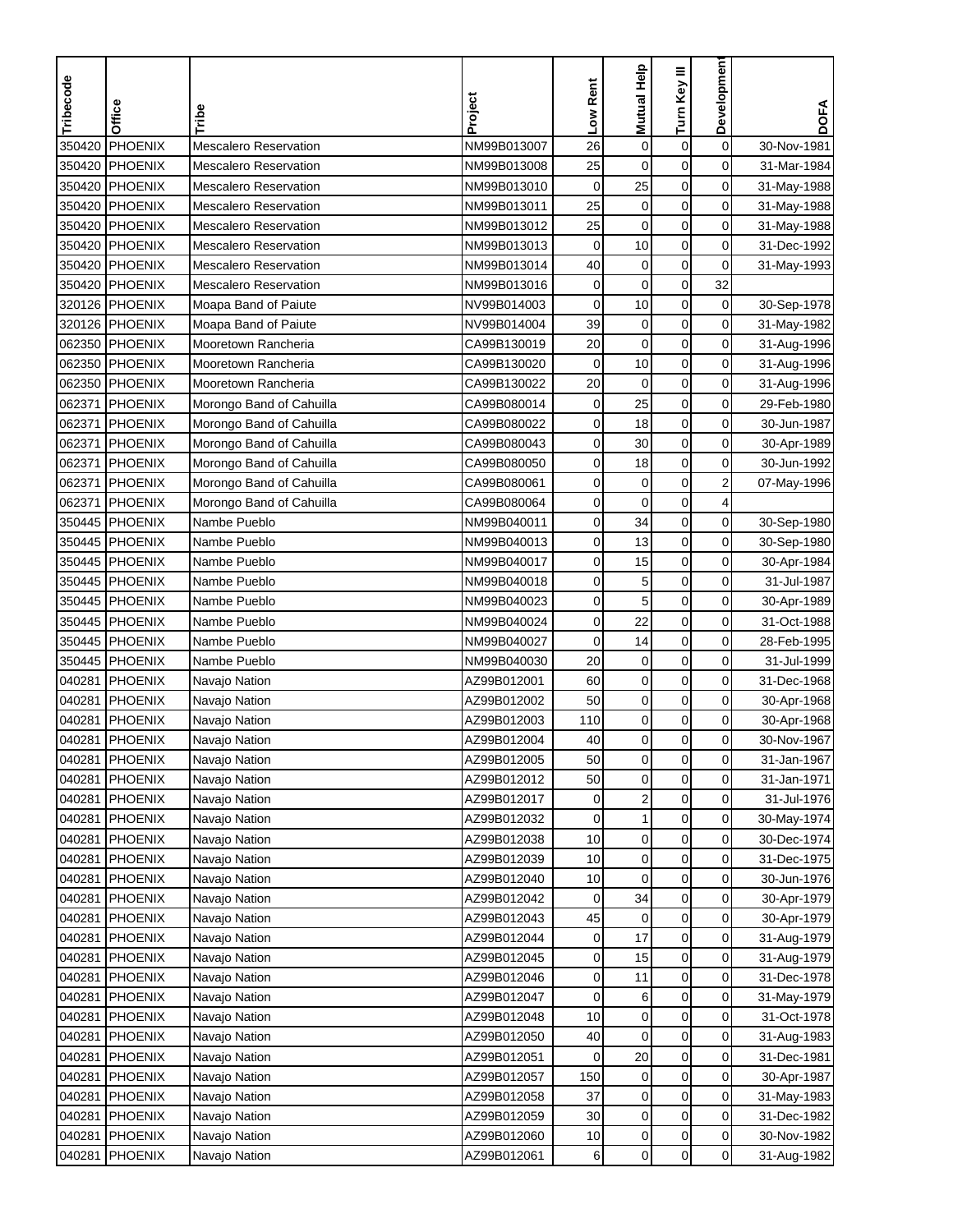| PHOENIX<br>$\mathbf 0$<br>Navajo Nation<br>AZ99B012062<br>130<br>$\pmb{0}$<br>$\pmb{0}$<br>30-Nov-1983<br>040281<br>0<br>040281<br><b>PHOENIX</b><br>$\mathbf 0$<br>$\mathbf 0$<br>AZ99B012063<br>88<br>31-Mar-1984<br>Navajo Nation<br>$\mathbf 0$<br>$\mathbf 0$<br>0<br>040281<br><b>PHOENIX</b><br>AZ99B012066<br>20<br>31-Jul-1983<br>Navajo Nation<br>$\mathbf 0$<br>0<br>040281<br><b>PHOENIX</b><br>65<br>$\mathbf 0$<br>AZ99B012067<br>30-Nov-1982<br>Navajo Nation<br>$\boldsymbol{0}$<br>$\pmb{0}$<br>20<br>0<br>040281<br>PHOENIX<br>AZ99B012070<br>30-Sep-1982<br>Navajo Nation<br>15<br>$\boldsymbol{0}$<br>040281<br><b>PHOENIX</b><br>AZ99B012073<br>$\pmb{0}$<br>0<br>31-Oct-1983<br>Navajo Nation<br>50<br>$\boldsymbol{0}$<br>$\boldsymbol{0}$<br>0<br>040281<br>PHOENIX<br>AZ99B012082<br>30-Sep-1986<br>Navajo Nation<br>0<br>040281<br>70<br>$\mathbf 0$<br>$\pmb{0}$<br><b>PHOENIX</b><br>AZ99B012083<br>Navajo Nation<br>31-Aug-1985<br>0<br>040281<br><b>PHOENIX</b><br>AZ99B012084<br>$\pmb{0}$<br>64<br>0<br>31-May-1985<br>Navajo Nation<br>0<br>040281<br>50<br>$\boldsymbol{0}$<br>$\pmb{0}$<br><b>PHOENIX</b><br>AZ99B012085<br>Navajo Nation<br>31-Aug-1986<br>PHOENIX<br>0<br>040281<br>AZ99B012086<br>50<br>0<br>0<br>Navajo Nation<br>31-Aug-1986<br>PHOENIX<br>50<br>$\mathbf 0$<br>$\mathbf 0$<br>0<br>040281<br>Navajo Nation<br>AZ99B012087<br>30-Sep-1986<br>66<br>$\pmb{0}$<br>0<br>040281<br>0<br>PHOENIX<br>Navajo Nation<br>AZ99B012088<br>30-Sep-1985<br>$\mathbf 0$<br>0<br>040281<br><b>PHOENIX</b><br>AZ99B012089<br>0<br>42<br>Navajo Nation<br>31-May-1985<br>55<br>$\pmb{0}$<br>0<br>040281<br><b>PHOENIX</b><br>AZ99B012090<br>0<br>31-Oct-1987<br>Navajo Nation<br>040281<br>PHOENIX<br>38<br>0<br>0<br>AZ99B012091<br>0<br>31-Mar-1986<br>Navajo Nation<br>0<br>040281<br>PHOENIX<br>AZ99B012093<br>40<br>$\mathbf 0$<br>0<br>31-Aug-1985<br>Navajo Nation<br>040281<br><b>PHOENIX</b><br>$\mathbf 0$<br>$\pmb{0}$<br>0<br>AZ99B012094<br>35<br>30-Nov-1987<br>Navajo Nation<br>040281<br>PHOENIX<br>AZ99B012095<br>0<br>$\mathbf 0$<br>0<br>33<br>30-Jun-1987<br>Navajo Nation<br>$\mathbf 0$<br>0<br>37<br>0<br>040281<br><b>PHOENIX</b><br>AZ99B012096<br>31-Oct-1987<br>Navajo Nation<br>$\pmb{0}$<br>040281<br><b>PHOENIX</b><br>0<br>22<br>0<br>AZ99B012097<br>31-Dec-1987<br>Navajo Nation<br>33<br>$\boldsymbol{0}$<br>$\mathbf 0$<br>0<br>040281<br>PHOENIX<br>AZ99B012098<br>31-Oct-1987<br>Navajo Nation<br>$\boldsymbol{0}$<br>040281<br>PHOENIX<br>$\pmb{0}$<br>25<br>0<br>AZ99B012099<br>31-May-1988<br>Navajo Nation<br>0<br>25<br>0<br>040281<br><b>PHOENIX</b><br>AZ99B012100<br>0<br>29-Feb-1988<br>Navajo Nation<br>30<br>0<br>040281<br><b>PHOENIX</b><br>AZ99B012101<br>0<br>0<br>30-Jun-1988<br>Navajo Nation<br>0<br>0<br>040281<br><b>PHOENIX</b><br>AZ99B012102<br>0<br>Navajo Nation<br>18<br>31-Dec-1987<br>0<br>040281<br><b>PHOENIX</b><br>AZ99B012103<br>65<br>$\mathbf 0$<br>0<br>Navajo Nation<br>31-May-1991<br>PHOENIX<br>0<br>20<br>0<br>0<br>040281<br>AZ99B012104<br>30-Sep-1990<br>Navajo Nation<br>$\pmb{0}$<br>040281<br>PHOENIX<br>0<br>20<br>0<br>AZ99B012105<br>Navajo Nation<br>30-Sep-1990<br>$\mathbf 0$<br>0<br>040281<br>PHOENIX<br>0<br>60<br>31-Dec-1990<br>Navajo Nation<br>AZ99B012106<br>$\mathbf 0$<br>040281<br>PHOENIX<br>26<br>0<br>AZ99B012107<br>0<br>31-May-1991<br>Navajo Nation<br>040281 PHOENIX<br>Navajo Nation<br>AZ99B012108<br>$\mathbf{0}$<br>60<br>$\mathbf 0$<br>0<br>31-May-1991<br>$\mathsf 0$<br>0<br>AZ99B012109<br>0<br>30<br>040281<br>PHOENIX<br>30-Sep-1990<br>Navajo Nation<br>0<br>0<br>040281<br>PHOENIX<br>AZ99B012110<br>0<br>15<br>30-Sep-1990<br>Navajo Nation<br>$\pmb{0}$<br>040281<br><b>PHOENIX</b><br>AZ99B012111<br>0<br>$\overline{0}$<br>45<br>30-Sep-1990<br>Navajo Nation<br>040281<br>PHOENIX<br>AZ99B012112<br>0<br>0<br>$\overline{0}$<br>Navajo Nation<br>25<br>31-May-1992<br>0<br>$\overline{0}$<br>040281<br>PHOENIX<br>AZ99B012113<br>25<br>0<br>Navajo Nation<br>31-May-1992<br>49<br>0<br>040281<br>PHOENIX<br>Navajo Nation<br>AZ99B012114<br>0<br>0<br>30-Apr-1992<br>$\pmb{0}$<br>$\overline{0}$<br>040281<br>PHOENIX<br>Navajo Nation<br>AZ99B012115<br>0<br>14<br>31-Mar-1992<br>0<br>040281<br>PHOENIX<br>AZ99B012116<br>0<br>20<br>0<br>Navajo Nation<br>30-Nov-1991<br>0<br>0<br>040281<br>PHOENIX<br>AZ99B012117<br>0<br>20<br>Navajo Nation<br>31-Dec-1991<br>$\pmb{0}$<br>0<br>15<br>040281<br>PHOENIX<br>AZ99B012118<br>0<br>30-Nov-1991<br>Navajo Nation<br>$\pmb{0}$<br><b>PHOENIX</b><br>AZ99B012119<br>29<br>0<br>040281<br>0<br>30-Nov-1992<br>Navajo Nation<br>0<br>040281<br>PHOENIX<br>AZ99B012120<br>0<br>35<br>$\overline{0}$<br>Navajo Nation<br>30-Apr-1992<br>0<br>040281<br>PHOENIX<br>AZ99B012121<br>0<br>20<br>0<br>Navajo Nation<br>31-Mar-1992<br>040281<br>PHOENIX<br>10<br>0<br>0<br>Navajo Nation<br>AZ99B012122<br>0<br>31-Mar-1992<br>$\boldsymbol{0}$<br>15<br>040281<br><b>PHOENIX</b><br>AZ99B012123<br>0<br>0<br>31-Dec-1991<br>Navajo Nation<br>0<br>040281<br><b>PHOENIX</b><br>10<br>0<br>0<br>Navajo Nation<br>AZ99B012124<br>31-Dec-1991<br>0<br>040281<br>PHOENIX<br>AZ99B012125<br>26<br>0<br>Navajo Nation<br>0<br>30-Nov-1992<br>30<br>0<br>0<br>040281<br><b>PHOENIX</b><br>AZ99B012126<br>0<br>30-Nov-1992<br>Navajo Nation<br>$\mathbf 0$<br>040281<br>PHOENIX<br>AZ99B012127<br>0<br>0<br>21<br>31-Jul-1994<br>Navajo Nation<br>$\boldsymbol{0}$<br>$\overline{0}$<br>040281<br><b>PHOENIX</b><br>AZ99B012128<br>0<br>36<br>30-Apr-1994<br>Navajo Nation | Tribecode | Office |       | Project | Low Rent | Mutual Help | Turn Key III | Developmen | <b>DOFA</b> |
|------------------------------------------------------------------------------------------------------------------------------------------------------------------------------------------------------------------------------------------------------------------------------------------------------------------------------------------------------------------------------------------------------------------------------------------------------------------------------------------------------------------------------------------------------------------------------------------------------------------------------------------------------------------------------------------------------------------------------------------------------------------------------------------------------------------------------------------------------------------------------------------------------------------------------------------------------------------------------------------------------------------------------------------------------------------------------------------------------------------------------------------------------------------------------------------------------------------------------------------------------------------------------------------------------------------------------------------------------------------------------------------------------------------------------------------------------------------------------------------------------------------------------------------------------------------------------------------------------------------------------------------------------------------------------------------------------------------------------------------------------------------------------------------------------------------------------------------------------------------------------------------------------------------------------------------------------------------------------------------------------------------------------------------------------------------------------------------------------------------------------------------------------------------------------------------------------------------------------------------------------------------------------------------------------------------------------------------------------------------------------------------------------------------------------------------------------------------------------------------------------------------------------------------------------------------------------------------------------------------------------------------------------------------------------------------------------------------------------------------------------------------------------------------------------------------------------------------------------------------------------------------------------------------------------------------------------------------------------------------------------------------------------------------------------------------------------------------------------------------------------------------------------------------------------------------------------------------------------------------------------------------------------------------------------------------------------------------------------------------------------------------------------------------------------------------------------------------------------------------------------------------------------------------------------------------------------------------------------------------------------------------------------------------------------------------------------------------------------------------------------------------------------------------------------------------------------------------------------------------------------------------------------------------------------------------------------------------------------------------------------------------------------------------------------------------------------------------------------------------------------------------------------------------------------------------------------------------------------------------------------------------------------------------------------------------------------------------------------------------------------------------------------------------------------------------------------------------------------------------------------------------------------------------------------------------------------------------------------------------------------------------------------------------------------------------------------------------------------------------------------------------------------------------------------------------------------------------------------------------------------------------------------------------------------------------------------------------------------------------------------------------------------------------------------------------------------------------------------------------------------------------------------------------------------------------------------------------------------------------------------------------------------------------------------------------------------------------------------------------------------------------------------------------------------------------------------------------------------------------------------------------------------------------------------------------------------|-----------|--------|-------|---------|----------|-------------|--------------|------------|-------------|
|                                                                                                                                                                                                                                                                                                                                                                                                                                                                                                                                                                                                                                                                                                                                                                                                                                                                                                                                                                                                                                                                                                                                                                                                                                                                                                                                                                                                                                                                                                                                                                                                                                                                                                                                                                                                                                                                                                                                                                                                                                                                                                                                                                                                                                                                                                                                                                                                                                                                                                                                                                                                                                                                                                                                                                                                                                                                                                                                                                                                                                                                                                                                                                                                                                                                                                                                                                                                                                                                                                                                                                                                                                                                                                                                                                                                                                                                                                                                                                                                                                                                                                                                                                                                                                                                                                                                                                                                                                                                                                                                                                                                                                                                                                                                                                                                                                                                                                                                                                                                                                                                                                                                                                                                                                                                                                                                                                                                                                                                                                                                                                              |           |        | Tribe |         |          |             |              |            |             |
|                                                                                                                                                                                                                                                                                                                                                                                                                                                                                                                                                                                                                                                                                                                                                                                                                                                                                                                                                                                                                                                                                                                                                                                                                                                                                                                                                                                                                                                                                                                                                                                                                                                                                                                                                                                                                                                                                                                                                                                                                                                                                                                                                                                                                                                                                                                                                                                                                                                                                                                                                                                                                                                                                                                                                                                                                                                                                                                                                                                                                                                                                                                                                                                                                                                                                                                                                                                                                                                                                                                                                                                                                                                                                                                                                                                                                                                                                                                                                                                                                                                                                                                                                                                                                                                                                                                                                                                                                                                                                                                                                                                                                                                                                                                                                                                                                                                                                                                                                                                                                                                                                                                                                                                                                                                                                                                                                                                                                                                                                                                                                                              |           |        |       |         |          |             |              |            |             |
|                                                                                                                                                                                                                                                                                                                                                                                                                                                                                                                                                                                                                                                                                                                                                                                                                                                                                                                                                                                                                                                                                                                                                                                                                                                                                                                                                                                                                                                                                                                                                                                                                                                                                                                                                                                                                                                                                                                                                                                                                                                                                                                                                                                                                                                                                                                                                                                                                                                                                                                                                                                                                                                                                                                                                                                                                                                                                                                                                                                                                                                                                                                                                                                                                                                                                                                                                                                                                                                                                                                                                                                                                                                                                                                                                                                                                                                                                                                                                                                                                                                                                                                                                                                                                                                                                                                                                                                                                                                                                                                                                                                                                                                                                                                                                                                                                                                                                                                                                                                                                                                                                                                                                                                                                                                                                                                                                                                                                                                                                                                                                                              |           |        |       |         |          |             |              |            |             |
|                                                                                                                                                                                                                                                                                                                                                                                                                                                                                                                                                                                                                                                                                                                                                                                                                                                                                                                                                                                                                                                                                                                                                                                                                                                                                                                                                                                                                                                                                                                                                                                                                                                                                                                                                                                                                                                                                                                                                                                                                                                                                                                                                                                                                                                                                                                                                                                                                                                                                                                                                                                                                                                                                                                                                                                                                                                                                                                                                                                                                                                                                                                                                                                                                                                                                                                                                                                                                                                                                                                                                                                                                                                                                                                                                                                                                                                                                                                                                                                                                                                                                                                                                                                                                                                                                                                                                                                                                                                                                                                                                                                                                                                                                                                                                                                                                                                                                                                                                                                                                                                                                                                                                                                                                                                                                                                                                                                                                                                                                                                                                                              |           |        |       |         |          |             |              |            |             |
|                                                                                                                                                                                                                                                                                                                                                                                                                                                                                                                                                                                                                                                                                                                                                                                                                                                                                                                                                                                                                                                                                                                                                                                                                                                                                                                                                                                                                                                                                                                                                                                                                                                                                                                                                                                                                                                                                                                                                                                                                                                                                                                                                                                                                                                                                                                                                                                                                                                                                                                                                                                                                                                                                                                                                                                                                                                                                                                                                                                                                                                                                                                                                                                                                                                                                                                                                                                                                                                                                                                                                                                                                                                                                                                                                                                                                                                                                                                                                                                                                                                                                                                                                                                                                                                                                                                                                                                                                                                                                                                                                                                                                                                                                                                                                                                                                                                                                                                                                                                                                                                                                                                                                                                                                                                                                                                                                                                                                                                                                                                                                                              |           |        |       |         |          |             |              |            |             |
|                                                                                                                                                                                                                                                                                                                                                                                                                                                                                                                                                                                                                                                                                                                                                                                                                                                                                                                                                                                                                                                                                                                                                                                                                                                                                                                                                                                                                                                                                                                                                                                                                                                                                                                                                                                                                                                                                                                                                                                                                                                                                                                                                                                                                                                                                                                                                                                                                                                                                                                                                                                                                                                                                                                                                                                                                                                                                                                                                                                                                                                                                                                                                                                                                                                                                                                                                                                                                                                                                                                                                                                                                                                                                                                                                                                                                                                                                                                                                                                                                                                                                                                                                                                                                                                                                                                                                                                                                                                                                                                                                                                                                                                                                                                                                                                                                                                                                                                                                                                                                                                                                                                                                                                                                                                                                                                                                                                                                                                                                                                                                                              |           |        |       |         |          |             |              |            |             |
|                                                                                                                                                                                                                                                                                                                                                                                                                                                                                                                                                                                                                                                                                                                                                                                                                                                                                                                                                                                                                                                                                                                                                                                                                                                                                                                                                                                                                                                                                                                                                                                                                                                                                                                                                                                                                                                                                                                                                                                                                                                                                                                                                                                                                                                                                                                                                                                                                                                                                                                                                                                                                                                                                                                                                                                                                                                                                                                                                                                                                                                                                                                                                                                                                                                                                                                                                                                                                                                                                                                                                                                                                                                                                                                                                                                                                                                                                                                                                                                                                                                                                                                                                                                                                                                                                                                                                                                                                                                                                                                                                                                                                                                                                                                                                                                                                                                                                                                                                                                                                                                                                                                                                                                                                                                                                                                                                                                                                                                                                                                                                                              |           |        |       |         |          |             |              |            |             |
|                                                                                                                                                                                                                                                                                                                                                                                                                                                                                                                                                                                                                                                                                                                                                                                                                                                                                                                                                                                                                                                                                                                                                                                                                                                                                                                                                                                                                                                                                                                                                                                                                                                                                                                                                                                                                                                                                                                                                                                                                                                                                                                                                                                                                                                                                                                                                                                                                                                                                                                                                                                                                                                                                                                                                                                                                                                                                                                                                                                                                                                                                                                                                                                                                                                                                                                                                                                                                                                                                                                                                                                                                                                                                                                                                                                                                                                                                                                                                                                                                                                                                                                                                                                                                                                                                                                                                                                                                                                                                                                                                                                                                                                                                                                                                                                                                                                                                                                                                                                                                                                                                                                                                                                                                                                                                                                                                                                                                                                                                                                                                                              |           |        |       |         |          |             |              |            |             |
|                                                                                                                                                                                                                                                                                                                                                                                                                                                                                                                                                                                                                                                                                                                                                                                                                                                                                                                                                                                                                                                                                                                                                                                                                                                                                                                                                                                                                                                                                                                                                                                                                                                                                                                                                                                                                                                                                                                                                                                                                                                                                                                                                                                                                                                                                                                                                                                                                                                                                                                                                                                                                                                                                                                                                                                                                                                                                                                                                                                                                                                                                                                                                                                                                                                                                                                                                                                                                                                                                                                                                                                                                                                                                                                                                                                                                                                                                                                                                                                                                                                                                                                                                                                                                                                                                                                                                                                                                                                                                                                                                                                                                                                                                                                                                                                                                                                                                                                                                                                                                                                                                                                                                                                                                                                                                                                                                                                                                                                                                                                                                                              |           |        |       |         |          |             |              |            |             |
|                                                                                                                                                                                                                                                                                                                                                                                                                                                                                                                                                                                                                                                                                                                                                                                                                                                                                                                                                                                                                                                                                                                                                                                                                                                                                                                                                                                                                                                                                                                                                                                                                                                                                                                                                                                                                                                                                                                                                                                                                                                                                                                                                                                                                                                                                                                                                                                                                                                                                                                                                                                                                                                                                                                                                                                                                                                                                                                                                                                                                                                                                                                                                                                                                                                                                                                                                                                                                                                                                                                                                                                                                                                                                                                                                                                                                                                                                                                                                                                                                                                                                                                                                                                                                                                                                                                                                                                                                                                                                                                                                                                                                                                                                                                                                                                                                                                                                                                                                                                                                                                                                                                                                                                                                                                                                                                                                                                                                                                                                                                                                                              |           |        |       |         |          |             |              |            |             |
|                                                                                                                                                                                                                                                                                                                                                                                                                                                                                                                                                                                                                                                                                                                                                                                                                                                                                                                                                                                                                                                                                                                                                                                                                                                                                                                                                                                                                                                                                                                                                                                                                                                                                                                                                                                                                                                                                                                                                                                                                                                                                                                                                                                                                                                                                                                                                                                                                                                                                                                                                                                                                                                                                                                                                                                                                                                                                                                                                                                                                                                                                                                                                                                                                                                                                                                                                                                                                                                                                                                                                                                                                                                                                                                                                                                                                                                                                                                                                                                                                                                                                                                                                                                                                                                                                                                                                                                                                                                                                                                                                                                                                                                                                                                                                                                                                                                                                                                                                                                                                                                                                                                                                                                                                                                                                                                                                                                                                                                                                                                                                                              |           |        |       |         |          |             |              |            |             |
|                                                                                                                                                                                                                                                                                                                                                                                                                                                                                                                                                                                                                                                                                                                                                                                                                                                                                                                                                                                                                                                                                                                                                                                                                                                                                                                                                                                                                                                                                                                                                                                                                                                                                                                                                                                                                                                                                                                                                                                                                                                                                                                                                                                                                                                                                                                                                                                                                                                                                                                                                                                                                                                                                                                                                                                                                                                                                                                                                                                                                                                                                                                                                                                                                                                                                                                                                                                                                                                                                                                                                                                                                                                                                                                                                                                                                                                                                                                                                                                                                                                                                                                                                                                                                                                                                                                                                                                                                                                                                                                                                                                                                                                                                                                                                                                                                                                                                                                                                                                                                                                                                                                                                                                                                                                                                                                                                                                                                                                                                                                                                                              |           |        |       |         |          |             |              |            |             |
|                                                                                                                                                                                                                                                                                                                                                                                                                                                                                                                                                                                                                                                                                                                                                                                                                                                                                                                                                                                                                                                                                                                                                                                                                                                                                                                                                                                                                                                                                                                                                                                                                                                                                                                                                                                                                                                                                                                                                                                                                                                                                                                                                                                                                                                                                                                                                                                                                                                                                                                                                                                                                                                                                                                                                                                                                                                                                                                                                                                                                                                                                                                                                                                                                                                                                                                                                                                                                                                                                                                                                                                                                                                                                                                                                                                                                                                                                                                                                                                                                                                                                                                                                                                                                                                                                                                                                                                                                                                                                                                                                                                                                                                                                                                                                                                                                                                                                                                                                                                                                                                                                                                                                                                                                                                                                                                                                                                                                                                                                                                                                                              |           |        |       |         |          |             |              |            |             |
|                                                                                                                                                                                                                                                                                                                                                                                                                                                                                                                                                                                                                                                                                                                                                                                                                                                                                                                                                                                                                                                                                                                                                                                                                                                                                                                                                                                                                                                                                                                                                                                                                                                                                                                                                                                                                                                                                                                                                                                                                                                                                                                                                                                                                                                                                                                                                                                                                                                                                                                                                                                                                                                                                                                                                                                                                                                                                                                                                                                                                                                                                                                                                                                                                                                                                                                                                                                                                                                                                                                                                                                                                                                                                                                                                                                                                                                                                                                                                                                                                                                                                                                                                                                                                                                                                                                                                                                                                                                                                                                                                                                                                                                                                                                                                                                                                                                                                                                                                                                                                                                                                                                                                                                                                                                                                                                                                                                                                                                                                                                                                                              |           |        |       |         |          |             |              |            |             |
|                                                                                                                                                                                                                                                                                                                                                                                                                                                                                                                                                                                                                                                                                                                                                                                                                                                                                                                                                                                                                                                                                                                                                                                                                                                                                                                                                                                                                                                                                                                                                                                                                                                                                                                                                                                                                                                                                                                                                                                                                                                                                                                                                                                                                                                                                                                                                                                                                                                                                                                                                                                                                                                                                                                                                                                                                                                                                                                                                                                                                                                                                                                                                                                                                                                                                                                                                                                                                                                                                                                                                                                                                                                                                                                                                                                                                                                                                                                                                                                                                                                                                                                                                                                                                                                                                                                                                                                                                                                                                                                                                                                                                                                                                                                                                                                                                                                                                                                                                                                                                                                                                                                                                                                                                                                                                                                                                                                                                                                                                                                                                                              |           |        |       |         |          |             |              |            |             |
|                                                                                                                                                                                                                                                                                                                                                                                                                                                                                                                                                                                                                                                                                                                                                                                                                                                                                                                                                                                                                                                                                                                                                                                                                                                                                                                                                                                                                                                                                                                                                                                                                                                                                                                                                                                                                                                                                                                                                                                                                                                                                                                                                                                                                                                                                                                                                                                                                                                                                                                                                                                                                                                                                                                                                                                                                                                                                                                                                                                                                                                                                                                                                                                                                                                                                                                                                                                                                                                                                                                                                                                                                                                                                                                                                                                                                                                                                                                                                                                                                                                                                                                                                                                                                                                                                                                                                                                                                                                                                                                                                                                                                                                                                                                                                                                                                                                                                                                                                                                                                                                                                                                                                                                                                                                                                                                                                                                                                                                                                                                                                                              |           |        |       |         |          |             |              |            |             |
|                                                                                                                                                                                                                                                                                                                                                                                                                                                                                                                                                                                                                                                                                                                                                                                                                                                                                                                                                                                                                                                                                                                                                                                                                                                                                                                                                                                                                                                                                                                                                                                                                                                                                                                                                                                                                                                                                                                                                                                                                                                                                                                                                                                                                                                                                                                                                                                                                                                                                                                                                                                                                                                                                                                                                                                                                                                                                                                                                                                                                                                                                                                                                                                                                                                                                                                                                                                                                                                                                                                                                                                                                                                                                                                                                                                                                                                                                                                                                                                                                                                                                                                                                                                                                                                                                                                                                                                                                                                                                                                                                                                                                                                                                                                                                                                                                                                                                                                                                                                                                                                                                                                                                                                                                                                                                                                                                                                                                                                                                                                                                                              |           |        |       |         |          |             |              |            |             |
|                                                                                                                                                                                                                                                                                                                                                                                                                                                                                                                                                                                                                                                                                                                                                                                                                                                                                                                                                                                                                                                                                                                                                                                                                                                                                                                                                                                                                                                                                                                                                                                                                                                                                                                                                                                                                                                                                                                                                                                                                                                                                                                                                                                                                                                                                                                                                                                                                                                                                                                                                                                                                                                                                                                                                                                                                                                                                                                                                                                                                                                                                                                                                                                                                                                                                                                                                                                                                                                                                                                                                                                                                                                                                                                                                                                                                                                                                                                                                                                                                                                                                                                                                                                                                                                                                                                                                                                                                                                                                                                                                                                                                                                                                                                                                                                                                                                                                                                                                                                                                                                                                                                                                                                                                                                                                                                                                                                                                                                                                                                                                                              |           |        |       |         |          |             |              |            |             |
|                                                                                                                                                                                                                                                                                                                                                                                                                                                                                                                                                                                                                                                                                                                                                                                                                                                                                                                                                                                                                                                                                                                                                                                                                                                                                                                                                                                                                                                                                                                                                                                                                                                                                                                                                                                                                                                                                                                                                                                                                                                                                                                                                                                                                                                                                                                                                                                                                                                                                                                                                                                                                                                                                                                                                                                                                                                                                                                                                                                                                                                                                                                                                                                                                                                                                                                                                                                                                                                                                                                                                                                                                                                                                                                                                                                                                                                                                                                                                                                                                                                                                                                                                                                                                                                                                                                                                                                                                                                                                                                                                                                                                                                                                                                                                                                                                                                                                                                                                                                                                                                                                                                                                                                                                                                                                                                                                                                                                                                                                                                                                                              |           |        |       |         |          |             |              |            |             |
|                                                                                                                                                                                                                                                                                                                                                                                                                                                                                                                                                                                                                                                                                                                                                                                                                                                                                                                                                                                                                                                                                                                                                                                                                                                                                                                                                                                                                                                                                                                                                                                                                                                                                                                                                                                                                                                                                                                                                                                                                                                                                                                                                                                                                                                                                                                                                                                                                                                                                                                                                                                                                                                                                                                                                                                                                                                                                                                                                                                                                                                                                                                                                                                                                                                                                                                                                                                                                                                                                                                                                                                                                                                                                                                                                                                                                                                                                                                                                                                                                                                                                                                                                                                                                                                                                                                                                                                                                                                                                                                                                                                                                                                                                                                                                                                                                                                                                                                                                                                                                                                                                                                                                                                                                                                                                                                                                                                                                                                                                                                                                                              |           |        |       |         |          |             |              |            |             |
|                                                                                                                                                                                                                                                                                                                                                                                                                                                                                                                                                                                                                                                                                                                                                                                                                                                                                                                                                                                                                                                                                                                                                                                                                                                                                                                                                                                                                                                                                                                                                                                                                                                                                                                                                                                                                                                                                                                                                                                                                                                                                                                                                                                                                                                                                                                                                                                                                                                                                                                                                                                                                                                                                                                                                                                                                                                                                                                                                                                                                                                                                                                                                                                                                                                                                                                                                                                                                                                                                                                                                                                                                                                                                                                                                                                                                                                                                                                                                                                                                                                                                                                                                                                                                                                                                                                                                                                                                                                                                                                                                                                                                                                                                                                                                                                                                                                                                                                                                                                                                                                                                                                                                                                                                                                                                                                                                                                                                                                                                                                                                                              |           |        |       |         |          |             |              |            |             |
|                                                                                                                                                                                                                                                                                                                                                                                                                                                                                                                                                                                                                                                                                                                                                                                                                                                                                                                                                                                                                                                                                                                                                                                                                                                                                                                                                                                                                                                                                                                                                                                                                                                                                                                                                                                                                                                                                                                                                                                                                                                                                                                                                                                                                                                                                                                                                                                                                                                                                                                                                                                                                                                                                                                                                                                                                                                                                                                                                                                                                                                                                                                                                                                                                                                                                                                                                                                                                                                                                                                                                                                                                                                                                                                                                                                                                                                                                                                                                                                                                                                                                                                                                                                                                                                                                                                                                                                                                                                                                                                                                                                                                                                                                                                                                                                                                                                                                                                                                                                                                                                                                                                                                                                                                                                                                                                                                                                                                                                                                                                                                                              |           |        |       |         |          |             |              |            |             |
|                                                                                                                                                                                                                                                                                                                                                                                                                                                                                                                                                                                                                                                                                                                                                                                                                                                                                                                                                                                                                                                                                                                                                                                                                                                                                                                                                                                                                                                                                                                                                                                                                                                                                                                                                                                                                                                                                                                                                                                                                                                                                                                                                                                                                                                                                                                                                                                                                                                                                                                                                                                                                                                                                                                                                                                                                                                                                                                                                                                                                                                                                                                                                                                                                                                                                                                                                                                                                                                                                                                                                                                                                                                                                                                                                                                                                                                                                                                                                                                                                                                                                                                                                                                                                                                                                                                                                                                                                                                                                                                                                                                                                                                                                                                                                                                                                                                                                                                                                                                                                                                                                                                                                                                                                                                                                                                                                                                                                                                                                                                                                                              |           |        |       |         |          |             |              |            |             |
|                                                                                                                                                                                                                                                                                                                                                                                                                                                                                                                                                                                                                                                                                                                                                                                                                                                                                                                                                                                                                                                                                                                                                                                                                                                                                                                                                                                                                                                                                                                                                                                                                                                                                                                                                                                                                                                                                                                                                                                                                                                                                                                                                                                                                                                                                                                                                                                                                                                                                                                                                                                                                                                                                                                                                                                                                                                                                                                                                                                                                                                                                                                                                                                                                                                                                                                                                                                                                                                                                                                                                                                                                                                                                                                                                                                                                                                                                                                                                                                                                                                                                                                                                                                                                                                                                                                                                                                                                                                                                                                                                                                                                                                                                                                                                                                                                                                                                                                                                                                                                                                                                                                                                                                                                                                                                                                                                                                                                                                                                                                                                                              |           |        |       |         |          |             |              |            |             |
|                                                                                                                                                                                                                                                                                                                                                                                                                                                                                                                                                                                                                                                                                                                                                                                                                                                                                                                                                                                                                                                                                                                                                                                                                                                                                                                                                                                                                                                                                                                                                                                                                                                                                                                                                                                                                                                                                                                                                                                                                                                                                                                                                                                                                                                                                                                                                                                                                                                                                                                                                                                                                                                                                                                                                                                                                                                                                                                                                                                                                                                                                                                                                                                                                                                                                                                                                                                                                                                                                                                                                                                                                                                                                                                                                                                                                                                                                                                                                                                                                                                                                                                                                                                                                                                                                                                                                                                                                                                                                                                                                                                                                                                                                                                                                                                                                                                                                                                                                                                                                                                                                                                                                                                                                                                                                                                                                                                                                                                                                                                                                                              |           |        |       |         |          |             |              |            |             |
|                                                                                                                                                                                                                                                                                                                                                                                                                                                                                                                                                                                                                                                                                                                                                                                                                                                                                                                                                                                                                                                                                                                                                                                                                                                                                                                                                                                                                                                                                                                                                                                                                                                                                                                                                                                                                                                                                                                                                                                                                                                                                                                                                                                                                                                                                                                                                                                                                                                                                                                                                                                                                                                                                                                                                                                                                                                                                                                                                                                                                                                                                                                                                                                                                                                                                                                                                                                                                                                                                                                                                                                                                                                                                                                                                                                                                                                                                                                                                                                                                                                                                                                                                                                                                                                                                                                                                                                                                                                                                                                                                                                                                                                                                                                                                                                                                                                                                                                                                                                                                                                                                                                                                                                                                                                                                                                                                                                                                                                                                                                                                                              |           |        |       |         |          |             |              |            |             |
|                                                                                                                                                                                                                                                                                                                                                                                                                                                                                                                                                                                                                                                                                                                                                                                                                                                                                                                                                                                                                                                                                                                                                                                                                                                                                                                                                                                                                                                                                                                                                                                                                                                                                                                                                                                                                                                                                                                                                                                                                                                                                                                                                                                                                                                                                                                                                                                                                                                                                                                                                                                                                                                                                                                                                                                                                                                                                                                                                                                                                                                                                                                                                                                                                                                                                                                                                                                                                                                                                                                                                                                                                                                                                                                                                                                                                                                                                                                                                                                                                                                                                                                                                                                                                                                                                                                                                                                                                                                                                                                                                                                                                                                                                                                                                                                                                                                                                                                                                                                                                                                                                                                                                                                                                                                                                                                                                                                                                                                                                                                                                                              |           |        |       |         |          |             |              |            |             |
|                                                                                                                                                                                                                                                                                                                                                                                                                                                                                                                                                                                                                                                                                                                                                                                                                                                                                                                                                                                                                                                                                                                                                                                                                                                                                                                                                                                                                                                                                                                                                                                                                                                                                                                                                                                                                                                                                                                                                                                                                                                                                                                                                                                                                                                                                                                                                                                                                                                                                                                                                                                                                                                                                                                                                                                                                                                                                                                                                                                                                                                                                                                                                                                                                                                                                                                                                                                                                                                                                                                                                                                                                                                                                                                                                                                                                                                                                                                                                                                                                                                                                                                                                                                                                                                                                                                                                                                                                                                                                                                                                                                                                                                                                                                                                                                                                                                                                                                                                                                                                                                                                                                                                                                                                                                                                                                                                                                                                                                                                                                                                                              |           |        |       |         |          |             |              |            |             |
|                                                                                                                                                                                                                                                                                                                                                                                                                                                                                                                                                                                                                                                                                                                                                                                                                                                                                                                                                                                                                                                                                                                                                                                                                                                                                                                                                                                                                                                                                                                                                                                                                                                                                                                                                                                                                                                                                                                                                                                                                                                                                                                                                                                                                                                                                                                                                                                                                                                                                                                                                                                                                                                                                                                                                                                                                                                                                                                                                                                                                                                                                                                                                                                                                                                                                                                                                                                                                                                                                                                                                                                                                                                                                                                                                                                                                                                                                                                                                                                                                                                                                                                                                                                                                                                                                                                                                                                                                                                                                                                                                                                                                                                                                                                                                                                                                                                                                                                                                                                                                                                                                                                                                                                                                                                                                                                                                                                                                                                                                                                                                                              |           |        |       |         |          |             |              |            |             |
|                                                                                                                                                                                                                                                                                                                                                                                                                                                                                                                                                                                                                                                                                                                                                                                                                                                                                                                                                                                                                                                                                                                                                                                                                                                                                                                                                                                                                                                                                                                                                                                                                                                                                                                                                                                                                                                                                                                                                                                                                                                                                                                                                                                                                                                                                                                                                                                                                                                                                                                                                                                                                                                                                                                                                                                                                                                                                                                                                                                                                                                                                                                                                                                                                                                                                                                                                                                                                                                                                                                                                                                                                                                                                                                                                                                                                                                                                                                                                                                                                                                                                                                                                                                                                                                                                                                                                                                                                                                                                                                                                                                                                                                                                                                                                                                                                                                                                                                                                                                                                                                                                                                                                                                                                                                                                                                                                                                                                                                                                                                                                                              |           |        |       |         |          |             |              |            |             |
|                                                                                                                                                                                                                                                                                                                                                                                                                                                                                                                                                                                                                                                                                                                                                                                                                                                                                                                                                                                                                                                                                                                                                                                                                                                                                                                                                                                                                                                                                                                                                                                                                                                                                                                                                                                                                                                                                                                                                                                                                                                                                                                                                                                                                                                                                                                                                                                                                                                                                                                                                                                                                                                                                                                                                                                                                                                                                                                                                                                                                                                                                                                                                                                                                                                                                                                                                                                                                                                                                                                                                                                                                                                                                                                                                                                                                                                                                                                                                                                                                                                                                                                                                                                                                                                                                                                                                                                                                                                                                                                                                                                                                                                                                                                                                                                                                                                                                                                                                                                                                                                                                                                                                                                                                                                                                                                                                                                                                                                                                                                                                                              |           |        |       |         |          |             |              |            |             |
|                                                                                                                                                                                                                                                                                                                                                                                                                                                                                                                                                                                                                                                                                                                                                                                                                                                                                                                                                                                                                                                                                                                                                                                                                                                                                                                                                                                                                                                                                                                                                                                                                                                                                                                                                                                                                                                                                                                                                                                                                                                                                                                                                                                                                                                                                                                                                                                                                                                                                                                                                                                                                                                                                                                                                                                                                                                                                                                                                                                                                                                                                                                                                                                                                                                                                                                                                                                                                                                                                                                                                                                                                                                                                                                                                                                                                                                                                                                                                                                                                                                                                                                                                                                                                                                                                                                                                                                                                                                                                                                                                                                                                                                                                                                                                                                                                                                                                                                                                                                                                                                                                                                                                                                                                                                                                                                                                                                                                                                                                                                                                                              |           |        |       |         |          |             |              |            |             |
|                                                                                                                                                                                                                                                                                                                                                                                                                                                                                                                                                                                                                                                                                                                                                                                                                                                                                                                                                                                                                                                                                                                                                                                                                                                                                                                                                                                                                                                                                                                                                                                                                                                                                                                                                                                                                                                                                                                                                                                                                                                                                                                                                                                                                                                                                                                                                                                                                                                                                                                                                                                                                                                                                                                                                                                                                                                                                                                                                                                                                                                                                                                                                                                                                                                                                                                                                                                                                                                                                                                                                                                                                                                                                                                                                                                                                                                                                                                                                                                                                                                                                                                                                                                                                                                                                                                                                                                                                                                                                                                                                                                                                                                                                                                                                                                                                                                                                                                                                                                                                                                                                                                                                                                                                                                                                                                                                                                                                                                                                                                                                                              |           |        |       |         |          |             |              |            |             |
|                                                                                                                                                                                                                                                                                                                                                                                                                                                                                                                                                                                                                                                                                                                                                                                                                                                                                                                                                                                                                                                                                                                                                                                                                                                                                                                                                                                                                                                                                                                                                                                                                                                                                                                                                                                                                                                                                                                                                                                                                                                                                                                                                                                                                                                                                                                                                                                                                                                                                                                                                                                                                                                                                                                                                                                                                                                                                                                                                                                                                                                                                                                                                                                                                                                                                                                                                                                                                                                                                                                                                                                                                                                                                                                                                                                                                                                                                                                                                                                                                                                                                                                                                                                                                                                                                                                                                                                                                                                                                                                                                                                                                                                                                                                                                                                                                                                                                                                                                                                                                                                                                                                                                                                                                                                                                                                                                                                                                                                                                                                                                                              |           |        |       |         |          |             |              |            |             |
|                                                                                                                                                                                                                                                                                                                                                                                                                                                                                                                                                                                                                                                                                                                                                                                                                                                                                                                                                                                                                                                                                                                                                                                                                                                                                                                                                                                                                                                                                                                                                                                                                                                                                                                                                                                                                                                                                                                                                                                                                                                                                                                                                                                                                                                                                                                                                                                                                                                                                                                                                                                                                                                                                                                                                                                                                                                                                                                                                                                                                                                                                                                                                                                                                                                                                                                                                                                                                                                                                                                                                                                                                                                                                                                                                                                                                                                                                                                                                                                                                                                                                                                                                                                                                                                                                                                                                                                                                                                                                                                                                                                                                                                                                                                                                                                                                                                                                                                                                                                                                                                                                                                                                                                                                                                                                                                                                                                                                                                                                                                                                                              |           |        |       |         |          |             |              |            |             |
|                                                                                                                                                                                                                                                                                                                                                                                                                                                                                                                                                                                                                                                                                                                                                                                                                                                                                                                                                                                                                                                                                                                                                                                                                                                                                                                                                                                                                                                                                                                                                                                                                                                                                                                                                                                                                                                                                                                                                                                                                                                                                                                                                                                                                                                                                                                                                                                                                                                                                                                                                                                                                                                                                                                                                                                                                                                                                                                                                                                                                                                                                                                                                                                                                                                                                                                                                                                                                                                                                                                                                                                                                                                                                                                                                                                                                                                                                                                                                                                                                                                                                                                                                                                                                                                                                                                                                                                                                                                                                                                                                                                                                                                                                                                                                                                                                                                                                                                                                                                                                                                                                                                                                                                                                                                                                                                                                                                                                                                                                                                                                                              |           |        |       |         |          |             |              |            |             |
|                                                                                                                                                                                                                                                                                                                                                                                                                                                                                                                                                                                                                                                                                                                                                                                                                                                                                                                                                                                                                                                                                                                                                                                                                                                                                                                                                                                                                                                                                                                                                                                                                                                                                                                                                                                                                                                                                                                                                                                                                                                                                                                                                                                                                                                                                                                                                                                                                                                                                                                                                                                                                                                                                                                                                                                                                                                                                                                                                                                                                                                                                                                                                                                                                                                                                                                                                                                                                                                                                                                                                                                                                                                                                                                                                                                                                                                                                                                                                                                                                                                                                                                                                                                                                                                                                                                                                                                                                                                                                                                                                                                                                                                                                                                                                                                                                                                                                                                                                                                                                                                                                                                                                                                                                                                                                                                                                                                                                                                                                                                                                                              |           |        |       |         |          |             |              |            |             |
|                                                                                                                                                                                                                                                                                                                                                                                                                                                                                                                                                                                                                                                                                                                                                                                                                                                                                                                                                                                                                                                                                                                                                                                                                                                                                                                                                                                                                                                                                                                                                                                                                                                                                                                                                                                                                                                                                                                                                                                                                                                                                                                                                                                                                                                                                                                                                                                                                                                                                                                                                                                                                                                                                                                                                                                                                                                                                                                                                                                                                                                                                                                                                                                                                                                                                                                                                                                                                                                                                                                                                                                                                                                                                                                                                                                                                                                                                                                                                                                                                                                                                                                                                                                                                                                                                                                                                                                                                                                                                                                                                                                                                                                                                                                                                                                                                                                                                                                                                                                                                                                                                                                                                                                                                                                                                                                                                                                                                                                                                                                                                                              |           |        |       |         |          |             |              |            |             |
|                                                                                                                                                                                                                                                                                                                                                                                                                                                                                                                                                                                                                                                                                                                                                                                                                                                                                                                                                                                                                                                                                                                                                                                                                                                                                                                                                                                                                                                                                                                                                                                                                                                                                                                                                                                                                                                                                                                                                                                                                                                                                                                                                                                                                                                                                                                                                                                                                                                                                                                                                                                                                                                                                                                                                                                                                                                                                                                                                                                                                                                                                                                                                                                                                                                                                                                                                                                                                                                                                                                                                                                                                                                                                                                                                                                                                                                                                                                                                                                                                                                                                                                                                                                                                                                                                                                                                                                                                                                                                                                                                                                                                                                                                                                                                                                                                                                                                                                                                                                                                                                                                                                                                                                                                                                                                                                                                                                                                                                                                                                                                                              |           |        |       |         |          |             |              |            |             |
|                                                                                                                                                                                                                                                                                                                                                                                                                                                                                                                                                                                                                                                                                                                                                                                                                                                                                                                                                                                                                                                                                                                                                                                                                                                                                                                                                                                                                                                                                                                                                                                                                                                                                                                                                                                                                                                                                                                                                                                                                                                                                                                                                                                                                                                                                                                                                                                                                                                                                                                                                                                                                                                                                                                                                                                                                                                                                                                                                                                                                                                                                                                                                                                                                                                                                                                                                                                                                                                                                                                                                                                                                                                                                                                                                                                                                                                                                                                                                                                                                                                                                                                                                                                                                                                                                                                                                                                                                                                                                                                                                                                                                                                                                                                                                                                                                                                                                                                                                                                                                                                                                                                                                                                                                                                                                                                                                                                                                                                                                                                                                                              |           |        |       |         |          |             |              |            |             |
|                                                                                                                                                                                                                                                                                                                                                                                                                                                                                                                                                                                                                                                                                                                                                                                                                                                                                                                                                                                                                                                                                                                                                                                                                                                                                                                                                                                                                                                                                                                                                                                                                                                                                                                                                                                                                                                                                                                                                                                                                                                                                                                                                                                                                                                                                                                                                                                                                                                                                                                                                                                                                                                                                                                                                                                                                                                                                                                                                                                                                                                                                                                                                                                                                                                                                                                                                                                                                                                                                                                                                                                                                                                                                                                                                                                                                                                                                                                                                                                                                                                                                                                                                                                                                                                                                                                                                                                                                                                                                                                                                                                                                                                                                                                                                                                                                                                                                                                                                                                                                                                                                                                                                                                                                                                                                                                                                                                                                                                                                                                                                                              |           |        |       |         |          |             |              |            |             |
|                                                                                                                                                                                                                                                                                                                                                                                                                                                                                                                                                                                                                                                                                                                                                                                                                                                                                                                                                                                                                                                                                                                                                                                                                                                                                                                                                                                                                                                                                                                                                                                                                                                                                                                                                                                                                                                                                                                                                                                                                                                                                                                                                                                                                                                                                                                                                                                                                                                                                                                                                                                                                                                                                                                                                                                                                                                                                                                                                                                                                                                                                                                                                                                                                                                                                                                                                                                                                                                                                                                                                                                                                                                                                                                                                                                                                                                                                                                                                                                                                                                                                                                                                                                                                                                                                                                                                                                                                                                                                                                                                                                                                                                                                                                                                                                                                                                                                                                                                                                                                                                                                                                                                                                                                                                                                                                                                                                                                                                                                                                                                                              |           |        |       |         |          |             |              |            |             |
|                                                                                                                                                                                                                                                                                                                                                                                                                                                                                                                                                                                                                                                                                                                                                                                                                                                                                                                                                                                                                                                                                                                                                                                                                                                                                                                                                                                                                                                                                                                                                                                                                                                                                                                                                                                                                                                                                                                                                                                                                                                                                                                                                                                                                                                                                                                                                                                                                                                                                                                                                                                                                                                                                                                                                                                                                                                                                                                                                                                                                                                                                                                                                                                                                                                                                                                                                                                                                                                                                                                                                                                                                                                                                                                                                                                                                                                                                                                                                                                                                                                                                                                                                                                                                                                                                                                                                                                                                                                                                                                                                                                                                                                                                                                                                                                                                                                                                                                                                                                                                                                                                                                                                                                                                                                                                                                                                                                                                                                                                                                                                                              |           |        |       |         |          |             |              |            |             |
|                                                                                                                                                                                                                                                                                                                                                                                                                                                                                                                                                                                                                                                                                                                                                                                                                                                                                                                                                                                                                                                                                                                                                                                                                                                                                                                                                                                                                                                                                                                                                                                                                                                                                                                                                                                                                                                                                                                                                                                                                                                                                                                                                                                                                                                                                                                                                                                                                                                                                                                                                                                                                                                                                                                                                                                                                                                                                                                                                                                                                                                                                                                                                                                                                                                                                                                                                                                                                                                                                                                                                                                                                                                                                                                                                                                                                                                                                                                                                                                                                                                                                                                                                                                                                                                                                                                                                                                                                                                                                                                                                                                                                                                                                                                                                                                                                                                                                                                                                                                                                                                                                                                                                                                                                                                                                                                                                                                                                                                                                                                                                                              |           |        |       |         |          |             |              |            |             |
|                                                                                                                                                                                                                                                                                                                                                                                                                                                                                                                                                                                                                                                                                                                                                                                                                                                                                                                                                                                                                                                                                                                                                                                                                                                                                                                                                                                                                                                                                                                                                                                                                                                                                                                                                                                                                                                                                                                                                                                                                                                                                                                                                                                                                                                                                                                                                                                                                                                                                                                                                                                                                                                                                                                                                                                                                                                                                                                                                                                                                                                                                                                                                                                                                                                                                                                                                                                                                                                                                                                                                                                                                                                                                                                                                                                                                                                                                                                                                                                                                                                                                                                                                                                                                                                                                                                                                                                                                                                                                                                                                                                                                                                                                                                                                                                                                                                                                                                                                                                                                                                                                                                                                                                                                                                                                                                                                                                                                                                                                                                                                                              |           |        |       |         |          |             |              |            |             |
|                                                                                                                                                                                                                                                                                                                                                                                                                                                                                                                                                                                                                                                                                                                                                                                                                                                                                                                                                                                                                                                                                                                                                                                                                                                                                                                                                                                                                                                                                                                                                                                                                                                                                                                                                                                                                                                                                                                                                                                                                                                                                                                                                                                                                                                                                                                                                                                                                                                                                                                                                                                                                                                                                                                                                                                                                                                                                                                                                                                                                                                                                                                                                                                                                                                                                                                                                                                                                                                                                                                                                                                                                                                                                                                                                                                                                                                                                                                                                                                                                                                                                                                                                                                                                                                                                                                                                                                                                                                                                                                                                                                                                                                                                                                                                                                                                                                                                                                                                                                                                                                                                                                                                                                                                                                                                                                                                                                                                                                                                                                                                                              |           |        |       |         |          |             |              |            |             |
|                                                                                                                                                                                                                                                                                                                                                                                                                                                                                                                                                                                                                                                                                                                                                                                                                                                                                                                                                                                                                                                                                                                                                                                                                                                                                                                                                                                                                                                                                                                                                                                                                                                                                                                                                                                                                                                                                                                                                                                                                                                                                                                                                                                                                                                                                                                                                                                                                                                                                                                                                                                                                                                                                                                                                                                                                                                                                                                                                                                                                                                                                                                                                                                                                                                                                                                                                                                                                                                                                                                                                                                                                                                                                                                                                                                                                                                                                                                                                                                                                                                                                                                                                                                                                                                                                                                                                                                                                                                                                                                                                                                                                                                                                                                                                                                                                                                                                                                                                                                                                                                                                                                                                                                                                                                                                                                                                                                                                                                                                                                                                                              |           |        |       |         |          |             |              |            |             |
|                                                                                                                                                                                                                                                                                                                                                                                                                                                                                                                                                                                                                                                                                                                                                                                                                                                                                                                                                                                                                                                                                                                                                                                                                                                                                                                                                                                                                                                                                                                                                                                                                                                                                                                                                                                                                                                                                                                                                                                                                                                                                                                                                                                                                                                                                                                                                                                                                                                                                                                                                                                                                                                                                                                                                                                                                                                                                                                                                                                                                                                                                                                                                                                                                                                                                                                                                                                                                                                                                                                                                                                                                                                                                                                                                                                                                                                                                                                                                                                                                                                                                                                                                                                                                                                                                                                                                                                                                                                                                                                                                                                                                                                                                                                                                                                                                                                                                                                                                                                                                                                                                                                                                                                                                                                                                                                                                                                                                                                                                                                                                                              |           |        |       |         |          |             |              |            |             |
|                                                                                                                                                                                                                                                                                                                                                                                                                                                                                                                                                                                                                                                                                                                                                                                                                                                                                                                                                                                                                                                                                                                                                                                                                                                                                                                                                                                                                                                                                                                                                                                                                                                                                                                                                                                                                                                                                                                                                                                                                                                                                                                                                                                                                                                                                                                                                                                                                                                                                                                                                                                                                                                                                                                                                                                                                                                                                                                                                                                                                                                                                                                                                                                                                                                                                                                                                                                                                                                                                                                                                                                                                                                                                                                                                                                                                                                                                                                                                                                                                                                                                                                                                                                                                                                                                                                                                                                                                                                                                                                                                                                                                                                                                                                                                                                                                                                                                                                                                                                                                                                                                                                                                                                                                                                                                                                                                                                                                                                                                                                                                                              |           |        |       |         |          |             |              |            |             |
|                                                                                                                                                                                                                                                                                                                                                                                                                                                                                                                                                                                                                                                                                                                                                                                                                                                                                                                                                                                                                                                                                                                                                                                                                                                                                                                                                                                                                                                                                                                                                                                                                                                                                                                                                                                                                                                                                                                                                                                                                                                                                                                                                                                                                                                                                                                                                                                                                                                                                                                                                                                                                                                                                                                                                                                                                                                                                                                                                                                                                                                                                                                                                                                                                                                                                                                                                                                                                                                                                                                                                                                                                                                                                                                                                                                                                                                                                                                                                                                                                                                                                                                                                                                                                                                                                                                                                                                                                                                                                                                                                                                                                                                                                                                                                                                                                                                                                                                                                                                                                                                                                                                                                                                                                                                                                                                                                                                                                                                                                                                                                                              |           |        |       |         |          |             |              |            |             |
|                                                                                                                                                                                                                                                                                                                                                                                                                                                                                                                                                                                                                                                                                                                                                                                                                                                                                                                                                                                                                                                                                                                                                                                                                                                                                                                                                                                                                                                                                                                                                                                                                                                                                                                                                                                                                                                                                                                                                                                                                                                                                                                                                                                                                                                                                                                                                                                                                                                                                                                                                                                                                                                                                                                                                                                                                                                                                                                                                                                                                                                                                                                                                                                                                                                                                                                                                                                                                                                                                                                                                                                                                                                                                                                                                                                                                                                                                                                                                                                                                                                                                                                                                                                                                                                                                                                                                                                                                                                                                                                                                                                                                                                                                                                                                                                                                                                                                                                                                                                                                                                                                                                                                                                                                                                                                                                                                                                                                                                                                                                                                                              |           |        |       |         |          |             |              |            |             |
|                                                                                                                                                                                                                                                                                                                                                                                                                                                                                                                                                                                                                                                                                                                                                                                                                                                                                                                                                                                                                                                                                                                                                                                                                                                                                                                                                                                                                                                                                                                                                                                                                                                                                                                                                                                                                                                                                                                                                                                                                                                                                                                                                                                                                                                                                                                                                                                                                                                                                                                                                                                                                                                                                                                                                                                                                                                                                                                                                                                                                                                                                                                                                                                                                                                                                                                                                                                                                                                                                                                                                                                                                                                                                                                                                                                                                                                                                                                                                                                                                                                                                                                                                                                                                                                                                                                                                                                                                                                                                                                                                                                                                                                                                                                                                                                                                                                                                                                                                                                                                                                                                                                                                                                                                                                                                                                                                                                                                                                                                                                                                                              |           |        |       |         |          |             |              |            |             |
|                                                                                                                                                                                                                                                                                                                                                                                                                                                                                                                                                                                                                                                                                                                                                                                                                                                                                                                                                                                                                                                                                                                                                                                                                                                                                                                                                                                                                                                                                                                                                                                                                                                                                                                                                                                                                                                                                                                                                                                                                                                                                                                                                                                                                                                                                                                                                                                                                                                                                                                                                                                                                                                                                                                                                                                                                                                                                                                                                                                                                                                                                                                                                                                                                                                                                                                                                                                                                                                                                                                                                                                                                                                                                                                                                                                                                                                                                                                                                                                                                                                                                                                                                                                                                                                                                                                                                                                                                                                                                                                                                                                                                                                                                                                                                                                                                                                                                                                                                                                                                                                                                                                                                                                                                                                                                                                                                                                                                                                                                                                                                                              |           |        |       |         |          |             |              |            |             |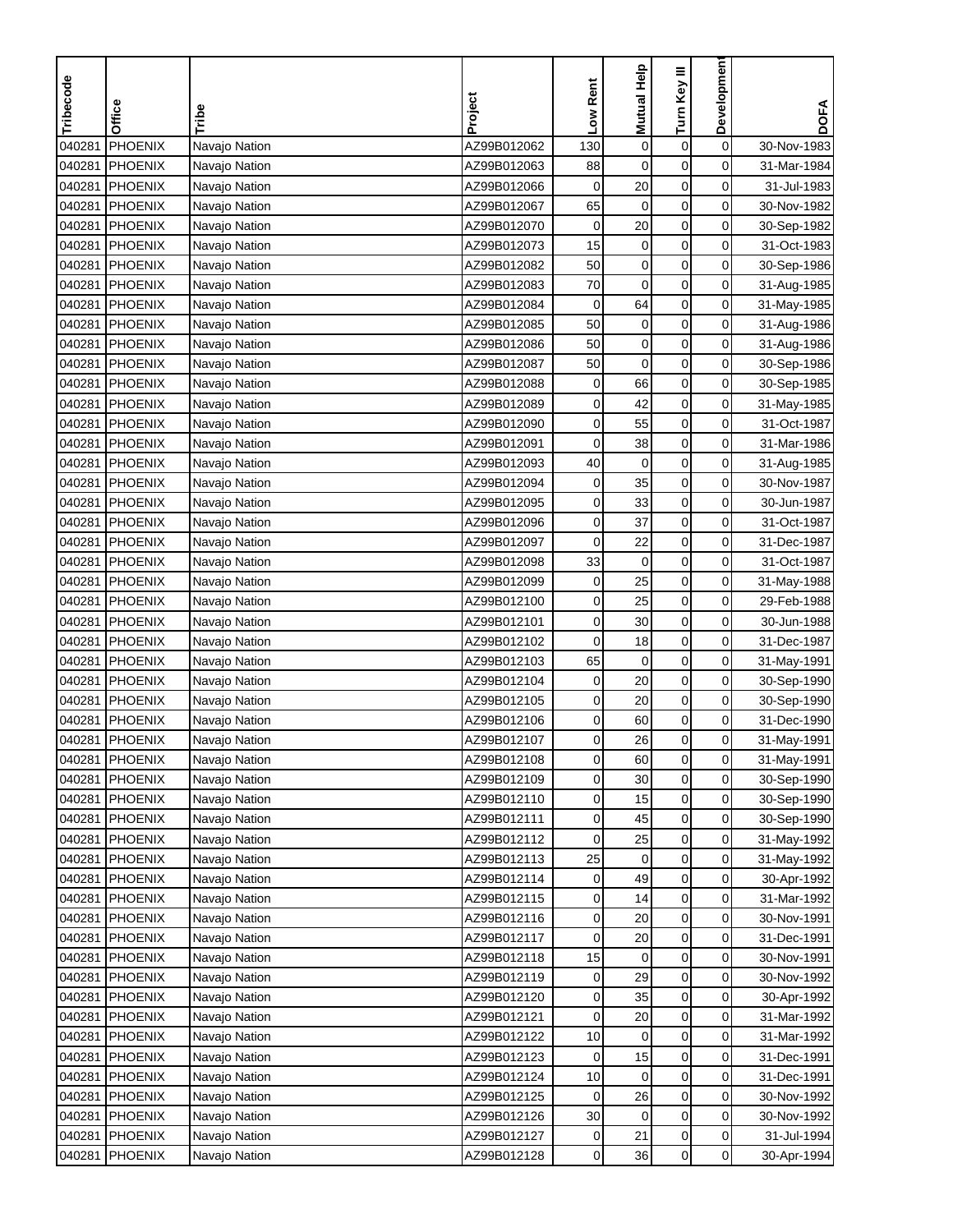| Development<br><b>Mutual Help</b><br>Turn Key III<br>Tribecode<br>Low Rent<br>Project<br>Office<br>Tribe<br><b>PHOENIX</b><br>$\mathbf 0$<br>AZ99B012129<br>$\mathbf 0$<br>18<br>$\boldsymbol{0}$<br>31-Jul-1994<br>040281<br>Navajo Nation<br>$\mathbf 0$<br>040281<br><b>PHOENIX</b><br>AZ99B012130<br>$\mathbf 0$<br>11<br>$\mathbf 0$<br>Navajo Nation<br>31-May-1995<br>PHOENIX<br>$\mathbf 0$<br>0<br>31-Oct-1994<br>040281<br>Navajo Nation<br>AZ99B012131<br>0<br>8<br>PHOENIX<br>AZ99B012132<br>20<br>$\pmb{0}$<br>$\mathbf 0$<br>0<br>040281<br>Navajo Nation<br>31-May-1995<br>20<br>$\pmb{0}$<br>$\boldsymbol{0}$<br>040281<br><b>PHOENIX</b><br>AZ99B012133<br>0<br>31-Oct-1994<br>Navajo Nation<br>19<br>$\boldsymbol{0}$<br>$\mathbf 0$<br>040281<br><b>PHOENIX</b><br>AZ99B012134<br>0<br>31-Jul-1994<br>Navajo Nation<br>$\pmb{0}$<br>$\pmb{0}$<br>19<br>0<br>040281<br>PHOENIX<br>AZ99B012135<br>31-Jul-1994<br>Navajo Nation<br>35<br>040281<br>PHOENIX<br>AZ99B012136<br>$\mathbf 0$<br>0<br>Navajo Nation<br>0<br>31-Mar-1995<br>0<br>040281<br><b>PHOENIX</b><br>AZ99B012137<br>0<br>24<br>0<br>31-Oct-1996<br>Navajo Nation<br>$\pmb{0}$<br>$\mathbf 0$<br>0<br>040281<br>PHOENIX<br>AZ99B012138<br>16<br>31-Oct-1996<br>Navajo Nation<br>PHOENIX<br>AZ99B012139<br>$\mathbf 0$<br>0<br>040281<br>0<br>25<br>31-Oct-1996<br>Navajo Nation<br>$\mathbf 0$<br>PHOENIX<br>AZ99B012140<br>0<br>12<br>0<br>040281<br>Navajo Nation<br>30-Sep-1996<br>$\mathbf 0$<br>040281<br>0<br>10<br>$\mathbf 0$<br><b>PHOENIX</b><br>Navajo Nation<br>AZ99B012141<br>31-May-1997<br>$\mathbf 0$<br>$\mathbf 0$<br>040281<br>PHOENIX<br>AZ99B012142<br>0<br>14<br>Navajo Nation<br>30-Nov-1998<br>040281<br>18<br>$\mathbf 0$<br>0<br>PHOENIX<br>AZ99B012143<br>0<br>31-Oct-1996<br>Navajo Nation<br>$\pmb{0}$<br>0<br>040281<br>PHOENIX<br>AZ99B012144<br>15<br>$\pmb{0}$<br>Navajo Nation<br>31-May-1997<br>$\mathbf 0$<br>$\mathbf 0$<br>0<br>040281<br><b>PHOENIX</b><br>AZ99B012145<br>6<br>Navajo Nation<br>30-Nov-1998<br>PHOENIX<br>$\mathbf 0$<br>$\pmb{0}$<br>$\mathbf 0$<br>040281<br>AZ99B012146<br>13<br>Navajo Nation | <b>DOFA</b> |
|-------------------------------------------------------------------------------------------------------------------------------------------------------------------------------------------------------------------------------------------------------------------------------------------------------------------------------------------------------------------------------------------------------------------------------------------------------------------------------------------------------------------------------------------------------------------------------------------------------------------------------------------------------------------------------------------------------------------------------------------------------------------------------------------------------------------------------------------------------------------------------------------------------------------------------------------------------------------------------------------------------------------------------------------------------------------------------------------------------------------------------------------------------------------------------------------------------------------------------------------------------------------------------------------------------------------------------------------------------------------------------------------------------------------------------------------------------------------------------------------------------------------------------------------------------------------------------------------------------------------------------------------------------------------------------------------------------------------------------------------------------------------------------------------------------------------------------------------------------------------------------------------------------------------------------------------------------------------------------------------------------------------------------------------------------------------------------------------------------------------------------------------|-------------|
|                                                                                                                                                                                                                                                                                                                                                                                                                                                                                                                                                                                                                                                                                                                                                                                                                                                                                                                                                                                                                                                                                                                                                                                                                                                                                                                                                                                                                                                                                                                                                                                                                                                                                                                                                                                                                                                                                                                                                                                                                                                                                                                                           |             |
|                                                                                                                                                                                                                                                                                                                                                                                                                                                                                                                                                                                                                                                                                                                                                                                                                                                                                                                                                                                                                                                                                                                                                                                                                                                                                                                                                                                                                                                                                                                                                                                                                                                                                                                                                                                                                                                                                                                                                                                                                                                                                                                                           |             |
|                                                                                                                                                                                                                                                                                                                                                                                                                                                                                                                                                                                                                                                                                                                                                                                                                                                                                                                                                                                                                                                                                                                                                                                                                                                                                                                                                                                                                                                                                                                                                                                                                                                                                                                                                                                                                                                                                                                                                                                                                                                                                                                                           |             |
|                                                                                                                                                                                                                                                                                                                                                                                                                                                                                                                                                                                                                                                                                                                                                                                                                                                                                                                                                                                                                                                                                                                                                                                                                                                                                                                                                                                                                                                                                                                                                                                                                                                                                                                                                                                                                                                                                                                                                                                                                                                                                                                                           |             |
|                                                                                                                                                                                                                                                                                                                                                                                                                                                                                                                                                                                                                                                                                                                                                                                                                                                                                                                                                                                                                                                                                                                                                                                                                                                                                                                                                                                                                                                                                                                                                                                                                                                                                                                                                                                                                                                                                                                                                                                                                                                                                                                                           |             |
|                                                                                                                                                                                                                                                                                                                                                                                                                                                                                                                                                                                                                                                                                                                                                                                                                                                                                                                                                                                                                                                                                                                                                                                                                                                                                                                                                                                                                                                                                                                                                                                                                                                                                                                                                                                                                                                                                                                                                                                                                                                                                                                                           |             |
|                                                                                                                                                                                                                                                                                                                                                                                                                                                                                                                                                                                                                                                                                                                                                                                                                                                                                                                                                                                                                                                                                                                                                                                                                                                                                                                                                                                                                                                                                                                                                                                                                                                                                                                                                                                                                                                                                                                                                                                                                                                                                                                                           |             |
|                                                                                                                                                                                                                                                                                                                                                                                                                                                                                                                                                                                                                                                                                                                                                                                                                                                                                                                                                                                                                                                                                                                                                                                                                                                                                                                                                                                                                                                                                                                                                                                                                                                                                                                                                                                                                                                                                                                                                                                                                                                                                                                                           |             |
|                                                                                                                                                                                                                                                                                                                                                                                                                                                                                                                                                                                                                                                                                                                                                                                                                                                                                                                                                                                                                                                                                                                                                                                                                                                                                                                                                                                                                                                                                                                                                                                                                                                                                                                                                                                                                                                                                                                                                                                                                                                                                                                                           |             |
|                                                                                                                                                                                                                                                                                                                                                                                                                                                                                                                                                                                                                                                                                                                                                                                                                                                                                                                                                                                                                                                                                                                                                                                                                                                                                                                                                                                                                                                                                                                                                                                                                                                                                                                                                                                                                                                                                                                                                                                                                                                                                                                                           |             |
|                                                                                                                                                                                                                                                                                                                                                                                                                                                                                                                                                                                                                                                                                                                                                                                                                                                                                                                                                                                                                                                                                                                                                                                                                                                                                                                                                                                                                                                                                                                                                                                                                                                                                                                                                                                                                                                                                                                                                                                                                                                                                                                                           |             |
|                                                                                                                                                                                                                                                                                                                                                                                                                                                                                                                                                                                                                                                                                                                                                                                                                                                                                                                                                                                                                                                                                                                                                                                                                                                                                                                                                                                                                                                                                                                                                                                                                                                                                                                                                                                                                                                                                                                                                                                                                                                                                                                                           |             |
|                                                                                                                                                                                                                                                                                                                                                                                                                                                                                                                                                                                                                                                                                                                                                                                                                                                                                                                                                                                                                                                                                                                                                                                                                                                                                                                                                                                                                                                                                                                                                                                                                                                                                                                                                                                                                                                                                                                                                                                                                                                                                                                                           |             |
|                                                                                                                                                                                                                                                                                                                                                                                                                                                                                                                                                                                                                                                                                                                                                                                                                                                                                                                                                                                                                                                                                                                                                                                                                                                                                                                                                                                                                                                                                                                                                                                                                                                                                                                                                                                                                                                                                                                                                                                                                                                                                                                                           |             |
|                                                                                                                                                                                                                                                                                                                                                                                                                                                                                                                                                                                                                                                                                                                                                                                                                                                                                                                                                                                                                                                                                                                                                                                                                                                                                                                                                                                                                                                                                                                                                                                                                                                                                                                                                                                                                                                                                                                                                                                                                                                                                                                                           |             |
|                                                                                                                                                                                                                                                                                                                                                                                                                                                                                                                                                                                                                                                                                                                                                                                                                                                                                                                                                                                                                                                                                                                                                                                                                                                                                                                                                                                                                                                                                                                                                                                                                                                                                                                                                                                                                                                                                                                                                                                                                                                                                                                                           |             |
|                                                                                                                                                                                                                                                                                                                                                                                                                                                                                                                                                                                                                                                                                                                                                                                                                                                                                                                                                                                                                                                                                                                                                                                                                                                                                                                                                                                                                                                                                                                                                                                                                                                                                                                                                                                                                                                                                                                                                                                                                                                                                                                                           |             |
|                                                                                                                                                                                                                                                                                                                                                                                                                                                                                                                                                                                                                                                                                                                                                                                                                                                                                                                                                                                                                                                                                                                                                                                                                                                                                                                                                                                                                                                                                                                                                                                                                                                                                                                                                                                                                                                                                                                                                                                                                                                                                                                                           |             |
|                                                                                                                                                                                                                                                                                                                                                                                                                                                                                                                                                                                                                                                                                                                                                                                                                                                                                                                                                                                                                                                                                                                                                                                                                                                                                                                                                                                                                                                                                                                                                                                                                                                                                                                                                                                                                                                                                                                                                                                                                                                                                                                                           | 31-May-1997 |
| $\mathbf 0$<br>040281<br>PHOENIX<br>AZ99B012147<br>15<br>$\mathbf 0$<br>$\mathbf 0$<br>Navajo Nation<br>31-May-1997                                                                                                                                                                                                                                                                                                                                                                                                                                                                                                                                                                                                                                                                                                                                                                                                                                                                                                                                                                                                                                                                                                                                                                                                                                                                                                                                                                                                                                                                                                                                                                                                                                                                                                                                                                                                                                                                                                                                                                                                                       |             |
| 58<br>$\mathbf 0$<br>0<br>040281<br><b>PHOENIX</b><br>Navajo Nation<br>AZ99B012148<br>0<br>31-May-1998                                                                                                                                                                                                                                                                                                                                                                                                                                                                                                                                                                                                                                                                                                                                                                                                                                                                                                                                                                                                                                                                                                                                                                                                                                                                                                                                                                                                                                                                                                                                                                                                                                                                                                                                                                                                                                                                                                                                                                                                                                    |             |
| 20<br>$\mathbf 0$<br>$\mathbf 0$<br>040281<br>PHOENIX<br>AZ99B012149<br>$\mathbf 0$<br>Navajo Nation<br>31-May-1998                                                                                                                                                                                                                                                                                                                                                                                                                                                                                                                                                                                                                                                                                                                                                                                                                                                                                                                                                                                                                                                                                                                                                                                                                                                                                                                                                                                                                                                                                                                                                                                                                                                                                                                                                                                                                                                                                                                                                                                                                       |             |
| 40<br>$\mathbf 0$<br>$\boldsymbol{0}$<br>$\mathbf 0$<br>040281<br><b>PHOENIX</b><br>Navajo Nation<br>AZ99B012150<br>31-May-1998                                                                                                                                                                                                                                                                                                                                                                                                                                                                                                                                                                                                                                                                                                                                                                                                                                                                                                                                                                                                                                                                                                                                                                                                                                                                                                                                                                                                                                                                                                                                                                                                                                                                                                                                                                                                                                                                                                                                                                                                           |             |
| $\mathbf 0$<br>$\mathbf 0$<br>$\mathbf 0$<br>040281<br>40<br><b>PHOENIX</b><br>AZ99B012151<br>30-Sep-1997<br>Navajo Nation                                                                                                                                                                                                                                                                                                                                                                                                                                                                                                                                                                                                                                                                                                                                                                                                                                                                                                                                                                                                                                                                                                                                                                                                                                                                                                                                                                                                                                                                                                                                                                                                                                                                                                                                                                                                                                                                                                                                                                                                                |             |
| 8<br>$\mathbf 0$<br>0<br>040281<br><b>PHOENIX</b><br>Navajo Nation<br>AZ99B012152<br>0<br>30-Apr-1999                                                                                                                                                                                                                                                                                                                                                                                                                                                                                                                                                                                                                                                                                                                                                                                                                                                                                                                                                                                                                                                                                                                                                                                                                                                                                                                                                                                                                                                                                                                                                                                                                                                                                                                                                                                                                                                                                                                                                                                                                                     |             |
| 25<br>0<br>040281<br>PHOENIX<br>AZ99B012153<br>0<br>0<br>31-Jan-1999<br>Navajo Nation                                                                                                                                                                                                                                                                                                                                                                                                                                                                                                                                                                                                                                                                                                                                                                                                                                                                                                                                                                                                                                                                                                                                                                                                                                                                                                                                                                                                                                                                                                                                                                                                                                                                                                                                                                                                                                                                                                                                                                                                                                                     |             |
| 0<br>0<br>040281<br><b>PHOENIX</b><br>AZ99B012154<br>0<br>65<br>31-Mar-1999<br>Navajo Nation                                                                                                                                                                                                                                                                                                                                                                                                                                                                                                                                                                                                                                                                                                                                                                                                                                                                                                                                                                                                                                                                                                                                                                                                                                                                                                                                                                                                                                                                                                                                                                                                                                                                                                                                                                                                                                                                                                                                                                                                                                              |             |
| 0<br>040281<br>PHOENIX<br>AZ99B012155<br>0<br>$\mathbf 0$<br>20<br>28-Feb-2000<br>Navajo Nation                                                                                                                                                                                                                                                                                                                                                                                                                                                                                                                                                                                                                                                                                                                                                                                                                                                                                                                                                                                                                                                                                                                                                                                                                                                                                                                                                                                                                                                                                                                                                                                                                                                                                                                                                                                                                                                                                                                                                                                                                                           |             |
| PHOENIX<br>AZ99B012156<br>$\mathbf 0$<br>0<br>040281<br>Navajo Nation<br>0<br>30<br>28-Feb-2000                                                                                                                                                                                                                                                                                                                                                                                                                                                                                                                                                                                                                                                                                                                                                                                                                                                                                                                                                                                                                                                                                                                                                                                                                                                                                                                                                                                                                                                                                                                                                                                                                                                                                                                                                                                                                                                                                                                                                                                                                                           |             |
| $\boldsymbol{0}$<br>PHOENIX<br>AZ99B012157<br>0<br>10<br>040281<br>Navajo Nation<br>0                                                                                                                                                                                                                                                                                                                                                                                                                                                                                                                                                                                                                                                                                                                                                                                                                                                                                                                                                                                                                                                                                                                                                                                                                                                                                                                                                                                                                                                                                                                                                                                                                                                                                                                                                                                                                                                                                                                                                                                                                                                     |             |
| 10<br>$\pmb{0}$<br>0<br>040281<br>PHOENIX<br>0<br>28-Feb-2000<br>Navajo Nation<br>AZ99B012158                                                                                                                                                                                                                                                                                                                                                                                                                                                                                                                                                                                                                                                                                                                                                                                                                                                                                                                                                                                                                                                                                                                                                                                                                                                                                                                                                                                                                                                                                                                                                                                                                                                                                                                                                                                                                                                                                                                                                                                                                                             |             |
| $\mathbf 0$<br>040281<br>PHOENIX<br>$\pmb{0}$<br>15<br>AZ99B012159<br>0<br>Navajo Nation                                                                                                                                                                                                                                                                                                                                                                                                                                                                                                                                                                                                                                                                                                                                                                                                                                                                                                                                                                                                                                                                                                                                                                                                                                                                                                                                                                                                                                                                                                                                                                                                                                                                                                                                                                                                                                                                                                                                                                                                                                                  |             |
| 040281 PHOENIX<br>Navajo Nation<br>AZ99B012160<br>10<br>0<br>$\mathbf 0$<br>0<br>31-Mar-2001                                                                                                                                                                                                                                                                                                                                                                                                                                                                                                                                                                                                                                                                                                                                                                                                                                                                                                                                                                                                                                                                                                                                                                                                                                                                                                                                                                                                                                                                                                                                                                                                                                                                                                                                                                                                                                                                                                                                                                                                                                              |             |
| $\mathbf 0$<br>0<br>$\mathbf 0$<br>040281<br>PHOENIX<br>AZ99B012161<br>55<br>31-Mar-1997<br>Navajo Nation                                                                                                                                                                                                                                                                                                                                                                                                                                                                                                                                                                                                                                                                                                                                                                                                                                                                                                                                                                                                                                                                                                                                                                                                                                                                                                                                                                                                                                                                                                                                                                                                                                                                                                                                                                                                                                                                                                                                                                                                                                 |             |
| 0<br>0<br>040281<br>PHOENIX<br>AZ99B012162<br>15<br>31-Oct-2001<br>Navajo Nation<br>0                                                                                                                                                                                                                                                                                                                                                                                                                                                                                                                                                                                                                                                                                                                                                                                                                                                                                                                                                                                                                                                                                                                                                                                                                                                                                                                                                                                                                                                                                                                                                                                                                                                                                                                                                                                                                                                                                                                                                                                                                                                     |             |
| $\boldsymbol{0}$<br>$\overline{\mathbf{c}}$<br>040281<br><b>PHOENIX</b><br>AZ99B012163<br>13<br>0<br>30-Jun-2001<br>Navajo Nation                                                                                                                                                                                                                                                                                                                                                                                                                                                                                                                                                                                                                                                                                                                                                                                                                                                                                                                                                                                                                                                                                                                                                                                                                                                                                                                                                                                                                                                                                                                                                                                                                                                                                                                                                                                                                                                                                                                                                                                                         |             |
| 040281<br>PHOENIX<br>AZ99B012164<br>0<br>0<br>Navajo Nation<br>0<br>25<br>30-Jun-2001                                                                                                                                                                                                                                                                                                                                                                                                                                                                                                                                                                                                                                                                                                                                                                                                                                                                                                                                                                                                                                                                                                                                                                                                                                                                                                                                                                                                                                                                                                                                                                                                                                                                                                                                                                                                                                                                                                                                                                                                                                                     |             |
| 20<br>0<br>040281<br>PHOENIX<br>AZ99B012165<br>0<br>0<br>Navajo Nation<br>30-Jun-2001                                                                                                                                                                                                                                                                                                                                                                                                                                                                                                                                                                                                                                                                                                                                                                                                                                                                                                                                                                                                                                                                                                                                                                                                                                                                                                                                                                                                                                                                                                                                                                                                                                                                                                                                                                                                                                                                                                                                                                                                                                                     |             |
| 0<br>040281<br>PHOENIX<br>Navajo Nation<br>AZ99B012166<br>0<br>25<br>0<br>30-Nov-1998                                                                                                                                                                                                                                                                                                                                                                                                                                                                                                                                                                                                                                                                                                                                                                                                                                                                                                                                                                                                                                                                                                                                                                                                                                                                                                                                                                                                                                                                                                                                                                                                                                                                                                                                                                                                                                                                                                                                                                                                                                                     |             |
| $\mathbf 0$<br>60<br>0<br>$\overline{0}$<br>040281<br>PHOENIX<br>Navajo Nation<br>NM99B015001<br>30-Nov-1965                                                                                                                                                                                                                                                                                                                                                                                                                                                                                                                                                                                                                                                                                                                                                                                                                                                                                                                                                                                                                                                                                                                                                                                                                                                                                                                                                                                                                                                                                                                                                                                                                                                                                                                                                                                                                                                                                                                                                                                                                              |             |
| $\mathbf 0$<br>040281<br>NM99B015002<br>0<br>0<br><b>PHOENIX</b><br>Navajo Nation<br>60<br>30-Sep-1976                                                                                                                                                                                                                                                                                                                                                                                                                                                                                                                                                                                                                                                                                                                                                                                                                                                                                                                                                                                                                                                                                                                                                                                                                                                                                                                                                                                                                                                                                                                                                                                                                                                                                                                                                                                                                                                                                                                                                                                                                                    |             |
| $\pmb{0}$<br>$\pmb{0}$<br>0<br>040281<br>PHOENIX<br>NM99B015003<br>20<br>31-Oct-1966<br>Navajo Nation                                                                                                                                                                                                                                                                                                                                                                                                                                                                                                                                                                                                                                                                                                                                                                                                                                                                                                                                                                                                                                                                                                                                                                                                                                                                                                                                                                                                                                                                                                                                                                                                                                                                                                                                                                                                                                                                                                                                                                                                                                     |             |
| $\pmb{0}$<br>NM99B015004<br>$\mathbf 0$<br>0<br>040281<br>PHOENIX<br>30<br>31-Oct-1966<br>Navajo Nation                                                                                                                                                                                                                                                                                                                                                                                                                                                                                                                                                                                                                                                                                                                                                                                                                                                                                                                                                                                                                                                                                                                                                                                                                                                                                                                                                                                                                                                                                                                                                                                                                                                                                                                                                                                                                                                                                                                                                                                                                                   |             |
| $\boldsymbol{0}$<br>$\pmb{0}$<br><b>PHOENIX</b><br>NM99B015005<br>20<br>0<br>040281<br>31-Jan-1967<br>Navajo Nation                                                                                                                                                                                                                                                                                                                                                                                                                                                                                                                                                                                                                                                                                                                                                                                                                                                                                                                                                                                                                                                                                                                                                                                                                                                                                                                                                                                                                                                                                                                                                                                                                                                                                                                                                                                                                                                                                                                                                                                                                       |             |
| $\mathbf 0$<br>$\mathbf 0$<br>040281<br>PHOENIX<br>NM99B015006<br>100<br>0<br>30-Apr-1968<br>Navajo Nation                                                                                                                                                                                                                                                                                                                                                                                                                                                                                                                                                                                                                                                                                                                                                                                                                                                                                                                                                                                                                                                                                                                                                                                                                                                                                                                                                                                                                                                                                                                                                                                                                                                                                                                                                                                                                                                                                                                                                                                                                                |             |
| 040281<br>PHOENIX<br>NM99B015012<br>0<br>0<br>0<br>Navajo Nation<br>50<br>30-Apr-1971                                                                                                                                                                                                                                                                                                                                                                                                                                                                                                                                                                                                                                                                                                                                                                                                                                                                                                                                                                                                                                                                                                                                                                                                                                                                                                                                                                                                                                                                                                                                                                                                                                                                                                                                                                                                                                                                                                                                                                                                                                                     |             |
| $\mathbf 0$<br>0<br>040281<br>PHOENIX<br>NM99B015013<br>60<br>0<br>Navajo Nation<br>30-Jun-1973                                                                                                                                                                                                                                                                                                                                                                                                                                                                                                                                                                                                                                                                                                                                                                                                                                                                                                                                                                                                                                                                                                                                                                                                                                                                                                                                                                                                                                                                                                                                                                                                                                                                                                                                                                                                                                                                                                                                                                                                                                           |             |
| 20<br>$\mathbf 0$<br>0<br>040281<br>PHOENIX<br>NM99B015014<br>0<br>31-Oct-1972<br>Navajo Nation                                                                                                                                                                                                                                                                                                                                                                                                                                                                                                                                                                                                                                                                                                                                                                                                                                                                                                                                                                                                                                                                                                                                                                                                                                                                                                                                                                                                                                                                                                                                                                                                                                                                                                                                                                                                                                                                                                                                                                                                                                           |             |
| 3<br>$\mathbf 0$<br>NM99B015018<br>0<br>040281<br><b>PHOENIX</b><br>Navajo Nation<br>30-Jul-1975<br>0                                                                                                                                                                                                                                                                                                                                                                                                                                                                                                                                                                                                                                                                                                                                                                                                                                                                                                                                                                                                                                                                                                                                                                                                                                                                                                                                                                                                                                                                                                                                                                                                                                                                                                                                                                                                                                                                                                                                                                                                                                     |             |
| $\pmb{0}$<br>$\mathbf 0$<br>040281<br>PHOENIX<br>NM99B015024<br>10<br>0<br>28-Feb-1975<br>Navajo Nation                                                                                                                                                                                                                                                                                                                                                                                                                                                                                                                                                                                                                                                                                                                                                                                                                                                                                                                                                                                                                                                                                                                                                                                                                                                                                                                                                                                                                                                                                                                                                                                                                                                                                                                                                                                                                                                                                                                                                                                                                                   |             |
| 1<br>0<br>0<br>040281<br>PHOENIX<br>NM99B015026<br>Navajo Nation<br>0<br>30-Apr-1975                                                                                                                                                                                                                                                                                                                                                                                                                                                                                                                                                                                                                                                                                                                                                                                                                                                                                                                                                                                                                                                                                                                                                                                                                                                                                                                                                                                                                                                                                                                                                                                                                                                                                                                                                                                                                                                                                                                                                                                                                                                      |             |
| 040281<br>PHOENIX<br>NM99B015027<br>0<br>0<br>30-Jun-1975<br>Navajo Nation<br>0<br>1                                                                                                                                                                                                                                                                                                                                                                                                                                                                                                                                                                                                                                                                                                                                                                                                                                                                                                                                                                                                                                                                                                                                                                                                                                                                                                                                                                                                                                                                                                                                                                                                                                                                                                                                                                                                                                                                                                                                                                                                                                                      |             |
| $\mathbf 0$<br>$\pmb{0}$<br>NM99B015028<br>20<br>$\overline{0}$<br>040281<br>PHOENIX<br>30-Sep-1975<br>Navajo Nation                                                                                                                                                                                                                                                                                                                                                                                                                                                                                                                                                                                                                                                                                                                                                                                                                                                                                                                                                                                                                                                                                                                                                                                                                                                                                                                                                                                                                                                                                                                                                                                                                                                                                                                                                                                                                                                                                                                                                                                                                      |             |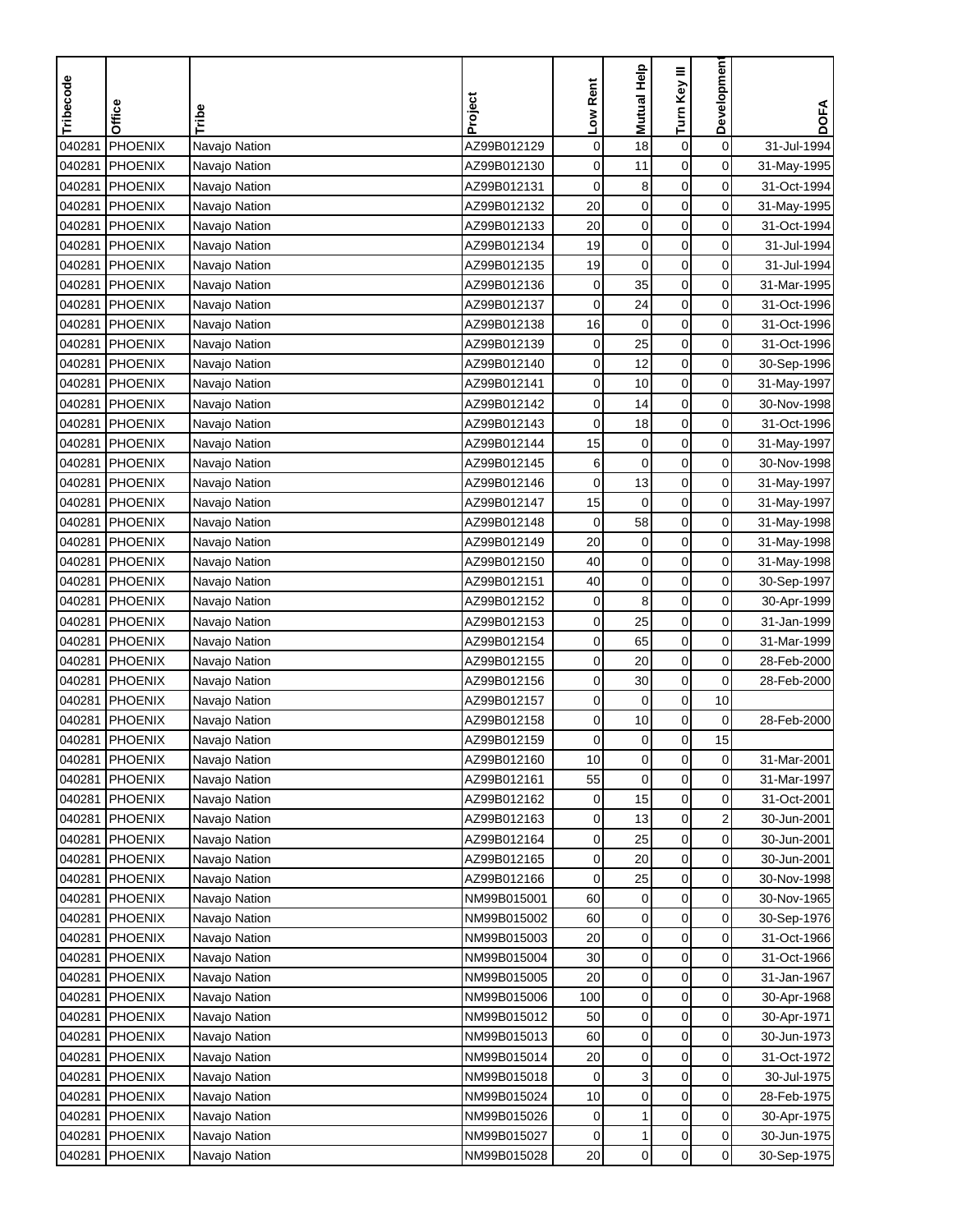| Tribecode | Office         | Tribe         | Project     | Low Rent     | Mutual Help      | Turn Key III     | Development    | <b>DOFA</b> |
|-----------|----------------|---------------|-------------|--------------|------------------|------------------|----------------|-------------|
|           |                |               |             |              |                  |                  |                |             |
| 040281    | <b>PHOENIX</b> | Navajo Nation | NM99B015030 | 30           | $\pmb{0}$        | $\boldsymbol{0}$ | $\mathbf 0$    | 30-Jun-1975 |
| 040281    | <b>PHOENIX</b> | Navajo Nation | NM99B015031 | $\mathbf 0$  | 3                | $\mathbf 0$      | 0              | 31-Aug-1979 |
| 040281    | <b>PHOENIX</b> | Navajo Nation | NM99B015032 | 150          | $\mathbf 0$      | $\mathbf 0$      | 0              | 31-Jul-1979 |
| 040281    | <b>PHOENIX</b> | Navajo Nation | NM99B015033 | 0            | 13               | $\boldsymbol{0}$ | 0              | 31-Jul-1979 |
| 040281    | PHOENIX        | Navajo Nation | NM99B015034 | 0            | 14               | $\mathbf 0$      | 0              | 30-Jun-1979 |
| 040281    | <b>PHOENIX</b> | Navajo Nation | NM99B015035 | 0            | 12               | $\pmb{0}$        | 0              | 31-Jul-1979 |
| 040281    | PHOENIX        | Navajo Nation | NM99B015036 | 105          | $\mathbf 0$      | $\pmb{0}$        | 0              | 31-Aug-1979 |
| 040281    | <b>PHOENIX</b> | Navajo Nation | NM99B015037 | 0            | 45               | 0                | 0              | 30-Jun-1982 |
| 040281    | <b>PHOENIX</b> | Navajo Nation | NM99B015038 | 0            | 16               | 0                | 0              | 30-Sep-2001 |
| 040281    | PHOENIX        | Navajo Nation | NM99B015039 | 118          | $\boldsymbol{0}$ | $\pmb{0}$        | 0              | 30-Sep-1980 |
| 040281    | PHOENIX        | Navajo Nation | NM99B015040 | 75           | $\mathbf 0$      | $\pmb{0}$        | 0              | 30-Apr-1983 |
| 040281    | PHOENIX        | Navajo Nation | NM99B015041 | 100          | $\pmb{0}$        | $\mathbf 0$      | 0              | 30-Apr-1984 |
| 040281    | <b>PHOENIX</b> | Navajo Nation | NM99B015042 | 20           | $\mathbf 0$      | $\boldsymbol{0}$ | 0              | 28-Feb-1983 |
| 040281    | <b>PHOENIX</b> | Navajo Nation | NM99B015043 | $\pmb{0}$    | 28               | $\pmb{0}$        | 0              | 31-Jan-1984 |
| 040281    | <b>PHOENIX</b> | Navajo Nation | NM99B015044 | 20           | $\pmb{0}$        | $\pmb{0}$        | 0              | 30-Jun-1983 |
| 040281    | PHOENIX        | Navajo Nation | NM99B015045 | 10           | $\mathbf 0$      | 0                | 0              | 30-Nov-1983 |
| 040281    | <b>PHOENIX</b> | Navajo Nation | NM99B015046 | 25           | $\mathbf 0$      | 0                | 0              | 31-Jan-1983 |
| 040281    | <b>PHOENIX</b> | Navajo Nation | NM99B015047 | 50           | $\boldsymbol{0}$ | $\pmb{0}$        | 0              | 31-Dec-1983 |
| 040281    | PHOENIX        | Navajo Nation | NM99B015048 | 100          | $\mathbf 0$      | $\mathbf 0$      | 0              | 31-Jan-1984 |
| 040281    | <b>PHOENIX</b> | Navajo Nation | NM99B015049 | 51           | $\mathbf 0$      | $\mathbf 0$      | 0              | 29-Feb-1984 |
| 040281    | <b>PHOENIX</b> | Navajo Nation | NM99B015052 | 5            | $\mathbf 0$      | $\mathbf 0$      | 0              | 30-Apr-1984 |
| 040281    | PHOENIX        | Navajo Nation | NM99B015053 | 0            | 31               | $\pmb{0}$        | 0              | 31-Mar-1986 |
| 040281    | <b>PHOENIX</b> | Navajo Nation | NM99B015054 | $\mathbf 0$  | 31               | $\mathbf 0$      | 0              | 31-Jan-1985 |
| 040281    | <b>PHOENIX</b> | Navajo Nation | NM99B015055 | 59           | $\mathbf 0$      | $\boldsymbol{0}$ | 0              | 31-Jan-1986 |
| 040281    | PHOENIX        | Navajo Nation | NM99B015056 | 0            | 29               | 0                | 0              | 31-Mar-1987 |
| 040281    | <b>PHOENIX</b> | Navajo Nation | NM99B015057 | 0            | 44               | 0                | 0              | 30-Jun-1987 |
| 040281    | <b>PHOENIX</b> | Navajo Nation | NM99B015058 | 0            | 25               | $\mathbf 0$      | 0              | 31-Aug-1987 |
| 040281    | PHOENIX        | Navajo Nation | NM99B015059 | 0            | 10               | $\mathbf 0$      | 0              | 31-Dec-1984 |
| 040281    | PHOENIX        | Navajo Nation | NM99B015060 | 0            | 25               | 0                | 0              | 31-Aug-1987 |
| 040281    | <b>PHOENIX</b> | Navajo Nation | NM99B015061 | 21           | $\mathbf 0$      | $\mathbf 0$      | 0              | 31-Mar-1987 |
| 040281    | <b>PHOENIX</b> | Navajo Nation | NM99B015062 | 0            | 38               | $\mathbf 0$      | 0              | 30-Jun-1987 |
|           | 040281 PHOENIX | Navajo Nation | NM99B015063 | $\mathbf{0}$ | 22               | $\mathbf 0$      | 0              | 31-Jul-1987 |
| 040281    | PHOENIX        | Navajo Nation | NM99B015064 | 0            | 25               | $\mathsf 0$      | 0              | 31-Oct-1987 |
| 040281    | PHOENIX        | Navajo Nation | NM99B015065 | 0            | 36               | 0                | 0              | 31-Dec-1987 |
| 040281    | PHOENIX        | Navajo Nation | NM99B015066 | 0            | 20               | $\boldsymbol{0}$ | 0              | 31-Oct-1990 |
| 040281    | PHOENIX        | Navajo Nation | NM99B015067 | 0            | 40               | 0                | $\overline{0}$ | 31-Mar-1991 |
| 040281    | PHOENIX        | Navajo Nation | NM99B015068 | 0            | 80               | 0                | $\overline{0}$ | 30-Sep-1990 |
| 040281    | <b>PHOENIX</b> | Navajo Nation | NM99B015069 | 0            | 65               | 0                | 0              | 31-Mar-1991 |
| 040281    | PHOENIX        | Navajo Nation | NM99B015070 | 0            | 20               | $\pmb{0}$        | $\overline{0}$ | 30-Sep-1990 |
| 040281    | PHOENIX        | Navajo Nation | NM99B015071 | 0            | 58               | 0                | $\overline{0}$ | 31-Oct-1990 |
| 040281    | PHOENIX        | Navajo Nation | NM99B015072 | 0            | 20               | 0                | 0              | 31-Dec-1991 |
| 040281    | <b>PHOENIX</b> | Navajo Nation | NM99B015073 | 10           | 0                | 0                | 0              | 31-Dec-1991 |
| 040281    | PHOENIX        | Navajo Nation | NM99B015074 | 0            | 15               | 0                | 0              | 30-Nov-1991 |
| 040281    | PHOENIX        | Navajo Nation | NM99B015075 | 10           | 0                | 0                | $\overline{0}$ | 30-Nov-1991 |
| 040281    | PHOENIX        | Navajo Nation | NM99B015076 | 0            | 25               | 0                | 0              | 31-Dec-1991 |
| 040281    | PHOENIX        | Navajo Nation | NM99B015077 | 35           | 0                | 0                | 0              | 31-Dec-1991 |
| 040281    | PHOENIX        | Navajo Nation | NM99B015078 | 0            | 20               | $\boldsymbol{0}$ | 0              | 31-Mar-1992 |
| 040281    | <b>PHOENIX</b> | Navajo Nation | NM99B015079 | 20           | 0                | 0                | 0              | 31-Mar-1992 |
|           |                |               |             |              |                  | 0                |                |             |
| 040281    | PHOENIX        | Navajo Nation | NM99B015080 | 20           | 0                |                  | 0              | 31-Aug-1991 |
| 040281    | <b>PHOENIX</b> | Navajo Nation | NM99B015081 | 0            | 15               | 0                | 0              | 30-Nov-1991 |
| 040281    | <b>PHOENIX</b> | Navajo Nation | NM99B015082 | 10           | $\pmb{0}$        | 0                | 0              | 30-Nov-1991 |
| 040281    | <b>PHOENIX</b> | Navajo Nation | NM99B015083 | 0            | 20               | $\boldsymbol{0}$ | $\overline{0}$ | 30-Nov-1991 |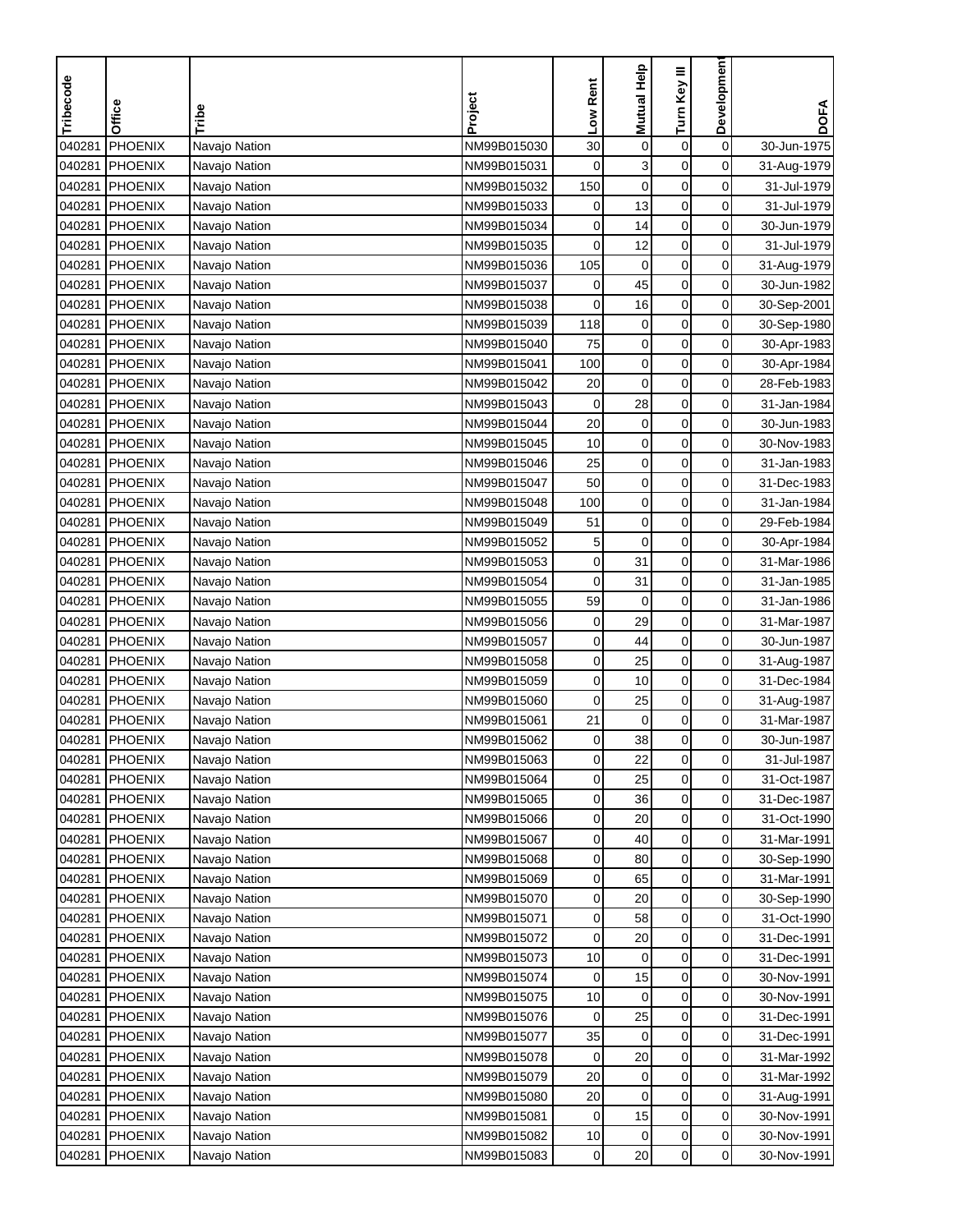| Tribecode | Office         | Tribe                            | Project     | Low Rent     | Mutual Help      | Turn Key III     | Development    | <b>DOFA</b> |
|-----------|----------------|----------------------------------|-------------|--------------|------------------|------------------|----------------|-------------|
|           |                |                                  |             |              |                  |                  |                |             |
| 040281    | <b>PHOENIX</b> | Navajo Nation                    | NM99B015084 | $\mathbf 0$  | 25               | $\pmb{0}$        | $\mathbf 0$    | 30-Nov-1991 |
| 040281    | <b>PHOENIX</b> | Navajo Nation                    | NM99B015085 | 10           | $\mathbf 0$      | $\mathbf 0$      | 0              | 30-Nov-1991 |
| 040281    | <b>PHOENIX</b> | Navajo Nation                    | NM99B015086 | $\mathbf 0$  | 18               | 0                | 0              | 31-Jan-1994 |
| 040281    | <b>PHOENIX</b> | Navajo Nation                    | NM99B015087 | 20           | $\mathbf 0$      | $\mathbf 0$      | 0              | 31-Dec-1993 |
| 040281    | PHOENIX        | Navajo Nation                    | NM99B015088 | $\mathbf 0$  | 6                | $\pmb{0}$        | 0              | 31-Aug-1992 |
| 040281    | <b>PHOENIX</b> | Navajo Nation                    | NM99B015089 | 18           | $\boldsymbol{0}$ | $\boldsymbol{0}$ | 0              | 31-Aug-1992 |
| 040281    | PHOENIX        | Navajo Nation                    | NM99B015090 | 0            | 39               | $\pmb{0}$        | 0              | 30-Nov-1993 |
| 040281    | <b>PHOENIX</b> | Navajo Nation                    | NM99B015091 | 0            | 14               | 0                | 0              | 30-Nov-1993 |
| 040281    | <b>PHOENIX</b> | Navajo Nation                    | NM99B015092 | 0            | 20               | 0                | 0              | 31-Mar-1994 |
| 040281    | PHOENIX        | Navajo Nation                    | NM99B015093 | 0            | 18               | $\pmb{0}$        | 0              | 31-Jan-1994 |
| 040281    | PHOENIX        | Navajo Nation                    | NM99B015094 | 18           | 0                | $\pmb{0}$        | 0              | 31-Jan-1994 |
| 040281    | PHOENIX        | Navajo Nation                    | NM99B015095 | 17           | $\mathbf 0$      | $\pmb{0}$        | 0              | 31-Mar-1994 |
| 040281    | <b>PHOENIX</b> | Navajo Nation                    | NM99B015096 | 20           | $\mathbf 0$      | $\pmb{0}$        | 0              | 31-Dec-1993 |
| 040281    | <b>PHOENIX</b> | Navajo Nation                    | NM99B015097 | $\pmb{0}$    | 25               | $\mathbf 0$      | 0              | 31-Jan-1995 |
| 040281    | PHOENIX        | Navajo Nation                    | NM99B015098 | 0            | 40               | $\mathbf 0$      | 0              | 30-Nov-1994 |
| 040281    | PHOENIX        | Navajo Nation                    | NM99B015099 | 0            | 25               | $\pmb{0}$        | 0              | 28-Feb-1997 |
| 040281    | <b>PHOENIX</b> | Navajo Nation                    | NM99B015100 | 0            | 7                | 0                | 0              | 31-Oct-1996 |
| 040281    | <b>PHOENIX</b> | Navajo Nation                    | NM99B015101 | 0            | 10               | $\pmb{0}$        | 0              | 31-Oct-1996 |
| 040281    | PHOENIX        | Navajo Nation                    | NM99B015102 | 0            | 20               | $\mathbf 0$      | 0              | 31-May-1996 |
| 040281    | <b>PHOENIX</b> | Navajo Nation                    | NM99B015103 | 0            | 25               | $\pmb{0}$        | 0              | 30-Sep-1996 |
| 040281    | <b>PHOENIX</b> | Navajo Nation                    | NM99B015104 | 11           | $\mathbf 0$      | $\mathbf 0$      | 0              | 31-Oct-1996 |
| 040281    | PHOENIX        | Navajo Nation                    | NM99B015105 | 9            | $\boldsymbol{0}$ | $\pmb{0}$        | 0              | 31-Oct-1996 |
| 040281    | <b>PHOENIX</b> | Navajo Nation                    | NM99B015106 | 20           | $\boldsymbol{0}$ | $\mathbf 0$      | 0              | 31-May-1996 |
| 040281    | <b>PHOENIX</b> | Navajo Nation                    | NM99B015107 | 14           | $\pmb{0}$        | 0                | 0              | 30-Sep-1996 |
| 040281    | <b>PHOENIX</b> | Navajo Nation                    | NM99B015108 | 0            | 9                | 0                | 0              | 30-Sep-1996 |
| 040281    | <b>PHOENIX</b> | Navajo Nation                    | NM99B015109 | 14           | $\pmb{0}$        | 0                | 0              | 30-Jun-1996 |
| 040281    | <b>PHOENIX</b> | Navajo Nation                    | NM99B015110 | 10           | $\boldsymbol{0}$ | $\mathbf 0$      | 0              | 30-Apr-1996 |
| 040281    | PHOENIX        | Navajo Nation                    | NM99B015111 | 0            | $\overline{7}$   | $\mathbf 0$      | 0              | 30-Apr-1996 |
| 040281    | PHOENIX        | Navajo Nation                    | NM99B015112 | 0            | 38               | 0                | 0              | 31-May-1998 |
| 040281    | <b>PHOENIX</b> | Navajo Nation                    | NM99B015113 | 0            | 77               | $\pmb{0}$        | 0              | 30-Sep-1998 |
| 040281    | PHOENIX        | Navajo Nation                    | NM99B015114 | 0            | 27               | $\mathbf 0$      | 0              | 30-Sep-1980 |
|           | 040281 PHOENIX | Navajo Nation                    | NM99B015115 | $\mathbf{0}$ | 20               | $\mathbf 0$      | 0              | 31-Dec-1999 |
| 040281    | PHOENIX        | Navajo Nation                    | NM99B015116 | 0            | 15               | $\mathbf 0$      | 0              | 30-Nov-1999 |
| 040281    | PHOENIX        | Navajo Nation                    | NM99B015117 | 0            | 10               | 0                | 0              | 30-Nov-1999 |
| 040281    | PHOENIX        | Navajo Nation                    | NM99B015118 | 0            | 10               | $\pmb{0}$        | 0              | 28-Feb-1999 |
| 040281    | PHOENIX        | Navajo Nation                    | NM99B015119 | 0            | 15               | 0                | $\overline{0}$ | 28-Feb-1999 |
| 040281    | PHOENIX        | Navajo Nation                    | NM99B015120 | 0            | 20               | 0                | 0              | 30-Sep-2000 |
| 040281    | <b>PHOENIX</b> | Navajo Nation                    | NM99B015121 | 0            | 10               | 0                | $\overline{0}$ | 31-Dec-1999 |
| 040281    | PHOENIX        | Navajo Nation                    | NM99B015122 | 0            | 20               | $\pmb{0}$        | $\overline{0}$ | 30-Nov-2000 |
| 040281    | PHOENIX        | Navajo Nation                    | NM99B015123 | 0            | 20               | 0                | 0              | 31-Dec-2000 |
| 040281    | PHOENIX        | Navajo Nation                    | NM99B015124 | 0            | 15               | $\pmb{0}$        | 0              | 30-Nov-2000 |
| 040281    | <b>PHOENIX</b> | Navajo Nation                    | NM99B015125 | 24           | 0                | $\pmb{0}$        | 0              | 31-Mar-2002 |
| 040281    | <b>PHOENIX</b> | Navajo Nation                    | NM99B015126 | 0            | 6                | $\boldsymbol{0}$ | 0              | 30-Jun-2001 |
| 040281    | PHOENIX        | Navajo Nation                    | NM99B015127 | 20           | 0                | 0                | 0              | 30-Jun-2001 |
| 040281    | PHOENIX        | Navajo Nation                    | NM99B015128 | 0            | 30               | 0                | 0              | 30-Jun-2001 |
| 040281    | PHOENIX        | Navajo Nation                    | UT99B005001 | 0            | 18               | 0                | 0              | 30-Jun-1979 |
| 040281    | <b>PHOENIX</b> | Navajo Nation                    | UT99B005002 | 0            | 34               | $\boldsymbol{0}$ | 0              | 31-Aug-1985 |
| 040281    | <b>PHOENIX</b> | Navajo Nation                    | UT99B005003 | 0            | 32               | 0                | 0              | 28-Feb-1986 |
| 040281    | PHOENIX        | Navajo Nation                    | UT99B005004 | 0            | 23               | 0                | 0              | 31-Oct-1987 |
|           | 060356 PHOENIX | Paiute-Shoshone of Bishop Colony | CA99B098001 | 0            | 31               | 0                | 0              | 31-Aug-1976 |
|           | 060356 PHOENIX | Paiute-Shoshone of Bishop Colony | CA99B098002 | 0            | 39               | $\pmb{0}$        | 0              | 31-Mar-1979 |
|           |                |                                  |             | 9            | $\mathbf 0$      | 0                | $\overline{0}$ |             |
|           | 060356 PHOENIX | Paiute-Shoshone of Bishop Colony | CA99B098004 |              |                  |                  |                | 31-Mar-1982 |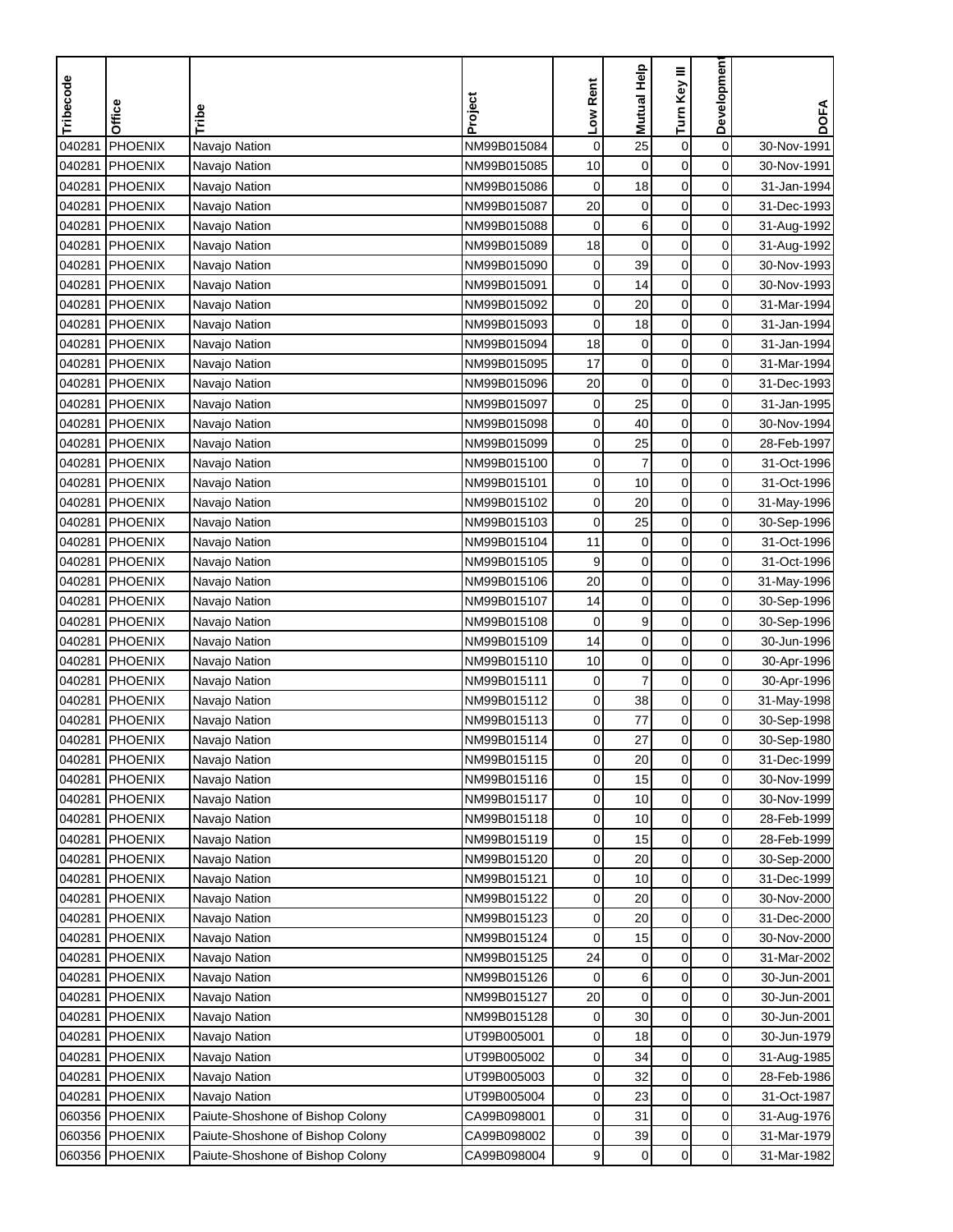| Tribecode | Office                           | Tribe                            | Project     | Low Rent    | <b>Mutual Help</b>      | Turn Key III     | Development    | <b>DOFA</b> |
|-----------|----------------------------------|----------------------------------|-------------|-------------|-------------------------|------------------|----------------|-------------|
|           | PHOENIX                          | Paiute-Shoshone of Bishop Colony | CA99B098005 |             |                         |                  |                |             |
| 060356    | PHOENIX                          |                                  | CA99B098007 | 6           | $\mathbf 0$             | $\mathbf 0$      | $\mathbf 0$    | 31-Mar-1979 |
| 060356    | 060356 PHOENIX                   | Paiute-Shoshone of Bishop Colony |             | 0           | 38                      | 0<br>$\mathbf 0$ | 0              | 29-Feb-1984 |
|           |                                  | Paiute-Shoshone of Bishop Colony | CA99B098008 | 4           | $\mathbf 0$             |                  | 0              | 29-Feb-1984 |
|           | 060356 PHOENIX                   | Paiute-Shoshone of Bishop Colony | CA99B098009 | 0           | 17                      | $\mathbf 0$      | 0              | 30-Nov-1987 |
|           | 060356 PHOENIX<br>060356 PHOENIX | Paiute-Shoshone of Bishop Colony | CA99B098010 | 3           | $\boldsymbol{0}$        | $\pmb{0}$        | $\mathbf 0$    | 30-Nov-1987 |
|           |                                  | Paiute-Shoshone of Bishop Colony | CA99B098011 | 7           | $\mathbf 0$             | $\mathbf 0$      | 0              | 30-Sep-1991 |
|           | 060356 PHOENIX                   | Paiute-Shoshone of Bishop Colony | CA99B098012 | 0           | 10                      | $\mathbf 0$      | 0              | 30-Sep-1991 |
|           | 060356 PHOENIX                   | Paiute-Shoshone of Bishop Colony | CA99B098013 | 0           | 13                      | 0                | 0              | 30-Apr-1993 |
|           | 060356 PHOENIX                   | Paiute-Shoshone of Bishop Colony | CA99B098015 | 0           | 5                       | 0                | 0              | 15-Jun-1994 |
| 060356    | PHOENIX                          | Paiute-Shoshone of Bishop Colony | CA99B098016 | 0           | 5                       | $\mathbf 0$      | 0              | 30-Nov-1987 |
|           | 350460 PHOENIX                   | Pajoaque Pueblo                  | NM99B040004 | 0           | 5                       | $\mathbf 0$      | 0              | 28-Feb-1975 |
|           | 350460 PHOENIX                   | Pajoaque Pueblo                  | NM99B040014 | 0           | 14                      | $\mathbf 0$      | $\mathbf 0$    | 30-Sep-1984 |
|           | 350460 PHOENIX                   | Pajoaque Pueblo                  | NM99B040021 | 0           | 5                       | $\pmb{0}$        | $\mathbf 0$    | 31-May-1987 |
|           | 350460 PHOENIX                   | Pajoaque Pueblo                  | NM99B040022 | 0           | 10                      | $\pmb{0}$        | 0              | 30-Apr-1989 |
|           | 350460 PHOENIX                   | Pajoaque Pueblo                  | NM99B040023 | 0           | 5                       | 0                | 0              | 30-Apr-1989 |
|           | 350460 PHOENIX                   | Pajoaque Pueblo                  | NM99B040025 | 0           | 3                       | 0                | 0              | 30-Apr-1992 |
| 062646    | PHOENIX                          | Pala Band                        | CA99B080002 | 0           | 6                       | 0                | $\mathbf 0$    | 28-Feb-1974 |
|           | 062646 PHOENIX                   | Pala Band                        | CA99B080006 | 0           | 21                      | $\mathbf 0$      | 0              | 31-Mar-1978 |
|           | 062646 PHOENIX                   | Pala Band                        | CA99B080018 | 0           | 16                      | $\mathbf 0$      | $\mathbf 0$    | 30-Sep-1981 |
|           | 062646 PHOENIX                   | Pala Band                        | CA99B080039 | $\mathbf 0$ | 19                      | $\mathbf 0$      | 0              | 30-Jun-1989 |
|           | 062646 PHOENIX                   | Pala Band                        | CA99B080053 | 12          | $\mathbf 0$             | 0                | 0              | 30-Nov-1994 |
| 040302    | PHOENIX                          | Pascua Yaqui Tribe               | AZ99B040001 | 60          | $\mathbf 0$             | $\pmb{0}$        | 0              | 31-Oct-1981 |
| 040302    | PHOENIX                          | Pascua Yaqui Tribe               | AZ99B040002 | 0           | 60                      | $\mathbf 0$      | 0              | 31-Mar-1983 |
|           | 040302 PHOENIX                   | Pascua Yaqui Tribe               | AZ99B040003 | 40          | $\mathbf 0$             | $\mathbf 0$      | 0              | 30-Apr-1986 |
| 040302    | PHOENIX                          | Pascua Yaqui Tribe               | AZ99B040004 | 50          | 0                       | 0                | 0              | 31-Dec-1986 |
|           | 040302 PHOENIX                   | Pascua Yaqui Tribe               | AZ99B040005 | $\mathbf 0$ | 93                      | $\mathbf 0$      | $\mathbf 0$    | 31-May-1987 |
|           | 040302 PHOENIX                   | Pascua Yaqui Tribe               | AZ99B040006 | 50          | 0                       | $\mathbf 0$      | 0              | 30-Jun-1987 |
| 040302    | PHOENIX                          | Pascua Yaqui Tribe               | AZ99B040007 | 79          | $\mathbf 0$             | $\mathbf 0$      | 0              | 31-Dec-1987 |
|           | 040302 PHOENIX                   | Pascua Yaqui Tribe               | AZ99B040008 | 0           | 79                      | 0                | $\mathbf 0$    | 30-Nov-1987 |
| 040302    | PHOENIX                          | Pascua Yaqui Tribe               | AZ99B040009 | 0           | 75                      | $\mathbf 0$      | $\mathbf 0$    | 30-Nov-1991 |
| 040302    | PHOENIX                          | Pascua Yaqui Tribe               | AZ99B040010 | 0           | 13                      | $\mathbf 0$      | 0              | 30-Nov-1991 |
|           | 040302 PHOENIX                   | Pascua Yaqui Tribe               | AZ99B040011 | 43          | 0                       | $\mathbf 0$      | 0              | 30-Apr-1992 |
|           | 040302 PHOENIX                   | Pascua Yaqui Tribe               | AZ99B040012 | 0           | 20                      | $\pmb{0}$        | $\mathbf 0$    | 31-Mar-1995 |
|           | 040302 PHOENIX                   | Pascua Yaqui Tribe               | AZ99B040013 | 20          | $\mathbf 0$             | $\pmb{0}$        | $\mathbf 0$    | 31-Mar-1995 |
|           | 040302 PHOENIX                   | Pascua Yaqui Tribe               | AZ99B040014 | 0           | 40                      | 0                | $\overline{0}$ | 28-Feb-1998 |
|           | 040302 PHOENIX                   | Pascua Yaqui Tribe               | AZ99B040015 | 40          | 0                       | 0                | 0              | 28-Feb-1998 |
| 062737    | PHOENIX                          | Pauma Band                       | CA99B080001 | 0           | $\boldsymbol{2}$        | 0                | $\overline{0}$ | 31-Jan-1974 |
| 062737    | PHOENIX                          | Pauma Band                       | CA99B080006 | 0           | $\overline{\mathbf{c}}$ | $\pmb{0}$        | $\overline{0}$ | 31-Mar-1978 |
|           | 062737 PHOENIX                   | Pauma Band                       | CA99B080018 | 0           | 4                       | 0                | $\overline{0}$ | 30-Sep-1981 |
|           | 062737 PHOENIX                   | Pauma Band                       | CA99B080025 | 0           | 5                       | $\mathbf 0$      | 0              | 30-Nov-1973 |
| 062737    | PHOENIX                          | Pauma Band                       | CA99B080038 | 0           | 1                       | 0                | 0              | 30-Sep-1989 |
| 062737    | <b>PHOENIX</b>                   | Pauma Band                       | CA99B080063 | 0           | 5                       | $\pmb{0}$        | 0              | 30-Apr-1995 |
|           | 062762 PHOENIX                   | Picayune Rancheria               | CA99B159001 | 12          | $\mathbf 0$             | $\mathbf 0$      | 8              | 31-Dec-1999 |
|           | 062762 PHOENIX                   | Picayune Rancheria               | CA99B159002 | 0           | 0                       | $\mathbf 0$      | 8              |             |
|           | 350458 PHOENIX                   | Picuris Pueblo                   | NM99B040009 | 0           | 10                      | $\mathbf 0$      | 0              | 30-Nov-1979 |
|           | 350458 PHOENIX                   | Picuris Pueblo                   | NM99B040015 | 0           | 17                      | 0                | 0              | 31-Dec-1984 |
|           | 062779 PHOENIX                   | Pinoleville Rancheria            | CA99B130024 | 19          | 0                       | $\pmb{0}$        | 0              | 30-Jun-2002 |
|           | 320148 PHOENIX                   | <b>Pyramid Lake Paiute</b>       | NV99B004003 | 0           | 18                      | $\mathbf 0$      | $\overline{0}$ | 30-Sep-1978 |
|           | 320148 PHOENIX                   | Pyramid Lake Paiute              | NV99B004004 | 0           | $\boldsymbol{7}$        | $\pmb{0}$        | 0              | 31-Aug-1980 |
|           | 320148 PHOENIX                   | <b>Pyramid Lake Paiute</b>       | NV99B004005 | 22          | $\pmb{0}$               | 0                | $\mathbf 0$    | 31-Aug-1980 |
|           | 320148 PHOENIX                   | Pyramid Lake Paiute              | NV99B004006 | 36          | $\pmb{0}$               | $\pmb{0}$        | $\overline{0}$ | 31-Jul-1981 |
|           | 320148 PHOENIX                   | Pyramid Lake Paiute              | NV99B004007 | 0           | 64                      | 0                | $\overline{0}$ | 31-Jul-1982 |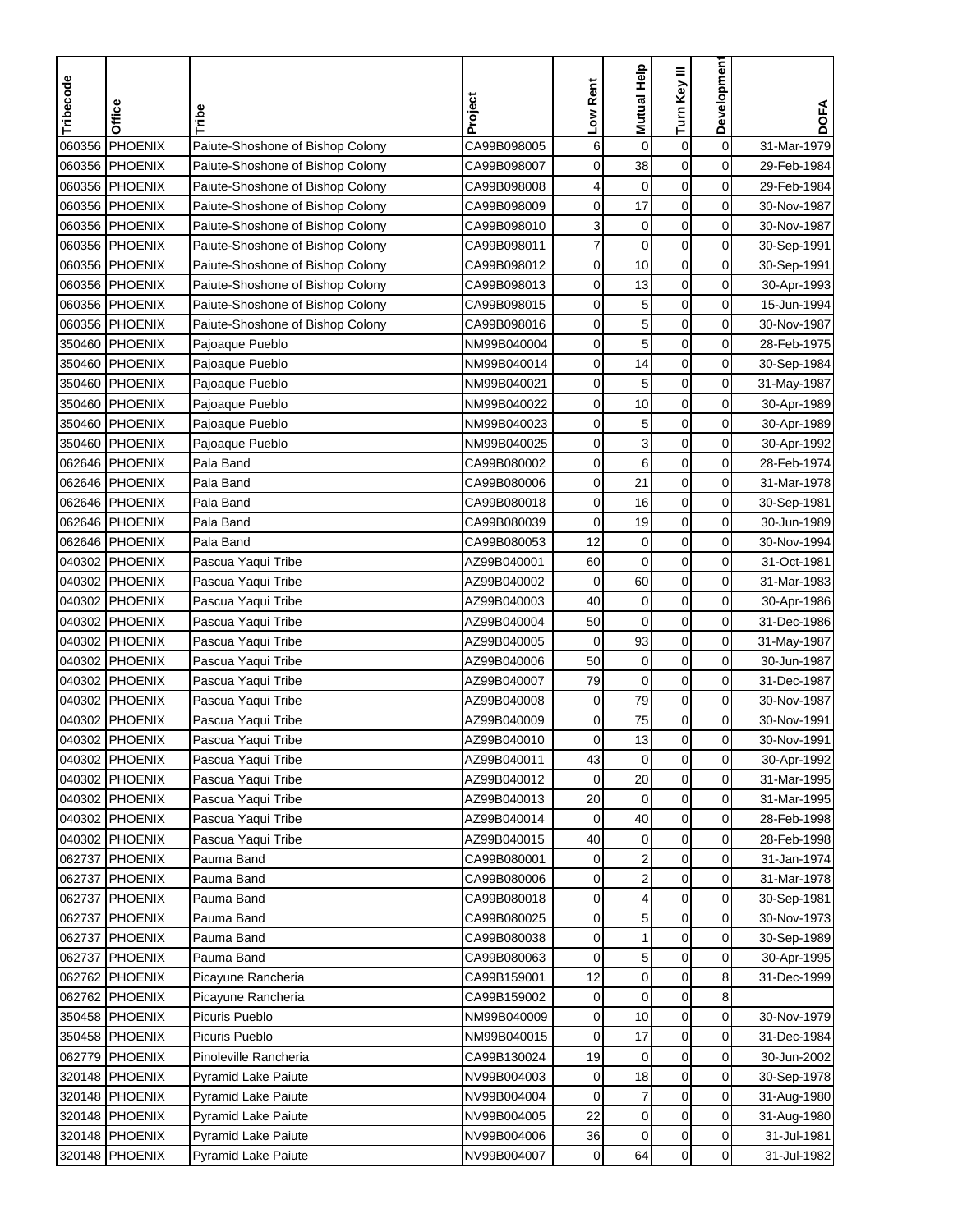| $\mathbf 0$<br>320148<br>PHOENIX<br>Pyramid Lake Paiute<br>0<br>50<br>$\boldsymbol{0}$<br>NV99B004009<br>31-Dec-1991<br>0<br>320148<br><b>PHOENIX</b><br>0<br>$\mathbf 0$<br><b>Pyramid Lake Paiute</b><br>NV99B004010<br>35<br>31-May-1995<br>0<br>$\mathbf 0$<br>0<br>320148 PHOENIX<br><b>Pyramid Lake Paiute</b><br>NV99B004011<br>25<br>30-Apr-1997<br>$\mathbf 0$<br>320148 PHOENIX<br>0<br>0<br><b>Pyramid Lake Paiute</b><br>NV99B004012<br>4<br>31-Aug-2000<br>0<br>$\overline{\mathbf{c}}$<br>$\boldsymbol{0}$<br>0<br>320148 PHOENIX<br>Pyramid Lake Paiute<br>NV99B004013<br>31-Mar-1998<br>$\pmb{0}$<br>$\boldsymbol{0}$<br>062911<br><b>PHOENIX</b><br>0<br>10<br>Quartz Valley Rancheria<br>CA99B083011<br>$\mathbf 0$<br>$\boldsymbol{0}$<br>0<br>062911<br><b>PHOENIX</b><br>Quartz Valley Rancheria<br>CA99B083012<br>10<br>$\mathbf 0$<br>0<br>0<br>062911<br>PHOENIX<br>Quartz Valley Rancheria<br>CA99B083014<br>1<br>31-Dec-1997<br>0<br>062911<br><b>PHOENIX</b><br>CA99B083017<br>10<br>$\mathbf 0$<br>0<br>Quartz Valley Rancheria<br>30-Nov-2000<br>062912 PHOENIX<br>$\mathbf 0$<br>$\boldsymbol{0}$<br>0<br>Quechan Tribe<br>CA99B054004<br>16<br>31-Dec-1975<br>062912 PHOENIX<br>0<br>$\mathbf 0$<br>0<br>Quechan Tribe<br>CA99B054005<br>48<br>31-Oct-1979<br>062912 PHOENIX<br>39<br>$\mathbf 0$<br>$\mathbf 0$<br>0<br>Quechan Tribe<br>CA99B054006<br>31-Jul-1982<br>54<br>$\boldsymbol{0}$<br>0<br>062912 PHOENIX<br>CA99B054007<br>0<br>Quechan Tribe<br>31-Aug-1982<br>$\boldsymbol{0}$<br>062912 PHOENIX<br>Quechan Tribe<br>0<br>44<br>0<br>CA99B054012<br>31-Jul-1990<br>$\mathbf 0$<br>0<br>062912 PHOENIX<br>Quechan Tribe<br>CA99B054013<br>0<br>45<br>31-Aug-1993<br>062912 PHOENIX<br>20<br>$\mathbf 0$<br>$\pmb{0}$<br>0<br>Quechan Tribe<br>CA99B054014<br>30-Nov-1994<br>0<br>062912 PHOENIX<br>Quechan Tribe<br>CA99B054015<br>20<br>$\mathbf 0$<br>0<br>12-Jun-1997<br>$\mathbf 0$<br>062912 PHOENIX<br>$\mathbf 0$<br>$\boldsymbol{0}$<br>22<br>Quechan Tribe<br>CA99B054017<br>062978 PHOENIX<br>Redwood Valley Rancheria<br>CA99B130009<br>0<br>0<br>16<br>0<br>31-May-1990<br>9<br>0<br>$\mathbf 0$<br>$\mathbf 0$<br>062978 PHOENIX<br>Redwood Valley Rancheria<br>CA99B130011<br>31-May-1990<br>29<br>320151<br>PHOENIX<br>$\mathbf 0$<br>$\mathbf 0$<br>0<br>Reno-Sparks Colony<br>NV99B012003<br>30-Sep-1974<br>$\mathbf 0$<br>17<br>$\boldsymbol{0}$<br>0<br>320151<br><b>PHOENIX</b><br>NV99B012005<br>30-Jun-1980<br>Reno-Sparks Colony<br>$\boldsymbol{0}$<br>320151<br><b>PHOENIX</b><br>$\mathbf 0$<br>6<br>0<br>NV99B012006<br>31-Oct-1985<br>Reno-Sparks Colony<br>$\boldsymbol{0}$<br>20<br>$\mathbf 0$<br>0<br>320151<br><b>PHOENIX</b><br>NV99B012007<br>31-Jul-1991<br>Reno-Sparks Colony<br>0<br>0<br>320151<br>PHOENIX<br>NV99B012008<br>0<br>60<br>Reno-Sparks Colony<br>30-Sep-1991<br>0<br>0<br>320151<br><b>PHOENIX</b><br>NV99B012009<br>0<br>Reno-Sparks Colony<br>18<br>30-Sep-1991<br>0<br><b>PHOENIX</b><br>NV99B012010<br>0<br>0<br>320151<br>20<br>Reno-Sparks Colony<br>14-Jun-1995<br>PHOENIX<br>$\mathbf 0$<br>0<br>320151<br>Reno-Sparks Colony<br>NV99B012011<br>0<br>1<br>06-May-1996<br>3<br>320151<br>PHOENIX<br>29<br>$\mathbf 0$<br>0<br>Reno-Sparks Colony<br>NV99B012012<br>30-Apr-1997<br>$\mathbf 0$<br>12<br>0<br>063008<br><b>PHOENIX</b><br>0<br><b>Rincon Reservation</b><br>CA99B080003<br>31-Jan-1974<br>12<br>$\mathbf 0$<br><b>PHOENIX</b><br>0<br>063008<br><b>Rincon Reservation</b><br>CA99B080006<br>0<br>31-Mar-1978<br>063008 PHOENIX<br>Rincon Reservation<br>CA99B080010<br>$\mathbf{0}$<br>12<br>$\mathbf 0$<br>0<br>30-Jun-1981<br>$\mathbf 0$<br>$\mathbf 0$<br>CA99B080025<br>0<br>10<br>063008 PHOENIX<br><b>Rincon Reservation</b><br>30-Jun-1987<br>0<br>063008 PHOENIX<br>5<br>0<br><b>Rincon Reservation</b><br>CA99B080038<br>0<br>30-Sep-1989<br>$\pmb{0}$<br>063008 PHOENIX<br><b>Rincon Reservation</b><br>CA99B080049<br>0<br>20<br>0<br>31-Jul-1991<br>9<br>063008 PHOENIX<br>Rincon Reservation<br>CA99B080054<br>0<br>0<br>$\overline{0}$<br>30-Apr-1994<br>1<br>0<br>0<br>063008 PHOENIX<br><b>Rincon Reservation</b><br>CA99B080061<br>0<br>07-May-1996<br>063008 PHOENIX<br>10<br>0<br>0<br><b>Rincon Reservation</b><br>CA99B080065<br>0<br>31-Jan-1996<br>$\mathbf 0$<br>063008 PHOENIX<br>Rincon Reservation<br>$\mathbf 0$<br>$\overline{0}$<br>CA99B080066<br>6<br>31-Jan-1996<br>Robinson Rancheria<br>0<br>0<br>063053 PHOENIX<br>CA99B130003<br>0<br>20<br>28-Feb-1988<br>Robinson Rancheria<br>$\pmb{0}$<br>0<br>063053 PHOENIX<br>CA99B130005<br>11<br>0<br>30-Apr-1988<br>$\pmb{0}$<br>0<br>063053 PHOENIX<br>Robinson Rancheria<br>CA99B130007<br>0<br>10<br>31-Mar-1988<br>$\pmb{0}$<br>0<br>060863 PHOENIX<br>Round Valley Rancheria<br>CA99B097001<br>0<br>41<br>31-Aug-1978<br>060863 PHOENIX<br>29<br>0<br>$\overline{0}$<br>Round Valley Rancheria<br>CA99B097002<br>0<br>31-Aug-1978<br>22<br>0<br>0<br>060863 PHOENIX<br>Round Valley Rancheria<br>CA99B097004<br>0<br>31-Aug-1981<br>22<br>0<br>060863 PHOENIX<br>Round Valley Rancheria<br>CA99B097005<br>0<br>0<br>31-Aug-1981<br>$\pmb{0}$<br>0<br>28<br>0<br>040368 PHOENIX<br>Salt River PIma-Maricopa<br>AZ99B014002<br>31-Dec-1974<br>0<br>0<br>040368 PHOENIX<br>Salt River Plma-Maricopa<br>AZ99B014004<br>0<br>89<br>28-Feb-1979<br>0<br>040368 PHOENIX<br>Salt River Plma-Maricopa<br>AZ99B014005<br>0<br>28<br>0<br>28-Feb-1979<br>0<br>040368 PHOENIX<br>37<br>0<br>Salt River Plma-Maricopa<br>AZ99B014006<br>0<br>30-Sep-1979<br>$\mathbf 0$<br>0<br>040368 PHOENIX<br>Salt River PIma-Maricopa<br>AZ99B014007<br>25<br>$\pmb{0}$<br>30-Jun-1980<br>$\boldsymbol{0}$<br>$\overline{0}$<br>040368 PHOENIX<br>Salt River Plma-Maricopa<br>AZ99B014008<br>0<br>27<br>31-Jul-1981 | Tribecode | <b>Office</b> | Tribe | Project | Low Rent | <b>Mutual Help</b> | Turn Key III | Developmen | <b>DOFA</b> |
|--------------------------------------------------------------------------------------------------------------------------------------------------------------------------------------------------------------------------------------------------------------------------------------------------------------------------------------------------------------------------------------------------------------------------------------------------------------------------------------------------------------------------------------------------------------------------------------------------------------------------------------------------------------------------------------------------------------------------------------------------------------------------------------------------------------------------------------------------------------------------------------------------------------------------------------------------------------------------------------------------------------------------------------------------------------------------------------------------------------------------------------------------------------------------------------------------------------------------------------------------------------------------------------------------------------------------------------------------------------------------------------------------------------------------------------------------------------------------------------------------------------------------------------------------------------------------------------------------------------------------------------------------------------------------------------------------------------------------------------------------------------------------------------------------------------------------------------------------------------------------------------------------------------------------------------------------------------------------------------------------------------------------------------------------------------------------------------------------------------------------------------------------------------------------------------------------------------------------------------------------------------------------------------------------------------------------------------------------------------------------------------------------------------------------------------------------------------------------------------------------------------------------------------------------------------------------------------------------------------------------------------------------------------------------------------------------------------------------------------------------------------------------------------------------------------------------------------------------------------------------------------------------------------------------------------------------------------------------------------------------------------------------------------------------------------------------------------------------------------------------------------------------------------------------------------------------------------------------------------------------------------------------------------------------------------------------------------------------------------------------------------------------------------------------------------------------------------------------------------------------------------------------------------------------------------------------------------------------------------------------------------------------------------------------------------------------------------------------------------------------------------------------------------------------------------------------------------------------------------------------------------------------------------------------------------------------------------------------------------------------------------------------------------------------------------------------------------------------------------------------------------------------------------------------------------------------------------------------------------------------------------------------------------------------------------------------------------------------------------------------------------------------------------------------------------------------------------------------------------------------------------------------------------------------------------------------------------------------------------------------------------------------------------------------------------------------------------------------------------------------------------------------------------------------------------------------------------------------------------------------------------------------------------------------------------------------------------------------------------------------------------------------------------------------------------------------------------------------------------------------------------------------------------------------------------------------------------------------------------------------------------------------------------------------------------------------------------------------------------------------------------------------------------------------------------------------------------------------------------------------------------------------------------------------------------------------------------------------------------------------------------------------------------------------------------------------------------------------------------------------------------------------------------------------------|-----------|---------------|-------|---------|----------|--------------------|--------------|------------|-------------|
|                                                                                                                                                                                                                                                                                                                                                                                                                                                                                                                                                                                                                                                                                                                                                                                                                                                                                                                                                                                                                                                                                                                                                                                                                                                                                                                                                                                                                                                                                                                                                                                                                                                                                                                                                                                                                                                                                                                                                                                                                                                                                                                                                                                                                                                                                                                                                                                                                                                                                                                                                                                                                                                                                                                                                                                                                                                                                                                                                                                                                                                                                                                                                                                                                                                                                                                                                                                                                                                                                                                                                                                                                                                                                                                                                                                                                                                                                                                                                                                                                                                                                                                                                                                                                                                                                                                                                                                                                                                                                                                                                                                                                                                                                                                                                                                                                                                                                                                                                                                                                                                                                                                                                                                                                                                                                                                                                                                                                                                                                                                                                                                                                                                                                                                                                                                                        |           |               |       |         |          |                    |              |            |             |
|                                                                                                                                                                                                                                                                                                                                                                                                                                                                                                                                                                                                                                                                                                                                                                                                                                                                                                                                                                                                                                                                                                                                                                                                                                                                                                                                                                                                                                                                                                                                                                                                                                                                                                                                                                                                                                                                                                                                                                                                                                                                                                                                                                                                                                                                                                                                                                                                                                                                                                                                                                                                                                                                                                                                                                                                                                                                                                                                                                                                                                                                                                                                                                                                                                                                                                                                                                                                                                                                                                                                                                                                                                                                                                                                                                                                                                                                                                                                                                                                                                                                                                                                                                                                                                                                                                                                                                                                                                                                                                                                                                                                                                                                                                                                                                                                                                                                                                                                                                                                                                                                                                                                                                                                                                                                                                                                                                                                                                                                                                                                                                                                                                                                                                                                                                                                        |           |               |       |         |          |                    |              |            |             |
|                                                                                                                                                                                                                                                                                                                                                                                                                                                                                                                                                                                                                                                                                                                                                                                                                                                                                                                                                                                                                                                                                                                                                                                                                                                                                                                                                                                                                                                                                                                                                                                                                                                                                                                                                                                                                                                                                                                                                                                                                                                                                                                                                                                                                                                                                                                                                                                                                                                                                                                                                                                                                                                                                                                                                                                                                                                                                                                                                                                                                                                                                                                                                                                                                                                                                                                                                                                                                                                                                                                                                                                                                                                                                                                                                                                                                                                                                                                                                                                                                                                                                                                                                                                                                                                                                                                                                                                                                                                                                                                                                                                                                                                                                                                                                                                                                                                                                                                                                                                                                                                                                                                                                                                                                                                                                                                                                                                                                                                                                                                                                                                                                                                                                                                                                                                                        |           |               |       |         |          |                    |              |            |             |
|                                                                                                                                                                                                                                                                                                                                                                                                                                                                                                                                                                                                                                                                                                                                                                                                                                                                                                                                                                                                                                                                                                                                                                                                                                                                                                                                                                                                                                                                                                                                                                                                                                                                                                                                                                                                                                                                                                                                                                                                                                                                                                                                                                                                                                                                                                                                                                                                                                                                                                                                                                                                                                                                                                                                                                                                                                                                                                                                                                                                                                                                                                                                                                                                                                                                                                                                                                                                                                                                                                                                                                                                                                                                                                                                                                                                                                                                                                                                                                                                                                                                                                                                                                                                                                                                                                                                                                                                                                                                                                                                                                                                                                                                                                                                                                                                                                                                                                                                                                                                                                                                                                                                                                                                                                                                                                                                                                                                                                                                                                                                                                                                                                                                                                                                                                                                        |           |               |       |         |          |                    |              |            |             |
|                                                                                                                                                                                                                                                                                                                                                                                                                                                                                                                                                                                                                                                                                                                                                                                                                                                                                                                                                                                                                                                                                                                                                                                                                                                                                                                                                                                                                                                                                                                                                                                                                                                                                                                                                                                                                                                                                                                                                                                                                                                                                                                                                                                                                                                                                                                                                                                                                                                                                                                                                                                                                                                                                                                                                                                                                                                                                                                                                                                                                                                                                                                                                                                                                                                                                                                                                                                                                                                                                                                                                                                                                                                                                                                                                                                                                                                                                                                                                                                                                                                                                                                                                                                                                                                                                                                                                                                                                                                                                                                                                                                                                                                                                                                                                                                                                                                                                                                                                                                                                                                                                                                                                                                                                                                                                                                                                                                                                                                                                                                                                                                                                                                                                                                                                                                                        |           |               |       |         |          |                    |              |            |             |
|                                                                                                                                                                                                                                                                                                                                                                                                                                                                                                                                                                                                                                                                                                                                                                                                                                                                                                                                                                                                                                                                                                                                                                                                                                                                                                                                                                                                                                                                                                                                                                                                                                                                                                                                                                                                                                                                                                                                                                                                                                                                                                                                                                                                                                                                                                                                                                                                                                                                                                                                                                                                                                                                                                                                                                                                                                                                                                                                                                                                                                                                                                                                                                                                                                                                                                                                                                                                                                                                                                                                                                                                                                                                                                                                                                                                                                                                                                                                                                                                                                                                                                                                                                                                                                                                                                                                                                                                                                                                                                                                                                                                                                                                                                                                                                                                                                                                                                                                                                                                                                                                                                                                                                                                                                                                                                                                                                                                                                                                                                                                                                                                                                                                                                                                                                                                        |           |               |       |         |          |                    |              |            |             |
|                                                                                                                                                                                                                                                                                                                                                                                                                                                                                                                                                                                                                                                                                                                                                                                                                                                                                                                                                                                                                                                                                                                                                                                                                                                                                                                                                                                                                                                                                                                                                                                                                                                                                                                                                                                                                                                                                                                                                                                                                                                                                                                                                                                                                                                                                                                                                                                                                                                                                                                                                                                                                                                                                                                                                                                                                                                                                                                                                                                                                                                                                                                                                                                                                                                                                                                                                                                                                                                                                                                                                                                                                                                                                                                                                                                                                                                                                                                                                                                                                                                                                                                                                                                                                                                                                                                                                                                                                                                                                                                                                                                                                                                                                                                                                                                                                                                                                                                                                                                                                                                                                                                                                                                                                                                                                                                                                                                                                                                                                                                                                                                                                                                                                                                                                                                                        |           |               |       |         |          |                    |              |            |             |
|                                                                                                                                                                                                                                                                                                                                                                                                                                                                                                                                                                                                                                                                                                                                                                                                                                                                                                                                                                                                                                                                                                                                                                                                                                                                                                                                                                                                                                                                                                                                                                                                                                                                                                                                                                                                                                                                                                                                                                                                                                                                                                                                                                                                                                                                                                                                                                                                                                                                                                                                                                                                                                                                                                                                                                                                                                                                                                                                                                                                                                                                                                                                                                                                                                                                                                                                                                                                                                                                                                                                                                                                                                                                                                                                                                                                                                                                                                                                                                                                                                                                                                                                                                                                                                                                                                                                                                                                                                                                                                                                                                                                                                                                                                                                                                                                                                                                                                                                                                                                                                                                                                                                                                                                                                                                                                                                                                                                                                                                                                                                                                                                                                                                                                                                                                                                        |           |               |       |         |          |                    |              |            |             |
|                                                                                                                                                                                                                                                                                                                                                                                                                                                                                                                                                                                                                                                                                                                                                                                                                                                                                                                                                                                                                                                                                                                                                                                                                                                                                                                                                                                                                                                                                                                                                                                                                                                                                                                                                                                                                                                                                                                                                                                                                                                                                                                                                                                                                                                                                                                                                                                                                                                                                                                                                                                                                                                                                                                                                                                                                                                                                                                                                                                                                                                                                                                                                                                                                                                                                                                                                                                                                                                                                                                                                                                                                                                                                                                                                                                                                                                                                                                                                                                                                                                                                                                                                                                                                                                                                                                                                                                                                                                                                                                                                                                                                                                                                                                                                                                                                                                                                                                                                                                                                                                                                                                                                                                                                                                                                                                                                                                                                                                                                                                                                                                                                                                                                                                                                                                                        |           |               |       |         |          |                    |              |            |             |
|                                                                                                                                                                                                                                                                                                                                                                                                                                                                                                                                                                                                                                                                                                                                                                                                                                                                                                                                                                                                                                                                                                                                                                                                                                                                                                                                                                                                                                                                                                                                                                                                                                                                                                                                                                                                                                                                                                                                                                                                                                                                                                                                                                                                                                                                                                                                                                                                                                                                                                                                                                                                                                                                                                                                                                                                                                                                                                                                                                                                                                                                                                                                                                                                                                                                                                                                                                                                                                                                                                                                                                                                                                                                                                                                                                                                                                                                                                                                                                                                                                                                                                                                                                                                                                                                                                                                                                                                                                                                                                                                                                                                                                                                                                                                                                                                                                                                                                                                                                                                                                                                                                                                                                                                                                                                                                                                                                                                                                                                                                                                                                                                                                                                                                                                                                                                        |           |               |       |         |          |                    |              |            |             |
|                                                                                                                                                                                                                                                                                                                                                                                                                                                                                                                                                                                                                                                                                                                                                                                                                                                                                                                                                                                                                                                                                                                                                                                                                                                                                                                                                                                                                                                                                                                                                                                                                                                                                                                                                                                                                                                                                                                                                                                                                                                                                                                                                                                                                                                                                                                                                                                                                                                                                                                                                                                                                                                                                                                                                                                                                                                                                                                                                                                                                                                                                                                                                                                                                                                                                                                                                                                                                                                                                                                                                                                                                                                                                                                                                                                                                                                                                                                                                                                                                                                                                                                                                                                                                                                                                                                                                                                                                                                                                                                                                                                                                                                                                                                                                                                                                                                                                                                                                                                                                                                                                                                                                                                                                                                                                                                                                                                                                                                                                                                                                                                                                                                                                                                                                                                                        |           |               |       |         |          |                    |              |            |             |
|                                                                                                                                                                                                                                                                                                                                                                                                                                                                                                                                                                                                                                                                                                                                                                                                                                                                                                                                                                                                                                                                                                                                                                                                                                                                                                                                                                                                                                                                                                                                                                                                                                                                                                                                                                                                                                                                                                                                                                                                                                                                                                                                                                                                                                                                                                                                                                                                                                                                                                                                                                                                                                                                                                                                                                                                                                                                                                                                                                                                                                                                                                                                                                                                                                                                                                                                                                                                                                                                                                                                                                                                                                                                                                                                                                                                                                                                                                                                                                                                                                                                                                                                                                                                                                                                                                                                                                                                                                                                                                                                                                                                                                                                                                                                                                                                                                                                                                                                                                                                                                                                                                                                                                                                                                                                                                                                                                                                                                                                                                                                                                                                                                                                                                                                                                                                        |           |               |       |         |          |                    |              |            |             |
|                                                                                                                                                                                                                                                                                                                                                                                                                                                                                                                                                                                                                                                                                                                                                                                                                                                                                                                                                                                                                                                                                                                                                                                                                                                                                                                                                                                                                                                                                                                                                                                                                                                                                                                                                                                                                                                                                                                                                                                                                                                                                                                                                                                                                                                                                                                                                                                                                                                                                                                                                                                                                                                                                                                                                                                                                                                                                                                                                                                                                                                                                                                                                                                                                                                                                                                                                                                                                                                                                                                                                                                                                                                                                                                                                                                                                                                                                                                                                                                                                                                                                                                                                                                                                                                                                                                                                                                                                                                                                                                                                                                                                                                                                                                                                                                                                                                                                                                                                                                                                                                                                                                                                                                                                                                                                                                                                                                                                                                                                                                                                                                                                                                                                                                                                                                                        |           |               |       |         |          |                    |              |            |             |
|                                                                                                                                                                                                                                                                                                                                                                                                                                                                                                                                                                                                                                                                                                                                                                                                                                                                                                                                                                                                                                                                                                                                                                                                                                                                                                                                                                                                                                                                                                                                                                                                                                                                                                                                                                                                                                                                                                                                                                                                                                                                                                                                                                                                                                                                                                                                                                                                                                                                                                                                                                                                                                                                                                                                                                                                                                                                                                                                                                                                                                                                                                                                                                                                                                                                                                                                                                                                                                                                                                                                                                                                                                                                                                                                                                                                                                                                                                                                                                                                                                                                                                                                                                                                                                                                                                                                                                                                                                                                                                                                                                                                                                                                                                                                                                                                                                                                                                                                                                                                                                                                                                                                                                                                                                                                                                                                                                                                                                                                                                                                                                                                                                                                                                                                                                                                        |           |               |       |         |          |                    |              |            |             |
|                                                                                                                                                                                                                                                                                                                                                                                                                                                                                                                                                                                                                                                                                                                                                                                                                                                                                                                                                                                                                                                                                                                                                                                                                                                                                                                                                                                                                                                                                                                                                                                                                                                                                                                                                                                                                                                                                                                                                                                                                                                                                                                                                                                                                                                                                                                                                                                                                                                                                                                                                                                                                                                                                                                                                                                                                                                                                                                                                                                                                                                                                                                                                                                                                                                                                                                                                                                                                                                                                                                                                                                                                                                                                                                                                                                                                                                                                                                                                                                                                                                                                                                                                                                                                                                                                                                                                                                                                                                                                                                                                                                                                                                                                                                                                                                                                                                                                                                                                                                                                                                                                                                                                                                                                                                                                                                                                                                                                                                                                                                                                                                                                                                                                                                                                                                                        |           |               |       |         |          |                    |              |            |             |
|                                                                                                                                                                                                                                                                                                                                                                                                                                                                                                                                                                                                                                                                                                                                                                                                                                                                                                                                                                                                                                                                                                                                                                                                                                                                                                                                                                                                                                                                                                                                                                                                                                                                                                                                                                                                                                                                                                                                                                                                                                                                                                                                                                                                                                                                                                                                                                                                                                                                                                                                                                                                                                                                                                                                                                                                                                                                                                                                                                                                                                                                                                                                                                                                                                                                                                                                                                                                                                                                                                                                                                                                                                                                                                                                                                                                                                                                                                                                                                                                                                                                                                                                                                                                                                                                                                                                                                                                                                                                                                                                                                                                                                                                                                                                                                                                                                                                                                                                                                                                                                                                                                                                                                                                                                                                                                                                                                                                                                                                                                                                                                                                                                                                                                                                                                                                        |           |               |       |         |          |                    |              |            |             |
|                                                                                                                                                                                                                                                                                                                                                                                                                                                                                                                                                                                                                                                                                                                                                                                                                                                                                                                                                                                                                                                                                                                                                                                                                                                                                                                                                                                                                                                                                                                                                                                                                                                                                                                                                                                                                                                                                                                                                                                                                                                                                                                                                                                                                                                                                                                                                                                                                                                                                                                                                                                                                                                                                                                                                                                                                                                                                                                                                                                                                                                                                                                                                                                                                                                                                                                                                                                                                                                                                                                                                                                                                                                                                                                                                                                                                                                                                                                                                                                                                                                                                                                                                                                                                                                                                                                                                                                                                                                                                                                                                                                                                                                                                                                                                                                                                                                                                                                                                                                                                                                                                                                                                                                                                                                                                                                                                                                                                                                                                                                                                                                                                                                                                                                                                                                                        |           |               |       |         |          |                    |              |            |             |
|                                                                                                                                                                                                                                                                                                                                                                                                                                                                                                                                                                                                                                                                                                                                                                                                                                                                                                                                                                                                                                                                                                                                                                                                                                                                                                                                                                                                                                                                                                                                                                                                                                                                                                                                                                                                                                                                                                                                                                                                                                                                                                                                                                                                                                                                                                                                                                                                                                                                                                                                                                                                                                                                                                                                                                                                                                                                                                                                                                                                                                                                                                                                                                                                                                                                                                                                                                                                                                                                                                                                                                                                                                                                                                                                                                                                                                                                                                                                                                                                                                                                                                                                                                                                                                                                                                                                                                                                                                                                                                                                                                                                                                                                                                                                                                                                                                                                                                                                                                                                                                                                                                                                                                                                                                                                                                                                                                                                                                                                                                                                                                                                                                                                                                                                                                                                        |           |               |       |         |          |                    |              |            |             |
|                                                                                                                                                                                                                                                                                                                                                                                                                                                                                                                                                                                                                                                                                                                                                                                                                                                                                                                                                                                                                                                                                                                                                                                                                                                                                                                                                                                                                                                                                                                                                                                                                                                                                                                                                                                                                                                                                                                                                                                                                                                                                                                                                                                                                                                                                                                                                                                                                                                                                                                                                                                                                                                                                                                                                                                                                                                                                                                                                                                                                                                                                                                                                                                                                                                                                                                                                                                                                                                                                                                                                                                                                                                                                                                                                                                                                                                                                                                                                                                                                                                                                                                                                                                                                                                                                                                                                                                                                                                                                                                                                                                                                                                                                                                                                                                                                                                                                                                                                                                                                                                                                                                                                                                                                                                                                                                                                                                                                                                                                                                                                                                                                                                                                                                                                                                                        |           |               |       |         |          |                    |              |            |             |
|                                                                                                                                                                                                                                                                                                                                                                                                                                                                                                                                                                                                                                                                                                                                                                                                                                                                                                                                                                                                                                                                                                                                                                                                                                                                                                                                                                                                                                                                                                                                                                                                                                                                                                                                                                                                                                                                                                                                                                                                                                                                                                                                                                                                                                                                                                                                                                                                                                                                                                                                                                                                                                                                                                                                                                                                                                                                                                                                                                                                                                                                                                                                                                                                                                                                                                                                                                                                                                                                                                                                                                                                                                                                                                                                                                                                                                                                                                                                                                                                                                                                                                                                                                                                                                                                                                                                                                                                                                                                                                                                                                                                                                                                                                                                                                                                                                                                                                                                                                                                                                                                                                                                                                                                                                                                                                                                                                                                                                                                                                                                                                                                                                                                                                                                                                                                        |           |               |       |         |          |                    |              |            |             |
|                                                                                                                                                                                                                                                                                                                                                                                                                                                                                                                                                                                                                                                                                                                                                                                                                                                                                                                                                                                                                                                                                                                                                                                                                                                                                                                                                                                                                                                                                                                                                                                                                                                                                                                                                                                                                                                                                                                                                                                                                                                                                                                                                                                                                                                                                                                                                                                                                                                                                                                                                                                                                                                                                                                                                                                                                                                                                                                                                                                                                                                                                                                                                                                                                                                                                                                                                                                                                                                                                                                                                                                                                                                                                                                                                                                                                                                                                                                                                                                                                                                                                                                                                                                                                                                                                                                                                                                                                                                                                                                                                                                                                                                                                                                                                                                                                                                                                                                                                                                                                                                                                                                                                                                                                                                                                                                                                                                                                                                                                                                                                                                                                                                                                                                                                                                                        |           |               |       |         |          |                    |              |            |             |
|                                                                                                                                                                                                                                                                                                                                                                                                                                                                                                                                                                                                                                                                                                                                                                                                                                                                                                                                                                                                                                                                                                                                                                                                                                                                                                                                                                                                                                                                                                                                                                                                                                                                                                                                                                                                                                                                                                                                                                                                                                                                                                                                                                                                                                                                                                                                                                                                                                                                                                                                                                                                                                                                                                                                                                                                                                                                                                                                                                                                                                                                                                                                                                                                                                                                                                                                                                                                                                                                                                                                                                                                                                                                                                                                                                                                                                                                                                                                                                                                                                                                                                                                                                                                                                                                                                                                                                                                                                                                                                                                                                                                                                                                                                                                                                                                                                                                                                                                                                                                                                                                                                                                                                                                                                                                                                                                                                                                                                                                                                                                                                                                                                                                                                                                                                                                        |           |               |       |         |          |                    |              |            |             |
|                                                                                                                                                                                                                                                                                                                                                                                                                                                                                                                                                                                                                                                                                                                                                                                                                                                                                                                                                                                                                                                                                                                                                                                                                                                                                                                                                                                                                                                                                                                                                                                                                                                                                                                                                                                                                                                                                                                                                                                                                                                                                                                                                                                                                                                                                                                                                                                                                                                                                                                                                                                                                                                                                                                                                                                                                                                                                                                                                                                                                                                                                                                                                                                                                                                                                                                                                                                                                                                                                                                                                                                                                                                                                                                                                                                                                                                                                                                                                                                                                                                                                                                                                                                                                                                                                                                                                                                                                                                                                                                                                                                                                                                                                                                                                                                                                                                                                                                                                                                                                                                                                                                                                                                                                                                                                                                                                                                                                                                                                                                                                                                                                                                                                                                                                                                                        |           |               |       |         |          |                    |              |            |             |
|                                                                                                                                                                                                                                                                                                                                                                                                                                                                                                                                                                                                                                                                                                                                                                                                                                                                                                                                                                                                                                                                                                                                                                                                                                                                                                                                                                                                                                                                                                                                                                                                                                                                                                                                                                                                                                                                                                                                                                                                                                                                                                                                                                                                                                                                                                                                                                                                                                                                                                                                                                                                                                                                                                                                                                                                                                                                                                                                                                                                                                                                                                                                                                                                                                                                                                                                                                                                                                                                                                                                                                                                                                                                                                                                                                                                                                                                                                                                                                                                                                                                                                                                                                                                                                                                                                                                                                                                                                                                                                                                                                                                                                                                                                                                                                                                                                                                                                                                                                                                                                                                                                                                                                                                                                                                                                                                                                                                                                                                                                                                                                                                                                                                                                                                                                                                        |           |               |       |         |          |                    |              |            |             |
|                                                                                                                                                                                                                                                                                                                                                                                                                                                                                                                                                                                                                                                                                                                                                                                                                                                                                                                                                                                                                                                                                                                                                                                                                                                                                                                                                                                                                                                                                                                                                                                                                                                                                                                                                                                                                                                                                                                                                                                                                                                                                                                                                                                                                                                                                                                                                                                                                                                                                                                                                                                                                                                                                                                                                                                                                                                                                                                                                                                                                                                                                                                                                                                                                                                                                                                                                                                                                                                                                                                                                                                                                                                                                                                                                                                                                                                                                                                                                                                                                                                                                                                                                                                                                                                                                                                                                                                                                                                                                                                                                                                                                                                                                                                                                                                                                                                                                                                                                                                                                                                                                                                                                                                                                                                                                                                                                                                                                                                                                                                                                                                                                                                                                                                                                                                                        |           |               |       |         |          |                    |              |            |             |
|                                                                                                                                                                                                                                                                                                                                                                                                                                                                                                                                                                                                                                                                                                                                                                                                                                                                                                                                                                                                                                                                                                                                                                                                                                                                                                                                                                                                                                                                                                                                                                                                                                                                                                                                                                                                                                                                                                                                                                                                                                                                                                                                                                                                                                                                                                                                                                                                                                                                                                                                                                                                                                                                                                                                                                                                                                                                                                                                                                                                                                                                                                                                                                                                                                                                                                                                                                                                                                                                                                                                                                                                                                                                                                                                                                                                                                                                                                                                                                                                                                                                                                                                                                                                                                                                                                                                                                                                                                                                                                                                                                                                                                                                                                                                                                                                                                                                                                                                                                                                                                                                                                                                                                                                                                                                                                                                                                                                                                                                                                                                                                                                                                                                                                                                                                                                        |           |               |       |         |          |                    |              |            |             |
|                                                                                                                                                                                                                                                                                                                                                                                                                                                                                                                                                                                                                                                                                                                                                                                                                                                                                                                                                                                                                                                                                                                                                                                                                                                                                                                                                                                                                                                                                                                                                                                                                                                                                                                                                                                                                                                                                                                                                                                                                                                                                                                                                                                                                                                                                                                                                                                                                                                                                                                                                                                                                                                                                                                                                                                                                                                                                                                                                                                                                                                                                                                                                                                                                                                                                                                                                                                                                                                                                                                                                                                                                                                                                                                                                                                                                                                                                                                                                                                                                                                                                                                                                                                                                                                                                                                                                                                                                                                                                                                                                                                                                                                                                                                                                                                                                                                                                                                                                                                                                                                                                                                                                                                                                                                                                                                                                                                                                                                                                                                                                                                                                                                                                                                                                                                                        |           |               |       |         |          |                    |              |            |             |
|                                                                                                                                                                                                                                                                                                                                                                                                                                                                                                                                                                                                                                                                                                                                                                                                                                                                                                                                                                                                                                                                                                                                                                                                                                                                                                                                                                                                                                                                                                                                                                                                                                                                                                                                                                                                                                                                                                                                                                                                                                                                                                                                                                                                                                                                                                                                                                                                                                                                                                                                                                                                                                                                                                                                                                                                                                                                                                                                                                                                                                                                                                                                                                                                                                                                                                                                                                                                                                                                                                                                                                                                                                                                                                                                                                                                                                                                                                                                                                                                                                                                                                                                                                                                                                                                                                                                                                                                                                                                                                                                                                                                                                                                                                                                                                                                                                                                                                                                                                                                                                                                                                                                                                                                                                                                                                                                                                                                                                                                                                                                                                                                                                                                                                                                                                                                        |           |               |       |         |          |                    |              |            |             |
|                                                                                                                                                                                                                                                                                                                                                                                                                                                                                                                                                                                                                                                                                                                                                                                                                                                                                                                                                                                                                                                                                                                                                                                                                                                                                                                                                                                                                                                                                                                                                                                                                                                                                                                                                                                                                                                                                                                                                                                                                                                                                                                                                                                                                                                                                                                                                                                                                                                                                                                                                                                                                                                                                                                                                                                                                                                                                                                                                                                                                                                                                                                                                                                                                                                                                                                                                                                                                                                                                                                                                                                                                                                                                                                                                                                                                                                                                                                                                                                                                                                                                                                                                                                                                                                                                                                                                                                                                                                                                                                                                                                                                                                                                                                                                                                                                                                                                                                                                                                                                                                                                                                                                                                                                                                                                                                                                                                                                                                                                                                                                                                                                                                                                                                                                                                                        |           |               |       |         |          |                    |              |            |             |
|                                                                                                                                                                                                                                                                                                                                                                                                                                                                                                                                                                                                                                                                                                                                                                                                                                                                                                                                                                                                                                                                                                                                                                                                                                                                                                                                                                                                                                                                                                                                                                                                                                                                                                                                                                                                                                                                                                                                                                                                                                                                                                                                                                                                                                                                                                                                                                                                                                                                                                                                                                                                                                                                                                                                                                                                                                                                                                                                                                                                                                                                                                                                                                                                                                                                                                                                                                                                                                                                                                                                                                                                                                                                                                                                                                                                                                                                                                                                                                                                                                                                                                                                                                                                                                                                                                                                                                                                                                                                                                                                                                                                                                                                                                                                                                                                                                                                                                                                                                                                                                                                                                                                                                                                                                                                                                                                                                                                                                                                                                                                                                                                                                                                                                                                                                                                        |           |               |       |         |          |                    |              |            |             |
|                                                                                                                                                                                                                                                                                                                                                                                                                                                                                                                                                                                                                                                                                                                                                                                                                                                                                                                                                                                                                                                                                                                                                                                                                                                                                                                                                                                                                                                                                                                                                                                                                                                                                                                                                                                                                                                                                                                                                                                                                                                                                                                                                                                                                                                                                                                                                                                                                                                                                                                                                                                                                                                                                                                                                                                                                                                                                                                                                                                                                                                                                                                                                                                                                                                                                                                                                                                                                                                                                                                                                                                                                                                                                                                                                                                                                                                                                                                                                                                                                                                                                                                                                                                                                                                                                                                                                                                                                                                                                                                                                                                                                                                                                                                                                                                                                                                                                                                                                                                                                                                                                                                                                                                                                                                                                                                                                                                                                                                                                                                                                                                                                                                                                                                                                                                                        |           |               |       |         |          |                    |              |            |             |
|                                                                                                                                                                                                                                                                                                                                                                                                                                                                                                                                                                                                                                                                                                                                                                                                                                                                                                                                                                                                                                                                                                                                                                                                                                                                                                                                                                                                                                                                                                                                                                                                                                                                                                                                                                                                                                                                                                                                                                                                                                                                                                                                                                                                                                                                                                                                                                                                                                                                                                                                                                                                                                                                                                                                                                                                                                                                                                                                                                                                                                                                                                                                                                                                                                                                                                                                                                                                                                                                                                                                                                                                                                                                                                                                                                                                                                                                                                                                                                                                                                                                                                                                                                                                                                                                                                                                                                                                                                                                                                                                                                                                                                                                                                                                                                                                                                                                                                                                                                                                                                                                                                                                                                                                                                                                                                                                                                                                                                                                                                                                                                                                                                                                                                                                                                                                        |           |               |       |         |          |                    |              |            |             |
|                                                                                                                                                                                                                                                                                                                                                                                                                                                                                                                                                                                                                                                                                                                                                                                                                                                                                                                                                                                                                                                                                                                                                                                                                                                                                                                                                                                                                                                                                                                                                                                                                                                                                                                                                                                                                                                                                                                                                                                                                                                                                                                                                                                                                                                                                                                                                                                                                                                                                                                                                                                                                                                                                                                                                                                                                                                                                                                                                                                                                                                                                                                                                                                                                                                                                                                                                                                                                                                                                                                                                                                                                                                                                                                                                                                                                                                                                                                                                                                                                                                                                                                                                                                                                                                                                                                                                                                                                                                                                                                                                                                                                                                                                                                                                                                                                                                                                                                                                                                                                                                                                                                                                                                                                                                                                                                                                                                                                                                                                                                                                                                                                                                                                                                                                                                                        |           |               |       |         |          |                    |              |            |             |
|                                                                                                                                                                                                                                                                                                                                                                                                                                                                                                                                                                                                                                                                                                                                                                                                                                                                                                                                                                                                                                                                                                                                                                                                                                                                                                                                                                                                                                                                                                                                                                                                                                                                                                                                                                                                                                                                                                                                                                                                                                                                                                                                                                                                                                                                                                                                                                                                                                                                                                                                                                                                                                                                                                                                                                                                                                                                                                                                                                                                                                                                                                                                                                                                                                                                                                                                                                                                                                                                                                                                                                                                                                                                                                                                                                                                                                                                                                                                                                                                                                                                                                                                                                                                                                                                                                                                                                                                                                                                                                                                                                                                                                                                                                                                                                                                                                                                                                                                                                                                                                                                                                                                                                                                                                                                                                                                                                                                                                                                                                                                                                                                                                                                                                                                                                                                        |           |               |       |         |          |                    |              |            |             |
|                                                                                                                                                                                                                                                                                                                                                                                                                                                                                                                                                                                                                                                                                                                                                                                                                                                                                                                                                                                                                                                                                                                                                                                                                                                                                                                                                                                                                                                                                                                                                                                                                                                                                                                                                                                                                                                                                                                                                                                                                                                                                                                                                                                                                                                                                                                                                                                                                                                                                                                                                                                                                                                                                                                                                                                                                                                                                                                                                                                                                                                                                                                                                                                                                                                                                                                                                                                                                                                                                                                                                                                                                                                                                                                                                                                                                                                                                                                                                                                                                                                                                                                                                                                                                                                                                                                                                                                                                                                                                                                                                                                                                                                                                                                                                                                                                                                                                                                                                                                                                                                                                                                                                                                                                                                                                                                                                                                                                                                                                                                                                                                                                                                                                                                                                                                                        |           |               |       |         |          |                    |              |            |             |
|                                                                                                                                                                                                                                                                                                                                                                                                                                                                                                                                                                                                                                                                                                                                                                                                                                                                                                                                                                                                                                                                                                                                                                                                                                                                                                                                                                                                                                                                                                                                                                                                                                                                                                                                                                                                                                                                                                                                                                                                                                                                                                                                                                                                                                                                                                                                                                                                                                                                                                                                                                                                                                                                                                                                                                                                                                                                                                                                                                                                                                                                                                                                                                                                                                                                                                                                                                                                                                                                                                                                                                                                                                                                                                                                                                                                                                                                                                                                                                                                                                                                                                                                                                                                                                                                                                                                                                                                                                                                                                                                                                                                                                                                                                                                                                                                                                                                                                                                                                                                                                                                                                                                                                                                                                                                                                                                                                                                                                                                                                                                                                                                                                                                                                                                                                                                        |           |               |       |         |          |                    |              |            |             |
|                                                                                                                                                                                                                                                                                                                                                                                                                                                                                                                                                                                                                                                                                                                                                                                                                                                                                                                                                                                                                                                                                                                                                                                                                                                                                                                                                                                                                                                                                                                                                                                                                                                                                                                                                                                                                                                                                                                                                                                                                                                                                                                                                                                                                                                                                                                                                                                                                                                                                                                                                                                                                                                                                                                                                                                                                                                                                                                                                                                                                                                                                                                                                                                                                                                                                                                                                                                                                                                                                                                                                                                                                                                                                                                                                                                                                                                                                                                                                                                                                                                                                                                                                                                                                                                                                                                                                                                                                                                                                                                                                                                                                                                                                                                                                                                                                                                                                                                                                                                                                                                                                                                                                                                                                                                                                                                                                                                                                                                                                                                                                                                                                                                                                                                                                                                                        |           |               |       |         |          |                    |              |            |             |
|                                                                                                                                                                                                                                                                                                                                                                                                                                                                                                                                                                                                                                                                                                                                                                                                                                                                                                                                                                                                                                                                                                                                                                                                                                                                                                                                                                                                                                                                                                                                                                                                                                                                                                                                                                                                                                                                                                                                                                                                                                                                                                                                                                                                                                                                                                                                                                                                                                                                                                                                                                                                                                                                                                                                                                                                                                                                                                                                                                                                                                                                                                                                                                                                                                                                                                                                                                                                                                                                                                                                                                                                                                                                                                                                                                                                                                                                                                                                                                                                                                                                                                                                                                                                                                                                                                                                                                                                                                                                                                                                                                                                                                                                                                                                                                                                                                                                                                                                                                                                                                                                                                                                                                                                                                                                                                                                                                                                                                                                                                                                                                                                                                                                                                                                                                                                        |           |               |       |         |          |                    |              |            |             |
|                                                                                                                                                                                                                                                                                                                                                                                                                                                                                                                                                                                                                                                                                                                                                                                                                                                                                                                                                                                                                                                                                                                                                                                                                                                                                                                                                                                                                                                                                                                                                                                                                                                                                                                                                                                                                                                                                                                                                                                                                                                                                                                                                                                                                                                                                                                                                                                                                                                                                                                                                                                                                                                                                                                                                                                                                                                                                                                                                                                                                                                                                                                                                                                                                                                                                                                                                                                                                                                                                                                                                                                                                                                                                                                                                                                                                                                                                                                                                                                                                                                                                                                                                                                                                                                                                                                                                                                                                                                                                                                                                                                                                                                                                                                                                                                                                                                                                                                                                                                                                                                                                                                                                                                                                                                                                                                                                                                                                                                                                                                                                                                                                                                                                                                                                                                                        |           |               |       |         |          |                    |              |            |             |
|                                                                                                                                                                                                                                                                                                                                                                                                                                                                                                                                                                                                                                                                                                                                                                                                                                                                                                                                                                                                                                                                                                                                                                                                                                                                                                                                                                                                                                                                                                                                                                                                                                                                                                                                                                                                                                                                                                                                                                                                                                                                                                                                                                                                                                                                                                                                                                                                                                                                                                                                                                                                                                                                                                                                                                                                                                                                                                                                                                                                                                                                                                                                                                                                                                                                                                                                                                                                                                                                                                                                                                                                                                                                                                                                                                                                                                                                                                                                                                                                                                                                                                                                                                                                                                                                                                                                                                                                                                                                                                                                                                                                                                                                                                                                                                                                                                                                                                                                                                                                                                                                                                                                                                                                                                                                                                                                                                                                                                                                                                                                                                                                                                                                                                                                                                                                        |           |               |       |         |          |                    |              |            |             |
|                                                                                                                                                                                                                                                                                                                                                                                                                                                                                                                                                                                                                                                                                                                                                                                                                                                                                                                                                                                                                                                                                                                                                                                                                                                                                                                                                                                                                                                                                                                                                                                                                                                                                                                                                                                                                                                                                                                                                                                                                                                                                                                                                                                                                                                                                                                                                                                                                                                                                                                                                                                                                                                                                                                                                                                                                                                                                                                                                                                                                                                                                                                                                                                                                                                                                                                                                                                                                                                                                                                                                                                                                                                                                                                                                                                                                                                                                                                                                                                                                                                                                                                                                                                                                                                                                                                                                                                                                                                                                                                                                                                                                                                                                                                                                                                                                                                                                                                                                                                                                                                                                                                                                                                                                                                                                                                                                                                                                                                                                                                                                                                                                                                                                                                                                                                                        |           |               |       |         |          |                    |              |            |             |
|                                                                                                                                                                                                                                                                                                                                                                                                                                                                                                                                                                                                                                                                                                                                                                                                                                                                                                                                                                                                                                                                                                                                                                                                                                                                                                                                                                                                                                                                                                                                                                                                                                                                                                                                                                                                                                                                                                                                                                                                                                                                                                                                                                                                                                                                                                                                                                                                                                                                                                                                                                                                                                                                                                                                                                                                                                                                                                                                                                                                                                                                                                                                                                                                                                                                                                                                                                                                                                                                                                                                                                                                                                                                                                                                                                                                                                                                                                                                                                                                                                                                                                                                                                                                                                                                                                                                                                                                                                                                                                                                                                                                                                                                                                                                                                                                                                                                                                                                                                                                                                                                                                                                                                                                                                                                                                                                                                                                                                                                                                                                                                                                                                                                                                                                                                                                        |           |               |       |         |          |                    |              |            |             |
|                                                                                                                                                                                                                                                                                                                                                                                                                                                                                                                                                                                                                                                                                                                                                                                                                                                                                                                                                                                                                                                                                                                                                                                                                                                                                                                                                                                                                                                                                                                                                                                                                                                                                                                                                                                                                                                                                                                                                                                                                                                                                                                                                                                                                                                                                                                                                                                                                                                                                                                                                                                                                                                                                                                                                                                                                                                                                                                                                                                                                                                                                                                                                                                                                                                                                                                                                                                                                                                                                                                                                                                                                                                                                                                                                                                                                                                                                                                                                                                                                                                                                                                                                                                                                                                                                                                                                                                                                                                                                                                                                                                                                                                                                                                                                                                                                                                                                                                                                                                                                                                                                                                                                                                                                                                                                                                                                                                                                                                                                                                                                                                                                                                                                                                                                                                                        |           |               |       |         |          |                    |              |            |             |
|                                                                                                                                                                                                                                                                                                                                                                                                                                                                                                                                                                                                                                                                                                                                                                                                                                                                                                                                                                                                                                                                                                                                                                                                                                                                                                                                                                                                                                                                                                                                                                                                                                                                                                                                                                                                                                                                                                                                                                                                                                                                                                                                                                                                                                                                                                                                                                                                                                                                                                                                                                                                                                                                                                                                                                                                                                                                                                                                                                                                                                                                                                                                                                                                                                                                                                                                                                                                                                                                                                                                                                                                                                                                                                                                                                                                                                                                                                                                                                                                                                                                                                                                                                                                                                                                                                                                                                                                                                                                                                                                                                                                                                                                                                                                                                                                                                                                                                                                                                                                                                                                                                                                                                                                                                                                                                                                                                                                                                                                                                                                                                                                                                                                                                                                                                                                        |           |               |       |         |          |                    |              |            |             |
|                                                                                                                                                                                                                                                                                                                                                                                                                                                                                                                                                                                                                                                                                                                                                                                                                                                                                                                                                                                                                                                                                                                                                                                                                                                                                                                                                                                                                                                                                                                                                                                                                                                                                                                                                                                                                                                                                                                                                                                                                                                                                                                                                                                                                                                                                                                                                                                                                                                                                                                                                                                                                                                                                                                                                                                                                                                                                                                                                                                                                                                                                                                                                                                                                                                                                                                                                                                                                                                                                                                                                                                                                                                                                                                                                                                                                                                                                                                                                                                                                                                                                                                                                                                                                                                                                                                                                                                                                                                                                                                                                                                                                                                                                                                                                                                                                                                                                                                                                                                                                                                                                                                                                                                                                                                                                                                                                                                                                                                                                                                                                                                                                                                                                                                                                                                                        |           |               |       |         |          |                    |              |            |             |
|                                                                                                                                                                                                                                                                                                                                                                                                                                                                                                                                                                                                                                                                                                                                                                                                                                                                                                                                                                                                                                                                                                                                                                                                                                                                                                                                                                                                                                                                                                                                                                                                                                                                                                                                                                                                                                                                                                                                                                                                                                                                                                                                                                                                                                                                                                                                                                                                                                                                                                                                                                                                                                                                                                                                                                                                                                                                                                                                                                                                                                                                                                                                                                                                                                                                                                                                                                                                                                                                                                                                                                                                                                                                                                                                                                                                                                                                                                                                                                                                                                                                                                                                                                                                                                                                                                                                                                                                                                                                                                                                                                                                                                                                                                                                                                                                                                                                                                                                                                                                                                                                                                                                                                                                                                                                                                                                                                                                                                                                                                                                                                                                                                                                                                                                                                                                        |           |               |       |         |          |                    |              |            |             |
|                                                                                                                                                                                                                                                                                                                                                                                                                                                                                                                                                                                                                                                                                                                                                                                                                                                                                                                                                                                                                                                                                                                                                                                                                                                                                                                                                                                                                                                                                                                                                                                                                                                                                                                                                                                                                                                                                                                                                                                                                                                                                                                                                                                                                                                                                                                                                                                                                                                                                                                                                                                                                                                                                                                                                                                                                                                                                                                                                                                                                                                                                                                                                                                                                                                                                                                                                                                                                                                                                                                                                                                                                                                                                                                                                                                                                                                                                                                                                                                                                                                                                                                                                                                                                                                                                                                                                                                                                                                                                                                                                                                                                                                                                                                                                                                                                                                                                                                                                                                                                                                                                                                                                                                                                                                                                                                                                                                                                                                                                                                                                                                                                                                                                                                                                                                                        |           |               |       |         |          |                    |              |            |             |
|                                                                                                                                                                                                                                                                                                                                                                                                                                                                                                                                                                                                                                                                                                                                                                                                                                                                                                                                                                                                                                                                                                                                                                                                                                                                                                                                                                                                                                                                                                                                                                                                                                                                                                                                                                                                                                                                                                                                                                                                                                                                                                                                                                                                                                                                                                                                                                                                                                                                                                                                                                                                                                                                                                                                                                                                                                                                                                                                                                                                                                                                                                                                                                                                                                                                                                                                                                                                                                                                                                                                                                                                                                                                                                                                                                                                                                                                                                                                                                                                                                                                                                                                                                                                                                                                                                                                                                                                                                                                                                                                                                                                                                                                                                                                                                                                                                                                                                                                                                                                                                                                                                                                                                                                                                                                                                                                                                                                                                                                                                                                                                                                                                                                                                                                                                                                        |           |               |       |         |          |                    |              |            |             |
|                                                                                                                                                                                                                                                                                                                                                                                                                                                                                                                                                                                                                                                                                                                                                                                                                                                                                                                                                                                                                                                                                                                                                                                                                                                                                                                                                                                                                                                                                                                                                                                                                                                                                                                                                                                                                                                                                                                                                                                                                                                                                                                                                                                                                                                                                                                                                                                                                                                                                                                                                                                                                                                                                                                                                                                                                                                                                                                                                                                                                                                                                                                                                                                                                                                                                                                                                                                                                                                                                                                                                                                                                                                                                                                                                                                                                                                                                                                                                                                                                                                                                                                                                                                                                                                                                                                                                                                                                                                                                                                                                                                                                                                                                                                                                                                                                                                                                                                                                                                                                                                                                                                                                                                                                                                                                                                                                                                                                                                                                                                                                                                                                                                                                                                                                                                                        |           |               |       |         |          |                    |              |            |             |
|                                                                                                                                                                                                                                                                                                                                                                                                                                                                                                                                                                                                                                                                                                                                                                                                                                                                                                                                                                                                                                                                                                                                                                                                                                                                                                                                                                                                                                                                                                                                                                                                                                                                                                                                                                                                                                                                                                                                                                                                                                                                                                                                                                                                                                                                                                                                                                                                                                                                                                                                                                                                                                                                                                                                                                                                                                                                                                                                                                                                                                                                                                                                                                                                                                                                                                                                                                                                                                                                                                                                                                                                                                                                                                                                                                                                                                                                                                                                                                                                                                                                                                                                                                                                                                                                                                                                                                                                                                                                                                                                                                                                                                                                                                                                                                                                                                                                                                                                                                                                                                                                                                                                                                                                                                                                                                                                                                                                                                                                                                                                                                                                                                                                                                                                                                                                        |           |               |       |         |          |                    |              |            |             |
|                                                                                                                                                                                                                                                                                                                                                                                                                                                                                                                                                                                                                                                                                                                                                                                                                                                                                                                                                                                                                                                                                                                                                                                                                                                                                                                                                                                                                                                                                                                                                                                                                                                                                                                                                                                                                                                                                                                                                                                                                                                                                                                                                                                                                                                                                                                                                                                                                                                                                                                                                                                                                                                                                                                                                                                                                                                                                                                                                                                                                                                                                                                                                                                                                                                                                                                                                                                                                                                                                                                                                                                                                                                                                                                                                                                                                                                                                                                                                                                                                                                                                                                                                                                                                                                                                                                                                                                                                                                                                                                                                                                                                                                                                                                                                                                                                                                                                                                                                                                                                                                                                                                                                                                                                                                                                                                                                                                                                                                                                                                                                                                                                                                                                                                                                                                                        |           |               |       |         |          |                    |              |            |             |
|                                                                                                                                                                                                                                                                                                                                                                                                                                                                                                                                                                                                                                                                                                                                                                                                                                                                                                                                                                                                                                                                                                                                                                                                                                                                                                                                                                                                                                                                                                                                                                                                                                                                                                                                                                                                                                                                                                                                                                                                                                                                                                                                                                                                                                                                                                                                                                                                                                                                                                                                                                                                                                                                                                                                                                                                                                                                                                                                                                                                                                                                                                                                                                                                                                                                                                                                                                                                                                                                                                                                                                                                                                                                                                                                                                                                                                                                                                                                                                                                                                                                                                                                                                                                                                                                                                                                                                                                                                                                                                                                                                                                                                                                                                                                                                                                                                                                                                                                                                                                                                                                                                                                                                                                                                                                                                                                                                                                                                                                                                                                                                                                                                                                                                                                                                                                        |           |               |       |         |          |                    |              |            |             |
|                                                                                                                                                                                                                                                                                                                                                                                                                                                                                                                                                                                                                                                                                                                                                                                                                                                                                                                                                                                                                                                                                                                                                                                                                                                                                                                                                                                                                                                                                                                                                                                                                                                                                                                                                                                                                                                                                                                                                                                                                                                                                                                                                                                                                                                                                                                                                                                                                                                                                                                                                                                                                                                                                                                                                                                                                                                                                                                                                                                                                                                                                                                                                                                                                                                                                                                                                                                                                                                                                                                                                                                                                                                                                                                                                                                                                                                                                                                                                                                                                                                                                                                                                                                                                                                                                                                                                                                                                                                                                                                                                                                                                                                                                                                                                                                                                                                                                                                                                                                                                                                                                                                                                                                                                                                                                                                                                                                                                                                                                                                                                                                                                                                                                                                                                                                                        |           |               |       |         |          |                    |              |            |             |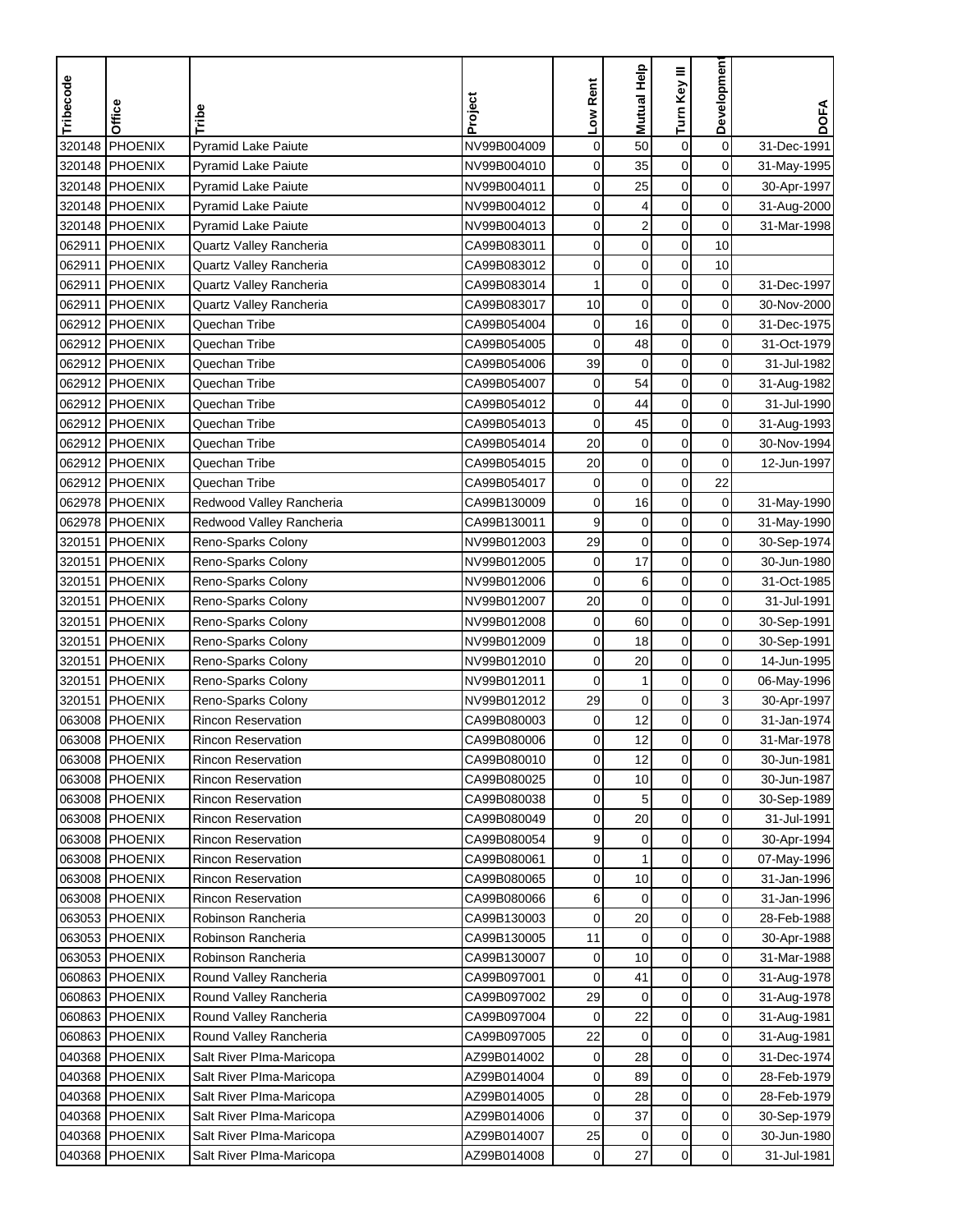| Tribecode | Office         | Tribe                     | Project     | Low Rent    | Mutual Help             | Turn Key III     | Development    | <b>DOFA</b> |
|-----------|----------------|---------------------------|-------------|-------------|-------------------------|------------------|----------------|-------------|
|           |                |                           |             |             |                         |                  |                |             |
| 040368    | <b>PHOENIX</b> | Salt River PIma-Maricopa  | AZ99B014009 | 60          | $\mathbf 0$             | $\boldsymbol{0}$ | $\mathbf 0$    | 30-Sep-1980 |
| 040368    | PHOENIX        | Salt River Plma-Maricopa  | AZ99B014011 | 28          | $\mathbf 0$             | $\mathbf 0$      | 0              | 31-Jan-1986 |
| 040368    | PHOENIX        | Salt River Plma-Maricopa  | AZ99B014013 | $\mathbf 0$ | 45                      | $\mathbf 0$      | 0              | 31-Jan-1989 |
| 040368    | PHOENIX        | Salt River Plma-Maricopa  | AZ99B014014 | 0           | 17                      | $\mathbf 0$      | 0              | 31-Jul-1990 |
| 040368    | PHOENIX        | Salt River Plma-Maricopa  | AZ99B014015 | 0           | 19                      | $\boldsymbol{0}$ | 0              | 31-Oct-1991 |
| 040368    | PHOENIX        | Salt River PIma-Maricopa  | AZ99B014016 | $\mathbf 0$ | 28                      | $\pmb{0}$        | 0              | 31-May-1993 |
|           | 040368 PHOENIX | Salt River PIma-Maricopa  | AZ99B014017 | 40          | $\mathbf 0$             | $\pmb{0}$        | 0              | 31-Oct-1995 |
|           | 040368 PHOENIX | Salt River PIma-Maricopa  | AZ99B014018 | 0           | $\pmb{0}$               | $\mathbf 0$      | 20             |             |
| 040372    | PHOENIX        | San Carlos Apache         | AZ99B011009 | 0           | 33                      | 0                | 0              | 30-Apr-1978 |
|           | 040372 PHOENIX | San Carlos Apache         | AZ99B011010 | 0           | 21                      | $\mathbf 0$      | 0              | 31-Oct-1975 |
| 040372    | PHOENIX        | San Carlos Apache         | AZ99B011012 | 0           | 30                      | $\mathbf 0$      | $\mathbf 0$    | 30-Sep-1979 |
|           | 040372 PHOENIX | San Carlos Apache         | AZ99B011013 | 0           | 60                      | $\mathbf 0$      | $\mathbf 0$    | 31-Jan-1980 |
| 040372    | PHOENIX        | San Carlos Apache         | AZ99B011015 | 0           | 27                      | $\pmb{0}$        | $\mathbf 0$    | 31-Oct-1979 |
| 040372    | PHOENIX        | San Carlos Apache         | AZ99B011016 | 100         | $\boldsymbol{0}$        | $\mathbf 0$      | 0              | 30-Jul-1980 |
| 040372    | PHOENIX        | San Carlos Apache         | AZ99B011017 | 20          | $\mathbf 0$             | $\mathbf 0$      | 0              | 31-Dec-1981 |
|           | 040372 PHOENIX | San Carlos Apache         | AZ99B011018 | $\mathbf 0$ | 210                     | $\pmb{0}$        | 0              | 31-May-1987 |
|           | 040372 PHOENIX | San Carlos Apache         | AZ99B011019 | 4           | $\mathbf 0$             | $\mathbf 0$      | 0              | 30-Apr-1983 |
|           | 040372 PHOENIX | San Carlos Apache         | AZ99B011020 | 50          | $\boldsymbol{0}$        | $\mathbf 0$      | 0              | 30-Nov-1987 |
|           | 040372 PHOENIX | San Carlos Apache         | AZ99B011021 | 50          | $\mathbf 0$             | $\mathbf 0$      | 0              | 30-Nov-1987 |
|           | 040372 PHOENIX | San Carlos Apache         | AZ99B011022 | 60          | $\mathbf 0$             | $\mathbf 0$      | 0              | 30-Nov-1987 |
| 040372    | PHOENIX        | San Carlos Apache         | AZ99B011023 | 20          | $\mathbf 0$             | $\mathbf 0$      | 0              | 30-Nov-1987 |
| 040372    | PHOENIX        | San Carlos Apache         | AZ99B011024 | $\mathbf 0$ | 63                      | $\pmb{0}$        | 0              | 30-Jun-1990 |
| 040372    | PHOENIX        | San Carlos Apache         | AZ99B011025 | 80          | $\mathbf 0$             | $\mathbf 0$      | 0              | 30-Nov-1992 |
| 040372    | <b>PHOENIX</b> | San Carlos Apache         | AZ99B011026 | 0           | 20                      | $\pmb{0}$        | 0              | 31-Jan-1994 |
| 040372    | PHOENIX        | San Carlos Apache         | AZ99B011027 | 40          | $\pmb{0}$               | 0                | 0              | 30-Nov-1994 |
| 350506    | PHOENIX        | San Felipe Pueblo         | NM99B031013 | $\mathbf 0$ | 5                       | 0                | 0              | 30-Apr-1972 |
| 350506    | PHOENIX        | San Felipe Pueblo         | NM99B031020 | $\mathbf 0$ | 5                       | $\mathbf 0$      | 0              | 31-Mar-1974 |
|           | 350512 PHOENIX | San Ildefonso Pueblo      | NM99B040005 | 0           | 3                       | $\mathbf 0$      | 0              | 30-Apr-1976 |
| 350512    | PHOENIX        | San Ildefonso Pueblo      | NM99B040006 | 0           | 18                      | $\mathbf 0$      | $\mathbf 0$    | 31-Aug-1978 |
| 350512    | PHOENIX        | San Ildefonso Pueblo      | NM99B040012 | 0           | 50                      | $\mathbf 0$      | $\mathbf 0$    | 28-Feb-1981 |
|           | 350512 PHOENIX | San Ildefonso Pueblo      | NM99B040020 | 0           | 10                      | $\mathbf 0$      | $\mathbf 0$    | 31-May-1987 |
|           | 350512 PHOENIX | San Ildefonso Pueblo      | NM99B040022 | 0           | 9                       | 0                | 0              | 30-Apr-1989 |
|           | 350512 PHOENIX | San Ildefonso Pueblo      | NM99B040026 | 0           | 19                      | $\mathbf 0$      | $\mathbf 0$    | 31-Dec-1994 |
|           | 350512 PHOENIX | San Ildefonso Pueblo      | NM99B040029 | 20          | 0                       | 0                | 0              | 31-Jan-2000 |
|           | 350522 PHOENIX | San Juan Pueblo           | NM99B031014 | 0           | 1                       | $\pmb{0}$        | 0              | 30-Jun-1972 |
|           | 350522 PHOENIX | San Juan Pueblo           | NM99B031023 | 0           | 3                       | 0                | $\overline{0}$ | 28-Feb-1974 |
|           | 350522 PHOENIX | San Juan Pueblo           | NM99B031040 | 0           | 10                      | 0                | $\overline{0}$ | 31-Dec-1977 |
|           | 350522 PHOENIX | San Juan Pueblo           | NM99B031048 | 0           | 40                      | 0                | $\overline{0}$ | 30-Sep-1980 |
|           | 350522 PHOENIX | San Juan Pueblo           | NM99B031055 | 0           | 31                      | $\mathbf 0$      | $\overline{0}$ | 31-May-1983 |
|           | 350522 PHOENIX | San Juan Pueblo           | NM99B031064 | 0           | 30                      | 0                | $\overline{0}$ | 31-May-1989 |
|           | 350522 PHOENIX | San Juan Pueblo           | NM99B031073 | 0           | 4                       | $\pmb{0}$        | 0              | 31-Jul-1996 |
|           | 350522 PHOENIX | San Juan Pueblo           | NM99B031079 | 10          | 14                      | $\boldsymbol{0}$ | $\mathbf 0$    | 31-Dec-1997 |
|           | 350522 PHOENIX | San Juan Pueblo           | NM99B031085 | 0           | $\mathbf 0$             | $\boldsymbol{0}$ | 3              |             |
|           | 063319 PHOENIX | San Pasqual Band          | CA99B080042 | 0           | 33                      | 0                | $\overline{0}$ | 31-Jul-1989 |
|           | 063319 PHOENIX | San Pasqual Band          | CA99B080055 | 10          | 0                       | 0                | 0              | 31-May-1993 |
|           | 063319 PHOENIX | San Pasqual Band          | CA99B080059 | 0           | 21                      | 0                | 0              | 31-Oct-1995 |
|           | 063319 PHOENIX | San Pasqual Band          | CA99B080072 | 0           | 0                       | $\boldsymbol{0}$ | 14             |             |
|           | 063398 PHOENIX | San Rosa Band of Cahuilla | CA99B080061 | 0           | 1                       | 0                | 0              | 30-May-1995 |
|           | 063398 PHOENIX | San Rosa Band of Cahuilla | CA99B080069 | 0           | 4                       | $\mathbf 0$      | 0              | 30-May-1995 |
|           | 063398 PHOENIX | San Rosa Band of Cahuilla | CA99B080070 | 0           | 0                       | 0                | 3              |             |
|           | 350529 PHOENIX | Sandia Pueblo             | NM99B031026 | 0           | $\overline{\mathbf{c}}$ | $\pmb{0}$        | $\overline{0}$ | 31-Jan-1974 |
|           | 350529 PHOENIX | Sandia Pueblo             | NM99B031036 | 0           | 12                      | $\pmb{0}$        | $\overline{0}$ | 31-Jan-1978 |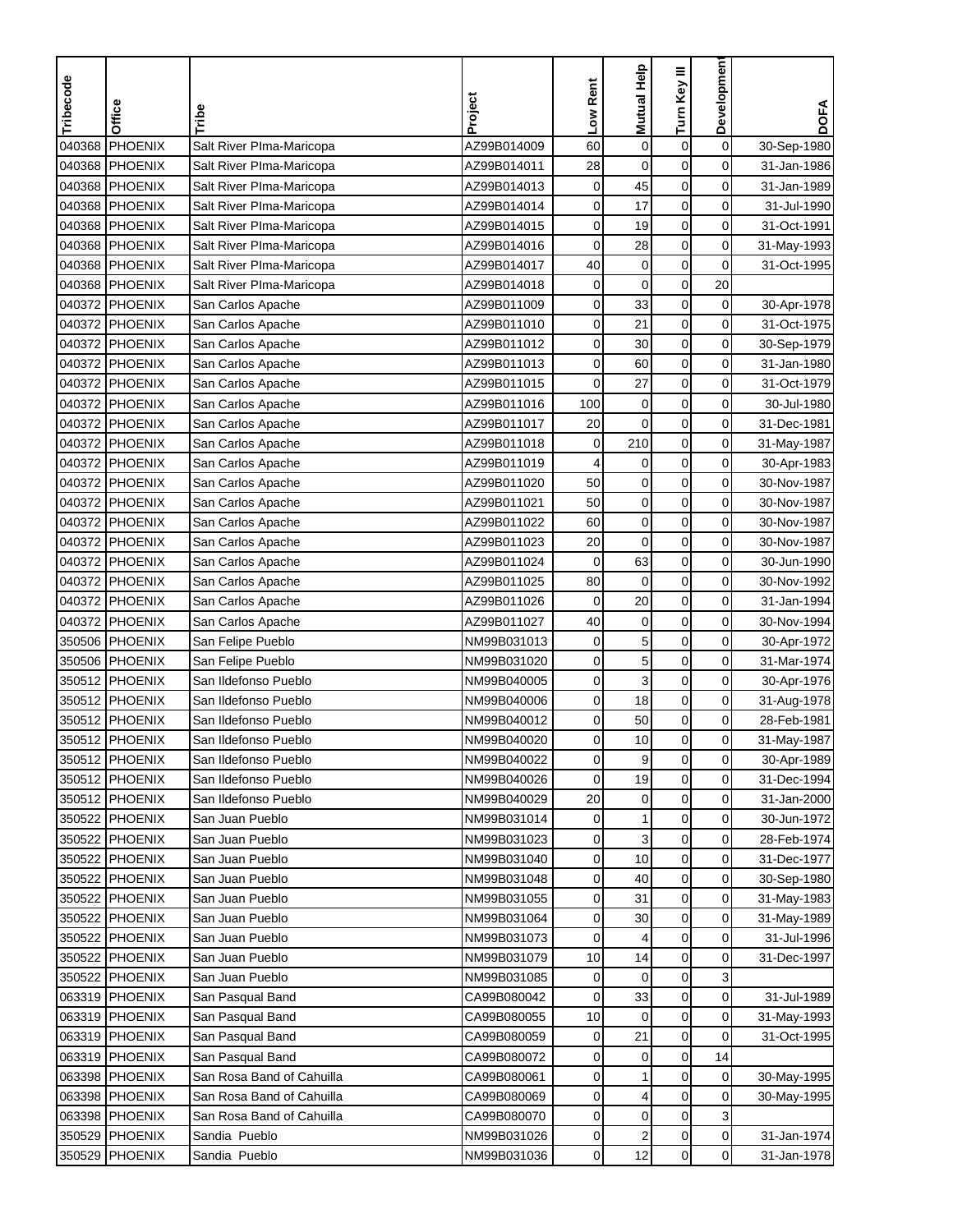| Tribecode | Office         | Tribe                           | Project     | Low Rent    | <b>Mutual Help</b>      | Turn Key III     | Development    | <b>DOFA</b> |
|-----------|----------------|---------------------------------|-------------|-------------|-------------------------|------------------|----------------|-------------|
|           |                |                                 |             |             |                         |                  |                |             |
| 350529    | <b>PHOENIX</b> | Sandia Pueblo                   | NM99B031067 | $\mathbf 0$ | 19                      | $\boldsymbol{0}$ | $\mathbf 0$    | 30-Sep-1995 |
| 350529    | PHOENIX        | Sandia Pueblo                   | NM99B031080 | 1           | $\mathbf 0$             | $\mathbf 0$      | $\mathbf 0$    | 30-Sep-1995 |
| 350531    | PHOENIX        | Santa Ana Pueblo                | NM99B031011 | 0           | 3                       | $\mathbf 0$      | $\mathbf 0$    | 30-Jun-1971 |
| 350531    | PHOENIX        | Santa Ana Pueblo                | NM99B031037 | 0           | 4                       | $\mathbf 0$      | 0              | 31-Dec-1977 |
| 350531    | <b>PHOENIX</b> | Santa Ana Pueblo                | NM99B031043 | 0           | 8                       | $\boldsymbol{0}$ | 0              | 31-May-1979 |
| 350531    | <b>PHOENIX</b> | Santa Ana Pueblo                | NM99B031050 | $\pmb{0}$   | $\overline{\mathbf{c}}$ | $\mathbf 0$      | 0              | 31-Oct-1980 |
| 350531    | <b>PHOENIX</b> | Santa Ana Pueblo                | NM99B031063 | 0           | 5                       | $\mathbf 0$      | 0              | 30-Apr-1989 |
| 350531    | PHOENIX        | Santa Ana Pueblo                | NM99B031078 | 0           | $\pmb{0}$               | $\mathbf 0$      | 6              |             |
| 350533    | PHOENIX        | Santa Clara Pueblo              | NM99B031039 | 0           | 6                       | 0                | $\mathbf 0$    | 31-Dec-1977 |
| 350533    | PHOENIX        | Santa Clara Pueblo              | NM99B031047 | 0           | 28                      | $\pmb{0}$        | 0              | 31-Jul-1980 |
| 350533    | PHOENIX        | Santa Clara Pueblo              | NM99B031060 | 0           | 15                      | $\mathbf 0$      | $\mathbf 0$    | 30-Nov-1987 |
|           | 350533 PHOENIX | Santa Clara Pueblo              | NM99B031065 | 0           | 42                      | $\mathbf 0$      | 0              | 31-Mar-1992 |
| 350533    | PHOENIX        | Santa Clara Pueblo              | NM99B031066 | 0           | 19                      | $\mathbf 0$      | $\mathbf 0$    | 31-Mar-1992 |
| 063399    | PHOENIX        | Santa Rosa Rancheria            | CA99B129001 | 23          | $\boldsymbol{0}$        | $\mathbf 0$      | 0              | 31-Jul-1982 |
| 063399    | PHOENIX        | Santa Rosa Rancheria            | CA99B129007 | 20          | $\mathbf 0$             | $\mathbf 0$      | 0              | 31-Dec-1987 |
| 063399    | PHOENIX        | Santa Rosa Rancheria            | CA99B129015 | 0           | $\mathbf{1}$            | $\boldsymbol{0}$ | 0              | 31-Jul-1982 |
| 063399    | PHOENIX        | Santa Rosa Rancheria            | CA99B129018 | 0           | 1                       | $\mathbf 0$      | 0              | 31-Dec-1987 |
|           | 063403 PHOENIX | Santa Ynez Band of Chumash      | CA99B080007 | $\mathbf 0$ | 12                      | $\mathbf 0$      | $\mathbf 0$    | 28-Feb-1979 |
|           | 063403 PHOENIX | Santa Ynez Band of Chumash      | CA99B080013 | $\mathbf 0$ | 19                      | $\mathbf 0$      | 0              | 31-Jan-1981 |
|           | 063403 PHOENIX | Santa Ynez Band of Chumash      | CA99B080024 | 12          | $\mathbf 0$             | $\mathbf 0$      | 0              | 31-Aug-1989 |
|           | 063403 PHOENIX | Santa Ynez Band of Chumash      | CA99B080026 | $\mathbf 0$ | 14                      | $\mathbf 0$      | $\mathbf 0$    | 31-Aug-1989 |
| 063403    | PHOENIX        | Santa Ynez Band of Chumash      | CA99B080045 | 10          | $\mathbf 0$             | $\boldsymbol{0}$ | 0              | 30-Apr-1989 |
| 350546    | PHOENIX        | Santo Domingo Pueblo            | NM99B031052 | $\mathbf 0$ | 3                       | $\mathbf 0$      | 0              | 31-Mar-1982 |
|           | 350546 PHOENIX | Santo Domingo Pueblo            | NM99B078001 | 32          | $\mathbf 0$             | $\pmb{0}$        | 0              | 30-Sep-1998 |
|           | 350546 PHOENIX | Santo Domingo Pueblo            | NM99B078002 | $\mathbf 0$ | 38                      | 0                | 10             | 30-Sep-1998 |
|           | 063465 PHOENIX | Sherwood Valley Rancheria       | CA99B130014 | 19          | $\mathbf 0$             | 0                | 0              | 30-Apr-1993 |
|           | 063465 PHOENIX | Sherwood Valley Rancheria       | CA99B130015 | $\mathbf 0$ | 16                      | $\mathbf 0$      | 0              | 30-Apr-1993 |
|           | 063465 PHOENIX | Sherwood Valley Rancheria       | CA99B130027 | 0           | $\mathbf 0$             | $\mathbf 0$      | 15             |             |
|           | 063484 PHOENIX | Soboba Band                     | CA99B080004 | 0           | 11                      | $\mathbf 0$      | 0              | 31-Dec-1973 |
| 063484    | PHOENIX        | Soboba Band                     | CA99B080016 | 0           | 32                      | $\boldsymbol{0}$ | 0              | 31-Jul-1980 |
|           | 063484 PHOENIX | Soboba Band                     | CA99B080038 | 0           | 3                       | $\mathbf 0$      | 0              | 30-Sep-1989 |
|           | 063484 PHOENIX | Soboba Band                     | CA99B080040 | 0           | 8                       | $\mathbf 0$      | 0              | 29-Feb-1988 |
|           | 063484 PHOENIX | Soboba Band                     | CA99B080041 | 0           | $\overline{2}$          | $\mathbf 0$      | $\mathbf 0$    | 29-Feb-1988 |
|           | 063484 PHOENIX | Soboba Band                     | CA99B080047 | 0           | 7                       | 0                | 0              | 30-Apr-1991 |
|           | 063484 PHOENIX | Soboba Band                     | CA99B080051 | 0           | 13                      | $\boldsymbol{0}$ | 0              | 31-Jul-1992 |
|           | 063484 PHOENIX | Soboba Band                     | CA99B080067 | 0           | 9                       | 0                | $\overline{0}$ | 30-May-1995 |
|           | 063484 PHOENIX | Soboba Band                     | CA99B080068 | 8           | 0                       | 0                | 0              | 30-May-1995 |
|           | 063484 PHOENIX | Soboba Band                     | CA99B080073 | 0           | $\pmb{0}$               | 0                | 10             |             |
|           | 063622 PHOENIX | <b>Stewarts Point Rancheria</b> | CA99B130032 | 0           | $\pmb{0}$               | $\mathbf 0$      | 15             |             |
|           | 063668 PHOENIX | Susanville Rancheria            | CA99B083002 | 0           | 15                      | 0                | 0              | 30-Jun-1980 |
|           | 063668 PHOENIX | Susanville Rancheria            | CA99B083004 | 0           | 28                      | $\pmb{0}$        | 0              | 31-May-1984 |
|           | 063668 PHOENIX | Susanville Rancheria            | CA99B083008 | 25          | $\mathbf 0$             | $\boldsymbol{0}$ | $\mathbf 0$    | 30-Sep-1993 |
|           | 063668 PHOENIX | Susanville Rancheria            | CA99B083010 | 6           | $\mathbf 0$             | $\boldsymbol{0}$ | 0              | 31-Dec-1995 |
|           | 350588 PHOENIX | <b>Taos Pueblo</b>              | NM99B040007 | 0           | 22                      | $\mathbf 0$      | $\overline{0}$ | 30-Apr-1979 |
|           | 350588 PHOENIX | <b>Taos Pueblo</b>              | NM99B040016 | 0           | 49                      | 0                | 0              | 31-Mar-1985 |
|           | 350588 PHOENIX | <b>Taos Pueblo</b>              | NM99B040018 | 0           | 65                      | 0                | 0              | 31-Jul-1987 |
|           | 350588 PHOENIX | <b>Taos Pueblo</b>              | NM99B040022 | 0           | 11                      | $\boldsymbol{0}$ | 0              | 30-Apr-1989 |
|           | 320170 PHOENIX | Te-Moak                         | NV99B016001 | 0           | 27                      | 0                | $\overline{0}$ | 30-Sep-1973 |
|           | 320170 PHOENIX | Te-Moak                         | NV99B016002 | 0           | 15                      | 0                | $\overline{0}$ | 31-May-1978 |
|           | 320170 PHOENIX | Te-Moak                         | NV99B016003 | 0           | 16                      | 0                | 0              | 31-Dec-1980 |
|           | 320170 PHOENIX | Te-Moak                         | NV99B016004 | 10          | 0                       | $\pmb{0}$        | $\mathbf 0$    | 30-Nov-1980 |
|           | 320170 PHOENIX | Te-Moak                         | NV99B016005 | 49          | 0                       | 0                | $\overline{0}$ | 28-Feb-1982 |
|           |                |                                 |             |             |                         |                  |                |             |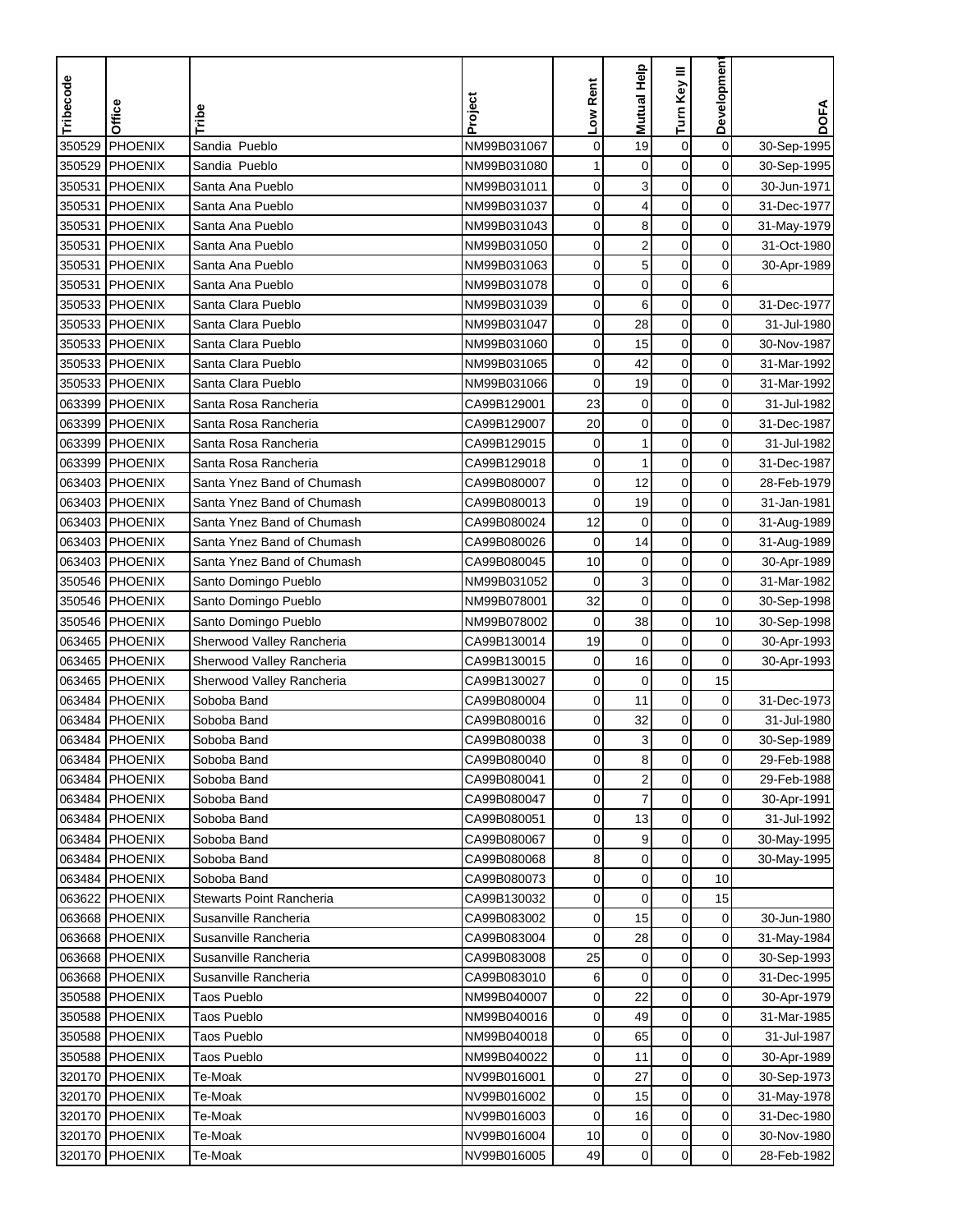| Developmen<br>Mutual Help<br>Turn Key III<br>Tribecode<br>Low Rent<br>Project<br>Office<br>Tribe<br>PHOENIX<br>$\mathbf 0$<br>320170<br>Te-Moak<br>NV99B016006<br>0<br>55<br>$\boldsymbol{0}$<br>28-Feb-1982<br>0<br>320170<br>PHOENIX<br>Te-Moak<br>0<br>$\mathbf 0$<br>NV99B016008<br>47<br>31-Aug-1986<br>0<br><b>PHOENIX</b><br>0<br>0<br>320170<br>Te-Moak<br>NV99B016009<br>50<br>31-Aug-1988<br>$\mathbf 0$<br>0<br>320170<br><b>PHOENIX</b><br>Te-Moak<br>0<br>13<br>NV99B016010<br>28-Feb-1989<br>28<br>$\boldsymbol{0}$<br>PHOENIX<br>$\mathbf 0$<br>0<br>320170<br>Te-Moak<br>NV99B016011<br>28-Feb-1998<br>17<br>350598<br>PHOENIX<br>Tesuque Pueblo<br>$\mathbf 0$<br>$\mathbf 0$<br>0<br>NM99B040010<br>31-Aug-1980<br>$\mathbf 0$<br>0<br>5<br>350598<br><b>PHOENIX</b><br>NM99B040018<br>0<br>31-Jul-1987<br>Tesuque Pueblo<br>8<br>0<br>0<br>0<br>350598 PHOENIX<br>Tesuque Pueblo<br>NM99B040025<br>30-Apr-1992<br>0<br>350598<br><b>PHOENIX</b><br>NM99B040028<br>0<br>10<br>0<br>Tesuque Pueblo<br>28-Feb-1995<br>040292 PHOENIX<br>$\mathbf 0$<br>$\boldsymbol{0}$<br>0<br>Tohono O'Odham Nation<br>AZ99B026008<br>10<br>30-Sep-1978<br>040292 PHOENIX<br>Tohono O'Odham Nation<br>$\mathbf 0$<br>0<br>AZ99B026009<br>0<br>15<br>30-Sep-1978<br>040292 PHOENIX<br>Tohono O'Odham Nation<br>50<br>$\mathbf 0$<br>$\mathbf 0$<br>0<br>AZ99B026012<br>31-May-1974<br>92<br>$\boldsymbol{0}$<br>0<br>040292<br><b>PHOENIX</b><br>Tohono O'Odham Nation<br>0<br>AZ99B026016<br>30-Sep-1980<br>$\boldsymbol{0}$<br>0<br>040292<br><b>PHOENIX</b><br>Tohono O'Odham Nation<br>$\mathbf 0$<br>155<br>AZ99B026019<br>30-Jun-1981<br>$\mathbf 0$<br>0<br>040292<br><b>PHOENIX</b><br>12<br>$\mathbf 0$<br>Tohono O'Odham Nation<br>AZ99B026020<br>28-Feb-1983<br>040292 PHOENIX<br>Tohono O'Odham Nation<br>$\mathbf 0$<br>142<br>$\mathbf 0$<br>0<br>AZ99B026021<br>31-May-1983<br>0<br>040292 PHOENIX<br>Tohono O'Odham Nation<br>AZ99B026022<br>50<br>0<br>0<br>30-Jun-1986 | <b>DOFA</b> |
|-------------------------------------------------------------------------------------------------------------------------------------------------------------------------------------------------------------------------------------------------------------------------------------------------------------------------------------------------------------------------------------------------------------------------------------------------------------------------------------------------------------------------------------------------------------------------------------------------------------------------------------------------------------------------------------------------------------------------------------------------------------------------------------------------------------------------------------------------------------------------------------------------------------------------------------------------------------------------------------------------------------------------------------------------------------------------------------------------------------------------------------------------------------------------------------------------------------------------------------------------------------------------------------------------------------------------------------------------------------------------------------------------------------------------------------------------------------------------------------------------------------------------------------------------------------------------------------------------------------------------------------------------------------------------------------------------------------------------------------------------------------------------------------------------------------------------------------------------------------------------------------------------------------------------------------------------------------------------------------------|-------------|
|                                                                                                                                                                                                                                                                                                                                                                                                                                                                                                                                                                                                                                                                                                                                                                                                                                                                                                                                                                                                                                                                                                                                                                                                                                                                                                                                                                                                                                                                                                                                                                                                                                                                                                                                                                                                                                                                                                                                                                                           |             |
|                                                                                                                                                                                                                                                                                                                                                                                                                                                                                                                                                                                                                                                                                                                                                                                                                                                                                                                                                                                                                                                                                                                                                                                                                                                                                                                                                                                                                                                                                                                                                                                                                                                                                                                                                                                                                                                                                                                                                                                           |             |
|                                                                                                                                                                                                                                                                                                                                                                                                                                                                                                                                                                                                                                                                                                                                                                                                                                                                                                                                                                                                                                                                                                                                                                                                                                                                                                                                                                                                                                                                                                                                                                                                                                                                                                                                                                                                                                                                                                                                                                                           |             |
|                                                                                                                                                                                                                                                                                                                                                                                                                                                                                                                                                                                                                                                                                                                                                                                                                                                                                                                                                                                                                                                                                                                                                                                                                                                                                                                                                                                                                                                                                                                                                                                                                                                                                                                                                                                                                                                                                                                                                                                           |             |
|                                                                                                                                                                                                                                                                                                                                                                                                                                                                                                                                                                                                                                                                                                                                                                                                                                                                                                                                                                                                                                                                                                                                                                                                                                                                                                                                                                                                                                                                                                                                                                                                                                                                                                                                                                                                                                                                                                                                                                                           |             |
|                                                                                                                                                                                                                                                                                                                                                                                                                                                                                                                                                                                                                                                                                                                                                                                                                                                                                                                                                                                                                                                                                                                                                                                                                                                                                                                                                                                                                                                                                                                                                                                                                                                                                                                                                                                                                                                                                                                                                                                           |             |
|                                                                                                                                                                                                                                                                                                                                                                                                                                                                                                                                                                                                                                                                                                                                                                                                                                                                                                                                                                                                                                                                                                                                                                                                                                                                                                                                                                                                                                                                                                                                                                                                                                                                                                                                                                                                                                                                                                                                                                                           |             |
|                                                                                                                                                                                                                                                                                                                                                                                                                                                                                                                                                                                                                                                                                                                                                                                                                                                                                                                                                                                                                                                                                                                                                                                                                                                                                                                                                                                                                                                                                                                                                                                                                                                                                                                                                                                                                                                                                                                                                                                           |             |
|                                                                                                                                                                                                                                                                                                                                                                                                                                                                                                                                                                                                                                                                                                                                                                                                                                                                                                                                                                                                                                                                                                                                                                                                                                                                                                                                                                                                                                                                                                                                                                                                                                                                                                                                                                                                                                                                                                                                                                                           |             |
|                                                                                                                                                                                                                                                                                                                                                                                                                                                                                                                                                                                                                                                                                                                                                                                                                                                                                                                                                                                                                                                                                                                                                                                                                                                                                                                                                                                                                                                                                                                                                                                                                                                                                                                                                                                                                                                                                                                                                                                           |             |
|                                                                                                                                                                                                                                                                                                                                                                                                                                                                                                                                                                                                                                                                                                                                                                                                                                                                                                                                                                                                                                                                                                                                                                                                                                                                                                                                                                                                                                                                                                                                                                                                                                                                                                                                                                                                                                                                                                                                                                                           |             |
|                                                                                                                                                                                                                                                                                                                                                                                                                                                                                                                                                                                                                                                                                                                                                                                                                                                                                                                                                                                                                                                                                                                                                                                                                                                                                                                                                                                                                                                                                                                                                                                                                                                                                                                                                                                                                                                                                                                                                                                           |             |
|                                                                                                                                                                                                                                                                                                                                                                                                                                                                                                                                                                                                                                                                                                                                                                                                                                                                                                                                                                                                                                                                                                                                                                                                                                                                                                                                                                                                                                                                                                                                                                                                                                                                                                                                                                                                                                                                                                                                                                                           |             |
|                                                                                                                                                                                                                                                                                                                                                                                                                                                                                                                                                                                                                                                                                                                                                                                                                                                                                                                                                                                                                                                                                                                                                                                                                                                                                                                                                                                                                                                                                                                                                                                                                                                                                                                                                                                                                                                                                                                                                                                           |             |
|                                                                                                                                                                                                                                                                                                                                                                                                                                                                                                                                                                                                                                                                                                                                                                                                                                                                                                                                                                                                                                                                                                                                                                                                                                                                                                                                                                                                                                                                                                                                                                                                                                                                                                                                                                                                                                                                                                                                                                                           |             |
|                                                                                                                                                                                                                                                                                                                                                                                                                                                                                                                                                                                                                                                                                                                                                                                                                                                                                                                                                                                                                                                                                                                                                                                                                                                                                                                                                                                                                                                                                                                                                                                                                                                                                                                                                                                                                                                                                                                                                                                           |             |
|                                                                                                                                                                                                                                                                                                                                                                                                                                                                                                                                                                                                                                                                                                                                                                                                                                                                                                                                                                                                                                                                                                                                                                                                                                                                                                                                                                                                                                                                                                                                                                                                                                                                                                                                                                                                                                                                                                                                                                                           |             |
|                                                                                                                                                                                                                                                                                                                                                                                                                                                                                                                                                                                                                                                                                                                                                                                                                                                                                                                                                                                                                                                                                                                                                                                                                                                                                                                                                                                                                                                                                                                                                                                                                                                                                                                                                                                                                                                                                                                                                                                           |             |
| $\mathbf 0$<br>040292 PHOENIX<br>$\mathbf 0$<br>$\mathbf 0$<br>Tohono O'Odham Nation<br>AZ99B026023<br>49<br>30-Jun-1986                                                                                                                                                                                                                                                                                                                                                                                                                                                                                                                                                                                                                                                                                                                                                                                                                                                                                                                                                                                                                                                                                                                                                                                                                                                                                                                                                                                                                                                                                                                                                                                                                                                                                                                                                                                                                                                                  |             |
| 040292 PHOENIX<br>Tohono O'Odham Nation<br>AZ99B026024<br>0<br>$\mathbf 0$<br>0<br>30-Nov-1987<br>74                                                                                                                                                                                                                                                                                                                                                                                                                                                                                                                                                                                                                                                                                                                                                                                                                                                                                                                                                                                                                                                                                                                                                                                                                                                                                                                                                                                                                                                                                                                                                                                                                                                                                                                                                                                                                                                                                      |             |
| $\overline{7}$<br>$\mathbf 0$<br>040292 PHOENIX<br>Tohono O'Odham Nation<br>AZ99B026025<br>0<br>0<br>30-Jun-1987                                                                                                                                                                                                                                                                                                                                                                                                                                                                                                                                                                                                                                                                                                                                                                                                                                                                                                                                                                                                                                                                                                                                                                                                                                                                                                                                                                                                                                                                                                                                                                                                                                                                                                                                                                                                                                                                          |             |
| 040292 PHOENIX<br>Tohono O'Odham Nation<br>0<br>36<br>$\mathbf 0$<br>0<br>AZ99B026026<br>31-Mar-1989                                                                                                                                                                                                                                                                                                                                                                                                                                                                                                                                                                                                                                                                                                                                                                                                                                                                                                                                                                                                                                                                                                                                                                                                                                                                                                                                                                                                                                                                                                                                                                                                                                                                                                                                                                                                                                                                                      |             |
| $\boldsymbol{0}$<br>040292<br>PHOENIX<br>Tohono O'Odham Nation<br>0<br>35<br>0<br>AZ99B026028<br>31-Mar-1989                                                                                                                                                                                                                                                                                                                                                                                                                                                                                                                                                                                                                                                                                                                                                                                                                                                                                                                                                                                                                                                                                                                                                                                                                                                                                                                                                                                                                                                                                                                                                                                                                                                                                                                                                                                                                                                                              |             |
| $\boldsymbol{0}$<br>040292<br>PHOENIX<br>Tohono O'Odham Nation<br>0<br>10<br>0<br>31-Dec-1991<br>AZ99B026029                                                                                                                                                                                                                                                                                                                                                                                                                                                                                                                                                                                                                                                                                                                                                                                                                                                                                                                                                                                                                                                                                                                                                                                                                                                                                                                                                                                                                                                                                                                                                                                                                                                                                                                                                                                                                                                                              |             |
| 70<br>0<br>0<br>040292<br><b>PHOENIX</b><br>Tohono O'Odham Nation<br>AZ99B026030<br>0<br>30-Apr-1992                                                                                                                                                                                                                                                                                                                                                                                                                                                                                                                                                                                                                                                                                                                                                                                                                                                                                                                                                                                                                                                                                                                                                                                                                                                                                                                                                                                                                                                                                                                                                                                                                                                                                                                                                                                                                                                                                      |             |
| 0<br>040292 PHOENIX<br>Tohono O'Odham Nation<br>AZ99B026031<br>0<br>19<br>0<br>31-Mar-1994                                                                                                                                                                                                                                                                                                                                                                                                                                                                                                                                                                                                                                                                                                                                                                                                                                                                                                                                                                                                                                                                                                                                                                                                                                                                                                                                                                                                                                                                                                                                                                                                                                                                                                                                                                                                                                                                                                |             |
| $\pmb{0}$<br>120<br>040292<br><b>PHOENIX</b><br>Tohono O'Odham Nation<br>AZ99B026032<br>0<br>$\mathbf 0$                                                                                                                                                                                                                                                                                                                                                                                                                                                                                                                                                                                                                                                                                                                                                                                                                                                                                                                                                                                                                                                                                                                                                                                                                                                                                                                                                                                                                                                                                                                                                                                                                                                                                                                                                                                                                                                                                  |             |
| 0<br>0<br>063746 PHOENIX<br><b>Torres-Martinez Band of Cahuilla</b><br>CA99B080035<br>0<br>29-Feb-1988<br>26                                                                                                                                                                                                                                                                                                                                                                                                                                                                                                                                                                                                                                                                                                                                                                                                                                                                                                                                                                                                                                                                                                                                                                                                                                                                                                                                                                                                                                                                                                                                                                                                                                                                                                                                                                                                                                                                              |             |
| 063746 PHOENIX<br>CA99B080045<br>$\mathbf 0$<br>0<br>Torres-Martinez Band of Cahuilla<br>11<br>0<br>30-Apr-1989                                                                                                                                                                                                                                                                                                                                                                                                                                                                                                                                                                                                                                                                                                                                                                                                                                                                                                                                                                                                                                                                                                                                                                                                                                                                                                                                                                                                                                                                                                                                                                                                                                                                                                                                                                                                                                                                           |             |
| 063746 PHOENIX<br>0<br>0<br>4<br>Torres-Martinez Band of Cahuilla<br>CA99B080061<br>0                                                                                                                                                                                                                                                                                                                                                                                                                                                                                                                                                                                                                                                                                                                                                                                                                                                                                                                                                                                                                                                                                                                                                                                                                                                                                                                                                                                                                                                                                                                                                                                                                                                                                                                                                                                                                                                                                                     |             |
| 38<br>$\boldsymbol{0}$<br>0<br>063788<br><b>PHOENIX</b><br>0<br>31-May-1979<br>Tule River Indian Tribe<br>CA99B099001                                                                                                                                                                                                                                                                                                                                                                                                                                                                                                                                                                                                                                                                                                                                                                                                                                                                                                                                                                                                                                                                                                                                                                                                                                                                                                                                                                                                                                                                                                                                                                                                                                                                                                                                                                                                                                                                     |             |
| $\mathbf 0$<br>063788<br>PHOENIX<br>12<br>0<br>Tule River Indian Tribe<br>CA99B099002<br>0<br>30-Jun-1988                                                                                                                                                                                                                                                                                                                                                                                                                                                                                                                                                                                                                                                                                                                                                                                                                                                                                                                                                                                                                                                                                                                                                                                                                                                                                                                                                                                                                                                                                                                                                                                                                                                                                                                                                                                                                                                                                 |             |
| 063788 PHOENIX<br>Tule River Indian Tribe<br>CA99B099003<br>0<br>$\mathbf 0$<br>0<br>30-Jun-1988<br>t,                                                                                                                                                                                                                                                                                                                                                                                                                                                                                                                                                                                                                                                                                                                                                                                                                                                                                                                                                                                                                                                                                                                                                                                                                                                                                                                                                                                                                                                                                                                                                                                                                                                                                                                                                                                                                                                                                    |             |
| $\mathsf 0$<br>$\pmb{0}$<br>CA99B099006<br>0<br>19<br>063788 PHOENIX<br>Tule River Indian Tribe                                                                                                                                                                                                                                                                                                                                                                                                                                                                                                                                                                                                                                                                                                                                                                                                                                                                                                                                                                                                                                                                                                                                                                                                                                                                                                                                                                                                                                                                                                                                                                                                                                                                                                                                                                                                                                                                                           |             |
| $\pmb{0}$<br>063788 PHOENIX<br>0<br>$\pmb{0}$<br>Tule River Indian Tribe<br>CA99B099007<br>19                                                                                                                                                                                                                                                                                                                                                                                                                                                                                                                                                                                                                                                                                                                                                                                                                                                                                                                                                                                                                                                                                                                                                                                                                                                                                                                                                                                                                                                                                                                                                                                                                                                                                                                                                                                                                                                                                             |             |
| $\pmb{0}$<br>$\pmb{0}$<br>063788 PHOENIX<br>CA99B099009<br>0<br>35<br>Tule River Indian Tribe                                                                                                                                                                                                                                                                                                                                                                                                                                                                                                                                                                                                                                                                                                                                                                                                                                                                                                                                                                                                                                                                                                                                                                                                                                                                                                                                                                                                                                                                                                                                                                                                                                                                                                                                                                                                                                                                                             |             |
| 063794 PHOENIX<br>Tulomne Rancheria<br>CA99B129005<br>0<br>12<br>0<br>0<br>31-Jul-1982                                                                                                                                                                                                                                                                                                                                                                                                                                                                                                                                                                                                                                                                                                                                                                                                                                                                                                                                                                                                                                                                                                                                                                                                                                                                                                                                                                                                                                                                                                                                                                                                                                                                                                                                                                                                                                                                                                    |             |
| $\pmb{0}$<br>0<br>0<br>063794 PHOENIX<br>Tulomne Rancheria<br>CA99B129006<br>7<br>31-Jul-1982                                                                                                                                                                                                                                                                                                                                                                                                                                                                                                                                                                                                                                                                                                                                                                                                                                                                                                                                                                                                                                                                                                                                                                                                                                                                                                                                                                                                                                                                                                                                                                                                                                                                                                                                                                                                                                                                                             |             |
| $\pmb{0}$<br>$\pmb{0}$<br>10<br>063794 PHOENIX<br>Tulomne Rancheria<br>CA99B129012<br>0                                                                                                                                                                                                                                                                                                                                                                                                                                                                                                                                                                                                                                                                                                                                                                                                                                                                                                                                                                                                                                                                                                                                                                                                                                                                                                                                                                                                                                                                                                                                                                                                                                                                                                                                                                                                                                                                                                   |             |
| $\pmb{0}$<br>063794 PHOENIX<br>Tulomne Rancheria<br>0<br>5 <sup>1</sup><br>CA99B129013<br>0                                                                                                                                                                                                                                                                                                                                                                                                                                                                                                                                                                                                                                                                                                                                                                                                                                                                                                                                                                                                                                                                                                                                                                                                                                                                                                                                                                                                                                                                                                                                                                                                                                                                                                                                                                                                                                                                                               |             |
| Tulomne Rancheria<br>0<br>$\overline{0}$<br>063794 PHOENIX<br>CA99B129014<br>0<br>1<br>31-Jul-1982                                                                                                                                                                                                                                                                                                                                                                                                                                                                                                                                                                                                                                                                                                                                                                                                                                                                                                                                                                                                                                                                                                                                                                                                                                                                                                                                                                                                                                                                                                                                                                                                                                                                                                                                                                                                                                                                                        |             |
| Tulomne Rancheria<br>1<br>0<br>0<br>063794 PHOENIX<br>CA99B129015<br>0<br>31-Jul-1982                                                                                                                                                                                                                                                                                                                                                                                                                                                                                                                                                                                                                                                                                                                                                                                                                                                                                                                                                                                                                                                                                                                                                                                                                                                                                                                                                                                                                                                                                                                                                                                                                                                                                                                                                                                                                                                                                                     |             |
| $\pmb{0}$<br>0<br>063904 PHOENIX<br>CA99B080023<br>0<br>20<br>Viejas Group of Capitan Grande<br>30-Jun-1981                                                                                                                                                                                                                                                                                                                                                                                                                                                                                                                                                                                                                                                                                                                                                                                                                                                                                                                                                                                                                                                                                                                                                                                                                                                                                                                                                                                                                                                                                                                                                                                                                                                                                                                                                                                                                                                                               |             |
| $\boldsymbol{0}$<br>$\overline{0}$<br>063904 PHOENIX<br>Viejas Group of Capitan Grande<br>CA99B080044<br>0<br>14<br>30-May-1988                                                                                                                                                                                                                                                                                                                                                                                                                                                                                                                                                                                                                                                                                                                                                                                                                                                                                                                                                                                                                                                                                                                                                                                                                                                                                                                                                                                                                                                                                                                                                                                                                                                                                                                                                                                                                                                           |             |
| 063904 PHOENIX<br>Viejas Group of Capitan Grande<br>0<br>$\overline{0}$<br>CA99B080056<br>12<br>0<br>30-Nov-1993                                                                                                                                                                                                                                                                                                                                                                                                                                                                                                                                                                                                                                                                                                                                                                                                                                                                                                                                                                                                                                                                                                                                                                                                                                                                                                                                                                                                                                                                                                                                                                                                                                                                                                                                                                                                                                                                          |             |
| 8<br>0<br>063904 PHOENIX<br>Viejas Group of Capitan Grande<br>CA99B080060<br>0<br>0<br>31-Oct-1995                                                                                                                                                                                                                                                                                                                                                                                                                                                                                                                                                                                                                                                                                                                                                                                                                                                                                                                                                                                                                                                                                                                                                                                                                                                                                                                                                                                                                                                                                                                                                                                                                                                                                                                                                                                                                                                                                        |             |
| Walker River Paiute Tribe<br>24<br>0<br>320182 PHOENIX<br>NV99B008005<br>0<br>0<br>31-Oct-1981                                                                                                                                                                                                                                                                                                                                                                                                                                                                                                                                                                                                                                                                                                                                                                                                                                                                                                                                                                                                                                                                                                                                                                                                                                                                                                                                                                                                                                                                                                                                                                                                                                                                                                                                                                                                                                                                                            |             |
| $\pmb{0}$<br><b>Walker River Paiute Tribe</b><br>10<br>$\mathbf 0$<br>0<br>320182 PHOENIX<br>NV99B008006<br>31-Mar-1982                                                                                                                                                                                                                                                                                                                                                                                                                                                                                                                                                                                                                                                                                                                                                                                                                                                                                                                                                                                                                                                                                                                                                                                                                                                                                                                                                                                                                                                                                                                                                                                                                                                                                                                                                                                                                                                                   |             |
| <b>Walker River Paiute Tribe</b><br>0<br>0<br>320182 PHOENIX<br>NV99B008007<br>0<br>24<br>30-Jul-1982                                                                                                                                                                                                                                                                                                                                                                                                                                                                                                                                                                                                                                                                                                                                                                                                                                                                                                                                                                                                                                                                                                                                                                                                                                                                                                                                                                                                                                                                                                                                                                                                                                                                                                                                                                                                                                                                                     |             |
| 0<br>320182 PHOENIX<br><b>Walker River Paiute Tribe</b><br>NV99B008008<br>0<br>25<br>0<br>31-Oct-1986                                                                                                                                                                                                                                                                                                                                                                                                                                                                                                                                                                                                                                                                                                                                                                                                                                                                                                                                                                                                                                                                                                                                                                                                                                                                                                                                                                                                                                                                                                                                                                                                                                                                                                                                                                                                                                                                                     |             |
| 0<br>320182 PHOENIX<br><b>Walker River Paiute Tribe</b><br>NV99B008009<br>0<br>10<br>0<br>31-Oct-1986                                                                                                                                                                                                                                                                                                                                                                                                                                                                                                                                                                                                                                                                                                                                                                                                                                                                                                                                                                                                                                                                                                                                                                                                                                                                                                                                                                                                                                                                                                                                                                                                                                                                                                                                                                                                                                                                                     |             |
| $\overline{0}$<br>$\pmb{0}$<br>320182 PHOENIX<br><b>Walker River Paiute Tribe</b><br>NV99B008010<br>0<br>31-May-1988<br>20                                                                                                                                                                                                                                                                                                                                                                                                                                                                                                                                                                                                                                                                                                                                                                                                                                                                                                                                                                                                                                                                                                                                                                                                                                                                                                                                                                                                                                                                                                                                                                                                                                                                                                                                                                                                                                                                |             |
| 0<br>$\pmb{0}$<br>$\overline{0}$<br>320182 PHOENIX<br>Walker River Paiute Tribe<br>NV99B008011<br>20<br>31-Dec-1992                                                                                                                                                                                                                                                                                                                                                                                                                                                                                                                                                                                                                                                                                                                                                                                                                                                                                                                                                                                                                                                                                                                                                                                                                                                                                                                                                                                                                                                                                                                                                                                                                                                                                                                                                                                                                                                                       |             |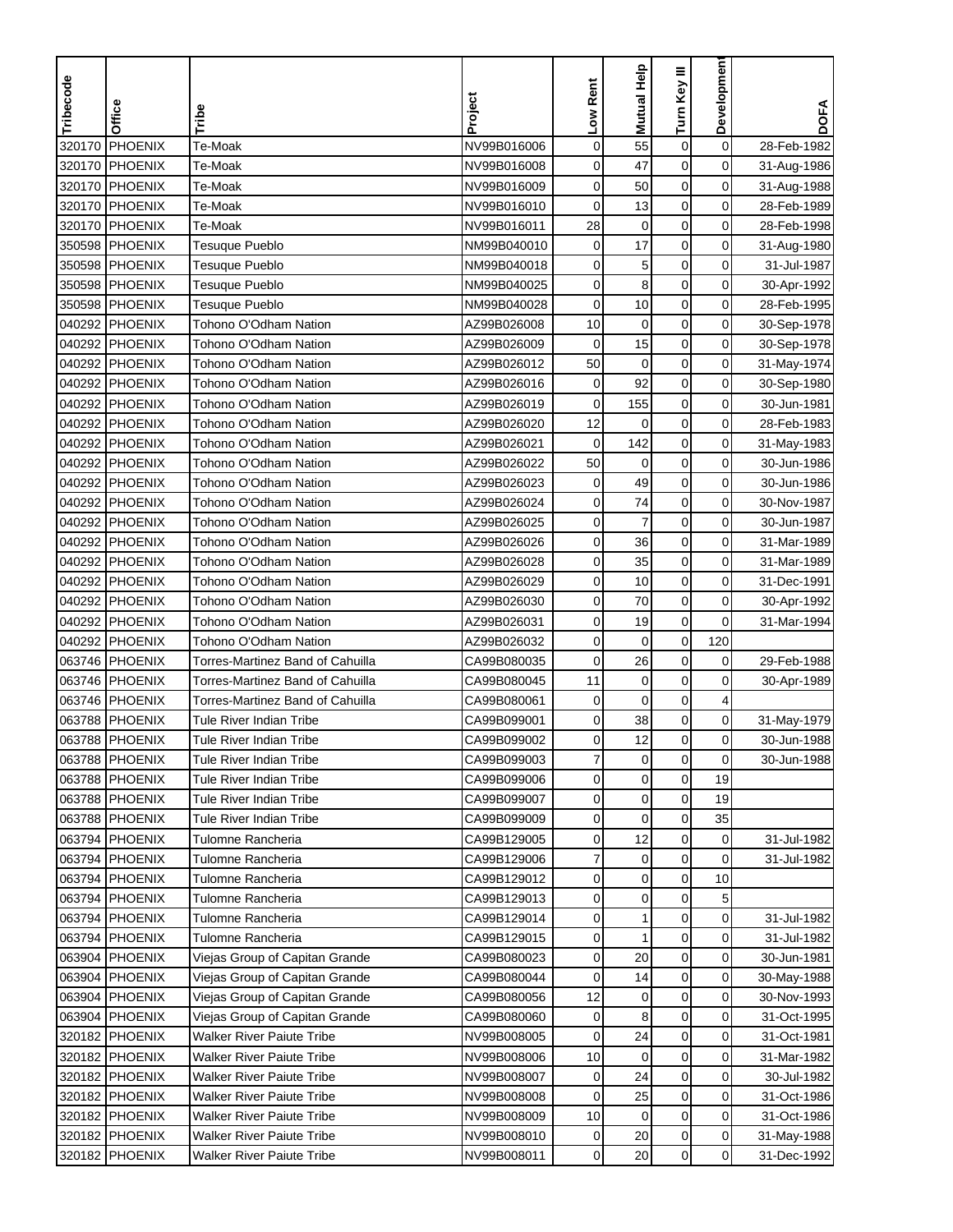| Tribecode | Office         | Tribe                               | Project     | Low Rent    | <b>Mutual Help</b>      | Turn Key III     | Development    | <b>DOFA</b> |
|-----------|----------------|-------------------------------------|-------------|-------------|-------------------------|------------------|----------------|-------------|
|           |                |                                     |             |             |                         |                  |                |             |
| 320182    | PHOENIX        | <b>Walker River Paiute Tribe</b>    | NV99B008012 | $\mathbf 0$ | 15                      | $\boldsymbol{0}$ | 0              | 31-Dec-1992 |
|           | 320182 PHOENIX | <b>Walker River Paiute Tribe</b>    | NV99B008013 | 13          | $\mathbf 0$             | $\mathbf 0$      | 0              | 30-Sep-1994 |
|           | 320182 PHOENIX | <b>Walker River Paiute Tribe</b>    | NV99B008014 | 13          | $\mathbf 0$             | 0                | 0              | 30-Sep-1994 |
|           | 320185 PHOENIX | Washoe Tribe                        | NV99B003006 | $\mathbf 0$ | 40                      | $\boldsymbol{0}$ | 0              | 31-Jul-1980 |
|           | 320185 PHOENIX | Washoe Tribe                        | NV99B003007 | 15          | $\mathbf 0$             | $\pmb{0}$        | 0              | 31-Jul-1980 |
|           | 320185 PHOENIX | <b>Washoe Tribe</b>                 | NV99B003008 | $\mathbf 0$ | 45                      | $\pmb{0}$        | 0              | 30-Jun-1984 |
|           | 320185 PHOENIX | Washoe Tribe                        | NV99B003009 | 25          | $\pmb{0}$               | $\mathbf 0$      | 0              | 30-Jun-1984 |
|           | 320185 PHOENIX | Washoe Tribe                        | NV99B003010 | 40          | $\mathbf 0$             | 0                | 0              | 31-Jul-1989 |
|           | 320185 PHOENIX | Washoe Tribe                        | NV99B003011 | 0           | 25                      | 0                | 0              | 31-May-1989 |
|           | 320185 PHOENIX | <b>Washoe Tribe</b>                 | NV99B003012 | 0           | 20                      | $\pmb{0}$        | 0              | 29-Feb-1992 |
|           | 320185 PHOENIX | <b>Washoe Tribe</b>                 | NV99B003013 | 0           | 20                      | $\mathbf 0$      | $\overline{0}$ | 30-Sep-1995 |
|           | 040502 PHOENIX | White Mountain Apache (Fort Apache) | AZ99B016005 | 0           | 1                       | $\mathbf 0$      | 0              | 30-Sep-1969 |
|           | 040502 PHOENIX | White Mountain Apache (Fort Apache) | AZ99B016006 | 0           | 1                       | $\boldsymbol{0}$ | 0              | 31-Oct-1969 |
|           | 040502 PHOENIX | White Mountain Apache (Fort Apache) | AZ99B016007 | 35          | $\boldsymbol{0}$        | $\boldsymbol{0}$ | 0              | 30-Jun-1971 |
|           | 040502 PHOENIX | White Mountain Apache (Fort Apache) | AZ99B016008 | 0           | $\overline{\mathbf{c}}$ | $\mathbf 0$      | 0              | 30-Sep-1972 |
|           | 040502 PHOENIX | White Mountain Apache (Fort Apache) | AZ99B016011 | 0           | 9                       | 0                | 0              | 31-Aug-1975 |
|           | 040502 PHOENIX | White Mountain Apache (Fort Apache) | AZ99B016012 | 0           | 9                       | 0                | $\mathbf 0$    | 30-Jun-1976 |
|           | 040502 PHOENIX | White Mountain Apache (Fort Apache) | AZ99B016014 | 0           | 5                       | $\mathbf 0$      | 0              | 30-Apr-1975 |
|           | 040502 PHOENIX | White Mountain Apache (Fort Apache) | AZ99B016015 | 0           | 2                       | $\mathbf 0$      | 0              | 31-Jul-1975 |
|           | 040502 PHOENIX | White Mountain Apache (Fort Apache) | AZ99B016016 | 0           | 3                       | $\mathbf 0$      | 0              | 06-Nov-1975 |
|           | 040502 PHOENIX | White Mountain Apache (Fort Apache) | AZ99B016017 | 65          | $\boldsymbol{0}$        | $\mathbf 0$      | 0              | 31-Dec-1972 |
|           | 040502 PHOENIX | White Mountain Apache (Fort Apache) | AZ99B016018 | 0           | 3                       | $\pmb{0}$        | 0              | 30-Jun-1975 |
| 040502    | PHOENIX        | White Mountain Apache (Fort Apache) | AZ99B016020 | 0           | 9                       | $\mathbf 0$      | 0              | 30-Jun-1976 |
|           | 040502 PHOENIX | White Mountain Apache (Fort Apache) | AZ99B016021 | 0           | 1                       | 0                | 0              | 30-Jun-1976 |
|           | 040502 PHOENIX | White Mountain Apache (Fort Apache) | AZ99B016022 | 0           | $\overline{7}$          | 0                | 0              | 29-Feb-1976 |
|           | 040502 PHOENIX | White Mountain Apache (Fort Apache) | AZ99B016023 | 0           | 8                       | 0                | 0              | 30-Jun-1976 |
|           | 040502 PHOENIX | White Mountain Apache (Fort Apache) | AZ99B016024 | 0           | 45                      | $\mathbf 0$      | 0              | 11-May-1978 |
|           | 040502 PHOENIX | White Mountain Apache (Fort Apache) | AZ99B016025 | 0           | 98                      | $\mathbf 0$      | 0              | 31-Mar-1980 |
|           | 040502 PHOENIX | White Mountain Apache (Fort Apache) | AZ99B016026 | 30          | 0                       | $\mathbf 0$      | 0              | 31-Dec-1979 |
|           | 040502 PHOENIX | White Mountain Apache (Fort Apache) | AZ99B016027 | 35          | $\mathbf 0$             | $\pmb{0}$        | 0              | 31-Aug-1980 |
|           | 040502 PHOENIX | White Mountain Apache (Fort Apache) | AZ99B016028 | 0           | 96                      | $\pmb{0}$        | 0              | 31-Aug-1980 |
|           | 040502 PHOENIX | White Mountain Apache (Fort Apache) | AZ99B016029 | 50          | 0                       | 0                | 0              | 28-Feb-1981 |
|           | 040502 PHOENIX | White Mountain Apache (Fort Apache) | AZ99B016030 | 0           | 106                     | $\mathbf 0$      | 0              | 31-Jul-1986 |
|           | 040502 PHOENIX | White Mountain Apache (Fort Apache) | AZ99B016031 | 5           | 0                       | 0                | $\overline{0}$ | 31-May-1986 |
|           | 040502 PHOENIX | White Mountain Apache (Fort Apache) | AZ99B016034 | 40          | $\pmb{0}$               | $\pmb{0}$        | $\overline{0}$ | 31-Oct-1987 |
|           | 040502 PHOENIX | White Mountain Apache (Fort Apache) | AZ99B016036 | 50          | 0                       | 0                | $\overline{0}$ | 31-Jan-1988 |
|           | 040502 PHOENIX | White Mountain Apache (Fort Apache) | AZ99B016037 | 0           | 50                      | 0                | 0              | 31-Oct-1987 |
|           | 040502 PHOENIX | White Mountain Apache (Fort Apache) | AZ99B016038 | 43          | 0                       | 0                | $\overline{0}$ | 31-Jan-1988 |
|           | 040502 PHOENIX | White Mountain Apache (Fort Apache) | AZ99B016039 | 0           | 50                      | $\mathbf 0$      | $\overline{0}$ | 30-Jun-1988 |
|           | 040502 PHOENIX | White Mountain Apache (Fort Apache) | AZ99B016040 | 0           | 21                      | 0                | 0              | 31-Oct-1988 |
|           | 040502 PHOENIX | White Mountain Apache (Fort Apache) | AZ99B016042 | 0           | 50                      | $\pmb{0}$        | 0              | 31-Oct-1988 |
|           | 040502 PHOENIX | White Mountain Apache (Fort Apache) | AZ99B016043 | 0           | 70                      | 0                | 0              | 31-Oct-1991 |
|           | 040502 PHOENIX | White Mountain Apache (Fort Apache) | AZ99B016044 | 0           | 19                      | $\pmb{0}$        | 0              | 31-Oct-1991 |
|           | 040502 PHOENIX | White Mountain Apache (Fort Apache) | AZ99B016045 | 0           | 40                      | 0                | $\overline{0}$ | 31-Oct-1991 |
|           | 040502 PHOENIX | White Mountain Apache (Fort Apache) | AZ99B016046 | 20          | 0                       | 0                | 0              | 30-Apr-1993 |
|           | 040502 PHOENIX | White Mountain Apache (Fort Apache) | AZ99B016047 | 0           | 20                      | 0                | 0              | 30-Apr-1993 |
|           | 040502 PHOENIX | White Mountain Apache (Fort Apache) | AZ99B016048 | 75          | 0                       | $\pmb{0}$        | 0              | 31-Jul-1994 |
|           | 040502 PHOENIX | White Mountain Apache (Fort Apache) | AZ99B016049 | 0           | 75                      | 0                | 0              | 31-Jul-1994 |
|           | 040502 PHOENIX | White Mountain Apache (Fort Apache) | AZ99B016050 | 0           | 0                       | $\pmb{0}$        | 80             |             |
|           | 040502 PHOENIX | White Mountain Apache (Fort Apache) | AZ99B016051 | 0           | 0                       | 0                | 80             |             |
|           | 040502 PHOENIX | White Mountain Apache (Fort Apache) | AZ99B016052 | 0           | 0                       | $\pmb{0}$        | 6              |             |
|           | 040550 PHOENIX | Yavapai-Apache (Camp Verde)         | AZ99B022004 | 1           | $\pmb{0}$               | 0                | $\overline{0}$ | 28-Feb-1983 |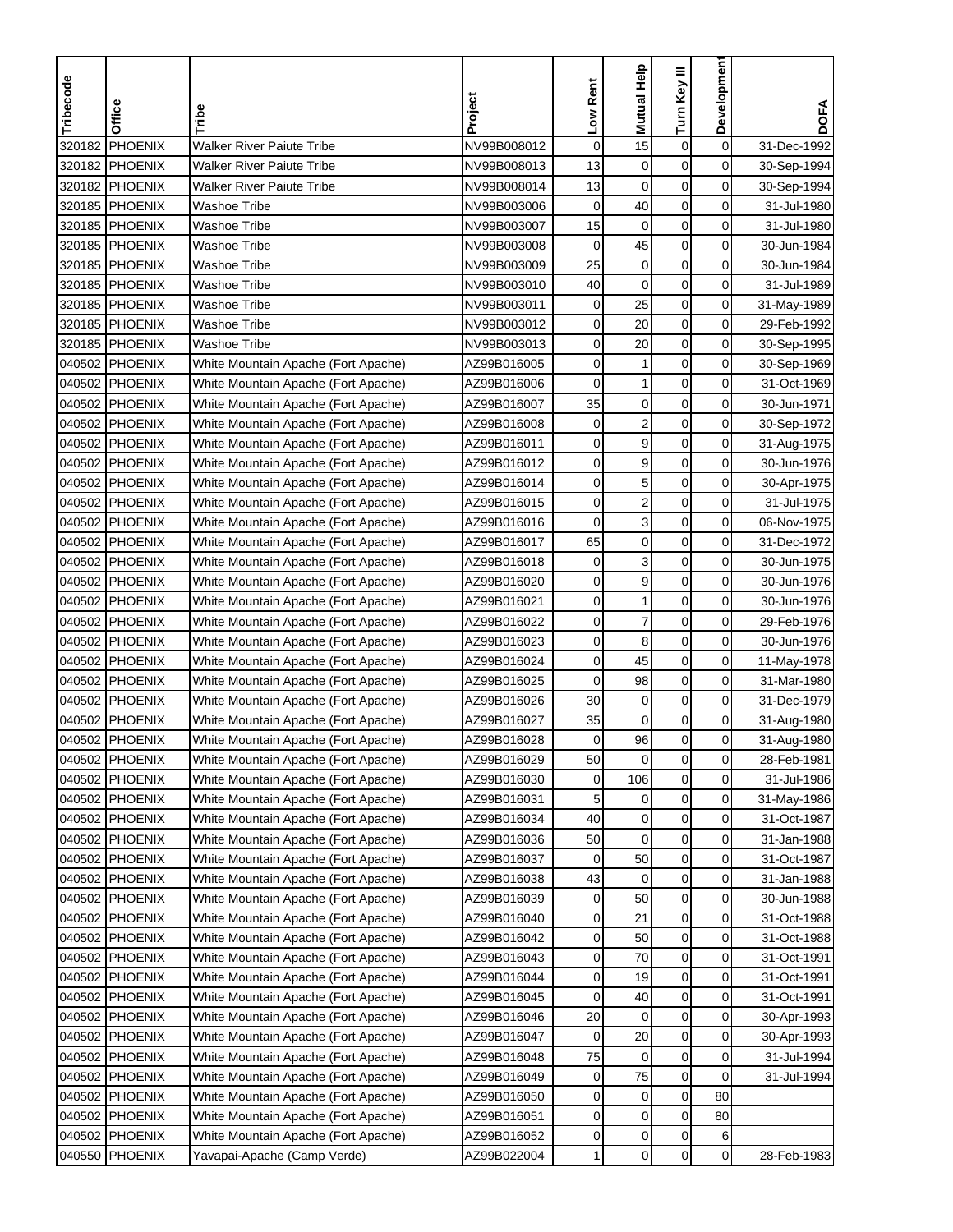| Tribecode | Office         | Tribe                               | Project     | Low Rent     | Mutual Help      | Turn Key III     | Developmen     | <b>DOFA</b> |
|-----------|----------------|-------------------------------------|-------------|--------------|------------------|------------------|----------------|-------------|
|           |                |                                     |             |              |                  |                  |                |             |
| 040550    | PHOENIX        | Yavapai-Apache (Camp Verde)         | AZ99B022006 | 15           | $\mathbf 0$      | $\boldsymbol{0}$ | $\mathbf 0$    | 31-Jul-1986 |
| 040550    | PHOENIX        | Yavapai-Apache (Camp Verde)         | AZ99B022007 | 20           | $\mathbf 0$      | $\mathbf 0$      | 0              | 30-Jun-1986 |
| 040550    | PHOENIX        | Yavapai-Apache (Camp Verde)         | AZ99B022008 | 0            | 10               | 0                | 0              | 31-Mar-1987 |
|           | 040550 PHOENIX | Yavapai-Apache (Camp Verde)         | AZ99B022009 | 0            | 19               | $\mathbf 0$      | 0              | 30-Jun-1988 |
| 040550    | <b>PHOENIX</b> | Yavapai-Apache (Camp Verde)         | AZ99B022010 | 15           | $\mathbf 0$      | $\pmb{0}$        | 0              | 31-May-1991 |
| 040550    | PHOENIX        | Yavapai-Apache (Camp Verde)         | AZ99B022011 | $\mathbf 0$  | 9                | $\mathbf 0$      | 0              | 31-May-1992 |
| 040550    | <b>PHOENIX</b> | Yavapai-Apache (Camp Verde)         | AZ99B022012 | 14           | $\boldsymbol{0}$ | $\mathbf 0$      | 0              | 30-Sep-1997 |
|           | 040550 PHOENIX | Yavapai-Apache (Camp Verde)         | AZ99B022013 | 1            | $\mathbf 0$      | $\mathbf 0$      | 0              | 30-Sep-1997 |
|           | 320208 PHOENIX | Yerington Paiute Tribe              | NV99B010005 | 14           | $\mathbf 0$      | $\mathbf 0$      | 0              | 30-Jun-1980 |
|           | 320208 PHOENIX | Yerington Paiute Tribe              | NV99B010007 | $\mathbf 0$  | 18               | $\pmb{0}$        | 0              | 30-Nov-1987 |
|           | 320208 PHOENIX | Yerington Paiute Tribe              | NV99B010008 | 0            | 13               | $\mathbf 0$      | 0              | 30-Nov-1987 |
|           | 320208 PHOENIX | Yerington Paiute Tribe              | NV99B010009 | 0            | 8                | $\mathbf 0$      | 0              | 31-Mar-1988 |
|           | 320208 PHOENIX | Yerington Paiute Tribe              | NV99B010010 | 0            | 10               | $\pmb{0}$        | 0              | 30-Sep-1989 |
|           | 320208 PHOENIX | Yerington Paiute Tribe              | NV99B010011 | 0            | 5                | $\pmb{0}$        | 0              | 30-Sep-1992 |
|           | 320212 PHOENIX | Yomba Shoshone Tribe                | NV99B020001 | 22           | $\mathbf 0$      | $\mathbf 0$      | 0              | 30-Jun-1981 |
|           | 485390 PHOENIX | Ysleta Del Sur                      | TX99B429001 | $\mathbf 0$  | 6                | $\mathbf 0$      | 0              | 31-Aug-1976 |
| 485390    | <b>PHOENIX</b> | Ysleta Del Sur                      | TX99B429002 | 0            | 1                | $\mathbf 0$      | 0              | 31-Oct-1977 |
|           | 485390 PHOENIX | Ysleta Del Sur                      | TX99B429003 | 0            | 24               | $\pmb{0}$        | $\mathbf 0$    | 04-Jan-1999 |
|           | 064190 PHOENIX | <b>Yurok Tribe</b>                  | CA99B158001 | 0            | $\mathbf 0$      | $\mathbf 0$      | 15             |             |
| 350670    | PHOENIX        | Zia Pueblo                          | NM99B031049 | 0            | 8                | $\mathbf 0$      | 0              | 31-Oct-1980 |
| 350670    | PHOENIX        | Zia Pueblo                          | NM99B031061 | 0            | 13               | $\mathbf 0$      | 0              | 30-Nov-1987 |
| 350670    | <b>PHOENIX</b> | Zia Pueblo                          | NM99B031062 | 0            | 3                | $\pmb{0}$        | 0              | 30-Nov-1987 |
| 350670    | PHOENIX        | Zia Pueblo                          | NM99B031068 | 0            | 21               | $\mathbf 0$      | 0              | 30-Jun-1996 |
| 350673    | PHOENIX        | Zuni Tribe                          | NM99B019001 | 0            | 21               | $\mathbf 0$      | 0              | 28-Feb-1970 |
|           | 350673 PHOENIX | Zuni Tribe                          | NM99B019003 | 0            | $\mathbf 0$      | 25               | 0              | 31-Aug-1970 |
|           | 350673 PHOENIX | Zuni Tribe                          | NM99B019004 | 0            | 39               | $\mathbf 0$      | $\mathbf 0$    | 28-Feb-1971 |
| 350673    | <b>PHOENIX</b> | Zuni Tribe                          | NM99B019005 | 0            | 0                | 20               | 0              | 31-Oct-1972 |
|           | 350673 PHOENIX | Zuni Tribe                          | NM99B019006 | 0            | 147              | $\mathbf 0$      | 0              | 31-May-1972 |
|           | 350673 PHOENIX | Zuni Tribe                          | NM99B019007 | 0            | 89               | $\mathbf 0$      | 0              | 31-Jan-1978 |
| 350673    | <b>PHOENIX</b> | Zuni Tribe                          | NM99B019008 | 50           | $\mathbf 0$      | $\pmb{0}$        | 0              | 31-Mar-1977 |
| 350673    | PHOENIX        | Zuni Tribe                          | NM99B019009 | 74           | $\mathbf 0$      | $\mathbf 0$      | 0              | 28-Feb-1982 |
|           | 350673 PHOENIX | Zuni Tribe                          | NM99B019010 | $\mathbf{0}$ | 75               | 0                | 0              | 30-Jun-1982 |
|           | 350673 PHOENIX | Zuni Tribe                          | NM99B019011 | 3            | $\mathbf 0$      | $\pmb{0}$        | 0              | 30-Sep-1982 |
|           | 350673 PHOENIX | Zuni Tribe                          | NM99B019012 | 0            | 60               | 0                | 0              | 31-Jul-1986 |
|           | 350673 PHOENIX | Zuni Tribe                          | NM99B019013 | 40           | $\pmb{0}$        | $\pmb{0}$        | 0              | 31-Jul-1986 |
|           | 350673 PHOENIX | Zuni Tribe                          | NM99B019015 | 22           | 0                | 0                | $\overline{0}$ | 31-Dec-1997 |
|           | 410152 SEATTLE | <b>Burns Paiute Colony</b>          | OR97B039001 | 0            | 18               | 0                | 0              | 31-Mar-1999 |
|           | 530224 SEATTLE | Chehalis Confederated Tribes        | WA97B048001 | 0            | 9                | 0                | $\overline{0}$ | 28-Feb-1978 |
|           | 530224 SEATTLE | <b>Chehalis Confederated Tribes</b> | WA19B048002 | 29           | 0                | $\pmb{0}$        | $\overline{0}$ | 30-Nov-1983 |
|           | 530224 SEATTLE | <b>Chehalis Confederated Tribes</b> | WA97B048003 | 21           | 0                | 0                | 0              | 30-Jun-1987 |
|           | 530224 SEATTLE | <b>Chehalis Confederated Tribes</b> | WA97B048005 | 4            | $\pmb{0}$        | $\pmb{0}$        | 0              | 25-Nov-1997 |
|           | 160200 SEATTLE | Coeur D'Alene Tribe                 | ID97B007006 | 45           | $\mathbf 0$      | $\pmb{0}$        | 0              | 30-Sep-1981 |
|           | 160200 SEATTLE | Coeur D'Alene Tribe                 | ID16B007008 | 0            | 37               | $\pmb{0}$        | $\overline{0}$ | 31-Aug-1984 |
|           | 160200 SEATTLE | Coeur D'Alene Tribe                 | ID16B007009 | 16           | 0                | $\mathbf 0$      | $\overline{0}$ | 30-Apr-1984 |
|           | 160200 SEATTLE | Coeur D'Alene Tribe                 | ID16B007010 | 0            | 19               | $\mathbf 0$      | 0              | 31-Aug-1984 |
|           | 160200 SEATTLE | Coeur D'Alene Tribe                 | ID97B007013 | 0            | 13               | 0                | 0              | 31-Aug-1984 |
|           | 160200 SEATTLE | Coeur D'Alene Tribe                 | ID97B007015 | 11           | 0                | $\pmb{0}$        | 0              | 31-Mar-1990 |
| 160200    | <b>SEATTLE</b> | Coeur D'Alene Tribe                 | ID97B007016 | 0            | 10               | 0                | $\overline{0}$ | 31-May-1990 |
|           | 160200 SEATTLE | Coeur D'Alene Tribe                 | ID97B007018 | 0            | 15               | 0                | 0              | 31-Aug-1994 |
|           | 160200 SEATTLE | Coeur D'Alene Tribe                 | ID97B007021 | 9            | $\mathbf 0$      | 0                | 1              | 31-Dec-1998 |
|           | 160200 SEATTLE | Coeur D'Alene Tribe                 | ID97B007022 | 0            | 19               | $\pmb{0}$        | $\mathbf{1}$   | 31-Dec-1998 |
| 160200    | <b>SEATTLE</b> | Coeur D'Alene Tribe                 | ID97B007025 | 5            | $\mathbf 0$      | $\mathbf 0$      | $\overline{0}$ | 31-Dec-1998 |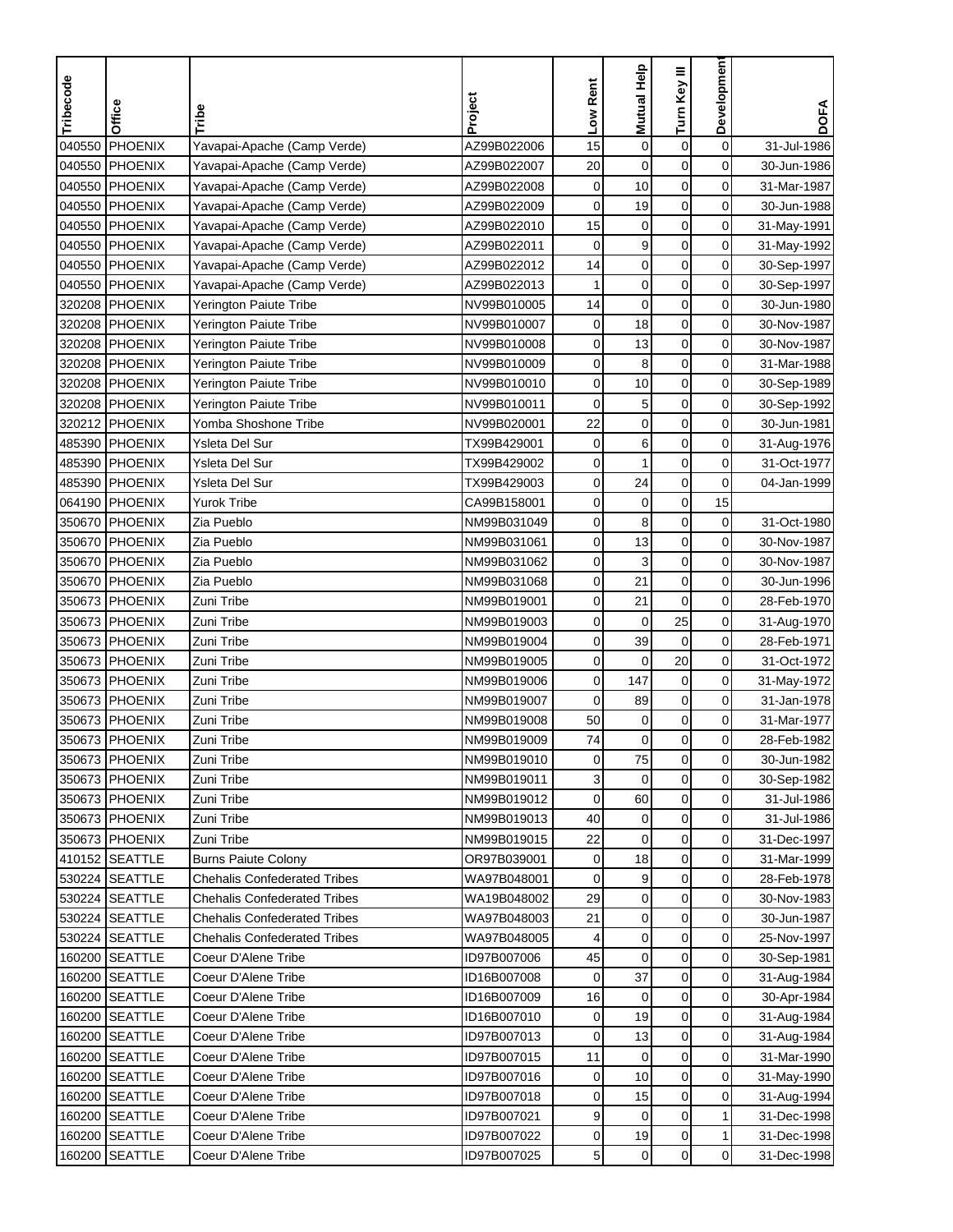| Tribecode | Office         | Tribe                               | Project     | Low Rent     | Mutual Help             | Turn Key III     | Developmen     | <b>DOFA</b> |
|-----------|----------------|-------------------------------------|-------------|--------------|-------------------------|------------------|----------------|-------------|
|           |                |                                     |             |              |                         |                  |                |             |
| 530290    | <b>SEATTLE</b> | <b>Colville Confederated Tribes</b> | WA97B043002 | 42           | 5                       | $\boldsymbol{0}$ | $\mathbf 0$    | 30-Jun-1977 |
| 530290    | <b>SEATTLE</b> | <b>Colville Confederated Tribes</b> | WA97B043003 | 30           | 1                       | $\mathbf 0$      | 0              | 31-Aug-1978 |
| 530290    | <b>SEATTLE</b> | <b>Colville Confederated Tribes</b> | WA97B043004 | $\mathbf 0$  | 22                      | $\mathbf 0$      | 0              | 31-Jan-1979 |
| 530290    | <b>SEATTLE</b> | Colville Confederated Tribes        | WA97B043005 | 40           | $\overline{\mathbf{c}}$ | $\mathbf 0$      | 0              | 31-Jan-1980 |
| 530290    | <b>SEATTLE</b> | <b>Colville Confederated Tribes</b> | WA97B043006 | $\mathbf 0$  | 29                      | $\pmb{0}$        | 0              | 31-Jan-1980 |
| 530290    | <b>SEATTLE</b> | <b>Colville Confederated Tribes</b> | WA19B043007 | 48           | $\overline{2}$          | $\mathbf 0$      | 0              | 31-Dec-1980 |
| 530290    | <b>SEATTLE</b> | <b>Colville Confederated Tribes</b> | WA19B043008 | $\mathbf 0$  | 21                      | $\mathbf 0$      | 0              | 30-Apr-1981 |
| 530290    | <b>SEATTLE</b> | Colville Confederated Tribes        | WA19B043009 | 56           | $\overline{\mathbf{c}}$ | $\mathbf 0$      | 0              | 30-Jun-1982 |
| 530290    | <b>SEATTLE</b> | <b>Colville Confederated Tribes</b> | WA97B043012 | 61           | $\overline{\mathbf{c}}$ | $\mathbf 0$      | 0              | 30-Jun-1983 |
| 530290    | <b>SEATTLE</b> | <b>Colville Confederated Tribes</b> | WA97B043014 | $\mathbf 0$  | 26                      | $\pmb{0}$        | 0              | 31-May-1986 |
| 530290    | <b>SEATTLE</b> | <b>Colville Confederated Tribes</b> | WA97B043017 | 0            | 8                       | $\mathbf 0$      | 0              | 31-Mar-1999 |
|           | 410272 SEATTLE | Coos Bay Confederated Tribes        | OR97B036001 | 15           | $\pmb{0}$               | $\mathbf 0$      | 0              | 28-Feb-2001 |
| 410277    | <b>SEATTLE</b> | Coquille Indian Tribe               | OR97B038001 | 51           | $\mathbf 0$             | $\pmb{0}$        | 0              | 30-Jun-1997 |
| 410277    | <b>SEATTLE</b> | Coquille Indian Tribe               | OR97B038002 | $\mathbf 0$  | 20                      | $\pmb{0}$        | 0              | 30-Jun-1997 |
| 160348    | <b>SEATTLE</b> | Fort Hall Shoshone-Bannock          | ID97B009003 | 60           | $\mathbf 0$             | $\mathbf 0$      | 0              | 31-Oct-1975 |
|           | 160348 SEATTLE | Fort Hall Shoshone-Bannock          | ID97B009004 | $\mathbf 0$  | 27                      | $\mathbf 0$      | 0              | 30-Jun-1980 |
|           | 160348 SEATTLE | Fort Hall Shoshone-Bannock          | ID16B009005 | 0            | 52                      | 0                | 0              | 31-Jan-1984 |
|           | 160348 SEATTLE | Fort Hall Shoshone-Bannock          | ID16B009006 | 19           | $\pmb{0}$               | $\mathbf 0$      | 0              | 31-Mar-1983 |
|           | 160348 SEATTLE | Fort Hall Shoshone-Bannock          | ID16B009007 | 0            | 13                      | $\mathbf 0$      | 0              | 30-Nov-1982 |
|           | 160348 SEATTLE | Fort Hall Shoshone-Bannock          | ID97B009009 | 0            | 41                      | $\mathbf 0$      | 0              | 31-Aug-1992 |
|           | 160348 SEATTLE | Fort Hall Shoshone-Bannock          | ID97B009010 | 15           | $\mathbf 0$             | $\mathbf 0$      | 0              | 30-Sep-1991 |
| 160348    | <b>SEATTLE</b> | Fort Hall Shoshone-Bannock          | ID97B009011 | 0            | 32                      | $\pmb{0}$        | 0              | 31-May-1994 |
| 160348    | <b>SEATTLE</b> | Fort Hall Shoshone-Bannock          | ID97B009014 | 5            | $\pmb{0}$               | $\mathbf 0$      | 0              | 31-Oct-2000 |
|           | 160348 SEATTLE | Fort Hall Shoshone-Bannock          | ID97B009015 | 0            | 5                       | 0                | 0              | 31-May-2001 |
|           | 160348 SEATTLE | Fort Hall Shoshone-Bannock          | ID97B009016 | 5            | 0                       | 0                | 0              | 31-May-2001 |
| 410530    | <b>SEATTLE</b> | <b>Grand Ronde</b>                  | OR97B040001 | 15           | 0                       | 0                | 0              | 31-Aug-2000 |
| 410530    | <b>SEATTLE</b> | <b>Grand Ronde</b>                  | OF97B040002 | 5            | $\mathbf 0$             | $\mathbf 0$      | 0              | 31-Aug-2000 |
| 530664    | <b>SEATTLE</b> | Hoh Indian Tribe                    | WA19B052006 | 0            | 17                      | $\mathbf 0$      | 0              | 30-Nov-1983 |
|           | 530664 SEATTLE | Hoh Indian Tribe                    | WA97B052032 | 4            | $\mathbf 0$             | $\mathbf 0$      | 0              | 01-Feb-1997 |
| 530710    | <b>SEATTLE</b> | Kalispel Indian Community           | WA97B037003 | 0            | $\overline{\mathbf{c}}$ | $\pmb{0}$        | 0              | 30-Jun-1981 |
| 530710    | <b>SEATTLE</b> | Kalispel Indian Community           | WA97B037009 | 0            | 3                       | $\mathbf 0$      | 0              | 30-Nov-1990 |
|           | 530710 SEATTLE | Kalispel Indian Community           | WA97B037012 | $\mathbf{0}$ | 9                       | 0                | 0              | 31-Dec-1996 |
|           | 530710 SEATTLE | Kalispel Indian Community           | WA97B600371 | 4            | $\pmb{0}$               | $\mathbf 0$      | 0              | 30-Sep-2000 |
|           | 530710 SEATTLE | Kalispel Indian Community           | WA97B600372 | 0            | 4                       | 0                | 0              | 30-Sep-2000 |
|           | 410758 SEATTLE | Klamath Indian Tribe                | OR97B037001 | 0            | $\pmb{0}$               | $\pmb{0}$        | $\overline{3}$ | 31-Mar-1997 |
|           | 410758 SEATTLE | Klamath Indian Tribe                | OR97B037004 | 0            | 5                       | $\pmb{0}$        | $\overline{0}$ | 28-Feb-1998 |
|           | 410758 SEATTLE | Klamath Indian Tribe                | OR97B037005 | 6            | $\pmb{0}$               | $\pmb{0}$        | 0              | 28-Feb-1998 |
|           | 410758 SEATTLE | Klamath Indian Tribe                | OR97B037007 | 25           | $\pmb{0}$               | 0                | 0              | 30-Sep-1997 |
|           | 160590 SEATTLE | Kootenai Tribe                      | ID97B007023 | 0            | $\pmb{0}$               | $\pmb{0}$        | 4              |             |
|           | 160590 SEATTLE | Kootenai Tribe                      | ID97B022001 | 0            | 25                      | 0                | $\overline{0}$ | 28-Feb-1986 |
| 530841    | <b>SEATTLE</b> | Lower Elwha Tribal Community        | WA19B050003 | 0            | 34                      | $\pmb{0}$        | 0              | 31-Aug-1984 |
| 530841    | <b>SEATTLE</b> | Lower Elwha Tribal Community        | WA97B050004 | 0            | 10                      | $\pmb{0}$        | 0              | 16-Apr-1994 |
| 530841    | <b>SEATTLE</b> | Lower Elwha Tribal Community        | WA97B050005 | 0            | 12                      | $\pmb{0}$        | 0              | 30-Apr-1994 |
| 530841    | <b>SEATTLE</b> | Lower Elwha Tribal Community        | WA97B050007 | 0            | 22                      | 0                | $\overline{0}$ | 30-Apr-1994 |
| 530841    | <b>SEATTLE</b> | Lower Elwha Tribal Community        | WA97B050009 | 0            | 25                      | 0                | 0              | 31-Aug-1996 |
| 530841    | <b>SEATTLE</b> | Lower Elwha Tribal Community        | WA97B050011 | 5            | 0                       | 0                | 0              | 31-Jul-1999 |
| 530841    | <b>SEATTLE</b> | Lower Elwha Tribal Community        | WA97B050012 | 0            | 5                       | $\pmb{0}$        | 0              | 31-Jul-1999 |
|           | 530842 SEATTLE | Lummi Tribe                         | WA97B028004 | 15           | 10                      | 0                | 0              | 30-Apr-1975 |
|           | 530842 SEATTLE | Lummi Tribe                         | WA97B028007 | 35           | 0                       | $\pmb{0}$        | 0              | 30-Jun-1989 |
|           | 530842 SEATTLE | Lummi Tribe                         | WA97B028011 | 39           | 15                      | 0                | 0              | 31-Aug-1995 |
|           | 530842 SEATTLE | Lummi Tribe                         | WA97B028012 | 15           | $\pmb{0}$               | $\pmb{0}$        | 0              | 31-Mar-1996 |
| 530842    | <b>SEATTLE</b> | Lummi Tribe                         | WA97B028013 | 0            | 40                      | $\pmb{0}$        | $\overline{0}$ | 30-Sep-1996 |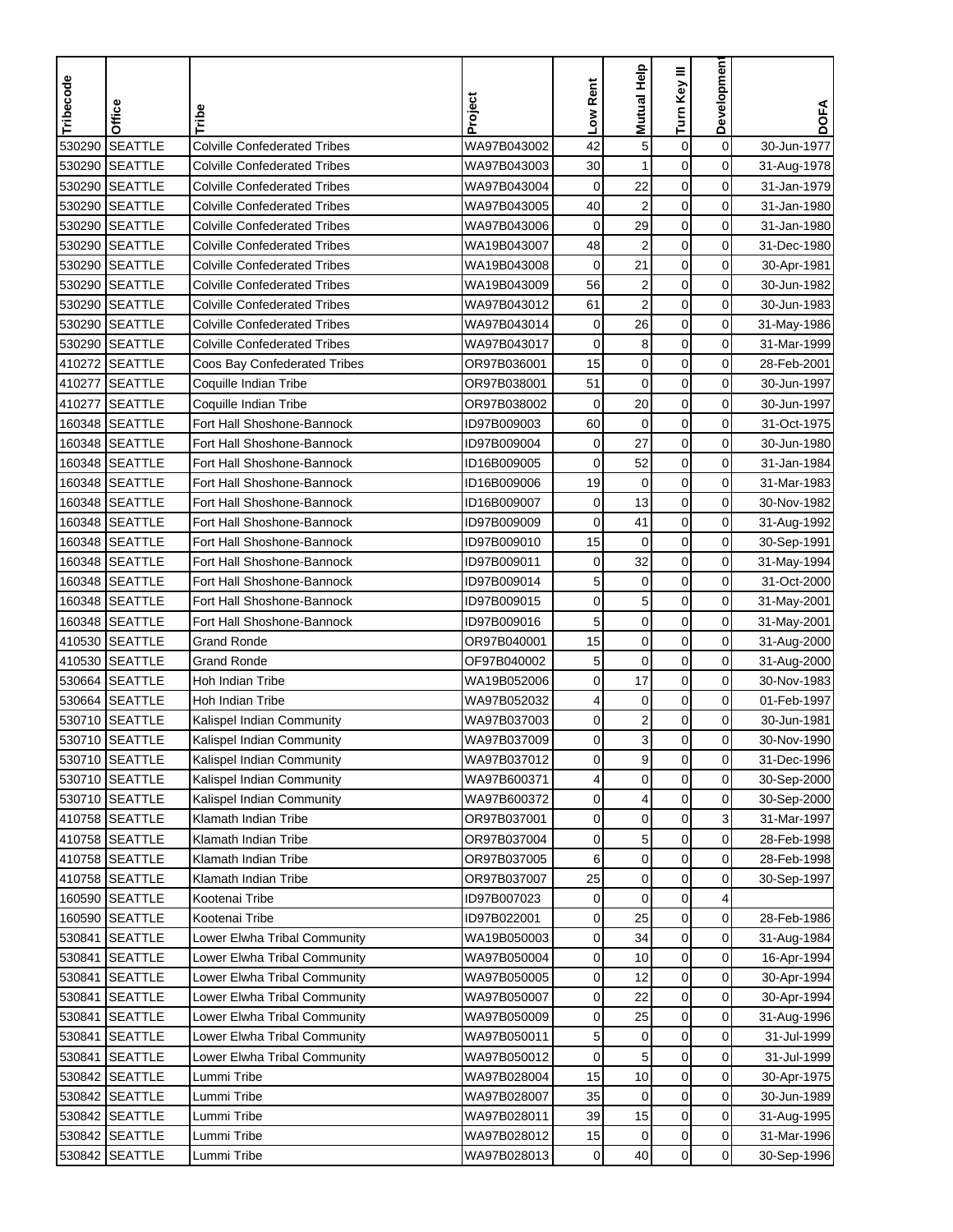| <b>SEATTLE</b><br>$\mathbf 0$<br>530842<br>WA97B028014<br>20<br>$\pmb{0}$<br>$\boldsymbol{0}$<br>Lummi Tribe<br>30-Mar-1997<br><b>SEATTLE</b><br>0<br>530842<br>Lummi Tribe<br>WA97B028015<br>$\mathbf 0$<br>42<br>$\mathbf 0$<br>30-Sep-1998<br>530842 SEATTLE<br>0<br>5<br>$\mathbf 0$<br>0<br>Lummi Tribe<br>WA97B028023<br>31-Dec-1998<br>530880<br><b>SEATTLE</b><br>Makah Indian Tribe<br>WA97B029002<br>0<br>4<br>$\mathbf 0$<br>0<br>30-Apr-1978<br>0<br>3<br>$\boldsymbol{0}$<br>530880<br><b>SEATTLE</b><br>0<br><b>Makah Indian Tribe</b><br>WA97B029003<br>31-Jul-1980<br>22<br><b>SEATTLE</b><br>$\boldsymbol{0}$<br>530880<br><b>Makah Indian Tribe</b><br>WA19B029004<br>$\mathbf 0$<br>0<br>31-Mar-1982<br>$\mathbf 0$<br>0<br><b>SEATTLE</b><br>$\pmb{0}$<br>6<br>530880<br>Makah Indian Tribe<br>WA19B029005<br>31-Aug-1981<br>0<br>530880<br><b>SEATTLE</b><br>0<br>13<br>$\mathbf 0$<br>Makah Indian Tribe<br>WA19B029006<br>31-Jan-1984<br>0<br>530880<br><b>SEATTLE</b><br>Makah Indian Tribe<br>WA97B029008<br>0<br>38<br>$\mathbf 0$<br>30-Sep-1989<br>0<br><b>SEATTLE</b><br>0<br>$\boldsymbol{0}$<br>530880<br>Makah Indian Tribe<br>WA97B029009<br>10<br>30-Sep-1989<br><b>SEATTLE</b><br>WA97B029010<br>0<br>530880<br>Makah Indian Tribe<br>0<br>25<br>0<br>31-Jan-1995<br>530880 SEATTLE<br>18<br>$\pmb{0}$<br>$\mathbf 0$<br>0<br><b>Makah Indian Tribe</b><br>WA97B029013<br>31-Dec-1996<br>$\boldsymbol{0}$<br>0<br>530880<br><b>SEATTLE</b><br>5<br>$\mathbf 0$<br>Makah Indian Tribe<br>WA97B029014<br>30-Nov-1999<br>40<br>$\boldsymbol{0}$<br>$\boldsymbol{0}$<br>0<br>531030<br><b>SEATTLE</b><br>Muckleshoot Indian Tribe<br>WA97B040001<br>31-Dec-1980<br>24<br>$\pmb{0}$<br>0<br>531030<br><b>SEATTLE</b><br>$\mathbf 0$<br>Muckleshoot Indian Tribe<br>WA97B040003<br>30-Sep-1998<br>531030<br><b>SEATTLE</b><br>$\mathbf 0$<br>$\mathbf 0$<br>40<br>Muckleshoot Indian Tribe<br>WA97B040004<br>0<br>160788 SEATTLE<br>0<br>Nez Perce Tribe<br>ID97B008007<br>60<br>0<br>0<br>30-Sep-1977<br>0<br>160788 SEATTLE<br>Nez Perce Tribe<br>$\boldsymbol{0}$<br>ID97B008008<br>$\mathbf 0$<br>20<br>31-Aug-1980<br>160788 SEATTLE<br>Nez Perce Tribe<br>ID97B008011<br>0<br>$\mathbf 0$<br>0<br>27<br>30-Apr-1984<br>$\mathbf 0$<br>160788 SEATTLE<br>Nez Perce Tribe<br>0<br>35<br>0<br>ID97B008013<br>31-Aug-1988<br>160788 SEATTLE<br>Nez Perce Tribe<br>0<br>44<br>$\pmb{0}$<br>0<br>ID97B008014<br>31-Aug-1991<br>29<br>$\boldsymbol{0}$<br><b>SEATTLE</b><br><b>Nez Perce Tribe</b><br>$\mathbf 0$<br>0<br>160788<br>ID97B008015<br>30-Sep-1993<br><b>SEATTLE</b><br>$\boldsymbol{0}$<br>160788<br><b>Nez Perce Tribe</b><br>$\mathbf 0$<br>31<br>0<br>ID97B008017<br>31-Dec-1994<br>160788 SEATTLE<br>Nez Perce Tribe<br>0<br>0<br>ID97B008021<br>0<br>8<br>30-Sep-1996<br>0<br>160788 SEATTLE<br>Nez Perce Tribe<br>ID97B008022<br>0<br>$\mathbf{1}$<br>0<br>30-Sep-1996<br><b>SEATTLE</b><br>0<br>0<br>0<br>531070<br>WA97B052001<br>6<br>Nisqually Indian Community<br>31-Dec-1977<br><b>SEATTLE</b><br>0<br>WA97B052002<br>0<br>10<br>0<br>531070<br>Nisqually Indian Community<br>31-Dec-1980<br><b>SEATTLE</b><br>WA97B052003<br>$\mathbf 0$<br>0<br>531070<br>Nisqually Indian Community<br>0<br>10<br>28-Feb-1982<br>531070<br><b>SEATTLE</b><br>10<br>0<br>0<br>Nisqually Indian Community<br>WA19B052006<br>0<br>30-Nov-1983<br>$\pmb{0}$<br>531070<br><b>SEATTLE</b><br>0<br>0<br>Nisqually Indian Community<br>WA97B052008<br>8<br>30-Apr-1986<br>19<br>$\mathbf 0$<br><b>SEATTLE</b><br>0<br>531070<br>WA97B052011<br>0<br>28-Feb-1987<br>Nisqually Indian Community<br>531070 SEATTLE<br>Nisqually Indian Community<br>WA97B052012<br>$\mathbf{0}$<br>13<br>$\mathbf 0$<br>0<br>30-Apr-1988<br>$\mathbf 0$<br>5<br>0<br>531070 SEATTLE<br>WA97B052016<br>0<br>Nisqually Indian Community<br>30-Apr-1988<br>0<br>531070 SEATTLE<br>Nisqually Indian Community<br>WA97B052020<br>$\pmb{0}$<br>0<br>15<br>$\boldsymbol{0}$<br>$\pmb{0}$<br>$\overline{0}$<br>531070 SEATTLE<br>Nisqually Indian Community<br>WA97B052032<br>5<br>30-Sep-2000<br>531070 SEATTLE<br>Nisqually Indian Community<br>WA97B052035<br>5<br>0<br>0<br>0<br>31-Mar-1999<br>5<br>$\boldsymbol{0}$<br>0<br>531070 SEATTLE<br>Nisqually Indian Community<br>WA97B052040<br>0<br>31-Jul-1998<br>$\pmb{0}$<br>21<br>$\overline{0}$<br>531076 SEATTLE<br>Nooksack Tribe<br>WA97B056001<br>0<br>31-Dec-1979<br>$\mathbf 0$<br>531076 SEATTLE<br>$\overline{0}$<br>Nooksack Tribe<br>WA19B056002<br>0<br>14<br>31-Dec-1980<br>0<br>$\overline{0}$<br>531076 SEATTLE<br>Nooksack Tribe<br>WA97B056003<br>0<br>40<br>31-Aug-1984<br>$\pmb{0}$<br>12<br>0<br>531076 SEATTLE<br>Nooksack Tribe<br>WA97B056005<br>0<br>31-Jan-1992<br>$\pmb{0}$<br>0<br>531076 SEATTLE<br>WA97B056006<br>0<br>20<br>Nooksack Tribe<br>31-Jul-1994<br>$\boldsymbol{7}$<br>$\pmb{0}$<br>531076 SEATTLE<br>WA97B056007<br>0<br>0<br>Nooksack Tribe<br>31-Jul-1994<br>531076 SEATTLE<br>WA97B056008<br>$\pmb{0}$<br>0<br>$\overline{0}$<br>Nooksack Tribe<br>7<br>30-Sep-1999<br>$\mathbf 0$<br>0<br>0<br>531229 SEATTLE<br>Port Gamble Indian Community<br>WA97B044001<br>5<br>30-May-1974<br>$\mathbf 0$<br>0<br>531229 SEATTLE<br>Port Gamble Indian Community<br>WA97B044003<br>20<br>0<br>31-Oct-1977<br>$\boldsymbol{0}$<br>WA19B044004<br>10<br>$\mathbf 0$<br>0<br>531229 SEATTLE<br>Port Gamble Indian Community<br>31-Mar-1983<br>10<br>0<br>0<br>531229 SEATTLE<br>Port Gamble Indian Community<br>WA97B044006<br>0<br>31-May-1993<br>$\pmb{0}$<br>531229 SEATTLE<br>Port Gamble Indian Community<br>WA97B044008<br>10<br>0<br>0<br>31-Jan-1996<br>0<br>531229 SEATTLE<br>WA97B044010<br>$\pmb{0}$<br>10<br>Port Gamble Indian Community<br>0<br>$\pmb{0}$<br>531229 SEATTLE<br>WA97B044011<br>0<br>0<br>6<br>Port Gamble Indian Community<br>$\pmb{0}$<br>$\mathbf 0$<br>$\overline{0}$<br>531268 SEATTLE<br>WA97B063002<br>27<br><b>Puyallup Tribe</b><br>31-Jul-1990 | Tribecode | Office | Tribe | Project | Low Rent | Mutual Help | Turn Key III | Developmen | <b>DOFA</b> |
|---------------------------------------------------------------------------------------------------------------------------------------------------------------------------------------------------------------------------------------------------------------------------------------------------------------------------------------------------------------------------------------------------------------------------------------------------------------------------------------------------------------------------------------------------------------------------------------------------------------------------------------------------------------------------------------------------------------------------------------------------------------------------------------------------------------------------------------------------------------------------------------------------------------------------------------------------------------------------------------------------------------------------------------------------------------------------------------------------------------------------------------------------------------------------------------------------------------------------------------------------------------------------------------------------------------------------------------------------------------------------------------------------------------------------------------------------------------------------------------------------------------------------------------------------------------------------------------------------------------------------------------------------------------------------------------------------------------------------------------------------------------------------------------------------------------------------------------------------------------------------------------------------------------------------------------------------------------------------------------------------------------------------------------------------------------------------------------------------------------------------------------------------------------------------------------------------------------------------------------------------------------------------------------------------------------------------------------------------------------------------------------------------------------------------------------------------------------------------------------------------------------------------------------------------------------------------------------------------------------------------------------------------------------------------------------------------------------------------------------------------------------------------------------------------------------------------------------------------------------------------------------------------------------------------------------------------------------------------------------------------------------------------------------------------------------------------------------------------------------------------------------------------------------------------------------------------------------------------------------------------------------------------------------------------------------------------------------------------------------------------------------------------------------------------------------------------------------------------------------------------------------------------------------------------------------------------------------------------------------------------------------------------------------------------------------------------------------------------------------------------------------------------------------------------------------------------------------------------------------------------------------------------------------------------------------------------------------------------------------------------------------------------------------------------------------------------------------------------------------------------------------------------------------------------------------------------------------------------------------------------------------------------------------------------------------------------------------------------------------------------------------------------------------------------------------------------------------------------------------------------------------------------------------------------------------------------------------------------------------------------------------------------------------------------------------------------------------------------------------------------------------------------------------------------------------------------------------------------------------------------------------------------------------------------------------------------------------------------------------------------------------------------------------------------------------------------------------------------------------------------------------------------------------------------------------------------------------------------------------------------------------------------------------------------------------------------------------------------------------------------------------------------------------------------------------------------------------------------------------------------------------------------------------------------------------------------------------------------------------------------------------------------------------------------------------------------------------------------------------------------------------------------------------------------------------------------------------------------------------------------------------------------------------------------------------------------------------------------------|-----------|--------|-------|---------|----------|-------------|--------------|------------|-------------|
|                                                                                                                                                                                                                                                                                                                                                                                                                                                                                                                                                                                                                                                                                                                                                                                                                                                                                                                                                                                                                                                                                                                                                                                                                                                                                                                                                                                                                                                                                                                                                                                                                                                                                                                                                                                                                                                                                                                                                                                                                                                                                                                                                                                                                                                                                                                                                                                                                                                                                                                                                                                                                                                                                                                                                                                                                                                                                                                                                                                                                                                                                                                                                                                                                                                                                                                                                                                                                                                                                                                                                                                                                                                                                                                                                                                                                                                                                                                                                                                                                                                                                                                                                                                                                                                                                                                                                                                                                                                                                                                                                                                                                                                                                                                                                                                                                                                                                                                                                                                                                                                                                                                                                                                                                                                                                                                                                                                                                                                                                                                                                                                                                                                                                                                                                                                                                                                                                                                                                                                 |           |        |       |         |          |             |              |            |             |
|                                                                                                                                                                                                                                                                                                                                                                                                                                                                                                                                                                                                                                                                                                                                                                                                                                                                                                                                                                                                                                                                                                                                                                                                                                                                                                                                                                                                                                                                                                                                                                                                                                                                                                                                                                                                                                                                                                                                                                                                                                                                                                                                                                                                                                                                                                                                                                                                                                                                                                                                                                                                                                                                                                                                                                                                                                                                                                                                                                                                                                                                                                                                                                                                                                                                                                                                                                                                                                                                                                                                                                                                                                                                                                                                                                                                                                                                                                                                                                                                                                                                                                                                                                                                                                                                                                                                                                                                                                                                                                                                                                                                                                                                                                                                                                                                                                                                                                                                                                                                                                                                                                                                                                                                                                                                                                                                                                                                                                                                                                                                                                                                                                                                                                                                                                                                                                                                                                                                                                                 |           |        |       |         |          |             |              |            |             |
|                                                                                                                                                                                                                                                                                                                                                                                                                                                                                                                                                                                                                                                                                                                                                                                                                                                                                                                                                                                                                                                                                                                                                                                                                                                                                                                                                                                                                                                                                                                                                                                                                                                                                                                                                                                                                                                                                                                                                                                                                                                                                                                                                                                                                                                                                                                                                                                                                                                                                                                                                                                                                                                                                                                                                                                                                                                                                                                                                                                                                                                                                                                                                                                                                                                                                                                                                                                                                                                                                                                                                                                                                                                                                                                                                                                                                                                                                                                                                                                                                                                                                                                                                                                                                                                                                                                                                                                                                                                                                                                                                                                                                                                                                                                                                                                                                                                                                                                                                                                                                                                                                                                                                                                                                                                                                                                                                                                                                                                                                                                                                                                                                                                                                                                                                                                                                                                                                                                                                                                 |           |        |       |         |          |             |              |            |             |
|                                                                                                                                                                                                                                                                                                                                                                                                                                                                                                                                                                                                                                                                                                                                                                                                                                                                                                                                                                                                                                                                                                                                                                                                                                                                                                                                                                                                                                                                                                                                                                                                                                                                                                                                                                                                                                                                                                                                                                                                                                                                                                                                                                                                                                                                                                                                                                                                                                                                                                                                                                                                                                                                                                                                                                                                                                                                                                                                                                                                                                                                                                                                                                                                                                                                                                                                                                                                                                                                                                                                                                                                                                                                                                                                                                                                                                                                                                                                                                                                                                                                                                                                                                                                                                                                                                                                                                                                                                                                                                                                                                                                                                                                                                                                                                                                                                                                                                                                                                                                                                                                                                                                                                                                                                                                                                                                                                                                                                                                                                                                                                                                                                                                                                                                                                                                                                                                                                                                                                                 |           |        |       |         |          |             |              |            |             |
|                                                                                                                                                                                                                                                                                                                                                                                                                                                                                                                                                                                                                                                                                                                                                                                                                                                                                                                                                                                                                                                                                                                                                                                                                                                                                                                                                                                                                                                                                                                                                                                                                                                                                                                                                                                                                                                                                                                                                                                                                                                                                                                                                                                                                                                                                                                                                                                                                                                                                                                                                                                                                                                                                                                                                                                                                                                                                                                                                                                                                                                                                                                                                                                                                                                                                                                                                                                                                                                                                                                                                                                                                                                                                                                                                                                                                                                                                                                                                                                                                                                                                                                                                                                                                                                                                                                                                                                                                                                                                                                                                                                                                                                                                                                                                                                                                                                                                                                                                                                                                                                                                                                                                                                                                                                                                                                                                                                                                                                                                                                                                                                                                                                                                                                                                                                                                                                                                                                                                                                 |           |        |       |         |          |             |              |            |             |
|                                                                                                                                                                                                                                                                                                                                                                                                                                                                                                                                                                                                                                                                                                                                                                                                                                                                                                                                                                                                                                                                                                                                                                                                                                                                                                                                                                                                                                                                                                                                                                                                                                                                                                                                                                                                                                                                                                                                                                                                                                                                                                                                                                                                                                                                                                                                                                                                                                                                                                                                                                                                                                                                                                                                                                                                                                                                                                                                                                                                                                                                                                                                                                                                                                                                                                                                                                                                                                                                                                                                                                                                                                                                                                                                                                                                                                                                                                                                                                                                                                                                                                                                                                                                                                                                                                                                                                                                                                                                                                                                                                                                                                                                                                                                                                                                                                                                                                                                                                                                                                                                                                                                                                                                                                                                                                                                                                                                                                                                                                                                                                                                                                                                                                                                                                                                                                                                                                                                                                                 |           |        |       |         |          |             |              |            |             |
|                                                                                                                                                                                                                                                                                                                                                                                                                                                                                                                                                                                                                                                                                                                                                                                                                                                                                                                                                                                                                                                                                                                                                                                                                                                                                                                                                                                                                                                                                                                                                                                                                                                                                                                                                                                                                                                                                                                                                                                                                                                                                                                                                                                                                                                                                                                                                                                                                                                                                                                                                                                                                                                                                                                                                                                                                                                                                                                                                                                                                                                                                                                                                                                                                                                                                                                                                                                                                                                                                                                                                                                                                                                                                                                                                                                                                                                                                                                                                                                                                                                                                                                                                                                                                                                                                                                                                                                                                                                                                                                                                                                                                                                                                                                                                                                                                                                                                                                                                                                                                                                                                                                                                                                                                                                                                                                                                                                                                                                                                                                                                                                                                                                                                                                                                                                                                                                                                                                                                                                 |           |        |       |         |          |             |              |            |             |
|                                                                                                                                                                                                                                                                                                                                                                                                                                                                                                                                                                                                                                                                                                                                                                                                                                                                                                                                                                                                                                                                                                                                                                                                                                                                                                                                                                                                                                                                                                                                                                                                                                                                                                                                                                                                                                                                                                                                                                                                                                                                                                                                                                                                                                                                                                                                                                                                                                                                                                                                                                                                                                                                                                                                                                                                                                                                                                                                                                                                                                                                                                                                                                                                                                                                                                                                                                                                                                                                                                                                                                                                                                                                                                                                                                                                                                                                                                                                                                                                                                                                                                                                                                                                                                                                                                                                                                                                                                                                                                                                                                                                                                                                                                                                                                                                                                                                                                                                                                                                                                                                                                                                                                                                                                                                                                                                                                                                                                                                                                                                                                                                                                                                                                                                                                                                                                                                                                                                                                                 |           |        |       |         |          |             |              |            |             |
|                                                                                                                                                                                                                                                                                                                                                                                                                                                                                                                                                                                                                                                                                                                                                                                                                                                                                                                                                                                                                                                                                                                                                                                                                                                                                                                                                                                                                                                                                                                                                                                                                                                                                                                                                                                                                                                                                                                                                                                                                                                                                                                                                                                                                                                                                                                                                                                                                                                                                                                                                                                                                                                                                                                                                                                                                                                                                                                                                                                                                                                                                                                                                                                                                                                                                                                                                                                                                                                                                                                                                                                                                                                                                                                                                                                                                                                                                                                                                                                                                                                                                                                                                                                                                                                                                                                                                                                                                                                                                                                                                                                                                                                                                                                                                                                                                                                                                                                                                                                                                                                                                                                                                                                                                                                                                                                                                                                                                                                                                                                                                                                                                                                                                                                                                                                                                                                                                                                                                                                 |           |        |       |         |          |             |              |            |             |
|                                                                                                                                                                                                                                                                                                                                                                                                                                                                                                                                                                                                                                                                                                                                                                                                                                                                                                                                                                                                                                                                                                                                                                                                                                                                                                                                                                                                                                                                                                                                                                                                                                                                                                                                                                                                                                                                                                                                                                                                                                                                                                                                                                                                                                                                                                                                                                                                                                                                                                                                                                                                                                                                                                                                                                                                                                                                                                                                                                                                                                                                                                                                                                                                                                                                                                                                                                                                                                                                                                                                                                                                                                                                                                                                                                                                                                                                                                                                                                                                                                                                                                                                                                                                                                                                                                                                                                                                                                                                                                                                                                                                                                                                                                                                                                                                                                                                                                                                                                                                                                                                                                                                                                                                                                                                                                                                                                                                                                                                                                                                                                                                                                                                                                                                                                                                                                                                                                                                                                                 |           |        |       |         |          |             |              |            |             |
|                                                                                                                                                                                                                                                                                                                                                                                                                                                                                                                                                                                                                                                                                                                                                                                                                                                                                                                                                                                                                                                                                                                                                                                                                                                                                                                                                                                                                                                                                                                                                                                                                                                                                                                                                                                                                                                                                                                                                                                                                                                                                                                                                                                                                                                                                                                                                                                                                                                                                                                                                                                                                                                                                                                                                                                                                                                                                                                                                                                                                                                                                                                                                                                                                                                                                                                                                                                                                                                                                                                                                                                                                                                                                                                                                                                                                                                                                                                                                                                                                                                                                                                                                                                                                                                                                                                                                                                                                                                                                                                                                                                                                                                                                                                                                                                                                                                                                                                                                                                                                                                                                                                                                                                                                                                                                                                                                                                                                                                                                                                                                                                                                                                                                                                                                                                                                                                                                                                                                                                 |           |        |       |         |          |             |              |            |             |
|                                                                                                                                                                                                                                                                                                                                                                                                                                                                                                                                                                                                                                                                                                                                                                                                                                                                                                                                                                                                                                                                                                                                                                                                                                                                                                                                                                                                                                                                                                                                                                                                                                                                                                                                                                                                                                                                                                                                                                                                                                                                                                                                                                                                                                                                                                                                                                                                                                                                                                                                                                                                                                                                                                                                                                                                                                                                                                                                                                                                                                                                                                                                                                                                                                                                                                                                                                                                                                                                                                                                                                                                                                                                                                                                                                                                                                                                                                                                                                                                                                                                                                                                                                                                                                                                                                                                                                                                                                                                                                                                                                                                                                                                                                                                                                                                                                                                                                                                                                                                                                                                                                                                                                                                                                                                                                                                                                                                                                                                                                                                                                                                                                                                                                                                                                                                                                                                                                                                                                                 |           |        |       |         |          |             |              |            |             |
|                                                                                                                                                                                                                                                                                                                                                                                                                                                                                                                                                                                                                                                                                                                                                                                                                                                                                                                                                                                                                                                                                                                                                                                                                                                                                                                                                                                                                                                                                                                                                                                                                                                                                                                                                                                                                                                                                                                                                                                                                                                                                                                                                                                                                                                                                                                                                                                                                                                                                                                                                                                                                                                                                                                                                                                                                                                                                                                                                                                                                                                                                                                                                                                                                                                                                                                                                                                                                                                                                                                                                                                                                                                                                                                                                                                                                                                                                                                                                                                                                                                                                                                                                                                                                                                                                                                                                                                                                                                                                                                                                                                                                                                                                                                                                                                                                                                                                                                                                                                                                                                                                                                                                                                                                                                                                                                                                                                                                                                                                                                                                                                                                                                                                                                                                                                                                                                                                                                                                                                 |           |        |       |         |          |             |              |            |             |
|                                                                                                                                                                                                                                                                                                                                                                                                                                                                                                                                                                                                                                                                                                                                                                                                                                                                                                                                                                                                                                                                                                                                                                                                                                                                                                                                                                                                                                                                                                                                                                                                                                                                                                                                                                                                                                                                                                                                                                                                                                                                                                                                                                                                                                                                                                                                                                                                                                                                                                                                                                                                                                                                                                                                                                                                                                                                                                                                                                                                                                                                                                                                                                                                                                                                                                                                                                                                                                                                                                                                                                                                                                                                                                                                                                                                                                                                                                                                                                                                                                                                                                                                                                                                                                                                                                                                                                                                                                                                                                                                                                                                                                                                                                                                                                                                                                                                                                                                                                                                                                                                                                                                                                                                                                                                                                                                                                                                                                                                                                                                                                                                                                                                                                                                                                                                                                                                                                                                                                                 |           |        |       |         |          |             |              |            |             |
|                                                                                                                                                                                                                                                                                                                                                                                                                                                                                                                                                                                                                                                                                                                                                                                                                                                                                                                                                                                                                                                                                                                                                                                                                                                                                                                                                                                                                                                                                                                                                                                                                                                                                                                                                                                                                                                                                                                                                                                                                                                                                                                                                                                                                                                                                                                                                                                                                                                                                                                                                                                                                                                                                                                                                                                                                                                                                                                                                                                                                                                                                                                                                                                                                                                                                                                                                                                                                                                                                                                                                                                                                                                                                                                                                                                                                                                                                                                                                                                                                                                                                                                                                                                                                                                                                                                                                                                                                                                                                                                                                                                                                                                                                                                                                                                                                                                                                                                                                                                                                                                                                                                                                                                                                                                                                                                                                                                                                                                                                                                                                                                                                                                                                                                                                                                                                                                                                                                                                                                 |           |        |       |         |          |             |              |            |             |
|                                                                                                                                                                                                                                                                                                                                                                                                                                                                                                                                                                                                                                                                                                                                                                                                                                                                                                                                                                                                                                                                                                                                                                                                                                                                                                                                                                                                                                                                                                                                                                                                                                                                                                                                                                                                                                                                                                                                                                                                                                                                                                                                                                                                                                                                                                                                                                                                                                                                                                                                                                                                                                                                                                                                                                                                                                                                                                                                                                                                                                                                                                                                                                                                                                                                                                                                                                                                                                                                                                                                                                                                                                                                                                                                                                                                                                                                                                                                                                                                                                                                                                                                                                                                                                                                                                                                                                                                                                                                                                                                                                                                                                                                                                                                                                                                                                                                                                                                                                                                                                                                                                                                                                                                                                                                                                                                                                                                                                                                                                                                                                                                                                                                                                                                                                                                                                                                                                                                                                                 |           |        |       |         |          |             |              |            |             |
|                                                                                                                                                                                                                                                                                                                                                                                                                                                                                                                                                                                                                                                                                                                                                                                                                                                                                                                                                                                                                                                                                                                                                                                                                                                                                                                                                                                                                                                                                                                                                                                                                                                                                                                                                                                                                                                                                                                                                                                                                                                                                                                                                                                                                                                                                                                                                                                                                                                                                                                                                                                                                                                                                                                                                                                                                                                                                                                                                                                                                                                                                                                                                                                                                                                                                                                                                                                                                                                                                                                                                                                                                                                                                                                                                                                                                                                                                                                                                                                                                                                                                                                                                                                                                                                                                                                                                                                                                                                                                                                                                                                                                                                                                                                                                                                                                                                                                                                                                                                                                                                                                                                                                                                                                                                                                                                                                                                                                                                                                                                                                                                                                                                                                                                                                                                                                                                                                                                                                                                 |           |        |       |         |          |             |              |            |             |
|                                                                                                                                                                                                                                                                                                                                                                                                                                                                                                                                                                                                                                                                                                                                                                                                                                                                                                                                                                                                                                                                                                                                                                                                                                                                                                                                                                                                                                                                                                                                                                                                                                                                                                                                                                                                                                                                                                                                                                                                                                                                                                                                                                                                                                                                                                                                                                                                                                                                                                                                                                                                                                                                                                                                                                                                                                                                                                                                                                                                                                                                                                                                                                                                                                                                                                                                                                                                                                                                                                                                                                                                                                                                                                                                                                                                                                                                                                                                                                                                                                                                                                                                                                                                                                                                                                                                                                                                                                                                                                                                                                                                                                                                                                                                                                                                                                                                                                                                                                                                                                                                                                                                                                                                                                                                                                                                                                                                                                                                                                                                                                                                                                                                                                                                                                                                                                                                                                                                                                                 |           |        |       |         |          |             |              |            |             |
|                                                                                                                                                                                                                                                                                                                                                                                                                                                                                                                                                                                                                                                                                                                                                                                                                                                                                                                                                                                                                                                                                                                                                                                                                                                                                                                                                                                                                                                                                                                                                                                                                                                                                                                                                                                                                                                                                                                                                                                                                                                                                                                                                                                                                                                                                                                                                                                                                                                                                                                                                                                                                                                                                                                                                                                                                                                                                                                                                                                                                                                                                                                                                                                                                                                                                                                                                                                                                                                                                                                                                                                                                                                                                                                                                                                                                                                                                                                                                                                                                                                                                                                                                                                                                                                                                                                                                                                                                                                                                                                                                                                                                                                                                                                                                                                                                                                                                                                                                                                                                                                                                                                                                                                                                                                                                                                                                                                                                                                                                                                                                                                                                                                                                                                                                                                                                                                                                                                                                                                 |           |        |       |         |          |             |              |            |             |
|                                                                                                                                                                                                                                                                                                                                                                                                                                                                                                                                                                                                                                                                                                                                                                                                                                                                                                                                                                                                                                                                                                                                                                                                                                                                                                                                                                                                                                                                                                                                                                                                                                                                                                                                                                                                                                                                                                                                                                                                                                                                                                                                                                                                                                                                                                                                                                                                                                                                                                                                                                                                                                                                                                                                                                                                                                                                                                                                                                                                                                                                                                                                                                                                                                                                                                                                                                                                                                                                                                                                                                                                                                                                                                                                                                                                                                                                                                                                                                                                                                                                                                                                                                                                                                                                                                                                                                                                                                                                                                                                                                                                                                                                                                                                                                                                                                                                                                                                                                                                                                                                                                                                                                                                                                                                                                                                                                                                                                                                                                                                                                                                                                                                                                                                                                                                                                                                                                                                                                                 |           |        |       |         |          |             |              |            |             |
|                                                                                                                                                                                                                                                                                                                                                                                                                                                                                                                                                                                                                                                                                                                                                                                                                                                                                                                                                                                                                                                                                                                                                                                                                                                                                                                                                                                                                                                                                                                                                                                                                                                                                                                                                                                                                                                                                                                                                                                                                                                                                                                                                                                                                                                                                                                                                                                                                                                                                                                                                                                                                                                                                                                                                                                                                                                                                                                                                                                                                                                                                                                                                                                                                                                                                                                                                                                                                                                                                                                                                                                                                                                                                                                                                                                                                                                                                                                                                                                                                                                                                                                                                                                                                                                                                                                                                                                                                                                                                                                                                                                                                                                                                                                                                                                                                                                                                                                                                                                                                                                                                                                                                                                                                                                                                                                                                                                                                                                                                                                                                                                                                                                                                                                                                                                                                                                                                                                                                                                 |           |        |       |         |          |             |              |            |             |
|                                                                                                                                                                                                                                                                                                                                                                                                                                                                                                                                                                                                                                                                                                                                                                                                                                                                                                                                                                                                                                                                                                                                                                                                                                                                                                                                                                                                                                                                                                                                                                                                                                                                                                                                                                                                                                                                                                                                                                                                                                                                                                                                                                                                                                                                                                                                                                                                                                                                                                                                                                                                                                                                                                                                                                                                                                                                                                                                                                                                                                                                                                                                                                                                                                                                                                                                                                                                                                                                                                                                                                                                                                                                                                                                                                                                                                                                                                                                                                                                                                                                                                                                                                                                                                                                                                                                                                                                                                                                                                                                                                                                                                                                                                                                                                                                                                                                                                                                                                                                                                                                                                                                                                                                                                                                                                                                                                                                                                                                                                                                                                                                                                                                                                                                                                                                                                                                                                                                                                                 |           |        |       |         |          |             |              |            |             |
|                                                                                                                                                                                                                                                                                                                                                                                                                                                                                                                                                                                                                                                                                                                                                                                                                                                                                                                                                                                                                                                                                                                                                                                                                                                                                                                                                                                                                                                                                                                                                                                                                                                                                                                                                                                                                                                                                                                                                                                                                                                                                                                                                                                                                                                                                                                                                                                                                                                                                                                                                                                                                                                                                                                                                                                                                                                                                                                                                                                                                                                                                                                                                                                                                                                                                                                                                                                                                                                                                                                                                                                                                                                                                                                                                                                                                                                                                                                                                                                                                                                                                                                                                                                                                                                                                                                                                                                                                                                                                                                                                                                                                                                                                                                                                                                                                                                                                                                                                                                                                                                                                                                                                                                                                                                                                                                                                                                                                                                                                                                                                                                                                                                                                                                                                                                                                                                                                                                                                                                 |           |        |       |         |          |             |              |            |             |
|                                                                                                                                                                                                                                                                                                                                                                                                                                                                                                                                                                                                                                                                                                                                                                                                                                                                                                                                                                                                                                                                                                                                                                                                                                                                                                                                                                                                                                                                                                                                                                                                                                                                                                                                                                                                                                                                                                                                                                                                                                                                                                                                                                                                                                                                                                                                                                                                                                                                                                                                                                                                                                                                                                                                                                                                                                                                                                                                                                                                                                                                                                                                                                                                                                                                                                                                                                                                                                                                                                                                                                                                                                                                                                                                                                                                                                                                                                                                                                                                                                                                                                                                                                                                                                                                                                                                                                                                                                                                                                                                                                                                                                                                                                                                                                                                                                                                                                                                                                                                                                                                                                                                                                                                                                                                                                                                                                                                                                                                                                                                                                                                                                                                                                                                                                                                                                                                                                                                                                                 |           |        |       |         |          |             |              |            |             |
|                                                                                                                                                                                                                                                                                                                                                                                                                                                                                                                                                                                                                                                                                                                                                                                                                                                                                                                                                                                                                                                                                                                                                                                                                                                                                                                                                                                                                                                                                                                                                                                                                                                                                                                                                                                                                                                                                                                                                                                                                                                                                                                                                                                                                                                                                                                                                                                                                                                                                                                                                                                                                                                                                                                                                                                                                                                                                                                                                                                                                                                                                                                                                                                                                                                                                                                                                                                                                                                                                                                                                                                                                                                                                                                                                                                                                                                                                                                                                                                                                                                                                                                                                                                                                                                                                                                                                                                                                                                                                                                                                                                                                                                                                                                                                                                                                                                                                                                                                                                                                                                                                                                                                                                                                                                                                                                                                                                                                                                                                                                                                                                                                                                                                                                                                                                                                                                                                                                                                                                 |           |        |       |         |          |             |              |            |             |
|                                                                                                                                                                                                                                                                                                                                                                                                                                                                                                                                                                                                                                                                                                                                                                                                                                                                                                                                                                                                                                                                                                                                                                                                                                                                                                                                                                                                                                                                                                                                                                                                                                                                                                                                                                                                                                                                                                                                                                                                                                                                                                                                                                                                                                                                                                                                                                                                                                                                                                                                                                                                                                                                                                                                                                                                                                                                                                                                                                                                                                                                                                                                                                                                                                                                                                                                                                                                                                                                                                                                                                                                                                                                                                                                                                                                                                                                                                                                                                                                                                                                                                                                                                                                                                                                                                                                                                                                                                                                                                                                                                                                                                                                                                                                                                                                                                                                                                                                                                                                                                                                                                                                                                                                                                                                                                                                                                                                                                                                                                                                                                                                                                                                                                                                                                                                                                                                                                                                                                                 |           |        |       |         |          |             |              |            |             |
|                                                                                                                                                                                                                                                                                                                                                                                                                                                                                                                                                                                                                                                                                                                                                                                                                                                                                                                                                                                                                                                                                                                                                                                                                                                                                                                                                                                                                                                                                                                                                                                                                                                                                                                                                                                                                                                                                                                                                                                                                                                                                                                                                                                                                                                                                                                                                                                                                                                                                                                                                                                                                                                                                                                                                                                                                                                                                                                                                                                                                                                                                                                                                                                                                                                                                                                                                                                                                                                                                                                                                                                                                                                                                                                                                                                                                                                                                                                                                                                                                                                                                                                                                                                                                                                                                                                                                                                                                                                                                                                                                                                                                                                                                                                                                                                                                                                                                                                                                                                                                                                                                                                                                                                                                                                                                                                                                                                                                                                                                                                                                                                                                                                                                                                                                                                                                                                                                                                                                                                 |           |        |       |         |          |             |              |            |             |
|                                                                                                                                                                                                                                                                                                                                                                                                                                                                                                                                                                                                                                                                                                                                                                                                                                                                                                                                                                                                                                                                                                                                                                                                                                                                                                                                                                                                                                                                                                                                                                                                                                                                                                                                                                                                                                                                                                                                                                                                                                                                                                                                                                                                                                                                                                                                                                                                                                                                                                                                                                                                                                                                                                                                                                                                                                                                                                                                                                                                                                                                                                                                                                                                                                                                                                                                                                                                                                                                                                                                                                                                                                                                                                                                                                                                                                                                                                                                                                                                                                                                                                                                                                                                                                                                                                                                                                                                                                                                                                                                                                                                                                                                                                                                                                                                                                                                                                                                                                                                                                                                                                                                                                                                                                                                                                                                                                                                                                                                                                                                                                                                                                                                                                                                                                                                                                                                                                                                                                                 |           |        |       |         |          |             |              |            |             |
|                                                                                                                                                                                                                                                                                                                                                                                                                                                                                                                                                                                                                                                                                                                                                                                                                                                                                                                                                                                                                                                                                                                                                                                                                                                                                                                                                                                                                                                                                                                                                                                                                                                                                                                                                                                                                                                                                                                                                                                                                                                                                                                                                                                                                                                                                                                                                                                                                                                                                                                                                                                                                                                                                                                                                                                                                                                                                                                                                                                                                                                                                                                                                                                                                                                                                                                                                                                                                                                                                                                                                                                                                                                                                                                                                                                                                                                                                                                                                                                                                                                                                                                                                                                                                                                                                                                                                                                                                                                                                                                                                                                                                                                                                                                                                                                                                                                                                                                                                                                                                                                                                                                                                                                                                                                                                                                                                                                                                                                                                                                                                                                                                                                                                                                                                                                                                                                                                                                                                                                 |           |        |       |         |          |             |              |            |             |
|                                                                                                                                                                                                                                                                                                                                                                                                                                                                                                                                                                                                                                                                                                                                                                                                                                                                                                                                                                                                                                                                                                                                                                                                                                                                                                                                                                                                                                                                                                                                                                                                                                                                                                                                                                                                                                                                                                                                                                                                                                                                                                                                                                                                                                                                                                                                                                                                                                                                                                                                                                                                                                                                                                                                                                                                                                                                                                                                                                                                                                                                                                                                                                                                                                                                                                                                                                                                                                                                                                                                                                                                                                                                                                                                                                                                                                                                                                                                                                                                                                                                                                                                                                                                                                                                                                                                                                                                                                                                                                                                                                                                                                                                                                                                                                                                                                                                                                                                                                                                                                                                                                                                                                                                                                                                                                                                                                                                                                                                                                                                                                                                                                                                                                                                                                                                                                                                                                                                                                                 |           |        |       |         |          |             |              |            |             |
|                                                                                                                                                                                                                                                                                                                                                                                                                                                                                                                                                                                                                                                                                                                                                                                                                                                                                                                                                                                                                                                                                                                                                                                                                                                                                                                                                                                                                                                                                                                                                                                                                                                                                                                                                                                                                                                                                                                                                                                                                                                                                                                                                                                                                                                                                                                                                                                                                                                                                                                                                                                                                                                                                                                                                                                                                                                                                                                                                                                                                                                                                                                                                                                                                                                                                                                                                                                                                                                                                                                                                                                                                                                                                                                                                                                                                                                                                                                                                                                                                                                                                                                                                                                                                                                                                                                                                                                                                                                                                                                                                                                                                                                                                                                                                                                                                                                                                                                                                                                                                                                                                                                                                                                                                                                                                                                                                                                                                                                                                                                                                                                                                                                                                                                                                                                                                                                                                                                                                                                 |           |        |       |         |          |             |              |            |             |
|                                                                                                                                                                                                                                                                                                                                                                                                                                                                                                                                                                                                                                                                                                                                                                                                                                                                                                                                                                                                                                                                                                                                                                                                                                                                                                                                                                                                                                                                                                                                                                                                                                                                                                                                                                                                                                                                                                                                                                                                                                                                                                                                                                                                                                                                                                                                                                                                                                                                                                                                                                                                                                                                                                                                                                                                                                                                                                                                                                                                                                                                                                                                                                                                                                                                                                                                                                                                                                                                                                                                                                                                                                                                                                                                                                                                                                                                                                                                                                                                                                                                                                                                                                                                                                                                                                                                                                                                                                                                                                                                                                                                                                                                                                                                                                                                                                                                                                                                                                                                                                                                                                                                                                                                                                                                                                                                                                                                                                                                                                                                                                                                                                                                                                                                                                                                                                                                                                                                                                                 |           |        |       |         |          |             |              |            |             |
|                                                                                                                                                                                                                                                                                                                                                                                                                                                                                                                                                                                                                                                                                                                                                                                                                                                                                                                                                                                                                                                                                                                                                                                                                                                                                                                                                                                                                                                                                                                                                                                                                                                                                                                                                                                                                                                                                                                                                                                                                                                                                                                                                                                                                                                                                                                                                                                                                                                                                                                                                                                                                                                                                                                                                                                                                                                                                                                                                                                                                                                                                                                                                                                                                                                                                                                                                                                                                                                                                                                                                                                                                                                                                                                                                                                                                                                                                                                                                                                                                                                                                                                                                                                                                                                                                                                                                                                                                                                                                                                                                                                                                                                                                                                                                                                                                                                                                                                                                                                                                                                                                                                                                                                                                                                                                                                                                                                                                                                                                                                                                                                                                                                                                                                                                                                                                                                                                                                                                                                 |           |        |       |         |          |             |              |            |             |
|                                                                                                                                                                                                                                                                                                                                                                                                                                                                                                                                                                                                                                                                                                                                                                                                                                                                                                                                                                                                                                                                                                                                                                                                                                                                                                                                                                                                                                                                                                                                                                                                                                                                                                                                                                                                                                                                                                                                                                                                                                                                                                                                                                                                                                                                                                                                                                                                                                                                                                                                                                                                                                                                                                                                                                                                                                                                                                                                                                                                                                                                                                                                                                                                                                                                                                                                                                                                                                                                                                                                                                                                                                                                                                                                                                                                                                                                                                                                                                                                                                                                                                                                                                                                                                                                                                                                                                                                                                                                                                                                                                                                                                                                                                                                                                                                                                                                                                                                                                                                                                                                                                                                                                                                                                                                                                                                                                                                                                                                                                                                                                                                                                                                                                                                                                                                                                                                                                                                                                                 |           |        |       |         |          |             |              |            |             |
|                                                                                                                                                                                                                                                                                                                                                                                                                                                                                                                                                                                                                                                                                                                                                                                                                                                                                                                                                                                                                                                                                                                                                                                                                                                                                                                                                                                                                                                                                                                                                                                                                                                                                                                                                                                                                                                                                                                                                                                                                                                                                                                                                                                                                                                                                                                                                                                                                                                                                                                                                                                                                                                                                                                                                                                                                                                                                                                                                                                                                                                                                                                                                                                                                                                                                                                                                                                                                                                                                                                                                                                                                                                                                                                                                                                                                                                                                                                                                                                                                                                                                                                                                                                                                                                                                                                                                                                                                                                                                                                                                                                                                                                                                                                                                                                                                                                                                                                                                                                                                                                                                                                                                                                                                                                                                                                                                                                                                                                                                                                                                                                                                                                                                                                                                                                                                                                                                                                                                                                 |           |        |       |         |          |             |              |            |             |
|                                                                                                                                                                                                                                                                                                                                                                                                                                                                                                                                                                                                                                                                                                                                                                                                                                                                                                                                                                                                                                                                                                                                                                                                                                                                                                                                                                                                                                                                                                                                                                                                                                                                                                                                                                                                                                                                                                                                                                                                                                                                                                                                                                                                                                                                                                                                                                                                                                                                                                                                                                                                                                                                                                                                                                                                                                                                                                                                                                                                                                                                                                                                                                                                                                                                                                                                                                                                                                                                                                                                                                                                                                                                                                                                                                                                                                                                                                                                                                                                                                                                                                                                                                                                                                                                                                                                                                                                                                                                                                                                                                                                                                                                                                                                                                                                                                                                                                                                                                                                                                                                                                                                                                                                                                                                                                                                                                                                                                                                                                                                                                                                                                                                                                                                                                                                                                                                                                                                                                                 |           |        |       |         |          |             |              |            |             |
|                                                                                                                                                                                                                                                                                                                                                                                                                                                                                                                                                                                                                                                                                                                                                                                                                                                                                                                                                                                                                                                                                                                                                                                                                                                                                                                                                                                                                                                                                                                                                                                                                                                                                                                                                                                                                                                                                                                                                                                                                                                                                                                                                                                                                                                                                                                                                                                                                                                                                                                                                                                                                                                                                                                                                                                                                                                                                                                                                                                                                                                                                                                                                                                                                                                                                                                                                                                                                                                                                                                                                                                                                                                                                                                                                                                                                                                                                                                                                                                                                                                                                                                                                                                                                                                                                                                                                                                                                                                                                                                                                                                                                                                                                                                                                                                                                                                                                                                                                                                                                                                                                                                                                                                                                                                                                                                                                                                                                                                                                                                                                                                                                                                                                                                                                                                                                                                                                                                                                                                 |           |        |       |         |          |             |              |            |             |
|                                                                                                                                                                                                                                                                                                                                                                                                                                                                                                                                                                                                                                                                                                                                                                                                                                                                                                                                                                                                                                                                                                                                                                                                                                                                                                                                                                                                                                                                                                                                                                                                                                                                                                                                                                                                                                                                                                                                                                                                                                                                                                                                                                                                                                                                                                                                                                                                                                                                                                                                                                                                                                                                                                                                                                                                                                                                                                                                                                                                                                                                                                                                                                                                                                                                                                                                                                                                                                                                                                                                                                                                                                                                                                                                                                                                                                                                                                                                                                                                                                                                                                                                                                                                                                                                                                                                                                                                                                                                                                                                                                                                                                                                                                                                                                                                                                                                                                                                                                                                                                                                                                                                                                                                                                                                                                                                                                                                                                                                                                                                                                                                                                                                                                                                                                                                                                                                                                                                                                                 |           |        |       |         |          |             |              |            |             |
|                                                                                                                                                                                                                                                                                                                                                                                                                                                                                                                                                                                                                                                                                                                                                                                                                                                                                                                                                                                                                                                                                                                                                                                                                                                                                                                                                                                                                                                                                                                                                                                                                                                                                                                                                                                                                                                                                                                                                                                                                                                                                                                                                                                                                                                                                                                                                                                                                                                                                                                                                                                                                                                                                                                                                                                                                                                                                                                                                                                                                                                                                                                                                                                                                                                                                                                                                                                                                                                                                                                                                                                                                                                                                                                                                                                                                                                                                                                                                                                                                                                                                                                                                                                                                                                                                                                                                                                                                                                                                                                                                                                                                                                                                                                                                                                                                                                                                                                                                                                                                                                                                                                                                                                                                                                                                                                                                                                                                                                                                                                                                                                                                                                                                                                                                                                                                                                                                                                                                                                 |           |        |       |         |          |             |              |            |             |
|                                                                                                                                                                                                                                                                                                                                                                                                                                                                                                                                                                                                                                                                                                                                                                                                                                                                                                                                                                                                                                                                                                                                                                                                                                                                                                                                                                                                                                                                                                                                                                                                                                                                                                                                                                                                                                                                                                                                                                                                                                                                                                                                                                                                                                                                                                                                                                                                                                                                                                                                                                                                                                                                                                                                                                                                                                                                                                                                                                                                                                                                                                                                                                                                                                                                                                                                                                                                                                                                                                                                                                                                                                                                                                                                                                                                                                                                                                                                                                                                                                                                                                                                                                                                                                                                                                                                                                                                                                                                                                                                                                                                                                                                                                                                                                                                                                                                                                                                                                                                                                                                                                                                                                                                                                                                                                                                                                                                                                                                                                                                                                                                                                                                                                                                                                                                                                                                                                                                                                                 |           |        |       |         |          |             |              |            |             |
|                                                                                                                                                                                                                                                                                                                                                                                                                                                                                                                                                                                                                                                                                                                                                                                                                                                                                                                                                                                                                                                                                                                                                                                                                                                                                                                                                                                                                                                                                                                                                                                                                                                                                                                                                                                                                                                                                                                                                                                                                                                                                                                                                                                                                                                                                                                                                                                                                                                                                                                                                                                                                                                                                                                                                                                                                                                                                                                                                                                                                                                                                                                                                                                                                                                                                                                                                                                                                                                                                                                                                                                                                                                                                                                                                                                                                                                                                                                                                                                                                                                                                                                                                                                                                                                                                                                                                                                                                                                                                                                                                                                                                                                                                                                                                                                                                                                                                                                                                                                                                                                                                                                                                                                                                                                                                                                                                                                                                                                                                                                                                                                                                                                                                                                                                                                                                                                                                                                                                                                 |           |        |       |         |          |             |              |            |             |
|                                                                                                                                                                                                                                                                                                                                                                                                                                                                                                                                                                                                                                                                                                                                                                                                                                                                                                                                                                                                                                                                                                                                                                                                                                                                                                                                                                                                                                                                                                                                                                                                                                                                                                                                                                                                                                                                                                                                                                                                                                                                                                                                                                                                                                                                                                                                                                                                                                                                                                                                                                                                                                                                                                                                                                                                                                                                                                                                                                                                                                                                                                                                                                                                                                                                                                                                                                                                                                                                                                                                                                                                                                                                                                                                                                                                                                                                                                                                                                                                                                                                                                                                                                                                                                                                                                                                                                                                                                                                                                                                                                                                                                                                                                                                                                                                                                                                                                                                                                                                                                                                                                                                                                                                                                                                                                                                                                                                                                                                                                                                                                                                                                                                                                                                                                                                                                                                                                                                                                                 |           |        |       |         |          |             |              |            |             |
|                                                                                                                                                                                                                                                                                                                                                                                                                                                                                                                                                                                                                                                                                                                                                                                                                                                                                                                                                                                                                                                                                                                                                                                                                                                                                                                                                                                                                                                                                                                                                                                                                                                                                                                                                                                                                                                                                                                                                                                                                                                                                                                                                                                                                                                                                                                                                                                                                                                                                                                                                                                                                                                                                                                                                                                                                                                                                                                                                                                                                                                                                                                                                                                                                                                                                                                                                                                                                                                                                                                                                                                                                                                                                                                                                                                                                                                                                                                                                                                                                                                                                                                                                                                                                                                                                                                                                                                                                                                                                                                                                                                                                                                                                                                                                                                                                                                                                                                                                                                                                                                                                                                                                                                                                                                                                                                                                                                                                                                                                                                                                                                                                                                                                                                                                                                                                                                                                                                                                                                 |           |        |       |         |          |             |              |            |             |
|                                                                                                                                                                                                                                                                                                                                                                                                                                                                                                                                                                                                                                                                                                                                                                                                                                                                                                                                                                                                                                                                                                                                                                                                                                                                                                                                                                                                                                                                                                                                                                                                                                                                                                                                                                                                                                                                                                                                                                                                                                                                                                                                                                                                                                                                                                                                                                                                                                                                                                                                                                                                                                                                                                                                                                                                                                                                                                                                                                                                                                                                                                                                                                                                                                                                                                                                                                                                                                                                                                                                                                                                                                                                                                                                                                                                                                                                                                                                                                                                                                                                                                                                                                                                                                                                                                                                                                                                                                                                                                                                                                                                                                                                                                                                                                                                                                                                                                                                                                                                                                                                                                                                                                                                                                                                                                                                                                                                                                                                                                                                                                                                                                                                                                                                                                                                                                                                                                                                                                                 |           |        |       |         |          |             |              |            |             |
|                                                                                                                                                                                                                                                                                                                                                                                                                                                                                                                                                                                                                                                                                                                                                                                                                                                                                                                                                                                                                                                                                                                                                                                                                                                                                                                                                                                                                                                                                                                                                                                                                                                                                                                                                                                                                                                                                                                                                                                                                                                                                                                                                                                                                                                                                                                                                                                                                                                                                                                                                                                                                                                                                                                                                                                                                                                                                                                                                                                                                                                                                                                                                                                                                                                                                                                                                                                                                                                                                                                                                                                                                                                                                                                                                                                                                                                                                                                                                                                                                                                                                                                                                                                                                                                                                                                                                                                                                                                                                                                                                                                                                                                                                                                                                                                                                                                                                                                                                                                                                                                                                                                                                                                                                                                                                                                                                                                                                                                                                                                                                                                                                                                                                                                                                                                                                                                                                                                                                                                 |           |        |       |         |          |             |              |            |             |
|                                                                                                                                                                                                                                                                                                                                                                                                                                                                                                                                                                                                                                                                                                                                                                                                                                                                                                                                                                                                                                                                                                                                                                                                                                                                                                                                                                                                                                                                                                                                                                                                                                                                                                                                                                                                                                                                                                                                                                                                                                                                                                                                                                                                                                                                                                                                                                                                                                                                                                                                                                                                                                                                                                                                                                                                                                                                                                                                                                                                                                                                                                                                                                                                                                                                                                                                                                                                                                                                                                                                                                                                                                                                                                                                                                                                                                                                                                                                                                                                                                                                                                                                                                                                                                                                                                                                                                                                                                                                                                                                                                                                                                                                                                                                                                                                                                                                                                                                                                                                                                                                                                                                                                                                                                                                                                                                                                                                                                                                                                                                                                                                                                                                                                                                                                                                                                                                                                                                                                                 |           |        |       |         |          |             |              |            |             |
|                                                                                                                                                                                                                                                                                                                                                                                                                                                                                                                                                                                                                                                                                                                                                                                                                                                                                                                                                                                                                                                                                                                                                                                                                                                                                                                                                                                                                                                                                                                                                                                                                                                                                                                                                                                                                                                                                                                                                                                                                                                                                                                                                                                                                                                                                                                                                                                                                                                                                                                                                                                                                                                                                                                                                                                                                                                                                                                                                                                                                                                                                                                                                                                                                                                                                                                                                                                                                                                                                                                                                                                                                                                                                                                                                                                                                                                                                                                                                                                                                                                                                                                                                                                                                                                                                                                                                                                                                                                                                                                                                                                                                                                                                                                                                                                                                                                                                                                                                                                                                                                                                                                                                                                                                                                                                                                                                                                                                                                                                                                                                                                                                                                                                                                                                                                                                                                                                                                                                                                 |           |        |       |         |          |             |              |            |             |
|                                                                                                                                                                                                                                                                                                                                                                                                                                                                                                                                                                                                                                                                                                                                                                                                                                                                                                                                                                                                                                                                                                                                                                                                                                                                                                                                                                                                                                                                                                                                                                                                                                                                                                                                                                                                                                                                                                                                                                                                                                                                                                                                                                                                                                                                                                                                                                                                                                                                                                                                                                                                                                                                                                                                                                                                                                                                                                                                                                                                                                                                                                                                                                                                                                                                                                                                                                                                                                                                                                                                                                                                                                                                                                                                                                                                                                                                                                                                                                                                                                                                                                                                                                                                                                                                                                                                                                                                                                                                                                                                                                                                                                                                                                                                                                                                                                                                                                                                                                                                                                                                                                                                                                                                                                                                                                                                                                                                                                                                                                                                                                                                                                                                                                                                                                                                                                                                                                                                                                                 |           |        |       |         |          |             |              |            |             |
|                                                                                                                                                                                                                                                                                                                                                                                                                                                                                                                                                                                                                                                                                                                                                                                                                                                                                                                                                                                                                                                                                                                                                                                                                                                                                                                                                                                                                                                                                                                                                                                                                                                                                                                                                                                                                                                                                                                                                                                                                                                                                                                                                                                                                                                                                                                                                                                                                                                                                                                                                                                                                                                                                                                                                                                                                                                                                                                                                                                                                                                                                                                                                                                                                                                                                                                                                                                                                                                                                                                                                                                                                                                                                                                                                                                                                                                                                                                                                                                                                                                                                                                                                                                                                                                                                                                                                                                                                                                                                                                                                                                                                                                                                                                                                                                                                                                                                                                                                                                                                                                                                                                                                                                                                                                                                                                                                                                                                                                                                                                                                                                                                                                                                                                                                                                                                                                                                                                                                                                 |           |        |       |         |          |             |              |            |             |
|                                                                                                                                                                                                                                                                                                                                                                                                                                                                                                                                                                                                                                                                                                                                                                                                                                                                                                                                                                                                                                                                                                                                                                                                                                                                                                                                                                                                                                                                                                                                                                                                                                                                                                                                                                                                                                                                                                                                                                                                                                                                                                                                                                                                                                                                                                                                                                                                                                                                                                                                                                                                                                                                                                                                                                                                                                                                                                                                                                                                                                                                                                                                                                                                                                                                                                                                                                                                                                                                                                                                                                                                                                                                                                                                                                                                                                                                                                                                                                                                                                                                                                                                                                                                                                                                                                                                                                                                                                                                                                                                                                                                                                                                                                                                                                                                                                                                                                                                                                                                                                                                                                                                                                                                                                                                                                                                                                                                                                                                                                                                                                                                                                                                                                                                                                                                                                                                                                                                                                                 |           |        |       |         |          |             |              |            |             |
|                                                                                                                                                                                                                                                                                                                                                                                                                                                                                                                                                                                                                                                                                                                                                                                                                                                                                                                                                                                                                                                                                                                                                                                                                                                                                                                                                                                                                                                                                                                                                                                                                                                                                                                                                                                                                                                                                                                                                                                                                                                                                                                                                                                                                                                                                                                                                                                                                                                                                                                                                                                                                                                                                                                                                                                                                                                                                                                                                                                                                                                                                                                                                                                                                                                                                                                                                                                                                                                                                                                                                                                                                                                                                                                                                                                                                                                                                                                                                                                                                                                                                                                                                                                                                                                                                                                                                                                                                                                                                                                                                                                                                                                                                                                                                                                                                                                                                                                                                                                                                                                                                                                                                                                                                                                                                                                                                                                                                                                                                                                                                                                                                                                                                                                                                                                                                                                                                                                                                                                 |           |        |       |         |          |             |              |            |             |
|                                                                                                                                                                                                                                                                                                                                                                                                                                                                                                                                                                                                                                                                                                                                                                                                                                                                                                                                                                                                                                                                                                                                                                                                                                                                                                                                                                                                                                                                                                                                                                                                                                                                                                                                                                                                                                                                                                                                                                                                                                                                                                                                                                                                                                                                                                                                                                                                                                                                                                                                                                                                                                                                                                                                                                                                                                                                                                                                                                                                                                                                                                                                                                                                                                                                                                                                                                                                                                                                                                                                                                                                                                                                                                                                                                                                                                                                                                                                                                                                                                                                                                                                                                                                                                                                                                                                                                                                                                                                                                                                                                                                                                                                                                                                                                                                                                                                                                                                                                                                                                                                                                                                                                                                                                                                                                                                                                                                                                                                                                                                                                                                                                                                                                                                                                                                                                                                                                                                                                                 |           |        |       |         |          |             |              |            |             |
|                                                                                                                                                                                                                                                                                                                                                                                                                                                                                                                                                                                                                                                                                                                                                                                                                                                                                                                                                                                                                                                                                                                                                                                                                                                                                                                                                                                                                                                                                                                                                                                                                                                                                                                                                                                                                                                                                                                                                                                                                                                                                                                                                                                                                                                                                                                                                                                                                                                                                                                                                                                                                                                                                                                                                                                                                                                                                                                                                                                                                                                                                                                                                                                                                                                                                                                                                                                                                                                                                                                                                                                                                                                                                                                                                                                                                                                                                                                                                                                                                                                                                                                                                                                                                                                                                                                                                                                                                                                                                                                                                                                                                                                                                                                                                                                                                                                                                                                                                                                                                                                                                                                                                                                                                                                                                                                                                                                                                                                                                                                                                                                                                                                                                                                                                                                                                                                                                                                                                                                 |           |        |       |         |          |             |              |            |             |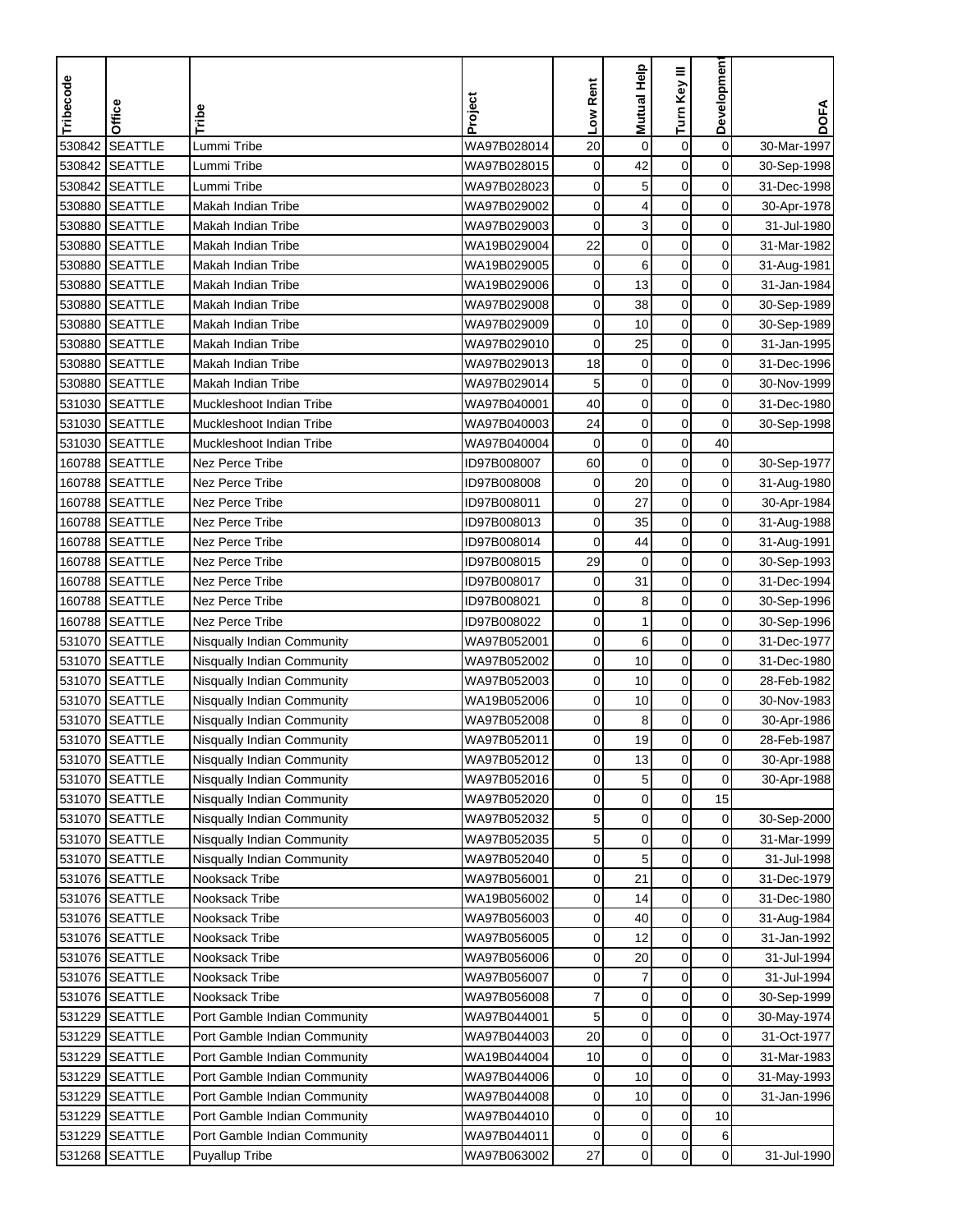| Tribecode | Office         | Tribe                             | Project     | Low Rent       | <b>Mutual Help</b> | Turn Key III     | Developmen     | <b>DOFA</b> |
|-----------|----------------|-----------------------------------|-------------|----------------|--------------------|------------------|----------------|-------------|
|           |                |                                   |             |                |                    |                  |                |             |
| 531268    | <b>SEATTLE</b> | Puyallup Tribe                    | WA97B063005 | $\mathbf 0$    | 23                 | $\pmb{0}$        | $\mathbf 0$    | 31-Jul-1990 |
| 531268    | <b>SEATTLE</b> | <b>Puyallup Tribe</b>             | WA97B063007 | 0              | $\mathbf 0$        | $\mathbf 0$      | 5              |             |
| 531269    | <b>SEATTLE</b> | Quileute Tribe                    | WA19B047001 | 0              | 27                 | 0                | 0              | 30-Sep-1982 |
| 531269    | <b>SEATTLE</b> | Quileute Tribe                    | WA97B047002 | 0              | 24                 | $\pmb{0}$        | 0              | 31-Mar-1996 |
| 531269    | <b>SEATTLE</b> | Quileute Tribe                    | WA97B047003 | 0              | 4                  | $\pmb{0}$        | 0              | 30-Sep-1997 |
| 531269    | <b>SEATTLE</b> | Quileute Tribe                    | WA97B047004 | $\mathbf 0$    | 4                  | $\pmb{0}$        | 0              | 30-Sep-1997 |
|           | 531269 SEATTLE | Quileute Tribe                    | WA97B047005 | 3              | 3                  | $\pmb{0}$        | 0              | 31-Dec-1998 |
| 531270    | <b>SEATTLE</b> | Quinault Tribe                    | WA97B027003 | 40             | $\pmb{0}$          | $\pmb{0}$        | 0              | 30-Jul-1974 |
|           | 531270 SEATTLE | <b>Quinault Tribe</b>             | WA97B027005 | 0              | 8                  | 0                | 0              | 31-Jan-1980 |
| 531270    | <b>SEATTLE</b> | <b>Quinault Tribe</b>             | WA97B027006 | $\pmb{0}$      | 17                 | $\pmb{0}$        | 0              | 31-Jul-1981 |
| 531270    | <b>SEATTLE</b> | <b>Quinault Tribe</b>             | WA97B027007 | 10             | 0                  | $\pmb{0}$        | 0              | 31-Jul-1981 |
|           | 531270 SEATTLE | <b>Quinault Tribe</b>             | WA97B027009 | 0              | 14                 | $\pmb{0}$        | 0              | 30-Apr-1985 |
| 531270    | <b>SEATTLE</b> | Quinault Tribe                    | WA97B027010 | 0              | 20                 | $\boldsymbol{0}$ | 0              | 30-Sep-1995 |
| 531388    | <b>SEATTLE</b> | Sauk-Suiattle Indian Tribe        | WA97B062002 | 0              | 20                 | $\pmb{0}$        | 0              | 31-Jul-1984 |
|           | 531418 SEATTLE | Shoalwater Bay Tribe              | WA97B052002 | 0              | 5                  | $\pmb{0}$        | 0              | 31-Dec-1980 |
|           | 531418 SEATTLE | Shoalwater Bay Tribe              | WA97B052008 | 0              | 8                  | $\pmb{0}$        | 0              | 30-Apr-1986 |
|           | 531418 SEATTLE | Shoalwater Bay Tribe              | WA97B052021 | 1              | $\mathbf 0$        | $\pmb{0}$        | 0              | 28-Feb-2000 |
|           | 531418 SEATTLE | Shoalwater Bay Tribe              | WA97B052051 | 0              | 4                  | $\pmb{0}$        | 1              | 31-Jul-2000 |
|           | 411256 SEATTLE | <b>Siletz Confederated Tribes</b> | OR97B035001 | 0              | 39                 | $\mathbf 0$      | 0              | 31-Mar-1989 |
|           | 411256 SEATTLE | <b>Siletz Confederated Tribes</b> | OR97B035002 | $\mathbf 0$    | 15                 | $\mathbf 0$      | 0              | 31-Aug-1991 |
|           | 411256 SEATTLE | <b>Siletz Confederated Tribes</b> | OR97B035004 | 26             | $\mathbf 0$        | 0                | 0              | 30-Apr-1996 |
|           | 411256 SEATTLE | <b>Siletz Confederated Tribes</b> | OR97B035007 | 25             | $\pmb{0}$          | $\pmb{0}$        | 0              | 30-Sep-1997 |
| 411256    | <b>SEATTLE</b> | <b>Siletz Confederated Tribes</b> | OR97B035008 | $\mathbf 0$    | 5                  | $\boldsymbol{0}$ | 0              | 28-Feb-2001 |
|           | 411256 SEATTLE | <b>Siletz Confederated Tribes</b> | OR97B035009 | 0              | 5                  | $\boldsymbol{0}$ | 0              | 28-Feb-2001 |
|           | 411256 SEATTLE | <b>Siletz Confederated Tribes</b> | OR97B035010 | 1              | $\mathbf 0$        | 0                | 0              | 28-Feb-2001 |
|           | 411256 SEATTLE | <b>Siletz Confederated Tribes</b> | OR97B035011 | 0              | 5                  | 0                | 0              | 28-Feb-2001 |
|           | 411256 SEATTLE | <b>Siletz Confederated Tribes</b> | OR97B035012 | 5              | $\boldsymbol{0}$   | $\boldsymbol{0}$ | 0              | 28-Feb-2001 |
| 531427    | <b>SEATTLE</b> | Skokomish Indian Tribe            | WA97B052001 | 0              | 8                  | $\mathbf 0$      | 0              | 31-Dec-1977 |
| 531427    | <b>SEATTLE</b> | Skokomish Indian Tribe            | WA97B052002 | 0              | 4                  | 0                | 0              | 31-Dec-1980 |
| 531427    | <b>SEATTLE</b> | Skokomish Indian Tribe            | WA97B052003 | 0              | 12                 | $\mathbf 0$      | 0              | 28-Feb-1982 |
| 531427    | <b>SEATTLE</b> | Skokomish Indian Tribe            | WA97B052008 | 0              | 18                 | $\mathbf 0$      | 0              | 30-Apr-1986 |
|           | 531427 SEATTLE | Skokomish Indian Tribe            | WA97B052019 | 0              | 21                 | $\mathbf 0$      | 0              | 31-Mar-1992 |
|           | 531427 SEATTLE | Skokomish Indian Tribe            | WA97B052021 | 10             | $\mathbf 0$        | $\mathbf 0$      | 0              | 28-Feb-1999 |
|           | 531427 SEATTLE | Skokomish Indian Tribe            | WA97B052038 | 5              | $\pmb{0}$          | 0                | 0              | 31-Mar-2000 |
|           | 531490 SEATTLE | Spokane Tribe                     | WA97B037001 | 0              | 3                  | $\pmb{0}$        | $\overline{0}$ | 31-Dec-1973 |
|           | 531490 SEATTLE | Spokane Tribe                     | WA97B037003 | 0              | 9                  | 0                | $\overline{0}$ | 30-Jun-1981 |
|           | 531490 SEATTLE | Spokane Tribe                     | WA19B037004 | 34             | 0                  | 0                | $\overline{0}$ | 31-Dec-1981 |
|           | 531490 SEATTLE | Spokane Tribe                     | WA97B037005 | 52             | $\mathbf 0$        | 0                | $\overline{0}$ | 29-Feb-1984 |
|           | 531490 SEATTLE | Spokane Tribe                     | WA97B037006 | 0              | 20                 | $\pmb{0}$        | $\overline{0}$ | 30-Apr-1986 |
|           | 531490 SEATTLE | Spokane Tribe                     | WA97B037008 | 2              | 28                 | $\pmb{0}$        | $\overline{0}$ | 30-Nov-1987 |
|           | 531490 SEATTLE | Spokane Tribe                     | WA97B037009 | 1              | 36                 | 0                | 0              | 30-Nov-1990 |
|           | 531490 SEATTLE | Spokane Tribe                     | WA97B037013 | 0              | 11                 | $\pmb{0}$        | 0              | 31-Jan-1997 |
|           | 531490 SEATTLE | Spokane Tribe                     | WA97B037014 | 20             | $\pmb{0}$          | $\pmb{0}$        | $\overline{0}$ | 31-Aug-1997 |
|           | 531490 SEATTLE | Spokane Tribe                     | WA97B037024 | 0              | 5                  | $\mathbf 0$      | $\overline{0}$ | 31-Aug-2000 |
|           | 531490 SEATTLE | Spokane Tribe                     | WA97B037025 | 6              | $\mathbf 0$        | $\mathbf 0$      | 0              | 31-Mar-2000 |
|           | 531502 SEATTLE | Squaxin Island Tribe              | WA97B052001 | 0              | 13                 | 0                | 0              | 31-Dec-1977 |
|           | 531502 SEATTLE | Squaxin Island Tribe              | WA97B052003 | 0              | 17                 | $\pmb{0}$        | 0              | 28-Feb-1982 |
|           | 531502 SEATTLE | Squaxin Island Tribe              | WA19B052004 | 0              | 12                 | 0                | 0              | 28-Feb-1982 |
|           | 531502 SEATTLE | Squaxin Island Tribe              | WA19B052006 | 0              | 2                  | 0                | 0              | 30-Nov-1983 |
|           | 531502 SEATTLE | Squaxin Island Tribe              | WA97B052017 | 0              | 21                 | 0                | 0              | 29-Feb-1992 |
|           | 531502 SEATTLE | <b>Squaxin Island Tribe</b>       | WA97B052021 | 10             | 0                  | $\pmb{0}$        | 0              | 23-Oct-1997 |
| 531502    | <b>SEATTLE</b> | Squaxin Island Tribe              | WA97B052032 | $\overline{7}$ | $\pmb{0}$          | $\mathbf 0$      | $\overline{0}$ | 01-Jun-1998 |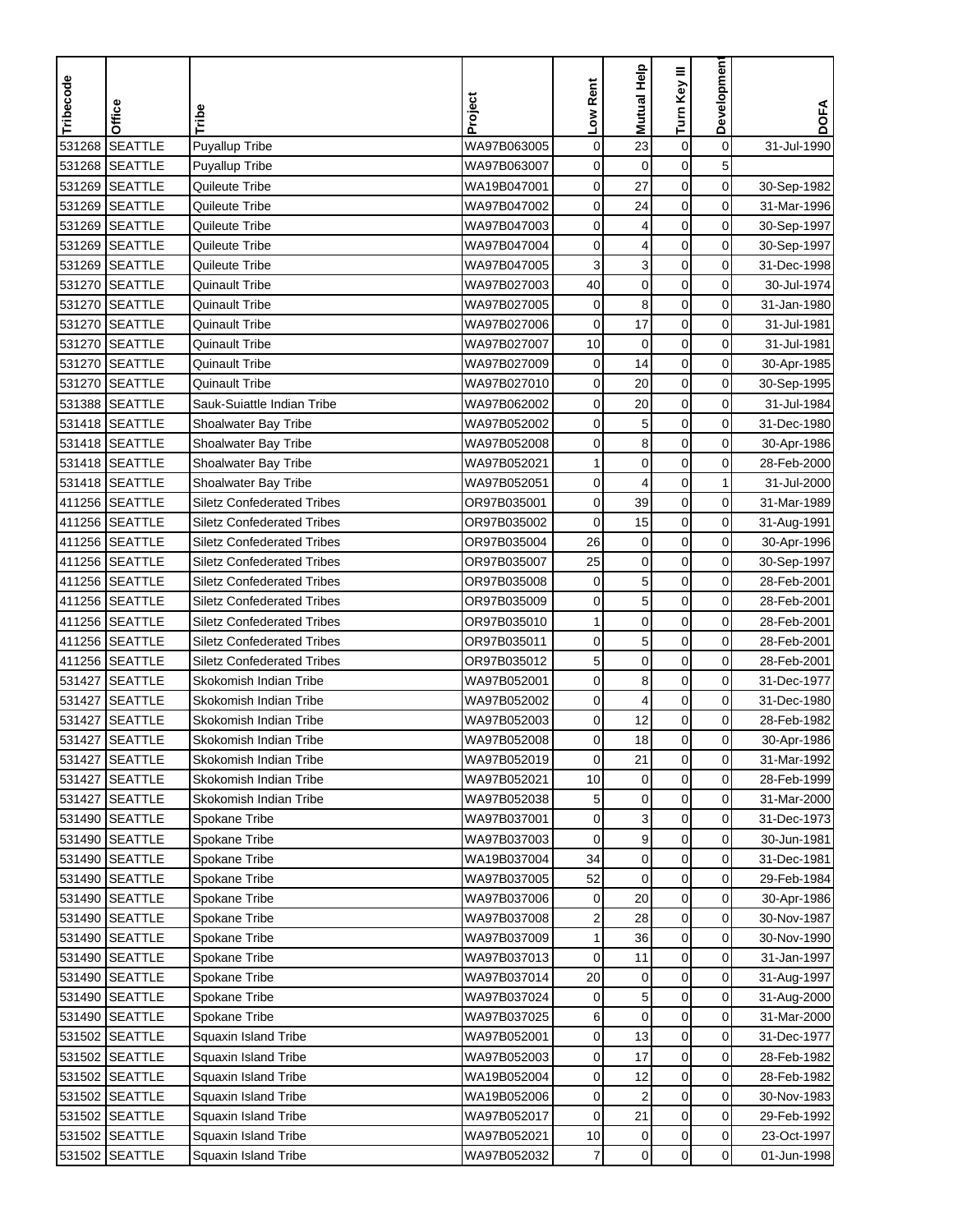| 531502<br><b>SEATTLE</b><br>$\mathbf 0$<br>Squaxin Island Tribe<br>WA97B052036<br>$\overline{\mathbf{c}}$<br>$\mathbf 0$<br>$\boldsymbol{0}$<br>01-Jun-1998<br><b>SEATTLE</b><br>0<br>WA97B052042<br>2<br>$\mathbf 0$<br>$\mathbf 0$<br>531502<br>Squaxin Island Tribe<br>31-Jan-2002<br>531502<br><b>SEATTLE</b><br>WA97B052052<br>5<br>$\mathbf 0$<br>0<br>Squaxin Island Tribe<br>0<br>31-Jan-2002<br><b>SEATTLE</b><br>WA97B052021<br>10<br>$\mathbf 0$<br>$\mathbf 0$<br>0<br>531502<br>Squaxin Island Tribe<br>23-Oct-1997<br>7<br>$\mathbf 0$<br>$\pmb{0}$<br>531502<br><b>SEATTLE</b><br>WA97B052032<br>0<br>Squaxin Island Tribe<br>01-Jun-1998<br>SEATTLE<br>2<br>$\mathbf 0$<br>$\mathbf 0$<br>0<br>531502<br>Squaxin Island Tribe<br>WA97B052036<br>01-Jun-1998<br>$\mathbf 0$<br>$\mathbf 0$<br>$\overline{2}$<br>531502 SEATTLE<br>WA97B052042<br>0<br>Squaxin Island Tribe<br>5<br>531502<br><b>SEATTLE</b><br>$\mathbf 0$<br>$\mathbf 0$<br>Squaxin Island Tribe<br>WA97B052052<br>0<br>$\mathbf 0$<br>531526 SEATTLE<br>WA97B062002<br>0<br>20<br>0<br>Stillaguamish Tribe<br>31-Jul-1984<br>531526 SEATTLE<br>$\mathbf 0$<br>0<br>Stillaguamish Tribe<br>WA97B062003<br>$\mathbf 0$<br>8<br>31-Jul-1984<br>531526 SEATTLE<br>WA97B062002<br>21<br>$\mathbf 0$<br>0<br>Stillaguamish Tribe<br>0<br>31-Jul-1984<br>531526 SEATTLE<br>9<br>$\mathbf 0$<br>0<br>Stillaguamish Tribe<br>WA97B062003<br>0<br>31-Jul-1984<br>16<br>$\mathbf 0$<br>531551<br><b>SEATTLE</b><br>0<br>$\mathbf 0$<br>Suquamish Tribal Council<br>WA97B052002<br>31-Dec-1980<br>$\pmb{0}$<br><b>SEATTLE</b><br>17<br>$\mathbf 0$<br>531551<br>Suquamish Tribal Council<br>WA97B052008<br>$\mathbf 0$<br>30-Apr-1986<br>$\mathbf 0$<br><b>SEATTLE</b><br>25<br>$\mathbf 0$<br>531551<br>Suquamish Tribal Council<br>WA97B052014<br>0<br>31-Mar-1992<br>$\mathbf 0$<br>0<br><b>SEATTLE</b><br>$\pmb{0}$<br>01-Oct-1993<br>531551<br>Suquamish Tribal Council<br>WA97B052020<br>4<br>5<br>$\mathbf 0$<br>$\mathbf 0$<br>531551<br><b>SEATTLE</b><br>Suquamish Tribal Council<br>WA97B052034<br>0<br>$\mathsf{O}\xspace$<br><b>SEATTLE</b><br>5<br>$\mathbf 0$<br>$\mathbf 0$<br>531551<br>Suquamish Tribal Council<br>WA97B052034<br>01-Jan-1999<br><b>SEATTLE</b><br>5<br>$\mathbf 0$<br>531551<br>Suquamish Tribal Council<br>WA97B052041<br>$\mathbf 0$<br>$\mathbf 0$<br>24-Sep-1998<br><b>SEATTLE</b><br>16<br>$\mathbf 0$<br>0<br>531551<br>Suquamish Tribal Council<br>WA97B052002<br>0<br>31-Dec-1980<br>17<br>$\mathbf 0$<br>0<br>531551<br><b>SEATTLE</b><br>WA97B052008<br>Suquamish Tribal Council<br>0<br>30-Apr-1986<br>25<br>$\pmb{0}$<br>$\mathbf 0$<br>531551<br><b>SEATTLE</b><br>0<br>Suquamish Tribal Council<br>WA97B052014<br>31-Mar-1992<br>$\mathbf 0$<br>531551<br><b>SEATTLE</b><br>$\mathbf 0$<br>0<br>Suquamish Tribal Council<br>WA97B052020<br>4<br>01-Oct-1993<br>5<br>$\mathbf 0$<br>$\mathbf 0$<br><b>SEATTLE</b><br>531551<br><b>Suquamish Tribal Council</b><br>WA97B052034<br>0<br>$\mathbf 0$<br>0<br>531551<br><b>SEATTLE</b><br>5<br>$\mathbf 0$<br>Suquamish Tribal Council<br>WA97B052034<br>01-Jan-1999<br>5<br><b>SEATTLE</b><br>$\mathbf 0$<br>0<br>531551<br>Suquamish Tribal Council<br>WA97B052041<br>$\mathbf 0$<br>24-Sep-1998<br><b>SEATTLE</b><br>$\mathbf 0$<br>$\mathbf 0$<br>531552<br>WA97B023003<br>17<br>$\mathbf 0$<br>Swinomish Indians<br>31-Dec-1972<br><b>SEATTLE</b><br>531552<br>WA97B023004<br>$\mathbf 0$<br>$\mathbf 0$<br>0<br>Swinomish Indians<br>16<br>30-Apr-1980<br>531552<br><b>SEATTLE</b><br>6<br>$\mathbf 0$<br>0<br>Swinomish Indians<br>WA97B023005<br>0<br>30-Apr-1980<br>36<br>$\mathbf 0$<br>$\pmb{0}$<br>$\mathbf 0$<br>531552<br><b>SEATTLE</b><br>Swinomish Indians<br>WA97B023006<br>31-Aug-1985<br>$\mathbf 0$<br>531552<br><b>SEATTLE</b><br>10<br>$\mathbf 0$<br>0<br>WA97B023007<br>31-Dec-1993<br>Swinomish Indians<br>531552 SEATTLE<br>Swinomish Indians<br>WA97B023008<br>0<br>8<br>0<br>0<br>30-Jun-1998<br>$\mathbf 0$<br>$\pmb{0}$<br>$\mathbf 0$<br>531552 SEATTLE<br>17<br>Swinomish Indians<br>WA97B023003<br>31-Dec-1972<br>$\pmb{0}$<br>0<br>0<br>531552 SEATTLE<br>Swinomish Indians<br>WA97B023004<br>16<br>30-Apr-1980<br>$\pmb{0}$<br>531552 SEATTLE<br>WA97B023005<br>6<br>0<br>Swinomish Indians<br>0<br>30-Apr-1980<br>531552 SEATTLE<br>Swinomish Indians<br>WA97B023006<br>36<br>0<br>0<br>$\overline{0}$<br>31-Aug-1985<br>$\pmb{0}$<br>0<br>$\overline{0}$<br>531552 SEATTLE<br>WA97B023007<br>10<br>Swinomish Indians<br>31-Dec-1993<br>8<br>0<br>531552 SEATTLE<br>Swinomish Indians<br>WA97B023008<br>0<br>30-Jun-1998<br>0<br>$\mathbf 5$<br>$\pmb{0}$<br>531552 SEATTLE<br>$\overline{0}$<br>Swinomish Indians<br>WA97B023016<br>0<br>31-Dec-2000<br>0<br>0<br>$\overline{0}$<br>531628 SEATTLE<br><b>Tulalip Tribes</b><br>WA97B051001<br>40<br>31-May-1978<br>9<br>$\boldsymbol{0}$<br>531628 SEATTLE<br>0<br><b>Tulalip Tribes</b><br>WA19B051002<br>31-Mar-1982<br>0<br>$\mathbf 0$<br>$\pmb{0}$<br>$\mathbf 0$<br>531628 SEATTLE<br>WA19B051003<br>21<br><b>Tulalip Tribes</b><br>31-Jan-1982<br>$\pmb{0}$<br>$\mathbf 0$<br>531628 SEATTLE<br>WA19B051004<br>10<br><b>Tulalip Tribes</b><br>0<br>31-May-1986<br>531628 SEATTLE<br>WA19B051005<br>$\mathbf 0$<br>$\overline{0}$<br><b>Tulalip Tribes</b><br>14<br>0<br>31-May-1986<br>$\mathbf 0$<br>531628 SEATTLE<br><b>Tulalip Tribes</b><br>WA97B051006<br>4<br>0<br>0<br>31-May-1986<br>$\mathbf 0$<br>0<br>0<br>531628 SEATTLE<br><b>Tulalip Tribes</b><br>WA97B051007<br>17<br>31-Oct-1991<br>$\pmb{0}$<br>$\mathbf 0$<br>531628 SEATTLE<br><b>Tulalip Tribes</b><br>WA97B051009<br>0<br>31-Oct-1991<br>4<br>17<br>0<br>0<br>531628 SEATTLE<br>WA97B051010<br><b>Tulalip Tribes</b><br>0<br>31-Oct-1991<br>$\pmb{0}$<br>20<br>0<br>531628 SEATTLE<br><b>Tulalip Tribes</b><br>WA97B051011<br>0<br>31-Oct-1991<br>20<br>0<br>0<br>531628 SEATTLE<br><b>Tulalip Tribes</b><br>WA97B051013<br>0<br>31-Dec-1992<br>$\pmb{0}$<br>$\mathbf 0$<br>531628 SEATTLE<br>WA97B051016<br>13<br>31-Dec-1991<br><b>Tulalip Tribes</b><br>0<br>531628 SEATTLE | Tribecode | Office | Tribe                 | Project     | Low Rent | Mutual Help    | Turn Key III | Developmen     | <b>DOFA</b> |
|---------------------------------------------------------------------------------------------------------------------------------------------------------------------------------------------------------------------------------------------------------------------------------------------------------------------------------------------------------------------------------------------------------------------------------------------------------------------------------------------------------------------------------------------------------------------------------------------------------------------------------------------------------------------------------------------------------------------------------------------------------------------------------------------------------------------------------------------------------------------------------------------------------------------------------------------------------------------------------------------------------------------------------------------------------------------------------------------------------------------------------------------------------------------------------------------------------------------------------------------------------------------------------------------------------------------------------------------------------------------------------------------------------------------------------------------------------------------------------------------------------------------------------------------------------------------------------------------------------------------------------------------------------------------------------------------------------------------------------------------------------------------------------------------------------------------------------------------------------------------------------------------------------------------------------------------------------------------------------------------------------------------------------------------------------------------------------------------------------------------------------------------------------------------------------------------------------------------------------------------------------------------------------------------------------------------------------------------------------------------------------------------------------------------------------------------------------------------------------------------------------------------------------------------------------------------------------------------------------------------------------------------------------------------------------------------------------------------------------------------------------------------------------------------------------------------------------------------------------------------------------------------------------------------------------------------------------------------------------------------------------------------------------------------------------------------------------------------------------------------------------------------------------------------------------------------------------------------------------------------------------------------------------------------------------------------------------------------------------------------------------------------------------------------------------------------------------------------------------------------------------------------------------------------------------------------------------------------------------------------------------------------------------------------------------------------------------------------------------------------------------------------------------------------------------------------------------------------------------------------------------------------------------------------------------------------------------------------------------------------------------------------------------------------------------------------------------------------------------------------------------------------------------------------------------------------------------------------------------------------------------------------------------------------------------------------------------------------------------------------------------------------------------------------------------------------------------------------------------------------------------------------------------------------------------------------------------------------------------------------------------------------------------------------------------------------------------------------------------------------------------------------------------------------------------------------------------------------------------------------------------------------------------------------------------------------------------------------------------------------------------------------------------------------------------------------------------------------------------------------------------------------------------------------------------------------------------------------------------------------------------------------------------------------------------------------------------------------------------------------------------------------------------------------------------------------------------------------------------------------------------------------------------------------------------------------------------------------------------------------------------------------------------------------------------------------------------------------------------------------------------------------------------------------------------------------------------------------------------------------------------------------------------------------------------------------------------------------------------------------------------------------------------------------------------------------------------------------------------------------|-----------|--------|-----------------------|-------------|----------|----------------|--------------|----------------|-------------|
|                                                                                                                                                                                                                                                                                                                                                                                                                                                                                                                                                                                                                                                                                                                                                                                                                                                                                                                                                                                                                                                                                                                                                                                                                                                                                                                                                                                                                                                                                                                                                                                                                                                                                                                                                                                                                                                                                                                                                                                                                                                                                                                                                                                                                                                                                                                                                                                                                                                                                                                                                                                                                                                                                                                                                                                                                                                                                                                                                                                                                                                                                                                                                                                                                                                                                                                                                                                                                                                                                                                                                                                                                                                                                                                                                                                                                                                                                                                                                                                                                                                                                                                                                                                                                                                                                                                                                                                                                                                                                                                                                                                                                                                                                                                                                                                                                                                                                                                                                                                                                                                                                                                                                                                                                                                                                                                                                                                                                                                                                                                                                                                                                                                                                                                                                                                                                                                                                                                                                                                                                                                                                                                     |           |        |                       |             |          |                |              |                |             |
|                                                                                                                                                                                                                                                                                                                                                                                                                                                                                                                                                                                                                                                                                                                                                                                                                                                                                                                                                                                                                                                                                                                                                                                                                                                                                                                                                                                                                                                                                                                                                                                                                                                                                                                                                                                                                                                                                                                                                                                                                                                                                                                                                                                                                                                                                                                                                                                                                                                                                                                                                                                                                                                                                                                                                                                                                                                                                                                                                                                                                                                                                                                                                                                                                                                                                                                                                                                                                                                                                                                                                                                                                                                                                                                                                                                                                                                                                                                                                                                                                                                                                                                                                                                                                                                                                                                                                                                                                                                                                                                                                                                                                                                                                                                                                                                                                                                                                                                                                                                                                                                                                                                                                                                                                                                                                                                                                                                                                                                                                                                                                                                                                                                                                                                                                                                                                                                                                                                                                                                                                                                                                                                     |           |        |                       |             |          |                |              |                |             |
|                                                                                                                                                                                                                                                                                                                                                                                                                                                                                                                                                                                                                                                                                                                                                                                                                                                                                                                                                                                                                                                                                                                                                                                                                                                                                                                                                                                                                                                                                                                                                                                                                                                                                                                                                                                                                                                                                                                                                                                                                                                                                                                                                                                                                                                                                                                                                                                                                                                                                                                                                                                                                                                                                                                                                                                                                                                                                                                                                                                                                                                                                                                                                                                                                                                                                                                                                                                                                                                                                                                                                                                                                                                                                                                                                                                                                                                                                                                                                                                                                                                                                                                                                                                                                                                                                                                                                                                                                                                                                                                                                                                                                                                                                                                                                                                                                                                                                                                                                                                                                                                                                                                                                                                                                                                                                                                                                                                                                                                                                                                                                                                                                                                                                                                                                                                                                                                                                                                                                                                                                                                                                                                     |           |        |                       |             |          |                |              |                |             |
|                                                                                                                                                                                                                                                                                                                                                                                                                                                                                                                                                                                                                                                                                                                                                                                                                                                                                                                                                                                                                                                                                                                                                                                                                                                                                                                                                                                                                                                                                                                                                                                                                                                                                                                                                                                                                                                                                                                                                                                                                                                                                                                                                                                                                                                                                                                                                                                                                                                                                                                                                                                                                                                                                                                                                                                                                                                                                                                                                                                                                                                                                                                                                                                                                                                                                                                                                                                                                                                                                                                                                                                                                                                                                                                                                                                                                                                                                                                                                                                                                                                                                                                                                                                                                                                                                                                                                                                                                                                                                                                                                                                                                                                                                                                                                                                                                                                                                                                                                                                                                                                                                                                                                                                                                                                                                                                                                                                                                                                                                                                                                                                                                                                                                                                                                                                                                                                                                                                                                                                                                                                                                                                     |           |        |                       |             |          |                |              |                |             |
|                                                                                                                                                                                                                                                                                                                                                                                                                                                                                                                                                                                                                                                                                                                                                                                                                                                                                                                                                                                                                                                                                                                                                                                                                                                                                                                                                                                                                                                                                                                                                                                                                                                                                                                                                                                                                                                                                                                                                                                                                                                                                                                                                                                                                                                                                                                                                                                                                                                                                                                                                                                                                                                                                                                                                                                                                                                                                                                                                                                                                                                                                                                                                                                                                                                                                                                                                                                                                                                                                                                                                                                                                                                                                                                                                                                                                                                                                                                                                                                                                                                                                                                                                                                                                                                                                                                                                                                                                                                                                                                                                                                                                                                                                                                                                                                                                                                                                                                                                                                                                                                                                                                                                                                                                                                                                                                                                                                                                                                                                                                                                                                                                                                                                                                                                                                                                                                                                                                                                                                                                                                                                                                     |           |        |                       |             |          |                |              |                |             |
|                                                                                                                                                                                                                                                                                                                                                                                                                                                                                                                                                                                                                                                                                                                                                                                                                                                                                                                                                                                                                                                                                                                                                                                                                                                                                                                                                                                                                                                                                                                                                                                                                                                                                                                                                                                                                                                                                                                                                                                                                                                                                                                                                                                                                                                                                                                                                                                                                                                                                                                                                                                                                                                                                                                                                                                                                                                                                                                                                                                                                                                                                                                                                                                                                                                                                                                                                                                                                                                                                                                                                                                                                                                                                                                                                                                                                                                                                                                                                                                                                                                                                                                                                                                                                                                                                                                                                                                                                                                                                                                                                                                                                                                                                                                                                                                                                                                                                                                                                                                                                                                                                                                                                                                                                                                                                                                                                                                                                                                                                                                                                                                                                                                                                                                                                                                                                                                                                                                                                                                                                                                                                                                     |           |        |                       |             |          |                |              |                |             |
|                                                                                                                                                                                                                                                                                                                                                                                                                                                                                                                                                                                                                                                                                                                                                                                                                                                                                                                                                                                                                                                                                                                                                                                                                                                                                                                                                                                                                                                                                                                                                                                                                                                                                                                                                                                                                                                                                                                                                                                                                                                                                                                                                                                                                                                                                                                                                                                                                                                                                                                                                                                                                                                                                                                                                                                                                                                                                                                                                                                                                                                                                                                                                                                                                                                                                                                                                                                                                                                                                                                                                                                                                                                                                                                                                                                                                                                                                                                                                                                                                                                                                                                                                                                                                                                                                                                                                                                                                                                                                                                                                                                                                                                                                                                                                                                                                                                                                                                                                                                                                                                                                                                                                                                                                                                                                                                                                                                                                                                                                                                                                                                                                                                                                                                                                                                                                                                                                                                                                                                                                                                                                                                     |           |        |                       |             |          |                |              |                |             |
|                                                                                                                                                                                                                                                                                                                                                                                                                                                                                                                                                                                                                                                                                                                                                                                                                                                                                                                                                                                                                                                                                                                                                                                                                                                                                                                                                                                                                                                                                                                                                                                                                                                                                                                                                                                                                                                                                                                                                                                                                                                                                                                                                                                                                                                                                                                                                                                                                                                                                                                                                                                                                                                                                                                                                                                                                                                                                                                                                                                                                                                                                                                                                                                                                                                                                                                                                                                                                                                                                                                                                                                                                                                                                                                                                                                                                                                                                                                                                                                                                                                                                                                                                                                                                                                                                                                                                                                                                                                                                                                                                                                                                                                                                                                                                                                                                                                                                                                                                                                                                                                                                                                                                                                                                                                                                                                                                                                                                                                                                                                                                                                                                                                                                                                                                                                                                                                                                                                                                                                                                                                                                                                     |           |        |                       |             |          |                |              |                |             |
|                                                                                                                                                                                                                                                                                                                                                                                                                                                                                                                                                                                                                                                                                                                                                                                                                                                                                                                                                                                                                                                                                                                                                                                                                                                                                                                                                                                                                                                                                                                                                                                                                                                                                                                                                                                                                                                                                                                                                                                                                                                                                                                                                                                                                                                                                                                                                                                                                                                                                                                                                                                                                                                                                                                                                                                                                                                                                                                                                                                                                                                                                                                                                                                                                                                                                                                                                                                                                                                                                                                                                                                                                                                                                                                                                                                                                                                                                                                                                                                                                                                                                                                                                                                                                                                                                                                                                                                                                                                                                                                                                                                                                                                                                                                                                                                                                                                                                                                                                                                                                                                                                                                                                                                                                                                                                                                                                                                                                                                                                                                                                                                                                                                                                                                                                                                                                                                                                                                                                                                                                                                                                                                     |           |        |                       |             |          |                |              |                |             |
|                                                                                                                                                                                                                                                                                                                                                                                                                                                                                                                                                                                                                                                                                                                                                                                                                                                                                                                                                                                                                                                                                                                                                                                                                                                                                                                                                                                                                                                                                                                                                                                                                                                                                                                                                                                                                                                                                                                                                                                                                                                                                                                                                                                                                                                                                                                                                                                                                                                                                                                                                                                                                                                                                                                                                                                                                                                                                                                                                                                                                                                                                                                                                                                                                                                                                                                                                                                                                                                                                                                                                                                                                                                                                                                                                                                                                                                                                                                                                                                                                                                                                                                                                                                                                                                                                                                                                                                                                                                                                                                                                                                                                                                                                                                                                                                                                                                                                                                                                                                                                                                                                                                                                                                                                                                                                                                                                                                                                                                                                                                                                                                                                                                                                                                                                                                                                                                                                                                                                                                                                                                                                                                     |           |        |                       |             |          |                |              |                |             |
|                                                                                                                                                                                                                                                                                                                                                                                                                                                                                                                                                                                                                                                                                                                                                                                                                                                                                                                                                                                                                                                                                                                                                                                                                                                                                                                                                                                                                                                                                                                                                                                                                                                                                                                                                                                                                                                                                                                                                                                                                                                                                                                                                                                                                                                                                                                                                                                                                                                                                                                                                                                                                                                                                                                                                                                                                                                                                                                                                                                                                                                                                                                                                                                                                                                                                                                                                                                                                                                                                                                                                                                                                                                                                                                                                                                                                                                                                                                                                                                                                                                                                                                                                                                                                                                                                                                                                                                                                                                                                                                                                                                                                                                                                                                                                                                                                                                                                                                                                                                                                                                                                                                                                                                                                                                                                                                                                                                                                                                                                                                                                                                                                                                                                                                                                                                                                                                                                                                                                                                                                                                                                                                     |           |        |                       |             |          |                |              |                |             |
|                                                                                                                                                                                                                                                                                                                                                                                                                                                                                                                                                                                                                                                                                                                                                                                                                                                                                                                                                                                                                                                                                                                                                                                                                                                                                                                                                                                                                                                                                                                                                                                                                                                                                                                                                                                                                                                                                                                                                                                                                                                                                                                                                                                                                                                                                                                                                                                                                                                                                                                                                                                                                                                                                                                                                                                                                                                                                                                                                                                                                                                                                                                                                                                                                                                                                                                                                                                                                                                                                                                                                                                                                                                                                                                                                                                                                                                                                                                                                                                                                                                                                                                                                                                                                                                                                                                                                                                                                                                                                                                                                                                                                                                                                                                                                                                                                                                                                                                                                                                                                                                                                                                                                                                                                                                                                                                                                                                                                                                                                                                                                                                                                                                                                                                                                                                                                                                                                                                                                                                                                                                                                                                     |           |        |                       |             |          |                |              |                |             |
|                                                                                                                                                                                                                                                                                                                                                                                                                                                                                                                                                                                                                                                                                                                                                                                                                                                                                                                                                                                                                                                                                                                                                                                                                                                                                                                                                                                                                                                                                                                                                                                                                                                                                                                                                                                                                                                                                                                                                                                                                                                                                                                                                                                                                                                                                                                                                                                                                                                                                                                                                                                                                                                                                                                                                                                                                                                                                                                                                                                                                                                                                                                                                                                                                                                                                                                                                                                                                                                                                                                                                                                                                                                                                                                                                                                                                                                                                                                                                                                                                                                                                                                                                                                                                                                                                                                                                                                                                                                                                                                                                                                                                                                                                                                                                                                                                                                                                                                                                                                                                                                                                                                                                                                                                                                                                                                                                                                                                                                                                                                                                                                                                                                                                                                                                                                                                                                                                                                                                                                                                                                                                                                     |           |        |                       |             |          |                |              |                |             |
|                                                                                                                                                                                                                                                                                                                                                                                                                                                                                                                                                                                                                                                                                                                                                                                                                                                                                                                                                                                                                                                                                                                                                                                                                                                                                                                                                                                                                                                                                                                                                                                                                                                                                                                                                                                                                                                                                                                                                                                                                                                                                                                                                                                                                                                                                                                                                                                                                                                                                                                                                                                                                                                                                                                                                                                                                                                                                                                                                                                                                                                                                                                                                                                                                                                                                                                                                                                                                                                                                                                                                                                                                                                                                                                                                                                                                                                                                                                                                                                                                                                                                                                                                                                                                                                                                                                                                                                                                                                                                                                                                                                                                                                                                                                                                                                                                                                                                                                                                                                                                                                                                                                                                                                                                                                                                                                                                                                                                                                                                                                                                                                                                                                                                                                                                                                                                                                                                                                                                                                                                                                                                                                     |           |        |                       |             |          |                |              |                |             |
|                                                                                                                                                                                                                                                                                                                                                                                                                                                                                                                                                                                                                                                                                                                                                                                                                                                                                                                                                                                                                                                                                                                                                                                                                                                                                                                                                                                                                                                                                                                                                                                                                                                                                                                                                                                                                                                                                                                                                                                                                                                                                                                                                                                                                                                                                                                                                                                                                                                                                                                                                                                                                                                                                                                                                                                                                                                                                                                                                                                                                                                                                                                                                                                                                                                                                                                                                                                                                                                                                                                                                                                                                                                                                                                                                                                                                                                                                                                                                                                                                                                                                                                                                                                                                                                                                                                                                                                                                                                                                                                                                                                                                                                                                                                                                                                                                                                                                                                                                                                                                                                                                                                                                                                                                                                                                                                                                                                                                                                                                                                                                                                                                                                                                                                                                                                                                                                                                                                                                                                                                                                                                                                     |           |        |                       |             |          |                |              |                |             |
|                                                                                                                                                                                                                                                                                                                                                                                                                                                                                                                                                                                                                                                                                                                                                                                                                                                                                                                                                                                                                                                                                                                                                                                                                                                                                                                                                                                                                                                                                                                                                                                                                                                                                                                                                                                                                                                                                                                                                                                                                                                                                                                                                                                                                                                                                                                                                                                                                                                                                                                                                                                                                                                                                                                                                                                                                                                                                                                                                                                                                                                                                                                                                                                                                                                                                                                                                                                                                                                                                                                                                                                                                                                                                                                                                                                                                                                                                                                                                                                                                                                                                                                                                                                                                                                                                                                                                                                                                                                                                                                                                                                                                                                                                                                                                                                                                                                                                                                                                                                                                                                                                                                                                                                                                                                                                                                                                                                                                                                                                                                                                                                                                                                                                                                                                                                                                                                                                                                                                                                                                                                                                                                     |           |        |                       |             |          |                |              |                |             |
|                                                                                                                                                                                                                                                                                                                                                                                                                                                                                                                                                                                                                                                                                                                                                                                                                                                                                                                                                                                                                                                                                                                                                                                                                                                                                                                                                                                                                                                                                                                                                                                                                                                                                                                                                                                                                                                                                                                                                                                                                                                                                                                                                                                                                                                                                                                                                                                                                                                                                                                                                                                                                                                                                                                                                                                                                                                                                                                                                                                                                                                                                                                                                                                                                                                                                                                                                                                                                                                                                                                                                                                                                                                                                                                                                                                                                                                                                                                                                                                                                                                                                                                                                                                                                                                                                                                                                                                                                                                                                                                                                                                                                                                                                                                                                                                                                                                                                                                                                                                                                                                                                                                                                                                                                                                                                                                                                                                                                                                                                                                                                                                                                                                                                                                                                                                                                                                                                                                                                                                                                                                                                                                     |           |        |                       |             |          |                |              |                |             |
|                                                                                                                                                                                                                                                                                                                                                                                                                                                                                                                                                                                                                                                                                                                                                                                                                                                                                                                                                                                                                                                                                                                                                                                                                                                                                                                                                                                                                                                                                                                                                                                                                                                                                                                                                                                                                                                                                                                                                                                                                                                                                                                                                                                                                                                                                                                                                                                                                                                                                                                                                                                                                                                                                                                                                                                                                                                                                                                                                                                                                                                                                                                                                                                                                                                                                                                                                                                                                                                                                                                                                                                                                                                                                                                                                                                                                                                                                                                                                                                                                                                                                                                                                                                                                                                                                                                                                                                                                                                                                                                                                                                                                                                                                                                                                                                                                                                                                                                                                                                                                                                                                                                                                                                                                                                                                                                                                                                                                                                                                                                                                                                                                                                                                                                                                                                                                                                                                                                                                                                                                                                                                                                     |           |        |                       |             |          |                |              |                |             |
|                                                                                                                                                                                                                                                                                                                                                                                                                                                                                                                                                                                                                                                                                                                                                                                                                                                                                                                                                                                                                                                                                                                                                                                                                                                                                                                                                                                                                                                                                                                                                                                                                                                                                                                                                                                                                                                                                                                                                                                                                                                                                                                                                                                                                                                                                                                                                                                                                                                                                                                                                                                                                                                                                                                                                                                                                                                                                                                                                                                                                                                                                                                                                                                                                                                                                                                                                                                                                                                                                                                                                                                                                                                                                                                                                                                                                                                                                                                                                                                                                                                                                                                                                                                                                                                                                                                                                                                                                                                                                                                                                                                                                                                                                                                                                                                                                                                                                                                                                                                                                                                                                                                                                                                                                                                                                                                                                                                                                                                                                                                                                                                                                                                                                                                                                                                                                                                                                                                                                                                                                                                                                                                     |           |        |                       |             |          |                |              |                |             |
|                                                                                                                                                                                                                                                                                                                                                                                                                                                                                                                                                                                                                                                                                                                                                                                                                                                                                                                                                                                                                                                                                                                                                                                                                                                                                                                                                                                                                                                                                                                                                                                                                                                                                                                                                                                                                                                                                                                                                                                                                                                                                                                                                                                                                                                                                                                                                                                                                                                                                                                                                                                                                                                                                                                                                                                                                                                                                                                                                                                                                                                                                                                                                                                                                                                                                                                                                                                                                                                                                                                                                                                                                                                                                                                                                                                                                                                                                                                                                                                                                                                                                                                                                                                                                                                                                                                                                                                                                                                                                                                                                                                                                                                                                                                                                                                                                                                                                                                                                                                                                                                                                                                                                                                                                                                                                                                                                                                                                                                                                                                                                                                                                                                                                                                                                                                                                                                                                                                                                                                                                                                                                                                     |           |        |                       |             |          |                |              |                |             |
|                                                                                                                                                                                                                                                                                                                                                                                                                                                                                                                                                                                                                                                                                                                                                                                                                                                                                                                                                                                                                                                                                                                                                                                                                                                                                                                                                                                                                                                                                                                                                                                                                                                                                                                                                                                                                                                                                                                                                                                                                                                                                                                                                                                                                                                                                                                                                                                                                                                                                                                                                                                                                                                                                                                                                                                                                                                                                                                                                                                                                                                                                                                                                                                                                                                                                                                                                                                                                                                                                                                                                                                                                                                                                                                                                                                                                                                                                                                                                                                                                                                                                                                                                                                                                                                                                                                                                                                                                                                                                                                                                                                                                                                                                                                                                                                                                                                                                                                                                                                                                                                                                                                                                                                                                                                                                                                                                                                                                                                                                                                                                                                                                                                                                                                                                                                                                                                                                                                                                                                                                                                                                                                     |           |        |                       |             |          |                |              |                |             |
|                                                                                                                                                                                                                                                                                                                                                                                                                                                                                                                                                                                                                                                                                                                                                                                                                                                                                                                                                                                                                                                                                                                                                                                                                                                                                                                                                                                                                                                                                                                                                                                                                                                                                                                                                                                                                                                                                                                                                                                                                                                                                                                                                                                                                                                                                                                                                                                                                                                                                                                                                                                                                                                                                                                                                                                                                                                                                                                                                                                                                                                                                                                                                                                                                                                                                                                                                                                                                                                                                                                                                                                                                                                                                                                                                                                                                                                                                                                                                                                                                                                                                                                                                                                                                                                                                                                                                                                                                                                                                                                                                                                                                                                                                                                                                                                                                                                                                                                                                                                                                                                                                                                                                                                                                                                                                                                                                                                                                                                                                                                                                                                                                                                                                                                                                                                                                                                                                                                                                                                                                                                                                                                     |           |        |                       |             |          |                |              |                |             |
|                                                                                                                                                                                                                                                                                                                                                                                                                                                                                                                                                                                                                                                                                                                                                                                                                                                                                                                                                                                                                                                                                                                                                                                                                                                                                                                                                                                                                                                                                                                                                                                                                                                                                                                                                                                                                                                                                                                                                                                                                                                                                                                                                                                                                                                                                                                                                                                                                                                                                                                                                                                                                                                                                                                                                                                                                                                                                                                                                                                                                                                                                                                                                                                                                                                                                                                                                                                                                                                                                                                                                                                                                                                                                                                                                                                                                                                                                                                                                                                                                                                                                                                                                                                                                                                                                                                                                                                                                                                                                                                                                                                                                                                                                                                                                                                                                                                                                                                                                                                                                                                                                                                                                                                                                                                                                                                                                                                                                                                                                                                                                                                                                                                                                                                                                                                                                                                                                                                                                                                                                                                                                                                     |           |        |                       |             |          |                |              |                |             |
|                                                                                                                                                                                                                                                                                                                                                                                                                                                                                                                                                                                                                                                                                                                                                                                                                                                                                                                                                                                                                                                                                                                                                                                                                                                                                                                                                                                                                                                                                                                                                                                                                                                                                                                                                                                                                                                                                                                                                                                                                                                                                                                                                                                                                                                                                                                                                                                                                                                                                                                                                                                                                                                                                                                                                                                                                                                                                                                                                                                                                                                                                                                                                                                                                                                                                                                                                                                                                                                                                                                                                                                                                                                                                                                                                                                                                                                                                                                                                                                                                                                                                                                                                                                                                                                                                                                                                                                                                                                                                                                                                                                                                                                                                                                                                                                                                                                                                                                                                                                                                                                                                                                                                                                                                                                                                                                                                                                                                                                                                                                                                                                                                                                                                                                                                                                                                                                                                                                                                                                                                                                                                                                     |           |        |                       |             |          |                |              |                |             |
|                                                                                                                                                                                                                                                                                                                                                                                                                                                                                                                                                                                                                                                                                                                                                                                                                                                                                                                                                                                                                                                                                                                                                                                                                                                                                                                                                                                                                                                                                                                                                                                                                                                                                                                                                                                                                                                                                                                                                                                                                                                                                                                                                                                                                                                                                                                                                                                                                                                                                                                                                                                                                                                                                                                                                                                                                                                                                                                                                                                                                                                                                                                                                                                                                                                                                                                                                                                                                                                                                                                                                                                                                                                                                                                                                                                                                                                                                                                                                                                                                                                                                                                                                                                                                                                                                                                                                                                                                                                                                                                                                                                                                                                                                                                                                                                                                                                                                                                                                                                                                                                                                                                                                                                                                                                                                                                                                                                                                                                                                                                                                                                                                                                                                                                                                                                                                                                                                                                                                                                                                                                                                                                     |           |        |                       |             |          |                |              |                |             |
|                                                                                                                                                                                                                                                                                                                                                                                                                                                                                                                                                                                                                                                                                                                                                                                                                                                                                                                                                                                                                                                                                                                                                                                                                                                                                                                                                                                                                                                                                                                                                                                                                                                                                                                                                                                                                                                                                                                                                                                                                                                                                                                                                                                                                                                                                                                                                                                                                                                                                                                                                                                                                                                                                                                                                                                                                                                                                                                                                                                                                                                                                                                                                                                                                                                                                                                                                                                                                                                                                                                                                                                                                                                                                                                                                                                                                                                                                                                                                                                                                                                                                                                                                                                                                                                                                                                                                                                                                                                                                                                                                                                                                                                                                                                                                                                                                                                                                                                                                                                                                                                                                                                                                                                                                                                                                                                                                                                                                                                                                                                                                                                                                                                                                                                                                                                                                                                                                                                                                                                                                                                                                                                     |           |        |                       |             |          |                |              |                |             |
|                                                                                                                                                                                                                                                                                                                                                                                                                                                                                                                                                                                                                                                                                                                                                                                                                                                                                                                                                                                                                                                                                                                                                                                                                                                                                                                                                                                                                                                                                                                                                                                                                                                                                                                                                                                                                                                                                                                                                                                                                                                                                                                                                                                                                                                                                                                                                                                                                                                                                                                                                                                                                                                                                                                                                                                                                                                                                                                                                                                                                                                                                                                                                                                                                                                                                                                                                                                                                                                                                                                                                                                                                                                                                                                                                                                                                                                                                                                                                                                                                                                                                                                                                                                                                                                                                                                                                                                                                                                                                                                                                                                                                                                                                                                                                                                                                                                                                                                                                                                                                                                                                                                                                                                                                                                                                                                                                                                                                                                                                                                                                                                                                                                                                                                                                                                                                                                                                                                                                                                                                                                                                                                     |           |        |                       |             |          |                |              |                |             |
|                                                                                                                                                                                                                                                                                                                                                                                                                                                                                                                                                                                                                                                                                                                                                                                                                                                                                                                                                                                                                                                                                                                                                                                                                                                                                                                                                                                                                                                                                                                                                                                                                                                                                                                                                                                                                                                                                                                                                                                                                                                                                                                                                                                                                                                                                                                                                                                                                                                                                                                                                                                                                                                                                                                                                                                                                                                                                                                                                                                                                                                                                                                                                                                                                                                                                                                                                                                                                                                                                                                                                                                                                                                                                                                                                                                                                                                                                                                                                                                                                                                                                                                                                                                                                                                                                                                                                                                                                                                                                                                                                                                                                                                                                                                                                                                                                                                                                                                                                                                                                                                                                                                                                                                                                                                                                                                                                                                                                                                                                                                                                                                                                                                                                                                                                                                                                                                                                                                                                                                                                                                                                                                     |           |        |                       |             |          |                |              |                |             |
|                                                                                                                                                                                                                                                                                                                                                                                                                                                                                                                                                                                                                                                                                                                                                                                                                                                                                                                                                                                                                                                                                                                                                                                                                                                                                                                                                                                                                                                                                                                                                                                                                                                                                                                                                                                                                                                                                                                                                                                                                                                                                                                                                                                                                                                                                                                                                                                                                                                                                                                                                                                                                                                                                                                                                                                                                                                                                                                                                                                                                                                                                                                                                                                                                                                                                                                                                                                                                                                                                                                                                                                                                                                                                                                                                                                                                                                                                                                                                                                                                                                                                                                                                                                                                                                                                                                                                                                                                                                                                                                                                                                                                                                                                                                                                                                                                                                                                                                                                                                                                                                                                                                                                                                                                                                                                                                                                                                                                                                                                                                                                                                                                                                                                                                                                                                                                                                                                                                                                                                                                                                                                                                     |           |        |                       |             |          |                |              |                |             |
|                                                                                                                                                                                                                                                                                                                                                                                                                                                                                                                                                                                                                                                                                                                                                                                                                                                                                                                                                                                                                                                                                                                                                                                                                                                                                                                                                                                                                                                                                                                                                                                                                                                                                                                                                                                                                                                                                                                                                                                                                                                                                                                                                                                                                                                                                                                                                                                                                                                                                                                                                                                                                                                                                                                                                                                                                                                                                                                                                                                                                                                                                                                                                                                                                                                                                                                                                                                                                                                                                                                                                                                                                                                                                                                                                                                                                                                                                                                                                                                                                                                                                                                                                                                                                                                                                                                                                                                                                                                                                                                                                                                                                                                                                                                                                                                                                                                                                                                                                                                                                                                                                                                                                                                                                                                                                                                                                                                                                                                                                                                                                                                                                                                                                                                                                                                                                                                                                                                                                                                                                                                                                                                     |           |        |                       |             |          |                |              |                |             |
|                                                                                                                                                                                                                                                                                                                                                                                                                                                                                                                                                                                                                                                                                                                                                                                                                                                                                                                                                                                                                                                                                                                                                                                                                                                                                                                                                                                                                                                                                                                                                                                                                                                                                                                                                                                                                                                                                                                                                                                                                                                                                                                                                                                                                                                                                                                                                                                                                                                                                                                                                                                                                                                                                                                                                                                                                                                                                                                                                                                                                                                                                                                                                                                                                                                                                                                                                                                                                                                                                                                                                                                                                                                                                                                                                                                                                                                                                                                                                                                                                                                                                                                                                                                                                                                                                                                                                                                                                                                                                                                                                                                                                                                                                                                                                                                                                                                                                                                                                                                                                                                                                                                                                                                                                                                                                                                                                                                                                                                                                                                                                                                                                                                                                                                                                                                                                                                                                                                                                                                                                                                                                                                     |           |        |                       |             |          |                |              |                |             |
|                                                                                                                                                                                                                                                                                                                                                                                                                                                                                                                                                                                                                                                                                                                                                                                                                                                                                                                                                                                                                                                                                                                                                                                                                                                                                                                                                                                                                                                                                                                                                                                                                                                                                                                                                                                                                                                                                                                                                                                                                                                                                                                                                                                                                                                                                                                                                                                                                                                                                                                                                                                                                                                                                                                                                                                                                                                                                                                                                                                                                                                                                                                                                                                                                                                                                                                                                                                                                                                                                                                                                                                                                                                                                                                                                                                                                                                                                                                                                                                                                                                                                                                                                                                                                                                                                                                                                                                                                                                                                                                                                                                                                                                                                                                                                                                                                                                                                                                                                                                                                                                                                                                                                                                                                                                                                                                                                                                                                                                                                                                                                                                                                                                                                                                                                                                                                                                                                                                                                                                                                                                                                                                     |           |        |                       |             |          |                |              |                |             |
|                                                                                                                                                                                                                                                                                                                                                                                                                                                                                                                                                                                                                                                                                                                                                                                                                                                                                                                                                                                                                                                                                                                                                                                                                                                                                                                                                                                                                                                                                                                                                                                                                                                                                                                                                                                                                                                                                                                                                                                                                                                                                                                                                                                                                                                                                                                                                                                                                                                                                                                                                                                                                                                                                                                                                                                                                                                                                                                                                                                                                                                                                                                                                                                                                                                                                                                                                                                                                                                                                                                                                                                                                                                                                                                                                                                                                                                                                                                                                                                                                                                                                                                                                                                                                                                                                                                                                                                                                                                                                                                                                                                                                                                                                                                                                                                                                                                                                                                                                                                                                                                                                                                                                                                                                                                                                                                                                                                                                                                                                                                                                                                                                                                                                                                                                                                                                                                                                                                                                                                                                                                                                                                     |           |        |                       |             |          |                |              |                |             |
|                                                                                                                                                                                                                                                                                                                                                                                                                                                                                                                                                                                                                                                                                                                                                                                                                                                                                                                                                                                                                                                                                                                                                                                                                                                                                                                                                                                                                                                                                                                                                                                                                                                                                                                                                                                                                                                                                                                                                                                                                                                                                                                                                                                                                                                                                                                                                                                                                                                                                                                                                                                                                                                                                                                                                                                                                                                                                                                                                                                                                                                                                                                                                                                                                                                                                                                                                                                                                                                                                                                                                                                                                                                                                                                                                                                                                                                                                                                                                                                                                                                                                                                                                                                                                                                                                                                                                                                                                                                                                                                                                                                                                                                                                                                                                                                                                                                                                                                                                                                                                                                                                                                                                                                                                                                                                                                                                                                                                                                                                                                                                                                                                                                                                                                                                                                                                                                                                                                                                                                                                                                                                                                     |           |        |                       |             |          |                |              |                |             |
|                                                                                                                                                                                                                                                                                                                                                                                                                                                                                                                                                                                                                                                                                                                                                                                                                                                                                                                                                                                                                                                                                                                                                                                                                                                                                                                                                                                                                                                                                                                                                                                                                                                                                                                                                                                                                                                                                                                                                                                                                                                                                                                                                                                                                                                                                                                                                                                                                                                                                                                                                                                                                                                                                                                                                                                                                                                                                                                                                                                                                                                                                                                                                                                                                                                                                                                                                                                                                                                                                                                                                                                                                                                                                                                                                                                                                                                                                                                                                                                                                                                                                                                                                                                                                                                                                                                                                                                                                                                                                                                                                                                                                                                                                                                                                                                                                                                                                                                                                                                                                                                                                                                                                                                                                                                                                                                                                                                                                                                                                                                                                                                                                                                                                                                                                                                                                                                                                                                                                                                                                                                                                                                     |           |        |                       |             |          |                |              |                |             |
|                                                                                                                                                                                                                                                                                                                                                                                                                                                                                                                                                                                                                                                                                                                                                                                                                                                                                                                                                                                                                                                                                                                                                                                                                                                                                                                                                                                                                                                                                                                                                                                                                                                                                                                                                                                                                                                                                                                                                                                                                                                                                                                                                                                                                                                                                                                                                                                                                                                                                                                                                                                                                                                                                                                                                                                                                                                                                                                                                                                                                                                                                                                                                                                                                                                                                                                                                                                                                                                                                                                                                                                                                                                                                                                                                                                                                                                                                                                                                                                                                                                                                                                                                                                                                                                                                                                                                                                                                                                                                                                                                                                                                                                                                                                                                                                                                                                                                                                                                                                                                                                                                                                                                                                                                                                                                                                                                                                                                                                                                                                                                                                                                                                                                                                                                                                                                                                                                                                                                                                                                                                                                                                     |           |        |                       |             |          |                |              |                |             |
|                                                                                                                                                                                                                                                                                                                                                                                                                                                                                                                                                                                                                                                                                                                                                                                                                                                                                                                                                                                                                                                                                                                                                                                                                                                                                                                                                                                                                                                                                                                                                                                                                                                                                                                                                                                                                                                                                                                                                                                                                                                                                                                                                                                                                                                                                                                                                                                                                                                                                                                                                                                                                                                                                                                                                                                                                                                                                                                                                                                                                                                                                                                                                                                                                                                                                                                                                                                                                                                                                                                                                                                                                                                                                                                                                                                                                                                                                                                                                                                                                                                                                                                                                                                                                                                                                                                                                                                                                                                                                                                                                                                                                                                                                                                                                                                                                                                                                                                                                                                                                                                                                                                                                                                                                                                                                                                                                                                                                                                                                                                                                                                                                                                                                                                                                                                                                                                                                                                                                                                                                                                                                                                     |           |        |                       |             |          |                |              |                |             |
|                                                                                                                                                                                                                                                                                                                                                                                                                                                                                                                                                                                                                                                                                                                                                                                                                                                                                                                                                                                                                                                                                                                                                                                                                                                                                                                                                                                                                                                                                                                                                                                                                                                                                                                                                                                                                                                                                                                                                                                                                                                                                                                                                                                                                                                                                                                                                                                                                                                                                                                                                                                                                                                                                                                                                                                                                                                                                                                                                                                                                                                                                                                                                                                                                                                                                                                                                                                                                                                                                                                                                                                                                                                                                                                                                                                                                                                                                                                                                                                                                                                                                                                                                                                                                                                                                                                                                                                                                                                                                                                                                                                                                                                                                                                                                                                                                                                                                                                                                                                                                                                                                                                                                                                                                                                                                                                                                                                                                                                                                                                                                                                                                                                                                                                                                                                                                                                                                                                                                                                                                                                                                                                     |           |        |                       |             |          |                |              |                |             |
|                                                                                                                                                                                                                                                                                                                                                                                                                                                                                                                                                                                                                                                                                                                                                                                                                                                                                                                                                                                                                                                                                                                                                                                                                                                                                                                                                                                                                                                                                                                                                                                                                                                                                                                                                                                                                                                                                                                                                                                                                                                                                                                                                                                                                                                                                                                                                                                                                                                                                                                                                                                                                                                                                                                                                                                                                                                                                                                                                                                                                                                                                                                                                                                                                                                                                                                                                                                                                                                                                                                                                                                                                                                                                                                                                                                                                                                                                                                                                                                                                                                                                                                                                                                                                                                                                                                                                                                                                                                                                                                                                                                                                                                                                                                                                                                                                                                                                                                                                                                                                                                                                                                                                                                                                                                                                                                                                                                                                                                                                                                                                                                                                                                                                                                                                                                                                                                                                                                                                                                                                                                                                                                     |           |        |                       |             |          |                |              |                |             |
|                                                                                                                                                                                                                                                                                                                                                                                                                                                                                                                                                                                                                                                                                                                                                                                                                                                                                                                                                                                                                                                                                                                                                                                                                                                                                                                                                                                                                                                                                                                                                                                                                                                                                                                                                                                                                                                                                                                                                                                                                                                                                                                                                                                                                                                                                                                                                                                                                                                                                                                                                                                                                                                                                                                                                                                                                                                                                                                                                                                                                                                                                                                                                                                                                                                                                                                                                                                                                                                                                                                                                                                                                                                                                                                                                                                                                                                                                                                                                                                                                                                                                                                                                                                                                                                                                                                                                                                                                                                                                                                                                                                                                                                                                                                                                                                                                                                                                                                                                                                                                                                                                                                                                                                                                                                                                                                                                                                                                                                                                                                                                                                                                                                                                                                                                                                                                                                                                                                                                                                                                                                                                                                     |           |        |                       |             |          |                |              |                |             |
|                                                                                                                                                                                                                                                                                                                                                                                                                                                                                                                                                                                                                                                                                                                                                                                                                                                                                                                                                                                                                                                                                                                                                                                                                                                                                                                                                                                                                                                                                                                                                                                                                                                                                                                                                                                                                                                                                                                                                                                                                                                                                                                                                                                                                                                                                                                                                                                                                                                                                                                                                                                                                                                                                                                                                                                                                                                                                                                                                                                                                                                                                                                                                                                                                                                                                                                                                                                                                                                                                                                                                                                                                                                                                                                                                                                                                                                                                                                                                                                                                                                                                                                                                                                                                                                                                                                                                                                                                                                                                                                                                                                                                                                                                                                                                                                                                                                                                                                                                                                                                                                                                                                                                                                                                                                                                                                                                                                                                                                                                                                                                                                                                                                                                                                                                                                                                                                                                                                                                                                                                                                                                                                     |           |        |                       |             |          |                |              |                |             |
|                                                                                                                                                                                                                                                                                                                                                                                                                                                                                                                                                                                                                                                                                                                                                                                                                                                                                                                                                                                                                                                                                                                                                                                                                                                                                                                                                                                                                                                                                                                                                                                                                                                                                                                                                                                                                                                                                                                                                                                                                                                                                                                                                                                                                                                                                                                                                                                                                                                                                                                                                                                                                                                                                                                                                                                                                                                                                                                                                                                                                                                                                                                                                                                                                                                                                                                                                                                                                                                                                                                                                                                                                                                                                                                                                                                                                                                                                                                                                                                                                                                                                                                                                                                                                                                                                                                                                                                                                                                                                                                                                                                                                                                                                                                                                                                                                                                                                                                                                                                                                                                                                                                                                                                                                                                                                                                                                                                                                                                                                                                                                                                                                                                                                                                                                                                                                                                                                                                                                                                                                                                                                                                     |           |        |                       |             |          |                |              |                |             |
|                                                                                                                                                                                                                                                                                                                                                                                                                                                                                                                                                                                                                                                                                                                                                                                                                                                                                                                                                                                                                                                                                                                                                                                                                                                                                                                                                                                                                                                                                                                                                                                                                                                                                                                                                                                                                                                                                                                                                                                                                                                                                                                                                                                                                                                                                                                                                                                                                                                                                                                                                                                                                                                                                                                                                                                                                                                                                                                                                                                                                                                                                                                                                                                                                                                                                                                                                                                                                                                                                                                                                                                                                                                                                                                                                                                                                                                                                                                                                                                                                                                                                                                                                                                                                                                                                                                                                                                                                                                                                                                                                                                                                                                                                                                                                                                                                                                                                                                                                                                                                                                                                                                                                                                                                                                                                                                                                                                                                                                                                                                                                                                                                                                                                                                                                                                                                                                                                                                                                                                                                                                                                                                     |           |        |                       |             |          |                |              |                |             |
|                                                                                                                                                                                                                                                                                                                                                                                                                                                                                                                                                                                                                                                                                                                                                                                                                                                                                                                                                                                                                                                                                                                                                                                                                                                                                                                                                                                                                                                                                                                                                                                                                                                                                                                                                                                                                                                                                                                                                                                                                                                                                                                                                                                                                                                                                                                                                                                                                                                                                                                                                                                                                                                                                                                                                                                                                                                                                                                                                                                                                                                                                                                                                                                                                                                                                                                                                                                                                                                                                                                                                                                                                                                                                                                                                                                                                                                                                                                                                                                                                                                                                                                                                                                                                                                                                                                                                                                                                                                                                                                                                                                                                                                                                                                                                                                                                                                                                                                                                                                                                                                                                                                                                                                                                                                                                                                                                                                                                                                                                                                                                                                                                                                                                                                                                                                                                                                                                                                                                                                                                                                                                                                     |           |        |                       |             |          |                |              |                |             |
|                                                                                                                                                                                                                                                                                                                                                                                                                                                                                                                                                                                                                                                                                                                                                                                                                                                                                                                                                                                                                                                                                                                                                                                                                                                                                                                                                                                                                                                                                                                                                                                                                                                                                                                                                                                                                                                                                                                                                                                                                                                                                                                                                                                                                                                                                                                                                                                                                                                                                                                                                                                                                                                                                                                                                                                                                                                                                                                                                                                                                                                                                                                                                                                                                                                                                                                                                                                                                                                                                                                                                                                                                                                                                                                                                                                                                                                                                                                                                                                                                                                                                                                                                                                                                                                                                                                                                                                                                                                                                                                                                                                                                                                                                                                                                                                                                                                                                                                                                                                                                                                                                                                                                                                                                                                                                                                                                                                                                                                                                                                                                                                                                                                                                                                                                                                                                                                                                                                                                                                                                                                                                                                     |           |        |                       |             |          |                |              |                |             |
|                                                                                                                                                                                                                                                                                                                                                                                                                                                                                                                                                                                                                                                                                                                                                                                                                                                                                                                                                                                                                                                                                                                                                                                                                                                                                                                                                                                                                                                                                                                                                                                                                                                                                                                                                                                                                                                                                                                                                                                                                                                                                                                                                                                                                                                                                                                                                                                                                                                                                                                                                                                                                                                                                                                                                                                                                                                                                                                                                                                                                                                                                                                                                                                                                                                                                                                                                                                                                                                                                                                                                                                                                                                                                                                                                                                                                                                                                                                                                                                                                                                                                                                                                                                                                                                                                                                                                                                                                                                                                                                                                                                                                                                                                                                                                                                                                                                                                                                                                                                                                                                                                                                                                                                                                                                                                                                                                                                                                                                                                                                                                                                                                                                                                                                                                                                                                                                                                                                                                                                                                                                                                                                     |           |        |                       |             |          |                |              |                |             |
|                                                                                                                                                                                                                                                                                                                                                                                                                                                                                                                                                                                                                                                                                                                                                                                                                                                                                                                                                                                                                                                                                                                                                                                                                                                                                                                                                                                                                                                                                                                                                                                                                                                                                                                                                                                                                                                                                                                                                                                                                                                                                                                                                                                                                                                                                                                                                                                                                                                                                                                                                                                                                                                                                                                                                                                                                                                                                                                                                                                                                                                                                                                                                                                                                                                                                                                                                                                                                                                                                                                                                                                                                                                                                                                                                                                                                                                                                                                                                                                                                                                                                                                                                                                                                                                                                                                                                                                                                                                                                                                                                                                                                                                                                                                                                                                                                                                                                                                                                                                                                                                                                                                                                                                                                                                                                                                                                                                                                                                                                                                                                                                                                                                                                                                                                                                                                                                                                                                                                                                                                                                                                                                     |           |        |                       |             |          |                |              |                |             |
|                                                                                                                                                                                                                                                                                                                                                                                                                                                                                                                                                                                                                                                                                                                                                                                                                                                                                                                                                                                                                                                                                                                                                                                                                                                                                                                                                                                                                                                                                                                                                                                                                                                                                                                                                                                                                                                                                                                                                                                                                                                                                                                                                                                                                                                                                                                                                                                                                                                                                                                                                                                                                                                                                                                                                                                                                                                                                                                                                                                                                                                                                                                                                                                                                                                                                                                                                                                                                                                                                                                                                                                                                                                                                                                                                                                                                                                                                                                                                                                                                                                                                                                                                                                                                                                                                                                                                                                                                                                                                                                                                                                                                                                                                                                                                                                                                                                                                                                                                                                                                                                                                                                                                                                                                                                                                                                                                                                                                                                                                                                                                                                                                                                                                                                                                                                                                                                                                                                                                                                                                                                                                                                     |           |        |                       |             |          |                |              |                |             |
|                                                                                                                                                                                                                                                                                                                                                                                                                                                                                                                                                                                                                                                                                                                                                                                                                                                                                                                                                                                                                                                                                                                                                                                                                                                                                                                                                                                                                                                                                                                                                                                                                                                                                                                                                                                                                                                                                                                                                                                                                                                                                                                                                                                                                                                                                                                                                                                                                                                                                                                                                                                                                                                                                                                                                                                                                                                                                                                                                                                                                                                                                                                                                                                                                                                                                                                                                                                                                                                                                                                                                                                                                                                                                                                                                                                                                                                                                                                                                                                                                                                                                                                                                                                                                                                                                                                                                                                                                                                                                                                                                                                                                                                                                                                                                                                                                                                                                                                                                                                                                                                                                                                                                                                                                                                                                                                                                                                                                                                                                                                                                                                                                                                                                                                                                                                                                                                                                                                                                                                                                                                                                                                     |           |        |                       |             |          |                |              |                |             |
|                                                                                                                                                                                                                                                                                                                                                                                                                                                                                                                                                                                                                                                                                                                                                                                                                                                                                                                                                                                                                                                                                                                                                                                                                                                                                                                                                                                                                                                                                                                                                                                                                                                                                                                                                                                                                                                                                                                                                                                                                                                                                                                                                                                                                                                                                                                                                                                                                                                                                                                                                                                                                                                                                                                                                                                                                                                                                                                                                                                                                                                                                                                                                                                                                                                                                                                                                                                                                                                                                                                                                                                                                                                                                                                                                                                                                                                                                                                                                                                                                                                                                                                                                                                                                                                                                                                                                                                                                                                                                                                                                                                                                                                                                                                                                                                                                                                                                                                                                                                                                                                                                                                                                                                                                                                                                                                                                                                                                                                                                                                                                                                                                                                                                                                                                                                                                                                                                                                                                                                                                                                                                                                     |           |        |                       |             |          |                |              |                |             |
|                                                                                                                                                                                                                                                                                                                                                                                                                                                                                                                                                                                                                                                                                                                                                                                                                                                                                                                                                                                                                                                                                                                                                                                                                                                                                                                                                                                                                                                                                                                                                                                                                                                                                                                                                                                                                                                                                                                                                                                                                                                                                                                                                                                                                                                                                                                                                                                                                                                                                                                                                                                                                                                                                                                                                                                                                                                                                                                                                                                                                                                                                                                                                                                                                                                                                                                                                                                                                                                                                                                                                                                                                                                                                                                                                                                                                                                                                                                                                                                                                                                                                                                                                                                                                                                                                                                                                                                                                                                                                                                                                                                                                                                                                                                                                                                                                                                                                                                                                                                                                                                                                                                                                                                                                                                                                                                                                                                                                                                                                                                                                                                                                                                                                                                                                                                                                                                                                                                                                                                                                                                                                                                     |           |        |                       |             |          |                |              |                |             |
|                                                                                                                                                                                                                                                                                                                                                                                                                                                                                                                                                                                                                                                                                                                                                                                                                                                                                                                                                                                                                                                                                                                                                                                                                                                                                                                                                                                                                                                                                                                                                                                                                                                                                                                                                                                                                                                                                                                                                                                                                                                                                                                                                                                                                                                                                                                                                                                                                                                                                                                                                                                                                                                                                                                                                                                                                                                                                                                                                                                                                                                                                                                                                                                                                                                                                                                                                                                                                                                                                                                                                                                                                                                                                                                                                                                                                                                                                                                                                                                                                                                                                                                                                                                                                                                                                                                                                                                                                                                                                                                                                                                                                                                                                                                                                                                                                                                                                                                                                                                                                                                                                                                                                                                                                                                                                                                                                                                                                                                                                                                                                                                                                                                                                                                                                                                                                                                                                                                                                                                                                                                                                                                     |           |        |                       |             |          |                |              |                |             |
|                                                                                                                                                                                                                                                                                                                                                                                                                                                                                                                                                                                                                                                                                                                                                                                                                                                                                                                                                                                                                                                                                                                                                                                                                                                                                                                                                                                                                                                                                                                                                                                                                                                                                                                                                                                                                                                                                                                                                                                                                                                                                                                                                                                                                                                                                                                                                                                                                                                                                                                                                                                                                                                                                                                                                                                                                                                                                                                                                                                                                                                                                                                                                                                                                                                                                                                                                                                                                                                                                                                                                                                                                                                                                                                                                                                                                                                                                                                                                                                                                                                                                                                                                                                                                                                                                                                                                                                                                                                                                                                                                                                                                                                                                                                                                                                                                                                                                                                                                                                                                                                                                                                                                                                                                                                                                                                                                                                                                                                                                                                                                                                                                                                                                                                                                                                                                                                                                                                                                                                                                                                                                                                     |           |        | <b>Tulalip Tribes</b> | WA97B051017 | 0        | $\overline{7}$ | $\pmb{0}$    | $\overline{0}$ | 31-Dec-1991 |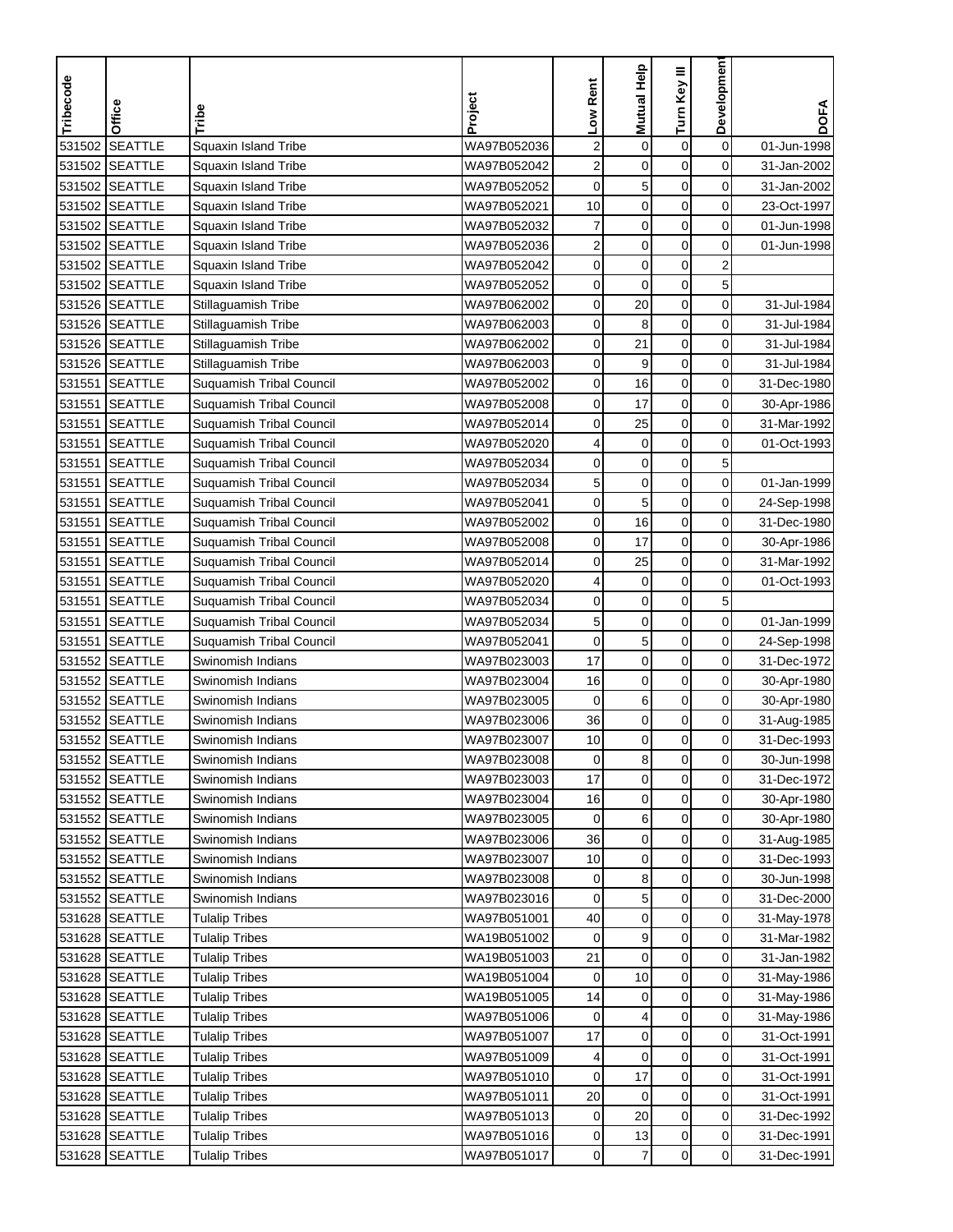| Developmen<br><b>Mutual Help</b><br>Turn Key III<br>Tribecode<br>Low Rent<br>Project<br>Office<br>Tribe<br><b>SEATTLE</b><br><b>Tulalip Tribes</b><br>$\mathbf 0$<br>531628<br>WA97B051018<br>19<br>$\mathbf 0$<br>$\boldsymbol{0}$<br><b>SEATTLE</b><br>0<br>531628<br>WA97B051019<br>$\mathbf 0$<br>34<br>0<br><b>Tulalip Tribes</b> | <b>DOFA</b><br>30-Nov-1994<br>30-Nov-1994<br>31-Dec-1996 |
|----------------------------------------------------------------------------------------------------------------------------------------------------------------------------------------------------------------------------------------------------------------------------------------------------------------------------------------|----------------------------------------------------------|
|                                                                                                                                                                                                                                                                                                                                        |                                                          |
|                                                                                                                                                                                                                                                                                                                                        |                                                          |
|                                                                                                                                                                                                                                                                                                                                        |                                                          |
| 531628 SEATTLE<br>0<br>0<br>0<br><b>Tulalip Tribes</b><br>WA97B051022<br>18                                                                                                                                                                                                                                                            |                                                          |
| $\pmb{0}$<br>531628 SEATTLE<br>WA97B051001<br>40<br>$\mathbf 0$<br>0<br><b>Tulalip Tribes</b>                                                                                                                                                                                                                                          | 31-May-1978                                              |
| 9<br>$\pmb{0}$<br>531628<br><b>SEATTLE</b><br>$\mathbf 0$<br>0<br><b>Tulalip Tribes</b><br>WA19B051002                                                                                                                                                                                                                                 | 31-Mar-1982                                              |
| 21<br><b>SEATTLE</b><br>$\mathbf 0$<br>$\mathbf 0$<br>531628<br><b>Tulalip Tribes</b><br>WA19B051003<br>0                                                                                                                                                                                                                              | 31-Jan-1982                                              |
| $\mathbf 0$<br>0<br>531628<br><b>SEATTLE</b><br>$\pmb{0}$<br>10<br><b>Tulalip Tribes</b><br>WA19B051004                                                                                                                                                                                                                                | 31-May-1986                                              |
| 0<br>531628 SEATTLE<br>14<br>$\mathbf 0$<br>$\mathbf 0$<br><b>Tulalip Tribes</b><br>WA19B051005                                                                                                                                                                                                                                        | 31-May-1986                                              |
| 0<br>531628 SEATTLE<br>WA97B051006<br>0<br>4<br>$\mathbf 0$<br><b>Tulalip Tribes</b>                                                                                                                                                                                                                                                   | 31-May-1986                                              |
| 0<br>531628 SEATTLE<br>WA97B051007<br>17<br>$\pmb{0}$<br><b>Tulalip Tribes</b><br>$\pmb{0}$                                                                                                                                                                                                                                            | 31-Oct-1991                                              |
| 531628 SEATTLE<br>WA97B051009<br>$\mathbf 0$<br>0<br><b>Tulalip Tribes</b><br>0<br>4                                                                                                                                                                                                                                                   | 31-Oct-1991                                              |
| 531628 SEATTLE<br>$\mathbf 0$<br>17<br>$\mathbf 0$<br>0<br><b>Tulalip Tribes</b><br>WA97B051010                                                                                                                                                                                                                                        | 31-Oct-1991                                              |
| 20<br>$\pmb{0}$<br>0<br>531628 SEATTLE<br>WA97B051011<br>$\mathbf 0$<br><b>Tulalip Tribes</b>                                                                                                                                                                                                                                          | 31-Oct-1991                                              |
| 20<br>$\pmb{0}$<br>$\overline{0}$<br>531628<br><b>SEATTLE</b><br>$\pmb{0}$<br><b>Tulalip Tribes</b><br>WA97B051013                                                                                                                                                                                                                     | 31-Dec-1992                                              |
| $\mathbf 0$<br>0<br>531628 SEATTLE<br>19<br>$\mathbf 0$<br><b>Tulalip Tribes</b><br>WA97B051018                                                                                                                                                                                                                                        | 30-Nov-1994                                              |
| 531628 SEATTLE<br>34<br>$\mathbf 0$<br>0<br><b>Tulalip Tribes</b><br>WA97B051019<br>0                                                                                                                                                                                                                                                  | 30-Nov-1994                                              |
| 0<br>531628 SEATTLE<br>WA97B051022<br>0<br>$\mathbf 0$<br><b>Tulalip Tribes</b><br>18                                                                                                                                                                                                                                                  | 31-Dec-1996                                              |
| 531628 SEATTLE<br>0<br>$\mathbf 0$<br>0<br><b>Tulalip Tribes</b><br>WA97B051016<br>13                                                                                                                                                                                                                                                  | 31-Dec-1991                                              |
| 531628 SEATTLE<br>WA97B051017<br>$\mathbf 0$<br>$\mathbf 0$<br>0<br><b>Tulalip Tribes</b><br>7                                                                                                                                                                                                                                         | 31-Dec-1991                                              |
| 50<br>$\mathbf 0$<br>411381<br><b>SEATTLE</b><br><b>Umatilla Confederated Tribes</b><br>OR97B012002<br>$\mathbf 0$<br>0                                                                                                                                                                                                                | 28-Feb-1974                                              |
| 411381<br><b>SEATTLE</b><br>20<br>$\mathbf 0$<br>$\mathbf 0$<br>0<br><b>Umatilla Confederated Tribes</b><br>OR97B012003                                                                                                                                                                                                                | 31-Jul-1975                                              |
| $\mathbf 0$<br>33<br>$\pmb{0}$<br>411381<br><b>SEATTLE</b><br>0<br>Umatilla Confederated Tribes<br>OR97B012004                                                                                                                                                                                                                         | 21-Apr-1978                                              |
| <b>SEATTLE</b><br>$\mathbf 0$<br>411381<br><b>Umatilla Confederated Tribes</b><br>OR97B012005<br>10<br>$\pmb{0}$<br>0                                                                                                                                                                                                                  | 30-Jun-1978                                              |
| 50<br>$\mathbf 0$<br><b>SEATTLE</b><br>$\mathbf 0$<br>0<br>411381<br>Umatilla Confederated Tribes<br>OR97B012006                                                                                                                                                                                                                       | 28-Feb-1981                                              |
| 25<br>0<br>411381<br><b>SEATTLE</b><br><b>Umatilla Confederated Tribes</b><br>0<br>0<br>OR97B012007                                                                                                                                                                                                                                    | 31-Mar-1984                                              |
| 0<br><b>SEATTLE</b><br>$\pmb{0}$<br>411381<br><b>Umatilla Confederated Tribes</b><br>OR97B012009<br>0<br>16                                                                                                                                                                                                                            | 31-May-1991                                              |
| <b>SEATTLE</b><br>$\mathbf 0$<br>0<br>411381<br>OR97B012010<br>0<br>18<br>Umatilla Confederated Tribes                                                                                                                                                                                                                                 | 31-May-1994                                              |
| <b>SEATTLE</b><br>3<br>411381<br>$\mathbf 0$<br>17<br>$\mathbf 0$<br><b>Umatilla Confederated Tribes</b><br>OR97B012013                                                                                                                                                                                                                | 31-Oct-2000                                              |
| 0<br>411381<br><b>SEATTLE</b><br>20<br>$\mathbf 0$<br>$\pmb{0}$<br><b>Umatilla Confederated Tribes</b><br>OR97B012014                                                                                                                                                                                                                  | 31-Dec-1997                                              |
| 50<br>$\pmb{0}$<br>0<br>411381<br><b>SEATTLE</b><br>$\mathbf 0$<br>Umatilla Confederated Tribes<br>OR97B012002                                                                                                                                                                                                                         | 28-Feb-1974                                              |
| $20\,$<br>$\mathbf 0$<br>411381<br><b>SEATTLE</b><br>$\pmb{0}$<br>0<br><b>Umatilla Confederated Tribes</b><br>OR97B012003                                                                                                                                                                                                              | 31-Jul-1975                                              |
| 411381 SEATTLE<br>Umatilla Confederated Tribes<br>OR97B012004<br>0<br>33<br>0<br>0                                                                                                                                                                                                                                                     | 21-Apr-1978                                              |
| $\mathbf 0$<br>$\mathbf 0$<br><b>SEATTLE</b><br>OR97B012005<br>10<br>$\mathbf 0$<br>411381<br><b>Umatilla Confederated Tribes</b>                                                                                                                                                                                                      | 30-Jun-1978                                              |
| 0<br><b>SEATTLE</b><br>$\mathbf 0$<br>0<br>411381<br><b>Umatilla Confederated Tribes</b><br>OR97B012006<br>50                                                                                                                                                                                                                          | 28-Feb-1981                                              |
| $\mathbf 0$<br>0<br>411381<br><b>SEATTLE</b><br>OR97B012007<br>0<br>25<br><b>Umatilla Confederated Tribes</b>                                                                                                                                                                                                                          | 31-Mar-1984                                              |
| <b>SEATTLE</b><br>0<br>411381<br><b>Umatilla Confederated Tribes</b><br>OR97B012009<br>0<br>16<br>$\overline{0}$                                                                                                                                                                                                                       | 30-Apr-1991                                              |
| $\pmb{0}$<br>0<br>18<br>0<br>411381<br>SEATTLE<br><b>Umatilla Confederated Tribes</b><br>OR97B012010                                                                                                                                                                                                                                   | 31-May-1994                                              |
| $\pmb{0}$<br><b>SEATTLE</b><br>20<br>411381<br><b>Umatilla Confederated Tribes</b><br>OR97B012013<br>0<br>0                                                                                                                                                                                                                            |                                                          |
| $\mathbf 0$<br>$\pmb{0}$<br><b>SEATTLE</b><br>20<br>411381<br><b>Umatilla Confederated Tribes</b><br>OR97B012014<br>0                                                                                                                                                                                                                  |                                                          |
| $\pmb{0}$<br><b>SEATTLE</b><br>50<br>0<br>531657<br>Upper Skagit Tribe<br>WA97B062001<br>0                                                                                                                                                                                                                                             | 30-Apr-1983                                              |
| $\boldsymbol{0}$<br>20<br>$\pmb{0}$<br>0<br>531657<br><b>SEATTLE</b><br>Upper Skagit Tribe<br>WA97B062004                                                                                                                                                                                                                              | 30-Jun-1999                                              |
| $\pmb{0}$<br>0<br>531657<br><b>SEATTLE</b><br>WA97B062006<br>6<br>$\mathbf 0$<br>Upper Skagit Tribe                                                                                                                                                                                                                                    | 30-Jun-1999                                              |
| $\pmb{0}$<br>0<br>531657 SEATTLE<br><b>Upper Skagit Tribe</b><br>WA97B062001<br>$\mathbf 0$<br>50                                                                                                                                                                                                                                      | 30-Apr-1983                                              |
| 531657 SEATTLE<br>Upper Skagit Tribe<br>WA97B062004<br>$\mathbf 0$<br>0<br>20<br>0                                                                                                                                                                                                                                                     | 30-Jun-1999                                              |
| $\mathbf 0$<br>0<br>0<br>531657<br><b>SEATTLE</b><br><b>Upper Skagit Tribe</b><br>WA97B062006<br>6                                                                                                                                                                                                                                     | 30-Jun-1999                                              |
| $\pmb{0}$<br>0<br>0<br>411424 SEATTLE<br>Warm Springs Confederated Tribes<br>OR97B013001<br>50                                                                                                                                                                                                                                         | 01-May-1973                                              |
| 50<br>$\pmb{0}$<br>$\mathbf 0$<br>0<br>411424 SEATTLE<br>Warm Springs Confederated Tribes<br>OR97B013002                                                                                                                                                                                                                               | 28-Feb-1979                                              |
| $\pmb{0}$<br>53<br>0<br>411424 SEATTLE<br>Warm Springs Confederated Tribes<br>OR97B013003<br>0                                                                                                                                                                                                                                         | 31-Jan-1987                                              |
| $\pmb{0}$<br>411424 SEATTLE<br>Warm Springs Confederated Tribes<br>OR97B013008<br>0<br>15<br>0                                                                                                                                                                                                                                         | 31-Jan-1995                                              |
| $\pmb{0}$<br>411424 SEATTLE<br>OR97B013009<br>35<br>40<br>Warm Springs Confederated Tribes<br>0                                                                                                                                                                                                                                        | 31-Aug-1997                                              |
| $\pmb{0}$<br>0<br>411424 SEATTLE<br>Warm Springs Confederated Tribes<br>OR97B013001<br>50<br>$\pmb{0}$                                                                                                                                                                                                                                 | 01-May-1973                                              |
| $\mathbf 0$<br>$\pmb{0}$<br>$\overline{0}$<br>411424 SEATTLE<br>OR97B013002<br>50<br>Warm Springs Confederated Tribes                                                                                                                                                                                                                  | 28-Feb-1979                                              |